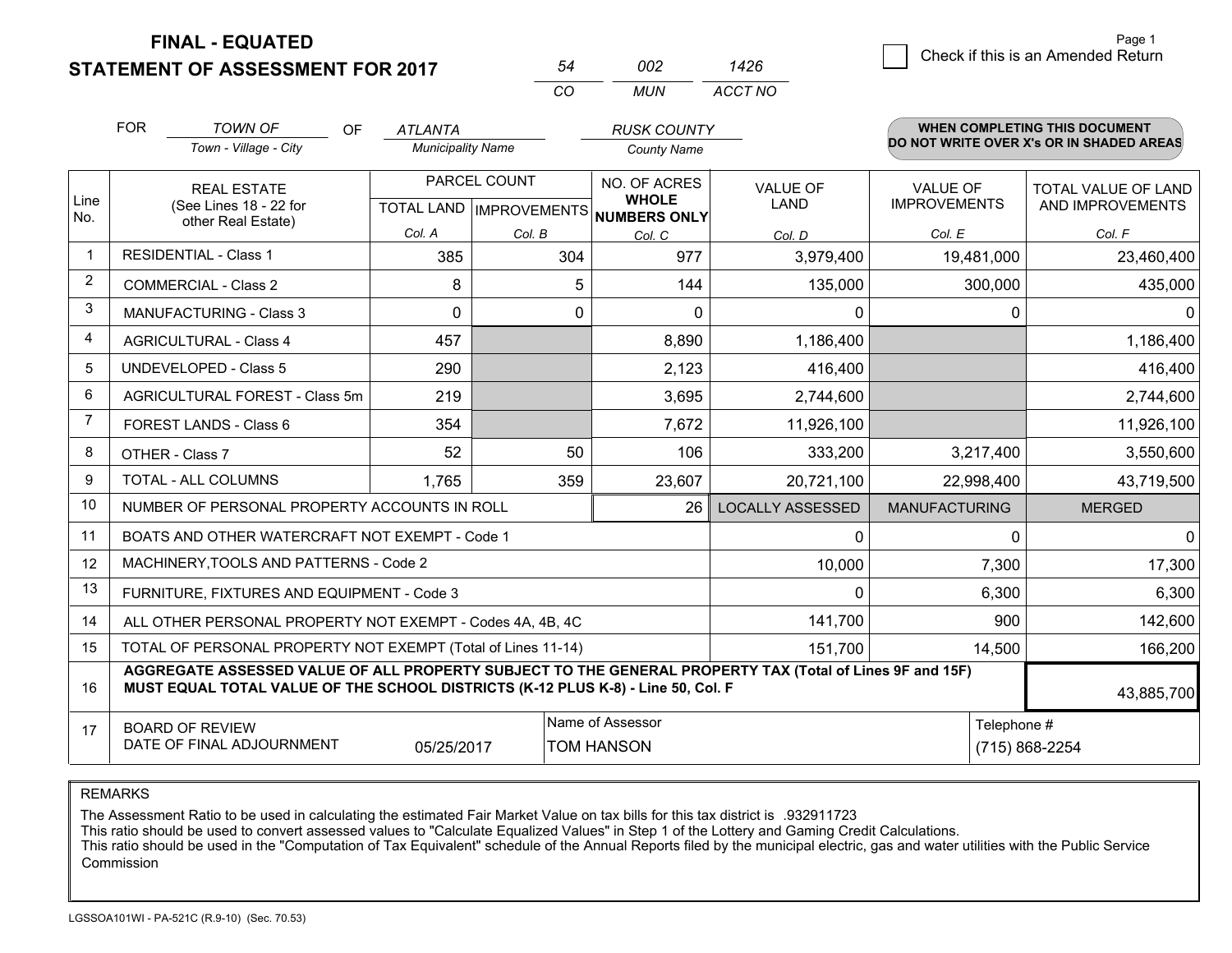*YEAR CO MUN ACCT NO* <sup>2017</sup> <sup>54</sup> <sup>002</sup> <sup>1426</sup>

Do not confuse FOREST LANDS (Line 7) with FOREST CROPS (in this section) - They are **NOT** the same

|    |                                                                                |                                            |  | Private Forest Crop - Reg Class @ 10¢ per acre                   |                 | Private Forest Crop - Reg Class @ \$2.52 per acre     |                                                                              |                                                                    |                                                               |                    |
|----|--------------------------------------------------------------------------------|--------------------------------------------|--|------------------------------------------------------------------|-----------------|-------------------------------------------------------|------------------------------------------------------------------------------|--------------------------------------------------------------------|---------------------------------------------------------------|--------------------|
| 18 | (a) PARCELS                                                                    | (b) ACRES                                  |  | (c) ASSESSED VALUE                                               |                 | (d) PARCELS                                           |                                                                              | (e) ACRES                                                          |                                                               | (f) ASSESSED VALUE |
|    |                                                                                |                                            |  |                                                                  |                 |                                                       |                                                                              |                                                                    |                                                               |                    |
|    |                                                                                |                                            |  | Private Forest Crop - Special Class @ 20¢ per acre               |                 |                                                       | Entered Before 2005 Managed Forest - Ferrous Mining CLOSED @ \$8.27 per acre |                                                                    |                                                               |                    |
| 19 | (a) PARCELS                                                                    | (b) ACRES                                  |  | (c) ASSESSED VALUE                                               |                 | (d) PARCELS                                           |                                                                              | (e) ACRES                                                          |                                                               | (f) ASSESSED VALUE |
|    |                                                                                |                                            |  |                                                                  |                 |                                                       |                                                                              |                                                                    |                                                               |                    |
|    |                                                                                |                                            |  | Entered Before 2005 Managed Forest - OPEN @ \$.79 per acre       |                 |                                                       |                                                                              | Entered Before 2005 Managed Forest - CLOSED @ \$1.87 per acre      |                                                               |                    |
| 20 | (a) PARCELS                                                                    | (b) ACRES                                  |  | (c) ASSESSED VALUE                                               |                 | (d) PARCELS                                           |                                                                              | (e) ACRES                                                          |                                                               | (f) ASSESSED VALUE |
|    | 9                                                                              | 370.85                                     |  | 584.000                                                          |                 | 36                                                    |                                                                              | 1.295.5                                                            |                                                               | 2,086,300          |
|    |                                                                                | Entered After 2004 Managed Forest - OPEN @ |  |                                                                  | \$2.14 per acre |                                                       |                                                                              |                                                                    | Entered After 2004 Managed Forest - CLOSED @ \$10.68 per acre |                    |
| 21 | (a) PARCELS                                                                    | (b) ACRES                                  |  | (c) ASSESSED VALUE                                               |                 | (d) PARCELS                                           |                                                                              | (e) ACRES                                                          |                                                               |                    |
|    |                                                                                |                                            |  |                                                                  |                 |                                                       |                                                                              |                                                                    |                                                               |                    |
|    | 23                                                                             | 916.68                                     |  | 1,456,600                                                        |                 | 21                                                    |                                                                              | 757.77                                                             |                                                               | 1,134,900          |
| 22 | (a) County Forest Cropland Acres                                               |                                            |  | (b) Federal Acres                                                |                 | (d) County (NOT FOREST CROP) Acres<br>(c) State Acres |                                                                              |                                                                    |                                                               | (e) Other Acres    |
|    | 4,922.84                                                                       |                                            |  |                                                                  |                 | 78.73<br>175.92                                       |                                                                              |                                                                    |                                                               | 466.32             |
|    |                                                                                |                                            |  | Assessed Value of Omitted Property From Prior Years (Sec. 70.44) |                 |                                                       |                                                                              | Assessed Value of Sec. 70.43 Corrections of Errors by Assessors    |                                                               |                    |
| 23 |                                                                                | (a) REAL ESTATE                            |  | (b) PERSONAL                                                     |                 |                                                       |                                                                              | (c1) REAL ESTATE                                                   | (c2) PERSONAL                                                 |                    |
|    |                                                                                |                                            |  |                                                                  |                 |                                                       |                                                                              |                                                                    |                                                               |                    |
|    | Manufacturing Equated Value of Omitted Property From Prior Years (Sec. 70.995) |                                            |  |                                                                  |                 |                                                       |                                                                              | Mfg. Equated Value of Sec.70.43 Corrections of Errors by Assessors |                                                               |                    |
|    | (d) REAL ESTATE                                                                |                                            |  | (e) PERSONAL                                                     |                 | (f1) REAL ESTATE                                      |                                                                              |                                                                    | (f2) PERSONAL                                                 |                    |
|    |                                                                                |                                            |  |                                                                  |                 |                                                       |                                                                              |                                                                    |                                                               |                    |

## **SPECIAL DISTRICTS**

| Line<br>No. | Enter 6-digit<br><b>Special District</b> | <b>Account</b><br><b>Number</b> | <b>Special District Name</b> | <b>Locally Assessed Value</b><br>of Real Estate and | Mfg Value of Real Estate<br>and Personal Property | <b>Merged Value of</b><br><b>Real Estate and</b> |
|-------------|------------------------------------------|---------------------------------|------------------------------|-----------------------------------------------------|---------------------------------------------------|--------------------------------------------------|
|             | Code (Col. A)                            | (Col. B)                        | (Col. C)                     | Personal Property (Col. D)                          | (Col. E)                                          | Personal Property (Col. F)                       |
| 24          |                                          |                                 |                              |                                                     |                                                   |                                                  |
| 25          |                                          |                                 |                              |                                                     |                                                   |                                                  |
| 26          |                                          |                                 |                              |                                                     |                                                   |                                                  |
| 27          |                                          |                                 |                              |                                                     |                                                   |                                                  |
| 28          |                                          |                                 |                              |                                                     |                                                   |                                                  |
| 29          |                                          |                                 |                              |                                                     |                                                   |                                                  |
| 30          |                                          |                                 |                              |                                                     |                                                   |                                                  |
| 31          |                                          |                                 |                              |                                                     |                                                   |                                                  |
| 32          |                                          |                                 |                              |                                                     |                                                   |                                                  |
| 33          |                                          |                                 |                              |                                                     |                                                   |                                                  |
| 34          |                                          |                                 |                              |                                                     |                                                   |                                                  |
| 35          |                                          |                                 |                              |                                                     |                                                   |                                                  |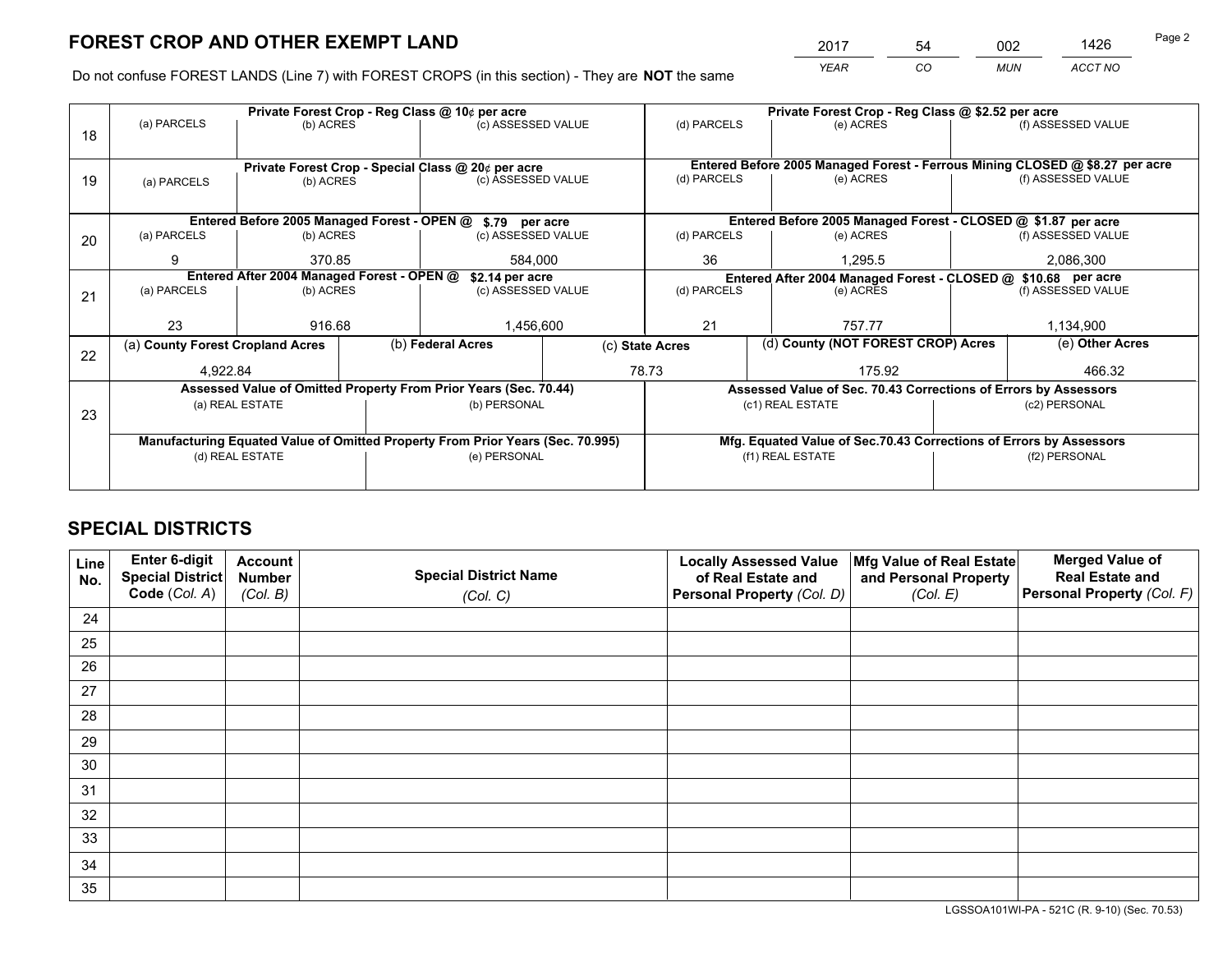|             |                                                                 |                                             |                                                         | <b>YEAR</b>                                                                       | CO<br><b>MUN</b>                                              | ACCT NO                                                                        |
|-------------|-----------------------------------------------------------------|---------------------------------------------|---------------------------------------------------------|-----------------------------------------------------------------------------------|---------------------------------------------------------------|--------------------------------------------------------------------------------|
| Line<br>No. | <b>Enter 6-digit</b><br><b>School District</b><br>Code (Col. A) | <b>Account</b><br><b>Number</b><br>(Col. B) | <b>School District Name</b><br>(Col. C)                 | <b>Locally Assessed Value</b><br>of Real Estate and<br>Personal Property (Col. D) | Mfg Value of Real Estate<br>and Personal Property<br>(Col. E) | <b>Merged Value of</b><br><b>Real Estate and</b><br>Personal Property (Col. F) |
|             | A. SCHOOL DISTRICTS (K-8 and K-12)                              |                                             |                                                         |                                                                                   |                                                               |                                                                                |
| 36          | 540735                                                          | 0323                                        | SCH D OF BRUCE                                          | 43,871,200                                                                        | 14,500                                                        | 43,885,700                                                                     |
| 37          |                                                                 |                                             |                                                         |                                                                                   |                                                               |                                                                                |
| 38          |                                                                 |                                             |                                                         |                                                                                   |                                                               |                                                                                |
| 39          |                                                                 |                                             |                                                         |                                                                                   |                                                               |                                                                                |
| 40          |                                                                 |                                             |                                                         |                                                                                   |                                                               |                                                                                |
| 41<br>42    |                                                                 |                                             |                                                         |                                                                                   |                                                               |                                                                                |
| 43          |                                                                 |                                             |                                                         |                                                                                   |                                                               |                                                                                |
|             |                                                                 |                                             |                                                         |                                                                                   |                                                               |                                                                                |
| 44<br>45    |                                                                 |                                             |                                                         |                                                                                   |                                                               |                                                                                |
| 46          |                                                                 |                                             |                                                         |                                                                                   |                                                               |                                                                                |
| 47          |                                                                 |                                             |                                                         |                                                                                   |                                                               |                                                                                |
| 48          |                                                                 |                                             |                                                         |                                                                                   |                                                               |                                                                                |
| 49          |                                                                 |                                             |                                                         |                                                                                   |                                                               |                                                                                |
| 50          |                                                                 |                                             | TOTAL ASSESSED VALUE OF SCHOOL DISTRICTS (K-8 and K-12) | 43,871,200                                                                        | 14,500                                                        | 43,885,700                                                                     |
|             | <b>B.</b><br>UNION HIGH SCHOOL DISTRICTS                        |                                             |                                                         |                                                                                   |                                                               |                                                                                |
| 51          |                                                                 |                                             |                                                         |                                                                                   |                                                               |                                                                                |
| 52          |                                                                 |                                             |                                                         |                                                                                   |                                                               |                                                                                |
| 53          |                                                                 |                                             |                                                         |                                                                                   |                                                               |                                                                                |
| 54          |                                                                 |                                             |                                                         |                                                                                   |                                                               |                                                                                |
| 55          |                                                                 |                                             | TOTAL ASSESSED VALUE OF UNION HIGH SCHOOLS              |                                                                                   |                                                               |                                                                                |
|             | C.<br><b>TECHNICAL COLLEGE DISTRICTS</b>                        |                                             |                                                         |                                                                                   |                                                               |                                                                                |
| 56          | 001700                                                          | 0016                                        | WISCONSIN INDIANHEAD TECH COLLEGE SHEL                  | 43,871,200                                                                        | 14,500                                                        | 43,885,700                                                                     |
| 57<br>58    |                                                                 |                                             |                                                         |                                                                                   |                                                               |                                                                                |
| 59          |                                                                 |                                             | TOTAL ASSESSED VALUE OF TECHNICAL COLLEGES              | 43,871,200                                                                        | 14,500                                                        | 43,885,700                                                                     |
|             |                                                                 |                                             |                                                         |                                                                                   |                                                               |                                                                                |

54

002

 *I hereby certify, to the best of my knowledge and belief, this form is complete and correct.*

**SCHOOL DISTRICTS**

| Print name of preparer | Title                    |                | Date (MM/DD/CCYY) |
|------------------------|--------------------------|----------------|-------------------|
|                        |                          |                |                   |
| Signature of preparer  | Contact Telephone Number | E-mail address |                   |
|                        | $\overline{\phantom{0}}$ |                |                   |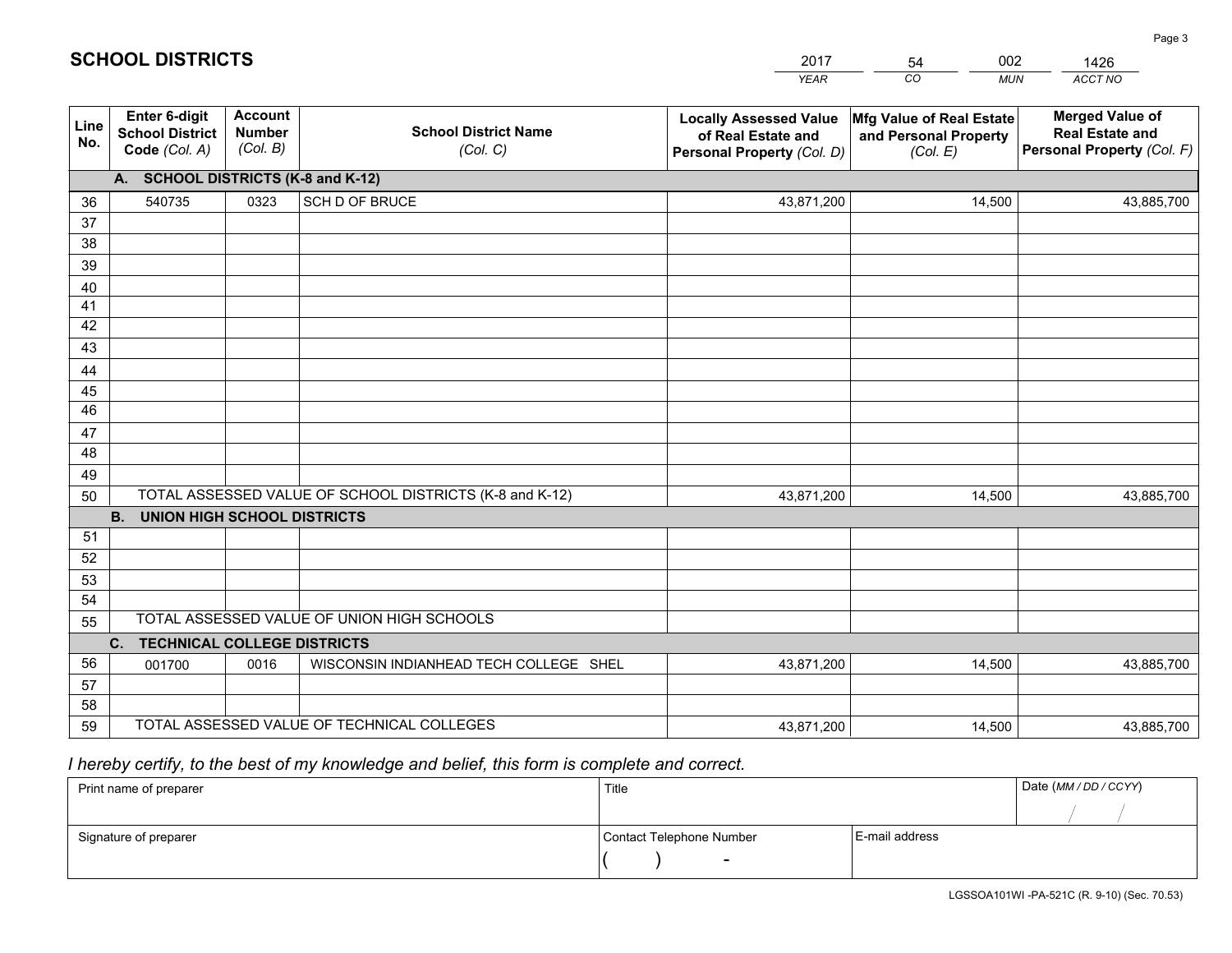#### **HIGHLIGHTS**

- 1. Complete the Statement of Assessment after the Board of Review. Reflect any changes made there.
- 2. Use black ink to complete.
- 3. Line 16 must equal Line 50, Col D.
- 4. Line 55 must equal the total of K-8 schools listed on lines 36-49. Do not include K-12 schools in this comparision.
- 5. Line 59, Col. D must equal Line 16.
- 6. Special District, School District and Technical College District values must include both real estate and personal property. Examples of Special districts are: town sanitary districts, public inland lake protection and rehabilitation districts, and metropolitan sewerage districts.
- 7. DO NOT INCLUDE Manufacturing property values.DOR will print these values on the final SOA.

JOAN LEER

TOWN OF ATLANTA N5840 COUNTY HWY O BRUCE, WI 54819

JOAN LEER<br>TOWN OF ATLANTA

N5840 COUNTY HWY O<br>BRUCE, WI 54819

 8. Accuracy of this form is very important. The values reported directly affect the equalized value DOR calculates for school and special districts.

#### **Page 1:**

 If not prefilled, enter the tax year,county and municipal code,municipal type, municipal name and county name on the top of form.

Check the Amended box, if filing an amended / corrected SOA.

 Report the parcel count, acres and assessed value of taxable general property, total parcel count, (real and personal), total acres, and values from final figures set by the Board of Review.

- A. Real Estate land and improvements (buildings, etc.) is reported on lines 1 8, total line 9.
- B. Personal Property is reported on lines 11 14, Column D, total line 15.
- C. To complete this report, use the computer produced summary of the assessment roll that shows these amounts.
- D. Use whole numbers only.
- E. Add each line across and each column down to verify entries.

### **Page 2:**

- A. Report Special Items (not subject to general property tax).
- 1. Private Forest Croplands and Managed Forest Lands are reported on lines 18,19, 20 and 21. Be sure to report assessed values **NOT** taxes.
- 2. You should have copies of the orders of entry, orders of withdrawal, etc., to update your assessment roll.
	- 3. Show hundredths of acres (e.g. 39.75).
- 4. Tax exempt lands are reported on line 22.
- 5. Omitted property and sec. 70.43, Wis. Stats., corrections of errors by assessor are reported on line 23. Report real estate and personal property separately. These should be for **prior years**, not something found on the current assessment roll after the board of review.
- B. Special District (Lines 24-35) Include the value of both real and personal property.

 The Department of Revenue (DOR) preprints much of the information regarding names and codes for schools, special districts,etc. If a district is not listed, enter the name and value only, DOR will enter the proper code.

## **Page 3 School Districts:**

Include the value of both real and personal property.

Report School District (regular, elementary, union high school, and technical college).

- 1. Regular (K-12) and Elementary (K-8) school values are reported on lines 36-49, total on line 50.
- 2. Union High School (UHS) (use only if elementary schools are listed on lines 36-49) are reported on lines 51-54. UHS total value (line 55) must equal to the total **elementary school** values reported on lines 36-49. Do notinclude K-12 schools in this comparison.
- 3. Technical College values are reported on lines 56-58, total on line 59.
- 4. Use the computer summary that shows these amounts to complete this report.

#### **This form is due the second Monday in June. File this report only after your Board of Review is complete.**

 *If you have questions: Return forms to:*

 Email: lgs@wisconsin.gov Wisconsin Department of RevenueCall:  $(608)$  266-2569 or  $(608)$  264-6892 Fax number: (608) 264-6887 PO Box 8971

Local Government Services Section 6-97 Madison WI 53708-8971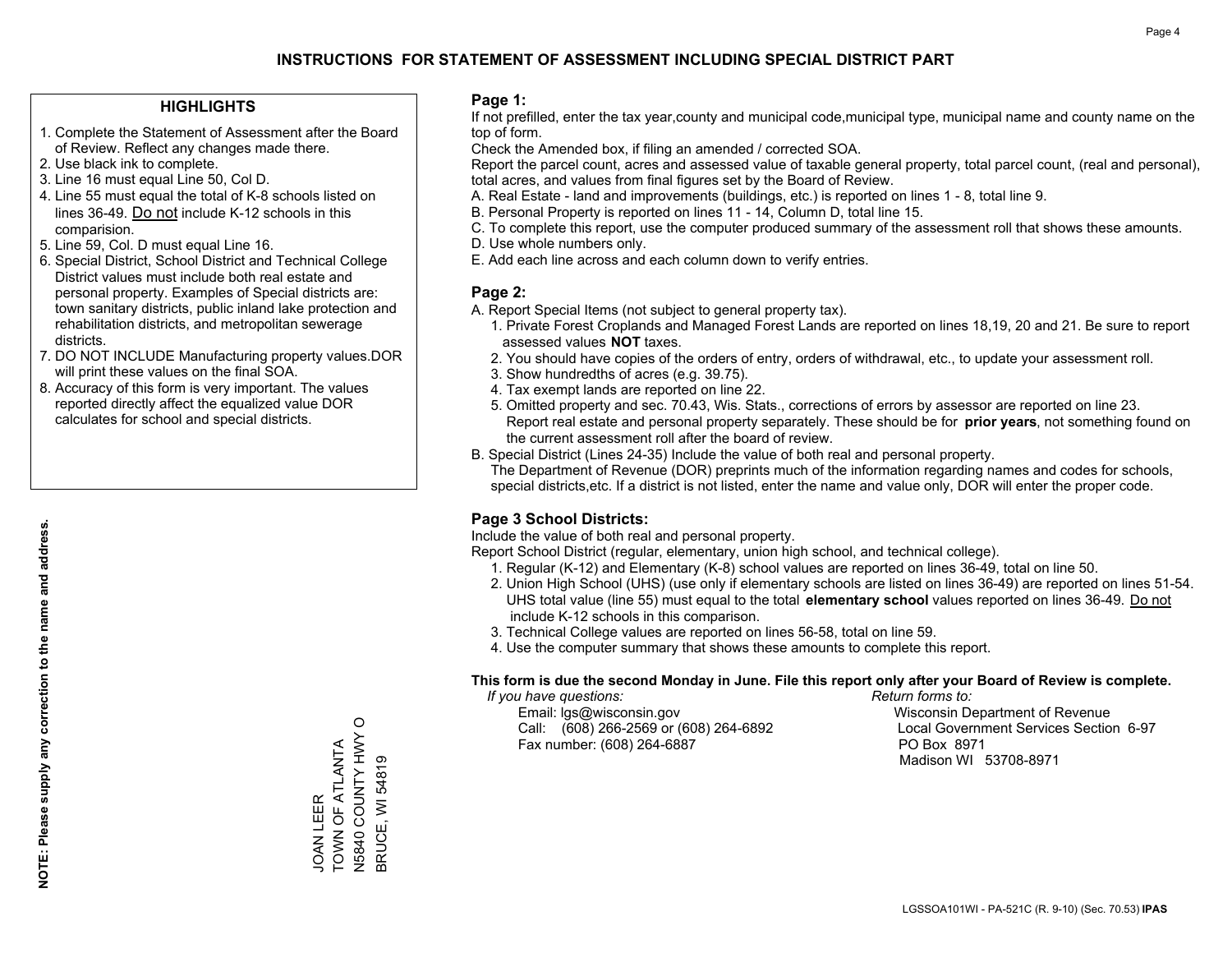**STATEMENT OF ASSESSMENT FOR 2017** 

|                | <b>FOR</b>                                                                                                                                                                                   | <b>TOWN OF</b><br>OF<br>Town - Village - City             | <b>BIG BEND</b><br><b>Municipality Name</b>          |              | <b>RUSK COUNTY</b><br><b>County Name</b>     |                         |                                        | <b>WHEN COMPLETING THIS DOCUMENT</b><br>DO NOT WRITE OVER X's OR IN SHADED AREAS |            |             |
|----------------|----------------------------------------------------------------------------------------------------------------------------------------------------------------------------------------------|-----------------------------------------------------------|------------------------------------------------------|--------------|----------------------------------------------|-------------------------|----------------------------------------|----------------------------------------------------------------------------------|------------|-------------|
| Line<br>No.    |                                                                                                                                                                                              | <b>REAL ESTATE</b><br>(See Lines 18 - 22 for              | PARCEL COUNT<br>TOTAL LAND IMPROVEMENTS NUMBERS ONLY |              | NO. OF ACRES<br><b>WHOLE</b>                 | <b>VALUE OF</b><br>LAND | <b>VALUE OF</b><br><b>IMPROVEMENTS</b> | TOTAL VALUE OF LAND<br>AND IMPROVEMENTS                                          |            |             |
|                |                                                                                                                                                                                              | other Real Estate)                                        | Col. A                                               | Col. B       | Col. C                                       | Col. D                  | Col. E                                 | Col. F                                                                           |            |             |
| -1             | <b>RESIDENTIAL - Class 1</b>                                                                                                                                                                 |                                                           | 778                                                  | 547          | 1,209                                        | 47,370,000              | 45,563,400                             | 92,933,400                                                                       |            |             |
| $\overline{2}$ | <b>COMMERCIAL - Class 2</b>                                                                                                                                                                  |                                                           | 23                                                   | 20           | 44                                           | 1,374,100               | 1,758,300                              | 3,132,400                                                                        |            |             |
| 3              | <b>MANUFACTURING - Class 3</b>                                                                                                                                                               |                                                           | $\Omega$                                             | $\mathbf{0}$ | 0                                            | 0                       | 0                                      | 0                                                                                |            |             |
| 4              | <b>AGRICULTURAL - Class 4</b>                                                                                                                                                                |                                                           | 214                                                  |              | 5,034                                        | 480,600                 |                                        | 480,600                                                                          |            |             |
| 5              | <b>UNDEVELOPED - Class 5</b>                                                                                                                                                                 |                                                           | 251                                                  |              | 3,309                                        | 775,100                 |                                        | 775,100                                                                          |            |             |
| 6              | AGRICULTURAL FOREST - Class 5m                                                                                                                                                               |                                                           | 69                                                   |              | 1,195                                        | 979,700                 |                                        | 979,700                                                                          |            |             |
| $\overline{7}$ | FOREST LANDS - Class 6                                                                                                                                                                       |                                                           | 301                                                  |              | 6,409                                        | 10,947,200              |                                        | 10,947,200                                                                       |            |             |
| 8              | OTHER - Class 7                                                                                                                                                                              |                                                           | 22                                                   | 21           | 58                                           | 179,800                 | 1,928,100                              | 2,107,900                                                                        |            |             |
| 9              | <b>TOTAL - ALL COLUMNS</b>                                                                                                                                                                   |                                                           |                                                      |              | 1,658                                        | 588                     | 17,258                                 | 62,106,500                                                                       | 49,249,800 | 111,356,300 |
| 10             |                                                                                                                                                                                              | NUMBER OF PERSONAL PROPERTY ACCOUNTS IN ROLL              |                                                      |              | 47                                           | <b>LOCALLY ASSESSED</b> | <b>MANUFACTURING</b>                   | <b>MERGED</b>                                                                    |            |             |
| 11             |                                                                                                                                                                                              | BOATS AND OTHER WATERCRAFT NOT EXEMPT - Code 1            |                                                      |              |                                              | 1,600                   | 0                                      | 1,600                                                                            |            |             |
| 12             |                                                                                                                                                                                              | MACHINERY, TOOLS AND PATTERNS - Code 2                    |                                                      |              |                                              | 58,900                  | 0                                      | 58,900                                                                           |            |             |
| 13             |                                                                                                                                                                                              | FURNITURE, FIXTURES AND EQUIPMENT - Code 3                |                                                      |              |                                              | 12,400                  | 0                                      | 12,400                                                                           |            |             |
| 14             |                                                                                                                                                                                              | ALL OTHER PERSONAL PROPERTY NOT EXEMPT - Codes 4A, 4B, 4C |                                                      |              |                                              | 324,400                 | $\mathbf 0$                            | 324,400                                                                          |            |             |
| 15             | TOTAL OF PERSONAL PROPERTY NOT EXEMPT (Total of Lines 11-14)                                                                                                                                 |                                                           |                                                      |              |                                              | 397,300                 | 0                                      | 397,300                                                                          |            |             |
| 16             | AGGREGATE ASSESSED VALUE OF ALL PROPERTY SUBJECT TO THE GENERAL PROPERTY TAX (Total of Lines 9F and 15F)<br>MUST EQUAL TOTAL VALUE OF THE SCHOOL DISTRICTS (K-12 PLUS K-8) - Line 50, Col. F |                                                           |                                                      |              |                                              |                         |                                        | 111,753,600                                                                      |            |             |
| 17             | <b>BOARD OF REVIEW</b><br>DATE OF FINAL ADJOURNMENT<br>07/08/2017                                                                                                                            |                                                           |                                                      |              | Name of Assessor<br><b>GENEVIEVE SANDERS</b> |                         |                                        | Telephone #<br>(715) 723-0310                                                    |            |             |

*MUN*

*ACCT NO1427*

*<sup>54</sup> <sup>004</sup>*

*CO*

REMARKS

The Assessment Ratio to be used in calculating the estimated Fair Market Value on tax bills for this tax district is 1.006820936<br>This ratio should be used to convert assessed values to "Calculate Equalized Values" in Step Commission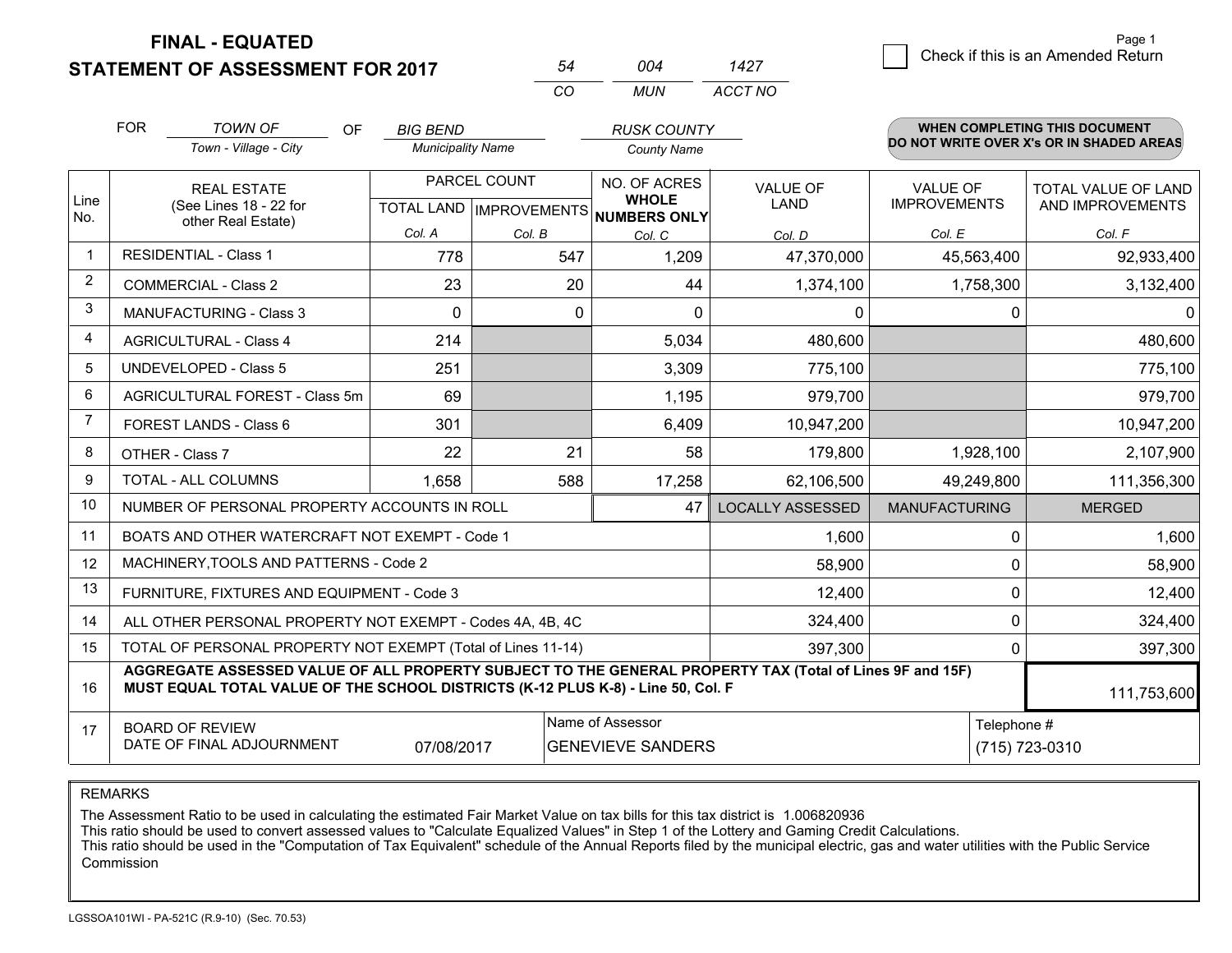*YEAR CO MUN ACCT NO* 2017 54 004 1427

Do not confuse FOREST LANDS (Line 7) with FOREST CROPS (in this section) - They are **NOT** the same

|                                                                                |                                                    |                                            |  | Private Forest Crop - Reg Class @ 10¢ per acre                   |  | Private Forest Crop - Reg Class @ \$2.52 per acre             |                                                                              |                                                                 |                    |                    |
|--------------------------------------------------------------------------------|----------------------------------------------------|--------------------------------------------|--|------------------------------------------------------------------|--|---------------------------------------------------------------|------------------------------------------------------------------------------|-----------------------------------------------------------------|--------------------|--------------------|
| 18                                                                             | (a) PARCELS                                        | (b) ACRES                                  |  | (c) ASSESSED VALUE                                               |  | (d) PARCELS                                                   |                                                                              | (e) ACRES                                                       |                    | (f) ASSESSED VALUE |
|                                                                                |                                                    |                                            |  |                                                                  |  |                                                               |                                                                              |                                                                 |                    |                    |
|                                                                                | Private Forest Crop - Special Class @ 20¢ per acre |                                            |  |                                                                  |  |                                                               | Entered Before 2005 Managed Forest - Ferrous Mining CLOSED @ \$8.27 per acre |                                                                 |                    |                    |
| 19                                                                             | (a) PARCELS                                        | (b) ACRES                                  |  | (c) ASSESSED VALUE                                               |  | (d) PARCELS                                                   |                                                                              | (e) ACRES                                                       |                    | (f) ASSESSED VALUE |
|                                                                                |                                                    |                                            |  |                                                                  |  |                                                               |                                                                              |                                                                 |                    |                    |
|                                                                                |                                                    |                                            |  | Entered Before 2005 Managed Forest - OPEN @ \$.79 per acre       |  |                                                               |                                                                              | Entered Before 2005 Managed Forest - CLOSED @ \$1.87 per acre   |                    |                    |
| 20                                                                             | (a) PARCELS                                        | (b) ACRES                                  |  | (c) ASSESSED VALUE                                               |  | (d) PARCELS                                                   |                                                                              | (e) ACRES                                                       |                    | (f) ASSESSED VALUE |
|                                                                                | 2                                                  | 37                                         |  | 48.200                                                           |  | 28                                                            |                                                                              | 787.37                                                          |                    | 1,292,800          |
|                                                                                |                                                    | Entered After 2004 Managed Forest - OPEN @ |  | \$2.14 per acre                                                  |  | Entered After 2004 Managed Forest - CLOSED @ \$10.68 per acre |                                                                              |                                                                 |                    |                    |
| 21                                                                             | (a) PARCELS                                        | (b) ACRES                                  |  | (c) ASSESSED VALUE                                               |  | (d) PARCELS<br>(e) ACRES                                      |                                                                              |                                                                 | (f) ASSESSED VALUE |                    |
|                                                                                |                                                    |                                            |  |                                                                  |  |                                                               |                                                                              |                                                                 |                    |                    |
|                                                                                |                                                    | 16                                         |  | 26,300                                                           |  | 29                                                            |                                                                              | 766.02                                                          | 1,291,200          |                    |
| 22                                                                             | (a) County Forest Cropland Acres                   |                                            |  | (b) Federal Acres                                                |  |                                                               | (d) County (NOT FOREST CROP) Acres<br>(c) State Acres                        |                                                                 |                    | (e) Other Acres    |
|                                                                                | 1,320                                              |                                            |  |                                                                  |  | 991<br>84.69                                                  |                                                                              |                                                                 |                    | 108.3              |
|                                                                                |                                                    |                                            |  | Assessed Value of Omitted Property From Prior Years (Sec. 70.44) |  |                                                               |                                                                              | Assessed Value of Sec. 70.43 Corrections of Errors by Assessors |                    |                    |
| 23                                                                             |                                                    | (a) REAL ESTATE                            |  | (b) PERSONAL                                                     |  |                                                               |                                                                              | (c1) REAL ESTATE                                                |                    | (c2) PERSONAL      |
|                                                                                |                                                    |                                            |  |                                                                  |  |                                                               |                                                                              |                                                                 |                    |                    |
| Manufacturing Equated Value of Omitted Property From Prior Years (Sec. 70.995) |                                                    |                                            |  |                                                                  |  |                                                               | Mfg. Equated Value of Sec.70.43 Corrections of Errors by Assessors           |                                                                 |                    |                    |
|                                                                                | (d) REAL ESTATE                                    |                                            |  | (e) PERSONAL                                                     |  |                                                               |                                                                              | (f1) REAL ESTATE                                                | (f2) PERSONAL      |                    |
|                                                                                |                                                    |                                            |  |                                                                  |  |                                                               |                                                                              |                                                                 |                    |                    |

## **SPECIAL DISTRICTS**

| Line<br>No. | Enter 6-digit<br><b>Special District</b> | <b>Account</b><br><b>Number</b> | <b>Special District Name</b> | <b>Locally Assessed Value</b><br>of Real Estate and | Mfg Value of Real Estate<br>and Personal Property | <b>Merged Value of</b><br><b>Real Estate and</b> |
|-------------|------------------------------------------|---------------------------------|------------------------------|-----------------------------------------------------|---------------------------------------------------|--------------------------------------------------|
|             | Code (Col. A)                            | (Col. B)                        | (Col. C)                     | Personal Property (Col. D)                          | (Col. E)                                          | Personal Property (Col. F)                       |
| 24          |                                          |                                 |                              |                                                     |                                                   |                                                  |
| 25          |                                          |                                 |                              |                                                     |                                                   |                                                  |
| 26          |                                          |                                 |                              |                                                     |                                                   |                                                  |
| 27          |                                          |                                 |                              |                                                     |                                                   |                                                  |
| 28          |                                          |                                 |                              |                                                     |                                                   |                                                  |
| 29          |                                          |                                 |                              |                                                     |                                                   |                                                  |
| 30          |                                          |                                 |                              |                                                     |                                                   |                                                  |
| 31          |                                          |                                 |                              |                                                     |                                                   |                                                  |
| 32          |                                          |                                 |                              |                                                     |                                                   |                                                  |
| 33          |                                          |                                 |                              |                                                     |                                                   |                                                  |
| 34          |                                          |                                 |                              |                                                     |                                                   |                                                  |
| 35          |                                          |                                 |                              |                                                     |                                                   |                                                  |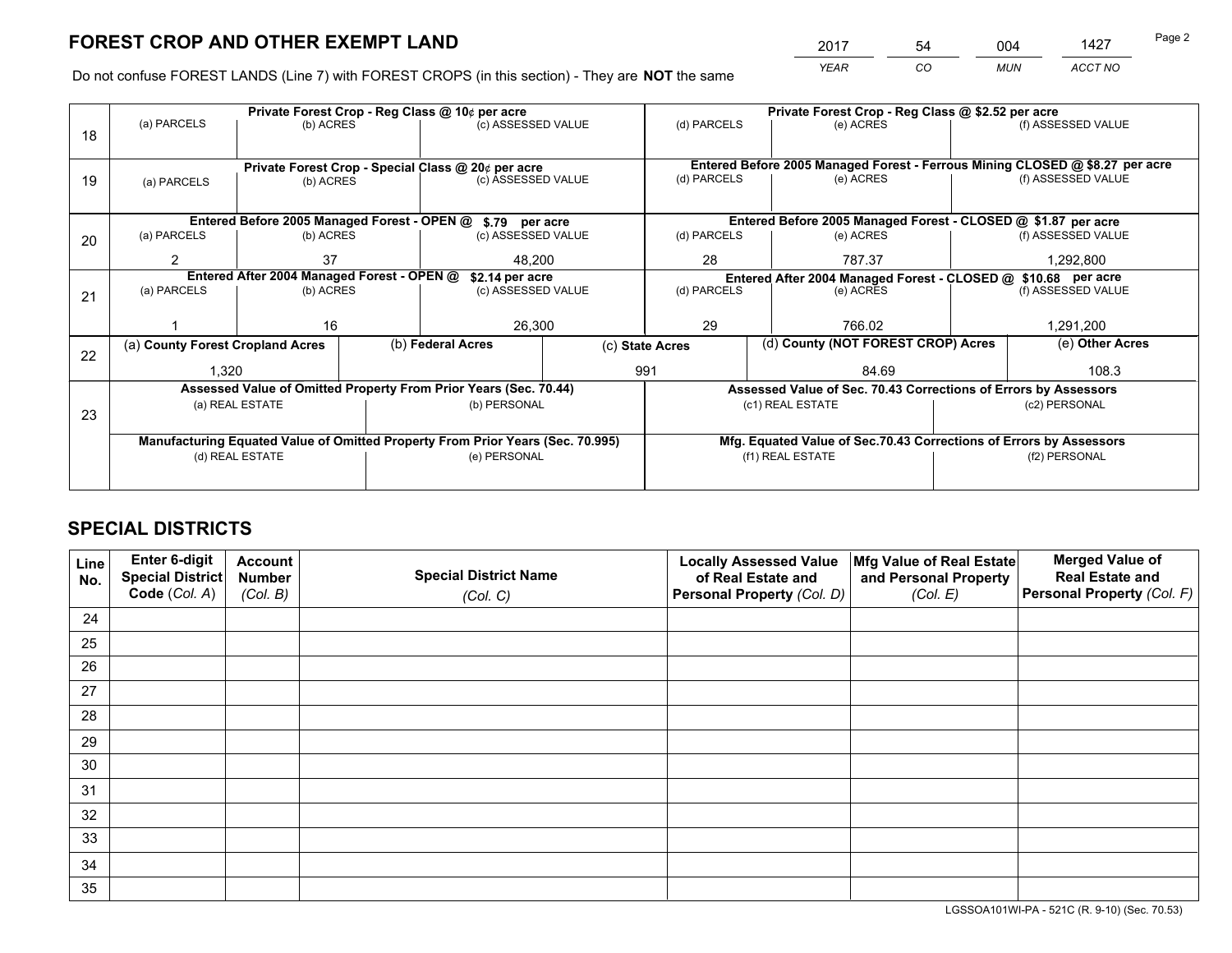|             |                                                          |                                             |                                                         | <b>YEAR</b>                                                                       | CO<br><b>MUN</b>                                              | ACCT NO                                                                        |
|-------------|----------------------------------------------------------|---------------------------------------------|---------------------------------------------------------|-----------------------------------------------------------------------------------|---------------------------------------------------------------|--------------------------------------------------------------------------------|
| Line<br>No. | Enter 6-digit<br><b>School District</b><br>Code (Col. A) | <b>Account</b><br><b>Number</b><br>(Col. B) | <b>School District Name</b><br>(Col. C)                 | <b>Locally Assessed Value</b><br>of Real Estate and<br>Personal Property (Col. D) | Mfg Value of Real Estate<br>and Personal Property<br>(Col. E) | <b>Merged Value of</b><br><b>Real Estate and</b><br>Personal Property (Col. F) |
|             | A. SCHOOL DISTRICTS (K-8 and K-12)                       |                                             |                                                         |                                                                                   |                                                               |                                                                                |
| 36          | 031080                                                   | 0024                                        | SCH D OF CHETEK-WEYERHAEUSER AREA                       | 75,601,600                                                                        |                                                               | 75,601,600                                                                     |
| 37          | 092891                                                   | 0057                                        | SCH D OF LAKE HOLCOMBE                                  | 70,100                                                                            |                                                               | 70,100                                                                         |
| 38          | 540735                                                   | 0323                                        | SCH D OF BRUCE                                          | 36,081,900                                                                        |                                                               | 36,081,900                                                                     |
| 39          |                                                          |                                             |                                                         |                                                                                   |                                                               |                                                                                |
| 40          |                                                          |                                             |                                                         |                                                                                   |                                                               |                                                                                |
| 41          |                                                          |                                             |                                                         |                                                                                   |                                                               |                                                                                |
| 42          |                                                          |                                             |                                                         |                                                                                   |                                                               |                                                                                |
| 43          |                                                          |                                             |                                                         |                                                                                   |                                                               |                                                                                |
| 44          |                                                          |                                             |                                                         |                                                                                   |                                                               |                                                                                |
| 45          |                                                          |                                             |                                                         |                                                                                   |                                                               |                                                                                |
| 46          |                                                          |                                             |                                                         |                                                                                   |                                                               |                                                                                |
| 47          |                                                          |                                             |                                                         |                                                                                   |                                                               |                                                                                |
| 48          |                                                          |                                             |                                                         |                                                                                   |                                                               |                                                                                |
| 49          |                                                          |                                             |                                                         |                                                                                   |                                                               |                                                                                |
| 50          |                                                          |                                             | TOTAL ASSESSED VALUE OF SCHOOL DISTRICTS (K-8 and K-12) | 111,753,600                                                                       |                                                               | 111,753,600                                                                    |
|             | <b>B.</b><br><b>UNION HIGH SCHOOL DISTRICTS</b>          |                                             |                                                         |                                                                                   |                                                               |                                                                                |
| 51          |                                                          |                                             |                                                         |                                                                                   |                                                               |                                                                                |
| 52          |                                                          |                                             |                                                         |                                                                                   |                                                               |                                                                                |
| 53<br>54    |                                                          |                                             |                                                         |                                                                                   |                                                               |                                                                                |
|             |                                                          |                                             | TOTAL ASSESSED VALUE OF UNION HIGH SCHOOLS              |                                                                                   |                                                               |                                                                                |
| 55          |                                                          |                                             |                                                         |                                                                                   |                                                               |                                                                                |
| 56          | C. TECHNICAL COLLEGE DISTRICTS                           |                                             | WISCONSIN INDIANHEAD TECH COLLEGE SHEL                  |                                                                                   |                                                               |                                                                                |
| 57          | 001700                                                   | 0016                                        |                                                         | 111,753,600                                                                       |                                                               | 111,753,600                                                                    |
| 58          |                                                          |                                             |                                                         |                                                                                   |                                                               |                                                                                |
| 59          |                                                          |                                             | TOTAL ASSESSED VALUE OF TECHNICAL COLLEGES              | 111,753,600                                                                       |                                                               | 111,753,600                                                                    |

54

004

 *I hereby certify, to the best of my knowledge and belief, this form is complete and correct.*

**SCHOOL DISTRICTS**

| Print name of preparer | Title                    |                | Date (MM / DD / CCYY) |
|------------------------|--------------------------|----------------|-----------------------|
|                        |                          |                |                       |
| Signature of preparer  | Contact Telephone Number | E-mail address |                       |
|                        |                          |                |                       |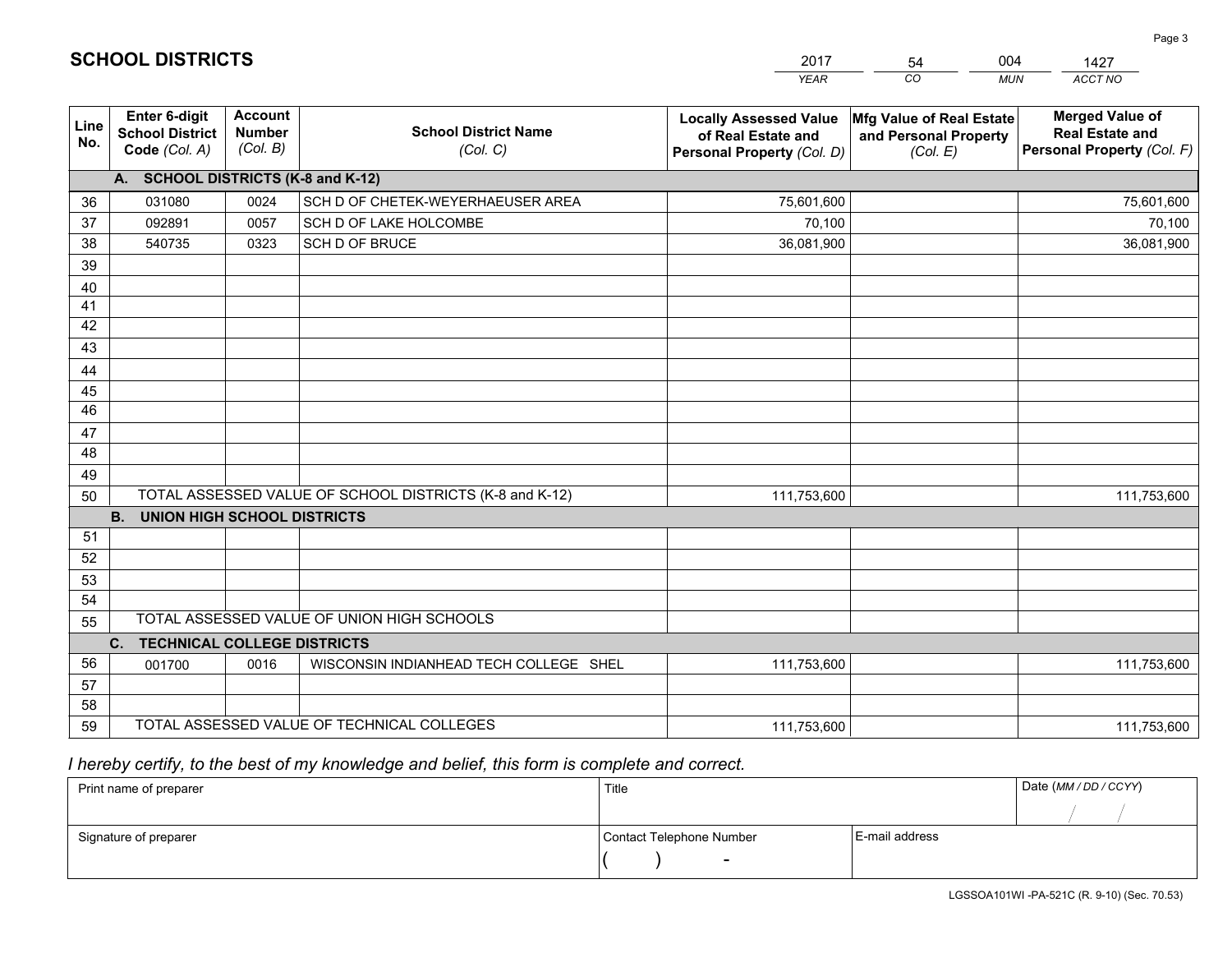#### **HIGHLIGHTS**

- 1. Complete the Statement of Assessment after the Board of Review. Reflect any changes made there.
- 2. Use black ink to complete.
- 3. Line 16 must equal Line 50, Col D.
- 4. Line 55 must equal the total of K-8 schools listed on lines 36-49. Do not include K-12 schools in this comparision.
- 5. Line 59, Col. D must equal Line 16.
- 6. Special District, School District and Technical College District values must include both real estate and personal property. Examples of Special districts are: town sanitary districts, public inland lake protection and rehabilitation districts, and metropolitan sewerage districts.
- 7. DO NOT INCLUDE Manufacturing property values.DOR will print these values on the final SOA.

SANDY RASSBACH TOWN OF BIG BEND N372 EAU CLAIRE STREET NEW AUBURN, WI 54757 - 8937

SANDY RASSBACH<br>TOWN OF BIG BEND

N372 EAU CLAIRE STREET<br>NEW AUBURN, WI 54757 - 8937

 8. Accuracy of this form is very important. The values reported directly affect the equalized value DOR calculates for school and special districts.

#### **Page 1:**

 If not prefilled, enter the tax year,county and municipal code,municipal type, municipal name and county name on the top of form.

Check the Amended box, if filing an amended / corrected SOA.

 Report the parcel count, acres and assessed value of taxable general property, total parcel count, (real and personal), total acres, and values from final figures set by the Board of Review.

- A. Real Estate land and improvements (buildings, etc.) is reported on lines 1 8, total line 9.
- B. Personal Property is reported on lines 11 14, Column D, total line 15.
- C. To complete this report, use the computer produced summary of the assessment roll that shows these amounts.
- D. Use whole numbers only.
- E. Add each line across and each column down to verify entries.

#### **Page 2:**

- A. Report Special Items (not subject to general property tax).
- 1. Private Forest Croplands and Managed Forest Lands are reported on lines 18,19, 20 and 21. Be sure to report assessed values **NOT** taxes.
- 2. You should have copies of the orders of entry, orders of withdrawal, etc., to update your assessment roll.
	- 3. Show hundredths of acres (e.g. 39.75).
- 4. Tax exempt lands are reported on line 22.
- 5. Omitted property and sec. 70.43, Wis. Stats., corrections of errors by assessor are reported on line 23. Report real estate and personal property separately. These should be for **prior years**, not something found on the current assessment roll after the board of review.
- B. Special District (Lines 24-35) Include the value of both real and personal property.
- The Department of Revenue (DOR) preprints much of the information regarding names and codes for schools, special districts,etc. If a district is not listed, enter the name and value only, DOR will enter the proper code.

## **Page 3 School Districts:**

Include the value of both real and personal property.

Report School District (regular, elementary, union high school, and technical college).

- 1. Regular (K-12) and Elementary (K-8) school values are reported on lines 36-49, total on line 50.
- 2. Union High School (UHS) (use only if elementary schools are listed on lines 36-49) are reported on lines 51-54. UHS total value (line 55) must equal to the total **elementary school** values reported on lines 36-49. Do notinclude K-12 schools in this comparison.
- 3. Technical College values are reported on lines 56-58, total on line 59.
- 4. Use the computer summary that shows these amounts to complete this report.

#### **This form is due the second Monday in June. File this report only after your Board of Review is complete.**

 *If you have questions: Return forms to:*

 Email: lgs@wisconsin.gov Wisconsin Department of RevenueCall:  $(608)$  266-2569 or  $(608)$  264-6892 Fax number: (608) 264-6887 PO Box 8971

Local Government Services Section 6-97 Madison WI 53708-8971

**NOTE: Please supply any correction to the name and address.** NOTE: Please supply any correction to the name and address.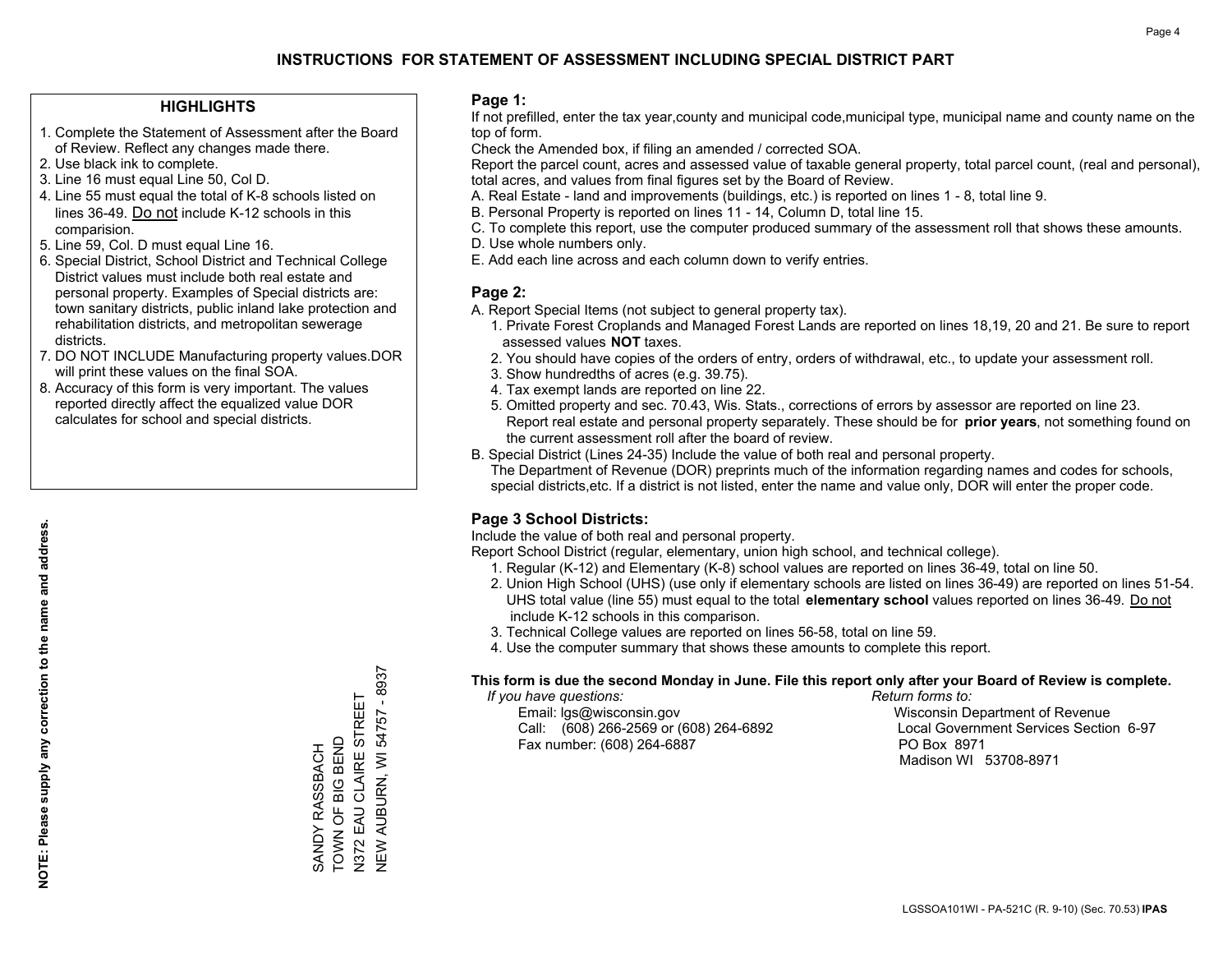**STATEMENT OF ASSESSMENT FOR 2017** 

|   | Page 1                             |
|---|------------------------------------|
| 8 | Check if this is an Amended Return |
|   |                                    |

|             | <b>FOR</b>                                                   | <b>TOWN OF</b><br>OF.                                                                                                                                                                        | <b>BIG FALLS</b>         |              | <b>RUSK COUNTY</b>                                   |                         |                      | <b>WHEN COMPLETING THIS DOCUMENT</b><br>DO NOT WRITE OVER X's OR IN SHADED AREAS |  |
|-------------|--------------------------------------------------------------|----------------------------------------------------------------------------------------------------------------------------------------------------------------------------------------------|--------------------------|--------------|------------------------------------------------------|-------------------------|----------------------|----------------------------------------------------------------------------------|--|
|             |                                                              | Town - Village - City                                                                                                                                                                        | <b>Municipality Name</b> |              | <b>County Name</b>                                   |                         |                      |                                                                                  |  |
|             |                                                              | <b>REAL ESTATE</b>                                                                                                                                                                           |                          | PARCEL COUNT | NO. OF ACRES                                         | <b>VALUE OF</b>         | <b>VALUE OF</b>      | <b>TOTAL VALUE OF LAND</b>                                                       |  |
| Line<br>No. |                                                              | (See Lines 18 - 22 for<br>other Real Estate)                                                                                                                                                 |                          |              | <b>WHOLE</b><br>TOTAL LAND IMPROVEMENTS NUMBERS ONLY | <b>LAND</b>             | <b>IMPROVEMENTS</b>  | AND IMPROVEMENTS                                                                 |  |
|             |                                                              |                                                                                                                                                                                              | Col. A                   | Col. B       | Col. C                                               | Col. D                  | Col. E               | Col. F                                                                           |  |
|             |                                                              | <b>RESIDENTIAL - Class 1</b>                                                                                                                                                                 | 119                      | 109          | 248                                                  | 616,200                 | 3,996,000            | 4,612,200                                                                        |  |
| 2           |                                                              | <b>COMMERCIAL - Class 2</b>                                                                                                                                                                  |                          |              | 5<br>1                                               | 80,000                  | 161,300              | 241,300                                                                          |  |
| 3           |                                                              | <b>MANUFACTURING - Class 3</b>                                                                                                                                                               | 0                        |              | 0<br>$\Omega$                                        | $\Omega$                | 0                    | $\Omega$                                                                         |  |
| 4           |                                                              | <b>AGRICULTURAL - Class 4</b>                                                                                                                                                                | 119                      |              | 3,359                                                | 264,750                 |                      | 264,750                                                                          |  |
| 5           |                                                              | <b>UNDEVELOPED - Class 5</b>                                                                                                                                                                 | 111                      |              | 1,306                                                | 422,900                 |                      | 422,900                                                                          |  |
| 6           | AGRICULTURAL FOREST - Class 5m                               |                                                                                                                                                                                              | 34                       |              | 797                                                  | 409,300                 |                      | 409,300                                                                          |  |
| 7           |                                                              | FOREST LANDS - Class 6                                                                                                                                                                       | 240                      |              | 4,676                                                | 5,147,100               |                      | 5,147,100                                                                        |  |
| 8           |                                                              | OTHER - Class 7                                                                                                                                                                              | 18                       | 18           | 21                                                   | 48,600                  | 737,900              | 786,500                                                                          |  |
| 9           |                                                              | TOTAL - ALL COLUMNS                                                                                                                                                                          | 642                      | 128          | 10,412                                               | 6,988,850               | 4,895,200            | 11,884,050                                                                       |  |
| 10          |                                                              | NUMBER OF PERSONAL PROPERTY ACCOUNTS IN ROLL                                                                                                                                                 |                          |              | 29                                                   | <b>LOCALLY ASSESSED</b> | <b>MANUFACTURING</b> | <b>MERGED</b>                                                                    |  |
| 11          |                                                              | BOATS AND OTHER WATERCRAFT NOT EXEMPT - Code 1                                                                                                                                               |                          |              |                                                      | 1,200                   | $\Omega$             | 1,200                                                                            |  |
| 12          |                                                              | MACHINERY, TOOLS AND PATTERNS - Code 2                                                                                                                                                       |                          |              |                                                      | 0                       | $\Omega$             | $\Omega$                                                                         |  |
| 13          |                                                              | FURNITURE, FIXTURES AND EQUIPMENT - Code 3                                                                                                                                                   |                          |              |                                                      | 6,800                   | 0                    | 6,800                                                                            |  |
| 14          |                                                              | ALL OTHER PERSONAL PROPERTY NOT EXEMPT - Codes 4A, 4B, 4C                                                                                                                                    |                          |              |                                                      | 418,700                 | 0                    | 418,700                                                                          |  |
| 15          | TOTAL OF PERSONAL PROPERTY NOT EXEMPT (Total of Lines 11-14) |                                                                                                                                                                                              |                          |              |                                                      |                         | 0                    | 426,700                                                                          |  |
| 16          |                                                              | AGGREGATE ASSESSED VALUE OF ALL PROPERTY SUBJECT TO THE GENERAL PROPERTY TAX (Total of Lines 9F and 15F)<br>MUST EQUAL TOTAL VALUE OF THE SCHOOL DISTRICTS (K-12 PLUS K-8) - Line 50, Col. F |                          |              |                                                      |                         |                      | 12,310,750                                                                       |  |
| 17          |                                                              | <b>BOARD OF REVIEW</b>                                                                                                                                                                       |                          |              | Name of Assessor                                     |                         | Telephone #          |                                                                                  |  |
|             | DATE OF FINAL ADJOURNMENT<br>05/08/2017                      |                                                                                                                                                                                              |                          |              | <b>GENEVIEVE MARTIN</b>                              |                         |                      | (715) 723-0310                                                                   |  |

*CO*

*MUN*

*ACCT NO1428*

*<sup>54</sup> <sup>006</sup>*

REMARKS

The Assessment Ratio to be used in calculating the estimated Fair Market Value on tax bills for this tax district is .984245831<br>This ratio should be used to convert assessed values to "Calculate Equalized Values" in Step 1 Commission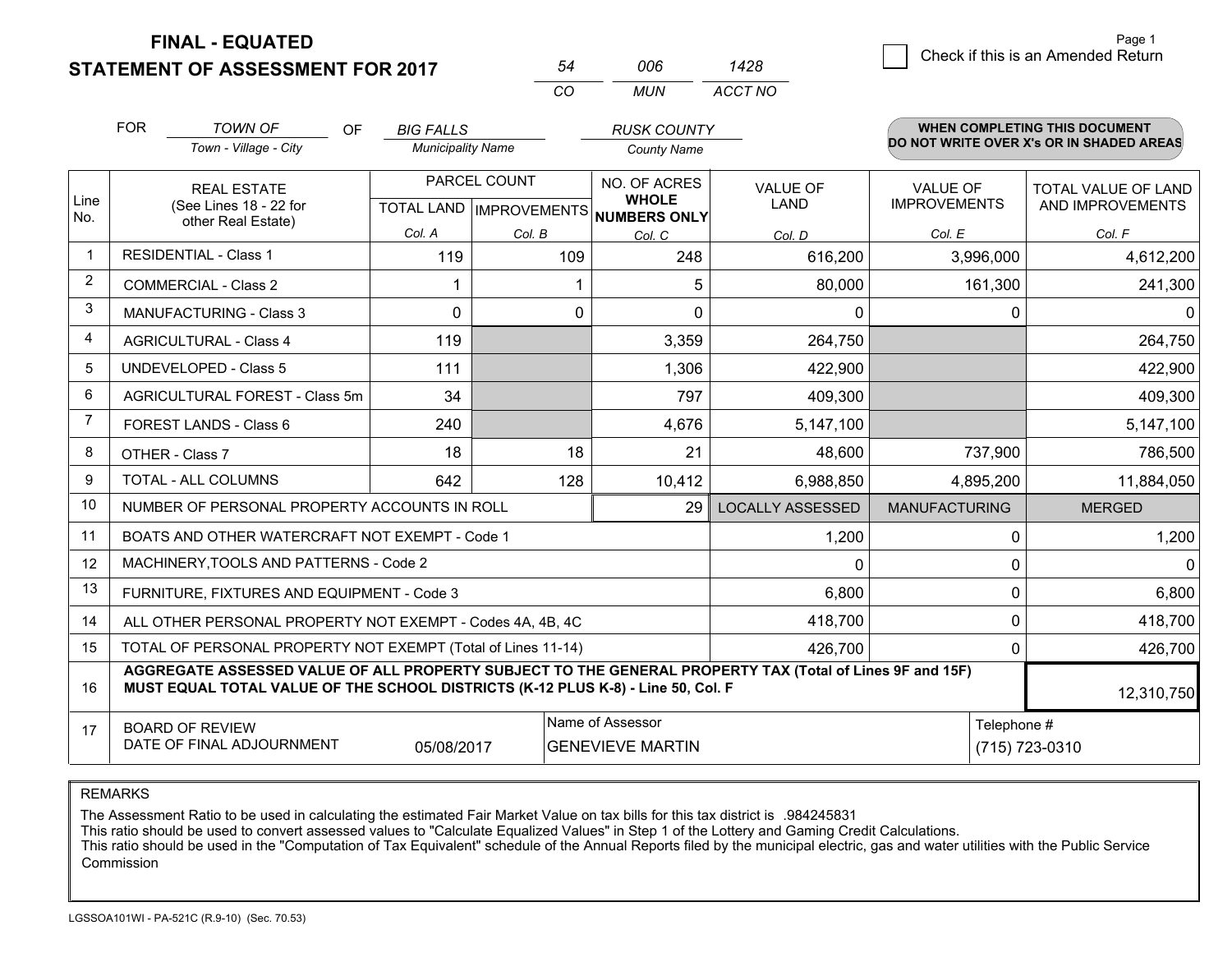*YEAR CO MUN ACCT NO* <sup>2017</sup> <sup>54</sup> <sup>006</sup> <sup>1428</sup>

Do not confuse FOREST LANDS (Line 7) with FOREST CROPS (in this section) - They are **NOT** the same

|    | Private Forest Crop - Reg Class @ 10¢ per acre                |                 |  |                                                                                |                                                               | Private Forest Crop - Reg Class @ \$2.52 per acre               |                                                                    |  |                                                                              |  |
|----|---------------------------------------------------------------|-----------------|--|--------------------------------------------------------------------------------|---------------------------------------------------------------|-----------------------------------------------------------------|--------------------------------------------------------------------|--|------------------------------------------------------------------------------|--|
| 18 | (a) PARCELS                                                   | (b) ACRES       |  | (c) ASSESSED VALUE                                                             |                                                               | (d) PARCELS                                                     | (e) ACRES                                                          |  | (f) ASSESSED VALUE                                                           |  |
|    |                                                               |                 |  |                                                                                |                                                               | 22                                                              | 879                                                                |  | 763,000                                                                      |  |
|    |                                                               |                 |  | Private Forest Crop - Special Class @ 20¢ per acre                             |                                                               |                                                                 |                                                                    |  | Entered Before 2005 Managed Forest - Ferrous Mining CLOSED @ \$8.27 per acre |  |
| 19 | (a) PARCELS                                                   | (b) ACRES       |  | (c) ASSESSED VALUE                                                             |                                                               | (d) PARCELS                                                     | (e) ACRES                                                          |  | (f) ASSESSED VALUE                                                           |  |
|    |                                                               |                 |  |                                                                                |                                                               |                                                                 |                                                                    |  |                                                                              |  |
|    | Entered Before 2005 Managed Forest - OPEN @ \$.79 per acre    |                 |  |                                                                                |                                                               |                                                                 | Entered Before 2005 Managed Forest - CLOSED @ \$1.87 per acre      |  |                                                                              |  |
| 20 | (a) PARCELS                                                   | (b) ACRES       |  | (c) ASSESSED VALUE                                                             |                                                               | (d) PARCELS                                                     | (e) ACRES                                                          |  | (f) ASSESSED VALUE                                                           |  |
|    | 106                                                           | 4.138.66        |  | 3,853,700                                                                      |                                                               | 46                                                              | 1.819.74                                                           |  | 1,554,400                                                                    |  |
|    | Entered After 2004 Managed Forest - OPEN @<br>\$2.14 per acre |                 |  |                                                                                | Entered After 2004 Managed Forest - CLOSED @ \$10.68 per acre |                                                                 |                                                                    |  |                                                                              |  |
| 21 | (a) PARCELS                                                   | (b) ACRES       |  | (c) ASSESSED VALUE                                                             |                                                               | (d) PARCELS<br>(e) ACRES                                        |                                                                    |  | (f) ASSESSED VALUE                                                           |  |
|    |                                                               |                 |  |                                                                                |                                                               |                                                                 |                                                                    |  |                                                                              |  |
|    | 36                                                            | 1,313.88        |  | 1,413,800                                                                      |                                                               | 47                                                              | 1,708.82                                                           |  | 1,738,800                                                                    |  |
| 22 | (a) County Forest Cropland Acres                              |                 |  | (b) Federal Acres                                                              |                                                               | (d) County (NOT FOREST CROP) Acres<br>(c) State Acres           |                                                                    |  | (e) Other Acres                                                              |  |
|    |                                                               |                 |  |                                                                                |                                                               | 1,808.81<br>10.2                                                |                                                                    |  | 734.15                                                                       |  |
|    |                                                               |                 |  | Assessed Value of Omitted Property From Prior Years (Sec. 70.44)               |                                                               | Assessed Value of Sec. 70.43 Corrections of Errors by Assessors |                                                                    |  |                                                                              |  |
|    |                                                               | (a) REAL ESTATE |  | (b) PERSONAL                                                                   |                                                               |                                                                 | (c1) REAL ESTATE                                                   |  | (c2) PERSONAL                                                                |  |
| 23 |                                                               |                 |  |                                                                                |                                                               |                                                                 |                                                                    |  |                                                                              |  |
|    |                                                               |                 |  | Manufacturing Equated Value of Omitted Property From Prior Years (Sec. 70.995) |                                                               |                                                                 | Mfg. Equated Value of Sec.70.43 Corrections of Errors by Assessors |  |                                                                              |  |
|    | (d) REAL ESTATE                                               |                 |  | (e) PERSONAL                                                                   |                                                               | (f1) REAL ESTATE                                                |                                                                    |  | (f2) PERSONAL                                                                |  |
|    |                                                               |                 |  |                                                                                |                                                               |                                                                 |                                                                    |  |                                                                              |  |

## **SPECIAL DISTRICTS**

| Line<br>No. | Enter 6-digit<br><b>Special District</b> | <b>Account</b><br><b>Number</b> | <b>Special District Name</b> | <b>Locally Assessed Value</b><br>of Real Estate and | Mfg Value of Real Estate<br>and Personal Property | <b>Merged Value of</b><br><b>Real Estate and</b> |
|-------------|------------------------------------------|---------------------------------|------------------------------|-----------------------------------------------------|---------------------------------------------------|--------------------------------------------------|
|             | Code (Col. A)                            | (Col. B)                        | (Col. C)                     | Personal Property (Col. D)                          | (Col. E)                                          | Personal Property (Col. F)                       |
| 24          |                                          |                                 |                              |                                                     |                                                   |                                                  |
| 25          |                                          |                                 |                              |                                                     |                                                   |                                                  |
| 26          |                                          |                                 |                              |                                                     |                                                   |                                                  |
| 27          |                                          |                                 |                              |                                                     |                                                   |                                                  |
| 28          |                                          |                                 |                              |                                                     |                                                   |                                                  |
| 29          |                                          |                                 |                              |                                                     |                                                   |                                                  |
| 30          |                                          |                                 |                              |                                                     |                                                   |                                                  |
| 31          |                                          |                                 |                              |                                                     |                                                   |                                                  |
| 32          |                                          |                                 |                              |                                                     |                                                   |                                                  |
| 33          |                                          |                                 |                              |                                                     |                                                   |                                                  |
| 34          |                                          |                                 |                              |                                                     |                                                   |                                                  |
| 35          |                                          |                                 |                              |                                                     |                                                   |                                                  |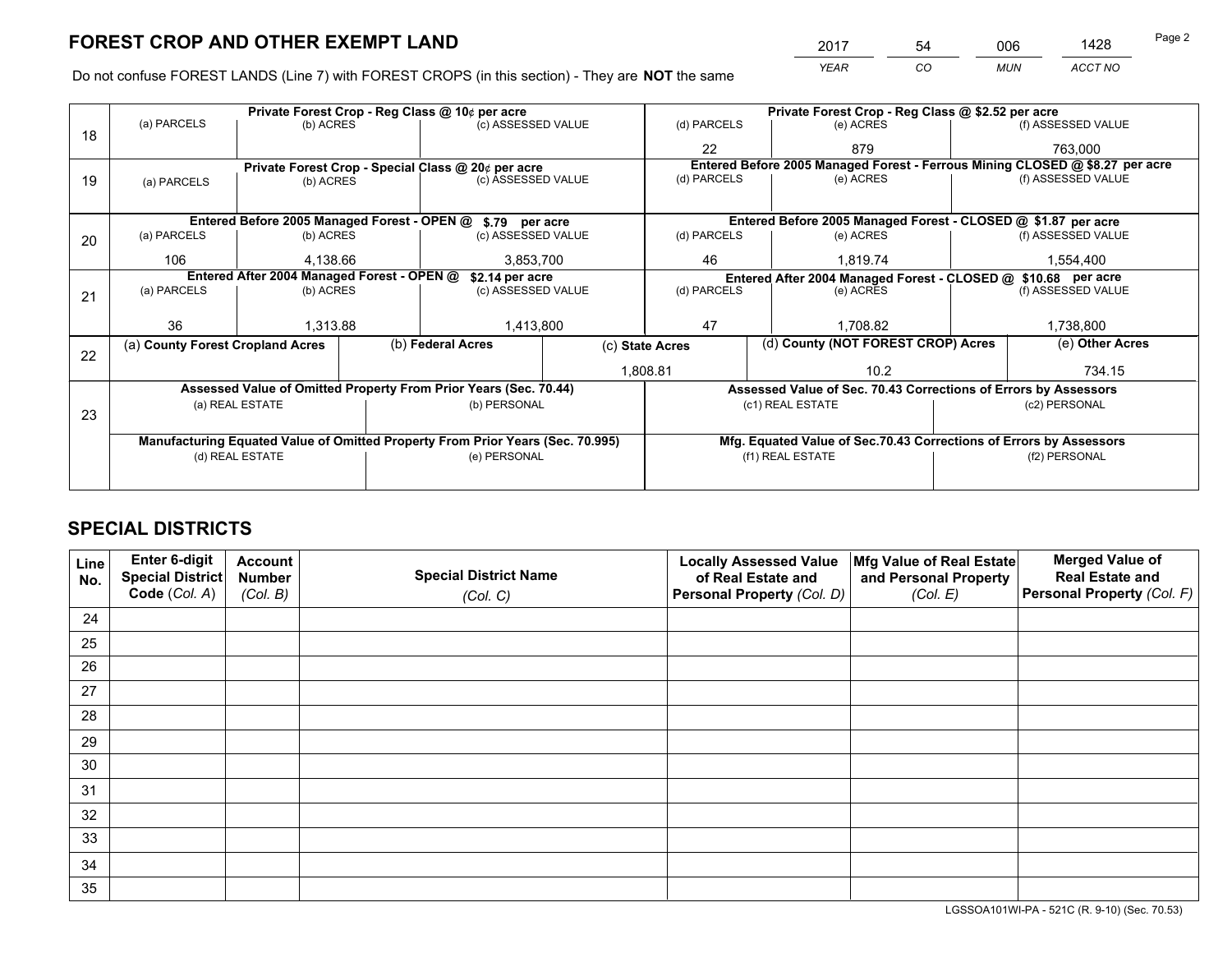|             |                                                          |                                             |                                                         | <b>YEAR</b>                                                                       | CO<br><b>MUN</b>                                              | ACCT NO                                                                        |
|-------------|----------------------------------------------------------|---------------------------------------------|---------------------------------------------------------|-----------------------------------------------------------------------------------|---------------------------------------------------------------|--------------------------------------------------------------------------------|
| Line<br>No. | Enter 6-digit<br><b>School District</b><br>Code (Col. A) | <b>Account</b><br><b>Number</b><br>(Col. B) | <b>School District Name</b><br>(Col. C)                 | <b>Locally Assessed Value</b><br>of Real Estate and<br>Personal Property (Col. D) | Mfg Value of Real Estate<br>and Personal Property<br>(Col. E) | <b>Merged Value of</b><br><b>Real Estate and</b><br>Personal Property (Col. F) |
|             | A. SCHOOL DISTRICTS (K-8 and K-12)                       |                                             |                                                         |                                                                                   |                                                               |                                                                                |
| 36          | 545757                                                   | 0325                                        | SCH D OF FLAMBEAU                                       | 12,310,750                                                                        |                                                               | 12,310,750                                                                     |
| 37          |                                                          |                                             |                                                         |                                                                                   |                                                               |                                                                                |
| 38          |                                                          |                                             |                                                         |                                                                                   |                                                               |                                                                                |
| 39          |                                                          |                                             |                                                         |                                                                                   |                                                               |                                                                                |
| 40          |                                                          |                                             |                                                         |                                                                                   |                                                               |                                                                                |
| 41          |                                                          |                                             |                                                         |                                                                                   |                                                               |                                                                                |
| 42          |                                                          |                                             |                                                         |                                                                                   |                                                               |                                                                                |
| 43          |                                                          |                                             |                                                         |                                                                                   |                                                               |                                                                                |
| 44<br>45    |                                                          |                                             |                                                         |                                                                                   |                                                               |                                                                                |
| 46          |                                                          |                                             |                                                         |                                                                                   |                                                               |                                                                                |
| 47          |                                                          |                                             |                                                         |                                                                                   |                                                               |                                                                                |
| 48          |                                                          |                                             |                                                         |                                                                                   |                                                               |                                                                                |
| 49          |                                                          |                                             |                                                         |                                                                                   |                                                               |                                                                                |
| 50          |                                                          |                                             | TOTAL ASSESSED VALUE OF SCHOOL DISTRICTS (K-8 and K-12) | 12,310,750                                                                        |                                                               | 12,310,750                                                                     |
|             | <b>B.</b><br><b>UNION HIGH SCHOOL DISTRICTS</b>          |                                             |                                                         |                                                                                   |                                                               |                                                                                |
| 51          |                                                          |                                             |                                                         |                                                                                   |                                                               |                                                                                |
| 52          |                                                          |                                             |                                                         |                                                                                   |                                                               |                                                                                |
| 53          |                                                          |                                             |                                                         |                                                                                   |                                                               |                                                                                |
| 54          |                                                          |                                             |                                                         |                                                                                   |                                                               |                                                                                |
| 55          |                                                          |                                             | TOTAL ASSESSED VALUE OF UNION HIGH SCHOOLS              |                                                                                   |                                                               |                                                                                |
|             | $C_{1}$<br><b>TECHNICAL COLLEGE DISTRICTS</b>            |                                             |                                                         |                                                                                   |                                                               |                                                                                |
| 56          | 001700                                                   | 0016                                        | WISCONSIN INDIANHEAD TECH COLLEGE SHEL                  | 12,310,750                                                                        |                                                               | 12,310,750                                                                     |
| 57          |                                                          |                                             |                                                         |                                                                                   |                                                               |                                                                                |
| 58          |                                                          |                                             |                                                         |                                                                                   |                                                               |                                                                                |
| 59          |                                                          |                                             | TOTAL ASSESSED VALUE OF TECHNICAL COLLEGES              | 12,310,750                                                                        |                                                               | 12,310,750                                                                     |

54

006

 *I hereby certify, to the best of my knowledge and belief, this form is complete and correct.*

**SCHOOL DISTRICTS**

| Print name of preparer | Title                    |                | Date (MM / DD / CCYY) |
|------------------------|--------------------------|----------------|-----------------------|
|                        |                          |                |                       |
| Signature of preparer  | Contact Telephone Number | E-mail address |                       |
|                        | $\sim$                   |                |                       |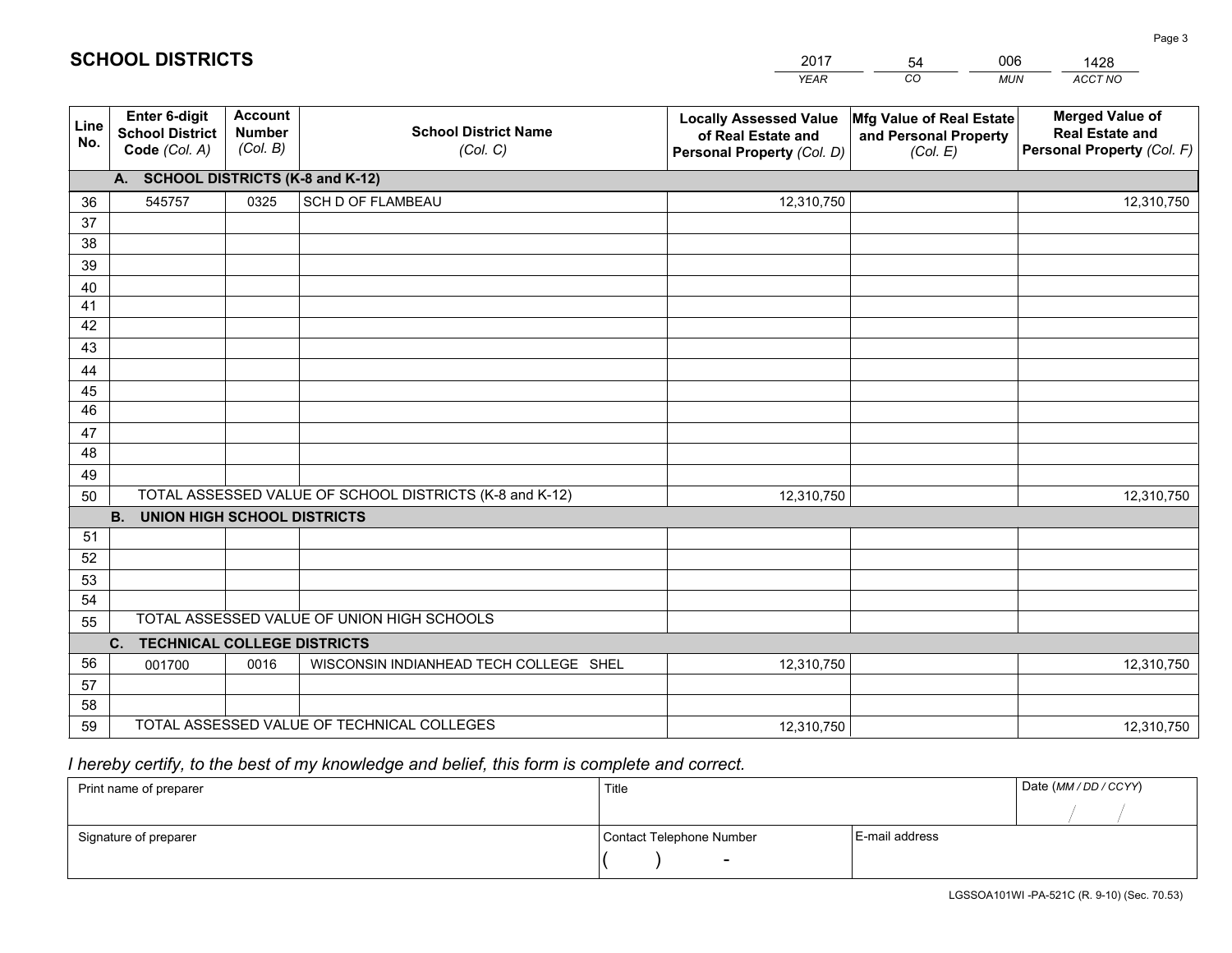#### **HIGHLIGHTS**

- 1. Complete the Statement of Assessment after the Board of Review. Reflect any changes made there.
- 2. Use black ink to complete.
- 3. Line 16 must equal Line 50, Col D.
- 4. Line 55 must equal the total of K-8 schools listed on lines 36-49. Do not include K-12 schools in this comparision.
- 5. Line 59, Col. D must equal Line 16.
- 6. Special District, School District and Technical College District values must include both real estate and personal property. Examples of Special districts are: town sanitary districts, public inland lake protection and rehabilitation districts, and metropolitan sewerage districts.
- 7. DO NOT INCLUDE Manufacturing property values.DOR will print these values on the final SOA.

JACQUELINE FUCHS TOWN OF BIG FALLS N7255 COUNTY ROAD J LADYSMITH, WI 54848

TOWN OF BIG FALLS JACQUELINE FUCHS

 $\overline{\phantom{0}}$ 

N7255 COUNTY ROAD ADYSMITH, WI 54848

 8. Accuracy of this form is very important. The values reported directly affect the equalized value DOR calculates for school and special districts.

#### **Page 1:**

 If not prefilled, enter the tax year,county and municipal code,municipal type, municipal name and county name on the top of form.

Check the Amended box, if filing an amended / corrected SOA.

 Report the parcel count, acres and assessed value of taxable general property, total parcel count, (real and personal), total acres, and values from final figures set by the Board of Review.

- A. Real Estate land and improvements (buildings, etc.) is reported on lines 1 8, total line 9.
- B. Personal Property is reported on lines 11 14, Column D, total line 15.
- C. To complete this report, use the computer produced summary of the assessment roll that shows these amounts.
- D. Use whole numbers only.
- E. Add each line across and each column down to verify entries.

#### **Page 2:**

- A. Report Special Items (not subject to general property tax).
- 1. Private Forest Croplands and Managed Forest Lands are reported on lines 18,19, 20 and 21. Be sure to report assessed values **NOT** taxes.
- 2. You should have copies of the orders of entry, orders of withdrawal, etc., to update your assessment roll.
	- 3. Show hundredths of acres (e.g. 39.75).
- 4. Tax exempt lands are reported on line 22.
- 5. Omitted property and sec. 70.43, Wis. Stats., corrections of errors by assessor are reported on line 23. Report real estate and personal property separately. These should be for **prior years**, not something found on the current assessment roll after the board of review.
- B. Special District (Lines 24-35) Include the value of both real and personal property.

 The Department of Revenue (DOR) preprints much of the information regarding names and codes for schools, special districts,etc. If a district is not listed, enter the name and value only, DOR will enter the proper code.

## **Page 3 School Districts:**

Include the value of both real and personal property.

Report School District (regular, elementary, union high school, and technical college).

- 1. Regular (K-12) and Elementary (K-8) school values are reported on lines 36-49, total on line 50.
- 2. Union High School (UHS) (use only if elementary schools are listed on lines 36-49) are reported on lines 51-54. UHS total value (line 55) must equal to the total **elementary school** values reported on lines 36-49. Do notinclude K-12 schools in this comparison.
- 3. Technical College values are reported on lines 56-58, total on line 59.
- 4. Use the computer summary that shows these amounts to complete this report.

#### **This form is due the second Monday in June. File this report only after your Board of Review is complete.**

 *If you have questions: Return forms to:*

 Email: lgs@wisconsin.gov Wisconsin Department of RevenueCall:  $(608)$  266-2569 or  $(608)$  264-6892 Fax number: (608) 264-6887 PO Box 8971

Local Government Services Section 6-97 Madison WI 53708-8971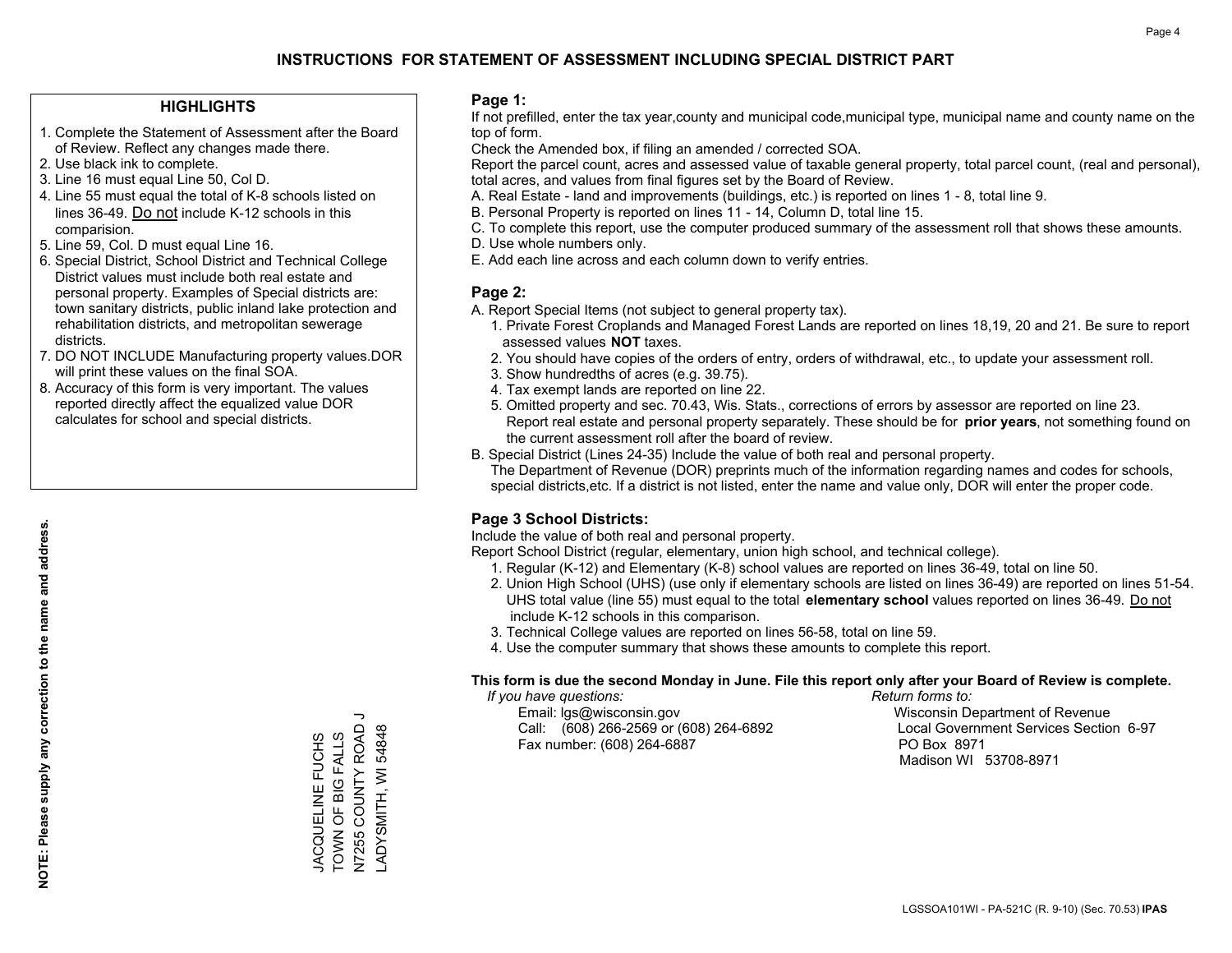**STATEMENT OF ASSESSMENT FOR 2017** 

**FINAL - EQUATED**

|   |                                    | Page 1 |
|---|------------------------------------|--------|
| 9 | Check if this is an Amended Return |        |

|                | <b>FOR</b>                                                                                                                                                                                   | <b>TOWN OF</b><br>OF.<br>Town - Village - City               | <b>CEDAR RAPIDS</b><br><b>Municipality Name</b> |                                                | <b>RUSK COUNTY</b><br><b>County Name</b>            |                         |                                        | <b>WHEN COMPLETING THIS DOCUMENT</b><br>DO NOT WRITE OVER X's OR IN SHADED AREAS |
|----------------|----------------------------------------------------------------------------------------------------------------------------------------------------------------------------------------------|--------------------------------------------------------------|-------------------------------------------------|------------------------------------------------|-----------------------------------------------------|-------------------------|----------------------------------------|----------------------------------------------------------------------------------|
| Line<br>No.    |                                                                                                                                                                                              | <b>REAL ESTATE</b><br>(See Lines 18 - 22 for                 |                                                 | PARCEL COUNT<br><b>TOTAL LAND IMPROVEMENTS</b> | NO. OF ACRES<br><b>WHOLE</b><br><b>NUMBERS ONLY</b> | VALUE OF<br><b>LAND</b> | <b>VALUE OF</b><br><b>IMPROVEMENTS</b> | TOTAL VALUE OF LAND<br>AND IMPROVEMENTS                                          |
|                |                                                                                                                                                                                              | other Real Estate)                                           | Col. A                                          | Col. B                                         | Col. C                                              | Col. D                  | Col. E                                 | Col. F                                                                           |
|                | <b>RESIDENTIAL - Class 1</b>                                                                                                                                                                 |                                                              | 36                                              | 34                                             | 45                                                  | 82,300                  | 1,471,200                              | 1,553,500                                                                        |
| 2              |                                                                                                                                                                                              | <b>COMMERCIAL - Class 2</b>                                  | 0                                               | 0                                              | 0                                                   | 0                       | $\mathbf 0$                            | $\mathbf{0}$                                                                     |
| 3              |                                                                                                                                                                                              | <b>MANUFACTURING - Class 3</b>                               | 0                                               | 0                                              | 0                                                   | 0                       | 0                                      | $\overline{0}$                                                                   |
| 4              |                                                                                                                                                                                              | <b>AGRICULTURAL - Class 4</b>                                | 34                                              |                                                | 850                                                 | 65,600                  |                                        | 65,600                                                                           |
| 5              |                                                                                                                                                                                              | <b>UNDEVELOPED - Class 5</b>                                 | 33                                              |                                                | 300                                                 | 74,400                  |                                        | 74,400                                                                           |
| 6              |                                                                                                                                                                                              | AGRICULTURAL FOREST - Class 5m                               | 10 <sup>1</sup>                                 |                                                | 245                                                 | 122,500                 |                                        | 122,500                                                                          |
| $\overline{7}$ |                                                                                                                                                                                              | FOREST LANDS - Class 6                                       | 57                                              |                                                | 1,269                                               | 1,383,100               |                                        | 1,383,100                                                                        |
| 8              |                                                                                                                                                                                              | OTHER - Class 7                                              | $\overline{7}$                                  | $\overline{7}$                                 | 8                                                   | 13,000                  | 230,500                                | 243,500                                                                          |
| 9              |                                                                                                                                                                                              | TOTAL - ALL COLUMNS                                          | 177                                             | 41                                             | 2,717                                               | 1,740,900               | 1,701,700                              | 3,442,600                                                                        |
| 10             |                                                                                                                                                                                              | NUMBER OF PERSONAL PROPERTY ACCOUNTS IN ROLL                 |                                                 |                                                | 6.                                                  | <b>LOCALLY ASSESSED</b> | <b>MANUFACTURING</b>                   | <b>MERGED</b>                                                                    |
| 11             |                                                                                                                                                                                              | BOATS AND OTHER WATERCRAFT NOT EXEMPT - Code 1               |                                                 |                                                |                                                     | 0                       | 0                                      | $\overline{0}$                                                                   |
| 12             |                                                                                                                                                                                              | MACHINERY, TOOLS AND PATTERNS - Code 2                       |                                                 |                                                |                                                     | 0                       | 0                                      | $\overline{0}$                                                                   |
| 13             |                                                                                                                                                                                              | FURNITURE, FIXTURES AND EQUIPMENT - Code 3                   |                                                 |                                                |                                                     | 0                       | $\Omega$                               | $\Omega$                                                                         |
| 14             |                                                                                                                                                                                              | ALL OTHER PERSONAL PROPERTY NOT EXEMPT - Codes 4A, 4B, 4C    |                                                 |                                                |                                                     | 132,300                 | $\mathbf 0$                            | 132,300                                                                          |
| 15             |                                                                                                                                                                                              | TOTAL OF PERSONAL PROPERTY NOT EXEMPT (Total of Lines 11-14) |                                                 |                                                |                                                     | 132,300                 | $\Omega$                               | 132,300                                                                          |
| 16             | AGGREGATE ASSESSED VALUE OF ALL PROPERTY SUBJECT TO THE GENERAL PROPERTY TAX (Total of Lines 9F and 15F)<br>MUST EQUAL TOTAL VALUE OF THE SCHOOL DISTRICTS (K-12 PLUS K-8) - Line 50, Col. F |                                                              |                                                 |                                                |                                                     |                         |                                        | 3,574,900                                                                        |
| 17             |                                                                                                                                                                                              | <b>BOARD OF REVIEW</b><br>DATE OF FINAL ADJOURNMENT          | 05/08/2017                                      |                                                | Name of Assessor<br><b>GENEVIEVE MARTIN</b>         |                         | Telephone #                            | (715) 723-0310                                                                   |

*CO*

*MUN*

*ACCT NO1429*

*<sup>54</sup> <sup>008</sup>*

REMARKS

The Assessment Ratio to be used in calculating the estimated Fair Market Value on tax bills for this tax district is .975788842<br>This ratio should be used to convert assessed values to "Calculate Equalized Values" in Step 1 Commission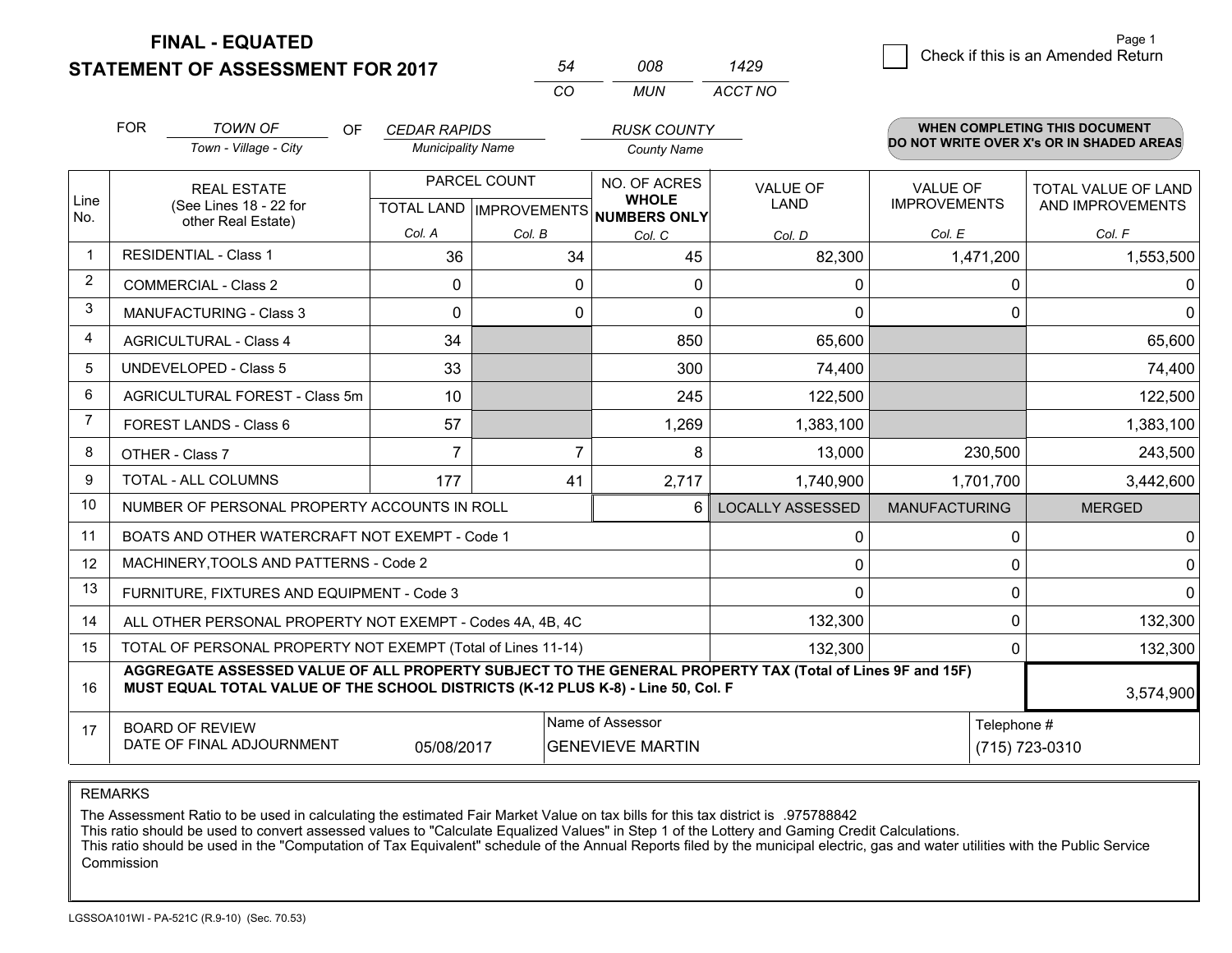*YEAR CO MUN ACCT NO* <sup>2017</sup> <sup>54</sup> <sup>008</sup> <sup>1429</sup>

Do not confuse FOREST LANDS (Line 7) with FOREST CROPS (in this section) - They are **NOT** the same

|    |                                                               | Private Forest Crop - Reg Class @ 10¢ per acre |  | Private Forest Crop - Reg Class @ \$2.52 per acre                              |                 |                          |                  |                                    |                    |                                                                              |
|----|---------------------------------------------------------------|------------------------------------------------|--|--------------------------------------------------------------------------------|-----------------|--------------------------|------------------|------------------------------------|--------------------|------------------------------------------------------------------------------|
| 18 | (a) PARCELS                                                   | (b) ACRES                                      |  | (c) ASSESSED VALUE                                                             |                 | (d) PARCELS              |                  | (e) ACRES                          |                    | (f) ASSESSED VALUE                                                           |
|    |                                                               |                                                |  |                                                                                |                 |                          |                  |                                    |                    |                                                                              |
|    |                                                               |                                                |  | Private Forest Crop - Special Class @ 20¢ per acre                             |                 |                          |                  |                                    |                    | Entered Before 2005 Managed Forest - Ferrous Mining CLOSED @ \$8.27 per acre |
| 19 | (a) PARCELS                                                   | (b) ACRES                                      |  | (c) ASSESSED VALUE                                                             |                 | (d) PARCELS              |                  | (e) ACRES                          |                    | (f) ASSESSED VALUE                                                           |
|    |                                                               |                                                |  |                                                                                |                 |                          |                  |                                    |                    |                                                                              |
|    |                                                               |                                                |  | Entered Before 2005 Managed Forest - OPEN @ \$.79 per acre                     |                 |                          |                  |                                    |                    | Entered Before 2005 Managed Forest - CLOSED @ \$1.87 per acre                |
| 20 | (a) PARCELS                                                   | (b) ACRES                                      |  | (c) ASSESSED VALUE                                                             |                 | (d) PARCELS              |                  | (e) ACRES                          |                    | (f) ASSESSED VALUE                                                           |
|    |                                                               | 277                                            |  | 289,500                                                                        |                 | 254.95                   |                  |                                    | 313,000            |                                                                              |
|    | Entered After 2004 Managed Forest - OPEN @<br>\$2.14 per acre |                                                |  |                                                                                |                 |                          |                  |                                    |                    | Entered After 2004 Managed Forest - CLOSED @ \$10.68 per acre                |
| 21 | (a) PARCELS                                                   | (b) ACRES                                      |  | (c) ASSESSED VALUE                                                             |                 | (d) PARCELS<br>(e) ACRES |                  |                                    | (f) ASSESSED VALUE |                                                                              |
|    |                                                               |                                                |  |                                                                                |                 |                          |                  |                                    |                    |                                                                              |
|    | 13                                                            | 494                                            |  | 506,400                                                                        |                 |                          |                  | 283.85                             |                    | 331,100                                                                      |
| 22 |                                                               | (a) County Forest Cropland Acres               |  | (b) Federal Acres                                                              | (c) State Acres |                          |                  | (d) County (NOT FOREST CROP) Acres |                    | (e) Other Acres                                                              |
|    | 9,998.65                                                      |                                                |  |                                                                                |                 | 8,440.36<br>3.1          |                  |                                    | 1.23               |                                                                              |
|    |                                                               |                                                |  | Assessed Value of Omitted Property From Prior Years (Sec. 70.44)               |                 |                          |                  |                                    |                    | Assessed Value of Sec. 70.43 Corrections of Errors by Assessors              |
| 23 |                                                               | (a) REAL ESTATE                                |  | (b) PERSONAL                                                                   |                 |                          | (c1) REAL ESTATE |                                    |                    | (c2) PERSONAL                                                                |
|    |                                                               |                                                |  |                                                                                |                 |                          |                  |                                    |                    |                                                                              |
|    |                                                               |                                                |  | Manufacturing Equated Value of Omitted Property From Prior Years (Sec. 70.995) |                 |                          |                  |                                    |                    | Mfg. Equated Value of Sec.70.43 Corrections of Errors by Assessors           |
|    | (d) REAL ESTATE                                               |                                                |  | (e) PERSONAL                                                                   |                 | (f1) REAL ESTATE         |                  |                                    | (f2) PERSONAL      |                                                                              |
|    |                                                               |                                                |  |                                                                                |                 |                          |                  |                                    |                    |                                                                              |

## **SPECIAL DISTRICTS**

| Line<br>No. | Enter 6-digit<br><b>Special District</b> | <b>Account</b><br><b>Number</b> | <b>Special District Name</b> | <b>Locally Assessed Value</b><br>of Real Estate and | Mfg Value of Real Estate<br>and Personal Property | <b>Merged Value of</b><br><b>Real Estate and</b> |
|-------------|------------------------------------------|---------------------------------|------------------------------|-----------------------------------------------------|---------------------------------------------------|--------------------------------------------------|
|             | Code (Col. A)                            | (Col. B)                        | (Col. C)                     | Personal Property (Col. D)                          | (Col. E)                                          | Personal Property (Col. F)                       |
| 24          |                                          |                                 |                              |                                                     |                                                   |                                                  |
| 25          |                                          |                                 |                              |                                                     |                                                   |                                                  |
| 26          |                                          |                                 |                              |                                                     |                                                   |                                                  |
| 27          |                                          |                                 |                              |                                                     |                                                   |                                                  |
| 28          |                                          |                                 |                              |                                                     |                                                   |                                                  |
| 29          |                                          |                                 |                              |                                                     |                                                   |                                                  |
| 30          |                                          |                                 |                              |                                                     |                                                   |                                                  |
| 31          |                                          |                                 |                              |                                                     |                                                   |                                                  |
| 32          |                                          |                                 |                              |                                                     |                                                   |                                                  |
| 33          |                                          |                                 |                              |                                                     |                                                   |                                                  |
| 34          |                                          |                                 |                              |                                                     |                                                   |                                                  |
| 35          |                                          |                                 |                              |                                                     |                                                   |                                                  |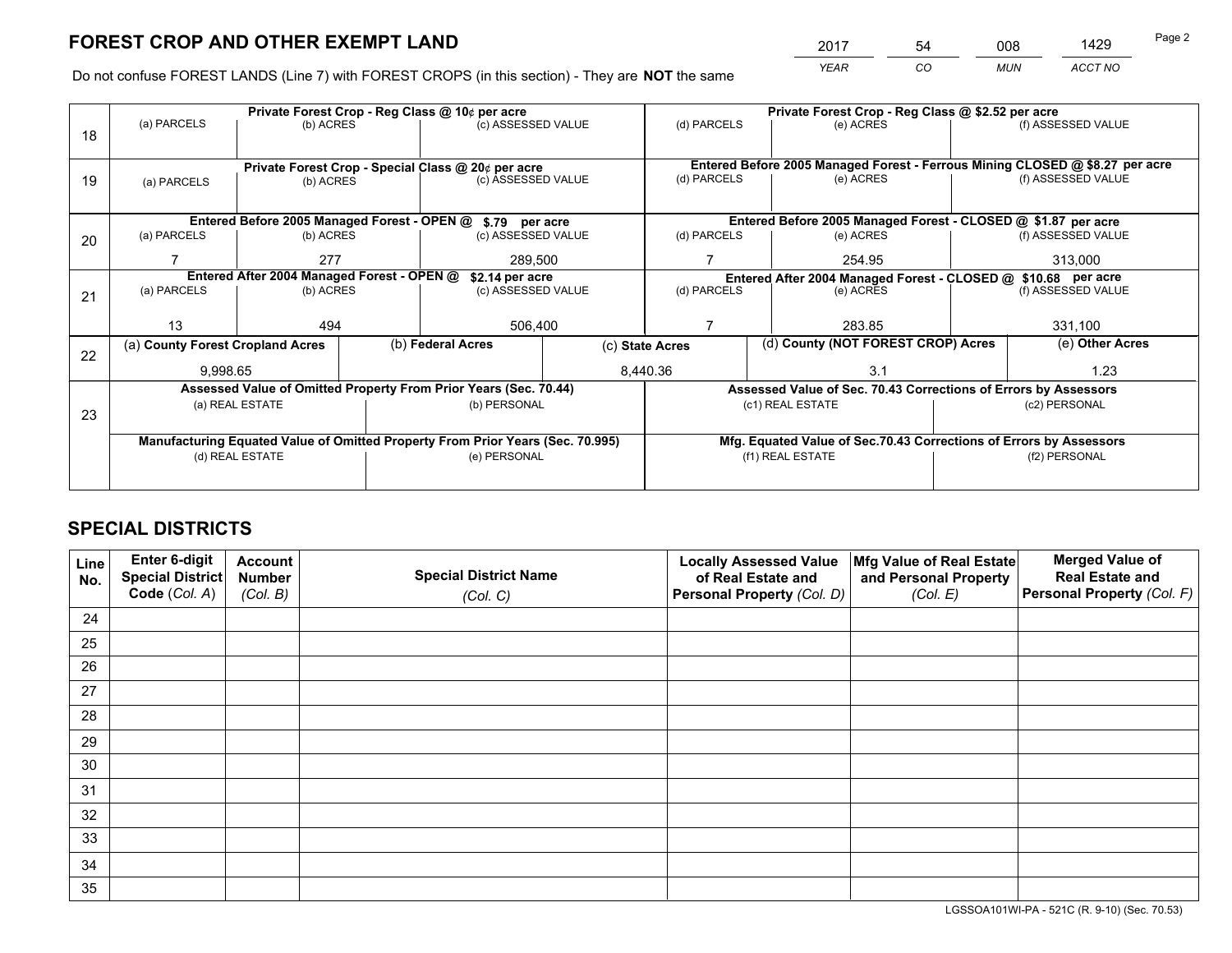|             |                                                          |                                             |                                                         | <b>YEAR</b>                                                                       | CO<br><b>MUN</b>                                              | ACCT NO                                                                        |
|-------------|----------------------------------------------------------|---------------------------------------------|---------------------------------------------------------|-----------------------------------------------------------------------------------|---------------------------------------------------------------|--------------------------------------------------------------------------------|
| Line<br>No. | Enter 6-digit<br><b>School District</b><br>Code (Col. A) | <b>Account</b><br><b>Number</b><br>(Col. B) | <b>School District Name</b><br>(Col. C)                 | <b>Locally Assessed Value</b><br>of Real Estate and<br>Personal Property (Col. D) | Mfg Value of Real Estate<br>and Personal Property<br>(Col. E) | <b>Merged Value of</b><br><b>Real Estate and</b><br>Personal Property (Col. F) |
|             | A. SCHOOL DISTRICTS (K-8 and K-12)                       |                                             |                                                         |                                                                                   |                                                               |                                                                                |
| 36          | 545757                                                   | 0325                                        | SCH D OF FLAMBEAU                                       | 3,574,900                                                                         |                                                               | 3,574,900                                                                      |
| 37          |                                                          |                                             |                                                         |                                                                                   |                                                               |                                                                                |
| 38          |                                                          |                                             |                                                         |                                                                                   |                                                               |                                                                                |
| 39          |                                                          |                                             |                                                         |                                                                                   |                                                               |                                                                                |
| 40          |                                                          |                                             |                                                         |                                                                                   |                                                               |                                                                                |
| 41          |                                                          |                                             |                                                         |                                                                                   |                                                               |                                                                                |
| 42          |                                                          |                                             |                                                         |                                                                                   |                                                               |                                                                                |
| 43          |                                                          |                                             |                                                         |                                                                                   |                                                               |                                                                                |
| 44          |                                                          |                                             |                                                         |                                                                                   |                                                               |                                                                                |
| 45<br>46    |                                                          |                                             |                                                         |                                                                                   |                                                               |                                                                                |
|             |                                                          |                                             |                                                         |                                                                                   |                                                               |                                                                                |
| 47<br>48    |                                                          |                                             |                                                         |                                                                                   |                                                               |                                                                                |
| 49          |                                                          |                                             |                                                         |                                                                                   |                                                               |                                                                                |
| 50          |                                                          |                                             | TOTAL ASSESSED VALUE OF SCHOOL DISTRICTS (K-8 and K-12) | 3,574,900                                                                         |                                                               | 3,574,900                                                                      |
|             | <b>B.</b><br><b>UNION HIGH SCHOOL DISTRICTS</b>          |                                             |                                                         |                                                                                   |                                                               |                                                                                |
| 51          |                                                          |                                             |                                                         |                                                                                   |                                                               |                                                                                |
| 52          |                                                          |                                             |                                                         |                                                                                   |                                                               |                                                                                |
| 53          |                                                          |                                             |                                                         |                                                                                   |                                                               |                                                                                |
| 54          |                                                          |                                             |                                                         |                                                                                   |                                                               |                                                                                |
| 55          |                                                          |                                             | TOTAL ASSESSED VALUE OF UNION HIGH SCHOOLS              |                                                                                   |                                                               |                                                                                |
|             | C.<br><b>TECHNICAL COLLEGE DISTRICTS</b>                 |                                             |                                                         |                                                                                   |                                                               |                                                                                |
| 56          | 001700                                                   | 0016                                        | WISCONSIN INDIANHEAD TECH COLLEGE SHEL                  | 3,574,900                                                                         |                                                               | 3,574,900                                                                      |
| 57          |                                                          |                                             |                                                         |                                                                                   |                                                               |                                                                                |
| 58          |                                                          |                                             |                                                         |                                                                                   |                                                               |                                                                                |
| 59          |                                                          |                                             | TOTAL ASSESSED VALUE OF TECHNICAL COLLEGES              | 3,574,900                                                                         |                                                               | 3,574,900                                                                      |

54

008

 *I hereby certify, to the best of my knowledge and belief, this form is complete and correct.*

**SCHOOL DISTRICTS**

| Print name of preparer | Title                    |                | Date (MM/DD/CCYY) |
|------------------------|--------------------------|----------------|-------------------|
|                        |                          |                |                   |
| Signature of preparer  | Contact Telephone Number | E-mail address |                   |
|                        | $\overline{\phantom{0}}$ |                |                   |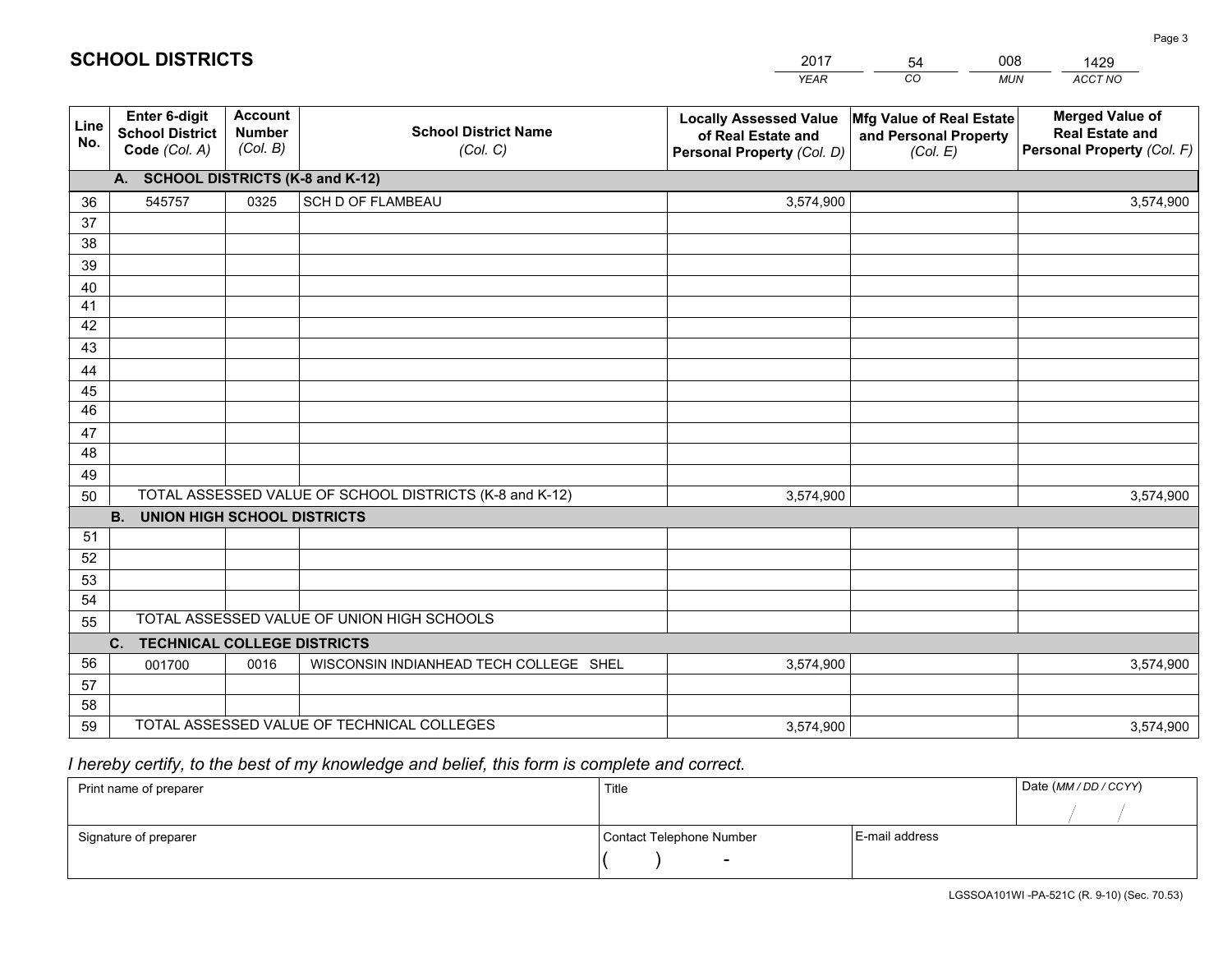#### **HIGHLIGHTS**

- 1. Complete the Statement of Assessment after the Board of Review. Reflect any changes made there.
- 2. Use black ink to complete.
- 3. Line 16 must equal Line 50, Col D.
- 4. Line 55 must equal the total of K-8 schools listed on lines 36-49. Do not include K-12 schools in this comparision.
- 5. Line 59, Col. D must equal Line 16.
- 6. Special District, School District and Technical College District values must include both real estate and personal property. Examples of Special districts are: town sanitary districts, public inland lake protection and rehabilitation districts, and metropolitan sewerage districts.
- 7. DO NOT INCLUDE Manufacturing property values.DOR will print these values on the final SOA.
- 8. Accuracy of this form is very important. The values reported directly affect the equalized value DOR calculates for school and special districts.

#### **Page 1:**

 If not prefilled, enter the tax year,county and municipal code,municipal type, municipal name and county name on the top of form.

Check the Amended box, if filing an amended / corrected SOA.

 Report the parcel count, acres and assessed value of taxable general property, total parcel count, (real and personal), total acres, and values from final figures set by the Board of Review.

- A. Real Estate land and improvements (buildings, etc.) is reported on lines 1 8, total line 9.
- B. Personal Property is reported on lines 11 14, Column D, total line 15.
- C. To complete this report, use the computer produced summary of the assessment roll that shows these amounts.
- D. Use whole numbers only.
- E. Add each line across and each column down to verify entries.

### **Page 2:**

- A. Report Special Items (not subject to general property tax).
- 1. Private Forest Croplands and Managed Forest Lands are reported on lines 18,19, 20 and 21. Be sure to report assessed values **NOT** taxes.
- 2. You should have copies of the orders of entry, orders of withdrawal, etc., to update your assessment roll.
	- 3. Show hundredths of acres (e.g. 39.75).
- 4. Tax exempt lands are reported on line 22.
- 5. Omitted property and sec. 70.43, Wis. Stats., corrections of errors by assessor are reported on line 23. Report real estate and personal property separately. These should be for **prior years**, not something found on the current assessment roll after the board of review.
- B. Special District (Lines 24-35) Include the value of both real and personal property.
- The Department of Revenue (DOR) preprints much of the information regarding names and codes for schools, special districts,etc. If a district is not listed, enter the name and value only, DOR will enter the proper code.

## **Page 3 School Districts:**

Include the value of both real and personal property.

Report School District (regular, elementary, union high school, and technical college).

- 1. Regular (K-12) and Elementary (K-8) school values are reported on lines 36-49, total on line 50.
- 2. Union High School (UHS) (use only if elementary schools are listed on lines 36-49) are reported on lines 51-54. UHS total value (line 55) must equal to the total **elementary school** values reported on lines 36-49. Do notinclude K-12 schools in this comparison.
- 3. Technical College values are reported on lines 56-58, total on line 59.
- 4. Use the computer summary that shows these amounts to complete this report.

#### **This form is due the second Monday in June. File this report only after your Board of Review is complete.**

 *If you have questions: Return forms to:*

 Email: lgs@wisconsin.gov Wisconsin Department of RevenueCall:  $(608)$  266-2569 or  $(608)$  264-6892 Fax number: (608) 264-6887 PO Box 8971

Local Government Services Section 6-97 Madison WI 53708-8971

FLORA, WI 54526 - 9617 GLEN FLORA, WI 54526 - 9617 TOWN OF CEDAR RAPIDS MARLENE HANSON<br>TOWN OF CEDAR RAPIDS N7610 HANSON LN<br>GLEN FLORA, WI 545 MARLENE HANSON N7 NOSAN OF PAN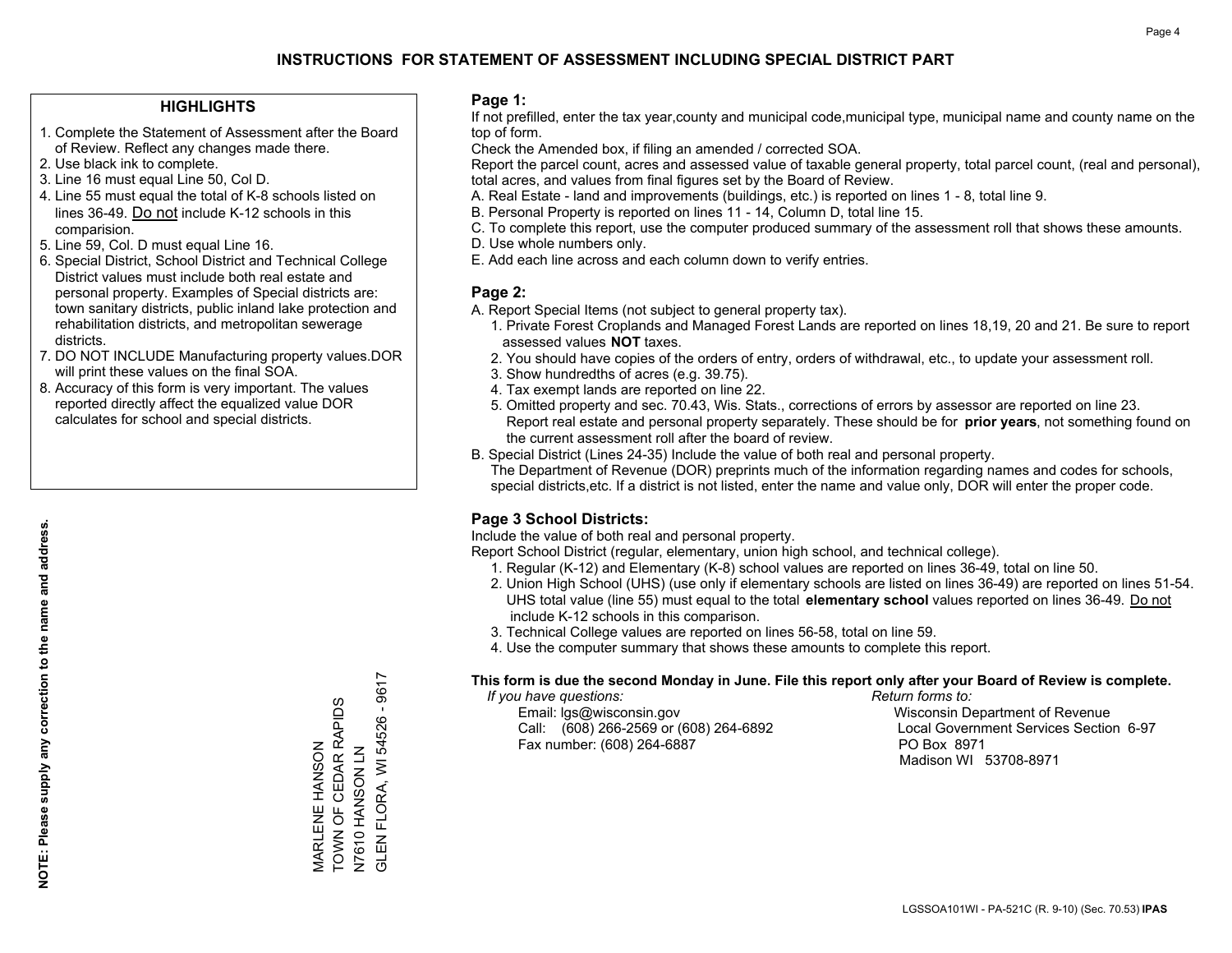**STATEMENT OF ASSESSMENT FOR 2017** 

| 54 | 010 | 1430    |
|----|-----|---------|
| ΩO | MUN | ACCT NO |

|                | <b>FOR</b>                                                                                                                                                                                   | <b>TOWN OF</b><br><b>OF</b>                                  | <b>DEWEY</b>             |                                             | <b>RUSK COUNTY</b>                           |                         |                                        | <b>WHEN COMPLETING THIS DOCUMENT</b>           |
|----------------|----------------------------------------------------------------------------------------------------------------------------------------------------------------------------------------------|--------------------------------------------------------------|--------------------------|---------------------------------------------|----------------------------------------------|-------------------------|----------------------------------------|------------------------------------------------|
|                |                                                                                                                                                                                              | Town - Village - City                                        | <b>Municipality Name</b> |                                             | <b>County Name</b>                           |                         |                                        | DO NOT WRITE OVER X's OR IN SHADED AREAS       |
| Line<br>No.    |                                                                                                                                                                                              | <b>REAL ESTATE</b><br>(See Lines 18 - 22 for                 |                          | PARCEL COUNT<br>TOTAL LAND   IMPROVEMENTS   | NO. OF ACRES<br><b>WHOLE</b><br>NUMBERS ONLY | <b>VALUE OF</b><br>LAND | <b>VALUE OF</b><br><b>IMPROVEMENTS</b> | <b>TOTAL VALUE OF LAND</b><br>AND IMPROVEMENTS |
|                |                                                                                                                                                                                              | other Real Estate)                                           | Col. A                   | Col. B                                      | Col. C                                       | Col. D                  | Col. E                                 | Col. F                                         |
| $\mathbf 1$    |                                                                                                                                                                                              | <b>RESIDENTIAL - Class 1</b>                                 | 726                      | 409                                         | 964                                          | 23,826,600              | 33,339,500                             | 57,166,100                                     |
| 2              |                                                                                                                                                                                              | <b>COMMERCIAL - Class 2</b>                                  | 5                        | 4                                           | 11                                           | 92,800                  | 259,500                                | 352,300                                        |
| 3              |                                                                                                                                                                                              | <b>MANUFACTURING - Class 3</b>                               | 0                        | 0                                           | $\mathbf{0}$                                 | 0                       | 0                                      |                                                |
| $\overline{4}$ |                                                                                                                                                                                              | <b>AGRICULTURAL - Class 4</b>                                | 270                      |                                             | 6,664                                        | 748,600                 |                                        | 748,600                                        |
| 5              |                                                                                                                                                                                              | <b>UNDEVELOPED - Class 5</b>                                 | 248                      |                                             | 2,736                                        | 724,600                 |                                        | 724,600                                        |
| 6              |                                                                                                                                                                                              | AGRICULTURAL FOREST - Class 5m                               | 56                       |                                             | 795                                          | 456,800                 |                                        | 456,800                                        |
| $\overline{7}$ |                                                                                                                                                                                              | FOREST LANDS - Class 6                                       | 220                      |                                             | 3,804                                        | 4,739,600               |                                        | 4,739,600                                      |
| 8              |                                                                                                                                                                                              | OTHER - Class 7                                              | 43                       | 42                                          | 94                                           | 217,800                 | 3,026,100                              | 3,243,900                                      |
| 9              |                                                                                                                                                                                              | TOTAL - ALL COLUMNS                                          | 1,568                    | 455                                         | 15,068                                       | 30,806,800              | 36,625,100                             | 67,431,900                                     |
| 10             |                                                                                                                                                                                              | NUMBER OF PERSONAL PROPERTY ACCOUNTS IN ROLL                 |                          |                                             | 17                                           | <b>LOCALLY ASSESSED</b> | <b>MANUFACTURING</b>                   | <b>MERGED</b>                                  |
| 11             |                                                                                                                                                                                              | BOATS AND OTHER WATERCRAFT NOT EXEMPT - Code 1               |                          |                                             |                                              | $\Omega$                | 0                                      | 0                                              |
| 12             |                                                                                                                                                                                              | MACHINERY, TOOLS AND PATTERNS - Code 2                       |                          |                                             |                                              | 500                     | 0                                      | 500                                            |
| 13             |                                                                                                                                                                                              | FURNITURE, FIXTURES AND EQUIPMENT - Code 3                   |                          |                                             |                                              | 7,400                   | 0                                      | 7,400                                          |
| 14             |                                                                                                                                                                                              | ALL OTHER PERSONAL PROPERTY NOT EXEMPT - Codes 4A, 4B, 4C    |                          |                                             |                                              | 47,300                  | $\Omega$                               | 47,300                                         |
| 15             |                                                                                                                                                                                              | TOTAL OF PERSONAL PROPERTY NOT EXEMPT (Total of Lines 11-14) |                          | 55,200                                      | 0                                            | 55,200                  |                                        |                                                |
| 16             | AGGREGATE ASSESSED VALUE OF ALL PROPERTY SUBJECT TO THE GENERAL PROPERTY TAX (Total of Lines 9F and 15F)<br>MUST EQUAL TOTAL VALUE OF THE SCHOOL DISTRICTS (K-12 PLUS K-8) - Line 50, Col. F |                                                              |                          |                                             |                                              |                         |                                        | 67,487,100                                     |
| 17             |                                                                                                                                                                                              | <b>BOARD OF REVIEW</b><br>DATE OF FINAL ADJOURNMENT          | 06/12/2017               | Name of Assessor<br><b>GENEVIEVE MARTIN</b> |                                              | Telephone #             | (715) 723-0310                         |                                                |

REMARKS

The Assessment Ratio to be used in calculating the estimated Fair Market Value on tax bills for this tax district is .940533015<br>This ratio should be used to convert assessed values to "Calculate Equalized Values" in Step 1 Commission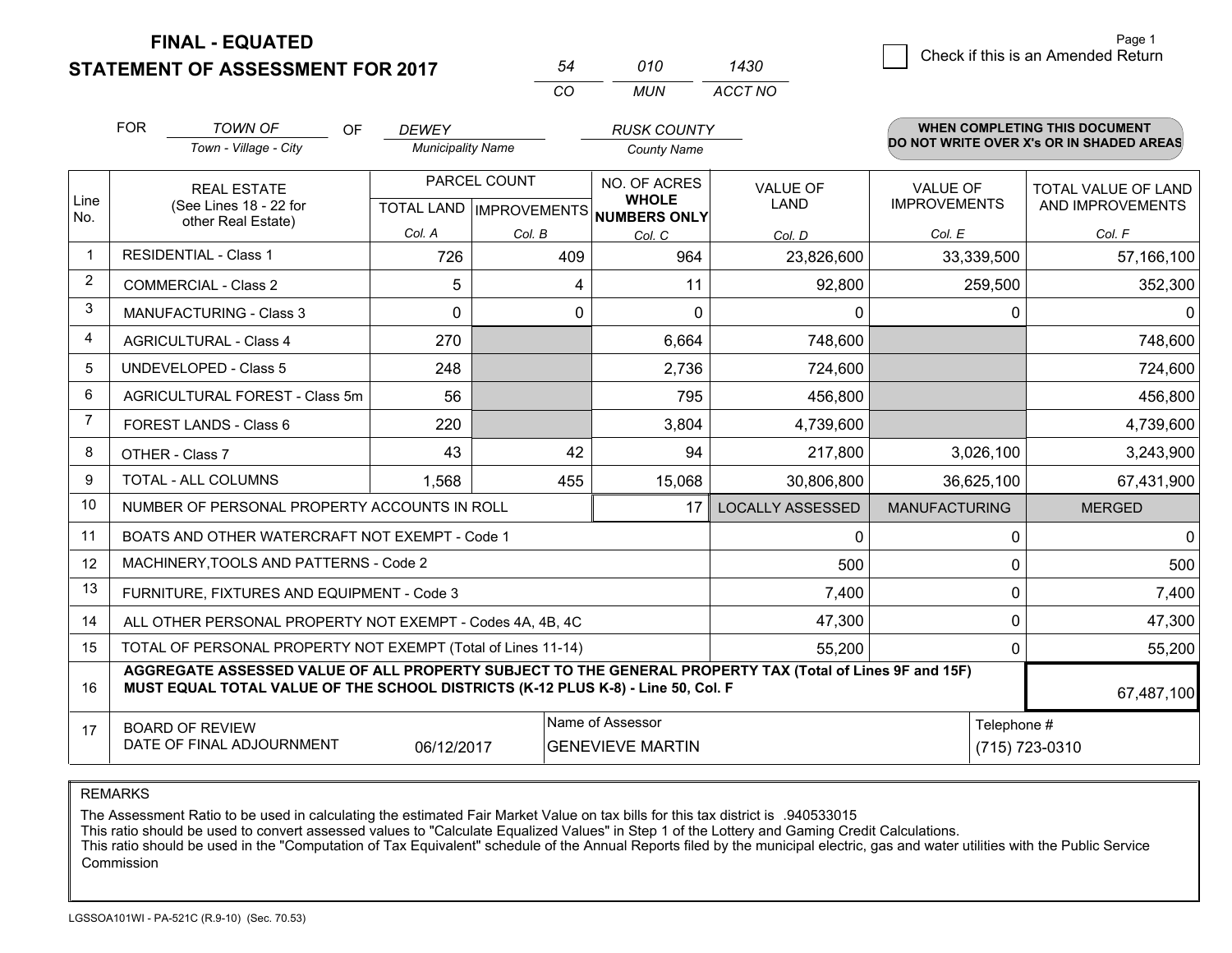*YEAR CO MUN ACCT NO* 2017 54 010 1430

Do not confuse FOREST LANDS (Line 7) with FOREST CROPS (in this section) - They are **NOT** the same

|                                                                                | Private Forest Crop - Reg Class @ 10¢ per acre |                                                                        |                                                                        |                                                                              |                                                                                                                                                                                                                                                                                                                                                         | Private Forest Crop - Reg Class @ \$2.52 per acre |                  |                                                                                                                                                                                                                                              |  |
|--------------------------------------------------------------------------------|------------------------------------------------|------------------------------------------------------------------------|------------------------------------------------------------------------|------------------------------------------------------------------------------|---------------------------------------------------------------------------------------------------------------------------------------------------------------------------------------------------------------------------------------------------------------------------------------------------------------------------------------------------------|---------------------------------------------------|------------------|----------------------------------------------------------------------------------------------------------------------------------------------------------------------------------------------------------------------------------------------|--|
|                                                                                |                                                |                                                                        |                                                                        |                                                                              |                                                                                                                                                                                                                                                                                                                                                         | (e) ACRES                                         |                  | (f) ASSESSED VALUE                                                                                                                                                                                                                           |  |
|                                                                                |                                                |                                                                        |                                                                        |                                                                              |                                                                                                                                                                                                                                                                                                                                                         |                                                   |                  |                                                                                                                                                                                                                                              |  |
|                                                                                |                                                |                                                                        |                                                                        | Entered Before 2005 Managed Forest - Ferrous Mining CLOSED @ \$8.27 per acre |                                                                                                                                                                                                                                                                                                                                                         |                                                   |                  |                                                                                                                                                                                                                                              |  |
| (a) PARCELS                                                                    |                                                |                                                                        |                                                                        |                                                                              |                                                                                                                                                                                                                                                                                                                                                         | (e) ACRES                                         |                  | (f) ASSESSED VALUE                                                                                                                                                                                                                           |  |
|                                                                                |                                                |                                                                        |                                                                        |                                                                              |                                                                                                                                                                                                                                                                                                                                                         |                                                   |                  |                                                                                                                                                                                                                                              |  |
|                                                                                |                                                |                                                                        |                                                                        |                                                                              |                                                                                                                                                                                                                                                                                                                                                         |                                                   |                  |                                                                                                                                                                                                                                              |  |
| (a) PARCELS                                                                    |                                                |                                                                        |                                                                        |                                                                              | (d) PARCELS                                                                                                                                                                                                                                                                                                                                             | (e) ACRES                                         |                  | (f) ASSESSED VALUE                                                                                                                                                                                                                           |  |
| 41                                                                             |                                                |                                                                        |                                                                        |                                                                              | 13                                                                                                                                                                                                                                                                                                                                                      | 520                                               |                  | 598,000                                                                                                                                                                                                                                      |  |
|                                                                                |                                                |                                                                        |                                                                        |                                                                              | Entered After 2004 Managed Forest - CLOSED @ \$10.68 per acre                                                                                                                                                                                                                                                                                           |                                                   |                  |                                                                                                                                                                                                                                              |  |
| (a) PARCELS                                                                    |                                                |                                                                        |                                                                        |                                                                              | (d) PARCELS<br>(e) ACRES                                                                                                                                                                                                                                                                                                                                |                                                   |                  | (f) ASSESSED VALUE                                                                                                                                                                                                                           |  |
|                                                                                |                                                |                                                                        |                                                                        |                                                                              |                                                                                                                                                                                                                                                                                                                                                         |                                                   |                  |                                                                                                                                                                                                                                              |  |
| 24                                                                             |                                                |                                                                        |                                                                        |                                                                              | 39                                                                                                                                                                                                                                                                                                                                                      | 1.256.4                                           |                  | 1,424,700                                                                                                                                                                                                                                    |  |
|                                                                                |                                                |                                                                        |                                                                        |                                                                              |                                                                                                                                                                                                                                                                                                                                                         |                                                   |                  | (e) Other Acres                                                                                                                                                                                                                              |  |
|                                                                                | 240                                            |                                                                        |                                                                        |                                                                              |                                                                                                                                                                                                                                                                                                                                                         | 504.69                                            |                  | 1,478.26                                                                                                                                                                                                                                     |  |
|                                                                                |                                                |                                                                        |                                                                        |                                                                              |                                                                                                                                                                                                                                                                                                                                                         |                                                   |                  |                                                                                                                                                                                                                                              |  |
|                                                                                |                                                |                                                                        |                                                                        |                                                                              |                                                                                                                                                                                                                                                                                                                                                         |                                                   |                  | (c2) PERSONAL                                                                                                                                                                                                                                |  |
|                                                                                |                                                |                                                                        |                                                                        |                                                                              |                                                                                                                                                                                                                                                                                                                                                         |                                                   |                  |                                                                                                                                                                                                                                              |  |
| Manufacturing Equated Value of Omitted Property From Prior Years (Sec. 70.995) |                                                |                                                                        |                                                                        |                                                                              |                                                                                                                                                                                                                                                                                                                                                         |                                                   |                  |                                                                                                                                                                                                                                              |  |
|                                                                                |                                                |                                                                        |                                                                        |                                                                              | (f1) REAL ESTATE                                                                                                                                                                                                                                                                                                                                        |                                                   | (f2) PERSONAL    |                                                                                                                                                                                                                                              |  |
|                                                                                |                                                |                                                                        |                                                                        |                                                                              |                                                                                                                                                                                                                                                                                                                                                         |                                                   |                  |                                                                                                                                                                                                                                              |  |
|                                                                                | (a) PARCELS                                    | (a) County Forest Cropland Acres<br>(a) REAL ESTATE<br>(d) REAL ESTATE | (b) ACRES<br>(b) ACRES<br>(b) ACRES<br>1,181.05<br>(b) ACRES<br>761.37 | Entered After 2004 Managed Forest - OPEN @<br>(b) Federal Acres              | (c) ASSESSED VALUE<br>Private Forest Crop - Special Class @ 20¢ per acre<br>(c) ASSESSED VALUE<br>Entered Before 2005 Managed Forest - OPEN @ \$.79 per acre<br>(c) ASSESSED VALUE<br>1,316,200<br>\$2.14 per acre<br>(c) ASSESSED VALUE<br>753,900<br>Assessed Value of Omitted Property From Prior Years (Sec. 70.44)<br>(b) PERSONAL<br>(e) PERSONAL | (d) PARCELS<br>(d) PARCELS<br>(c) State Acres     | (c1) REAL ESTATE | Entered Before 2005 Managed Forest - CLOSED @ \$1.87 per acre<br>(d) County (NOT FOREST CROP) Acres<br>Assessed Value of Sec. 70.43 Corrections of Errors by Assessors<br>Mfg. Equated Value of Sec.70.43 Corrections of Errors by Assessors |  |

## **SPECIAL DISTRICTS**

| Line<br>No. | Enter 6-digit<br><b>Special District</b> | <b>Account</b><br><b>Number</b> | <b>Special District Name</b> | <b>Locally Assessed Value</b><br>of Real Estate and | Mfg Value of Real Estate<br>and Personal Property | <b>Merged Value of</b><br><b>Real Estate and</b> |
|-------------|------------------------------------------|---------------------------------|------------------------------|-----------------------------------------------------|---------------------------------------------------|--------------------------------------------------|
|             | Code (Col. A)                            | (Col. B)                        | (Col. C)                     | Personal Property (Col. D)                          | (Col. E)                                          | Personal Property (Col. F)                       |
| 24          |                                          |                                 |                              |                                                     |                                                   |                                                  |
| 25          |                                          |                                 |                              |                                                     |                                                   |                                                  |
| 26          |                                          |                                 |                              |                                                     |                                                   |                                                  |
| 27          |                                          |                                 |                              |                                                     |                                                   |                                                  |
| 28          |                                          |                                 |                              |                                                     |                                                   |                                                  |
| 29          |                                          |                                 |                              |                                                     |                                                   |                                                  |
| 30          |                                          |                                 |                              |                                                     |                                                   |                                                  |
| 31          |                                          |                                 |                              |                                                     |                                                   |                                                  |
| 32          |                                          |                                 |                              |                                                     |                                                   |                                                  |
| 33          |                                          |                                 |                              |                                                     |                                                   |                                                  |
| 34          |                                          |                                 |                              |                                                     |                                                   |                                                  |
| 35          |                                          |                                 |                              |                                                     |                                                   |                                                  |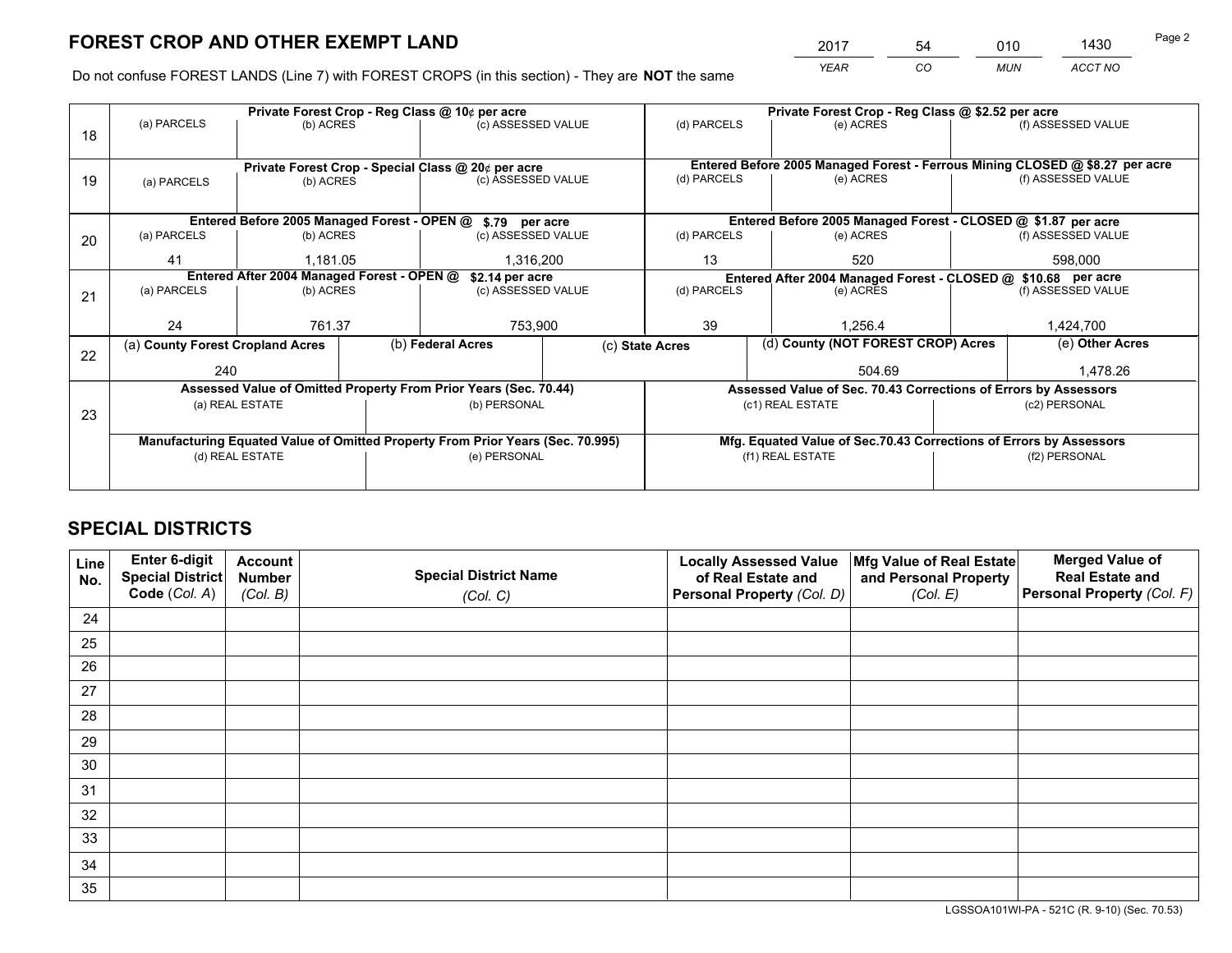|             |                                                          |                                             |                                                         | <b>YEAR</b>                                                                       | CO<br><b>MUN</b>                                              | ACCT NO                                                                        |
|-------------|----------------------------------------------------------|---------------------------------------------|---------------------------------------------------------|-----------------------------------------------------------------------------------|---------------------------------------------------------------|--------------------------------------------------------------------------------|
| Line<br>No. | Enter 6-digit<br><b>School District</b><br>Code (Col. A) | <b>Account</b><br><b>Number</b><br>(Col. B) | <b>School District Name</b><br>(Col. C)                 | <b>Locally Assessed Value</b><br>of Real Estate and<br>Personal Property (Col. D) | Mfg Value of Real Estate<br>and Personal Property<br>(Col. E) | <b>Merged Value of</b><br><b>Real Estate and</b><br>Personal Property (Col. F) |
|             | A. SCHOOL DISTRICTS (K-8 and K-12)                       |                                             |                                                         |                                                                                   |                                                               |                                                                                |
| 36          | 545757                                                   | 0325                                        | SCH D OF FLAMBEAU                                       | 67,487,100                                                                        |                                                               | 67,487,100                                                                     |
| 37          |                                                          |                                             |                                                         |                                                                                   |                                                               |                                                                                |
| 38          |                                                          |                                             |                                                         |                                                                                   |                                                               |                                                                                |
| 39          |                                                          |                                             |                                                         |                                                                                   |                                                               |                                                                                |
| 40          |                                                          |                                             |                                                         |                                                                                   |                                                               |                                                                                |
| 41          |                                                          |                                             |                                                         |                                                                                   |                                                               |                                                                                |
| 42          |                                                          |                                             |                                                         |                                                                                   |                                                               |                                                                                |
| 43          |                                                          |                                             |                                                         |                                                                                   |                                                               |                                                                                |
| 44<br>45    |                                                          |                                             |                                                         |                                                                                   |                                                               |                                                                                |
| 46          |                                                          |                                             |                                                         |                                                                                   |                                                               |                                                                                |
| 47          |                                                          |                                             |                                                         |                                                                                   |                                                               |                                                                                |
| 48          |                                                          |                                             |                                                         |                                                                                   |                                                               |                                                                                |
| 49          |                                                          |                                             |                                                         |                                                                                   |                                                               |                                                                                |
| 50          |                                                          |                                             | TOTAL ASSESSED VALUE OF SCHOOL DISTRICTS (K-8 and K-12) | 67,487,100                                                                        |                                                               | 67,487,100                                                                     |
|             | <b>B.</b><br><b>UNION HIGH SCHOOL DISTRICTS</b>          |                                             |                                                         |                                                                                   |                                                               |                                                                                |
| 51          |                                                          |                                             |                                                         |                                                                                   |                                                               |                                                                                |
| 52          |                                                          |                                             |                                                         |                                                                                   |                                                               |                                                                                |
| 53          |                                                          |                                             |                                                         |                                                                                   |                                                               |                                                                                |
| 54          |                                                          |                                             |                                                         |                                                                                   |                                                               |                                                                                |
| 55          |                                                          |                                             | TOTAL ASSESSED VALUE OF UNION HIGH SCHOOLS              |                                                                                   |                                                               |                                                                                |
|             | C.<br><b>TECHNICAL COLLEGE DISTRICTS</b>                 |                                             |                                                         |                                                                                   |                                                               |                                                                                |
| 56          | 001700                                                   | 0016                                        | WISCONSIN INDIANHEAD TECH COLLEGE SHEL                  | 67,487,100                                                                        |                                                               | 67,487,100                                                                     |
| 57          |                                                          |                                             |                                                         |                                                                                   |                                                               |                                                                                |
| 58          |                                                          |                                             |                                                         |                                                                                   |                                                               |                                                                                |
| 59          |                                                          |                                             | TOTAL ASSESSED VALUE OF TECHNICAL COLLEGES              | 67,487,100                                                                        |                                                               | 67,487,100                                                                     |

54

010

 *I hereby certify, to the best of my knowledge and belief, this form is complete and correct.*

**SCHOOL DISTRICTS**

| Print name of preparer | Title                    |                | Date (MM/DD/CCYY) |
|------------------------|--------------------------|----------------|-------------------|
|                        |                          |                |                   |
| Signature of preparer  | Contact Telephone Number | E-mail address |                   |
|                        | $\overline{\phantom{0}}$ |                |                   |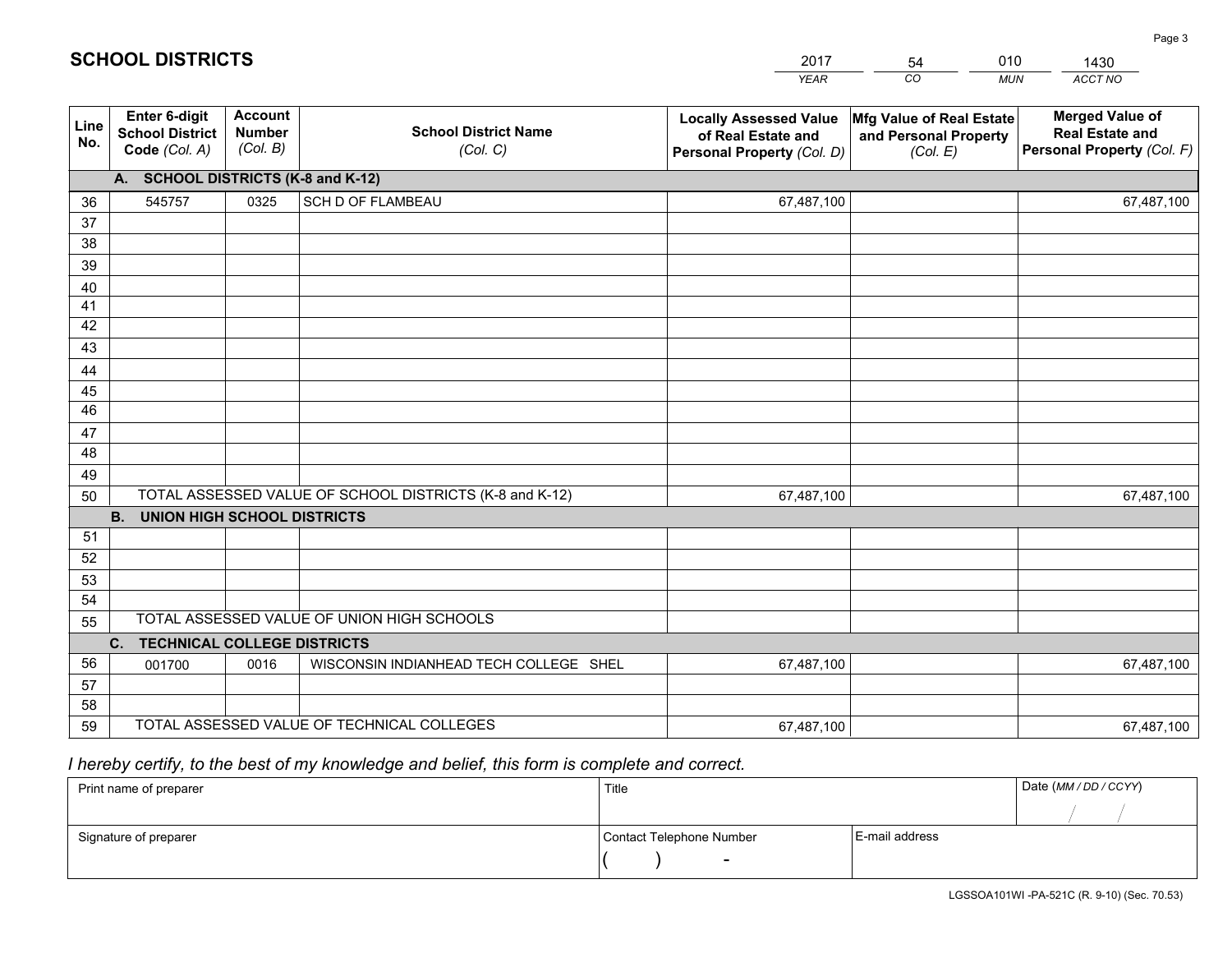#### **HIGHLIGHTS**

- 1. Complete the Statement of Assessment after the Board of Review. Reflect any changes made there.
- 2. Use black ink to complete.
- 3. Line 16 must equal Line 50, Col D.
- 4. Line 55 must equal the total of K-8 schools listed on lines 36-49. Do not include K-12 schools in this comparision.
- 5. Line 59, Col. D must equal Line 16.
- 6. Special District, School District and Technical College District values must include both real estate and personal property. Examples of Special districts are: town sanitary districts, public inland lake protection and rehabilitation districts, and metropolitan sewerage districts.
- 7. DO NOT INCLUDE Manufacturing property values.DOR will print these values on the final SOA.

MARY ANN METZGER TOWN OF DEWEY

**MARY ANN METZGER** TOWN OF DEWEY

P.O. BOX 3

P.O. BOX 3

TONY, WI 54563 - 0003

TONY, WI 54563 - 0003

 8. Accuracy of this form is very important. The values reported directly affect the equalized value DOR calculates for school and special districts.

#### **Page 1:**

 If not prefilled, enter the tax year,county and municipal code,municipal type, municipal name and county name on the top of form.

Check the Amended box, if filing an amended / corrected SOA.

 Report the parcel count, acres and assessed value of taxable general property, total parcel count, (real and personal), total acres, and values from final figures set by the Board of Review.

- A. Real Estate land and improvements (buildings, etc.) is reported on lines 1 8, total line 9.
- B. Personal Property is reported on lines 11 14, Column D, total line 15.
- C. To complete this report, use the computer produced summary of the assessment roll that shows these amounts.
- D. Use whole numbers only.
- E. Add each line across and each column down to verify entries.

#### **Page 2:**

- A. Report Special Items (not subject to general property tax).
- 1. Private Forest Croplands and Managed Forest Lands are reported on lines 18,19, 20 and 21. Be sure to report assessed values **NOT** taxes.
- 2. You should have copies of the orders of entry, orders of withdrawal, etc., to update your assessment roll.
	- 3. Show hundredths of acres (e.g. 39.75).
- 4. Tax exempt lands are reported on line 22.
- 5. Omitted property and sec. 70.43, Wis. Stats., corrections of errors by assessor are reported on line 23. Report real estate and personal property separately. These should be for **prior years**, not something found on the current assessment roll after the board of review.
- B. Special District (Lines 24-35) Include the value of both real and personal property.
- The Department of Revenue (DOR) preprints much of the information regarding names and codes for schools, special districts,etc. If a district is not listed, enter the name and value only, DOR will enter the proper code.

## **Page 3 School Districts:**

Include the value of both real and personal property.

Report School District (regular, elementary, union high school, and technical college).

- 1. Regular (K-12) and Elementary (K-8) school values are reported on lines 36-49, total on line 50.
- 2. Union High School (UHS) (use only if elementary schools are listed on lines 36-49) are reported on lines 51-54. UHS total value (line 55) must equal to the total **elementary school** values reported on lines 36-49. Do notinclude K-12 schools in this comparison.
- 3. Technical College values are reported on lines 56-58, total on line 59.
- 4. Use the computer summary that shows these amounts to complete this report.

#### **This form is due the second Monday in June. File this report only after your Board of Review is complete.**

 *If you have questions: Return forms to:*

 Email: lgs@wisconsin.gov Wisconsin Department of RevenueCall:  $(608)$  266-2569 or  $(608)$  264-6892 Fax number: (608) 264-6887 PO Box 8971

Local Government Services Section 6-97 Madison WI 53708-8971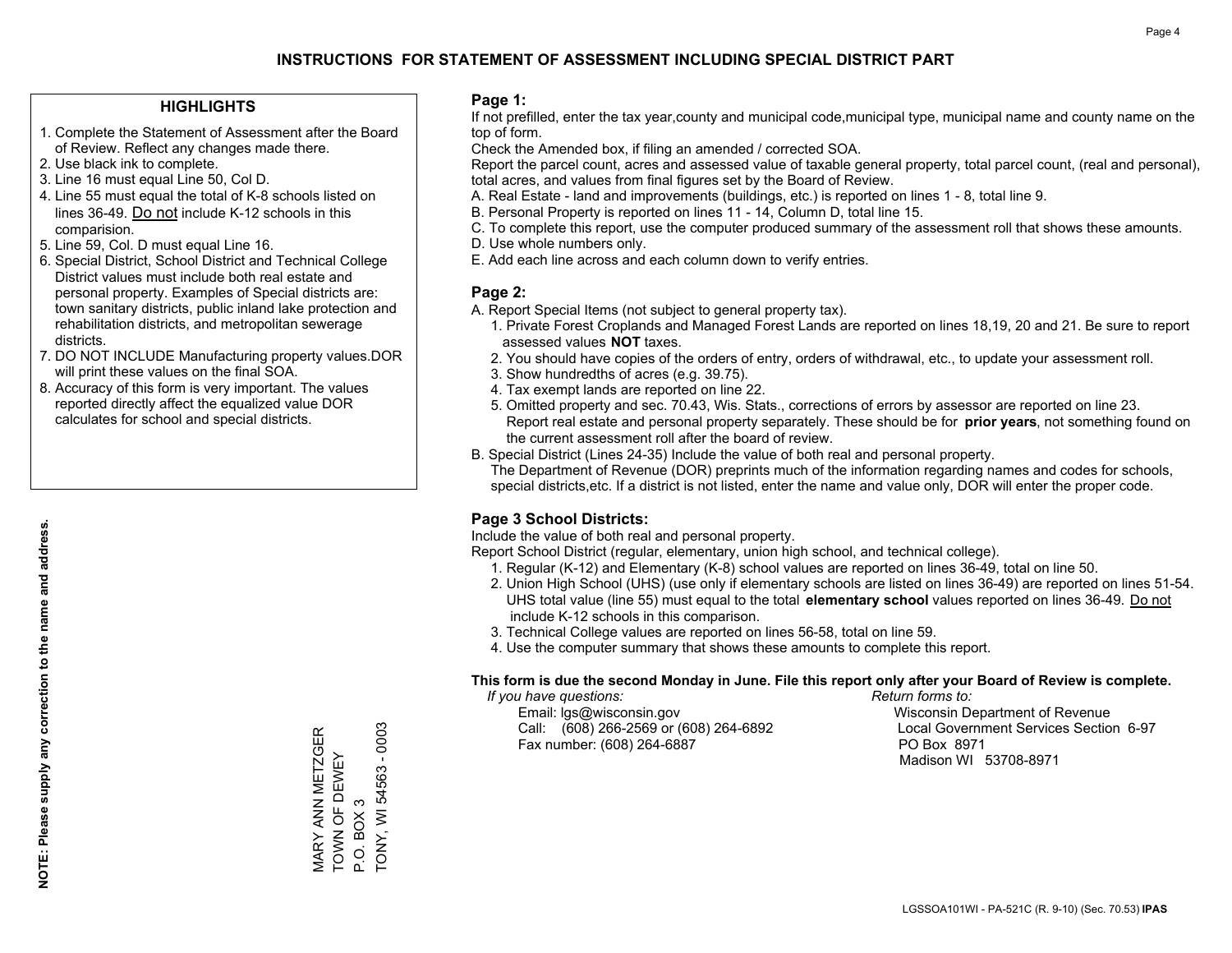**STATEMENT OF ASSESSMENT FOR 2017** 

|          | N12  | 1431    |
|----------|------|---------|
| $\alpha$ | MUN. | ACCT NO |

|             | <b>FOR</b>         | <b>TOWN OF</b><br><b>OF</b>                                                                                                                                                                  | FLAMBEAU                 |                           | <b>RUSK COUNTY</b>                  |                         |                      | WHEN COMPLETING THIS DOCUMENT<br>DO NOT WRITE OVER X's OR IN SHADED AREAS |
|-------------|--------------------|----------------------------------------------------------------------------------------------------------------------------------------------------------------------------------------------|--------------------------|---------------------------|-------------------------------------|-------------------------|----------------------|---------------------------------------------------------------------------|
|             |                    | Town - Village - City                                                                                                                                                                        | <b>Municipality Name</b> |                           | <b>County Name</b>                  |                         |                      |                                                                           |
|             | <b>REAL ESTATE</b> |                                                                                                                                                                                              |                          | PARCEL COUNT              | NO. OF ACRES                        | <b>VALUE OF</b>         | <b>VALUE OF</b>      | <b>TOTAL VALUE OF LAND</b>                                                |
| Line<br>No. |                    | (See Lines 18 - 22 for<br>other Real Estate)                                                                                                                                                 |                          | TOTAL LAND   IMPROVEMENTS | <b>WHOLE</b><br><b>NUMBERS ONLY</b> | LAND                    | <b>IMPROVEMENTS</b>  | AND IMPROVEMENTS                                                          |
|             |                    |                                                                                                                                                                                              | Col. A                   | Col. B                    | Col. C                              | Col. D                  | Col. E               | Col. F                                                                    |
| $\mathbf 1$ |                    | <b>RESIDENTIAL - Class 1</b>                                                                                                                                                                 | 709                      | 462                       | 1,091                               | 8,194,600               | 32,115,800           | 40,310,400                                                                |
| 2           |                    | <b>COMMERCIAL - Class 2</b>                                                                                                                                                                  | 38                       | 21                        | 76                                  | 344,900                 | 2,604,300            | 2,949,200                                                                 |
| 3           |                    | <b>MANUFACTURING - Class 3</b>                                                                                                                                                               | 6                        | 4                         | 218                                 | 396,800                 | 129,600              | 526,400                                                                   |
| 4           |                    | <b>AGRICULTURAL - Class 4</b>                                                                                                                                                                | 254                      |                           | 3,980                               | 585,050                 |                      | 585,050                                                                   |
| 5           |                    | <b>UNDEVELOPED - Class 5</b>                                                                                                                                                                 | 467                      |                           | 4,278                               | 2,199,450               |                      | 2,199,450                                                                 |
| 6           |                    | AGRICULTURAL FOREST - Class 5m                                                                                                                                                               | 136                      |                           | 1,778                               | 1,094,400               |                      | 1,094,400                                                                 |
|             |                    | FOREST LANDS - Class 6                                                                                                                                                                       | 487                      |                           | 7,868                               | 8,940,200               |                      | 8,940,200                                                                 |
| 8           |                    | OTHER - Class 7                                                                                                                                                                              | 47                       | 46                        | 97                                  | 386,300                 | 2,444,400            | 2,830,700                                                                 |
| 9           |                    | <b>TOTAL - ALL COLUMNS</b>                                                                                                                                                                   | 2,144                    | 533                       | 19,386                              | 22,141,700              | 37,294,100           | 59,435,800                                                                |
| 10          |                    | NUMBER OF PERSONAL PROPERTY ACCOUNTS IN ROLL                                                                                                                                                 |                          |                           | 23                                  | <b>LOCALLY ASSESSED</b> | <b>MANUFACTURING</b> | <b>MERGED</b>                                                             |
| 11          |                    | BOATS AND OTHER WATERCRAFT NOT EXEMPT - Code 1                                                                                                                                               |                          |                           |                                     | $\Omega$                | 0                    | 0                                                                         |
| 12          |                    | MACHINERY, TOOLS AND PATTERNS - Code 2                                                                                                                                                       |                          |                           |                                     | 126,500                 | 57,000               | 183,500                                                                   |
| 13          |                    | FURNITURE, FIXTURES AND EQUIPMENT - Code 3                                                                                                                                                   |                          |                           |                                     | 78,600                  | 0                    | 78,600                                                                    |
| 14          |                    | ALL OTHER PERSONAL PROPERTY NOT EXEMPT - Codes 4A, 4B, 4C                                                                                                                                    |                          |                           |                                     | 69,600                  | 0                    | 69,600                                                                    |
| 15          |                    | TOTAL OF PERSONAL PROPERTY NOT EXEMPT (Total of Lines 11-14)                                                                                                                                 |                          |                           | 274,700                             | 57,000                  | 331,700              |                                                                           |
| 16          |                    | AGGREGATE ASSESSED VALUE OF ALL PROPERTY SUBJECT TO THE GENERAL PROPERTY TAX (Total of Lines 9F and 15F)<br>MUST EQUAL TOTAL VALUE OF THE SCHOOL DISTRICTS (K-12 PLUS K-8) - Line 50, Col. F |                          |                           |                                     |                         |                      | 59,767,500                                                                |
| 17          |                    | <b>BOARD OF REVIEW</b>                                                                                                                                                                       |                          |                           | Name of Assessor                    |                         | Telephone #          |                                                                           |
|             |                    | DATE OF FINAL ADJOURNMENT                                                                                                                                                                    | 05/16/2017               |                           | <b>ERIC KLEVEN</b>                  |                         |                      | (715) 598-4599                                                            |

REMARKS

The Assessment Ratio to be used in calculating the estimated Fair Market Value on tax bills for this tax district is .865862115

This ratio should be used to convert assessed values to "Calculate Equalized Values" in Step 1 of the Lottery and Gaming Credit Calculations.<br>This ratio should be used in the "Computation of Tax Equivalent" schedule of the Commission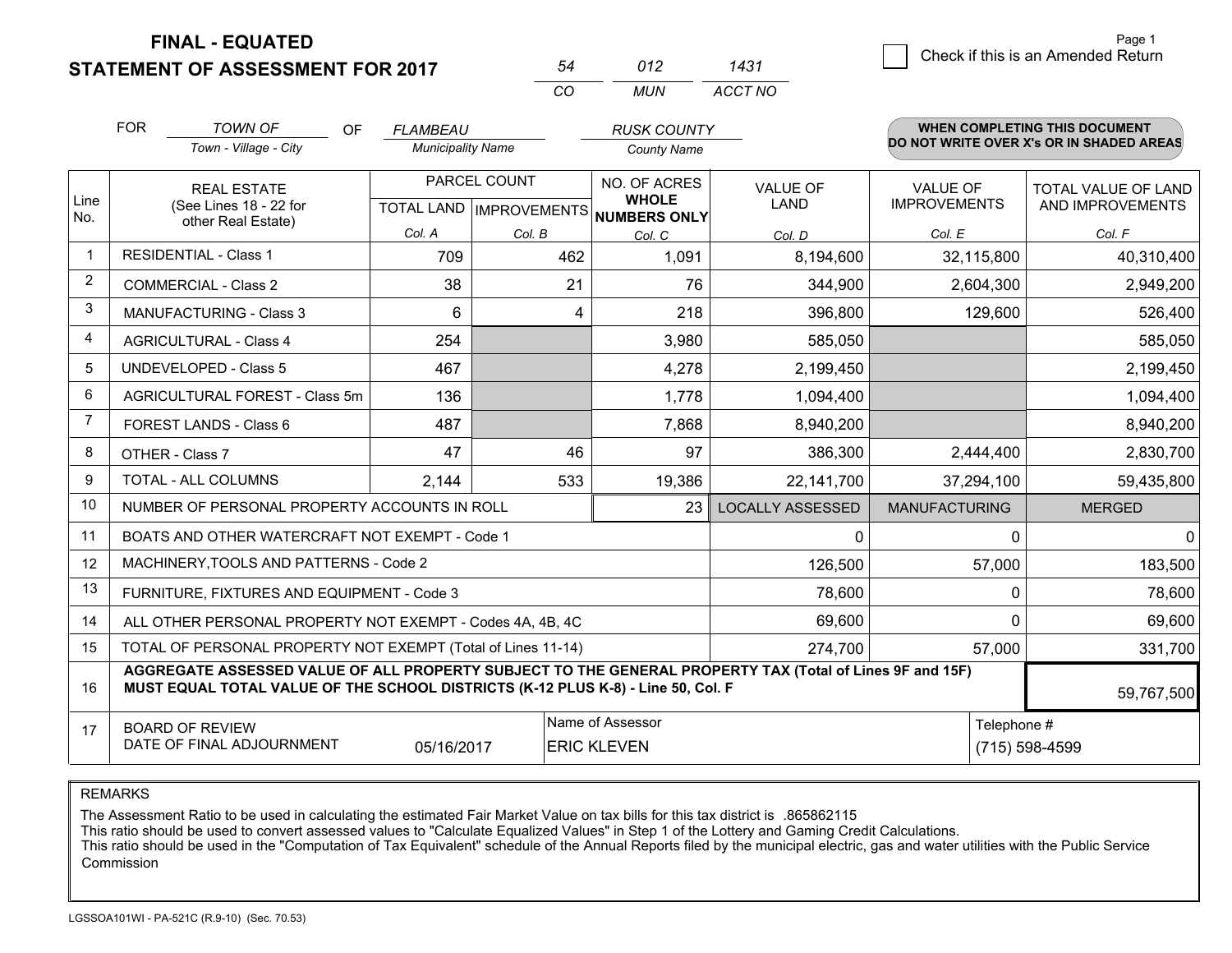*YEAR CO MUN ACCT NO* 2017 54 012 1431 <del>1431</del>

Do not confuse FOREST LANDS (Line 7) with FOREST CROPS (in this section) - They are **NOT** the same

|    | Private Forest Crop - Reg Class @ 10¢ per acre                                 |                 |  |                                                                          |  | Private Forest Crop - Reg Class @ \$2.52 per acre |                                                               |  |                                                                              |  |
|----|--------------------------------------------------------------------------------|-----------------|--|--------------------------------------------------------------------------|--|---------------------------------------------------|---------------------------------------------------------------|--|------------------------------------------------------------------------------|--|
| 18 | (a) PARCELS                                                                    | (b) ACRES       |  | (c) ASSESSED VALUE                                                       |  | (d) PARCELS                                       | (e) ACRES                                                     |  | (f) ASSESSED VALUE                                                           |  |
|    |                                                                                |                 |  |                                                                          |  |                                                   |                                                               |  | Entered Before 2005 Managed Forest - Ferrous Mining CLOSED @ \$8.27 per acre |  |
| 19 | (a) PARCELS                                                                    | (b) ACRES       |  | Private Forest Crop - Special Class @ 20¢ per acre<br>(c) ASSESSED VALUE |  | (d) PARCELS                                       | (e) ACRES                                                     |  | (f) ASSESSED VALUE                                                           |  |
|    |                                                                                |                 |  |                                                                          |  |                                                   |                                                               |  |                                                                              |  |
|    |                                                                                |                 |  |                                                                          |  |                                                   |                                                               |  |                                                                              |  |
|    |                                                                                |                 |  | Entered Before 2005 Managed Forest - OPEN @ \$.79 per acre               |  |                                                   |                                                               |  | Entered Before 2005 Managed Forest - CLOSED @ \$1.87 per acre                |  |
| 20 | (a) PARCELS                                                                    | (b) ACRES       |  | (c) ASSESSED VALUE                                                       |  | (d) PARCELS                                       | (e) ACRES                                                     |  | (f) ASSESSED VALUE                                                           |  |
|    | 17                                                                             | 717.86          |  | 818,800                                                                  |  | 13<br>395.29                                      |                                                               |  | 454,600                                                                      |  |
|    | Entered After 2004 Managed Forest - OPEN @<br>\$2.14 per acre                  |                 |  |                                                                          |  |                                                   | Entered After 2004 Managed Forest - CLOSED @ \$10.68 per acre |  |                                                                              |  |
| 21 | (a) PARCELS                                                                    | (b) ACRES       |  | (c) ASSESSED VALUE                                                       |  | (d) PARCELS<br>(e) ACRES                          |                                                               |  | (f) ASSESSED VALUE                                                           |  |
|    |                                                                                |                 |  |                                                                          |  |                                                   |                                                               |  |                                                                              |  |
|    | 9                                                                              | 375.28          |  | 431,000                                                                  |  | 19<br>494.5                                       |                                                               |  | 518,000                                                                      |  |
|    | (a) County Forest Cropland Acres                                               |                 |  | (b) Federal Acres                                                        |  | (c) State Acres                                   | (d) County (NOT FOREST CROP) Acres                            |  | (e) Other Acres                                                              |  |
| 22 |                                                                                |                 |  |                                                                          |  |                                                   |                                                               |  |                                                                              |  |
|    |                                                                                |                 |  |                                                                          |  | 1.46                                              | 225.92                                                        |  | 249.6                                                                        |  |
|    |                                                                                |                 |  | Assessed Value of Omitted Property From Prior Years (Sec. 70.44)         |  |                                                   |                                                               |  | Assessed Value of Sec. 70.43 Corrections of Errors by Assessors              |  |
| 23 |                                                                                | (a) REAL ESTATE |  | (b) PERSONAL                                                             |  |                                                   | (c1) REAL ESTATE                                              |  | (c2) PERSONAL                                                                |  |
|    |                                                                                |                 |  |                                                                          |  |                                                   |                                                               |  |                                                                              |  |
|    | Manufacturing Equated Value of Omitted Property From Prior Years (Sec. 70.995) |                 |  |                                                                          |  |                                                   |                                                               |  | Mfg. Equated Value of Sec.70.43 Corrections of Errors by Assessors           |  |
|    | (d) REAL ESTATE                                                                |                 |  | (e) PERSONAL                                                             |  | (f1) REAL ESTATE                                  |                                                               |  | (f2) PERSONAL                                                                |  |
|    |                                                                                |                 |  |                                                                          |  |                                                   |                                                               |  |                                                                              |  |
|    |                                                                                |                 |  |                                                                          |  |                                                   |                                                               |  |                                                                              |  |

## **SPECIAL DISTRICTS**

| Line<br>No. | Enter 6-digit<br>Special District<br>Code (Col. A) | <b>Account</b><br><b>Number</b><br>(Col. B) | <b>Special District Name</b><br>(Col. C) | <b>Locally Assessed Value</b><br>of Real Estate and<br>Personal Property (Col. D) | Mfg Value of Real Estate<br>and Personal Property<br>(Col. E) | <b>Merged Value of</b><br><b>Real Estate and</b><br>Personal Property (Col. F) |
|-------------|----------------------------------------------------|---------------------------------------------|------------------------------------------|-----------------------------------------------------------------------------------|---------------------------------------------------------------|--------------------------------------------------------------------------------|
| 24          |                                                    |                                             |                                          |                                                                                   |                                                               |                                                                                |
| 25          |                                                    |                                             |                                          |                                                                                   |                                                               |                                                                                |
| 26          |                                                    |                                             |                                          |                                                                                   |                                                               |                                                                                |
| 27          |                                                    |                                             |                                          |                                                                                   |                                                               |                                                                                |
| 28          |                                                    |                                             |                                          |                                                                                   |                                                               |                                                                                |
| 29          |                                                    |                                             |                                          |                                                                                   |                                                               |                                                                                |
| 30          |                                                    |                                             |                                          |                                                                                   |                                                               |                                                                                |
| 31          |                                                    |                                             |                                          |                                                                                   |                                                               |                                                                                |
| 32          |                                                    |                                             |                                          |                                                                                   |                                                               |                                                                                |
| 33          |                                                    |                                             |                                          |                                                                                   |                                                               |                                                                                |
| 34          |                                                    |                                             |                                          |                                                                                   |                                                               |                                                                                |
| 35          |                                                    |                                             |                                          |                                                                                   |                                                               |                                                                                |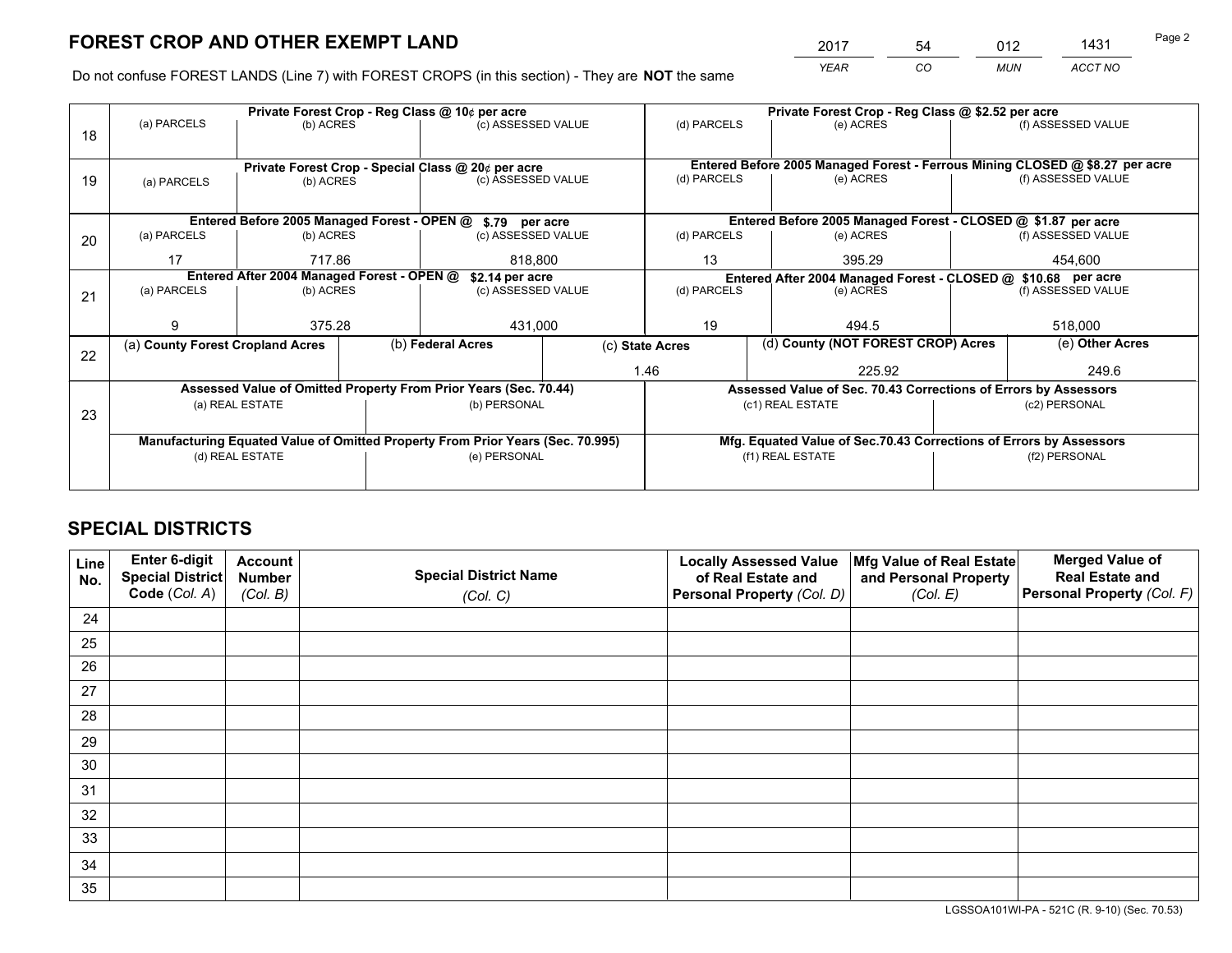|             |                                                                 |                                             |                                                         | <b>YEAR</b>                                                                       | CO.<br><b>MUN</b>                                             | ACCT NO                                                                        |
|-------------|-----------------------------------------------------------------|---------------------------------------------|---------------------------------------------------------|-----------------------------------------------------------------------------------|---------------------------------------------------------------|--------------------------------------------------------------------------------|
| Line<br>No. | <b>Enter 6-digit</b><br><b>School District</b><br>Code (Col. A) | <b>Account</b><br><b>Number</b><br>(Col. B) | <b>School District Name</b><br>(Col. C)                 | <b>Locally Assessed Value</b><br>of Real Estate and<br>Personal Property (Col. D) | Mfg Value of Real Estate<br>and Personal Property<br>(Col. E) | <b>Merged Value of</b><br><b>Real Estate and</b><br>Personal Property (Col. F) |
|             | A. SCHOOL DISTRICTS (K-8 and K-12)                              |                                             |                                                         |                                                                                   |                                                               |                                                                                |
| 36          | 542856                                                          | 0324                                        | SCH D OF LADYSMITH                                      | 52,556,200                                                                        | 583,400                                                       | 53,139,600                                                                     |
| 37          | 545757                                                          | 0325                                        | <b>SCH D OF FLAMBEAU</b>                                | 6,627,900                                                                         |                                                               | 6,627,900                                                                      |
| 38          |                                                                 |                                             |                                                         |                                                                                   |                                                               |                                                                                |
| 39          |                                                                 |                                             |                                                         |                                                                                   |                                                               |                                                                                |
| 40          |                                                                 |                                             |                                                         |                                                                                   |                                                               |                                                                                |
| 41          |                                                                 |                                             |                                                         |                                                                                   |                                                               |                                                                                |
| 42<br>43    |                                                                 |                                             |                                                         |                                                                                   |                                                               |                                                                                |
|             |                                                                 |                                             |                                                         |                                                                                   |                                                               |                                                                                |
| 44<br>45    |                                                                 |                                             |                                                         |                                                                                   |                                                               |                                                                                |
| 46          |                                                                 |                                             |                                                         |                                                                                   |                                                               |                                                                                |
| 47          |                                                                 |                                             |                                                         |                                                                                   |                                                               |                                                                                |
| 48          |                                                                 |                                             |                                                         |                                                                                   |                                                               |                                                                                |
| 49          |                                                                 |                                             |                                                         |                                                                                   |                                                               |                                                                                |
| 50          |                                                                 |                                             | TOTAL ASSESSED VALUE OF SCHOOL DISTRICTS (K-8 and K-12) | 59,184,100                                                                        | 583,400                                                       | 59,767,500                                                                     |
|             | <b>B. UNION HIGH SCHOOL DISTRICTS</b>                           |                                             |                                                         |                                                                                   |                                                               |                                                                                |
| 51          |                                                                 |                                             |                                                         |                                                                                   |                                                               |                                                                                |
| 52          |                                                                 |                                             |                                                         |                                                                                   |                                                               |                                                                                |
| 53          |                                                                 |                                             |                                                         |                                                                                   |                                                               |                                                                                |
| 54          |                                                                 |                                             |                                                         |                                                                                   |                                                               |                                                                                |
| 55          |                                                                 |                                             | TOTAL ASSESSED VALUE OF UNION HIGH SCHOOLS              |                                                                                   |                                                               |                                                                                |
|             | C.<br><b>TECHNICAL COLLEGE DISTRICTS</b>                        |                                             |                                                         |                                                                                   |                                                               |                                                                                |
| 56          | 001700                                                          | 0016                                        | WISCONSIN INDIANHEAD TECH COLLEGE SHEL                  | 59,184,100                                                                        | 583,400                                                       | 59,767,500                                                                     |
| 57          |                                                                 |                                             |                                                         |                                                                                   |                                                               |                                                                                |
| 58          |                                                                 |                                             |                                                         |                                                                                   |                                                               |                                                                                |
| 59          |                                                                 |                                             | TOTAL ASSESSED VALUE OF TECHNICAL COLLEGES              | 59,184,100                                                                        | 583,400                                                       | 59,767,500                                                                     |

54

012

 *I hereby certify, to the best of my knowledge and belief, this form is complete and correct.*

**SCHOOL DISTRICTS**

| Print name of preparer | Title                    |                | Date (MM / DD / CCYY) |
|------------------------|--------------------------|----------------|-----------------------|
|                        |                          |                |                       |
| Signature of preparer  | Contact Telephone Number | E-mail address |                       |
|                        | $\sim$                   |                |                       |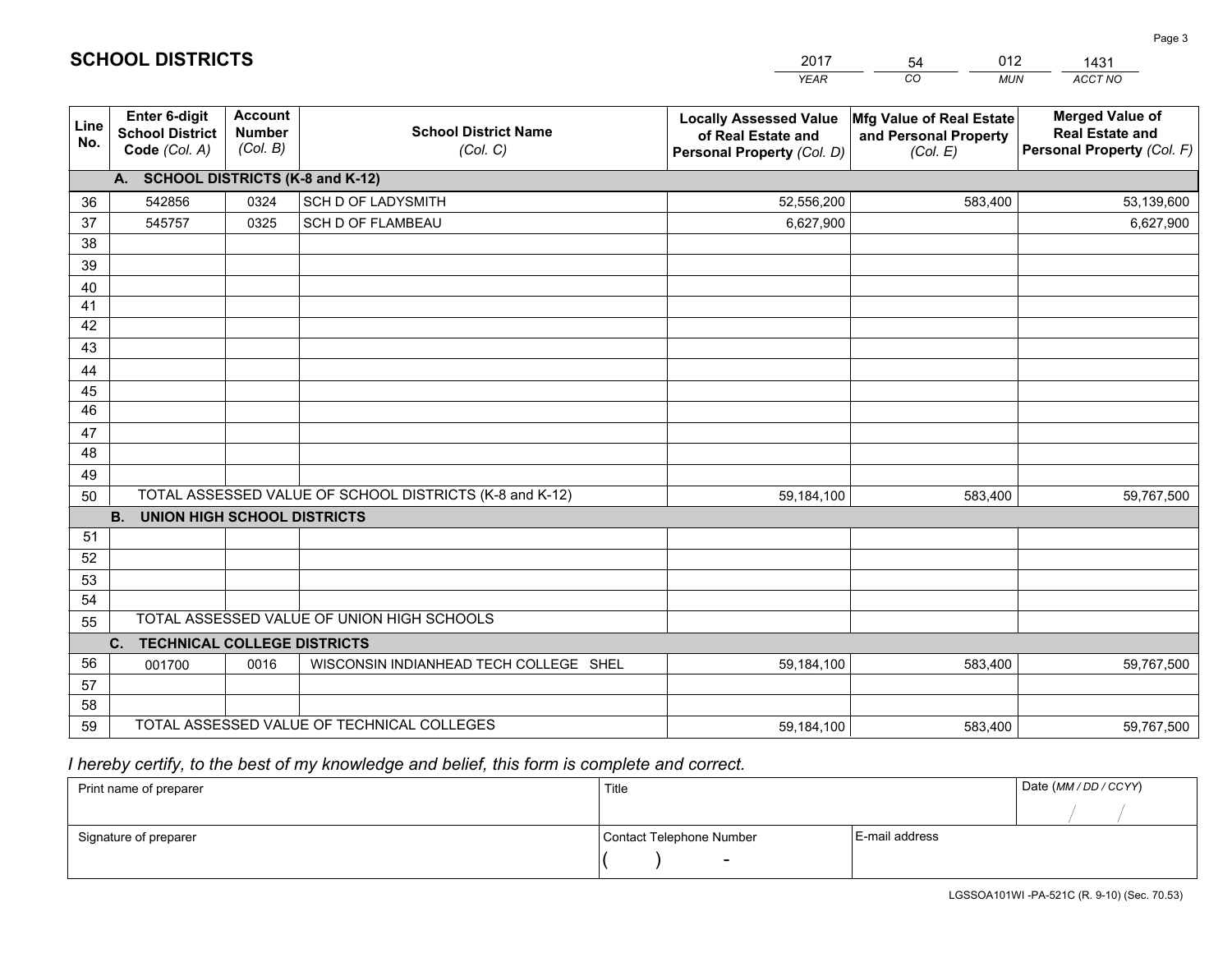#### **HIGHLIGHTS**

- 1. Complete the Statement of Assessment after the Board of Review. Reflect any changes made there.
- 2. Use black ink to complete.
- 3. Line 16 must equal Line 50, Col D.
- 4. Line 55 must equal the total of K-8 schools listed on lines 36-49. Do not include K-12 schools in this comparision.
- 5. Line 59, Col. D must equal Line 16.
- 6. Special District, School District and Technical College District values must include both real estate and personal property. Examples of Special districts are: town sanitary districts, public inland lake protection and rehabilitation districts, and metropolitan sewerage districts.
- 7. DO NOT INCLUDE Manufacturing property values.DOR will print these values on the final SOA.

LINDA FLOHR

INDA FLOHR

TOWN OF FLAMBEAU

TOWN OF FLAMBEAU

N5283 CTH J

N5283 CTH J

LADYSMITH, WI 54848

ADYSMITH, WI

54848

 8. Accuracy of this form is very important. The values reported directly affect the equalized value DOR calculates for school and special districts.

#### **Page 1:**

 If not prefilled, enter the tax year,county and municipal code,municipal type, municipal name and county name on the top of form.

Check the Amended box, if filing an amended / corrected SOA.

 Report the parcel count, acres and assessed value of taxable general property, total parcel count, (real and personal), total acres, and values from final figures set by the Board of Review.

- A. Real Estate land and improvements (buildings, etc.) is reported on lines 1 8, total line 9.
- B. Personal Property is reported on lines 11 14, Column D, total line 15.
- C. To complete this report, use the computer produced summary of the assessment roll that shows these amounts.
- D. Use whole numbers only.
- E. Add each line across and each column down to verify entries.

#### **Page 2:**

- A. Report Special Items (not subject to general property tax).
- 1. Private Forest Croplands and Managed Forest Lands are reported on lines 18,19, 20 and 21. Be sure to report assessed values **NOT** taxes.
- 2. You should have copies of the orders of entry, orders of withdrawal, etc., to update your assessment roll.
	- 3. Show hundredths of acres (e.g. 39.75).
- 4. Tax exempt lands are reported on line 22.
- 5. Omitted property and sec. 70.43, Wis. Stats., corrections of errors by assessor are reported on line 23. Report real estate and personal property separately. These should be for **prior years**, not something found on the current assessment roll after the board of review.
- B. Special District (Lines 24-35) Include the value of both real and personal property.

 The Department of Revenue (DOR) preprints much of the information regarding names and codes for schools, special districts,etc. If a district is not listed, enter the name and value only, DOR will enter the proper code.

## **Page 3 School Districts:**

Include the value of both real and personal property.

Report School District (regular, elementary, union high school, and technical college).

- 1. Regular (K-12) and Elementary (K-8) school values are reported on lines 36-49, total on line 50.
- 2. Union High School (UHS) (use only if elementary schools are listed on lines 36-49) are reported on lines 51-54. UHS total value (line 55) must equal to the total **elementary school** values reported on lines 36-49. Do notinclude K-12 schools in this comparison.
- 3. Technical College values are reported on lines 56-58, total on line 59.
- 4. Use the computer summary that shows these amounts to complete this report.

#### **This form is due the second Monday in June. File this report only after your Board of Review is complete.**

 *If you have questions: Return forms to:*

 Email: lgs@wisconsin.gov Wisconsin Department of RevenueCall:  $(608)$  266-2569 or  $(608)$  264-6892 Fax number: (608) 264-6887 PO Box 8971

Local Government Services Section 6-97 Madison WI 53708-8971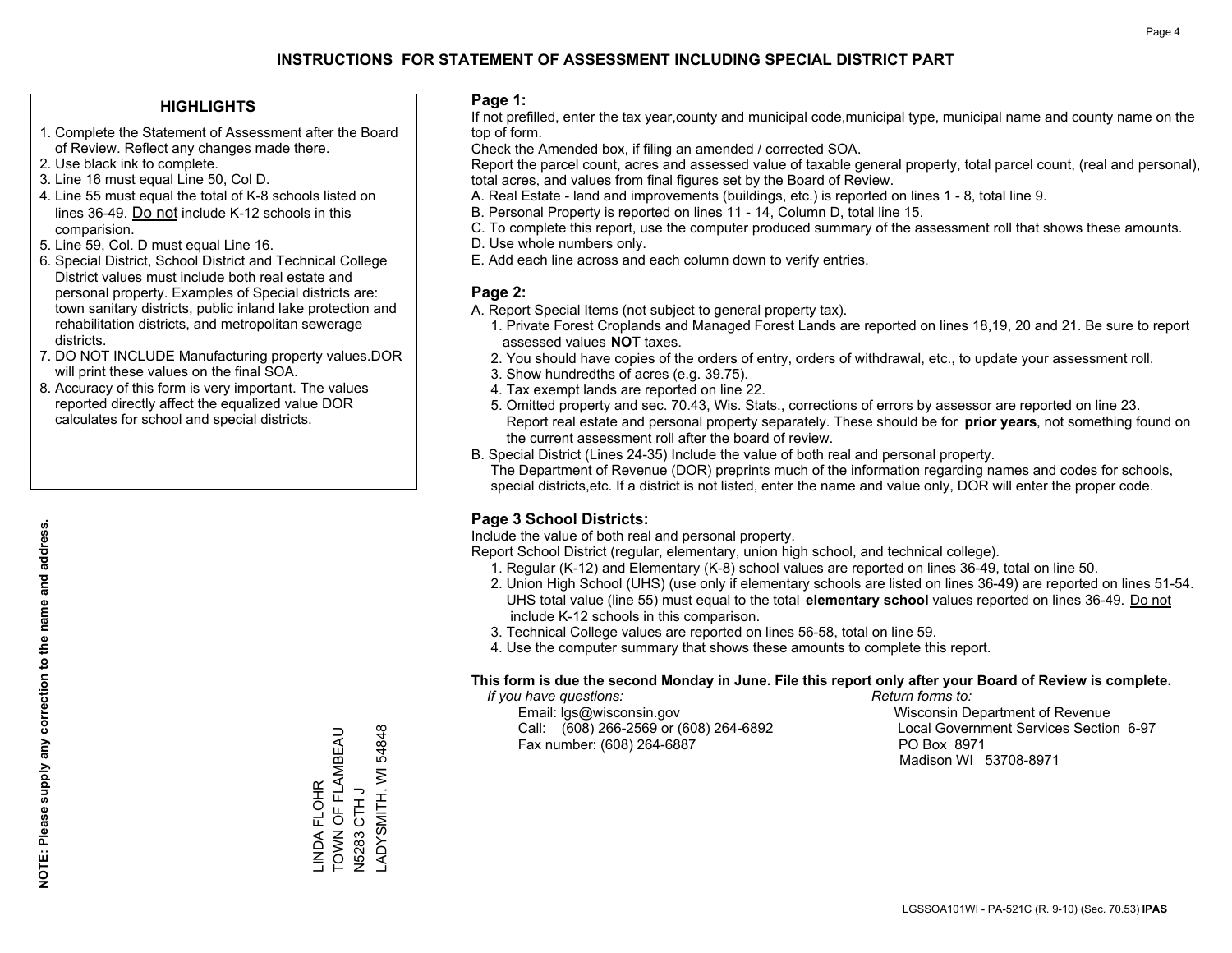**STATEMENT OF ASSESSMENT FOR 2017** 

| 54  | 014  | 1432    |
|-----|------|---------|
| CO. | MUN. | ACCT NO |

|                | <b>FOR</b>                                                                                                                                                                                   | <b>TOWN OF</b><br>OF                                         | <b>GRANT</b>             |                           | <b>RUSK COUNTY</b>           |                         |                      | <b>WHEN COMPLETING THIS DOCUMENT</b><br>DO NOT WRITE OVER X's OR IN SHADED AREAS |
|----------------|----------------------------------------------------------------------------------------------------------------------------------------------------------------------------------------------|--------------------------------------------------------------|--------------------------|---------------------------|------------------------------|-------------------------|----------------------|----------------------------------------------------------------------------------|
|                |                                                                                                                                                                                              | Town - Village - City                                        | <b>Municipality Name</b> |                           | <b>County Name</b>           |                         |                      |                                                                                  |
|                | <b>REAL ESTATE</b>                                                                                                                                                                           |                                                              |                          | PARCEL COUNT              | NO. OF ACRES                 | <b>VALUE OF</b>         | <b>VALUE OF</b>      | <b>TOTAL VALUE OF LAND</b>                                                       |
| Line<br>No.    |                                                                                                                                                                                              | (See Lines 18 - 22 for<br>other Real Estate)                 |                          | TOTAL LAND   IMPROVEMENTS | <b>WHOLE</b><br>NUMBERS ONLY | <b>LAND</b>             | <b>IMPROVEMENTS</b>  | AND IMPROVEMENTS                                                                 |
|                |                                                                                                                                                                                              |                                                              | Col. A                   | Col. B                    | Col. C                       | Col. D                  | Col. E               | Col. F                                                                           |
| $\mathbf 1$    |                                                                                                                                                                                              | <b>RESIDENTIAL - Class 1</b>                                 | 646                      | 371                       | 1,096                        | 4,412,700               | 27,972,700           | 32,385,400                                                                       |
| 2              |                                                                                                                                                                                              | <b>COMMERCIAL - Class 2</b>                                  | 38                       | 18                        | 154                          | 607,800                 | 2,266,900            | 2,874,700                                                                        |
| 3              |                                                                                                                                                                                              | <b>MANUFACTURING - Class 3</b>                               |                          |                           | 12                           | 32,800                  | 73,800               | 106,600                                                                          |
| $\overline{4}$ |                                                                                                                                                                                              | <b>AGRICULTURAL - Class 4</b>                                | 322                      |                           | 5,811                        | 852,000                 |                      | 852,000                                                                          |
| 5              |                                                                                                                                                                                              | <b>UNDEVELOPED - Class 5</b>                                 | 383                      |                           | 3,311                        | 993,600                 |                      | 993,600                                                                          |
| 6              |                                                                                                                                                                                              | AGRICULTURAL FOREST - Class 5m                               | 215                      |                           | 3,210                        | 1,730,800               |                      | 1,730,800                                                                        |
| 7              |                                                                                                                                                                                              | FOREST LANDS - Class 6                                       | 249                      |                           | 5,401                        | 5,983,000               |                      | 5,983,000                                                                        |
| 8              |                                                                                                                                                                                              | OTHER - Class 7                                              | 44                       | 43                        | 80                           | 189,300                 | 2,871,400            | 3,060,700                                                                        |
| 9              |                                                                                                                                                                                              | TOTAL - ALL COLUMNS                                          | 1,898                    | 433                       | 19,075                       | 14,802,000              | 33,184,800           | 47,986,800                                                                       |
| 10             |                                                                                                                                                                                              | NUMBER OF PERSONAL PROPERTY ACCOUNTS IN ROLL                 |                          |                           | 16                           | <b>LOCALLY ASSESSED</b> | <b>MANUFACTURING</b> | <b>MERGED</b>                                                                    |
| 11             |                                                                                                                                                                                              | BOATS AND OTHER WATERCRAFT NOT EXEMPT - Code 1               |                          |                           |                              | $\Omega$                | 0                    | 0                                                                                |
| 12             |                                                                                                                                                                                              | MACHINERY, TOOLS AND PATTERNS - Code 2                       |                          |                           |                              | 119,100                 | 39,000               | 158,100                                                                          |
| 13             |                                                                                                                                                                                              | FURNITURE, FIXTURES AND EQUIPMENT - Code 3                   |                          |                           |                              | 154,200                 | $\Omega$             | 154,200                                                                          |
| 14             | 22,200<br>ALL OTHER PERSONAL PROPERTY NOT EXEMPT - Codes 4A, 4B, 4C                                                                                                                          |                                                              |                          |                           |                              |                         |                      | 22,400                                                                           |
| 15             |                                                                                                                                                                                              | TOTAL OF PERSONAL PROPERTY NOT EXEMPT (Total of Lines 11-14) |                          | 295,500                   | 39,200                       | 334,700                 |                      |                                                                                  |
| 16             | AGGREGATE ASSESSED VALUE OF ALL PROPERTY SUBJECT TO THE GENERAL PROPERTY TAX (Total of Lines 9F and 15F)<br>MUST EQUAL TOTAL VALUE OF THE SCHOOL DISTRICTS (K-12 PLUS K-8) - Line 50, Col. F |                                                              |                          |                           |                              |                         | 48,321,500           |                                                                                  |
| 17             |                                                                                                                                                                                              | <b>BOARD OF REVIEW</b>                                       |                          |                           | Name of Assessor             |                         | Telephone #          |                                                                                  |
|                |                                                                                                                                                                                              | DATE OF FINAL ADJOURNMENT                                    | 11/01/2017               |                           | <b>BOWMAR APPAISAL</b>       |                         |                      | (715) 835-1141                                                                   |

REMARKS

The Assessment Ratio to be used in calculating the estimated Fair Market Value on tax bills for this tax district is .975181066

This ratio should be used to convert assessed values to "Calculate Equalized Values" in Step 1 of the Lottery and Gaming Credit Calculations.<br>This ratio should be used in the "Computation of Tax Equivalent" schedule of the Commission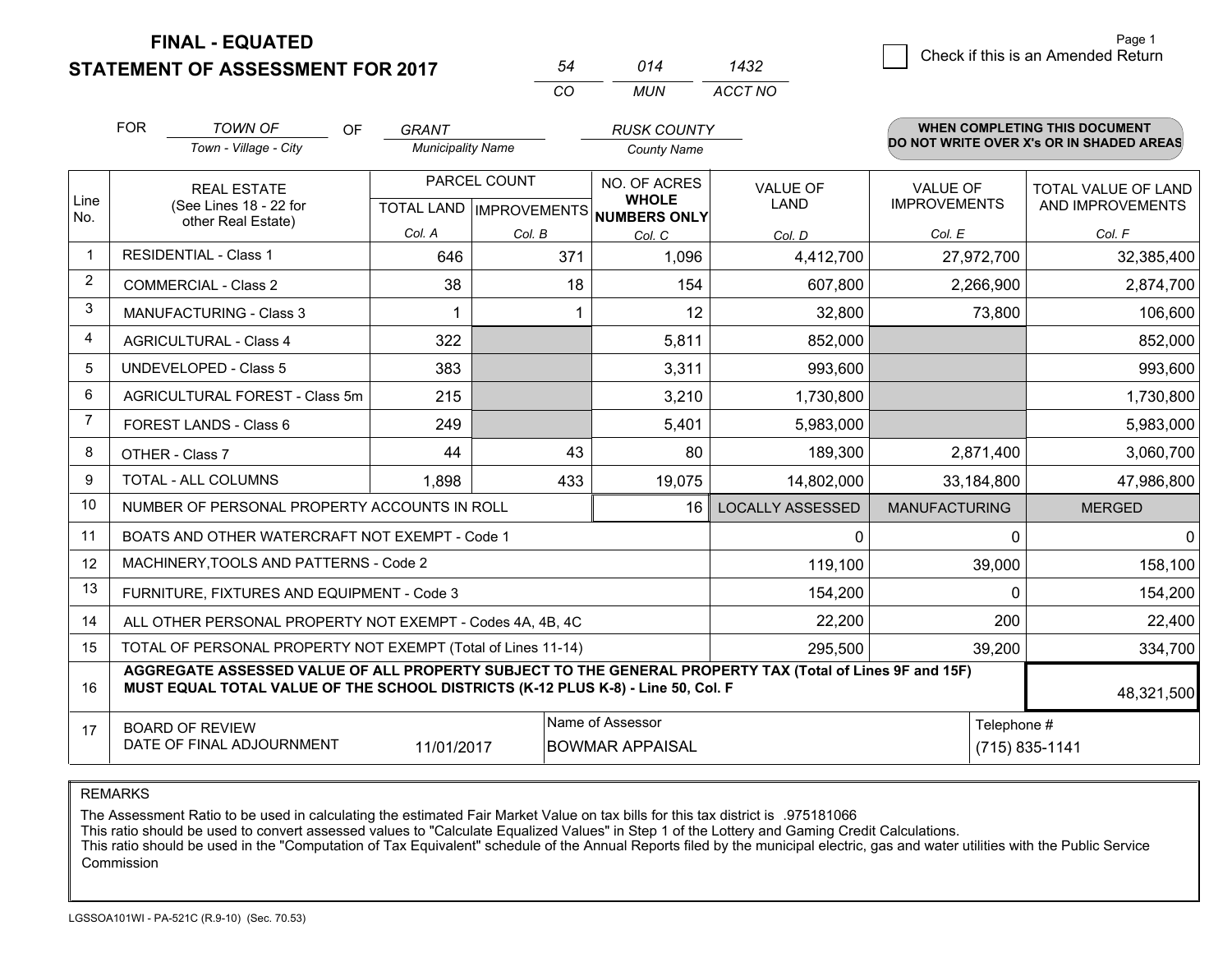*YEAR CO MUN ACCT NO* 2017 54 014 1432

Do not confuse FOREST LANDS (Line 7) with FOREST CROPS (in this section) - They are **NOT** the same

| (a) PARCELS                                                                    |                       |                                                     |                                                                              | Private Forest Crop - Reg Class @ \$2.52 per acre                                                                                                                                                                                                                                   |                                              |                                                                  |                                                                                                                                                                                                                                                                                                               |
|--------------------------------------------------------------------------------|-----------------------|-----------------------------------------------------|------------------------------------------------------------------------------|-------------------------------------------------------------------------------------------------------------------------------------------------------------------------------------------------------------------------------------------------------------------------------------|----------------------------------------------|------------------------------------------------------------------|---------------------------------------------------------------------------------------------------------------------------------------------------------------------------------------------------------------------------------------------------------------------------------------------------------------|
|                                                                                | (b) ACRES             |                                                     | (c) ASSESSED VALUE                                                           | (d) PARCELS                                                                                                                                                                                                                                                                         | (e) ACRES                                    |                                                                  | (f) ASSESSED VALUE                                                                                                                                                                                                                                                                                            |
|                                                                                |                       |                                                     |                                                                              |                                                                                                                                                                                                                                                                                     |                                              |                                                                  |                                                                                                                                                                                                                                                                                                               |
| Private Forest Crop - Special Class @ 20¢ per acre                             |                       |                                                     | Entered Before 2005 Managed Forest - Ferrous Mining CLOSED @ \$8.27 per acre |                                                                                                                                                                                                                                                                                     |                                              |                                                                  |                                                                                                                                                                                                                                                                                                               |
| (a) PARCELS                                                                    |                       |                                                     |                                                                              |                                                                                                                                                                                                                                                                                     |                                              |                                                                  | (f) ASSESSED VALUE                                                                                                                                                                                                                                                                                            |
|                                                                                |                       |                                                     |                                                                              |                                                                                                                                                                                                                                                                                     |                                              |                                                                  |                                                                                                                                                                                                                                                                                                               |
|                                                                                |                       |                                                     |                                                                              |                                                                                                                                                                                                                                                                                     |                                              |                                                                  |                                                                                                                                                                                                                                                                                                               |
| (a) PARCELS                                                                    |                       |                                                     |                                                                              | (d) PARCELS                                                                                                                                                                                                                                                                         | (e) ACRES                                    |                                                                  | (f) ASSESSED VALUE                                                                                                                                                                                                                                                                                            |
|                                                                                |                       |                                                     |                                                                              |                                                                                                                                                                                                                                                                                     |                                              |                                                                  | 515.800                                                                                                                                                                                                                                                                                                       |
|                                                                                |                       |                                                     |                                                                              |                                                                                                                                                                                                                                                                                     |                                              |                                                                  |                                                                                                                                                                                                                                                                                                               |
| (a) PARCELS                                                                    |                       |                                                     |                                                                              | (d) PARCELS<br>(e) ACRES                                                                                                                                                                                                                                                            |                                              | (f) ASSESSED VALUE                                               |                                                                                                                                                                                                                                                                                                               |
|                                                                                |                       |                                                     |                                                                              |                                                                                                                                                                                                                                                                                     |                                              |                                                                  |                                                                                                                                                                                                                                                                                                               |
|                                                                                |                       |                                                     |                                                                              | 15                                                                                                                                                                                                                                                                                  | 517                                          |                                                                  | 552,800                                                                                                                                                                                                                                                                                                       |
| (a) County Forest Cropland Acres                                               |                       |                                                     |                                                                              |                                                                                                                                                                                                                                                                                     |                                              |                                                                  | (e) Other Acres                                                                                                                                                                                                                                                                                               |
|                                                                                |                       |                                                     |                                                                              |                                                                                                                                                                                                                                                                                     |                                              |                                                                  | 51.84                                                                                                                                                                                                                                                                                                         |
|                                                                                |                       |                                                     |                                                                              |                                                                                                                                                                                                                                                                                     |                                              |                                                                  |                                                                                                                                                                                                                                                                                                               |
|                                                                                |                       |                                                     |                                                                              |                                                                                                                                                                                                                                                                                     |                                              |                                                                  |                                                                                                                                                                                                                                                                                                               |
|                                                                                |                       |                                                     |                                                                              |                                                                                                                                                                                                                                                                                     |                                              | (c2) PERSONAL                                                    |                                                                                                                                                                                                                                                                                                               |
|                                                                                |                       |                                                     |                                                                              |                                                                                                                                                                                                                                                                                     |                                              |                                                                  |                                                                                                                                                                                                                                                                                                               |
| Manufacturing Equated Value of Omitted Property From Prior Years (Sec. 70.995) |                       |                                                     |                                                                              |                                                                                                                                                                                                                                                                                     |                                              |                                                                  |                                                                                                                                                                                                                                                                                                               |
| (d) REAL ESTATE                                                                |                       |                                                     |                                                                              |                                                                                                                                                                                                                                                                                     |                                              |                                                                  | (f2) PERSONAL                                                                                                                                                                                                                                                                                                 |
|                                                                                |                       |                                                     |                                                                              |                                                                                                                                                                                                                                                                                     |                                              |                                                                  |                                                                                                                                                                                                                                                                                                               |
|                                                                                | 45<br>(a) REAL ESTATE | (b) ACRES<br>(b) ACRES<br>240<br>(b) ACRES<br>232.2 | Entered After 2004 Managed Forest - OPEN @<br>(b) Federal Acres<br>40        | 58.500<br>(c) ASSESSED VALUE<br>Entered Before 2005 Managed Forest - OPEN @ \$.79 per acre<br>(c) ASSESSED VALUE<br>268.900<br>\$2.14 per acre<br>(c) ASSESSED VALUE<br>277,700<br>Assessed Value of Omitted Property From Prior Years (Sec. 70.44)<br>(b) PERSONAL<br>(e) PERSONAL | (d) PARCELS<br>14<br>(c) State Acres<br>4.36 | (e) ACRES<br>530<br>13.3<br>(c1) REAL ESTATE<br>(f1) REAL ESTATE | Entered Before 2005 Managed Forest - CLOSED @ \$1.87 per acre<br>Entered After 2004 Managed Forest - CLOSED @ \$10.68 per acre<br>(d) County (NOT FOREST CROP) Acres<br>Assessed Value of Sec. 70.43 Corrections of Errors by Assessors<br>Mfg. Equated Value of Sec.70.43 Corrections of Errors by Assessors |

## **SPECIAL DISTRICTS**

| Line<br>No. | Enter 6-digit<br>Special District<br>Code (Col. A) | <b>Account</b><br><b>Number</b> | <b>Special District Name</b> | <b>Locally Assessed Value</b><br>of Real Estate and | Mfg Value of Real Estate<br>and Personal Property | <b>Merged Value of</b><br><b>Real Estate and</b><br>Personal Property (Col. F) |
|-------------|----------------------------------------------------|---------------------------------|------------------------------|-----------------------------------------------------|---------------------------------------------------|--------------------------------------------------------------------------------|
|             |                                                    | (Col. B)                        | (Col. C)                     | Personal Property (Col. D)                          | (Col. E)                                          |                                                                                |
| 24          |                                                    |                                 |                              |                                                     |                                                   |                                                                                |
| 25          |                                                    |                                 |                              |                                                     |                                                   |                                                                                |
| 26          |                                                    |                                 |                              |                                                     |                                                   |                                                                                |
| 27          |                                                    |                                 |                              |                                                     |                                                   |                                                                                |
| 28          |                                                    |                                 |                              |                                                     |                                                   |                                                                                |
| 29          |                                                    |                                 |                              |                                                     |                                                   |                                                                                |
| 30          |                                                    |                                 |                              |                                                     |                                                   |                                                                                |
| 31          |                                                    |                                 |                              |                                                     |                                                   |                                                                                |
| 32          |                                                    |                                 |                              |                                                     |                                                   |                                                                                |
| 33          |                                                    |                                 |                              |                                                     |                                                   |                                                                                |
| 34          |                                                    |                                 |                              |                                                     |                                                   |                                                                                |
| 35          |                                                    |                                 |                              |                                                     |                                                   |                                                                                |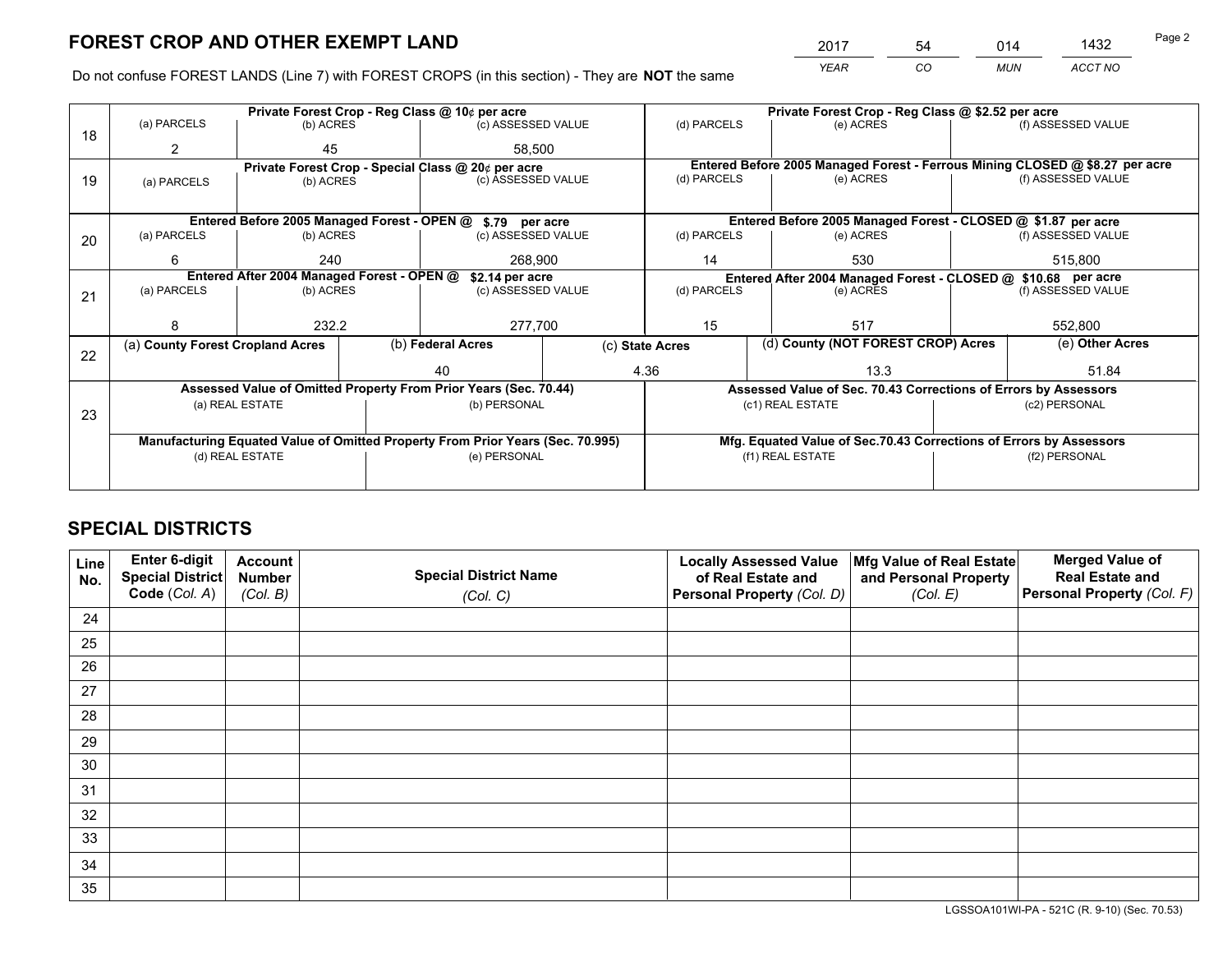|             |                                                                 |                                             |                                                         | <b>YEAR</b>                                                                       | CO.<br><b>MUN</b>                                             | ACCT NO                                                                        |
|-------------|-----------------------------------------------------------------|---------------------------------------------|---------------------------------------------------------|-----------------------------------------------------------------------------------|---------------------------------------------------------------|--------------------------------------------------------------------------------|
| Line<br>No. | <b>Enter 6-digit</b><br><b>School District</b><br>Code (Col. A) | <b>Account</b><br><b>Number</b><br>(Col. B) | <b>School District Name</b><br>(Col. C)                 | <b>Locally Assessed Value</b><br>of Real Estate and<br>Personal Property (Col. D) | Mfg Value of Real Estate<br>and Personal Property<br>(Col. E) | <b>Merged Value of</b><br><b>Real Estate and</b><br>Personal Property (Col. F) |
|             | A. SCHOOL DISTRICTS (K-8 and K-12)                              |                                             |                                                         |                                                                                   |                                                               |                                                                                |
| 36          | 542856                                                          | 0324                                        | SCH D OF LADYSMITH                                      | 44,292,800                                                                        | 145,800                                                       | 44,438,600                                                                     |
| 37          | 545757                                                          | 0325                                        | <b>SCH D OF FLAMBEAU</b>                                | 3,882,900                                                                         |                                                               | 3,882,900                                                                      |
| 38          |                                                                 |                                             |                                                         |                                                                                   |                                                               |                                                                                |
| 39          |                                                                 |                                             |                                                         |                                                                                   |                                                               |                                                                                |
| 40          |                                                                 |                                             |                                                         |                                                                                   |                                                               |                                                                                |
| 41          |                                                                 |                                             |                                                         |                                                                                   |                                                               |                                                                                |
| 42<br>43    |                                                                 |                                             |                                                         |                                                                                   |                                                               |                                                                                |
|             |                                                                 |                                             |                                                         |                                                                                   |                                                               |                                                                                |
| 44<br>45    |                                                                 |                                             |                                                         |                                                                                   |                                                               |                                                                                |
| 46          |                                                                 |                                             |                                                         |                                                                                   |                                                               |                                                                                |
| 47          |                                                                 |                                             |                                                         |                                                                                   |                                                               |                                                                                |
| 48          |                                                                 |                                             |                                                         |                                                                                   |                                                               |                                                                                |
| 49          |                                                                 |                                             |                                                         |                                                                                   |                                                               |                                                                                |
| 50          |                                                                 |                                             | TOTAL ASSESSED VALUE OF SCHOOL DISTRICTS (K-8 and K-12) | 48,175,700                                                                        | 145,800                                                       | 48,321,500                                                                     |
|             | <b>B. UNION HIGH SCHOOL DISTRICTS</b>                           |                                             |                                                         |                                                                                   |                                                               |                                                                                |
| 51          |                                                                 |                                             |                                                         |                                                                                   |                                                               |                                                                                |
| 52          |                                                                 |                                             |                                                         |                                                                                   |                                                               |                                                                                |
| 53          |                                                                 |                                             |                                                         |                                                                                   |                                                               |                                                                                |
| 54          |                                                                 |                                             |                                                         |                                                                                   |                                                               |                                                                                |
| 55          |                                                                 |                                             | TOTAL ASSESSED VALUE OF UNION HIGH SCHOOLS              |                                                                                   |                                                               |                                                                                |
|             | C.<br><b>TECHNICAL COLLEGE DISTRICTS</b>                        |                                             |                                                         |                                                                                   |                                                               |                                                                                |
| 56          | 001700                                                          | 0016                                        | WISCONSIN INDIANHEAD TECH COLLEGE SHEL                  | 48,175,700                                                                        | 145,800                                                       | 48,321,500                                                                     |
| 57          |                                                                 |                                             |                                                         |                                                                                   |                                                               |                                                                                |
| 58          |                                                                 |                                             | TOTAL ASSESSED VALUE OF TECHNICAL COLLEGES              |                                                                                   |                                                               |                                                                                |
| 59          |                                                                 |                                             |                                                         | 48,175,700                                                                        | 145,800                                                       | 48,321,500                                                                     |

54

014

 *I hereby certify, to the best of my knowledge and belief, this form is complete and correct.*

**SCHOOL DISTRICTS**

| Print name of preparer | Title                    |                | Date (MM / DD / CCYY) |
|------------------------|--------------------------|----------------|-----------------------|
|                        |                          |                |                       |
| Signature of preparer  | Contact Telephone Number | E-mail address |                       |
|                        | $\sim$                   |                |                       |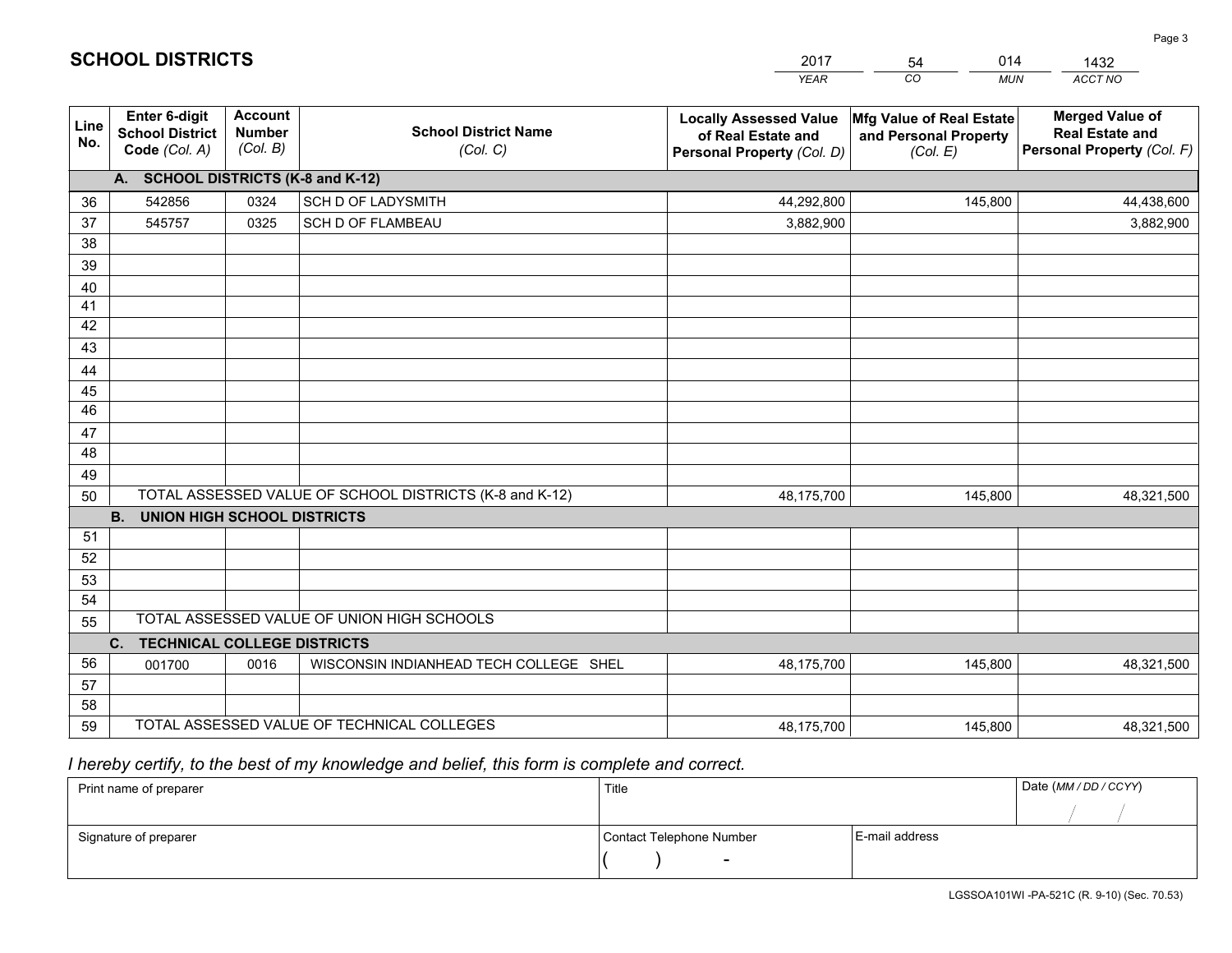#### **HIGHLIGHTS**

- 1. Complete the Statement of Assessment after the Board of Review. Reflect any changes made there.
- 2. Use black ink to complete.
- 3. Line 16 must equal Line 50, Col D.
- 4. Line 55 must equal the total of K-8 schools listed on lines 36-49. Do not include K-12 schools in this comparision.
- 5. Line 59, Col. D must equal Line 16.
- 6. Special District, School District and Technical College District values must include both real estate and personal property. Examples of Special districts are: town sanitary districts, public inland lake protection and rehabilitation districts, and metropolitan sewerage districts.
- 7. DO NOT INCLUDE Manufacturing property values.DOR will print these values on the final SOA.
- 8. Accuracy of this form is very important. The values reported directly affect the equalized value DOR calculates for school and special districts.

#### **Page 1:**

 If not prefilled, enter the tax year,county and municipal code,municipal type, municipal name and county name on the top of form.

Check the Amended box, if filing an amended / corrected SOA.

 Report the parcel count, acres and assessed value of taxable general property, total parcel count, (real and personal), total acres, and values from final figures set by the Board of Review.

- A. Real Estate land and improvements (buildings, etc.) is reported on lines 1 8, total line 9.
- B. Personal Property is reported on lines 11 14, Column D, total line 15.
- C. To complete this report, use the computer produced summary of the assessment roll that shows these amounts.
- D. Use whole numbers only.
- E. Add each line across and each column down to verify entries.

### **Page 2:**

- A. Report Special Items (not subject to general property tax).
- 1. Private Forest Croplands and Managed Forest Lands are reported on lines 18,19, 20 and 21. Be sure to report assessed values **NOT** taxes.
- 2. You should have copies of the orders of entry, orders of withdrawal, etc., to update your assessment roll.
	- 3. Show hundredths of acres (e.g. 39.75).
- 4. Tax exempt lands are reported on line 22.
- 5. Omitted property and sec. 70.43, Wis. Stats., corrections of errors by assessor are reported on line 23. Report real estate and personal property separately. These should be for **prior years**, not something found on the current assessment roll after the board of review.
- B. Special District (Lines 24-35) Include the value of both real and personal property.

 The Department of Revenue (DOR) preprints much of the information regarding names and codes for schools, special districts,etc. If a district is not listed, enter the name and value only, DOR will enter the proper code.

## **Page 3 School Districts:**

Include the value of both real and personal property.

Report School District (regular, elementary, union high school, and technical college).

- 1. Regular (K-12) and Elementary (K-8) school values are reported on lines 36-49, total on line 50.
- 2. Union High School (UHS) (use only if elementary schools are listed on lines 36-49) are reported on lines 51-54. UHS total value (line 55) must equal to the total **elementary school** values reported on lines 36-49. Do notinclude K-12 schools in this comparison.
- 3. Technical College values are reported on lines 56-58, total on line 59.
- 4. Use the computer summary that shows these amounts to complete this report.

#### **This form is due the second Monday in June. File this report only after your Board of Review is complete.**

 *If you have questions: Return forms to:*

 Email: lgs@wisconsin.gov Wisconsin Department of RevenueCall:  $(608)$  266-2569 or  $(608)$  264-6892 Fax number: (608) 264-6887 PO Box 8971

Local Government Services Section 6-97 Madison WI 53708-8971

 $-9367$ LADYSMITH, WI 54848 - 9367 ADYSMITH, WI 54848 CONNIE MEYER<br>TOWN OF GRANT TOWN OF GRANT N2617 DICUS RD N2617 DICUS RD CONNIE MEYER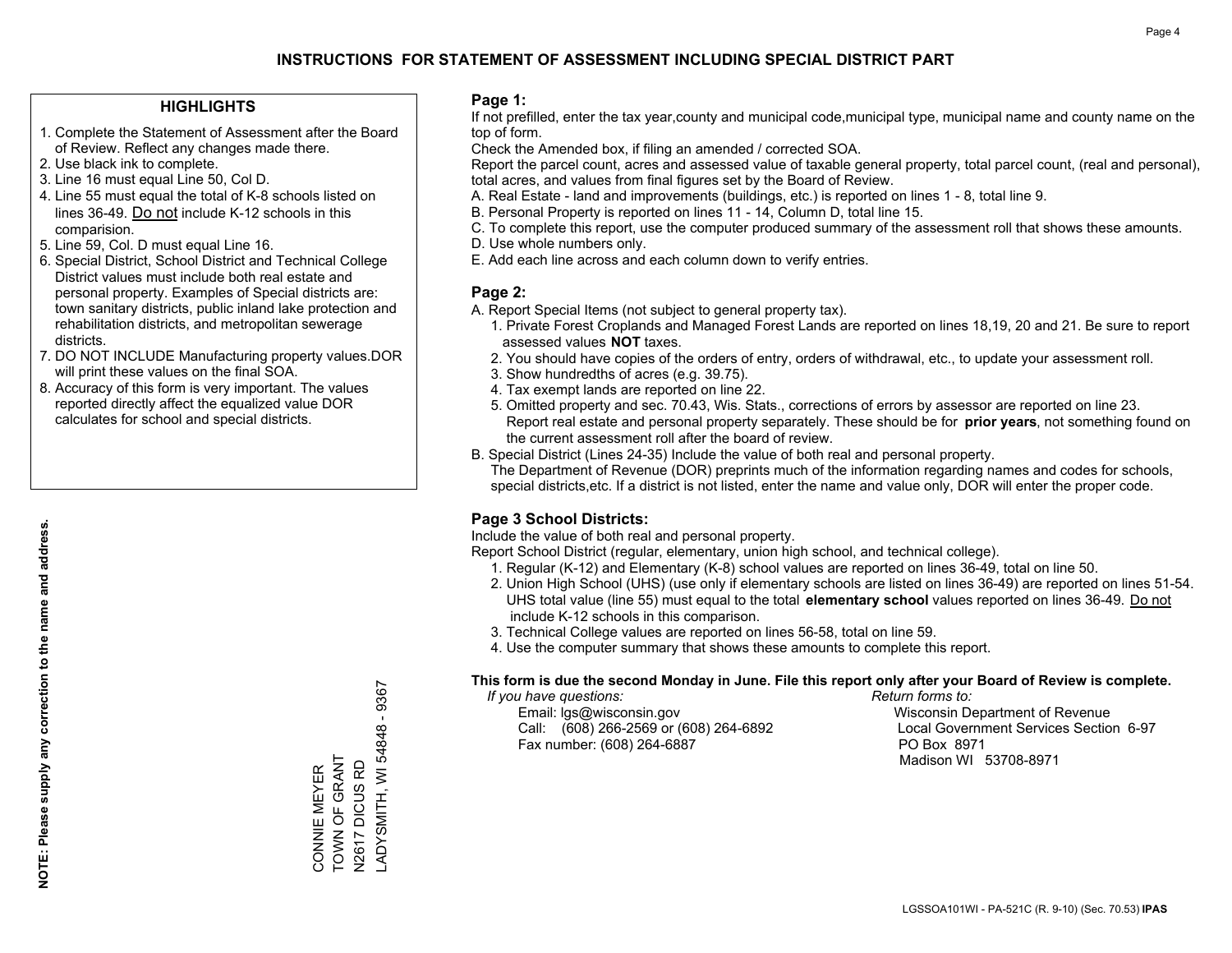**STATEMENT OF ASSESSMENT FOR 2017** 

|          | 016   | 1433    |
|----------|-------|---------|
| $\cdots$ | MI IN | ACCT NO |

|                | <b>FOR</b>                                                                                                                                                                                   | <b>TOWN OF</b><br>OF<br>Town - Village - City                | <b>GROW</b><br><b>Municipality Name</b> |                           | <b>RUSK COUNTY</b><br><b>County Name</b> |                         |                      | <b>WHEN COMPLETING THIS DOCUMENT</b><br>DO NOT WRITE OVER X's OR IN SHADED AREAS |
|----------------|----------------------------------------------------------------------------------------------------------------------------------------------------------------------------------------------|--------------------------------------------------------------|-----------------------------------------|---------------------------|------------------------------------------|-------------------------|----------------------|----------------------------------------------------------------------------------|
| Line           | <b>REAL ESTATE</b>                                                                                                                                                                           |                                                              |                                         | PARCEL COUNT              | NO. OF ACRES<br><b>WHOLE</b>             | <b>VALUE OF</b>         | <b>VALUE OF</b>      | TOTAL VALUE OF LAND                                                              |
| No.            |                                                                                                                                                                                              | (See Lines 18 - 22 for<br>other Real Estate)                 | Col. A                                  | TOTAL LAND   IMPROVEMENTS | <b>NUMBERS ONLY</b>                      | <b>LAND</b>             | <b>IMPROVEMENTS</b>  | AND IMPROVEMENTS                                                                 |
| -1             |                                                                                                                                                                                              | <b>RESIDENTIAL - Class 1</b>                                 | 156                                     | Col. B<br>146             | Col. C<br>245                            | Col. D<br>717,600       | Col. E<br>9,154,700  | Col. F<br>9,872,300                                                              |
| $\overline{2}$ |                                                                                                                                                                                              | <b>COMMERCIAL - Class 2</b>                                  | $\overline{2}$                          | $\overline{2}$            | $\overline{2}$                           | 9,300                   | 111,700              | 121,000                                                                          |
| 3              |                                                                                                                                                                                              | <b>MANUFACTURING - Class 3</b>                               | $\Omega$                                | 0                         | $\mathbf{0}$                             | $\mathbf{0}$            | 0                    | 0                                                                                |
| 4              |                                                                                                                                                                                              | <b>AGRICULTURAL - Class 4</b>                                | 459                                     |                           | 9,229                                    | 1,303,000               |                      | 1,303,000                                                                        |
| 5              |                                                                                                                                                                                              | <b>UNDEVELOPED - Class 5</b>                                 | 551                                     |                           | 6,646                                    | 1,621,400               |                      | 1,621,400                                                                        |
| 6              |                                                                                                                                                                                              | AGRICULTURAL FOREST - Class 5m                               | 194                                     |                           | 2,209                                    | 1,377,700               |                      | 1,377,700                                                                        |
| 7              |                                                                                                                                                                                              | FOREST LANDS - Class 6                                       | 147                                     |                           | 2,920                                    | 3,713,000               |                      | 3,713,000                                                                        |
| 8              |                                                                                                                                                                                              | OTHER - Class 7                                              | 60                                      | 60                        | 155                                      | 396,000                 | 4,965,100            | 5,361,100                                                                        |
| 9              |                                                                                                                                                                                              | TOTAL - ALL COLUMNS                                          | 1,569                                   | 208                       | 21,406                                   | 9,138,000               | 14,231,500           | 23,369,500                                                                       |
| 10             |                                                                                                                                                                                              | NUMBER OF PERSONAL PROPERTY ACCOUNTS IN ROLL                 |                                         |                           | 11                                       | <b>LOCALLY ASSESSED</b> | <b>MANUFACTURING</b> | <b>MERGED</b>                                                                    |
| 11             |                                                                                                                                                                                              | BOATS AND OTHER WATERCRAFT NOT EXEMPT - Code 1               |                                         |                           |                                          | 0                       | 0                    | 0                                                                                |
| 12             |                                                                                                                                                                                              | MACHINERY, TOOLS AND PATTERNS - Code 2                       |                                         |                           |                                          | 94,000                  | 0                    | 94,000                                                                           |
| 13             |                                                                                                                                                                                              | FURNITURE, FIXTURES AND EQUIPMENT - Code 3                   |                                         |                           |                                          | 67,500                  | 0                    | 67,500                                                                           |
| 14             |                                                                                                                                                                                              | ALL OTHER PERSONAL PROPERTY NOT EXEMPT - Codes 4A, 4B, 4C    | 2,100                                   | 0                         | 2,100                                    |                         |                      |                                                                                  |
| 15             |                                                                                                                                                                                              | TOTAL OF PERSONAL PROPERTY NOT EXEMPT (Total of Lines 11-14) |                                         |                           | 163,600                                  | 0                       | 163,600              |                                                                                  |
| 16             | AGGREGATE ASSESSED VALUE OF ALL PROPERTY SUBJECT TO THE GENERAL PROPERTY TAX (Total of Lines 9F and 15F)<br>MUST EQUAL TOTAL VALUE OF THE SCHOOL DISTRICTS (K-12 PLUS K-8) - Line 50, Col. F |                                                              |                                         |                           |                                          |                         | 23,533,100           |                                                                                  |
| 17             | Name of Assessor<br><b>BOARD OF REVIEW</b><br>DATE OF FINAL ADJOURNMENT<br>05/10/2017<br><b>CINDY CHASE</b>                                                                                  |                                                              |                                         |                           |                                          |                         | Telephone #          | (715) 820-0541                                                                   |

REMARKS

The Assessment Ratio to be used in calculating the estimated Fair Market Value on tax bills for this tax district is 1.030738504

This ratio should be used to convert assessed values to "Calculate Equalized Values" in Step 1 of the Lottery and Gaming Credit Calculations.<br>This ratio should be used in the "Computation of Tax Equivalent" schedule of the Commission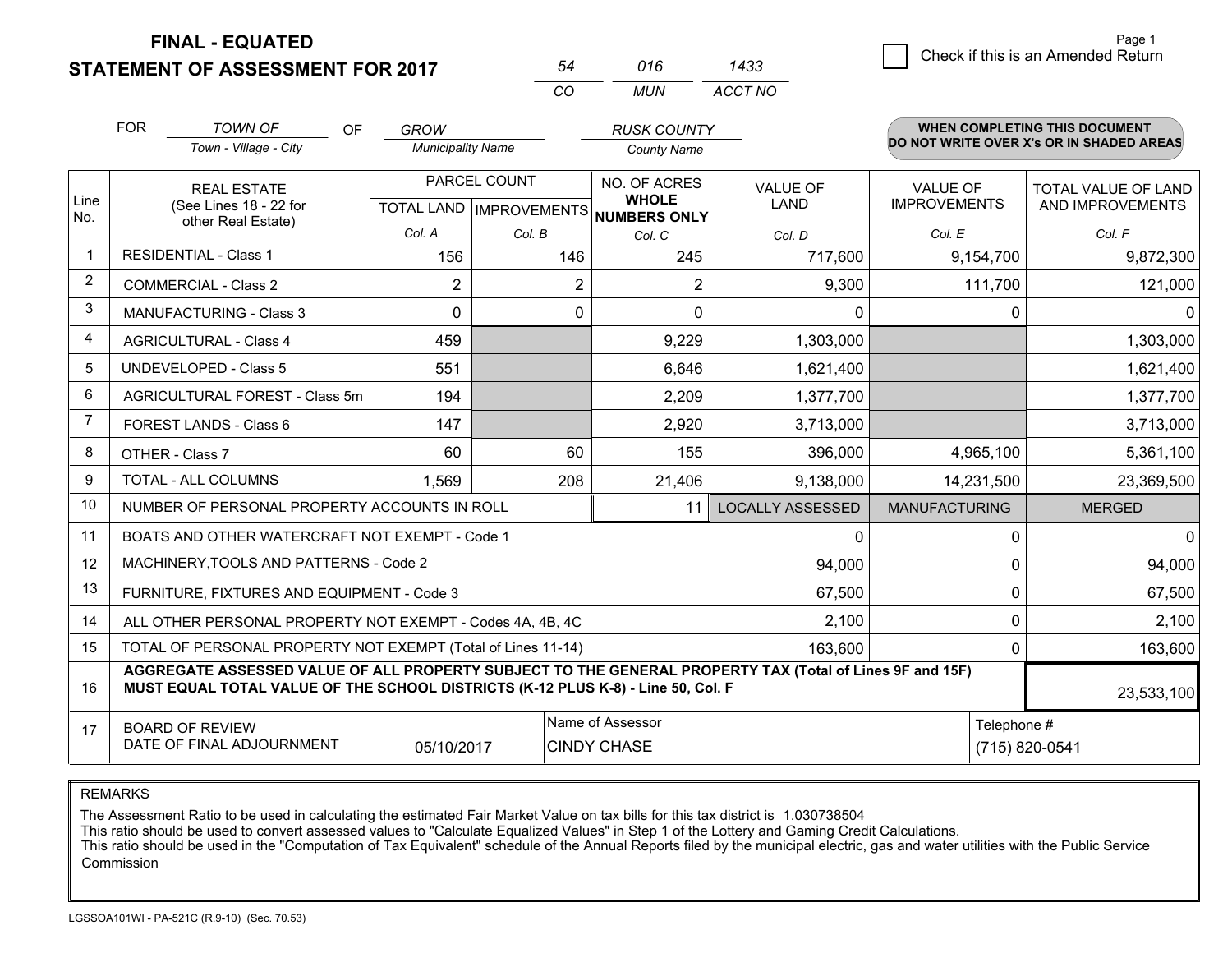*YEAR CO MUN ACCT NO* <sup>2017</sup> <sup>54</sup> <sup>016</sup> <sup>1433</sup>

Do not confuse FOREST LANDS (Line 7) with FOREST CROPS (in this section) - They are **NOT** the same

|    | Private Forest Crop - Reg Class @ 10¢ per acre                                 |                                                               |              |                                                                  |                                                                              | Private Forest Crop - Reg Class @ \$2.52 per acre |                                                                    |               |                    |  |
|----|--------------------------------------------------------------------------------|---------------------------------------------------------------|--------------|------------------------------------------------------------------|------------------------------------------------------------------------------|---------------------------------------------------|--------------------------------------------------------------------|---------------|--------------------|--|
| 18 | (a) PARCELS                                                                    | (b) ACRES                                                     |              | (c) ASSESSED VALUE                                               |                                                                              | (d) PARCELS                                       | (e) ACRES                                                          |               | (f) ASSESSED VALUE |  |
|    | 2                                                                              | 80                                                            |              | 104.000                                                          |                                                                              |                                                   |                                                                    |               |                    |  |
|    |                                                                                | Private Forest Crop - Special Class @ 20¢ per acre            |              |                                                                  | Entered Before 2005 Managed Forest - Ferrous Mining CLOSED @ \$8.27 per acre |                                                   |                                                                    |               |                    |  |
| 19 | (a) PARCELS                                                                    | (b) ACRES                                                     |              | (c) ASSESSED VALUE                                               |                                                                              | (d) PARCELS                                       | (e) ACRES                                                          |               | (f) ASSESSED VALUE |  |
|    |                                                                                |                                                               |              |                                                                  |                                                                              |                                                   |                                                                    |               |                    |  |
|    |                                                                                |                                                               |              | Entered Before 2005 Managed Forest - OPEN @ \$.79 per acre       |                                                                              |                                                   | Entered Before 2005 Managed Forest - CLOSED @ \$1.87 per acre      |               |                    |  |
| 20 | (a) PARCELS                                                                    | (b) ACRES                                                     |              | (c) ASSESSED VALUE                                               |                                                                              | (d) PARCELS                                       | (e) ACRES                                                          |               | (f) ASSESSED VALUE |  |
|    | 5                                                                              | 164<br>204.600                                                |              | 157<br>4                                                         |                                                                              |                                                   | 154.400                                                            |               |                    |  |
|    |                                                                                | Entered After 2004 Managed Forest - OPEN @<br>\$2.14 per acre |              |                                                                  | Entered After 2004 Managed Forest - CLOSED @ \$10.68 per acre                |                                                   |                                                                    |               |                    |  |
| 21 | (a) PARCELS                                                                    | (b) ACRES                                                     |              | (c) ASSESSED VALUE                                               |                                                                              | (d) PARCELS<br>(e) ACRES                          |                                                                    |               | (f) ASSESSED VALUE |  |
|    |                                                                                |                                                               |              |                                                                  |                                                                              |                                                   |                                                                    |               |                    |  |
|    |                                                                                | 140.46                                                        |              | 173,500                                                          |                                                                              | 9                                                 | 331                                                                |               | 300,400            |  |
|    | (a) County Forest Cropland Acres                                               |                                                               |              | (b) Federal Acres                                                |                                                                              | (c) State Acres                                   | (d) County (NOT FOREST CROP) Acres                                 |               | (e) Other Acres    |  |
| 22 |                                                                                |                                                               |              |                                                                  |                                                                              |                                                   | 43.57                                                              |               | 178.25             |  |
|    |                                                                                |                                                               |              | Assessed Value of Omitted Property From Prior Years (Sec. 70.44) |                                                                              |                                                   | Assessed Value of Sec. 70.43 Corrections of Errors by Assessors    |               |                    |  |
|    |                                                                                | (a) REAL ESTATE                                               |              | (b) PERSONAL                                                     |                                                                              |                                                   | (c1) REAL ESTATE                                                   |               | (c2) PERSONAL      |  |
| 23 |                                                                                |                                                               |              |                                                                  |                                                                              |                                                   |                                                                    |               |                    |  |
|    | Manufacturing Equated Value of Omitted Property From Prior Years (Sec. 70.995) |                                                               |              |                                                                  |                                                                              |                                                   | Mfg. Equated Value of Sec.70.43 Corrections of Errors by Assessors |               |                    |  |
|    | (d) REAL ESTATE                                                                |                                                               | (e) PERSONAL |                                                                  |                                                                              | (f1) REAL ESTATE                                  |                                                                    | (f2) PERSONAL |                    |  |
|    |                                                                                |                                                               |              |                                                                  |                                                                              |                                                   |                                                                    |               |                    |  |

## **SPECIAL DISTRICTS**

| Line<br>No. | Enter 6-digit<br><b>Special District</b> | <b>Account</b><br><b>Number</b> | <b>Special District Name</b> | <b>Locally Assessed Value</b><br>of Real Estate and | Mfg Value of Real Estate<br>and Personal Property | <b>Merged Value of</b><br><b>Real Estate and</b> |
|-------------|------------------------------------------|---------------------------------|------------------------------|-----------------------------------------------------|---------------------------------------------------|--------------------------------------------------|
|             | Code (Col. A)                            | (Col. B)                        | (Col. C)                     | Personal Property (Col. D)                          | (Col. E)                                          | Personal Property (Col. F)                       |
| 24          |                                          |                                 |                              |                                                     |                                                   |                                                  |
| 25          |                                          |                                 |                              |                                                     |                                                   |                                                  |
| 26          |                                          |                                 |                              |                                                     |                                                   |                                                  |
| 27          |                                          |                                 |                              |                                                     |                                                   |                                                  |
| 28          |                                          |                                 |                              |                                                     |                                                   |                                                  |
| 29          |                                          |                                 |                              |                                                     |                                                   |                                                  |
| 30          |                                          |                                 |                              |                                                     |                                                   |                                                  |
| 31          |                                          |                                 |                              |                                                     |                                                   |                                                  |
| 32          |                                          |                                 |                              |                                                     |                                                   |                                                  |
| 33          |                                          |                                 |                              |                                                     |                                                   |                                                  |
| 34          |                                          |                                 |                              |                                                     |                                                   |                                                  |
| 35          |                                          |                                 |                              |                                                     |                                                   |                                                  |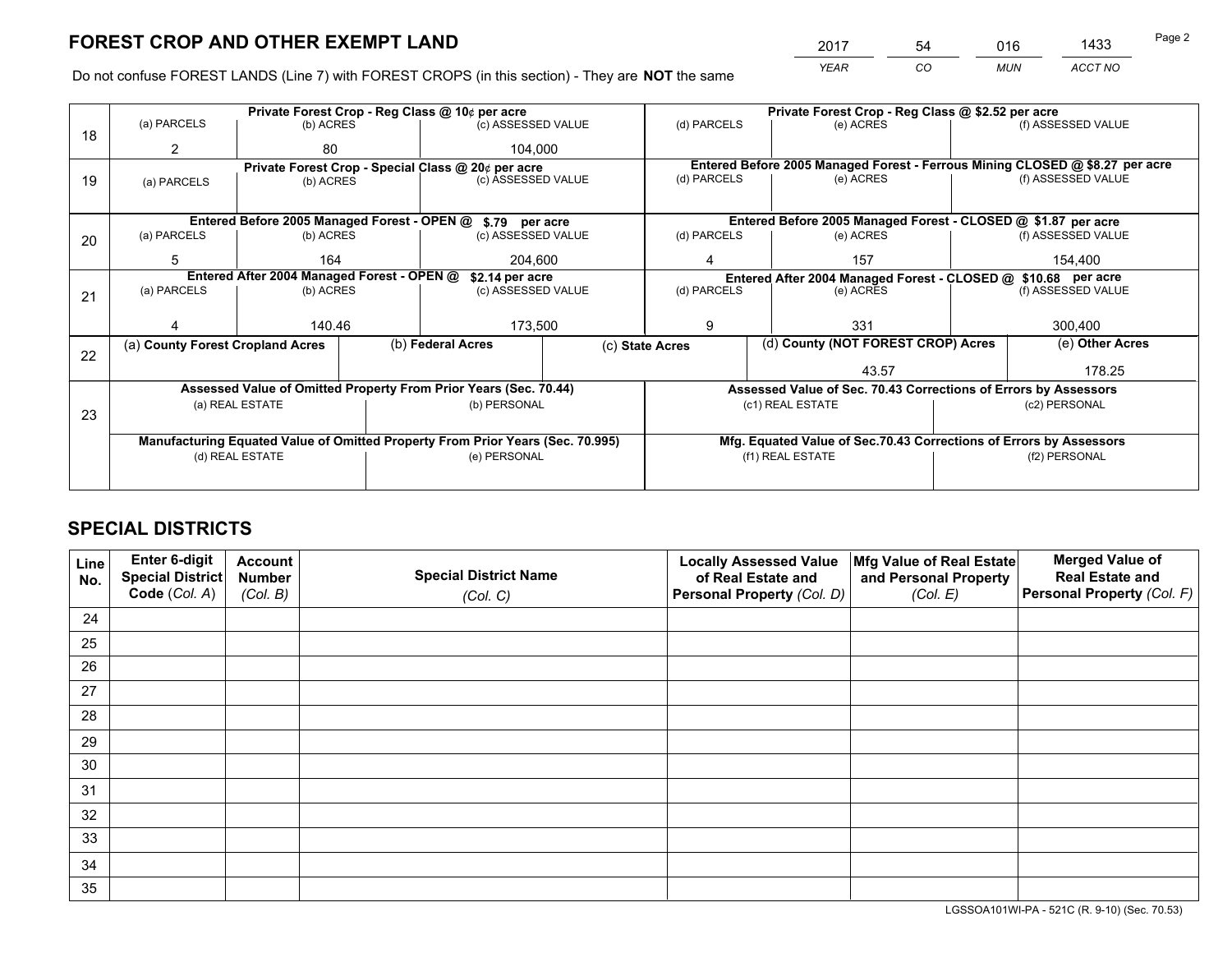|             |                                                          |                                             |                                                         | <b>YEAR</b>                                                                       | CO<br><b>MUN</b>                                              | ACCT NO                                                                        |
|-------------|----------------------------------------------------------|---------------------------------------------|---------------------------------------------------------|-----------------------------------------------------------------------------------|---------------------------------------------------------------|--------------------------------------------------------------------------------|
| Line<br>No. | Enter 6-digit<br><b>School District</b><br>Code (Col. A) | <b>Account</b><br><b>Number</b><br>(Col. B) | <b>School District Name</b><br>(Col. C)                 | <b>Locally Assessed Value</b><br>of Real Estate and<br>Personal Property (Col. D) | Mfg Value of Real Estate<br>and Personal Property<br>(Col. E) | <b>Merged Value of</b><br><b>Real Estate and</b><br>Personal Property (Col. F) |
|             | A. SCHOOL DISTRICTS (K-8 and K-12)                       |                                             |                                                         |                                                                                   |                                                               |                                                                                |
| 36          | 542856                                                   | 0324                                        | <b>SCH D OF LADYSMITH</b>                               | 3,175,600                                                                         |                                                               | 3,175,600                                                                      |
| 37          | 545757                                                   | 0325                                        | SCH D OF FLAMBEAU                                       | 20,357,500                                                                        |                                                               | 20,357,500                                                                     |
| 38          |                                                          |                                             |                                                         |                                                                                   |                                                               |                                                                                |
| 39          |                                                          |                                             |                                                         |                                                                                   |                                                               |                                                                                |
| 40          |                                                          |                                             |                                                         |                                                                                   |                                                               |                                                                                |
| 41          |                                                          |                                             |                                                         |                                                                                   |                                                               |                                                                                |
| 42          |                                                          |                                             |                                                         |                                                                                   |                                                               |                                                                                |
| 43          |                                                          |                                             |                                                         |                                                                                   |                                                               |                                                                                |
| 44<br>45    |                                                          |                                             |                                                         |                                                                                   |                                                               |                                                                                |
| 46          |                                                          |                                             |                                                         |                                                                                   |                                                               |                                                                                |
| 47          |                                                          |                                             |                                                         |                                                                                   |                                                               |                                                                                |
| 48          |                                                          |                                             |                                                         |                                                                                   |                                                               |                                                                                |
| 49          |                                                          |                                             |                                                         |                                                                                   |                                                               |                                                                                |
| 50          |                                                          |                                             | TOTAL ASSESSED VALUE OF SCHOOL DISTRICTS (K-8 and K-12) | 23,533,100                                                                        |                                                               | 23,533,100                                                                     |
|             | <b>B.</b><br><b>UNION HIGH SCHOOL DISTRICTS</b>          |                                             |                                                         |                                                                                   |                                                               |                                                                                |
| 51          |                                                          |                                             |                                                         |                                                                                   |                                                               |                                                                                |
| 52          |                                                          |                                             |                                                         |                                                                                   |                                                               |                                                                                |
| 53          |                                                          |                                             |                                                         |                                                                                   |                                                               |                                                                                |
| 54          |                                                          |                                             |                                                         |                                                                                   |                                                               |                                                                                |
| 55          |                                                          |                                             | TOTAL ASSESSED VALUE OF UNION HIGH SCHOOLS              |                                                                                   |                                                               |                                                                                |
|             | C.<br><b>TECHNICAL COLLEGE DISTRICTS</b>                 |                                             |                                                         |                                                                                   |                                                               |                                                                                |
| 56          | 001700                                                   | 0016                                        | WISCONSIN INDIANHEAD TECH COLLEGE SHEL                  | 23,533,100                                                                        |                                                               | 23,533,100                                                                     |
| 57          |                                                          |                                             |                                                         |                                                                                   |                                                               |                                                                                |
| 58          |                                                          |                                             |                                                         |                                                                                   |                                                               |                                                                                |
| 59          |                                                          |                                             | TOTAL ASSESSED VALUE OF TECHNICAL COLLEGES              | 23,533,100                                                                        |                                                               | 23,533,100                                                                     |

54

016

 *I hereby certify, to the best of my knowledge and belief, this form is complete and correct.*

**SCHOOL DISTRICTS**

| Print name of preparer | Title                    |                | Date (MM / DD / CCYY) |
|------------------------|--------------------------|----------------|-----------------------|
|                        |                          |                |                       |
| Signature of preparer  | Contact Telephone Number | E-mail address |                       |
|                        | $\overline{\phantom{0}}$ |                |                       |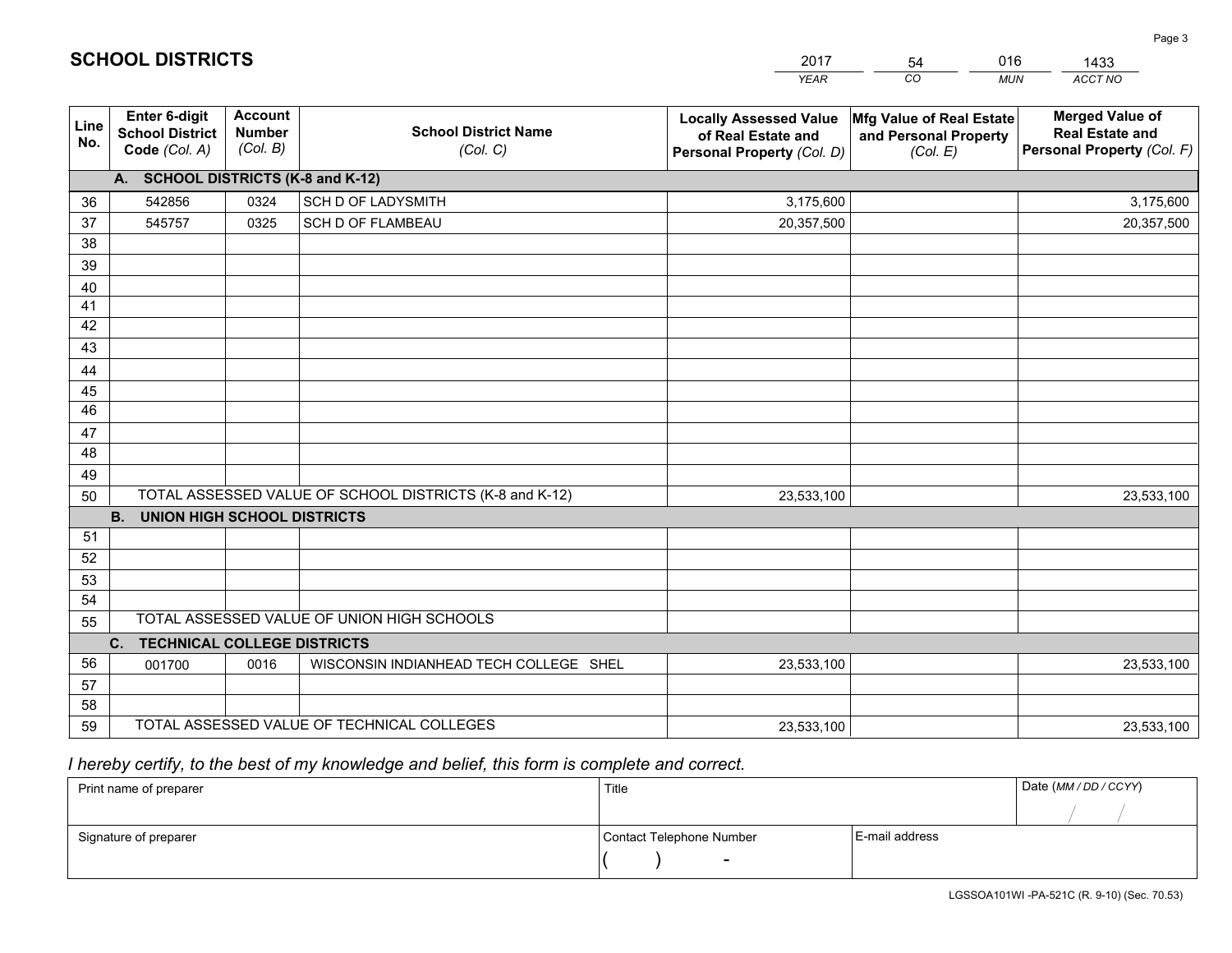#### **HIGHLIGHTS**

- 1. Complete the Statement of Assessment after the Board of Review. Reflect any changes made there.
- 2. Use black ink to complete.
- 3. Line 16 must equal Line 50, Col D.
- 4. Line 55 must equal the total of K-8 schools listed on lines 36-49. Do not include K-12 schools in this comparision.
- 5. Line 59, Col. D must equal Line 16.
- 6. Special District, School District and Technical College District values must include both real estate and personal property. Examples of Special districts are: town sanitary districts, public inland lake protection and rehabilitation districts, and metropolitan sewerage districts.
- 7. DO NOT INCLUDE Manufacturing property values.DOR will print these values on the final SOA.
- 8. Accuracy of this form is very important. The values reported directly affect the equalized value DOR calculates for school and special districts.

#### **Page 1:**

 If not prefilled, enter the tax year,county and municipal code,municipal type, municipal name and county name on the top of form.

Check the Amended box, if filing an amended / corrected SOA.

 Report the parcel count, acres and assessed value of taxable general property, total parcel count, (real and personal), total acres, and values from final figures set by the Board of Review.

- A. Real Estate land and improvements (buildings, etc.) is reported on lines 1 8, total line 9.
- B. Personal Property is reported on lines 11 14, Column D, total line 15.
- C. To complete this report, use the computer produced summary of the assessment roll that shows these amounts.
- D. Use whole numbers only.
- E. Add each line across and each column down to verify entries.

#### **Page 2:**

- A. Report Special Items (not subject to general property tax).
- 1. Private Forest Croplands and Managed Forest Lands are reported on lines 18,19, 20 and 21. Be sure to report assessed values **NOT** taxes.
- 2. You should have copies of the orders of entry, orders of withdrawal, etc., to update your assessment roll.
	- 3. Show hundredths of acres (e.g. 39.75).
- 4. Tax exempt lands are reported on line 22.
- 5. Omitted property and sec. 70.43, Wis. Stats., corrections of errors by assessor are reported on line 23. Report real estate and personal property separately. These should be for **prior years**, not something found on the current assessment roll after the board of review.
- B. Special District (Lines 24-35) Include the value of both real and personal property.
- The Department of Revenue (DOR) preprints much of the information regarding names and codes for schools, special districts,etc. If a district is not listed, enter the name and value only, DOR will enter the proper code.

## **Page 3 School Districts:**

Include the value of both real and personal property.

Report School District (regular, elementary, union high school, and technical college).

- 1. Regular (K-12) and Elementary (K-8) school values are reported on lines 36-49, total on line 50.
- 2. Union High School (UHS) (use only if elementary schools are listed on lines 36-49) are reported on lines 51-54. UHS total value (line 55) must equal to the total **elementary school** values reported on lines 36-49. Do notinclude K-12 schools in this comparison.
- 3. Technical College values are reported on lines 56-58, total on line 59.
- 4. Use the computer summary that shows these amounts to complete this report.

#### **This form is due the second Monday in June. File this report only after your Board of Review is complete.**

 *If you have questions: Return forms to:*

 Email: lgs@wisconsin.gov Wisconsin Department of RevenueCall:  $(608)$  266-2569 or  $(608)$  264-6892 Fax number: (608) 264-6887 PO Box 8971

Local Government Services Section 6-97 Madison WI 53708-8971

N4038 WILDERNESS RD N4038 WILDERNESS RD TONY, WI 54563 - 9614 TONY, WI 54563 - 9614 BEVERLY EVJEN<br>TOWN OF GROW TOWN OF GROW BEVERLY EVJEN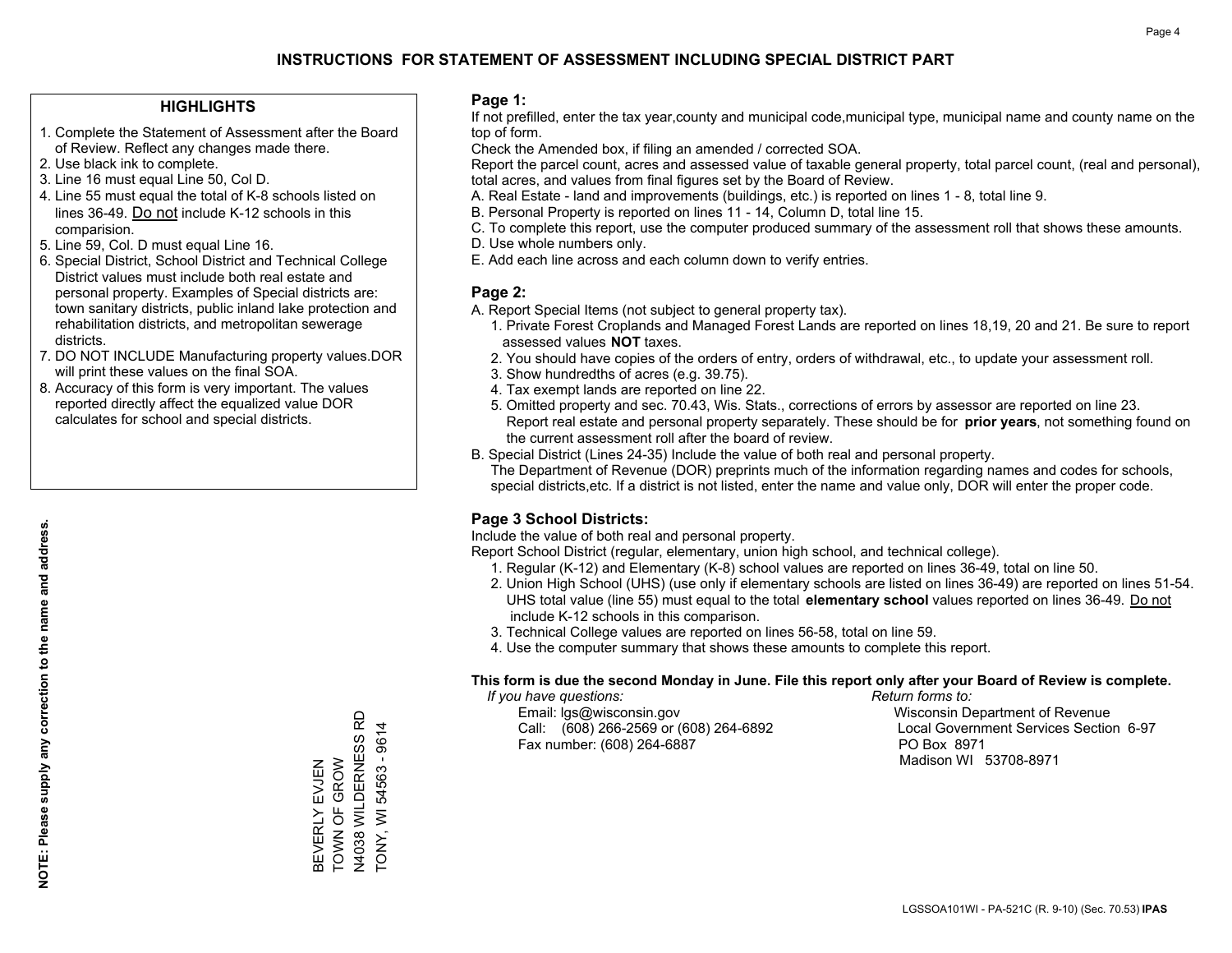**STATEMENT OF ASSESSMENT FOR 2017** 

| 54 | 018  | 1434    |
|----|------|---------|
| cо | MUN. | ACCT NO |

|                | <b>FOR</b>                                                                                                                                                                                                 | <b>TOWN OF</b><br>OF                                         | <b>HAWKINS</b>           |                           | <b>RUSK COUNTY</b>           |                         |                      | <b>WHEN COMPLETING THIS DOCUMENT</b><br>DO NOT WRITE OVER X's OR IN SHADED AREAS |
|----------------|------------------------------------------------------------------------------------------------------------------------------------------------------------------------------------------------------------|--------------------------------------------------------------|--------------------------|---------------------------|------------------------------|-------------------------|----------------------|----------------------------------------------------------------------------------|
|                | Town - Village - City                                                                                                                                                                                      |                                                              | <b>Municipality Name</b> |                           | <b>County Name</b>           |                         |                      |                                                                                  |
|                | <b>REAL ESTATE</b>                                                                                                                                                                                         |                                                              | PARCEL COUNT             |                           | NO. OF ACRES                 | <b>VALUE OF</b>         | VALUE OF             | TOTAL VALUE OF LAND                                                              |
| Line<br>No.    |                                                                                                                                                                                                            | (See Lines 18 - 22 for<br>other Real Estate)                 |                          | TOTAL LAND   IMPROVEMENTS | <b>WHOLE</b><br>NUMBERS ONLY | <b>LAND</b>             | <b>IMPROVEMENTS</b>  | AND IMPROVEMENTS                                                                 |
|                |                                                                                                                                                                                                            |                                                              | Col. A                   | Col. B                    | Col. C                       | Col. D                  | Col. E               | Col. F                                                                           |
| -1             |                                                                                                                                                                                                            | <b>RESIDENTIAL - Class 1</b>                                 | 140                      | 122                       | 205                          | 775,600                 | 4,367,500            | 5,143,100                                                                        |
| $\overline{2}$ |                                                                                                                                                                                                            | <b>COMMERCIAL - Class 2</b>                                  | 4                        | 0                         | 94                           | 103,000                 | 0                    | 103,000                                                                          |
| 3              |                                                                                                                                                                                                            | <b>MANUFACTURING - Class 3</b>                               | $\mathbf{0}$             | 0                         | $\mathbf{0}$                 | $\mathbf{0}$            | 0                    | 0                                                                                |
| 4              |                                                                                                                                                                                                            | <b>AGRICULTURAL - Class 4</b>                                | 172                      |                           | 3,852                        | 411,300                 |                      | 411,300                                                                          |
| 5              |                                                                                                                                                                                                            | <b>UNDEVELOPED - Class 5</b>                                 | 134                      |                           | 1,182                        | 327,000                 |                      | 327,000                                                                          |
| 6              |                                                                                                                                                                                                            | AGRICULTURAL FOREST - Class 5m                               | 96                       |                           | 2,288                        | 1,306,800               |                      | 1,306,800                                                                        |
| 7              | FOREST LANDS - Class 6                                                                                                                                                                                     |                                                              | 250                      |                           | 5,486                        | 6,264,100               |                      | 6,264,100                                                                        |
| 8              | OTHER - Class 7                                                                                                                                                                                            |                                                              | 30                       | 30                        | 59                           | 127,900                 | 1,416,700            | 1,544,600                                                                        |
| 9              | TOTAL - ALL COLUMNS                                                                                                                                                                                        |                                                              | 826                      | 152                       | 13,166                       | 9,315,700               | 5,784,200            | 15,099,900                                                                       |
| 10             | NUMBER OF PERSONAL PROPERTY ACCOUNTS IN ROLL<br>17                                                                                                                                                         |                                                              |                          |                           |                              | <b>LOCALLY ASSESSED</b> | <b>MANUFACTURING</b> | <b>MERGED</b>                                                                    |
| 11             | BOATS AND OTHER WATERCRAFT NOT EXEMPT - Code 1                                                                                                                                                             |                                                              |                          |                           |                              | 0                       | 0                    | 0                                                                                |
| 12             |                                                                                                                                                                                                            | MACHINERY, TOOLS AND PATTERNS - Code 2                       |                          |                           |                              | 100                     | 0                    | 100                                                                              |
| 13             |                                                                                                                                                                                                            | FURNITURE, FIXTURES AND EQUIPMENT - Code 3                   |                          |                           |                              | $\Omega$                | 0                    | $\Omega$                                                                         |
| 14             |                                                                                                                                                                                                            | ALL OTHER PERSONAL PROPERTY NOT EXEMPT - Codes 4A, 4B, 4C    |                          |                           | 116,100                      | 0                       | 116,100              |                                                                                  |
| 15             |                                                                                                                                                                                                            | TOTAL OF PERSONAL PROPERTY NOT EXEMPT (Total of Lines 11-14) |                          |                           | 116,200                      | 0                       | 116,200              |                                                                                  |
| 16             | AGGREGATE ASSESSED VALUE OF ALL PROPERTY SUBJECT TO THE GENERAL PROPERTY TAX (Total of Lines 9F and 15F)<br>MUST EQUAL TOTAL VALUE OF THE SCHOOL DISTRICTS (K-12 PLUS K-8) - Line 50, Col. F<br>15,216,100 |                                                              |                          |                           |                              |                         |                      |                                                                                  |
| 17             |                                                                                                                                                                                                            | <b>BOARD OF REVIEW</b>                                       |                          |                           | Name of Assessor             |                         |                      | Telephone #                                                                      |
|                | DATE OF FINAL ADJOURNMENT<br>06/07/2017<br><b>ERIC KLEVEN</b>                                                                                                                                              |                                                              |                          |                           |                              | (715) 598-4599          |                      |                                                                                  |

REMARKS

The Assessment Ratio to be used in calculating the estimated Fair Market Value on tax bills for this tax district is .906011456

This ratio should be used to convert assessed values to "Calculate Equalized Values" in Step 1 of the Lottery and Gaming Credit Calculations.<br>This ratio should be used in the "Computation of Tax Equivalent" schedule of the Commission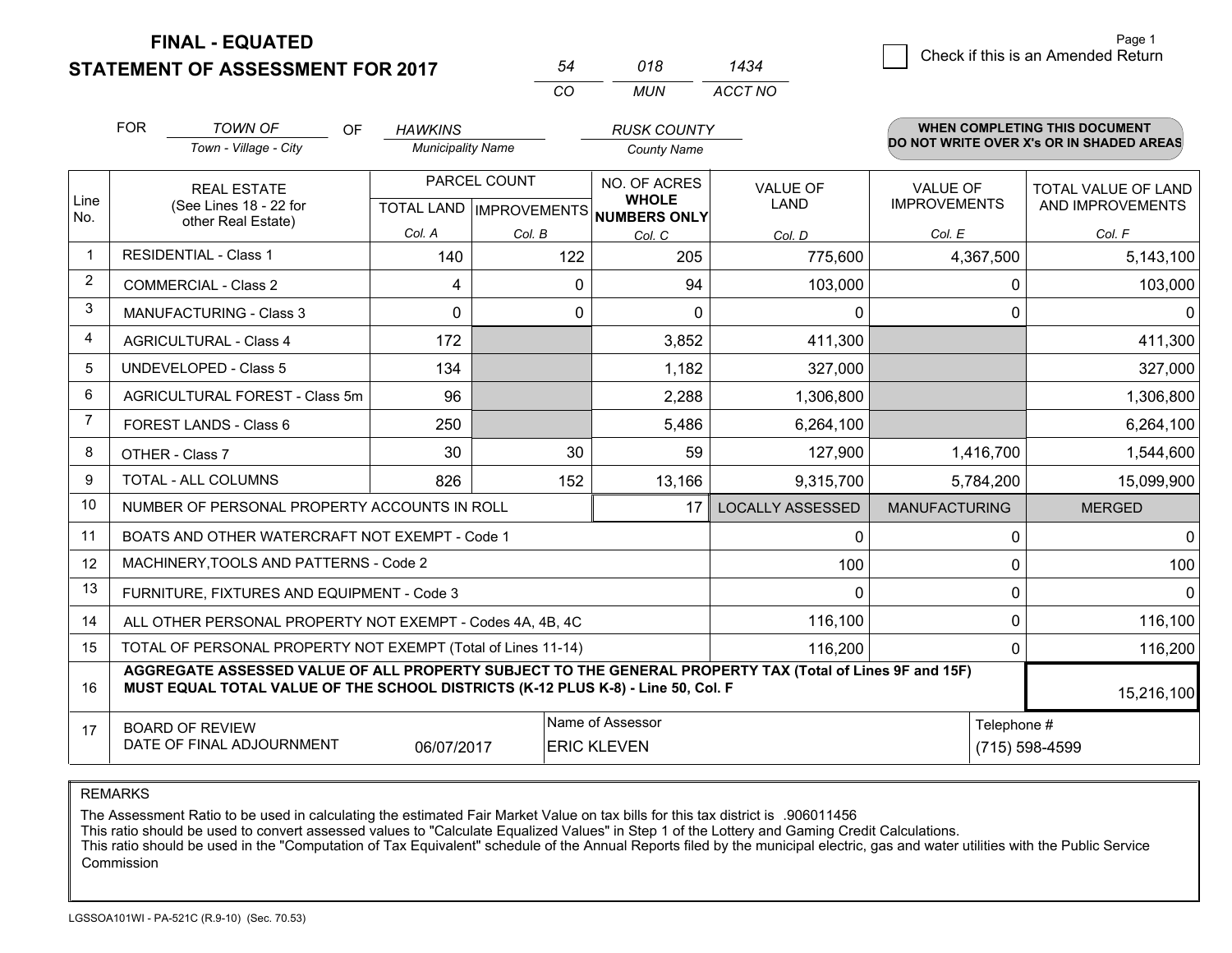*YEAR CO MUN ACCT NO* <sup>2017</sup> <sup>54</sup> <sup>018</sup> <sup>1434</sup>

Do not confuse FOREST LANDS (Line 7) with FOREST CROPS (in this section) - They are **NOT** the same

|    |                                                                                |           | Private Forest Crop - Reg Class @ \$2.52 per acre               |                                                            |                  |                                                                              |                                                                    |                                    |  |                                                               |  |
|----|--------------------------------------------------------------------------------|-----------|-----------------------------------------------------------------|------------------------------------------------------------|------------------|------------------------------------------------------------------------------|--------------------------------------------------------------------|------------------------------------|--|---------------------------------------------------------------|--|
| 18 | (a) PARCELS<br>(b) ACRES                                                       |           |                                                                 | (c) ASSESSED VALUE                                         |                  | (d) PARCELS                                                                  |                                                                    | (e) ACRES                          |  | (f) ASSESSED VALUE                                            |  |
|    |                                                                                |           |                                                                 |                                                            |                  |                                                                              |                                                                    | 40                                 |  | 50,000                                                        |  |
|    |                                                                                |           |                                                                 | Private Forest Crop - Special Class @ 20¢ per acre         |                  | Entered Before 2005 Managed Forest - Ferrous Mining CLOSED @ \$8.27 per acre |                                                                    |                                    |  |                                                               |  |
| 19 | (a) PARCELS                                                                    | (b) ACRES |                                                                 | (c) ASSESSED VALUE                                         |                  | (d) PARCELS                                                                  |                                                                    | (e) ACRES                          |  | (f) ASSESSED VALUE                                            |  |
|    |                                                                                |           |                                                                 |                                                            |                  |                                                                              |                                                                    |                                    |  |                                                               |  |
|    |                                                                                |           |                                                                 | Entered Before 2005 Managed Forest - OPEN @ \$.79 per acre |                  |                                                                              |                                                                    |                                    |  | Entered Before 2005 Managed Forest - CLOSED @ \$1.87 per acre |  |
| 20 | (a) PARCELS                                                                    | (b) ACRES |                                                                 | (c) ASSESSED VALUE                                         |                  | (d) PARCELS                                                                  |                                                                    | (e) ACRES                          |  | (f) ASSESSED VALUE                                            |  |
|    | 294                                                                            | 11.642.26 |                                                                 | 14,401,000                                                 |                  | 51                                                                           |                                                                    | 1,770.25                           |  | 2,155,700                                                     |  |
|    | Entered After 2004 Managed Forest - OPEN @<br>\$2.14 per acre                  |           |                                                                 |                                                            |                  | Entered After 2004 Managed Forest - CLOSED @ \$10.68 per acre                |                                                                    |                                    |  |                                                               |  |
| 21 | (a) PARCELS                                                                    | (b) ACRES |                                                                 | (c) ASSESSED VALUE                                         |                  | (d) PARCELS                                                                  |                                                                    | (e) ACRES                          |  | (f) ASSESSED VALUE                                            |  |
|    |                                                                                |           |                                                                 |                                                            |                  |                                                                              |                                                                    |                                    |  |                                                               |  |
|    | 20                                                                             | 731.46    |                                                                 | 905,600                                                    |                  | 41                                                                           |                                                                    | 1.511.61                           |  | 1,748,900                                                     |  |
|    | (a) County Forest Cropland Acres                                               |           |                                                                 | (b) Federal Acres                                          | (c) State Acres  |                                                                              |                                                                    | (d) County (NOT FOREST CROP) Acres |  | (e) Other Acres                                               |  |
| 22 |                                                                                |           |                                                                 |                                                            |                  | 48.75<br>119                                                                 |                                                                    |                                    |  | 92.23                                                         |  |
|    | Assessed Value of Omitted Property From Prior Years (Sec. 70.44)               |           |                                                                 |                                                            |                  |                                                                              |                                                                    |                                    |  |                                                               |  |
|    |                                                                                |           | Assessed Value of Sec. 70.43 Corrections of Errors by Assessors |                                                            |                  |                                                                              |                                                                    |                                    |  |                                                               |  |
| 23 | (a) REAL ESTATE                                                                |           |                                                                 | (b) PERSONAL                                               |                  | (c1) REAL ESTATE                                                             |                                                                    | (c2) PERSONAL                      |  |                                                               |  |
|    |                                                                                |           |                                                                 |                                                            |                  |                                                                              |                                                                    |                                    |  |                                                               |  |
|    | Manufacturing Equated Value of Omitted Property From Prior Years (Sec. 70.995) |           |                                                                 |                                                            |                  |                                                                              | Mfg. Equated Value of Sec.70.43 Corrections of Errors by Assessors |                                    |  |                                                               |  |
|    | (d) REAL ESTATE                                                                |           |                                                                 | (e) PERSONAL                                               | (f1) REAL ESTATE |                                                                              | (f2) PERSONAL                                                      |                                    |  |                                                               |  |
|    |                                                                                |           |                                                                 |                                                            |                  |                                                                              |                                                                    |                                    |  |                                                               |  |

## **SPECIAL DISTRICTS**

| Line<br>No. | Enter 6-digit<br><b>Special District</b> | <b>Account</b><br><b>Number</b> | <b>Special District Name</b> | <b>Locally Assessed Value</b><br>of Real Estate and | Mfg Value of Real Estate<br>and Personal Property | <b>Merged Value of</b><br><b>Real Estate and</b> |
|-------------|------------------------------------------|---------------------------------|------------------------------|-----------------------------------------------------|---------------------------------------------------|--------------------------------------------------|
|             | Code (Col. A)                            | (Col. B)                        | (Col. C)                     | Personal Property (Col. D)                          | (Col. E)                                          | Personal Property (Col. F)                       |
| 24          |                                          |                                 |                              |                                                     |                                                   |                                                  |
| 25          |                                          |                                 |                              |                                                     |                                                   |                                                  |
| 26          |                                          |                                 |                              |                                                     |                                                   |                                                  |
| 27          |                                          |                                 |                              |                                                     |                                                   |                                                  |
| 28          |                                          |                                 |                              |                                                     |                                                   |                                                  |
| 29          |                                          |                                 |                              |                                                     |                                                   |                                                  |
| 30          |                                          |                                 |                              |                                                     |                                                   |                                                  |
| 31          |                                          |                                 |                              |                                                     |                                                   |                                                  |
| 32          |                                          |                                 |                              |                                                     |                                                   |                                                  |
| 33          |                                          |                                 |                              |                                                     |                                                   |                                                  |
| 34          |                                          |                                 |                              |                                                     |                                                   |                                                  |
| 35          |                                          |                                 |                              |                                                     |                                                   |                                                  |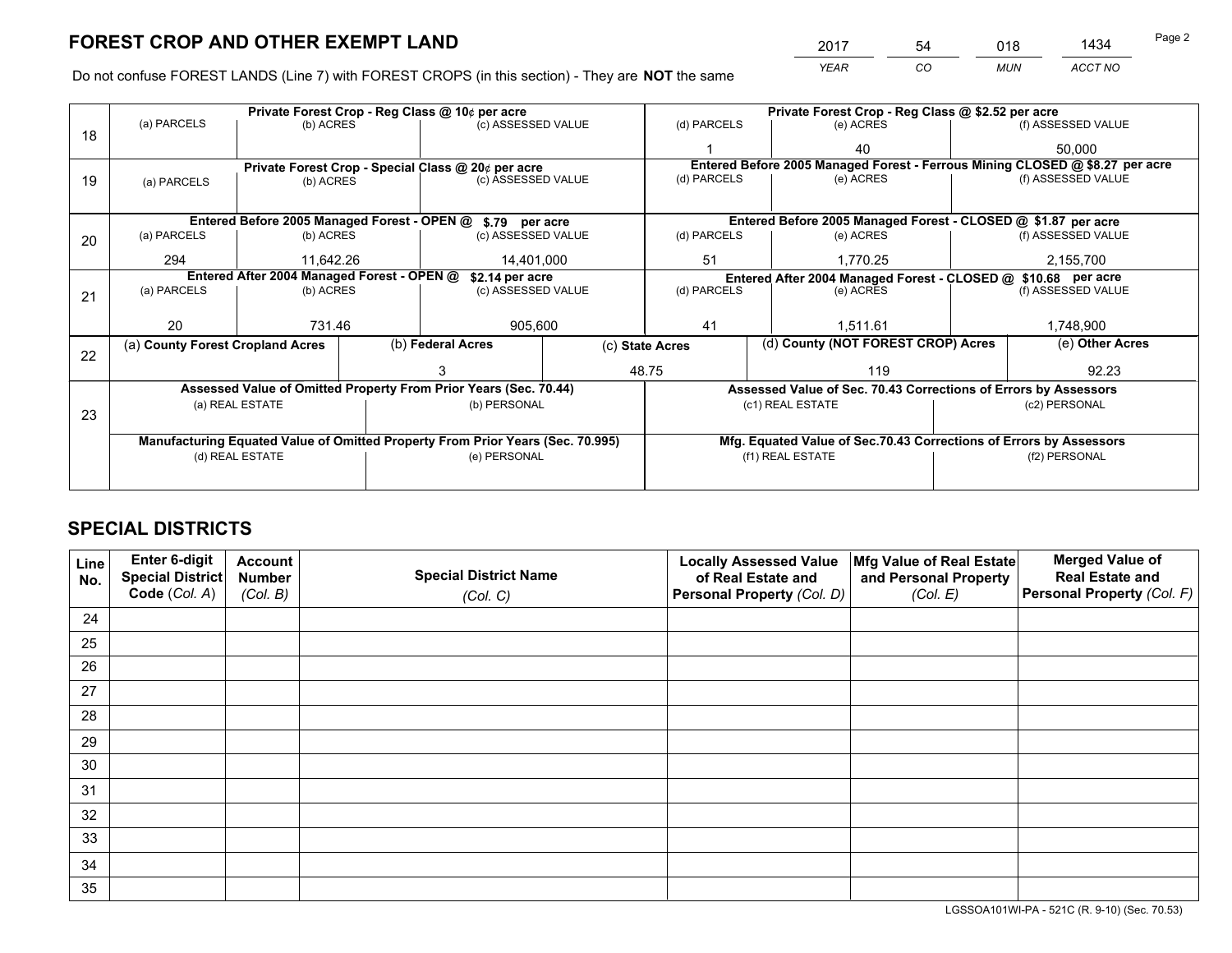|             |                                                                                                                           |                                             |                                            | <b>YEAR</b>                                                                       | CO<br><b>MUN</b>                                              | ACCT NO                                                                        |  |  |
|-------------|---------------------------------------------------------------------------------------------------------------------------|---------------------------------------------|--------------------------------------------|-----------------------------------------------------------------------------------|---------------------------------------------------------------|--------------------------------------------------------------------------------|--|--|
| Line<br>No. | Enter 6-digit<br><b>School District</b><br>Code (Col. A)                                                                  | <b>Account</b><br><b>Number</b><br>(Col. B) | <b>School District Name</b><br>(Col. C)    | <b>Locally Assessed Value</b><br>of Real Estate and<br>Personal Property (Col. D) | Mfg Value of Real Estate<br>and Personal Property<br>(Col. E) | <b>Merged Value of</b><br><b>Real Estate and</b><br>Personal Property (Col. F) |  |  |
|             | A. SCHOOL DISTRICTS (K-8 and K-12)                                                                                        |                                             |                                            |                                                                                   |                                                               |                                                                                |  |  |
| 36          | 545757                                                                                                                    | 0325                                        | SCH D OF FLAMBEAU                          | 13,639,700                                                                        |                                                               | 13,639,700                                                                     |  |  |
| 37          | 602135                                                                                                                    | 0355                                        | SCH D OF GILMAN                            | 1,576,400                                                                         |                                                               | 1,576,400                                                                      |  |  |
| 38          |                                                                                                                           |                                             |                                            |                                                                                   |                                                               |                                                                                |  |  |
| 39          |                                                                                                                           |                                             |                                            |                                                                                   |                                                               |                                                                                |  |  |
| 40          |                                                                                                                           |                                             |                                            |                                                                                   |                                                               |                                                                                |  |  |
| 41          |                                                                                                                           |                                             |                                            |                                                                                   |                                                               |                                                                                |  |  |
| 42          |                                                                                                                           |                                             |                                            |                                                                                   |                                                               |                                                                                |  |  |
| 43          |                                                                                                                           |                                             |                                            |                                                                                   |                                                               |                                                                                |  |  |
| 44          |                                                                                                                           |                                             |                                            |                                                                                   |                                                               |                                                                                |  |  |
| 45          |                                                                                                                           |                                             |                                            |                                                                                   |                                                               |                                                                                |  |  |
| 46          |                                                                                                                           |                                             |                                            |                                                                                   |                                                               |                                                                                |  |  |
| 47          |                                                                                                                           |                                             |                                            |                                                                                   |                                                               |                                                                                |  |  |
| 48          |                                                                                                                           |                                             |                                            |                                                                                   |                                                               |                                                                                |  |  |
| 49          |                                                                                                                           |                                             |                                            |                                                                                   |                                                               |                                                                                |  |  |
| 50          | TOTAL ASSESSED VALUE OF SCHOOL DISTRICTS (K-8 and K-12)<br>15,216,100<br>15,216,100<br><b>UNION HIGH SCHOOL DISTRICTS</b> |                                             |                                            |                                                                                   |                                                               |                                                                                |  |  |
|             | <b>B.</b>                                                                                                                 |                                             |                                            |                                                                                   |                                                               |                                                                                |  |  |
| 51          |                                                                                                                           |                                             |                                            |                                                                                   |                                                               |                                                                                |  |  |
| 52          |                                                                                                                           |                                             |                                            |                                                                                   |                                                               |                                                                                |  |  |
| 53<br>54    |                                                                                                                           |                                             |                                            |                                                                                   |                                                               |                                                                                |  |  |
| 55          |                                                                                                                           |                                             | TOTAL ASSESSED VALUE OF UNION HIGH SCHOOLS |                                                                                   |                                                               |                                                                                |  |  |
|             | <b>TECHNICAL COLLEGE DISTRICTS</b><br>C.                                                                                  |                                             |                                            |                                                                                   |                                                               |                                                                                |  |  |
| 56          | 001700                                                                                                                    | 0016                                        | WISCONSIN INDIANHEAD TECH COLLEGE SHEL     | 15,216,100                                                                        |                                                               | 15,216,100                                                                     |  |  |
| 57          |                                                                                                                           |                                             |                                            |                                                                                   |                                                               |                                                                                |  |  |
| 58          |                                                                                                                           |                                             |                                            |                                                                                   |                                                               |                                                                                |  |  |
| 59          |                                                                                                                           |                                             | TOTAL ASSESSED VALUE OF TECHNICAL COLLEGES | 15,216,100                                                                        |                                                               | 15,216,100                                                                     |  |  |

54

018

 *I hereby certify, to the best of my knowledge and belief, this form is complete and correct.*

**SCHOOL DISTRICTS**

| Print name of preparer | Title                    | Date (MM / DD / CCYY) |  |
|------------------------|--------------------------|-----------------------|--|
|                        |                          |                       |  |
| Signature of preparer  | Contact Telephone Number | E-mail address        |  |
|                        | $\sim$                   |                       |  |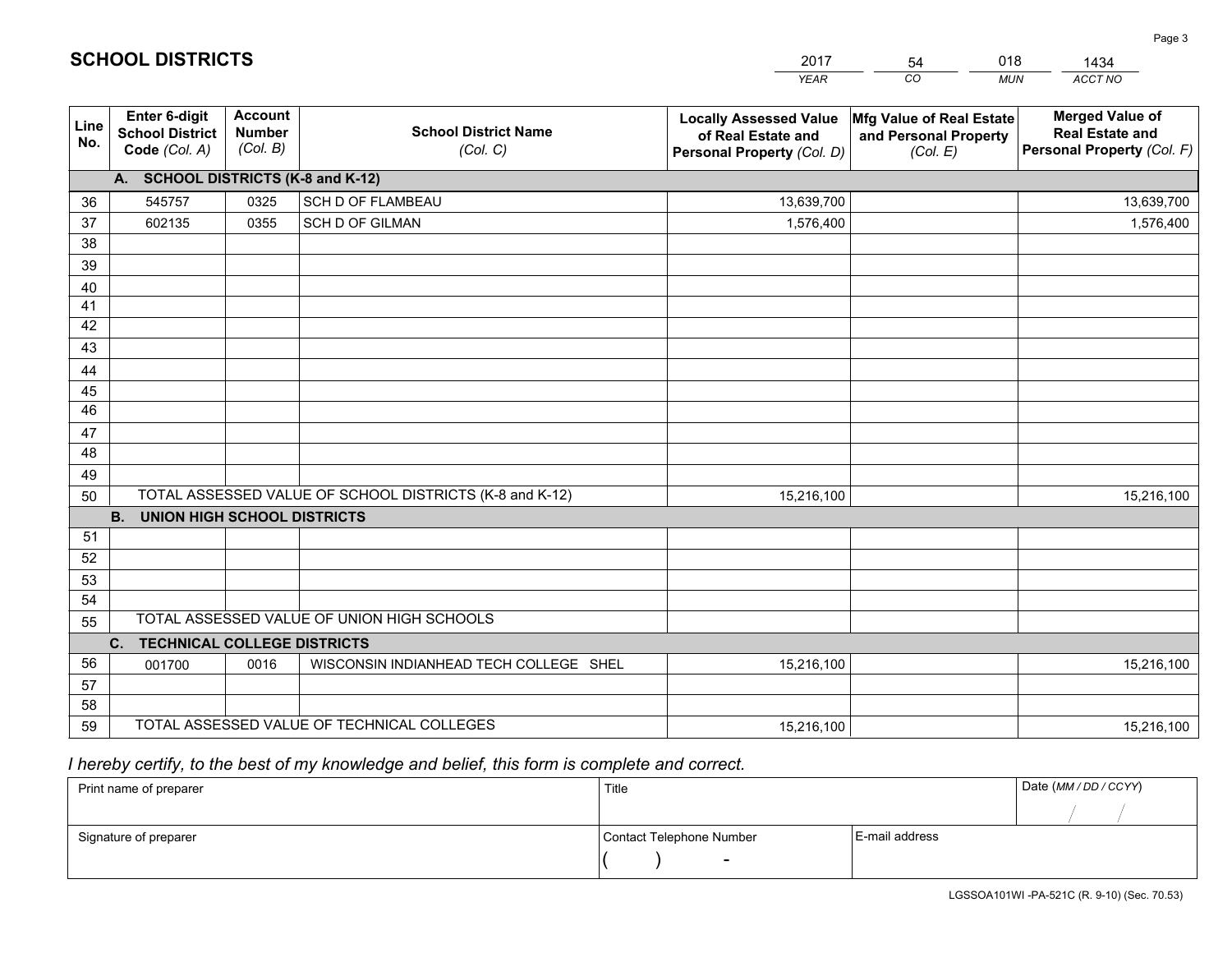#### **HIGHLIGHTS**

- 1. Complete the Statement of Assessment after the Board of Review. Reflect any changes made there.
- 2. Use black ink to complete.
- 3. Line 16 must equal Line 50, Col D.
- 4. Line 55 must equal the total of K-8 schools listed on lines 36-49. Do not include K-12 schools in this comparision.
- 5. Line 59, Col. D must equal Line 16.
- 6. Special District, School District and Technical College District values must include both real estate and personal property. Examples of Special districts are: town sanitary districts, public inland lake protection and rehabilitation districts, and metropolitan sewerage districts.
- 7. DO NOT INCLUDE Manufacturing property values.DOR will print these values on the final SOA.

SHIRLEY SEVERSON TOWN OF HAWKINS N5529 MORGAN CREEK RD HAWKINS, WI 54530 - 9762

SHIRLEY

TOWN OF HAWKINS

SEVERSON

N5529 MORGAN CREEK RD HAWKINS, WI 54530 - 9762

 8. Accuracy of this form is very important. The values reported directly affect the equalized value DOR calculates for school and special districts.

#### **Page 1:**

 If not prefilled, enter the tax year,county and municipal code,municipal type, municipal name and county name on the top of form.

Check the Amended box, if filing an amended / corrected SOA.

 Report the parcel count, acres and assessed value of taxable general property, total parcel count, (real and personal), total acres, and values from final figures set by the Board of Review.

- A. Real Estate land and improvements (buildings, etc.) is reported on lines 1 8, total line 9.
- B. Personal Property is reported on lines 11 14, Column D, total line 15.
- C. To complete this report, use the computer produced summary of the assessment roll that shows these amounts.
- D. Use whole numbers only.
- E. Add each line across and each column down to verify entries.

#### **Page 2:**

- A. Report Special Items (not subject to general property tax).
- 1. Private Forest Croplands and Managed Forest Lands are reported on lines 18,19, 20 and 21. Be sure to report assessed values **NOT** taxes.
- 2. You should have copies of the orders of entry, orders of withdrawal, etc., to update your assessment roll.
	- 3. Show hundredths of acres (e.g. 39.75).
- 4. Tax exempt lands are reported on line 22.
- 5. Omitted property and sec. 70.43, Wis. Stats., corrections of errors by assessor are reported on line 23. Report real estate and personal property separately. These should be for **prior years**, not something found on the current assessment roll after the board of review.
- B. Special District (Lines 24-35) Include the value of both real and personal property.

 The Department of Revenue (DOR) preprints much of the information regarding names and codes for schools, special districts,etc. If a district is not listed, enter the name and value only, DOR will enter the proper code.

## **Page 3 School Districts:**

Include the value of both real and personal property.

Report School District (regular, elementary, union high school, and technical college).

- 1. Regular (K-12) and Elementary (K-8) school values are reported on lines 36-49, total on line 50.
- 2. Union High School (UHS) (use only if elementary schools are listed on lines 36-49) are reported on lines 51-54. UHS total value (line 55) must equal to the total **elementary school** values reported on lines 36-49. Do notinclude K-12 schools in this comparison.
- 3. Technical College values are reported on lines 56-58, total on line 59.
- 4. Use the computer summary that shows these amounts to complete this report.

#### **This form is due the second Monday in June. File this report only after your Board of Review is complete.**

 *If you have questions: Return forms to:*

 Email: lgs@wisconsin.gov Wisconsin Department of RevenueCall:  $(608)$  266-2569 or  $(608)$  264-6892 Fax number: (608) 264-6887 PO Box 8971

Local Government Services Section 6-97 Madison WI 53708-8971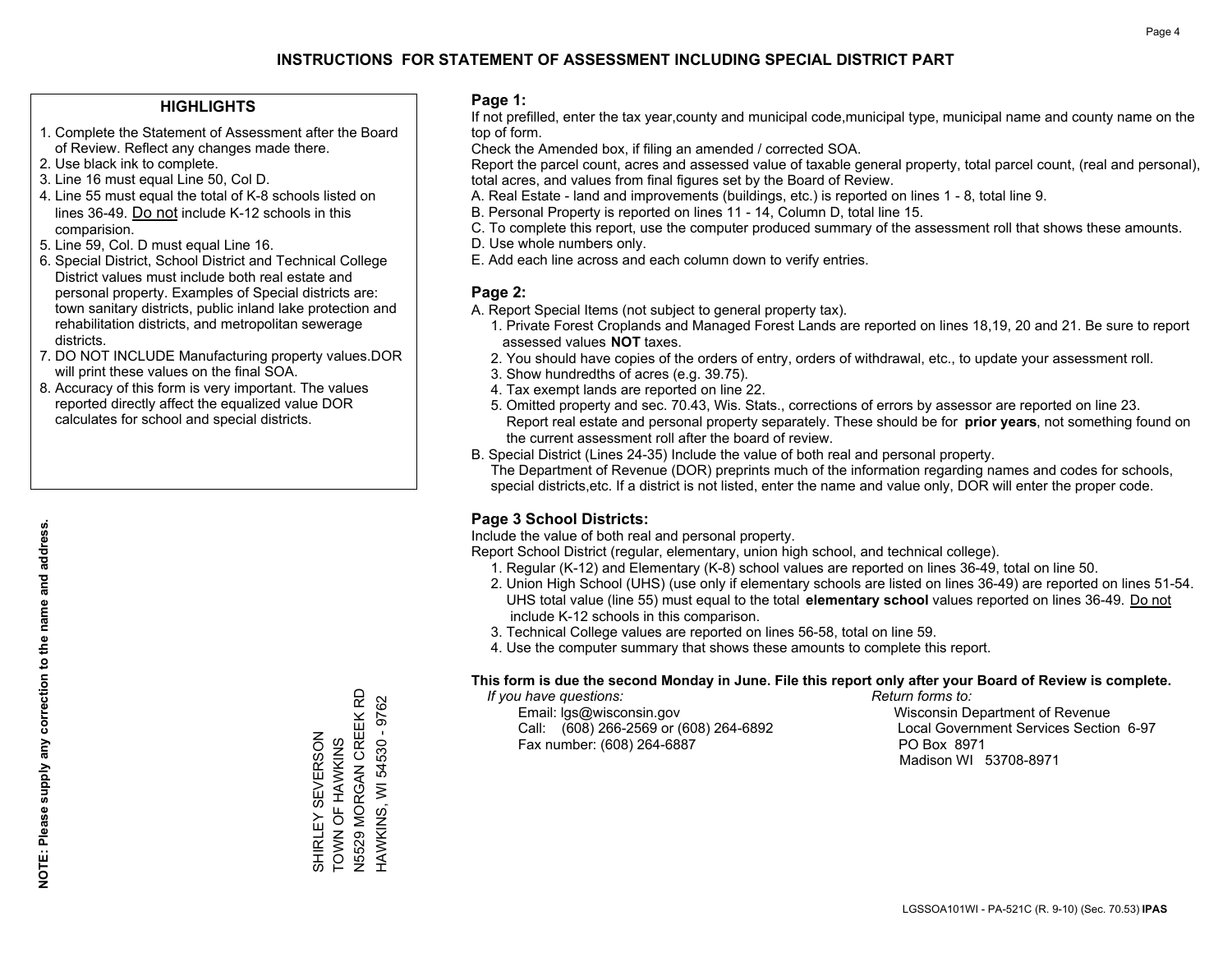**FINAL - EQUATED**

**STATEMENT OF ASSESSMENT FOR 2017** 

|     | กวก | 1435    |
|-----|-----|---------|
| ∩′n | MUN | ACCT NO |

|                | <b>FOR</b>                                               | <b>TOWN OF</b><br>OF                                                                                                                                                                         | <b>HUBBARD</b>           |                           | <b>RUSK COUNTY</b>                  |                         |                      | <b>WHEN COMPLETING THIS DOCUMENT</b>     |
|----------------|----------------------------------------------------------|----------------------------------------------------------------------------------------------------------------------------------------------------------------------------------------------|--------------------------|---------------------------|-------------------------------------|-------------------------|----------------------|------------------------------------------|
|                |                                                          | Town - Village - City                                                                                                                                                                        | <b>Municipality Name</b> |                           | <b>County Name</b>                  |                         |                      | DO NOT WRITE OVER X's OR IN SHADED AREAS |
|                |                                                          | <b>REAL ESTATE</b>                                                                                                                                                                           | PARCEL COUNT             |                           | NO. OF ACRES                        | <b>VALUE OF</b>         | <b>VALUE OF</b>      | <b>TOTAL VALUE OF LAND</b>               |
| Line<br>No.    |                                                          | (See Lines 18 - 22 for<br>other Real Estate)                                                                                                                                                 |                          | TOTAL LAND   IMPROVEMENTS | <b>WHOLE</b><br><b>NUMBERS ONLY</b> | <b>LAND</b>             | <b>IMPROVEMENTS</b>  | AND IMPROVEMENTS                         |
|                |                                                          |                                                                                                                                                                                              | Col. A                   | Col. B                    | Col. C                              | Col. D                  | Col. E               | Col. F                                   |
| $\mathbf{1}$   |                                                          | <b>RESIDENTIAL - Class 1</b>                                                                                                                                                                 | 197                      | 154                       | 546                                 | 2,311,600               | 6,556,400            | 8,868,000                                |
| 2              |                                                          | <b>COMMERCIAL - Class 2</b>                                                                                                                                                                  |                          |                           | 10                                  | 15,600                  | 80,900               | 96,500                                   |
| 3              |                                                          | <b>MANUFACTURING - Class 3</b>                                                                                                                                                               | $\Omega$                 | $\Omega$                  | $\Omega$                            | $\Omega$                | 0                    | 0                                        |
| 4              |                                                          | <b>AGRICULTURAL - Class 4</b>                                                                                                                                                                | 143                      |                           | 2,454                               | 247,900                 |                      | 247,900                                  |
| 5              | <b>UNDEVELOPED - Class 5</b>                             |                                                                                                                                                                                              | 374                      |                           | 4,917                               | 1,259,300               |                      | 1,259,300                                |
| 6              | AGRICULTURAL FOREST - Class 5m<br>FOREST LANDS - Class 6 |                                                                                                                                                                                              | 56                       |                           | 789                                 | 545,400                 |                      | 545,400                                  |
| $\overline{7}$ |                                                          |                                                                                                                                                                                              | 267                      |                           | 4,502                               | 5,726,500               |                      | 5,726,500                                |
| 8              |                                                          | OTHER - Class 7                                                                                                                                                                              | 21                       | 21                        | 49                                  | 158,300                 | 1,297,800            | 1,456,100                                |
| $\mathbf{Q}$   |                                                          | TOTAL - ALL COLUMNS                                                                                                                                                                          | 1,059                    | 176                       | 13,267                              | 10,264,600              | 7,935,100            | 18,199,700                               |
| 10             |                                                          | NUMBER OF PERSONAL PROPERTY ACCOUNTS IN ROLL                                                                                                                                                 |                          |                           | 11                                  | <b>LOCALLY ASSESSED</b> | <b>MANUFACTURING</b> | <b>MERGED</b>                            |
| 11             |                                                          | BOATS AND OTHER WATERCRAFT NOT EXEMPT - Code 1                                                                                                                                               |                          |                           |                                     | 0                       | 0                    | $\mathbf{0}$                             |
| 12             |                                                          | MACHINERY, TOOLS AND PATTERNS - Code 2                                                                                                                                                       |                          |                           |                                     | 1,200                   | 0                    | 1,200                                    |
| 13             |                                                          | FURNITURE, FIXTURES AND EQUIPMENT - Code 3                                                                                                                                                   |                          |                           |                                     | 1,500                   | 0                    | 1,500                                    |
| 14             |                                                          | ALL OTHER PERSONAL PROPERTY NOT EXEMPT - Codes 4A, 4B, 4C                                                                                                                                    |                          |                           |                                     | 210,500                 | 0                    | 210,500                                  |
| 15             |                                                          | TOTAL OF PERSONAL PROPERTY NOT EXEMPT (Total of Lines 11-14)                                                                                                                                 |                          |                           |                                     | 213,200                 | 0                    | 213,200                                  |
| 16             |                                                          | AGGREGATE ASSESSED VALUE OF ALL PROPERTY SUBJECT TO THE GENERAL PROPERTY TAX (Total of Lines 9F and 15F)<br>MUST EQUAL TOTAL VALUE OF THE SCHOOL DISTRICTS (K-12 PLUS K-8) - Line 50, Col. F |                          |                           |                                     |                         |                      | 18,412,900                               |
| 17             | Name of Assessor<br><b>BOARD OF REVIEW</b>               |                                                                                                                                                                                              |                          |                           |                                     |                         | Telephone #          |                                          |
|                |                                                          | DATE OF FINAL ADJOURNMENT                                                                                                                                                                    | 05/10/2017               |                           | <b>BARRETT BRENNER</b>              |                         |                      | (715) 926-3199                           |

REMARKS

The Assessment Ratio to be used in calculating the estimated Fair Market Value on tax bills for this tax district is .961248121

This ratio should be used to convert assessed values to "Calculate Equalized Values" in Step 1 of the Lottery and Gaming Credit Calculations.<br>This ratio should be used in the "Computation of Tax Equivalent" schedule of the Commission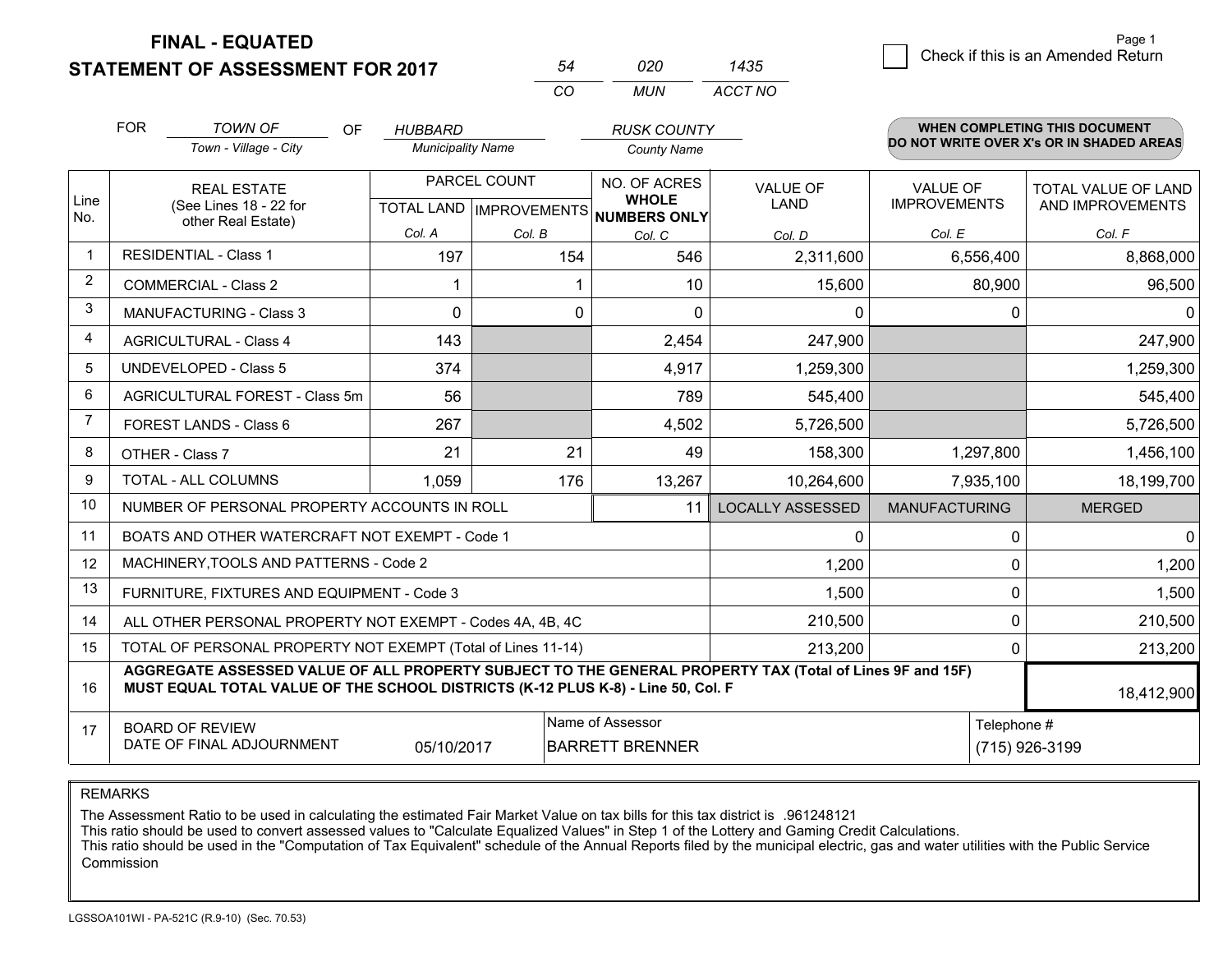*YEAR CO MUN ACCT NO* <sup>2017</sup> <sup>54</sup> <sup>020</sup> <sup>1435</sup> Page 2

Do not confuse FOREST LANDS (Line 7) with FOREST CROPS (in this section) - They are **NOT** the same

|    |                                                               |                                             |              | Private Forest Crop - Reg Class @ 10¢ per acre                                 |                  |                          | Private Forest Crop - Reg Class @ \$2.52 per acre |                                                                    |                    |                                                                              |  |
|----|---------------------------------------------------------------|---------------------------------------------|--------------|--------------------------------------------------------------------------------|------------------|--------------------------|---------------------------------------------------|--------------------------------------------------------------------|--------------------|------------------------------------------------------------------------------|--|
| 18 | (a) PARCELS                                                   | (b) ACRES                                   |              | (c) ASSESSED VALUE                                                             |                  | (d) PARCELS              |                                                   | (e) ACRES                                                          |                    | (f) ASSESSED VALUE                                                           |  |
|    |                                                               | 40                                          |              | 46.100                                                                         |                  |                          |                                                   | 40                                                                 |                    | 21,400                                                                       |  |
|    |                                                               |                                             |              | Private Forest Crop - Special Class @ 20¢ per acre                             |                  |                          |                                                   |                                                                    |                    | Entered Before 2005 Managed Forest - Ferrous Mining CLOSED @ \$8.27 per acre |  |
| 19 | (a) PARCELS                                                   | (c) ASSESSED VALUE<br>(b) ACRES             |              | (d) PARCELS                                                                    |                  | (e) ACRES                |                                                   | (f) ASSESSED VALUE                                                 |                    |                                                                              |  |
|    |                                                               |                                             |              |                                                                                |                  |                          |                                                   |                                                                    |                    |                                                                              |  |
|    |                                                               | Entered Before 2005 Managed Forest - OPEN @ |              | \$.79 per acre                                                                 |                  |                          |                                                   | Entered Before 2005 Managed Forest - CLOSED @ \$1.87 per acre      |                    |                                                                              |  |
| 20 | (a) PARCELS                                                   | (b) ACRES                                   |              | (c) ASSESSED VALUE                                                             |                  | (d) PARCELS              |                                                   | (e) ACRES                                                          |                    | (f) ASSESSED VALUE                                                           |  |
|    | 17                                                            | 476                                         |              |                                                                                | 31<br>502.500    |                          |                                                   | 1.056.1                                                            |                    | 1.131.600                                                                    |  |
|    | Entered After 2004 Managed Forest - OPEN @<br>\$2.14 per acre |                                             |              |                                                                                |                  |                          |                                                   | Entered After 2004 Managed Forest - CLOSED @ \$10.68 per acre      |                    |                                                                              |  |
| 21 | (a) PARCELS                                                   | (b) ACRES                                   |              | (c) ASSESSED VALUE                                                             |                  | (d) PARCELS<br>(e) ACRES |                                                   |                                                                    | (f) ASSESSED VALUE |                                                                              |  |
|    |                                                               |                                             |              |                                                                                |                  |                          |                                                   |                                                                    |                    |                                                                              |  |
|    | 65                                                            | 2,351.1                                     |              | 2,086,600                                                                      |                  | 79                       | 2.637.13                                          |                                                                    | 2,651,000          |                                                                              |  |
|    | (a) County Forest Cropland Acres                              |                                             |              | (b) Federal Acres                                                              | (c) State Acres  |                          |                                                   | (d) County (NOT FOREST CROP) Acres                                 |                    | (e) Other Acres                                                              |  |
| 22 | 8,505.16                                                      |                                             |              |                                                                                |                  | 23.5                     |                                                   | 175.62                                                             |                    | 30.91                                                                        |  |
|    |                                                               |                                             |              | Assessed Value of Omitted Property From Prior Years (Sec. 70.44)               |                  |                          |                                                   | Assessed Value of Sec. 70.43 Corrections of Errors by Assessors    |                    |                                                                              |  |
|    |                                                               | (a) REAL ESTATE                             |              | (b) PERSONAL                                                                   |                  |                          |                                                   | (c1) REAL ESTATE                                                   |                    | (c2) PERSONAL                                                                |  |
| 23 |                                                               |                                             |              |                                                                                |                  |                          |                                                   |                                                                    |                    |                                                                              |  |
|    |                                                               |                                             |              | Manufacturing Equated Value of Omitted Property From Prior Years (Sec. 70.995) |                  |                          |                                                   | Mfg. Equated Value of Sec.70.43 Corrections of Errors by Assessors |                    |                                                                              |  |
|    | (d) REAL ESTATE                                               |                                             | (e) PERSONAL |                                                                                | (f1) REAL ESTATE |                          | (f2) PERSONAL                                     |                                                                    |                    |                                                                              |  |
|    |                                                               |                                             |              |                                                                                |                  |                          |                                                   |                                                                    |                    |                                                                              |  |

# **SPECIAL DISTRICTS**

| Line<br>No. | Enter 6-digit<br><b>Special District</b> | <b>Account</b><br><b>Number</b> | <b>Special District Name</b> | <b>Locally Assessed Value</b><br>of Real Estate and | Mfg Value of Real Estate<br>and Personal Property | <b>Merged Value of</b><br><b>Real Estate and</b> |
|-------------|------------------------------------------|---------------------------------|------------------------------|-----------------------------------------------------|---------------------------------------------------|--------------------------------------------------|
|             | Code (Col. A)                            | (Col. B)                        | (Col. C)                     | Personal Property (Col. D)                          | (Col. E)                                          | Personal Property (Col. F)                       |
| 24          |                                          |                                 |                              |                                                     |                                                   |                                                  |
| 25          |                                          |                                 |                              |                                                     |                                                   |                                                  |
| 26          |                                          |                                 |                              |                                                     |                                                   |                                                  |
| 27          |                                          |                                 |                              |                                                     |                                                   |                                                  |
| 28          |                                          |                                 |                              |                                                     |                                                   |                                                  |
| 29          |                                          |                                 |                              |                                                     |                                                   |                                                  |
| 30          |                                          |                                 |                              |                                                     |                                                   |                                                  |
| 31          |                                          |                                 |                              |                                                     |                                                   |                                                  |
| 32          |                                          |                                 |                              |                                                     |                                                   |                                                  |
| 33          |                                          |                                 |                              |                                                     |                                                   |                                                  |
| 34          |                                          |                                 |                              |                                                     |                                                   |                                                  |
| 35          |                                          |                                 |                              |                                                     |                                                   |                                                  |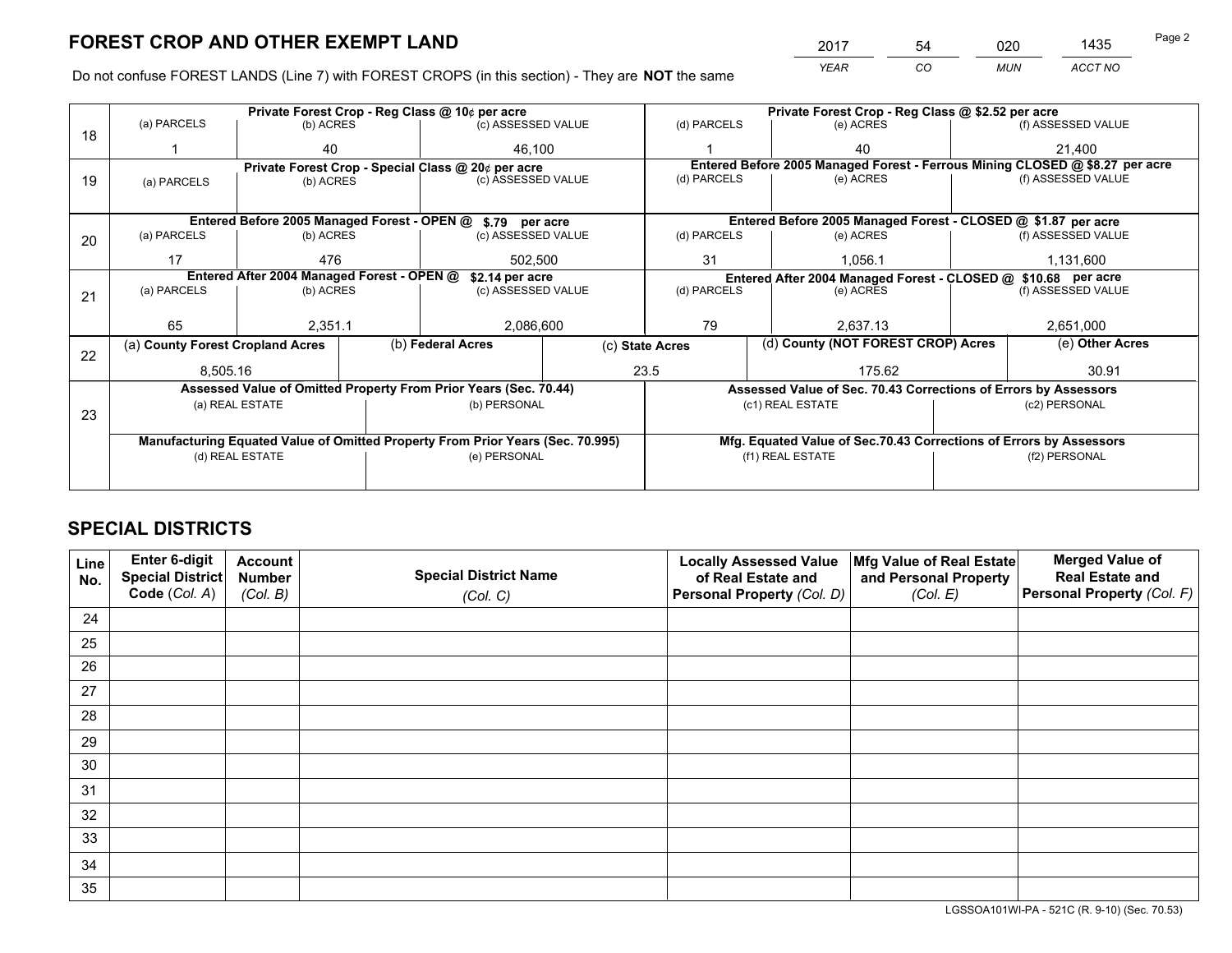|             |                                                                 |                                             |                                                         | <b>YEAR</b>                                                                       | CO<br><b>MUN</b>                                              | ACCT NO                                                                        |
|-------------|-----------------------------------------------------------------|---------------------------------------------|---------------------------------------------------------|-----------------------------------------------------------------------------------|---------------------------------------------------------------|--------------------------------------------------------------------------------|
| Line<br>No. | <b>Enter 6-digit</b><br><b>School District</b><br>Code (Col. A) | <b>Account</b><br><b>Number</b><br>(Col. B) | <b>School District Name</b><br>(Col. C)                 | <b>Locally Assessed Value</b><br>of Real Estate and<br>Personal Property (Col. D) | Mfg Value of Real Estate<br>and Personal Property<br>(Col. E) | <b>Merged Value of</b><br><b>Real Estate and</b><br>Personal Property (Col. F) |
|             | A. SCHOOL DISTRICTS (K-8 and K-12)                              |                                             |                                                         |                                                                                   |                                                               |                                                                                |
| 36          | 540735                                                          | 0323                                        | SCH D OF BRUCE                                          | 4,690,500                                                                         |                                                               | 4,690,500                                                                      |
| 37          | 542856                                                          | 0324                                        | <b>SCH D OF LADYSMITH</b>                               | 12,702,900                                                                        |                                                               | 12,702,900                                                                     |
| 38          | 576615                                                          | 0340                                        | <b>SCH D OF WINTER</b>                                  | 1,019,500                                                                         |                                                               | 1,019,500                                                                      |
| 39          |                                                                 |                                             |                                                         |                                                                                   |                                                               |                                                                                |
| 40          |                                                                 |                                             |                                                         |                                                                                   |                                                               |                                                                                |
| 41          |                                                                 |                                             |                                                         |                                                                                   |                                                               |                                                                                |
| 42          |                                                                 |                                             |                                                         |                                                                                   |                                                               |                                                                                |
| 43          |                                                                 |                                             |                                                         |                                                                                   |                                                               |                                                                                |
| 44          |                                                                 |                                             |                                                         |                                                                                   |                                                               |                                                                                |
| 45          |                                                                 |                                             |                                                         |                                                                                   |                                                               |                                                                                |
| 46          |                                                                 |                                             |                                                         |                                                                                   |                                                               |                                                                                |
| 47          |                                                                 |                                             |                                                         |                                                                                   |                                                               |                                                                                |
| 48          |                                                                 |                                             |                                                         |                                                                                   |                                                               |                                                                                |
| 49          |                                                                 |                                             | TOTAL ASSESSED VALUE OF SCHOOL DISTRICTS (K-8 and K-12) | 18,412,900                                                                        |                                                               |                                                                                |
| 50          | <b>B.</b><br><b>UNION HIGH SCHOOL DISTRICTS</b>                 |                                             |                                                         |                                                                                   |                                                               | 18,412,900                                                                     |
| 51          |                                                                 |                                             |                                                         |                                                                                   |                                                               |                                                                                |
| 52          |                                                                 |                                             |                                                         |                                                                                   |                                                               |                                                                                |
| 53          |                                                                 |                                             |                                                         |                                                                                   |                                                               |                                                                                |
| 54          |                                                                 |                                             |                                                         |                                                                                   |                                                               |                                                                                |
| 55          |                                                                 |                                             | TOTAL ASSESSED VALUE OF UNION HIGH SCHOOLS              |                                                                                   |                                                               |                                                                                |
|             | <b>TECHNICAL COLLEGE DISTRICTS</b><br>C.                        |                                             |                                                         |                                                                                   |                                                               |                                                                                |
| 56          | 001700                                                          | 0016                                        | WISCONSIN INDIANHEAD TECH COLLEGE SHEL                  | 18,412,900                                                                        |                                                               | 18,412,900                                                                     |
| 57          |                                                                 |                                             |                                                         |                                                                                   |                                                               |                                                                                |
| 58          |                                                                 |                                             |                                                         |                                                                                   |                                                               |                                                                                |
| 59          |                                                                 |                                             | TOTAL ASSESSED VALUE OF TECHNICAL COLLEGES              | 18,412,900                                                                        |                                                               | 18,412,900                                                                     |

2017

54

020

# *I hereby certify, to the best of my knowledge and belief, this form is complete and correct.*

**SCHOOL DISTRICTS**

| Print name of preparer | Title                    |                | Date (MM / DD / CCYY) |
|------------------------|--------------------------|----------------|-----------------------|
|                        |                          |                |                       |
| Signature of preparer  | Contact Telephone Number | E-mail address |                       |
|                        | $\overline{\phantom{0}}$ |                |                       |

1435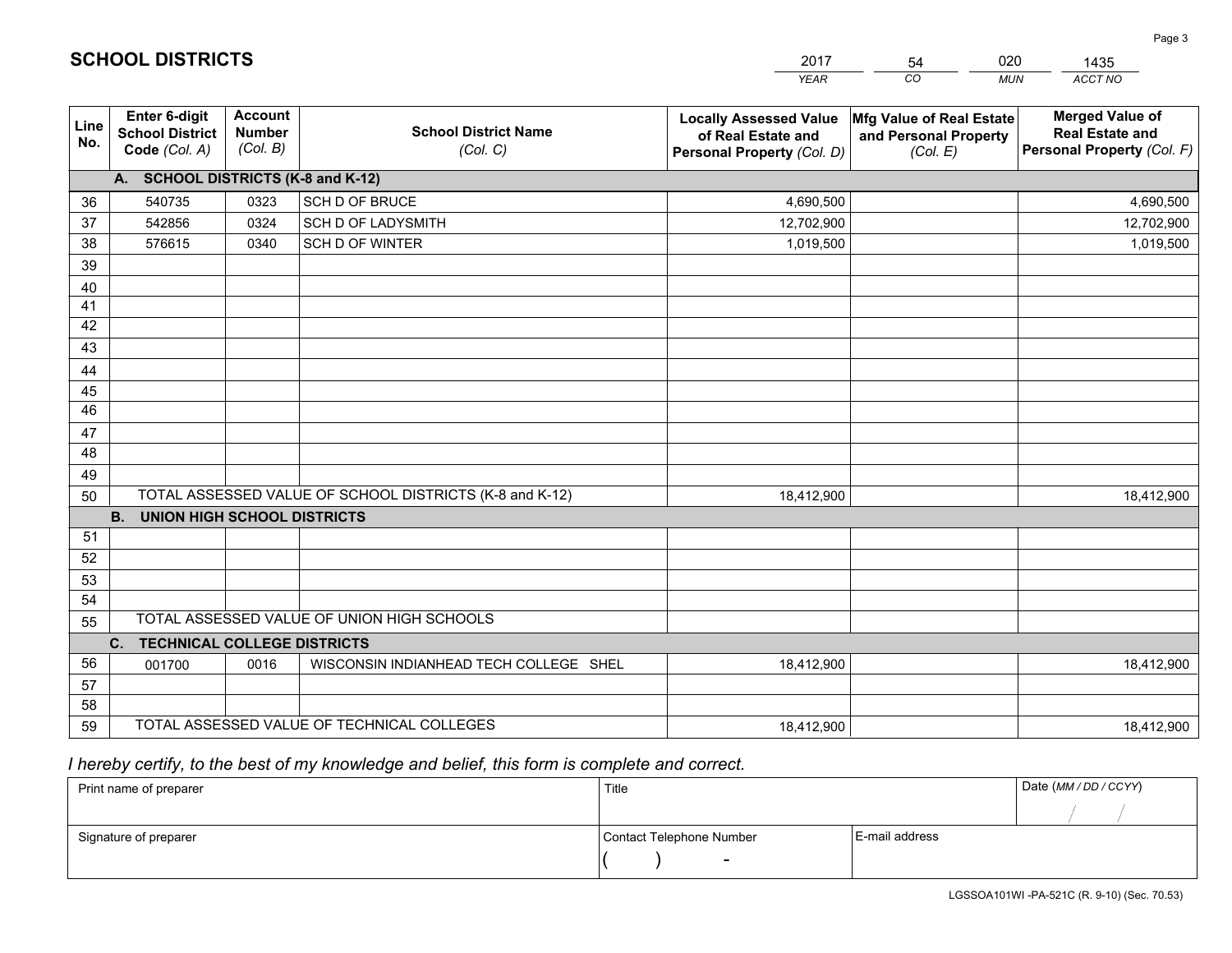#### **HIGHLIGHTS**

- 1. Complete the Statement of Assessment after the Board of Review. Reflect any changes made there.
- 2. Use black ink to complete.
- 3. Line 16 must equal Line 50, Col D.
- 4. Line 55 must equal the total of K-8 schools listed on lines 36-49. Do not include K-12 schools in this comparision.
- 5. Line 59, Col. D must equal Line 16.
- 6. Special District, School District and Technical College District values must include both real estate and personal property. Examples of Special districts are: town sanitary districts, public inland lake protection and rehabilitation districts, and metropolitan sewerage districts.
- 7. DO NOT INCLUDE Manufacturing property values.DOR will print these values on the final SOA.
- 8. Accuracy of this form is very important. The values reported directly affect the equalized value DOR calculates for school and special districts.

#### **Page 1:**

 If not prefilled, enter the tax year,county and municipal code,municipal type, municipal name and county name on the top of form.

Check the Amended box, if filing an amended / corrected SOA.

 Report the parcel count, acres and assessed value of taxable general property, total parcel count, (real and personal), total acres, and values from final figures set by the Board of Review.

- A. Real Estate land and improvements (buildings, etc.) is reported on lines 1 8, total line 9.
- B. Personal Property is reported on lines 11 14, Column D, total line 15.
- C. To complete this report, use the computer produced summary of the assessment roll that shows these amounts.
- D. Use whole numbers only.
- E. Add each line across and each column down to verify entries.

#### **Page 2:**

- A. Report Special Items (not subject to general property tax).
- 1. Private Forest Croplands and Managed Forest Lands are reported on lines 18,19, 20 and 21. Be sure to report assessed values **NOT** taxes.
- 2. You should have copies of the orders of entry, orders of withdrawal, etc., to update your assessment roll.
	- 3. Show hundredths of acres (e.g. 39.75).
- 4. Tax exempt lands are reported on line 22.
- 5. Omitted property and sec. 70.43, Wis. Stats., corrections of errors by assessor are reported on line 23. Report real estate and personal property separately. These should be for **prior years**, not something found on the current assessment roll after the board of review.
- B. Special District (Lines 24-35) Include the value of both real and personal property.

 The Department of Revenue (DOR) preprints much of the information regarding names and codes for schools, special districts,etc. If a district is not listed, enter the name and value only, DOR will enter the proper code.

### **Page 3 School Districts:**

Include the value of both real and personal property.

Report School District (regular, elementary, union high school, and technical college).

- 1. Regular (K-12) and Elementary (K-8) school values are reported on lines 36-49, total on line 50.
- 2. Union High School (UHS) (use only if elementary schools are listed on lines 36-49) are reported on lines 51-54. UHS total value (line 55) must equal to the total **elementary school** values reported on lines 36-49. Do notinclude K-12 schools in this comparison.
- 3. Technical College values are reported on lines 56-58, total on line 59.
- 4. Use the computer summary that shows these amounts to complete this report.

#### **This form is due the second Monday in June. File this report only after your Board of Review is complete.**

 *If you have questions: Return forms to:*

 Email: lgs@wisconsin.gov Wisconsin Department of RevenueCall:  $(608)$  266-2569 or  $(608)$  264-6892 Fax number: (608) 264-6887 PO Box 8971

Local Government Services Section 6-97

Madison WI 53708-8971

ADYSMITH, WI 54848 - 9719 LADYSMITH, WI 54848 - 9719 W7553 COUNTY ROAD J W7553 COUNTY ROAD J BETSY DUSELL<br>TOWN OF HUBBARD TOWN OF HUBBARD BETSY DUSELL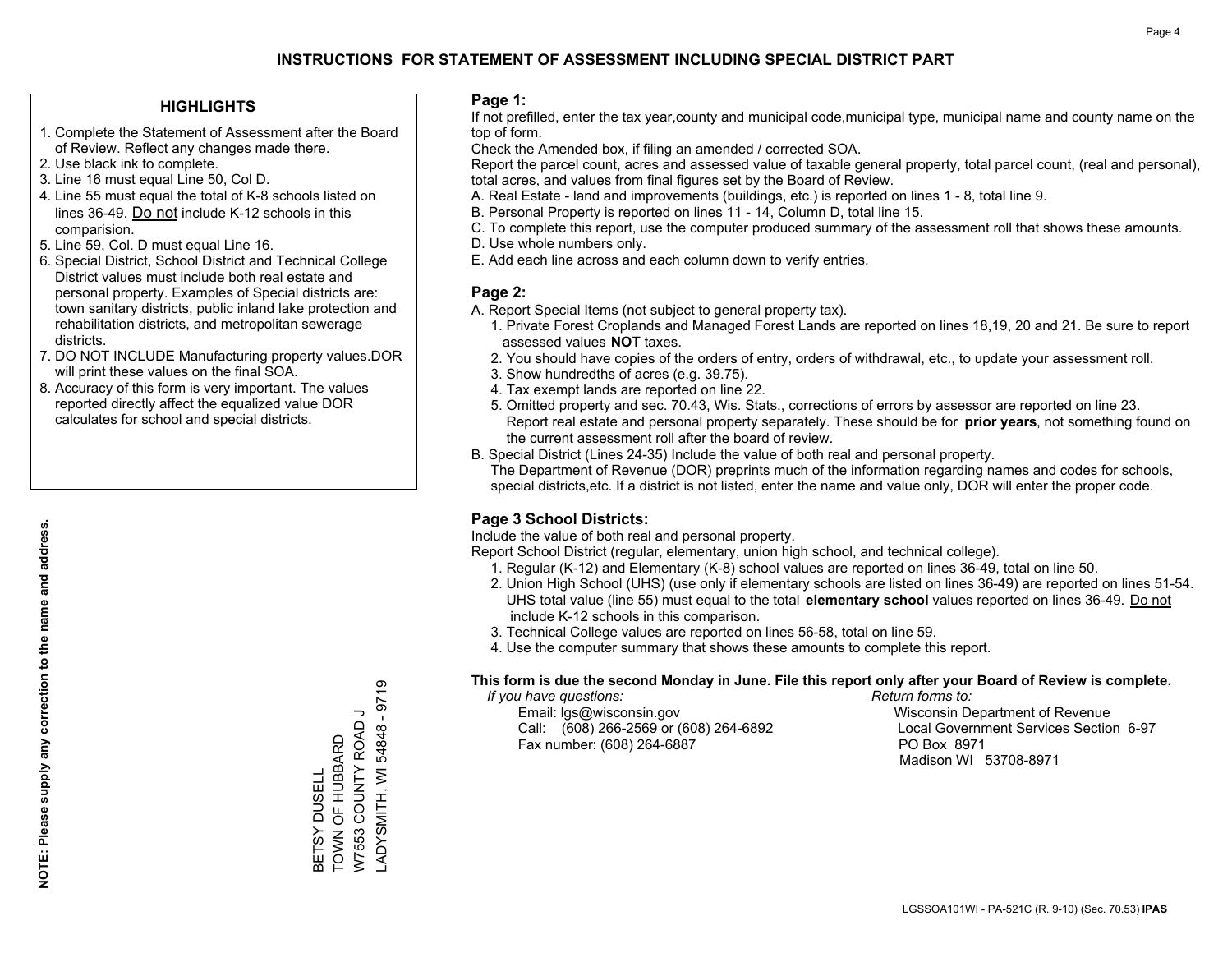**FINAL - EQUATED**

**STATEMENT OF ASSESSMENT FOR 2017** 

|          | n22 | <b>436</b> |
|----------|-----|------------|
| $\cdots$ | MUN | ACCT NO    |

|                | <b>FOR</b>                                 | <b>TOWN OF</b><br>OF.                                                                                                                                                                        | LAWRENCE                 |                | <b>RUSK COUNTY</b>                                   |                         |                      | <b>WHEN COMPLETING THIS DOCUMENT</b>     |
|----------------|--------------------------------------------|----------------------------------------------------------------------------------------------------------------------------------------------------------------------------------------------|--------------------------|----------------|------------------------------------------------------|-------------------------|----------------------|------------------------------------------|
|                |                                            | Town - Village - City                                                                                                                                                                        | <b>Municipality Name</b> |                | <b>County Name</b>                                   |                         |                      | DO NOT WRITE OVER X's OR IN SHADED AREAS |
|                |                                            | <b>REAL ESTATE</b>                                                                                                                                                                           |                          | PARCEL COUNT   | NO. OF ACRES                                         | <b>VALUE OF</b>         | <b>VALUE OF</b>      | <b>TOTAL VALUE OF LAND</b>               |
| Line<br>No.    |                                            | (See Lines 18 - 22 for<br>other Real Estate)                                                                                                                                                 |                          |                | <b>WHOLE</b><br>TOTAL LAND IMPROVEMENTS NUMBERS ONLY | LAND                    | <b>IMPROVEMENTS</b>  | AND IMPROVEMENTS                         |
|                |                                            |                                                                                                                                                                                              | Col. A                   | Col. B         | Col. C                                               | Col. D                  | Col. E               | Col. F                                   |
| $\mathbf 1$    |                                            | <b>RESIDENTIAL - Class 1</b>                                                                                                                                                                 | 165                      | 156            | 197                                                  | 506,800                 | 6,920,200            | 7,427,000                                |
| $\overline{2}$ |                                            | <b>COMMERCIAL - Class 2</b>                                                                                                                                                                  | 4                        | $\overline{2}$ | 16                                                   | 19,600                  | 162,700              | 182,300                                  |
| 3              |                                            | <b>MANUFACTURING - Class 3</b>                                                                                                                                                               | $\Omega$                 | 0              | $\Omega$                                             | $\mathbf{0}$            | 0                    | $\Omega$                                 |
| 4              |                                            | <b>AGRICULTURAL - Class 4</b>                                                                                                                                                                | 236                      |                | 5,840                                                | 582,500                 |                      | 582,500                                  |
| 5              | <b>UNDEVELOPED - Class 5</b>               |                                                                                                                                                                                              | 174                      |                | 1,902                                                | 610,100                 |                      | 610,100                                  |
| 6              | AGRICULTURAL FOREST - Class 5m             |                                                                                                                                                                                              | 81                       |                | 1,483                                                | 793,600                 |                      | 793,600                                  |
| $\overline{7}$ | FOREST LANDS - Class 6                     |                                                                                                                                                                                              | 388                      |                | 9,852                                                | 9,906,100               |                      | 9,906,100                                |
| 8              |                                            | OTHER - Class 7                                                                                                                                                                              | 26                       | 24             | 45                                                   | 117,000                 | 1,033,200            | 1,150,200                                |
| 9              |                                            | TOTAL - ALL COLUMNS                                                                                                                                                                          | 1,074                    | 182            | 19,335                                               | 12,535,700              | 8,116,100            | 20,651,800                               |
| 10             |                                            | NUMBER OF PERSONAL PROPERTY ACCOUNTS IN ROLL                                                                                                                                                 |                          |                | 8                                                    | <b>LOCALLY ASSESSED</b> | <b>MANUFACTURING</b> | <b>MERGED</b>                            |
| 11             |                                            | BOATS AND OTHER WATERCRAFT NOT EXEMPT - Code 1                                                                                                                                               |                          |                |                                                      | 0                       | 0                    | 0                                        |
| 12             |                                            | MACHINERY, TOOLS AND PATTERNS - Code 2                                                                                                                                                       |                          |                |                                                      | 13,800                  | 0                    | 13,800                                   |
| 13             |                                            | FURNITURE, FIXTURES AND EQUIPMENT - Code 3                                                                                                                                                   |                          |                |                                                      | 1,200                   | 0                    | 1,200                                    |
| 14             |                                            | ALL OTHER PERSONAL PROPERTY NOT EXEMPT - Codes 4A, 4B, 4C                                                                                                                                    |                          |                |                                                      | 90,600                  | $\mathbf 0$          | 90,600                                   |
| 15             |                                            | TOTAL OF PERSONAL PROPERTY NOT EXEMPT (Total of Lines 11-14)                                                                                                                                 |                          |                |                                                      | 105,600                 | $\mathbf{0}$         | 105,600                                  |
| 16             |                                            | AGGREGATE ASSESSED VALUE OF ALL PROPERTY SUBJECT TO THE GENERAL PROPERTY TAX (Total of Lines 9F and 15F)<br>MUST EQUAL TOTAL VALUE OF THE SCHOOL DISTRICTS (K-12 PLUS K-8) - Line 50, Col. F |                          |                |                                                      |                         |                      | 20,757,400                               |
| 17             | Name of Assessor<br><b>BOARD OF REVIEW</b> |                                                                                                                                                                                              |                          |                |                                                      |                         | Telephone #          |                                          |
|                |                                            | DATE OF FINAL ADJOURNMENT                                                                                                                                                                    | 08/14/2017               |                | <b>TOM HANSON</b>                                    |                         |                      | (715) 868-2254                           |

REMARKS

The Assessment Ratio to be used in calculating the estimated Fair Market Value on tax bills for this tax district is .928734418

This ratio should be used to convert assessed values to "Calculate Equalized Values" in Step 1 of the Lottery and Gaming Credit Calculations.<br>This ratio should be used in the "Computation of Tax Equivalent" schedule of the Commission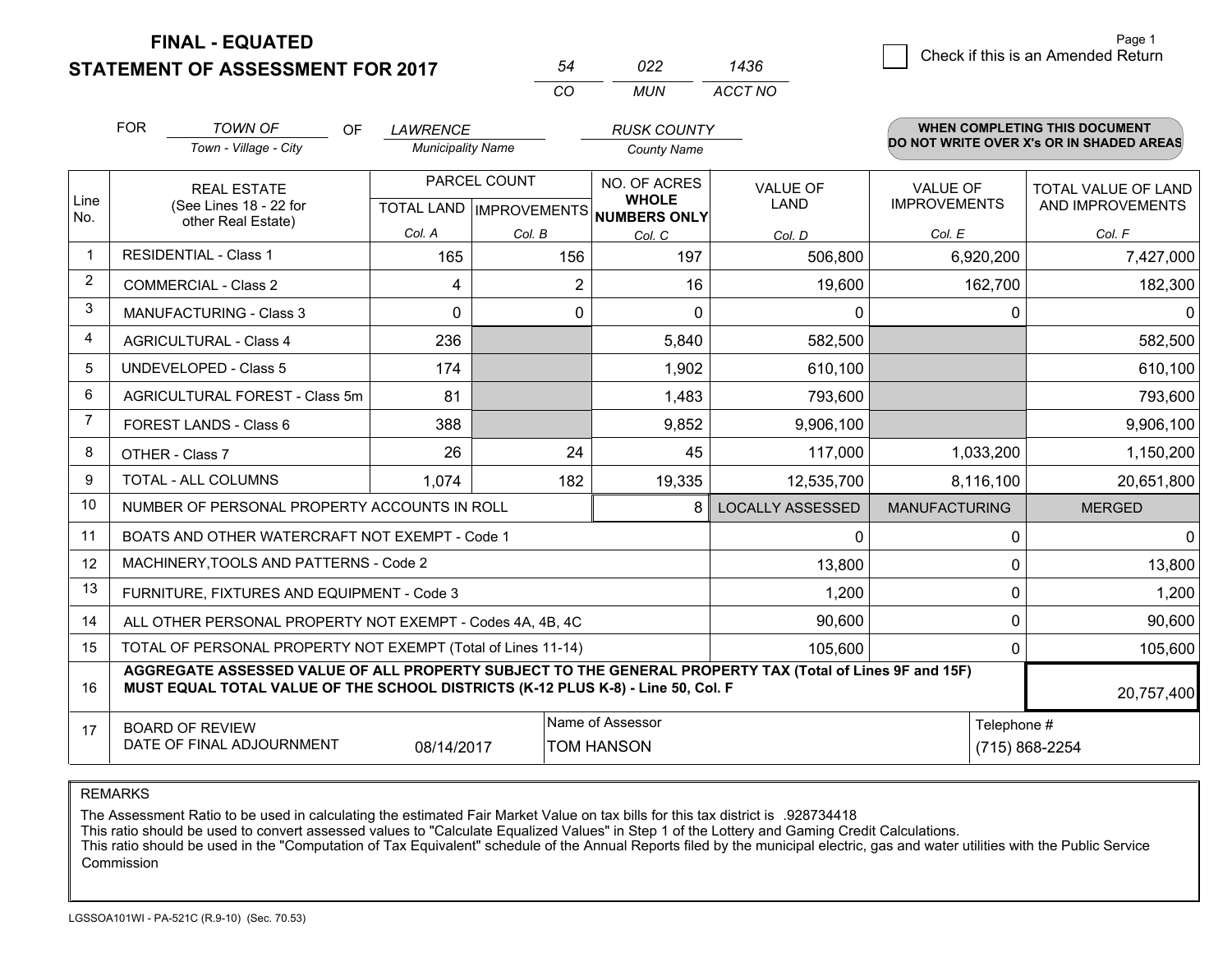*YEAR CO MUN ACCT NO* <sup>2017</sup> <sup>54</sup> <sup>022</sup> <sup>1436</sup> Page 2

Do not confuse FOREST LANDS (Line 7) with FOREST CROPS (in this section) - They are **NOT** the same

|    |                                                               |                                             |                                                    | Private Forest Crop - Reg Class @ 10¢ per acre                                 |        |                                                               | Private Forest Crop - Reg Class @ \$2.52 per acre                  |  |                                                                              |  |
|----|---------------------------------------------------------------|---------------------------------------------|----------------------------------------------------|--------------------------------------------------------------------------------|--------|---------------------------------------------------------------|--------------------------------------------------------------------|--|------------------------------------------------------------------------------|--|
| 18 | (a) PARCELS                                                   | (b) ACRES                                   |                                                    | (c) ASSESSED VALUE                                                             |        | (d) PARCELS                                                   | (e) ACRES                                                          |  | (f) ASSESSED VALUE                                                           |  |
|    |                                                               | 80                                          |                                                    |                                                                                | 80.000 |                                                               | 5.214.36                                                           |  | 5.279.100                                                                    |  |
|    |                                                               |                                             | Private Forest Crop - Special Class @ 20¢ per acre |                                                                                |        |                                                               |                                                                    |  | Entered Before 2005 Managed Forest - Ferrous Mining CLOSED @ \$8.27 per acre |  |
| 19 | (a) PARCELS                                                   | (b) ACRES                                   |                                                    | (c) ASSESSED VALUE                                                             |        | (d) PARCELS                                                   | (e) ACRES                                                          |  | (f) ASSESSED VALUE                                                           |  |
|    |                                                               |                                             |                                                    |                                                                                |        |                                                               |                                                                    |  |                                                                              |  |
|    |                                                               | Entered Before 2005 Managed Forest - OPEN @ |                                                    | \$.79 per acre                                                                 |        |                                                               | Entered Before 2005 Managed Forest - CLOSED @ \$1.87 per acre      |  |                                                                              |  |
| 20 | (a) PARCELS                                                   | (b) ACRES                                   |                                                    | (c) ASSESSED VALUE                                                             |        | (d) PARCELS                                                   | (e) ACRES                                                          |  | (f) ASSESSED VALUE                                                           |  |
|    | 40                                                            | 1,566.15                                    |                                                    | 1,657,600<br>42                                                                |        | 1,467.22                                                      |                                                                    |  |                                                                              |  |
|    | Entered After 2004 Managed Forest - OPEN @<br>\$2.14 per acre |                                             |                                                    |                                                                                |        | Entered After 2004 Managed Forest - CLOSED @ \$10.68 per acre |                                                                    |  |                                                                              |  |
| 21 | (a) PARCELS                                                   | (b) ACRES                                   |                                                    | (c) ASSESSED VALUE                                                             |        | (d) PARCELS                                                   | (e) ACRES                                                          |  | (f) ASSESSED VALUE                                                           |  |
|    |                                                               |                                             |                                                    |                                                                                |        |                                                               |                                                                    |  |                                                                              |  |
|    |                                                               | 360.7                                       |                                                    | 379,900                                                                        |        | 67<br>2.317.48                                                |                                                                    |  | 2,365,500                                                                    |  |
|    | (a) County Forest Cropland Acres                              |                                             |                                                    | (b) Federal Acres<br>(c) State Acres                                           |        |                                                               | (d) County (NOT FOREST CROP) Acres                                 |  | (e) Other Acres                                                              |  |
| 22 |                                                               |                                             |                                                    |                                                                                |        | 85                                                            |                                                                    |  | 41.53                                                                        |  |
|    |                                                               |                                             |                                                    | Assessed Value of Omitted Property From Prior Years (Sec. 70.44)               |        |                                                               | Assessed Value of Sec. 70.43 Corrections of Errors by Assessors    |  |                                                                              |  |
|    |                                                               | (a) REAL ESTATE                             |                                                    | (b) PERSONAL                                                                   |        |                                                               | (c1) REAL ESTATE                                                   |  | (c2) PERSONAL                                                                |  |
| 23 |                                                               |                                             |                                                    |                                                                                |        |                                                               | -56.700                                                            |  |                                                                              |  |
|    |                                                               |                                             |                                                    | Manufacturing Equated Value of Omitted Property From Prior Years (Sec. 70.995) |        |                                                               | Mfg. Equated Value of Sec.70.43 Corrections of Errors by Assessors |  |                                                                              |  |
|    |                                                               | (d) REAL ESTATE                             |                                                    | (e) PERSONAL                                                                   |        | (f1) REAL ESTATE                                              |                                                                    |  | (f2) PERSONAL                                                                |  |
|    |                                                               |                                             |                                                    |                                                                                |        |                                                               |                                                                    |  |                                                                              |  |

# **SPECIAL DISTRICTS**

| Line<br>No. | Enter 6-digit<br><b>Special District</b> | <b>Account</b><br><b>Number</b> | <b>Special District Name</b> | <b>Locally Assessed Value</b><br>of Real Estate and | Mfg Value of Real Estate<br>and Personal Property | <b>Merged Value of</b><br><b>Real Estate and</b> |
|-------------|------------------------------------------|---------------------------------|------------------------------|-----------------------------------------------------|---------------------------------------------------|--------------------------------------------------|
|             | Code (Col. A)                            | (Col. B)                        | (Col. C)                     | Personal Property (Col. D)                          | (Col. E)                                          | Personal Property (Col. F)                       |
| 24          |                                          |                                 |                              |                                                     |                                                   |                                                  |
| 25          |                                          |                                 |                              |                                                     |                                                   |                                                  |
| 26          |                                          |                                 |                              |                                                     |                                                   |                                                  |
| 27          |                                          |                                 |                              |                                                     |                                                   |                                                  |
| 28          |                                          |                                 |                              |                                                     |                                                   |                                                  |
| 29          |                                          |                                 |                              |                                                     |                                                   |                                                  |
| 30          |                                          |                                 |                              |                                                     |                                                   |                                                  |
| 31          |                                          |                                 |                              |                                                     |                                                   |                                                  |
| 32          |                                          |                                 |                              |                                                     |                                                   |                                                  |
| 33          |                                          |                                 |                              |                                                     |                                                   |                                                  |
| 34          |                                          |                                 |                              |                                                     |                                                   |                                                  |
| 35          |                                          |                                 |                              |                                                     |                                                   |                                                  |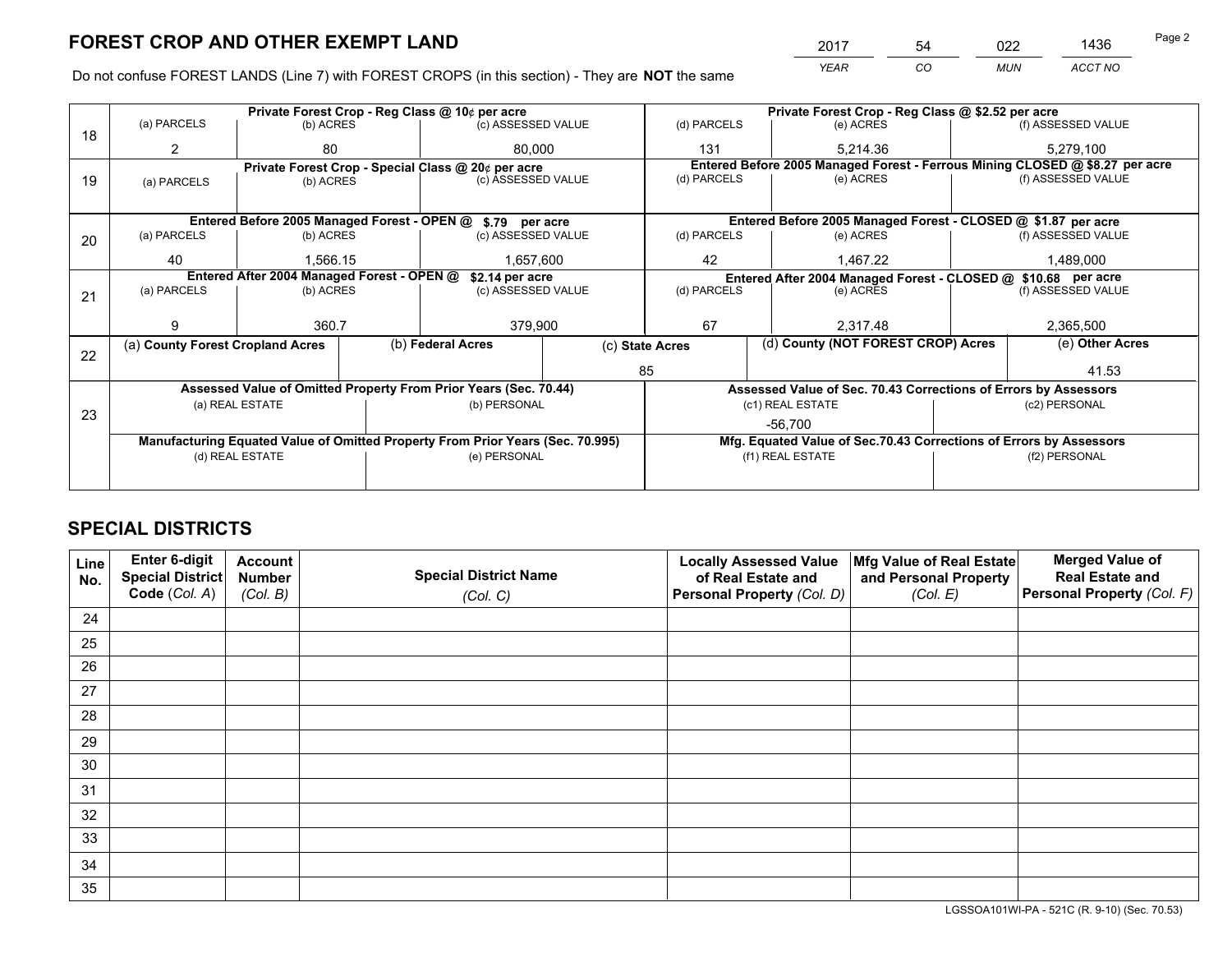|             |                                                                 |                                             |                                                         | <b>YEAR</b>                                                                       | CO<br><b>MUN</b>                                              | ACCT NO                                                                        |
|-------------|-----------------------------------------------------------------|---------------------------------------------|---------------------------------------------------------|-----------------------------------------------------------------------------------|---------------------------------------------------------------|--------------------------------------------------------------------------------|
| Line<br>No. | <b>Enter 6-digit</b><br><b>School District</b><br>Code (Col. A) | <b>Account</b><br><b>Number</b><br>(Col. B) | <b>School District Name</b><br>(Col. C)                 | <b>Locally Assessed Value</b><br>of Real Estate and<br>Personal Property (Col. D) | Mfg Value of Real Estate<br>and Personal Property<br>(Col. E) | <b>Merged Value of</b><br><b>Real Estate and</b><br>Personal Property (Col. F) |
|             | A. SCHOOL DISTRICTS (K-8 and K-12)                              |                                             |                                                         |                                                                                   |                                                               |                                                                                |
| 36          | 545757                                                          | 0325                                        | SCH D OF FLAMBEAU                                       | 19,414,500                                                                        |                                                               | 19,414,500                                                                     |
| 37          | 602135                                                          | 0355                                        | SCH D OF GILMAN                                         | 1,342,900                                                                         |                                                               | 1,342,900                                                                      |
| 38          |                                                                 |                                             |                                                         |                                                                                   |                                                               |                                                                                |
| 39          |                                                                 |                                             |                                                         |                                                                                   |                                                               |                                                                                |
| 40          |                                                                 |                                             |                                                         |                                                                                   |                                                               |                                                                                |
| 41          |                                                                 |                                             |                                                         |                                                                                   |                                                               |                                                                                |
| 42          |                                                                 |                                             |                                                         |                                                                                   |                                                               |                                                                                |
| 43          |                                                                 |                                             |                                                         |                                                                                   |                                                               |                                                                                |
| 44          |                                                                 |                                             |                                                         |                                                                                   |                                                               |                                                                                |
| 45<br>46    |                                                                 |                                             |                                                         |                                                                                   |                                                               |                                                                                |
|             |                                                                 |                                             |                                                         |                                                                                   |                                                               |                                                                                |
| 47<br>48    |                                                                 |                                             |                                                         |                                                                                   |                                                               |                                                                                |
| 49          |                                                                 |                                             |                                                         |                                                                                   |                                                               |                                                                                |
| 50          |                                                                 |                                             | TOTAL ASSESSED VALUE OF SCHOOL DISTRICTS (K-8 and K-12) | 20,757,400                                                                        |                                                               | 20,757,400                                                                     |
|             | <b>UNION HIGH SCHOOL DISTRICTS</b><br><b>B.</b>                 |                                             |                                                         |                                                                                   |                                                               |                                                                                |
| 51          |                                                                 |                                             |                                                         |                                                                                   |                                                               |                                                                                |
| 52          |                                                                 |                                             |                                                         |                                                                                   |                                                               |                                                                                |
| 53          |                                                                 |                                             |                                                         |                                                                                   |                                                               |                                                                                |
| 54          |                                                                 |                                             |                                                         |                                                                                   |                                                               |                                                                                |
| 55          |                                                                 |                                             | TOTAL ASSESSED VALUE OF UNION HIGH SCHOOLS              |                                                                                   |                                                               |                                                                                |
|             | <b>TECHNICAL COLLEGE DISTRICTS</b><br>C.                        |                                             |                                                         |                                                                                   |                                                               |                                                                                |
| 56          | 001700                                                          | 0016                                        | WISCONSIN INDIANHEAD TECH COLLEGE SHEL                  | 20,757,400                                                                        |                                                               | 20,757,400                                                                     |
| 57          |                                                                 |                                             |                                                         |                                                                                   |                                                               |                                                                                |
| 58          |                                                                 |                                             |                                                         |                                                                                   |                                                               |                                                                                |
| 59          |                                                                 |                                             | TOTAL ASSESSED VALUE OF TECHNICAL COLLEGES              | 20,757,400                                                                        |                                                               | 20,757,400                                                                     |

2017

54

022

 *I hereby certify, to the best of my knowledge and belief, this form is complete and correct.*

**SCHOOL DISTRICTS**

| Print name of preparer | Title                    |                | Date (MM / DD / CCYY) |
|------------------------|--------------------------|----------------|-----------------------|
|                        |                          |                |                       |
| Signature of preparer  | Contact Telephone Number | E-mail address |                       |
|                        | $\sim$                   |                |                       |

1436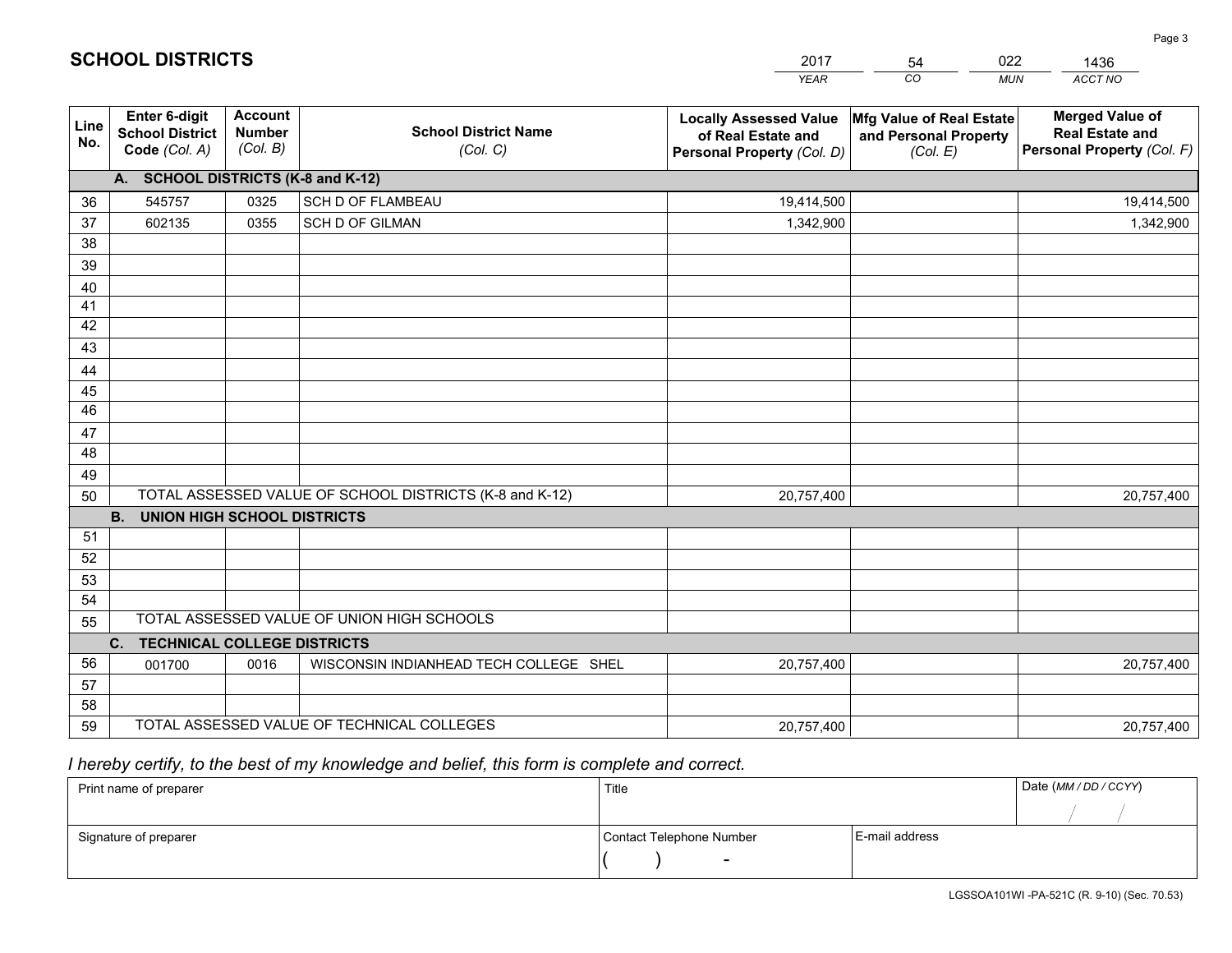#### **HIGHLIGHTS**

- 1. Complete the Statement of Assessment after the Board of Review. Reflect any changes made there.
- 2. Use black ink to complete.
- 3. Line 16 must equal Line 50, Col D.
- 4. Line 55 must equal the total of K-8 schools listed on lines 36-49. Do not include K-12 schools in this comparision.
- 5. Line 59, Col. D must equal Line 16.
- 6. Special District, School District and Technical College District values must include both real estate and personal property. Examples of Special districts are: town sanitary districts, public inland lake protection and rehabilitation districts, and metropolitan sewerage districts.
- 7. DO NOT INCLUDE Manufacturing property values.DOR will print these values on the final SOA.

BETTY TIMP

TOWN OF LAWRENCE W3755 TOWN LINE RD

BETTY TIMP<br>TOWN OF LAWRENCE W3755 TOWN LINE RD GLEN FLORA, WI 54526 - 9657

GLEN FLORA, WI 54526

9657

 8. Accuracy of this form is very important. The values reported directly affect the equalized value DOR calculates for school and special districts.

#### **Page 1:**

 If not prefilled, enter the tax year,county and municipal code,municipal type, municipal name and county name on the top of form.

Check the Amended box, if filing an amended / corrected SOA.

 Report the parcel count, acres and assessed value of taxable general property, total parcel count, (real and personal), total acres, and values from final figures set by the Board of Review.

- A. Real Estate land and improvements (buildings, etc.) is reported on lines 1 8, total line 9.
- B. Personal Property is reported on lines 11 14, Column D, total line 15.
- C. To complete this report, use the computer produced summary of the assessment roll that shows these amounts.
- D. Use whole numbers only.
- E. Add each line across and each column down to verify entries.

#### **Page 2:**

- A. Report Special Items (not subject to general property tax).
- 1. Private Forest Croplands and Managed Forest Lands are reported on lines 18,19, 20 and 21. Be sure to report assessed values **NOT** taxes.
- 2. You should have copies of the orders of entry, orders of withdrawal, etc., to update your assessment roll.
	- 3. Show hundredths of acres (e.g. 39.75).
- 4. Tax exempt lands are reported on line 22.
- 5. Omitted property and sec. 70.43, Wis. Stats., corrections of errors by assessor are reported on line 23. Report real estate and personal property separately. These should be for **prior years**, not something found on the current assessment roll after the board of review.
- B. Special District (Lines 24-35) Include the value of both real and personal property.

 The Department of Revenue (DOR) preprints much of the information regarding names and codes for schools, special districts,etc. If a district is not listed, enter the name and value only, DOR will enter the proper code.

### **Page 3 School Districts:**

Include the value of both real and personal property.

Report School District (regular, elementary, union high school, and technical college).

- 1. Regular (K-12) and Elementary (K-8) school values are reported on lines 36-49, total on line 50.
- 2. Union High School (UHS) (use only if elementary schools are listed on lines 36-49) are reported on lines 51-54. UHS total value (line 55) must equal to the total **elementary school** values reported on lines 36-49. Do notinclude K-12 schools in this comparison.
- 3. Technical College values are reported on lines 56-58, total on line 59.
- 4. Use the computer summary that shows these amounts to complete this report.

#### **This form is due the second Monday in June. File this report only after your Board of Review is complete.**

 *If you have questions: Return forms to:*

 Email: lgs@wisconsin.gov Wisconsin Department of RevenueCall:  $(608)$  266-2569 or  $(608)$  264-6892 Fax number: (608) 264-6887 PO Box 8971

Local Government Services Section 6-97 Madison WI 53708-8971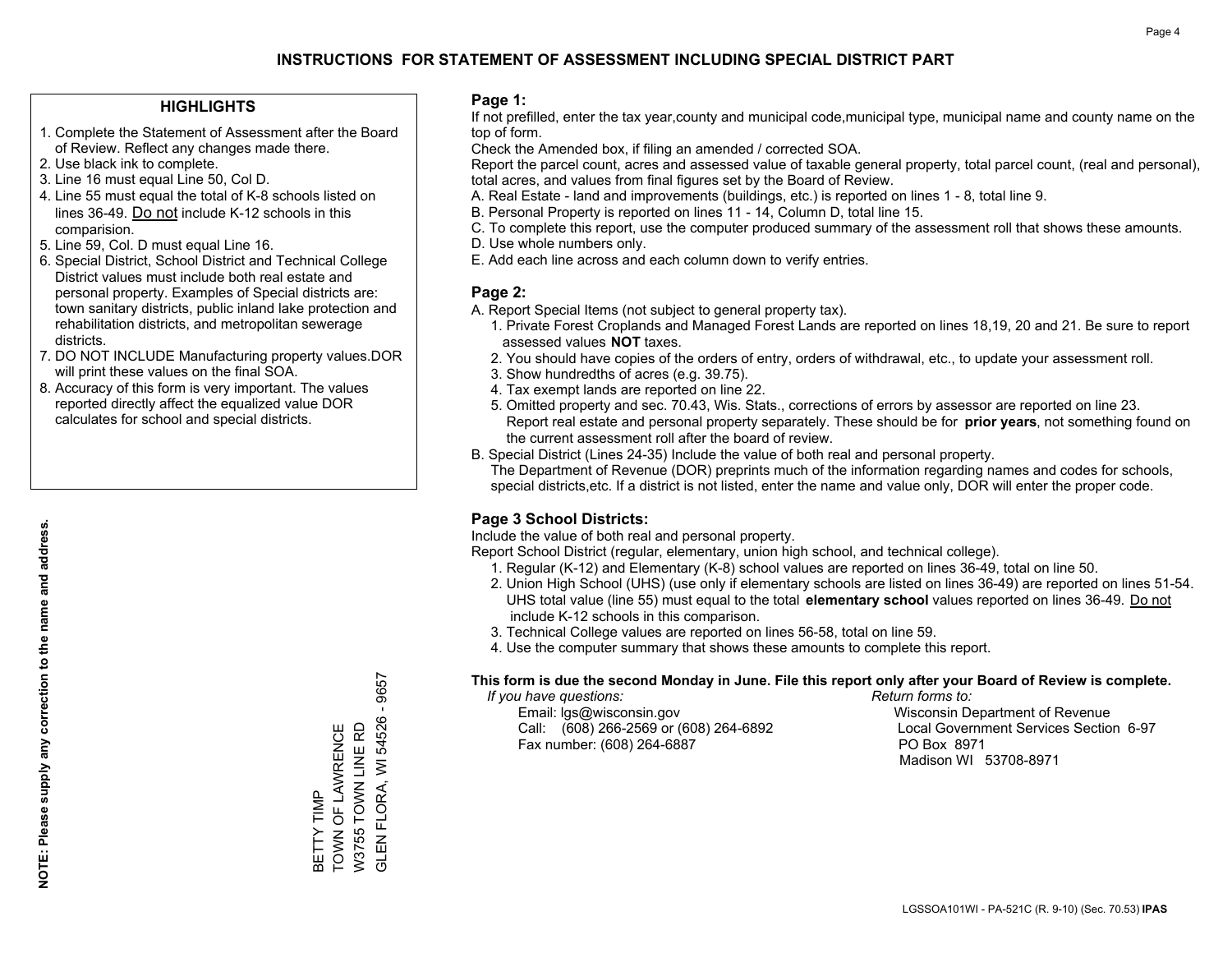**FINAL - EQUATED**

**STATEMENT OF ASSESSMENT FOR 2017** 

| 54 | 024 | 1437    |
|----|-----|---------|
| CO | MUN | ACCT NO |

| <b>FOR</b>                                                                             | TOWN OF<br><b>OF</b>                         | <b>MARSHALL</b>                                                                                                                                                                                                                                                                                                                                   |                                                                                      | <b>RUSK COUNTY</b>                                                                                                                                                                                                                |                                        |                                        | <b>WHEN COMPLETING THIS DOCUMENT</b>                                                                                                                                   |
|----------------------------------------------------------------------------------------|----------------------------------------------|---------------------------------------------------------------------------------------------------------------------------------------------------------------------------------------------------------------------------------------------------------------------------------------------------------------------------------------------------|--------------------------------------------------------------------------------------|-----------------------------------------------------------------------------------------------------------------------------------------------------------------------------------------------------------------------------------|----------------------------------------|----------------------------------------|------------------------------------------------------------------------------------------------------------------------------------------------------------------------|
|                                                                                        | Town - Village - City                        |                                                                                                                                                                                                                                                                                                                                                   |                                                                                      | <b>County Name</b>                                                                                                                                                                                                                |                                        |                                        |                                                                                                                                                                        |
|                                                                                        | <b>REAL ESTATE</b><br>(See Lines 18 - 22 for |                                                                                                                                                                                                                                                                                                                                                   |                                                                                      | NO. OF ACRES<br><b>WHOLE</b>                                                                                                                                                                                                      | <b>VALUE OF</b><br><b>LAND</b>         | <b>VALUE OF</b><br><b>IMPROVEMENTS</b> | <b>TOTAL VALUE OF LAND</b><br>AND IMPROVEMENTS                                                                                                                         |
|                                                                                        |                                              | Col. A                                                                                                                                                                                                                                                                                                                                            | Col. B                                                                               | Col. C                                                                                                                                                                                                                            | Col. D                                 | Col. E                                 | Col. F                                                                                                                                                                 |
|                                                                                        |                                              | 142                                                                                                                                                                                                                                                                                                                                               | 137                                                                                  | 270                                                                                                                                                                                                                               | 927,200                                | 10,968,500                             | 11,895,700                                                                                                                                                             |
|                                                                                        |                                              | 9                                                                                                                                                                                                                                                                                                                                                 | 6                                                                                    | 36                                                                                                                                                                                                                                | 94,400                                 |                                        | 408,200                                                                                                                                                                |
|                                                                                        |                                              | $\mathbf{0}$                                                                                                                                                                                                                                                                                                                                      |                                                                                      | $\Omega$                                                                                                                                                                                                                          | 0                                      | 0                                      | $\mathbf 0$                                                                                                                                                            |
|                                                                                        |                                              | 639                                                                                                                                                                                                                                                                                                                                               |                                                                                      | 14,506                                                                                                                                                                                                                            | 1,823,550                              |                                        | 1,823,550                                                                                                                                                              |
|                                                                                        |                                              | 433                                                                                                                                                                                                                                                                                                                                               |                                                                                      | 1,710                                                                                                                                                                                                                             | 756,500                                |                                        | 756,500                                                                                                                                                                |
|                                                                                        |                                              | 296                                                                                                                                                                                                                                                                                                                                               |                                                                                      | 3,665                                                                                                                                                                                                                             | 2,497,300                              |                                        | 2,497,300                                                                                                                                                              |
|                                                                                        |                                              | 76                                                                                                                                                                                                                                                                                                                                                |                                                                                      | 1,302                                                                                                                                                                                                                             | 1,779,000                              |                                        | 1,779,000                                                                                                                                                              |
|                                                                                        |                                              | 126                                                                                                                                                                                                                                                                                                                                               | 122                                                                                  | 348                                                                                                                                                                                                                               | 726,500                                | 8,722,400                              | 9,448,900                                                                                                                                                              |
|                                                                                        |                                              | 1,721                                                                                                                                                                                                                                                                                                                                             |                                                                                      | 21,837                                                                                                                                                                                                                            | 8,604,450                              | 20,004,700                             | 28,609,150                                                                                                                                                             |
|                                                                                        |                                              |                                                                                                                                                                                                                                                                                                                                                   |                                                                                      | 17                                                                                                                                                                                                                                | <b>LOCALLY ASSESSED</b>                | <b>MANUFACTURING</b>                   | <b>MERGED</b>                                                                                                                                                          |
|                                                                                        |                                              |                                                                                                                                                                                                                                                                                                                                                   |                                                                                      |                                                                                                                                                                                                                                   | 0                                      | 0                                      | $\mathbf 0$                                                                                                                                                            |
|                                                                                        |                                              |                                                                                                                                                                                                                                                                                                                                                   |                                                                                      |                                                                                                                                                                                                                                   | 238,500                                | 0                                      | 238,500                                                                                                                                                                |
|                                                                                        |                                              |                                                                                                                                                                                                                                                                                                                                                   |                                                                                      |                                                                                                                                                                                                                                   | 8,300                                  | $\Omega$                               | 8,300                                                                                                                                                                  |
|                                                                                        |                                              |                                                                                                                                                                                                                                                                                                                                                   |                                                                                      |                                                                                                                                                                                                                                   | 35,400                                 | 200                                    | 35,600                                                                                                                                                                 |
| TOTAL OF PERSONAL PROPERTY NOT EXEMPT (Total of Lines 11-14)<br>15<br>282,200          |                                              |                                                                                                                                                                                                                                                                                                                                                   |                                                                                      |                                                                                                                                                                                                                                   |                                        |                                        | 282,400                                                                                                                                                                |
| MUST EQUAL TOTAL VALUE OF THE SCHOOL DISTRICTS (K-12 PLUS K-8) - Line 50, Col. F<br>16 |                                              |                                                                                                                                                                                                                                                                                                                                                   |                                                                                      |                                                                                                                                                                                                                                   |                                        | 28,891,550                             |                                                                                                                                                                        |
|                                                                                        |                                              |                                                                                                                                                                                                                                                                                                                                                   |                                                                                      | Telephone #<br>(715) 598-4599                                                                                                                                                                                                     |                                        |                                        |                                                                                                                                                                        |
|                                                                                        |                                              | other Real Estate)<br><b>RESIDENTIAL - Class 1</b><br><b>COMMERCIAL - Class 2</b><br><b>MANUFACTURING - Class 3</b><br><b>AGRICULTURAL - Class 4</b><br><b>UNDEVELOPED - Class 5</b><br>AGRICULTURAL FOREST - Class 5m<br>FOREST LANDS - Class 6<br>OTHER - Class 7<br>TOTAL - ALL COLUMNS<br><b>BOARD OF REVIEW</b><br>DATE OF FINAL ADJOURNMENT | MACHINERY, TOOLS AND PATTERNS - Code 2<br>FURNITURE, FIXTURES AND EQUIPMENT - Code 3 | <b>Municipality Name</b><br>PARCEL COUNT<br>0<br>265<br>NUMBER OF PERSONAL PROPERTY ACCOUNTS IN ROLL<br>BOATS AND OTHER WATERCRAFT NOT EXEMPT - Code 1<br>ALL OTHER PERSONAL PROPERTY NOT EXEMPT - Codes 4A, 4B, 4C<br>11/30/2017 | Name of Assessor<br><b>ERIC KLEVEN</b> | TOTAL LAND IMPROVEMENTS NUMBERS ONLY   | DO NOT WRITE OVER X's OR IN SHADED AREAS<br>313,800<br>200<br>AGGREGATE ASSESSED VALUE OF ALL PROPERTY SUBJECT TO THE GENERAL PROPERTY TAX (Total of Lines 9F and 15F) |

REMARKS

The Assessment Ratio to be used in calculating the estimated Fair Market Value on tax bills for this tax district is 1.041839307<br>This ratio should be used to convert assessed values to "Calculate Equalized Values" in Step Commission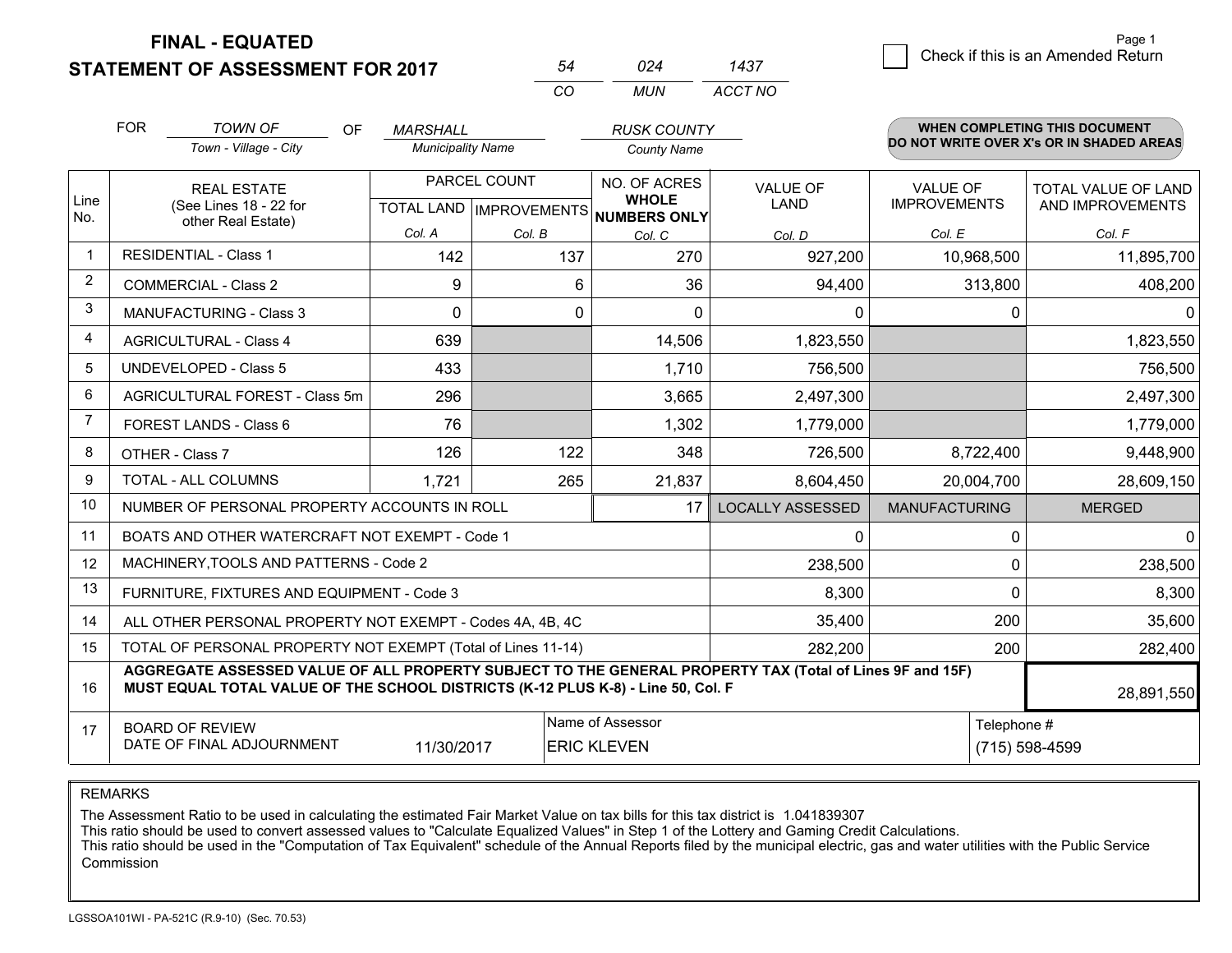*YEAR CO MUN ACCT NO* 2017 54 024 1437 Page 2

Do not confuse FOREST LANDS (Line 7) with FOREST CROPS (in this section) - They are **NOT** the same

|    |                                                                                |                                             |  | Private Forest Crop - Reg Class @ 10¢ per acre                   |                                                               |                                                       |     | Private Forest Crop - Reg Class @ \$2.52 per acre                            |                 |                    |
|----|--------------------------------------------------------------------------------|---------------------------------------------|--|------------------------------------------------------------------|---------------------------------------------------------------|-------------------------------------------------------|-----|------------------------------------------------------------------------------|-----------------|--------------------|
| 18 | (a) PARCELS                                                                    | (b) ACRES                                   |  | (c) ASSESSED VALUE                                               |                                                               | (d) PARCELS                                           |     | (e) ACRES                                                                    |                 | (f) ASSESSED VALUE |
|    |                                                                                |                                             |  |                                                                  |                                                               |                                                       |     | 40                                                                           |                 | 54,000             |
|    | Private Forest Crop - Special Class @ 20¢ per acre                             |                                             |  |                                                                  |                                                               |                                                       |     | Entered Before 2005 Managed Forest - Ferrous Mining CLOSED @ \$8.27 per acre |                 |                    |
| 19 | (a) PARCELS                                                                    | (b) ACRES                                   |  | (c) ASSESSED VALUE                                               |                                                               | (d) PARCELS                                           |     | (e) ACRES                                                                    |                 | (f) ASSESSED VALUE |
|    |                                                                                |                                             |  |                                                                  |                                                               |                                                       |     |                                                                              |                 |                    |
|    |                                                                                | Entered Before 2005 Managed Forest - OPEN @ |  | \$.79 per acre                                                   |                                                               |                                                       |     | Entered Before 2005 Managed Forest - CLOSED @ \$1.87 per acre                |                 |                    |
| 20 | (a) PARCELS                                                                    | (b) ACRES                                   |  | (c) ASSESSED VALUE                                               |                                                               | (d) PARCELS                                           |     | (e) ACRES                                                                    |                 | (f) ASSESSED VALUE |
|    | 8                                                                              | 218                                         |  | 294.400                                                          | 11                                                            |                                                       | 203 |                                                                              | 274,100         |                    |
|    | Entered After 2004 Managed Forest - OPEN @<br>\$2.14 per acre                  |                                             |  |                                                                  | Entered After 2004 Managed Forest - CLOSED @ \$10.68 per acre |                                                       |     |                                                                              |                 |                    |
| 21 | (a) PARCELS                                                                    | (b) ACRES                                   |  |                                                                  | (d) PARCELS<br>(c) ASSESSED VALUE                             |                                                       |     | (e) ACRES                                                                    |                 | (f) ASSESSED VALUE |
|    |                                                                                |                                             |  |                                                                  |                                                               |                                                       |     |                                                                              |                 |                    |
|    |                                                                                |                                             |  |                                                                  |                                                               | 3                                                     |     | 120                                                                          |                 | 162,000            |
|    | (a) County Forest Cropland Acres                                               |                                             |  | (b) Federal Acres                                                |                                                               | (d) County (NOT FOREST CROP) Acres<br>(c) State Acres |     |                                                                              | (e) Other Acres |                    |
| 22 |                                                                                |                                             |  | 80                                                               |                                                               | 17.15                                                 |     |                                                                              | 54.09           |                    |
|    |                                                                                |                                             |  | Assessed Value of Omitted Property From Prior Years (Sec. 70.44) |                                                               |                                                       |     | Assessed Value of Sec. 70.43 Corrections of Errors by Assessors              |                 |                    |
|    |                                                                                | (a) REAL ESTATE                             |  | (b) PERSONAL                                                     |                                                               |                                                       |     | (c1) REAL ESTATE                                                             |                 | (c2) PERSONAL      |
| 23 |                                                                                |                                             |  |                                                                  |                                                               |                                                       |     |                                                                              |                 |                    |
|    | Manufacturing Equated Value of Omitted Property From Prior Years (Sec. 70.995) |                                             |  |                                                                  |                                                               |                                                       |     | Mfg. Equated Value of Sec.70.43 Corrections of Errors by Assessors           |                 |                    |
|    |                                                                                | (d) REAL ESTATE                             |  | (e) PERSONAL                                                     |                                                               | (f1) REAL ESTATE                                      |     |                                                                              | (f2) PERSONAL   |                    |
|    |                                                                                |                                             |  |                                                                  |                                                               |                                                       |     |                                                                              |                 |                    |

# **SPECIAL DISTRICTS**

| Line<br>No. | Enter 6-digit<br>Special District<br>Code (Col. A) | <b>Account</b><br><b>Number</b> | <b>Special District Name</b> | <b>Locally Assessed Value</b><br>of Real Estate and | Mfg Value of Real Estate<br>and Personal Property | <b>Merged Value of</b><br><b>Real Estate and</b><br>Personal Property (Col. F) |
|-------------|----------------------------------------------------|---------------------------------|------------------------------|-----------------------------------------------------|---------------------------------------------------|--------------------------------------------------------------------------------|
|             |                                                    | (Col. B)                        | (Col. C)                     | Personal Property (Col. D)                          | (Col. E)                                          |                                                                                |
| 24          |                                                    |                                 |                              |                                                     |                                                   |                                                                                |
| 25          |                                                    |                                 |                              |                                                     |                                                   |                                                                                |
| 26          |                                                    |                                 |                              |                                                     |                                                   |                                                                                |
| 27          |                                                    |                                 |                              |                                                     |                                                   |                                                                                |
| 28          |                                                    |                                 |                              |                                                     |                                                   |                                                                                |
| 29          |                                                    |                                 |                              |                                                     |                                                   |                                                                                |
| 30          |                                                    |                                 |                              |                                                     |                                                   |                                                                                |
| 31          |                                                    |                                 |                              |                                                     |                                                   |                                                                                |
| 32          |                                                    |                                 |                              |                                                     |                                                   |                                                                                |
| 33          |                                                    |                                 |                              |                                                     |                                                   |                                                                                |
| 34          |                                                    |                                 |                              |                                                     |                                                   |                                                                                |
| 35          |                                                    |                                 |                              |                                                     |                                                   |                                                                                |

LGSSOA101WI-PA - 521C (R. 9-10) (Sec. 70.53)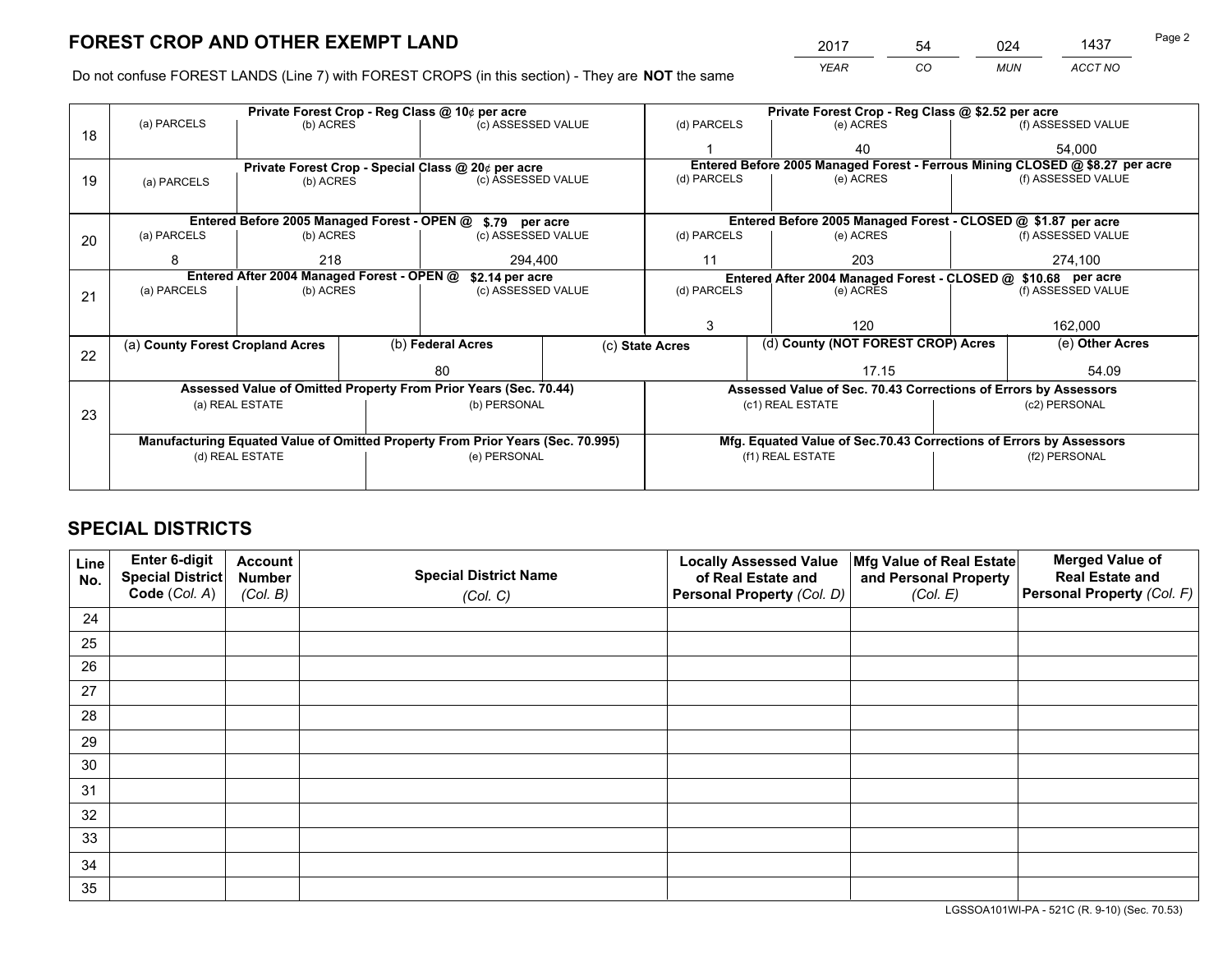|                 |                                                                 |                                             |                                                         | <b>YEAR</b>                                                                       | CO<br><b>MUN</b>                                              | ACCT NO                                                                        |
|-----------------|-----------------------------------------------------------------|---------------------------------------------|---------------------------------------------------------|-----------------------------------------------------------------------------------|---------------------------------------------------------------|--------------------------------------------------------------------------------|
| Line<br>No.     | <b>Enter 6-digit</b><br><b>School District</b><br>Code (Col. A) | <b>Account</b><br><b>Number</b><br>(Col. B) | <b>School District Name</b><br>(Col. C)                 | <b>Locally Assessed Value</b><br>of Real Estate and<br>Personal Property (Col. D) | Mfg Value of Real Estate<br>and Personal Property<br>(Col. E) | <b>Merged Value of</b><br><b>Real Estate and</b><br>Personal Property (Col. F) |
|                 | A. SCHOOL DISTRICTS (K-8 and K-12)                              |                                             |                                                         |                                                                                   |                                                               |                                                                                |
| 36              | 092891                                                          | 0057                                        | SCH D OF LAKE HOLCOMBE                                  | 376,500                                                                           |                                                               | 376,500                                                                        |
| 37              | 545757                                                          | 0325                                        | SCH D OF FLAMBEAU                                       | 28,514,850                                                                        | 200                                                           | 28,515,050                                                                     |
| 38              |                                                                 |                                             |                                                         |                                                                                   |                                                               |                                                                                |
| 39              |                                                                 |                                             |                                                         |                                                                                   |                                                               |                                                                                |
| 40              |                                                                 |                                             |                                                         |                                                                                   |                                                               |                                                                                |
| 41              |                                                                 |                                             |                                                         |                                                                                   |                                                               |                                                                                |
| 42<br>43        |                                                                 |                                             |                                                         |                                                                                   |                                                               |                                                                                |
|                 |                                                                 |                                             |                                                         |                                                                                   |                                                               |                                                                                |
| 44<br>45        |                                                                 |                                             |                                                         |                                                                                   |                                                               |                                                                                |
| $\overline{46}$ |                                                                 |                                             |                                                         |                                                                                   |                                                               |                                                                                |
| 47              |                                                                 |                                             |                                                         |                                                                                   |                                                               |                                                                                |
| 48              |                                                                 |                                             |                                                         |                                                                                   |                                                               |                                                                                |
| 49              |                                                                 |                                             |                                                         |                                                                                   |                                                               |                                                                                |
| 50              |                                                                 |                                             | TOTAL ASSESSED VALUE OF SCHOOL DISTRICTS (K-8 and K-12) | 28,891,350                                                                        | 200                                                           | 28,891,550                                                                     |
|                 | <b>B. UNION HIGH SCHOOL DISTRICTS</b>                           |                                             |                                                         |                                                                                   |                                                               |                                                                                |
| 51              |                                                                 |                                             |                                                         |                                                                                   |                                                               |                                                                                |
| 52              |                                                                 |                                             |                                                         |                                                                                   |                                                               |                                                                                |
| 53              |                                                                 |                                             |                                                         |                                                                                   |                                                               |                                                                                |
| 54              |                                                                 |                                             |                                                         |                                                                                   |                                                               |                                                                                |
| 55              |                                                                 |                                             | TOTAL ASSESSED VALUE OF UNION HIGH SCHOOLS              |                                                                                   |                                                               |                                                                                |
|                 | C.<br><b>TECHNICAL COLLEGE DISTRICTS</b>                        |                                             |                                                         |                                                                                   |                                                               |                                                                                |
| 56              | 001700                                                          | 0016                                        | WISCONSIN INDIANHEAD TECH COLLEGE SHEL                  | 28,891,350                                                                        | 200                                                           | 28,891,550                                                                     |
| 57<br>58        |                                                                 |                                             |                                                         |                                                                                   |                                                               |                                                                                |
| 59              |                                                                 |                                             | TOTAL ASSESSED VALUE OF TECHNICAL COLLEGES              | 28,891,350                                                                        | 200                                                           | 28,891,550                                                                     |
|                 |                                                                 |                                             |                                                         |                                                                                   |                                                               |                                                                                |

2017

54

024

 *I hereby certify, to the best of my knowledge and belief, this form is complete and correct.*

**SCHOOL DISTRICTS**

| Print name of preparer | Title                    |                | Date (MM / DD / CCYY) |
|------------------------|--------------------------|----------------|-----------------------|
|                        |                          |                |                       |
| Signature of preparer  | Contact Telephone Number | E-mail address |                       |
|                        | $\sim$                   |                |                       |

1437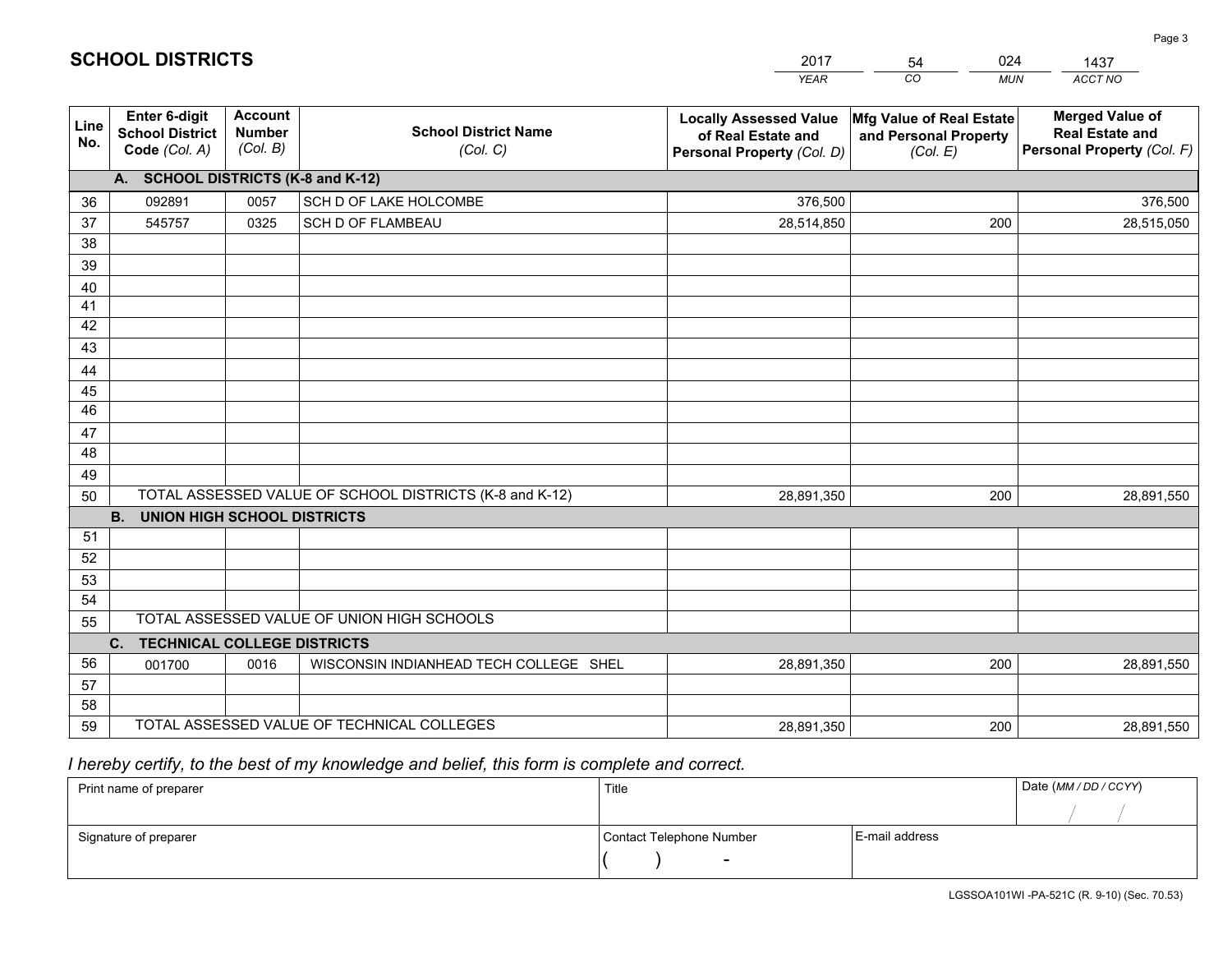#### **HIGHLIGHTS**

- 1. Complete the Statement of Assessment after the Board of Review. Reflect any changes made there.
- 2. Use black ink to complete.
- 3. Line 16 must equal Line 50, Col D.
- 4. Line 55 must equal the total of K-8 schools listed on lines 36-49. Do not include K-12 schools in this comparision.
- 5. Line 59, Col. D must equal Line 16.
- 6. Special District, School District and Technical College District values must include both real estate and personal property. Examples of Special districts are: town sanitary districts, public inland lake protection and rehabilitation districts, and metropolitan sewerage districts.
- 7. DO NOT INCLUDE Manufacturing property values.DOR will print these values on the final SOA.
- 8. Accuracy of this form is very important. The values reported directly affect the equalized value DOR calculates for school and special districts.

#### **Page 1:**

 If not prefilled, enter the tax year,county and municipal code,municipal type, municipal name and county name on the top of form.

Check the Amended box, if filing an amended / corrected SOA.

 Report the parcel count, acres and assessed value of taxable general property, total parcel count, (real and personal), total acres, and values from final figures set by the Board of Review.

- A. Real Estate land and improvements (buildings, etc.) is reported on lines 1 8, total line 9.
- B. Personal Property is reported on lines 11 14, Column D, total line 15.
- C. To complete this report, use the computer produced summary of the assessment roll that shows these amounts.
- D. Use whole numbers only.
- E. Add each line across and each column down to verify entries.

#### **Page 2:**

- A. Report Special Items (not subject to general property tax).
- 1. Private Forest Croplands and Managed Forest Lands are reported on lines 18,19, 20 and 21. Be sure to report assessed values **NOT** taxes.
- 2. You should have copies of the orders of entry, orders of withdrawal, etc., to update your assessment roll.
	- 3. Show hundredths of acres (e.g. 39.75).
- 4. Tax exempt lands are reported on line 22.
- 5. Omitted property and sec. 70.43, Wis. Stats., corrections of errors by assessor are reported on line 23. Report real estate and personal property separately. These should be for **prior years**, not something found on the current assessment roll after the board of review.
- B. Special District (Lines 24-35) Include the value of both real and personal property.
- The Department of Revenue (DOR) preprints much of the information regarding names and codes for schools, special districts,etc. If a district is not listed, enter the name and value only, DOR will enter the proper code.

### **Page 3 School Districts:**

Include the value of both real and personal property.

Report School District (regular, elementary, union high school, and technical college).

- 1. Regular (K-12) and Elementary (K-8) school values are reported on lines 36-49, total on line 50.
- 2. Union High School (UHS) (use only if elementary schools are listed on lines 36-49) are reported on lines 51-54. UHS total value (line 55) must equal to the total **elementary school** values reported on lines 36-49. Do notinclude K-12 schools in this comparison.
- 3. Technical College values are reported on lines 56-58, total on line 59.
- 4. Use the computer summary that shows these amounts to complete this report.

#### **This form is due the second Monday in June. File this report only after your Board of Review is complete.**

 *If you have questions: Return forms to:*

 Email: lgs@wisconsin.gov Wisconsin Department of RevenueCall:  $(608)$  266-2569 or  $(608)$  264-6892 Fax number: (608) 264-6887 PO Box 8971

Local Government Services Section 6-97 Madison WI 53708-8971

N1909 CEMETARY RD<br>SHELDON, WI 54766 - 4714 SHELDON, WI 54766 - 4714 JASMINE STANSBURY<br>TOWN OF MARSHALL JASMINE STANSBURY TOWN OF MARSHALL N1909 CEMETARY RD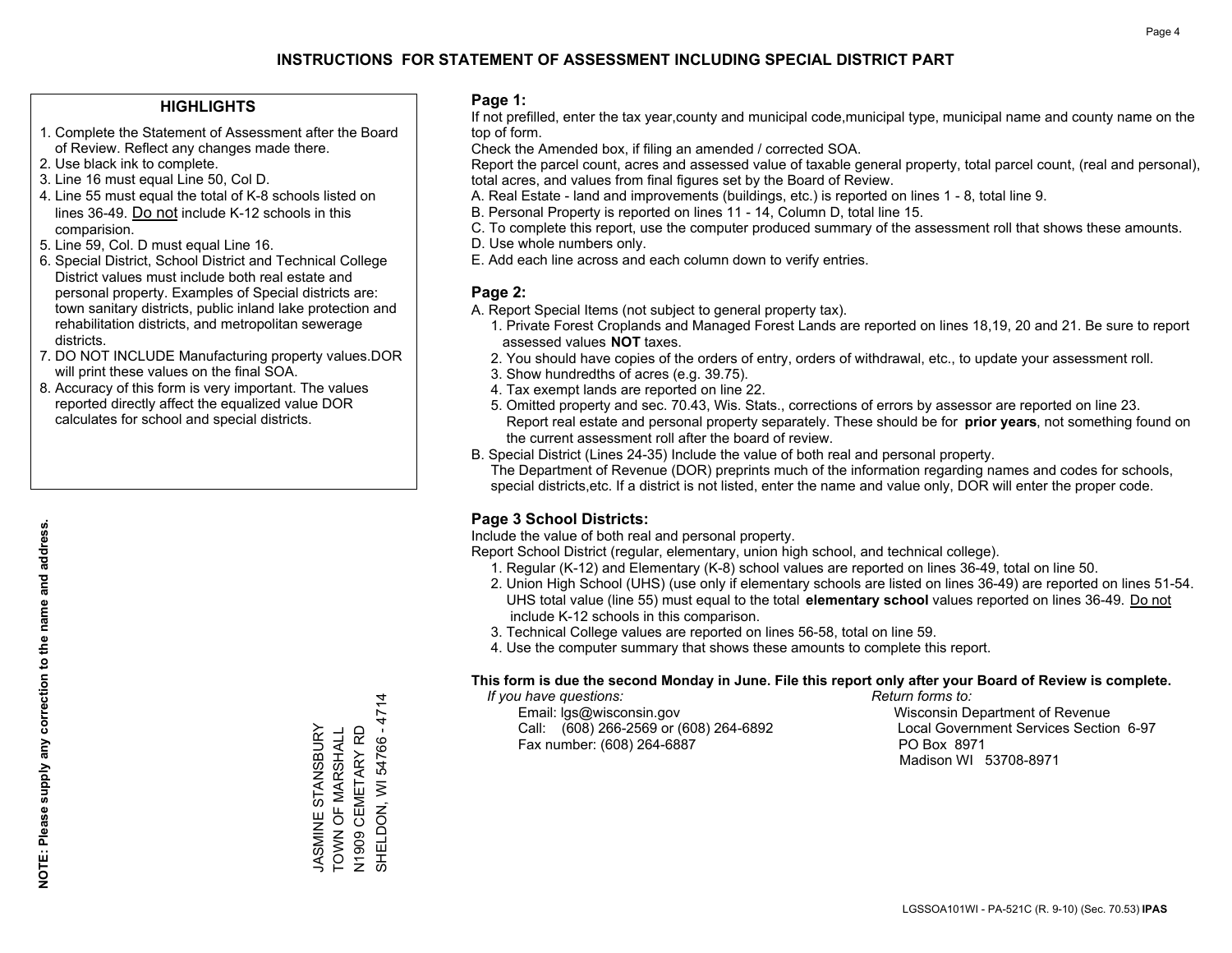**FINAL - EQUATED**

**STATEMENT OF ASSESSMENT FOR 2017** 

| 54 | 026 | 1438    |
|----|-----|---------|
| CO | MUN | ACCT NO |

|                | <b>FOR</b> | <b>TOWN OF</b><br><b>OF</b>                                                                                                                                                                  | <b>MURRY</b>             |                                           | <b>RUSK COUNTY</b>                           |                                |                                        | <b>WHEN COMPLETING THIS DOCUMENT</b>           |  |
|----------------|------------|----------------------------------------------------------------------------------------------------------------------------------------------------------------------------------------------|--------------------------|-------------------------------------------|----------------------------------------------|--------------------------------|----------------------------------------|------------------------------------------------|--|
|                |            | Town - Village - City                                                                                                                                                                        | <b>Municipality Name</b> |                                           | <b>County Name</b>                           |                                |                                        | DO NOT WRITE OVER X's OR IN SHADED AREAS       |  |
| Line<br>No.    |            | <b>REAL ESTATE</b><br>(See Lines 18 - 22 for<br>other Real Estate)                                                                                                                           |                          | PARCEL COUNT<br>TOTAL LAND   IMPROVEMENTS | NO. OF ACRES<br><b>WHOLE</b><br>NUMBERS ONLY | <b>VALUE OF</b><br><b>LAND</b> | <b>VALUE OF</b><br><b>IMPROVEMENTS</b> | <b>TOTAL VALUE OF LAND</b><br>AND IMPROVEMENTS |  |
|                |            |                                                                                                                                                                                              | Col. A                   | Col. B                                    | Col. C                                       | Col. D                         | Col. E                                 | Col. F                                         |  |
| $\mathbf{1}$   |            | <b>RESIDENTIAL - Class 1</b>                                                                                                                                                                 | 204                      | 149                                       | 410                                          | 1,632,900                      | 7,590,200                              | 9,223,100                                      |  |
| 2              |            | <b>COMMERCIAL - Class 2</b>                                                                                                                                                                  | 6                        | 3                                         | 27                                           | 49,000                         | 99,000                                 | 148,000                                        |  |
| 3              |            | <b>MANUFACTURING - Class 3</b>                                                                                                                                                               | $\Omega$                 | $\Omega$                                  | $\Omega$                                     | 0                              | 0                                      | 0                                              |  |
| 4              |            | <b>AGRICULTURAL - Class 4</b>                                                                                                                                                                | 227                      |                                           | 5,201                                        | 549,000                        |                                        | 549,000                                        |  |
| 5              |            | <b>UNDEVELOPED - Class 5</b>                                                                                                                                                                 | 118                      |                                           | 1,030                                        | 159,500                        |                                        | 159,500                                        |  |
| 6              |            | AGRICULTURAL FOREST - Class 5m                                                                                                                                                               | 81                       |                                           | 1,698                                        | 1,046,800                      |                                        | 1,046,800                                      |  |
| $\overline{7}$ |            | FOREST LANDS - Class 6                                                                                                                                                                       | 240                      |                                           | 7,079                                        | 8,274,200                      |                                        | 8,274,200                                      |  |
| 8              |            | OTHER - Class 7                                                                                                                                                                              | 37                       | 36                                        | 72                                           | 281,000                        | 2,239,600                              | 2,520,600                                      |  |
| 9              |            | TOTAL - ALL COLUMNS                                                                                                                                                                          | 913                      | 188                                       | 15,517                                       | 11,992,400                     | 9,928,800                              | 21,921,200                                     |  |
| 10             |            | NUMBER OF PERSONAL PROPERTY ACCOUNTS IN ROLL                                                                                                                                                 |                          |                                           | 25                                           | <b>LOCALLY ASSESSED</b>        | <b>MANUFACTURING</b>                   | <b>MERGED</b>                                  |  |
| 11             |            | BOATS AND OTHER WATERCRAFT NOT EXEMPT - Code 1                                                                                                                                               |                          |                                           |                                              | 0                              | 0                                      | $\mathbf 0$                                    |  |
| 12             |            | MACHINERY, TOOLS AND PATTERNS - Code 2                                                                                                                                                       |                          |                                           |                                              | 0                              | $\Omega$                               | $\Omega$                                       |  |
| 13             |            | FURNITURE, FIXTURES AND EQUIPMENT - Code 3                                                                                                                                                   |                          |                                           |                                              | 700                            | $\Omega$                               | 700                                            |  |
| 14             |            | ALL OTHER PERSONAL PROPERTY NOT EXEMPT - Codes 4A, 4B, 4C                                                                                                                                    |                          |                                           |                                              | 141,200                        | $\Omega$                               | 141,200                                        |  |
| 15             |            | TOTAL OF PERSONAL PROPERTY NOT EXEMPT (Total of Lines 11-14)                                                                                                                                 |                          |                                           |                                              | 141,900                        | $\Omega$                               | 141,900                                        |  |
| 16             |            | AGGREGATE ASSESSED VALUE OF ALL PROPERTY SUBJECT TO THE GENERAL PROPERTY TAX (Total of Lines 9F and 15F)<br>MUST EQUAL TOTAL VALUE OF THE SCHOOL DISTRICTS (K-12 PLUS K-8) - Line 50, Col. F |                          |                                           |                                              |                                |                                        | 22,063,100                                     |  |
| 17             |            | <b>BOARD OF REVIEW</b><br>DATE OF FINAL ADJOURNMENT                                                                                                                                          | 05/09/2017               |                                           | Name of Assessor<br><b>TOM HANSON</b>        | Telephone #<br>(715) 868-2254  |                                        |                                                |  |

REMARKS

The Assessment Ratio to be used in calculating the estimated Fair Market Value on tax bills for this tax district is .815020724<br>This ratio should be used to convert assessed values to "Calculate Equalized Values" in Step 1 Commission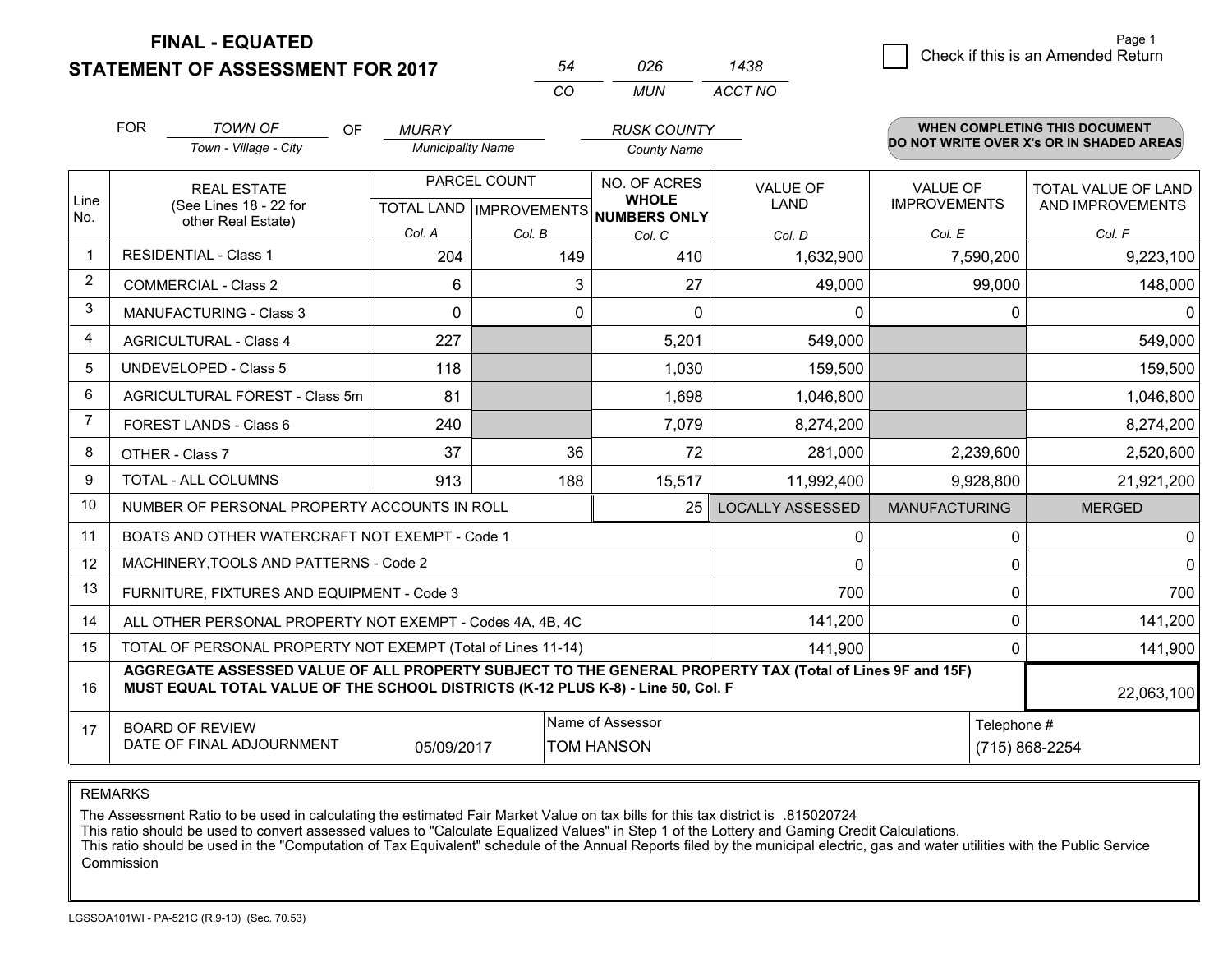*YEAR CO MUN ACCT NO* <sup>2017</sup> <sup>54</sup> <sup>026</sup> <sup>1438</sup> Page 2

Do not confuse FOREST LANDS (Line 7) with FOREST CROPS (in this section) - They are **NOT** the same

|                                                               |           |                                                                                     | Private Forest Crop - Reg Class @ 10¢ per acre  |                                                               | Private Forest Crop - Reg Class @ \$2.52 per acre                                                                                                                                                                                                                                                                                                                                              |                                          |               |                    |                                                                                                                                                                                                                                                                                                                              |
|---------------------------------------------------------------|-----------|-------------------------------------------------------------------------------------|-------------------------------------------------|---------------------------------------------------------------|------------------------------------------------------------------------------------------------------------------------------------------------------------------------------------------------------------------------------------------------------------------------------------------------------------------------------------------------------------------------------------------------|------------------------------------------|---------------|--------------------|------------------------------------------------------------------------------------------------------------------------------------------------------------------------------------------------------------------------------------------------------------------------------------------------------------------------------|
| (a) PARCELS                                                   | (b) ACRES |                                                                                     |                                                 |                                                               | (d) PARCELS                                                                                                                                                                                                                                                                                                                                                                                    |                                          | (e) ACRES     |                    | (f) ASSESSED VALUE                                                                                                                                                                                                                                                                                                           |
|                                                               |           |                                                                                     |                                                 |                                                               | 3                                                                                                                                                                                                                                                                                                                                                                                              |                                          | 120           |                    | 120.000                                                                                                                                                                                                                                                                                                                      |
|                                                               |           |                                                                                     |                                                 |                                                               |                                                                                                                                                                                                                                                                                                                                                                                                |                                          |               |                    |                                                                                                                                                                                                                                                                                                                              |
| (a) PARCELS                                                   |           |                                                                                     |                                                 |                                                               |                                                                                                                                                                                                                                                                                                                                                                                                |                                          | (e) ACRES     |                    | (f) ASSESSED VALUE                                                                                                                                                                                                                                                                                                           |
|                                                               |           |                                                                                     |                                                 |                                                               |                                                                                                                                                                                                                                                                                                                                                                                                |                                          |               |                    |                                                                                                                                                                                                                                                                                                                              |
|                                                               |           |                                                                                     |                                                 |                                                               |                                                                                                                                                                                                                                                                                                                                                                                                |                                          |               |                    |                                                                                                                                                                                                                                                                                                                              |
| (a) PARCELS                                                   |           |                                                                                     |                                                 |                                                               | (d) PARCELS                                                                                                                                                                                                                                                                                                                                                                                    |                                          | (e) ACRES     |                    | (f) ASSESSED VALUE                                                                                                                                                                                                                                                                                                           |
| 19                                                            | 742       |                                                                                     | 765,000                                         |                                                               | 32                                                                                                                                                                                                                                                                                                                                                                                             |                                          | 1,103.84      |                    | 1,320,500                                                                                                                                                                                                                                                                                                                    |
| Entered After 2004 Managed Forest - OPEN @<br>\$2.14 per acre |           |                                                                                     |                                                 | Entered After 2004 Managed Forest - CLOSED @ \$10.68 per acre |                                                                                                                                                                                                                                                                                                                                                                                                |                                          |               |                    |                                                                                                                                                                                                                                                                                                                              |
| (a) PARCELS                                                   |           |                                                                                     |                                                 |                                                               | (e) ACRES                                                                                                                                                                                                                                                                                                                                                                                      |                                          |               | (f) ASSESSED VALUE |                                                                                                                                                                                                                                                                                                                              |
|                                                               |           |                                                                                     |                                                 |                                                               |                                                                                                                                                                                                                                                                                                                                                                                                |                                          |               |                    |                                                                                                                                                                                                                                                                                                                              |
| 65                                                            |           |                                                                                     | 2,640,000                                       |                                                               | 22<br>704                                                                                                                                                                                                                                                                                                                                                                                      |                                          |               | 840,000            |                                                                                                                                                                                                                                                                                                                              |
|                                                               |           |                                                                                     |                                                 |                                                               |                                                                                                                                                                                                                                                                                                                                                                                                |                                          |               | (e) Other Acres    |                                                                                                                                                                                                                                                                                                                              |
|                                                               |           |                                                                                     |                                                 |                                                               | 6.19                                                                                                                                                                                                                                                                                                                                                                                           |                                          |               | 174.73             |                                                                                                                                                                                                                                                                                                                              |
|                                                               |           |                                                                                     |                                                 |                                                               |                                                                                                                                                                                                                                                                                                                                                                                                |                                          |               |                    |                                                                                                                                                                                                                                                                                                                              |
|                                                               |           |                                                                                     |                                                 |                                                               |                                                                                                                                                                                                                                                                                                                                                                                                |                                          |               | (c2) PERSONAL      |                                                                                                                                                                                                                                                                                                                              |
|                                                               |           |                                                                                     |                                                 |                                                               |                                                                                                                                                                                                                                                                                                                                                                                                |                                          |               |                    |                                                                                                                                                                                                                                                                                                                              |
|                                                               |           |                                                                                     |                                                 |                                                               |                                                                                                                                                                                                                                                                                                                                                                                                |                                          |               |                    |                                                                                                                                                                                                                                                                                                                              |
|                                                               |           |                                                                                     |                                                 |                                                               | (f1) REAL ESTATE                                                                                                                                                                                                                                                                                                                                                                               |                                          | (f2) PERSONAL |                    |                                                                                                                                                                                                                                                                                                                              |
|                                                               |           |                                                                                     |                                                 |                                                               |                                                                                                                                                                                                                                                                                                                                                                                                |                                          |               |                    |                                                                                                                                                                                                                                                                                                                              |
|                                                               |           | (a) County Forest Cropland Acres<br>18,885.86<br>(a) REAL ESTATE<br>(d) REAL ESTATE | (b) ACRES<br>(b) ACRES<br>(b) ACRES<br>2,551.78 | (b) Federal Acres                                             | (c) ASSESSED VALUE<br>Private Forest Crop - Special Class @ 20¢ per acre<br>(c) ASSESSED VALUE<br>Entered Before 2005 Managed Forest - OPEN @ \$.79 per acre<br>(c) ASSESSED VALUE<br>(c) ASSESSED VALUE<br>Assessed Value of Omitted Property From Prior Years (Sec. 70.44)<br>(b) PERSONAL<br>Manufacturing Equated Value of Omitted Property From Prior Years (Sec. 70.995)<br>(e) PERSONAL | (d) PARCELS<br>(c) State Acres<br>212.39 | (d) PARCELS   | (c1) REAL ESTATE   | Entered Before 2005 Managed Forest - Ferrous Mining CLOSED @ \$8.27 per acre<br>Entered Before 2005 Managed Forest - CLOSED @ \$1.87 per acre<br>(d) County (NOT FOREST CROP) Acres<br>Assessed Value of Sec. 70.43 Corrections of Errors by Assessors<br>Mfg. Equated Value of Sec.70.43 Corrections of Errors by Assessors |

# **SPECIAL DISTRICTS**

| Line<br>No. | Enter 6-digit<br>Special District<br>Code (Col. A) | <b>Account</b><br><b>Number</b><br>(Col. B) | <b>Special District Name</b><br>(Col. C) | <b>Locally Assessed Value</b><br>of Real Estate and<br>Personal Property (Col. D) | Mfg Value of Real Estate<br>and Personal Property<br>(Col. E) | <b>Merged Value of</b><br><b>Real Estate and</b><br>Personal Property (Col. F) |
|-------------|----------------------------------------------------|---------------------------------------------|------------------------------------------|-----------------------------------------------------------------------------------|---------------------------------------------------------------|--------------------------------------------------------------------------------|
| 24          |                                                    |                                             |                                          |                                                                                   |                                                               |                                                                                |
| 25          |                                                    |                                             |                                          |                                                                                   |                                                               |                                                                                |
| 26          |                                                    |                                             |                                          |                                                                                   |                                                               |                                                                                |
| 27          |                                                    |                                             |                                          |                                                                                   |                                                               |                                                                                |
| 28          |                                                    |                                             |                                          |                                                                                   |                                                               |                                                                                |
| 29          |                                                    |                                             |                                          |                                                                                   |                                                               |                                                                                |
| 30          |                                                    |                                             |                                          |                                                                                   |                                                               |                                                                                |
| 31          |                                                    |                                             |                                          |                                                                                   |                                                               |                                                                                |
| 32          |                                                    |                                             |                                          |                                                                                   |                                                               |                                                                                |
| 33          |                                                    |                                             |                                          |                                                                                   |                                                               |                                                                                |
| 34          |                                                    |                                             |                                          |                                                                                   |                                                               |                                                                                |
| 35          |                                                    |                                             |                                          |                                                                                   |                                                               |                                                                                |

LGSSOA101WI-PA - 521C (R. 9-10) (Sec. 70.53)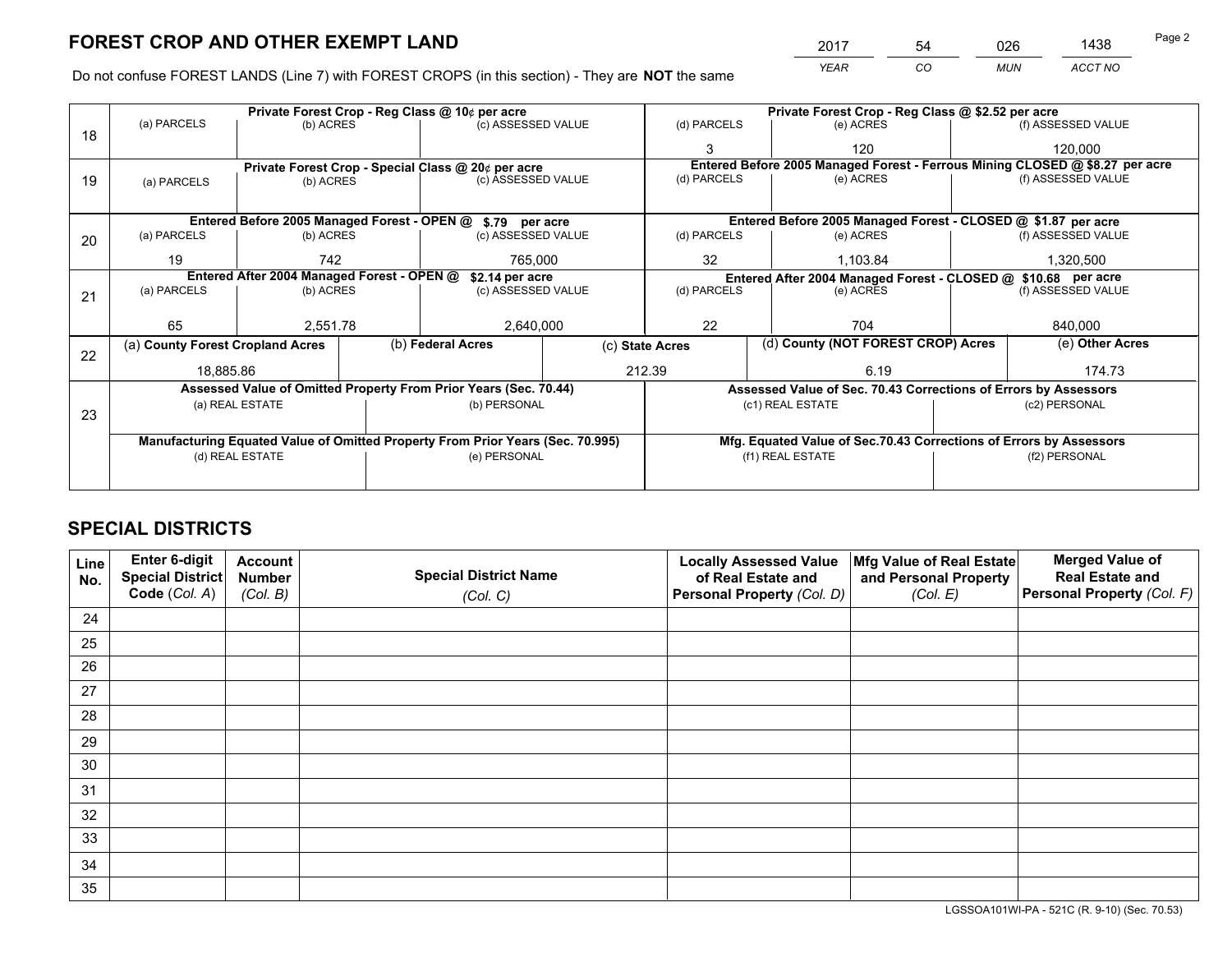|                 |                                                          |                                             |                                                         | <b>YEAR</b>                                                                       | CO<br><b>MUN</b>                                              | ACCT NO                                                                        |
|-----------------|----------------------------------------------------------|---------------------------------------------|---------------------------------------------------------|-----------------------------------------------------------------------------------|---------------------------------------------------------------|--------------------------------------------------------------------------------|
| Line<br>No.     | Enter 6-digit<br><b>School District</b><br>Code (Col. A) | <b>Account</b><br><b>Number</b><br>(Col. B) | <b>School District Name</b><br>(Col. C)                 | <b>Locally Assessed Value</b><br>of Real Estate and<br>Personal Property (Col. D) | Mfg Value of Real Estate<br>and Personal Property<br>(Col. E) | <b>Merged Value of</b><br><b>Real Estate and</b><br>Personal Property (Col. F) |
|                 | A. SCHOOL DISTRICTS (K-8 and K-12)                       |                                             |                                                         |                                                                                   |                                                               |                                                                                |
| 36              | 540735                                                   | 0323                                        | SCH D OF BRUCE                                          | 22,063,100                                                                        |                                                               | 22,063,100                                                                     |
| 37              |                                                          |                                             |                                                         |                                                                                   |                                                               |                                                                                |
| 38              |                                                          |                                             |                                                         |                                                                                   |                                                               |                                                                                |
| 39              |                                                          |                                             |                                                         |                                                                                   |                                                               |                                                                                |
| 40              |                                                          |                                             |                                                         |                                                                                   |                                                               |                                                                                |
| 41<br>42        |                                                          |                                             |                                                         |                                                                                   |                                                               |                                                                                |
| 43              |                                                          |                                             |                                                         |                                                                                   |                                                               |                                                                                |
| 44              |                                                          |                                             |                                                         |                                                                                   |                                                               |                                                                                |
| 45              |                                                          |                                             |                                                         |                                                                                   |                                                               |                                                                                |
| $\overline{46}$ |                                                          |                                             |                                                         |                                                                                   |                                                               |                                                                                |
| 47              |                                                          |                                             |                                                         |                                                                                   |                                                               |                                                                                |
| 48              |                                                          |                                             |                                                         |                                                                                   |                                                               |                                                                                |
| 49              |                                                          |                                             |                                                         |                                                                                   |                                                               |                                                                                |
| 50              |                                                          |                                             | TOTAL ASSESSED VALUE OF SCHOOL DISTRICTS (K-8 and K-12) | 22,063,100                                                                        |                                                               | 22,063,100                                                                     |
|                 | <b>B.</b><br><b>UNION HIGH SCHOOL DISTRICTS</b>          |                                             |                                                         |                                                                                   |                                                               |                                                                                |
| 51              |                                                          |                                             |                                                         |                                                                                   |                                                               |                                                                                |
| 52              |                                                          |                                             |                                                         |                                                                                   |                                                               |                                                                                |
| 53              |                                                          |                                             |                                                         |                                                                                   |                                                               |                                                                                |
| 54              |                                                          |                                             |                                                         |                                                                                   |                                                               |                                                                                |
| 55              |                                                          |                                             | TOTAL ASSESSED VALUE OF UNION HIGH SCHOOLS              |                                                                                   |                                                               |                                                                                |
|                 | C. TECHNICAL COLLEGE DISTRICTS                           |                                             |                                                         |                                                                                   |                                                               |                                                                                |
| 56              | 001700                                                   | 0016                                        | WISCONSIN INDIANHEAD TECH COLLEGE SHEL                  | 22,063,100                                                                        |                                                               | 22,063,100                                                                     |
| 57<br>58        |                                                          |                                             |                                                         |                                                                                   |                                                               |                                                                                |
| 59              |                                                          |                                             | TOTAL ASSESSED VALUE OF TECHNICAL COLLEGES              | 22,063,100                                                                        |                                                               | 22,063,100                                                                     |
|                 |                                                          |                                             |                                                         |                                                                                   |                                                               |                                                                                |

2017

54

026

 *I hereby certify, to the best of my knowledge and belief, this form is complete and correct.*

**SCHOOL DISTRICTS**

| Print name of preparer | Title                    |                | Date (MM / DD / CCYY) |
|------------------------|--------------------------|----------------|-----------------------|
|                        |                          |                |                       |
| Signature of preparer  | Contact Telephone Number | E-mail address |                       |
|                        | $\sim$                   |                |                       |

1438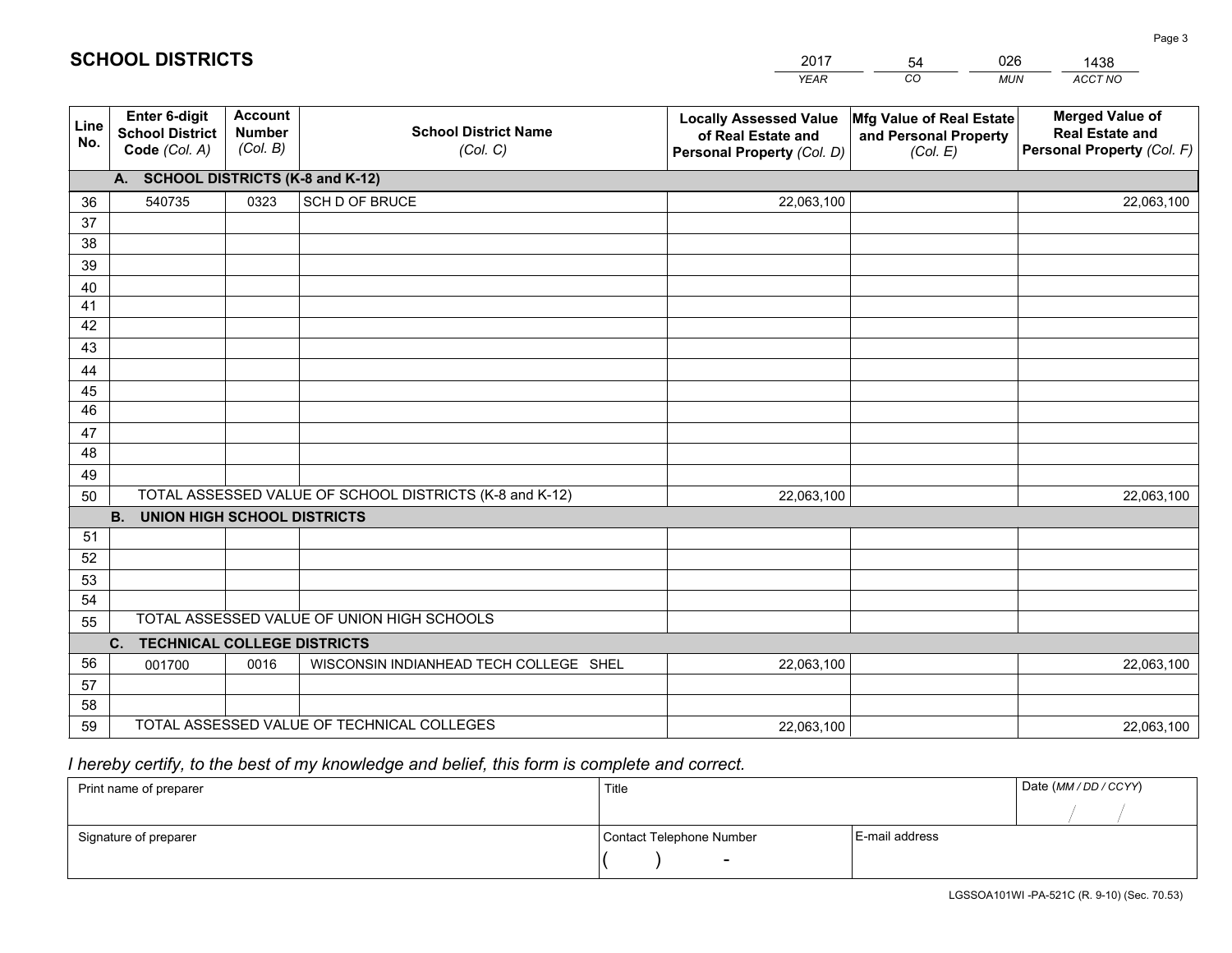#### **HIGHLIGHTS**

- 1. Complete the Statement of Assessment after the Board of Review. Reflect any changes made there.
- 2. Use black ink to complete.
- 3. Line 16 must equal Line 50, Col D.
- 4. Line 55 must equal the total of K-8 schools listed on lines 36-49. Do not include K-12 schools in this comparision.
- 5. Line 59, Col. D must equal Line 16.
- 6. Special District, School District and Technical College District values must include both real estate and personal property. Examples of Special districts are: town sanitary districts, public inland lake protection and rehabilitation districts, and metropolitan sewerage districts.
- 7. DO NOT INCLUDE Manufacturing property values.DOR will print these values on the final SOA.

CATHY THORMAN TOWN OF MURRY N8429 REICHEL ROAD BRUCE, WI 54819

, Correll Hill ROAD<br>N8429 REICHEL ROAD CATHY THORMAN<br>TOWN OF MURRY

3RUCE, WI 54819

 8. Accuracy of this form is very important. The values reported directly affect the equalized value DOR calculates for school and special districts.

#### **Page 1:**

 If not prefilled, enter the tax year,county and municipal code,municipal type, municipal name and county name on the top of form.

Check the Amended box, if filing an amended / corrected SOA.

 Report the parcel count, acres and assessed value of taxable general property, total parcel count, (real and personal), total acres, and values from final figures set by the Board of Review.

- A. Real Estate land and improvements (buildings, etc.) is reported on lines 1 8, total line 9.
- B. Personal Property is reported on lines 11 14, Column D, total line 15.
- C. To complete this report, use the computer produced summary of the assessment roll that shows these amounts.
- D. Use whole numbers only.
- E. Add each line across and each column down to verify entries.

#### **Page 2:**

- A. Report Special Items (not subject to general property tax).
- 1. Private Forest Croplands and Managed Forest Lands are reported on lines 18,19, 20 and 21. Be sure to report assessed values **NOT** taxes.
- 2. You should have copies of the orders of entry, orders of withdrawal, etc., to update your assessment roll.
	- 3. Show hundredths of acres (e.g. 39.75).
- 4. Tax exempt lands are reported on line 22.
- 5. Omitted property and sec. 70.43, Wis. Stats., corrections of errors by assessor are reported on line 23. Report real estate and personal property separately. These should be for **prior years**, not something found on the current assessment roll after the board of review.
- B. Special District (Lines 24-35) Include the value of both real and personal property.
- The Department of Revenue (DOR) preprints much of the information regarding names and codes for schools, special districts,etc. If a district is not listed, enter the name and value only, DOR will enter the proper code.

### **Page 3 School Districts:**

Include the value of both real and personal property.

Report School District (regular, elementary, union high school, and technical college).

- 1. Regular (K-12) and Elementary (K-8) school values are reported on lines 36-49, total on line 50.
- 2. Union High School (UHS) (use only if elementary schools are listed on lines 36-49) are reported on lines 51-54. UHS total value (line 55) must equal to the total **elementary school** values reported on lines 36-49. Do notinclude K-12 schools in this comparison.
- 3. Technical College values are reported on lines 56-58, total on line 59.
- 4. Use the computer summary that shows these amounts to complete this report.

#### **This form is due the second Monday in June. File this report only after your Board of Review is complete.**

 *If you have questions: Return forms to:*

 Email: lgs@wisconsin.gov Wisconsin Department of RevenueCall:  $(608)$  266-2569 or  $(608)$  264-6892 Fax number: (608) 264-6887 PO Box 8971

Local Government Services Section 6-97

Madison WI 53708-8971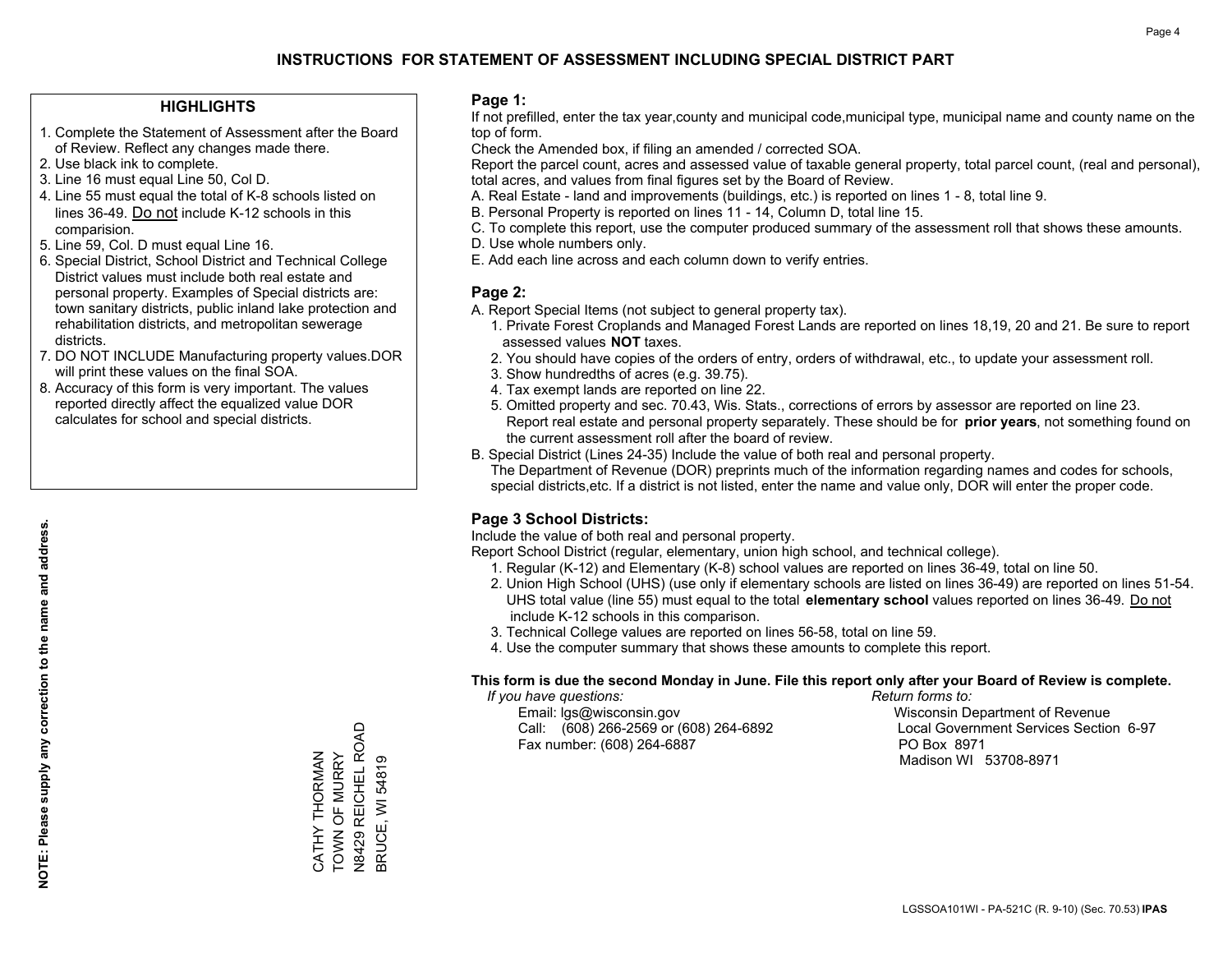**FINAL - EQUATED**

**STATEMENT OF ASSESSMENT FOR 2017** 

|   | Page 1                             |
|---|------------------------------------|
| Q | Check if this is an Amended Return |
|   |                                    |

|                | <b>FOR</b>                                                    | <b>TOWN OF</b><br>OF.                                                                                                                                                                        | <b>RICHLAND</b>          |              | <b>RUSK COUNTY</b>                                   |                         |                      | <b>WHEN COMPLETING THIS DOCUMENT</b>     |
|----------------|---------------------------------------------------------------|----------------------------------------------------------------------------------------------------------------------------------------------------------------------------------------------|--------------------------|--------------|------------------------------------------------------|-------------------------|----------------------|------------------------------------------|
|                |                                                               | Town - Village - City                                                                                                                                                                        | <b>Municipality Name</b> |              | <b>County Name</b>                                   |                         |                      | DO NOT WRITE OVER X's OR IN SHADED AREAS |
|                |                                                               | <b>REAL ESTATE</b>                                                                                                                                                                           |                          | PARCEL COUNT | NO. OF ACRES                                         | <b>VALUE OF</b>         | <b>VALUE OF</b>      | TOTAL VALUE OF LAND                      |
| Line<br>No.    |                                                               | (See Lines 18 - 22 for<br>other Real Estate)                                                                                                                                                 |                          |              | <b>WHOLE</b><br>TOTAL LAND IMPROVEMENTS NUMBERS ONLY | LAND                    | <b>IMPROVEMENTS</b>  | AND IMPROVEMENTS                         |
|                |                                                               |                                                                                                                                                                                              | Col. A                   | Col. B       | Col. C                                               | Col. D                  | Col. E               | Col. F                                   |
| -1             |                                                               | <b>RESIDENTIAL - Class 1</b>                                                                                                                                                                 | 279                      | 195          | 464                                                  | 3,723,800               | 6,331,500            | 10,055,300                               |
| 2              |                                                               | <b>COMMERCIAL - Class 2</b>                                                                                                                                                                  | 5                        | 3            | 10                                                   | 12,200                  | 38,800               | 51,000                                   |
| 3              |                                                               | <b>MANUFACTURING - Class 3</b>                                                                                                                                                               | 0                        | 0            | $\Omega$                                             | $\Omega$                | 0                    | 0                                        |
| 4              |                                                               | <b>AGRICULTURAL - Class 4</b>                                                                                                                                                                | 124                      |              | 2,634                                                | 285,800                 |                      | 285,800                                  |
| 5              | <b>UNDEVELOPED - Class 5</b>                                  |                                                                                                                                                                                              | 222                      |              | 2,720                                                | 705,400                 |                      | 705,400                                  |
| 6              | AGRICULTURAL FOREST - Class 5m                                |                                                                                                                                                                                              | 69                       |              | 1,075                                                | 543,300                 |                      | 543,300                                  |
| $\overline{7}$ | <b>FOREST LANDS - Class 6</b>                                 |                                                                                                                                                                                              | 295                      |              | 5,444                                                | 5,351,700               |                      | 5,351,700                                |
| 8              | OTHER - Class 7                                               |                                                                                                                                                                                              | 14                       | 14           | 26                                                   | 68,600                  | 734,600              | 803,200                                  |
| 9              |                                                               | TOTAL - ALL COLUMNS<br>1,008                                                                                                                                                                 |                          | 212          | 12,373                                               | 10,690,800              | 7,104,900            | 17,795,700                               |
| 10             |                                                               | NUMBER OF PERSONAL PROPERTY ACCOUNTS IN ROLL                                                                                                                                                 |                          |              | 5                                                    | <b>LOCALLY ASSESSED</b> | <b>MANUFACTURING</b> | <b>MERGED</b>                            |
| 11             |                                                               | BOATS AND OTHER WATERCRAFT NOT EXEMPT - Code 1                                                                                                                                               |                          |              |                                                      | 0                       | 0                    | $\Omega$                                 |
| 12             |                                                               | MACHINERY, TOOLS AND PATTERNS - Code 2                                                                                                                                                       |                          |              |                                                      | 4,400                   | 0                    | 4,400                                    |
| 13             |                                                               | FURNITURE, FIXTURES AND EQUIPMENT - Code 3                                                                                                                                                   |                          |              |                                                      | $\Omega$                | 0                    | $\Omega$                                 |
| 14             |                                                               | ALL OTHER PERSONAL PROPERTY NOT EXEMPT - Codes 4A, 4B, 4C                                                                                                                                    |                          |              |                                                      | 42,200                  | 0                    | 42,200                                   |
| 15             |                                                               | TOTAL OF PERSONAL PROPERTY NOT EXEMPT (Total of Lines 11-14)                                                                                                                                 |                          |              |                                                      | 46,600                  | 0                    | 46,600                                   |
| 16             |                                                               | AGGREGATE ASSESSED VALUE OF ALL PROPERTY SUBJECT TO THE GENERAL PROPERTY TAX (Total of Lines 9F and 15F)<br>MUST EQUAL TOTAL VALUE OF THE SCHOOL DISTRICTS (K-12 PLUS K-8) - Line 50, Col. F |                          |              |                                                      |                         |                      | 17,842,300                               |
| 17             |                                                               | <b>BOARD OF REVIEW</b>                                                                                                                                                                       |                          |              | Name of Assessor                                     |                         | Telephone #          |                                          |
|                | DATE OF FINAL ADJOURNMENT<br><b>CINDY CHASE</b><br>05/24/2017 |                                                                                                                                                                                              |                          |              |                                                      | (715) 820-0541          |                      |                                          |

*MUN*

*ACCT NO1439*

*<sup>54</sup> <sup>028</sup>*

*CO*

REMARKS

The Assessment Ratio to be used in calculating the estimated Fair Market Value on tax bills for this tax district is .886816273<br>This ratio should be used to convert assessed values to "Calculate Equalized Values" in Step 1 Commission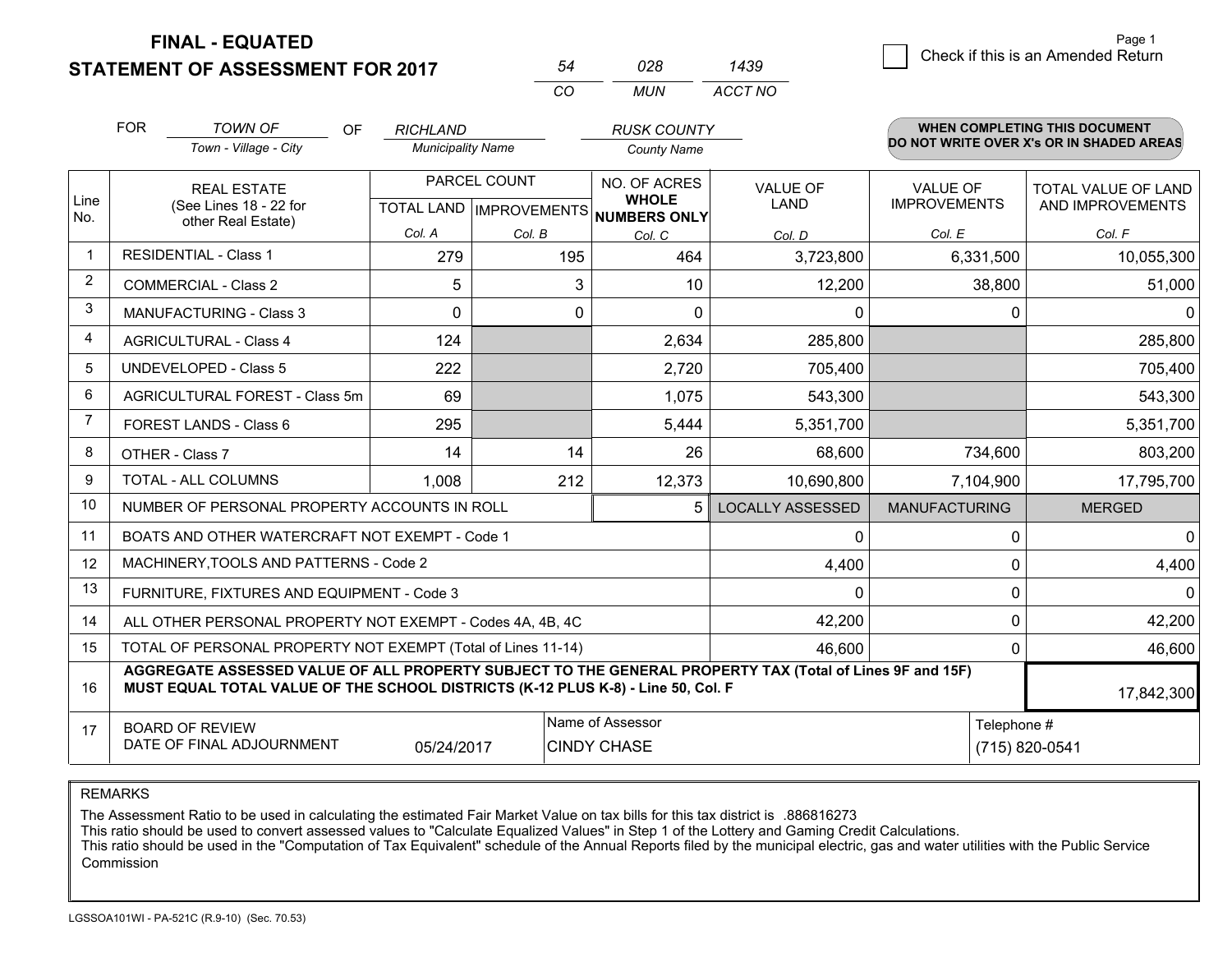*YEAR CO MUN ACCT NO* <sup>2017</sup> <sup>54</sup> <sup>028</sup> <sup>1439</sup>

Do not confuse FOREST LANDS (Line 7) with FOREST CROPS (in this section) - They are **NOT** the same

|    |                                                                                |                                 |  | Private Forest Crop - Reg Class @ 10¢ per acre                   |                 | Private Forest Crop - Reg Class @ \$2.52 per acre |           |                                                                    |                    |                                                                              |
|----|--------------------------------------------------------------------------------|---------------------------------|--|------------------------------------------------------------------|-----------------|---------------------------------------------------|-----------|--------------------------------------------------------------------|--------------------|------------------------------------------------------------------------------|
| 18 | (a) PARCELS                                                                    | (b) ACRES                       |  | (c) ASSESSED VALUE                                               |                 | (d) PARCELS                                       |           | (e) ACRES                                                          |                    | (f) ASSESSED VALUE                                                           |
|    |                                                                                |                                 |  |                                                                  |                 |                                                   |           |                                                                    |                    |                                                                              |
|    | Private Forest Crop - Special Class @ 20¢ per acre                             |                                 |  |                                                                  |                 |                                                   |           |                                                                    |                    | Entered Before 2005 Managed Forest - Ferrous Mining CLOSED @ \$8.27 per acre |
| 19 | (a) PARCELS                                                                    | (b) ACRES                       |  | (c) ASSESSED VALUE                                               |                 | (d) PARCELS                                       |           | (e) ACRES                                                          |                    | (f) ASSESSED VALUE                                                           |
|    |                                                                                |                                 |  |                                                                  |                 |                                                   |           |                                                                    |                    |                                                                              |
|    |                                                                                |                                 |  | Entered Before 2005 Managed Forest - OPEN @ \$.79 per acre       |                 |                                                   |           | Entered Before 2005 Managed Forest - CLOSED @ \$1.87 per acre      |                    |                                                                              |
| 20 | (a) PARCELS                                                                    | (b) ACRES                       |  | (c) ASSESSED VALUE                                               |                 | (d) PARCELS                                       |           | (e) ACRES                                                          |                    | (f) ASSESSED VALUE                                                           |
|    | $12 \overline{ }$                                                              | 449                             |  | 601.200                                                          |                 | 19                                                |           | 551.9                                                              |                    | 668.800                                                                      |
|    | Entered After 2004 Managed Forest - OPEN @<br>\$2.14 per acre                  |                                 |  |                                                                  |                 |                                                   |           | Entered After 2004 Managed Forest - CLOSED @ \$10.68 per acre      |                    |                                                                              |
| 21 | (a) PARCELS                                                                    | (b) ACRES<br>(c) ASSESSED VALUE |  |                                                                  | (d) PARCELS     |                                                   | (e) ACRES |                                                                    | (f) ASSESSED VALUE |                                                                              |
|    |                                                                                |                                 |  |                                                                  |                 |                                                   |           |                                                                    |                    |                                                                              |
|    | 14                                                                             | 539                             |  | 676,800                                                          |                 | 23                                                |           | 620                                                                | 589,200            |                                                                              |
| 22 | (a) County Forest Cropland Acres                                               |                                 |  | (b) Federal Acres                                                | (c) State Acres |                                                   |           | (d) County (NOT FOREST CROP) Acres                                 |                    | (e) Other Acres                                                              |
|    |                                                                                |                                 |  | 47.37<br>51                                                      |                 | 40                                                |           |                                                                    |                    | 46.73                                                                        |
|    |                                                                                |                                 |  | Assessed Value of Omitted Property From Prior Years (Sec. 70.44) |                 |                                                   |           | Assessed Value of Sec. 70.43 Corrections of Errors by Assessors    |                    |                                                                              |
| 23 |                                                                                | (a) REAL ESTATE                 |  | (b) PERSONAL                                                     |                 |                                                   |           | (c1) REAL ESTATE                                                   |                    | (c2) PERSONAL                                                                |
|    |                                                                                |                                 |  |                                                                  |                 |                                                   |           |                                                                    |                    |                                                                              |
|    | Manufacturing Equated Value of Omitted Property From Prior Years (Sec. 70.995) |                                 |  |                                                                  |                 |                                                   |           | Mfg. Equated Value of Sec.70.43 Corrections of Errors by Assessors |                    |                                                                              |
|    |                                                                                | (d) REAL ESTATE                 |  | (e) PERSONAL                                                     |                 |                                                   |           | (f1) REAL ESTATE                                                   | (f2) PERSONAL      |                                                                              |
|    |                                                                                |                                 |  |                                                                  |                 |                                                   |           |                                                                    |                    |                                                                              |

# **SPECIAL DISTRICTS**

| Line<br>No. | Enter 6-digit<br><b>Special District</b> | <b>Account</b><br><b>Number</b> | <b>Special District Name</b> | <b>Locally Assessed Value</b><br>of Real Estate and | Mfg Value of Real Estate<br>and Personal Property | <b>Merged Value of</b><br><b>Real Estate and</b> |
|-------------|------------------------------------------|---------------------------------|------------------------------|-----------------------------------------------------|---------------------------------------------------|--------------------------------------------------|
|             | Code (Col. A)                            | (Col. B)                        | (Col. C)                     | Personal Property (Col. D)                          | (Col. E)                                          | Personal Property (Col. F)                       |
| 24          |                                          |                                 |                              |                                                     |                                                   |                                                  |
| 25          |                                          |                                 |                              |                                                     |                                                   |                                                  |
| 26          |                                          |                                 |                              |                                                     |                                                   |                                                  |
| 27          |                                          |                                 |                              |                                                     |                                                   |                                                  |
| 28          |                                          |                                 |                              |                                                     |                                                   |                                                  |
| 29          |                                          |                                 |                              |                                                     |                                                   |                                                  |
| 30          |                                          |                                 |                              |                                                     |                                                   |                                                  |
| 31          |                                          |                                 |                              |                                                     |                                                   |                                                  |
| 32          |                                          |                                 |                              |                                                     |                                                   |                                                  |
| 33          |                                          |                                 |                              |                                                     |                                                   |                                                  |
| 34          |                                          |                                 |                              |                                                     |                                                   |                                                  |
| 35          |                                          |                                 |                              |                                                     |                                                   |                                                  |

LGSSOA101WI-PA - 521C (R. 9-10) (Sec. 70.53)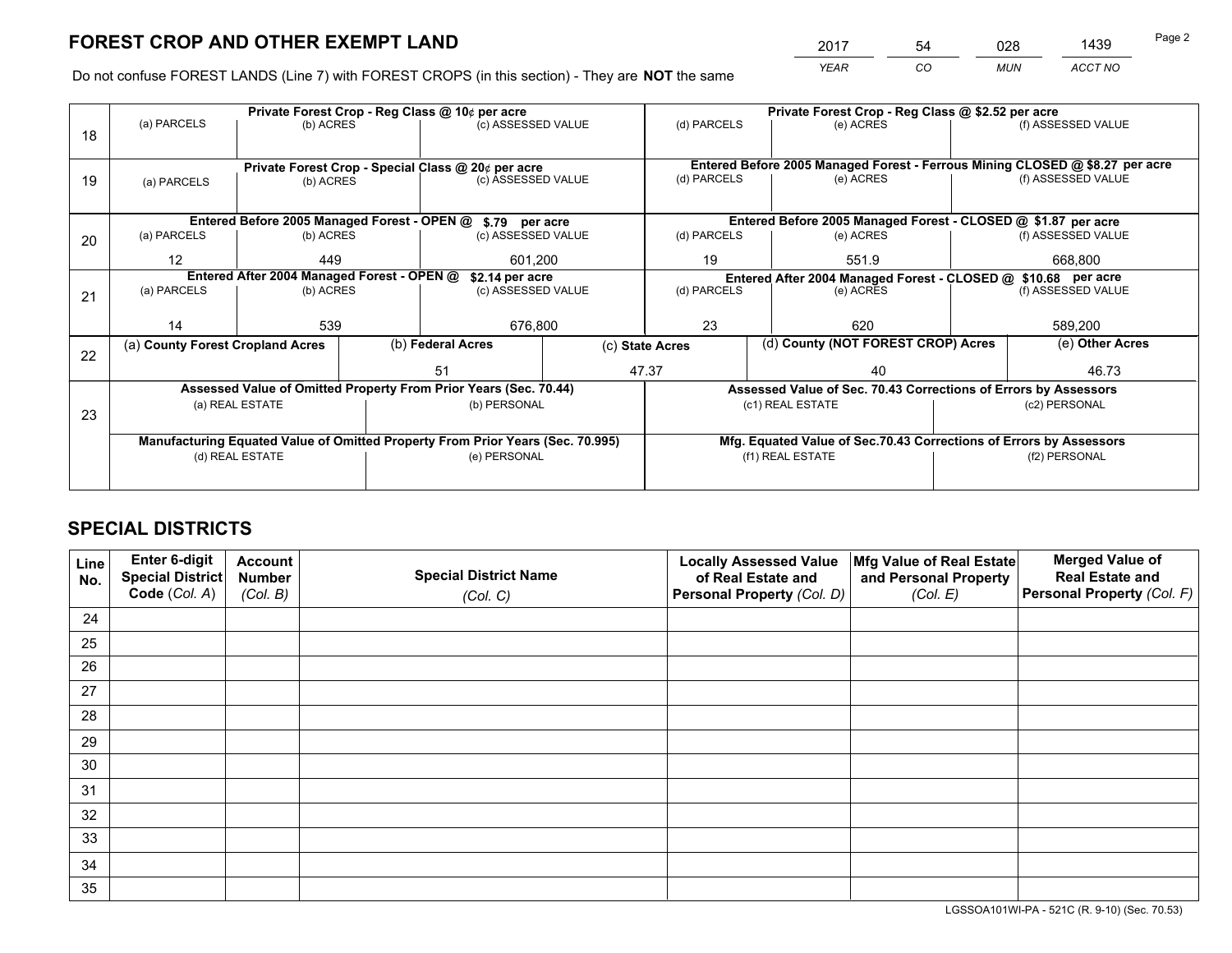|             |                                                                 |                                             |                                                         | <b>YEAR</b>                                                                       | CO<br><b>MUN</b>                                              | ACCT NO                                                                        |
|-------------|-----------------------------------------------------------------|---------------------------------------------|---------------------------------------------------------|-----------------------------------------------------------------------------------|---------------------------------------------------------------|--------------------------------------------------------------------------------|
| Line<br>No. | <b>Enter 6-digit</b><br><b>School District</b><br>Code (Col. A) | <b>Account</b><br><b>Number</b><br>(Col. B) | <b>School District Name</b><br>(Col. C)                 | <b>Locally Assessed Value</b><br>of Real Estate and<br>Personal Property (Col. D) | Mfg Value of Real Estate<br>and Personal Property<br>(Col. E) | <b>Merged Value of</b><br><b>Real Estate and</b><br>Personal Property (Col. F) |
|             | A. SCHOOL DISTRICTS (K-8 and K-12)                              |                                             |                                                         |                                                                                   |                                                               |                                                                                |
| 36          | 545757                                                          | 0325                                        | <b>SCH D OF FLAMBEAU</b>                                | 17,842,300                                                                        |                                                               | 17,842,300                                                                     |
| 37          |                                                                 |                                             |                                                         |                                                                                   |                                                               |                                                                                |
| 38          |                                                                 |                                             |                                                         |                                                                                   |                                                               |                                                                                |
| 39          |                                                                 |                                             |                                                         |                                                                                   |                                                               |                                                                                |
| 40          |                                                                 |                                             |                                                         |                                                                                   |                                                               |                                                                                |
| 41          |                                                                 |                                             |                                                         |                                                                                   |                                                               |                                                                                |
| 42          |                                                                 |                                             |                                                         |                                                                                   |                                                               |                                                                                |
| 43          |                                                                 |                                             |                                                         |                                                                                   |                                                               |                                                                                |
| 44          |                                                                 |                                             |                                                         |                                                                                   |                                                               |                                                                                |
| 45<br>46    |                                                                 |                                             |                                                         |                                                                                   |                                                               |                                                                                |
|             |                                                                 |                                             |                                                         |                                                                                   |                                                               |                                                                                |
| 47<br>48    |                                                                 |                                             |                                                         |                                                                                   |                                                               |                                                                                |
| 49          |                                                                 |                                             |                                                         |                                                                                   |                                                               |                                                                                |
| 50          |                                                                 |                                             | TOTAL ASSESSED VALUE OF SCHOOL DISTRICTS (K-8 and K-12) | 17,842,300                                                                        |                                                               | 17,842,300                                                                     |
|             | <b>B.</b><br><b>UNION HIGH SCHOOL DISTRICTS</b>                 |                                             |                                                         |                                                                                   |                                                               |                                                                                |
| 51          |                                                                 |                                             |                                                         |                                                                                   |                                                               |                                                                                |
| 52          |                                                                 |                                             |                                                         |                                                                                   |                                                               |                                                                                |
| 53          |                                                                 |                                             |                                                         |                                                                                   |                                                               |                                                                                |
| 54          |                                                                 |                                             |                                                         |                                                                                   |                                                               |                                                                                |
| 55          |                                                                 |                                             | TOTAL ASSESSED VALUE OF UNION HIGH SCHOOLS              |                                                                                   |                                                               |                                                                                |
|             | C.<br><b>TECHNICAL COLLEGE DISTRICTS</b>                        |                                             |                                                         |                                                                                   |                                                               |                                                                                |
| 56          | 001700                                                          | 0016                                        | WISCONSIN INDIANHEAD TECH COLLEGE SHEL                  | 17,842,300                                                                        |                                                               | 17,842,300                                                                     |
| 57          |                                                                 |                                             |                                                         |                                                                                   |                                                               |                                                                                |
| 58          |                                                                 |                                             |                                                         |                                                                                   |                                                               |                                                                                |
| 59          |                                                                 |                                             | TOTAL ASSESSED VALUE OF TECHNICAL COLLEGES              | 17,842,300                                                                        |                                                               | 17,842,300                                                                     |

2017

54

028

 *I hereby certify, to the best of my knowledge and belief, this form is complete and correct.*

**SCHOOL DISTRICTS**

| Print name of preparer | Title                    |                | Date (MM/DD/CCYY) |
|------------------------|--------------------------|----------------|-------------------|
|                        |                          |                |                   |
| Signature of preparer  | Contact Telephone Number | E-mail address |                   |
|                        | $\overline{\phantom{0}}$ |                |                   |

1439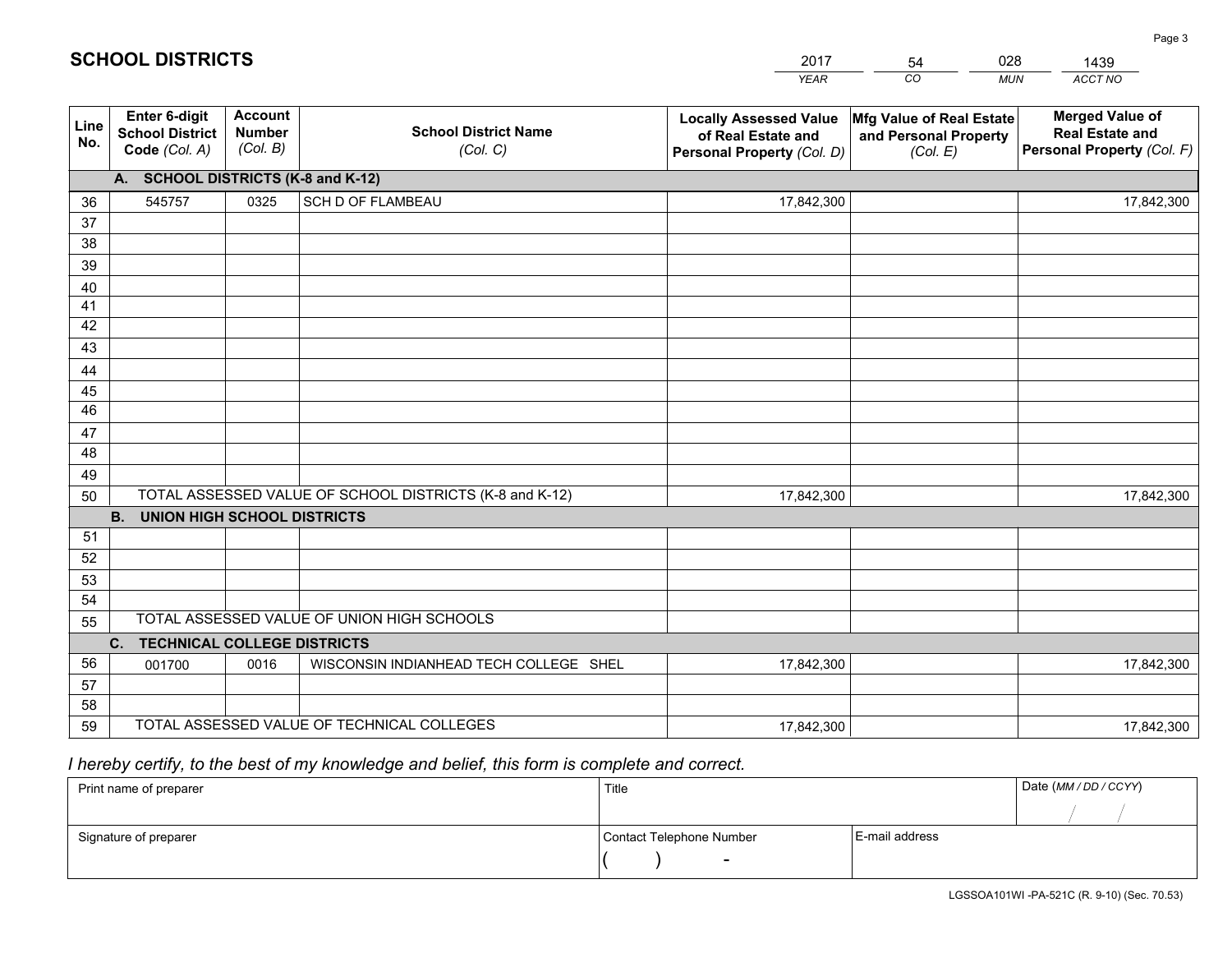#### **HIGHLIGHTS**

- 1. Complete the Statement of Assessment after the Board of Review. Reflect any changes made there.
- 2. Use black ink to complete.
- 3. Line 16 must equal Line 50, Col D.
- 4. Line 55 must equal the total of K-8 schools listed on lines 36-49. Do not include K-12 schools in this comparision.
- 5. Line 59, Col. D must equal Line 16.
- 6. Special District, School District and Technical College District values must include both real estate and personal property. Examples of Special districts are: town sanitary districts, public inland lake protection and rehabilitation districts, and metropolitan sewerage districts.
- 7. DO NOT INCLUDE Manufacturing property values.DOR will print these values on the final SOA.

ALLISON GRUBBA TOWN OF RICHLAND W2787 LESSARD RD GLEN FLORA, WI 54526

ALLISON GRUBBA<br>TOWN OF RICHLAND<br>W2787 LESSARD RD

**GLEN FLORA, WI 54526** 

 8. Accuracy of this form is very important. The values reported directly affect the equalized value DOR calculates for school and special districts.

#### **Page 1:**

 If not prefilled, enter the tax year,county and municipal code,municipal type, municipal name and county name on the top of form.

Check the Amended box, if filing an amended / corrected SOA.

 Report the parcel count, acres and assessed value of taxable general property, total parcel count, (real and personal), total acres, and values from final figures set by the Board of Review.

- A. Real Estate land and improvements (buildings, etc.) is reported on lines 1 8, total line 9.
- B. Personal Property is reported on lines 11 14, Column D, total line 15.
- C. To complete this report, use the computer produced summary of the assessment roll that shows these amounts.
- D. Use whole numbers only.
- E. Add each line across and each column down to verify entries.

#### **Page 2:**

- A. Report Special Items (not subject to general property tax).
- 1. Private Forest Croplands and Managed Forest Lands are reported on lines 18,19, 20 and 21. Be sure to report assessed values **NOT** taxes.
- 2. You should have copies of the orders of entry, orders of withdrawal, etc., to update your assessment roll.
	- 3. Show hundredths of acres (e.g. 39.75).
- 4. Tax exempt lands are reported on line 22.
- 5. Omitted property and sec. 70.43, Wis. Stats., corrections of errors by assessor are reported on line 23. Report real estate and personal property separately. These should be for **prior years**, not something found on the current assessment roll after the board of review.
- B. Special District (Lines 24-35) Include the value of both real and personal property.
- The Department of Revenue (DOR) preprints much of the information regarding names and codes for schools, special districts,etc. If a district is not listed, enter the name and value only, DOR will enter the proper code.

### **Page 3 School Districts:**

Include the value of both real and personal property.

Report School District (regular, elementary, union high school, and technical college).

- 1. Regular (K-12) and Elementary (K-8) school values are reported on lines 36-49, total on line 50.
- 2. Union High School (UHS) (use only if elementary schools are listed on lines 36-49) are reported on lines 51-54. UHS total value (line 55) must equal to the total **elementary school** values reported on lines 36-49. Do notinclude K-12 schools in this comparison.
- 3. Technical College values are reported on lines 56-58, total on line 59.
- 4. Use the computer summary that shows these amounts to complete this report.

#### **This form is due the second Monday in June. File this report only after your Board of Review is complete.**

 *If you have questions: Return forms to:*

 Email: lgs@wisconsin.gov Wisconsin Department of RevenueCall:  $(608)$  266-2569 or  $(608)$  264-6892 Fax number: (608) 264-6887 PO Box 8971

Local Government Services Section 6-97 Madison WI 53708-8971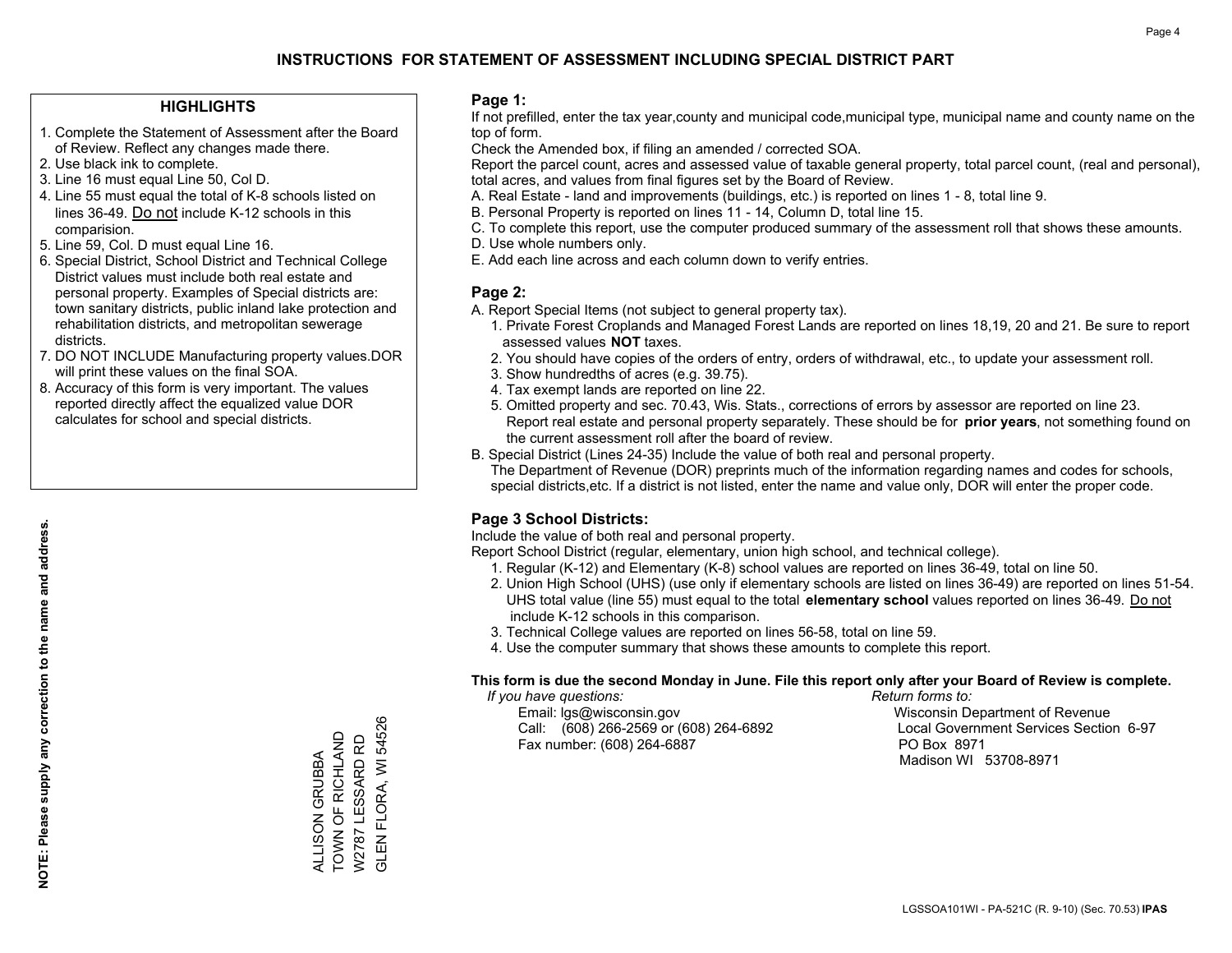**FINAL - EQUATED**

**STATEMENT OF ASSESSMENT FOR 2017** 

0 **Check if this is an Amended Return** Page 1

|                | <b>FOR</b>                                   | <b>TOWN OF</b><br><b>OF</b>                                                                                                                                                                  | <b>RUSK</b>              |              | <b>RUSK COUNTY</b>                                   |                         |                      | <b>WHEN COMPLETING THIS DOCUMENT</b>     |
|----------------|----------------------------------------------|----------------------------------------------------------------------------------------------------------------------------------------------------------------------------------------------|--------------------------|--------------|------------------------------------------------------|-------------------------|----------------------|------------------------------------------|
|                |                                              | Town - Village - City                                                                                                                                                                        | <b>Municipality Name</b> |              | <b>County Name</b>                                   |                         |                      | DO NOT WRITE OVER X's OR IN SHADED AREAS |
|                |                                              | <b>REAL ESTATE</b>                                                                                                                                                                           |                          | PARCEL COUNT | NO. OF ACRES                                         | <b>VALUE OF</b>         | <b>VALUE OF</b>      | TOTAL VALUE OF LAND                      |
| Line<br>No.    | (See Lines 18 - 22 for<br>other Real Estate) |                                                                                                                                                                                              |                          |              | <b>WHOLE</b><br>TOTAL LAND IMPROVEMENTS NUMBERS ONLY | <b>LAND</b>             | <b>IMPROVEMENTS</b>  | AND IMPROVEMENTS                         |
|                |                                              |                                                                                                                                                                                              | Col. A                   | Col. B       | Col. C                                               | Col. D                  | Col. E               | Col. F                                   |
| $\mathbf 1$    | <b>RESIDENTIAL - Class 1</b>                 |                                                                                                                                                                                              | 739                      | 559          | 1,390                                                | 47,903,600              | 54,994,000           | 102,897,600                              |
| $\overline{2}$ |                                              | <b>COMMERCIAL - Class 2</b>                                                                                                                                                                  | 23                       | 17           | 55                                                   | 1,974,300               | 4,298,000            | 6,272,300                                |
| 3              |                                              | <b>MANUFACTURING - Class 3</b>                                                                                                                                                               |                          | 0            | 110                                                  | 360,600                 | 0                    | 360,600                                  |
| $\overline{4}$ |                                              | <b>AGRICULTURAL - Class 4</b>                                                                                                                                                                | 259                      |              | 4,616                                                | 620,250                 |                      | 620,250                                  |
| 5              | <b>UNDEVELOPED - Class 5</b>                 |                                                                                                                                                                                              | 443                      |              | 3,378                                                | 685,700                 |                      | 685,700                                  |
| 6              | AGRICULTURAL FOREST - Class 5m               |                                                                                                                                                                                              | 187                      |              | 2,818                                                | 2,358,000               |                      | 2,358,000                                |
| $\overline{7}$ |                                              | <b>FOREST LANDS - Class 6</b>                                                                                                                                                                | 276                      |              | 5,801                                                | 10,572,100              |                      | 10,572,100                               |
| 8              |                                              | OTHER - Class 7                                                                                                                                                                              | 53                       | 50           | 111                                                  | 378,200                 | 3,314,800            | 3,693,000                                |
| 9              |                                              | <b>TOTAL - ALL COLUMNS</b>                                                                                                                                                                   | 1,981                    | 626          | 18,279                                               | 64,852,750              | 62,606,800           | 127,459,550                              |
| 10             |                                              | NUMBER OF PERSONAL PROPERTY ACCOUNTS IN ROLL                                                                                                                                                 |                          |              | 30                                                   | <b>LOCALLY ASSESSED</b> | <b>MANUFACTURING</b> | <b>MERGED</b>                            |
| 11             |                                              | BOATS AND OTHER WATERCRAFT NOT EXEMPT - Code 1                                                                                                                                               |                          |              |                                                      | 3,600                   | $\Omega$             | 3,600                                    |
| 12             |                                              | MACHINERY, TOOLS AND PATTERNS - Code 2                                                                                                                                                       |                          |              |                                                      | 11,700                  | $\mathbf 0$          | 11,700                                   |
| 13             |                                              | FURNITURE, FIXTURES AND EQUIPMENT - Code 3                                                                                                                                                   |                          |              |                                                      | 49,000                  | 0                    | 49,000                                   |
| 14             |                                              | ALL OTHER PERSONAL PROPERTY NOT EXEMPT - Codes 4A, 4B, 4C                                                                                                                                    |                          |              |                                                      | 124,400                 | 0                    | 124,400                                  |
| 15             |                                              | TOTAL OF PERSONAL PROPERTY NOT EXEMPT (Total of Lines 11-14)                                                                                                                                 |                          |              |                                                      | 188.700                 | $\mathbf 0$          | 188,700                                  |
| 16             |                                              | AGGREGATE ASSESSED VALUE OF ALL PROPERTY SUBJECT TO THE GENERAL PROPERTY TAX (Total of Lines 9F and 15F)<br>MUST EQUAL TOTAL VALUE OF THE SCHOOL DISTRICTS (K-12 PLUS K-8) - Line 50, Col. F |                          |              |                                                      |                         |                      | 127,648,250                              |
| 17             |                                              | <b>BOARD OF REVIEW</b>                                                                                                                                                                       |                          |              | Name of Assessor                                     |                         | Telephone #          |                                          |
|                |                                              | DATE OF FINAL ADJOURNMENT                                                                                                                                                                    | 06/01/2017               |              | <b>GENEVIEVE SANDERS</b>                             |                         |                      | (715) 723-0310                           |

*CO*

*MUN*

*ACCT NO1440*

*<sup>54</sup> <sup>030</sup>*

REMARKS

The Assessment Ratio to be used in calculating the estimated Fair Market Value on tax bills for this tax district is 1.091207852<br>This ratio should be used to convert assessed values to "Calculate Equalized Values" in Step Commission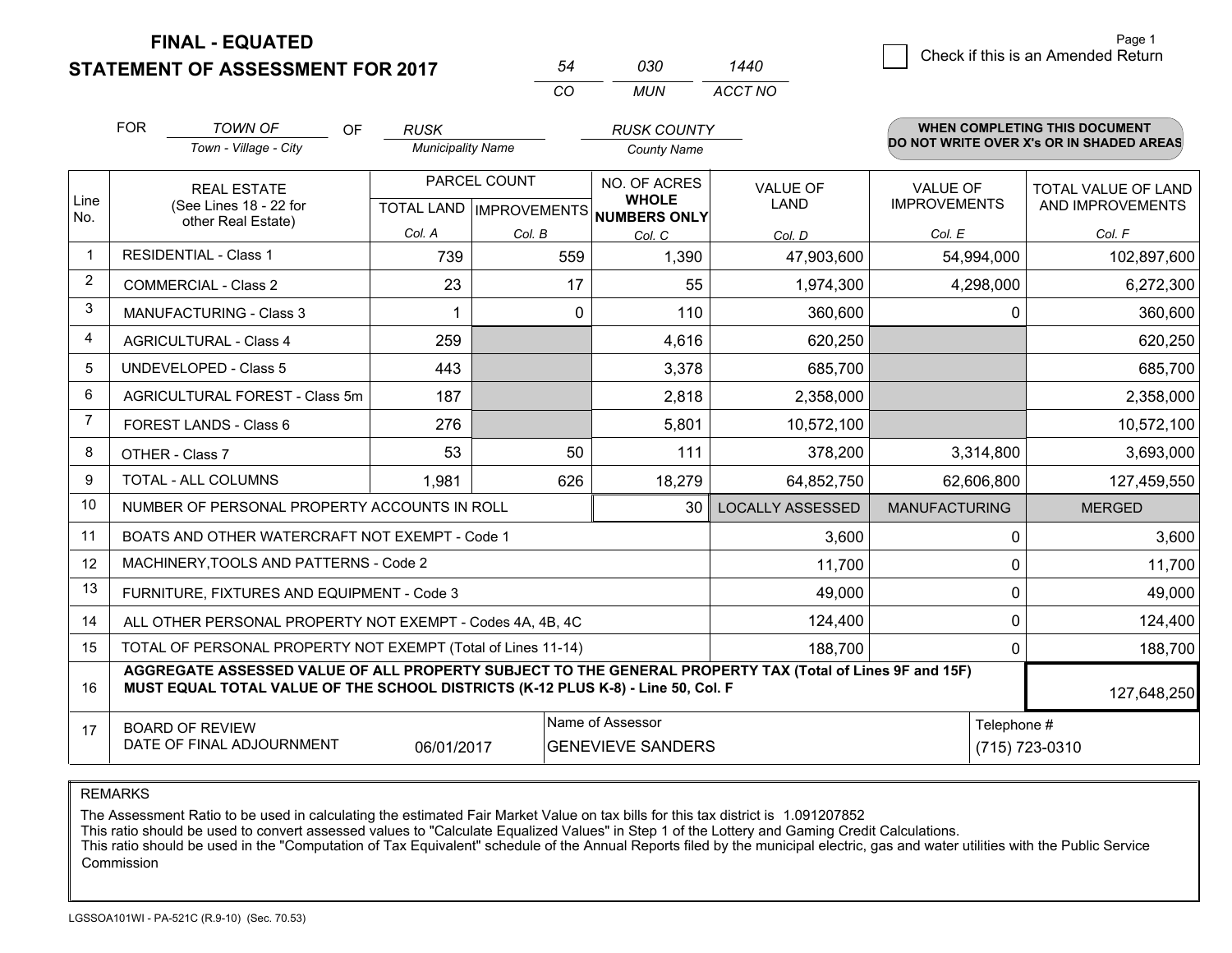*YEAR CO MUN ACCT NO* <sup>2017</sup> <sup>54</sup> <sup>030</sup> <sup>1440</sup>

Do not confuse FOREST LANDS (Line 7) with FOREST CROPS (in this section) - They are **NOT** the same

|    |                                                                                |                                            |  | Private Forest Crop - Reg Class @ 10¢ per acre                   |                 | Private Forest Crop - Reg Class @ \$2.52 per acre                            |                  |                                                                    |                    |                    |
|----|--------------------------------------------------------------------------------|--------------------------------------------|--|------------------------------------------------------------------|-----------------|------------------------------------------------------------------------------|------------------|--------------------------------------------------------------------|--------------------|--------------------|
| 18 | (a) PARCELS                                                                    | (b) ACRES                                  |  | (c) ASSESSED VALUE                                               |                 | (d) PARCELS                                                                  |                  | (e) ACRES                                                          |                    | (f) ASSESSED VALUE |
|    |                                                                                |                                            |  |                                                                  |                 |                                                                              |                  |                                                                    |                    |                    |
|    | Private Forest Crop - Special Class @ 20¢ per acre                             |                                            |  |                                                                  |                 | Entered Before 2005 Managed Forest - Ferrous Mining CLOSED @ \$8.27 per acre |                  |                                                                    |                    |                    |
| 19 | (a) PARCELS                                                                    | (b) ACRES                                  |  | (c) ASSESSED VALUE                                               |                 | (d) PARCELS                                                                  |                  | (e) ACRES                                                          |                    | (f) ASSESSED VALUE |
|    |                                                                                |                                            |  |                                                                  |                 |                                                                              |                  |                                                                    |                    |                    |
|    |                                                                                |                                            |  | Entered Before 2005 Managed Forest - OPEN @ \$.79 per acre       |                 |                                                                              |                  | Entered Before 2005 Managed Forest - CLOSED @ \$1.87 per acre      |                    |                    |
| 20 | (a) PARCELS                                                                    | (b) ACRES                                  |  | (c) ASSESSED VALUE                                               |                 | (d) PARCELS                                                                  |                  | (e) ACRES                                                          |                    | (f) ASSESSED VALUE |
|    | 21                                                                             | 620.46                                     |  | 1.016.200                                                        |                 | 38                                                                           |                  | 1.081.56                                                           |                    | 1,859,400          |
|    |                                                                                | Entered After 2004 Managed Forest - OPEN @ |  | \$2.14 per acre                                                  |                 | Entered After 2004 Managed Forest - CLOSED @ \$10.68 per acre                |                  |                                                                    |                    |                    |
| 21 | (a) PARCELS                                                                    | (b) ACRES<br>(c) ASSESSED VALUE            |  | (d) PARCELS                                                      |                 |                                                                              | (e) ACRES        |                                                                    | (f) ASSESSED VALUE |                    |
|    |                                                                                |                                            |  |                                                                  |                 |                                                                              |                  |                                                                    |                    |                    |
|    | 13                                                                             | 296.86                                     |  | 690,000                                                          |                 | 27<br>929                                                                    |                  |                                                                    | 1,610,200          |                    |
| 22 | (a) County Forest Cropland Acres                                               |                                            |  | (b) Federal Acres                                                | (c) State Acres |                                                                              |                  | (d) County (NOT FOREST CROP) Acres                                 |                    | (e) Other Acres    |
|    |                                                                                |                                            |  |                                                                  |                 | 520.2                                                                        |                  | 189.14                                                             |                    | 117.61             |
|    |                                                                                |                                            |  | Assessed Value of Omitted Property From Prior Years (Sec. 70.44) |                 |                                                                              |                  | Assessed Value of Sec. 70.43 Corrections of Errors by Assessors    |                    |                    |
| 23 |                                                                                | (a) REAL ESTATE                            |  | (b) PERSONAL                                                     |                 |                                                                              | (c1) REAL ESTATE |                                                                    |                    | (c2) PERSONAL      |
|    |                                                                                |                                            |  |                                                                  |                 |                                                                              |                  |                                                                    |                    |                    |
|    | Manufacturing Equated Value of Omitted Property From Prior Years (Sec. 70.995) |                                            |  |                                                                  |                 |                                                                              |                  | Mfg. Equated Value of Sec.70.43 Corrections of Errors by Assessors |                    |                    |
|    | (d) REAL ESTATE                                                                |                                            |  | (e) PERSONAL                                                     |                 | (f1) REAL ESTATE                                                             |                  |                                                                    | (f2) PERSONAL      |                    |
|    |                                                                                |                                            |  |                                                                  |                 |                                                                              |                  |                                                                    |                    |                    |

# **SPECIAL DISTRICTS**

| Line<br>No. | Enter 6-digit<br>Special District<br>Code (Col. A) | <b>Account</b><br><b>Number</b> | <b>Special District Name</b> | <b>Locally Assessed Value</b><br>of Real Estate and | Mfg Value of Real Estate<br>and Personal Property | <b>Merged Value of</b><br><b>Real Estate and</b><br>Personal Property (Col. F) |
|-------------|----------------------------------------------------|---------------------------------|------------------------------|-----------------------------------------------------|---------------------------------------------------|--------------------------------------------------------------------------------|
|             |                                                    | (Col. B)                        | (Col. C)                     | Personal Property (Col. D)                          | (Col. E)                                          |                                                                                |
| 24          |                                                    |                                 |                              |                                                     |                                                   |                                                                                |
| 25          |                                                    |                                 |                              |                                                     |                                                   |                                                                                |
| 26          |                                                    |                                 |                              |                                                     |                                                   |                                                                                |
| 27          |                                                    |                                 |                              |                                                     |                                                   |                                                                                |
| 28          |                                                    |                                 |                              |                                                     |                                                   |                                                                                |
| 29          |                                                    |                                 |                              |                                                     |                                                   |                                                                                |
| 30          |                                                    |                                 |                              |                                                     |                                                   |                                                                                |
| 31          |                                                    |                                 |                              |                                                     |                                                   |                                                                                |
| 32          |                                                    |                                 |                              |                                                     |                                                   |                                                                                |
| 33          |                                                    |                                 |                              |                                                     |                                                   |                                                                                |
| 34          |                                                    |                                 |                              |                                                     |                                                   |                                                                                |
| 35          |                                                    |                                 |                              |                                                     |                                                   |                                                                                |

LGSSOA101WI-PA - 521C (R. 9-10) (Sec. 70.53)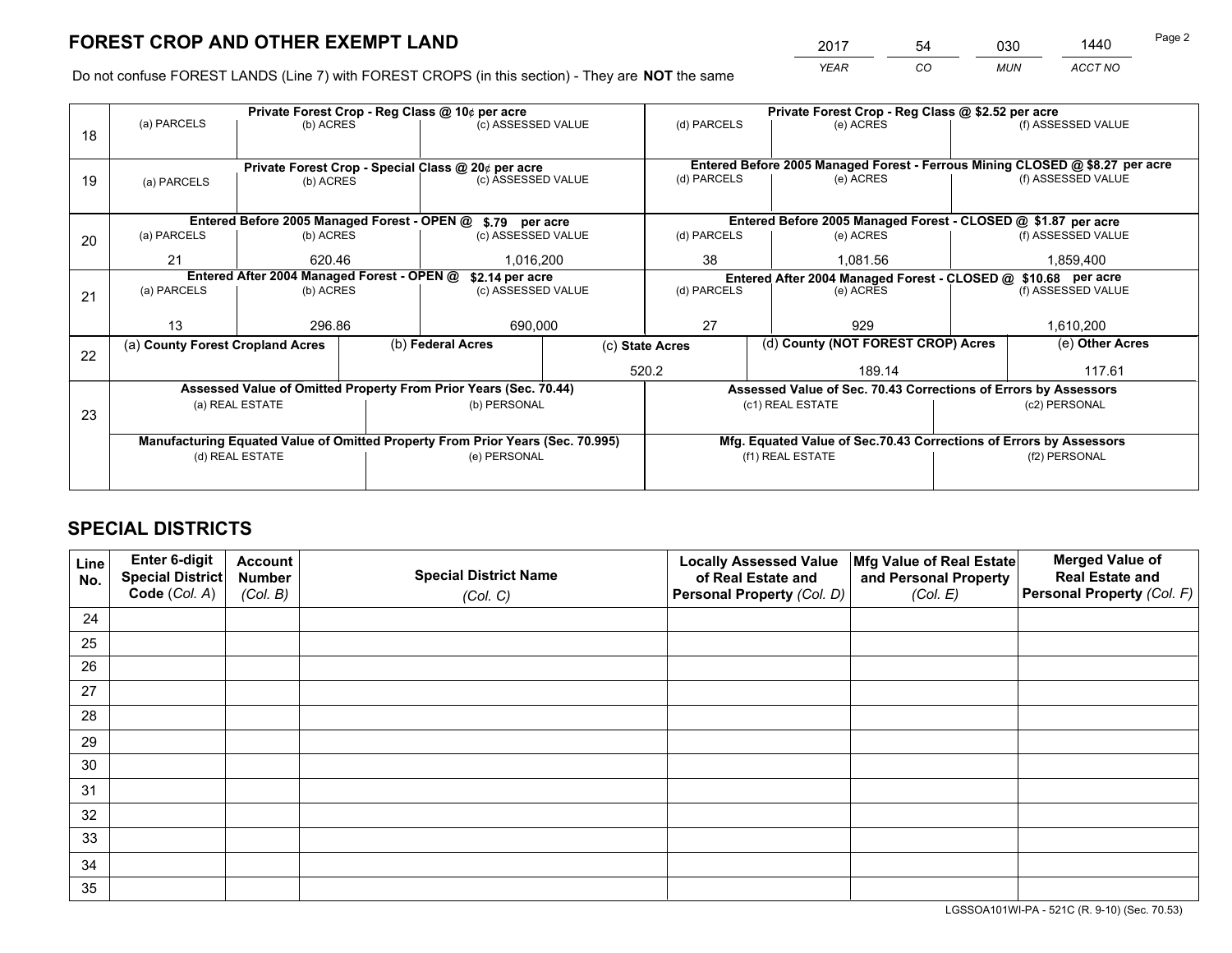|             |                                                          |                                             |                                                         | <b>YEAR</b>                                                                       | CO<br><b>MUN</b>                                              | ACCT NO                                                                        |
|-------------|----------------------------------------------------------|---------------------------------------------|---------------------------------------------------------|-----------------------------------------------------------------------------------|---------------------------------------------------------------|--------------------------------------------------------------------------------|
| Line<br>No. | Enter 6-digit<br><b>School District</b><br>Code (Col. A) | <b>Account</b><br><b>Number</b><br>(Col. B) | <b>School District Name</b><br>(Col. C)                 | <b>Locally Assessed Value</b><br>of Real Estate and<br>Personal Property (Col. D) | Mfg Value of Real Estate<br>and Personal Property<br>(Col. E) | <b>Merged Value of</b><br><b>Real Estate and</b><br>Personal Property (Col. F) |
|             | A. SCHOOL DISTRICTS (K-8 and K-12)                       |                                             |                                                         |                                                                                   |                                                               |                                                                                |
| 36          | 031080                                                   | 0024                                        | SCH D OF CHETEK-WEYERHAEUSER AREA                       | 108,608,300                                                                       | 360,600                                                       | 108,968,900                                                                    |
| 37          | 093920                                                   | 0058                                        | SCH D OF NEW AUBURN                                     | 18,679,350                                                                        |                                                               | 18,679,350                                                                     |
| 38          |                                                          |                                             |                                                         |                                                                                   |                                                               |                                                                                |
| 39          |                                                          |                                             |                                                         |                                                                                   |                                                               |                                                                                |
| 40          |                                                          |                                             |                                                         |                                                                                   |                                                               |                                                                                |
| 41          |                                                          |                                             |                                                         |                                                                                   |                                                               |                                                                                |
| 42          |                                                          |                                             |                                                         |                                                                                   |                                                               |                                                                                |
| 43          |                                                          |                                             |                                                         |                                                                                   |                                                               |                                                                                |
| 44          |                                                          |                                             |                                                         |                                                                                   |                                                               |                                                                                |
| 45<br>46    |                                                          |                                             |                                                         |                                                                                   |                                                               |                                                                                |
| 47          |                                                          |                                             |                                                         |                                                                                   |                                                               |                                                                                |
| 48          |                                                          |                                             |                                                         |                                                                                   |                                                               |                                                                                |
| 49          |                                                          |                                             |                                                         |                                                                                   |                                                               |                                                                                |
| 50          |                                                          |                                             | TOTAL ASSESSED VALUE OF SCHOOL DISTRICTS (K-8 and K-12) | 127,287,650                                                                       | 360,600                                                       | 127,648,250                                                                    |
|             | <b>B.</b><br><b>UNION HIGH SCHOOL DISTRICTS</b>          |                                             |                                                         |                                                                                   |                                                               |                                                                                |
| 51          |                                                          |                                             |                                                         |                                                                                   |                                                               |                                                                                |
| 52          |                                                          |                                             |                                                         |                                                                                   |                                                               |                                                                                |
| 53          |                                                          |                                             |                                                         |                                                                                   |                                                               |                                                                                |
| 54          |                                                          |                                             |                                                         |                                                                                   |                                                               |                                                                                |
| 55          |                                                          |                                             | TOTAL ASSESSED VALUE OF UNION HIGH SCHOOLS              |                                                                                   |                                                               |                                                                                |
|             | C.<br><b>TECHNICAL COLLEGE DISTRICTS</b>                 |                                             |                                                         |                                                                                   |                                                               |                                                                                |
| 56          | 001700                                                   | 0016                                        | WISCONSIN INDIANHEAD TECH COLLEGE SHEL                  | 127,287,650                                                                       | 360,600                                                       | 127,648,250                                                                    |
| 57          |                                                          |                                             |                                                         |                                                                                   |                                                               |                                                                                |
| 58          |                                                          |                                             |                                                         |                                                                                   |                                                               |                                                                                |
| 59          |                                                          |                                             | TOTAL ASSESSED VALUE OF TECHNICAL COLLEGES              | 127,287,650                                                                       | 360,600                                                       | 127,648,250                                                                    |

 *I hereby certify, to the best of my knowledge and belief, this form is complete and correct.*

| Print name of preparer | Title                    |                | Date (MM/DD/CCYY) |
|------------------------|--------------------------|----------------|-------------------|
|                        |                          |                |                   |
| Signature of preparer  | Contact Telephone Number | E-mail address |                   |
|                        | $\overline{\phantom{0}}$ |                |                   |

| <b>SCHOOL DISTRICTS</b> |  |
|-------------------------|--|
|-------------------------|--|

201754 0301440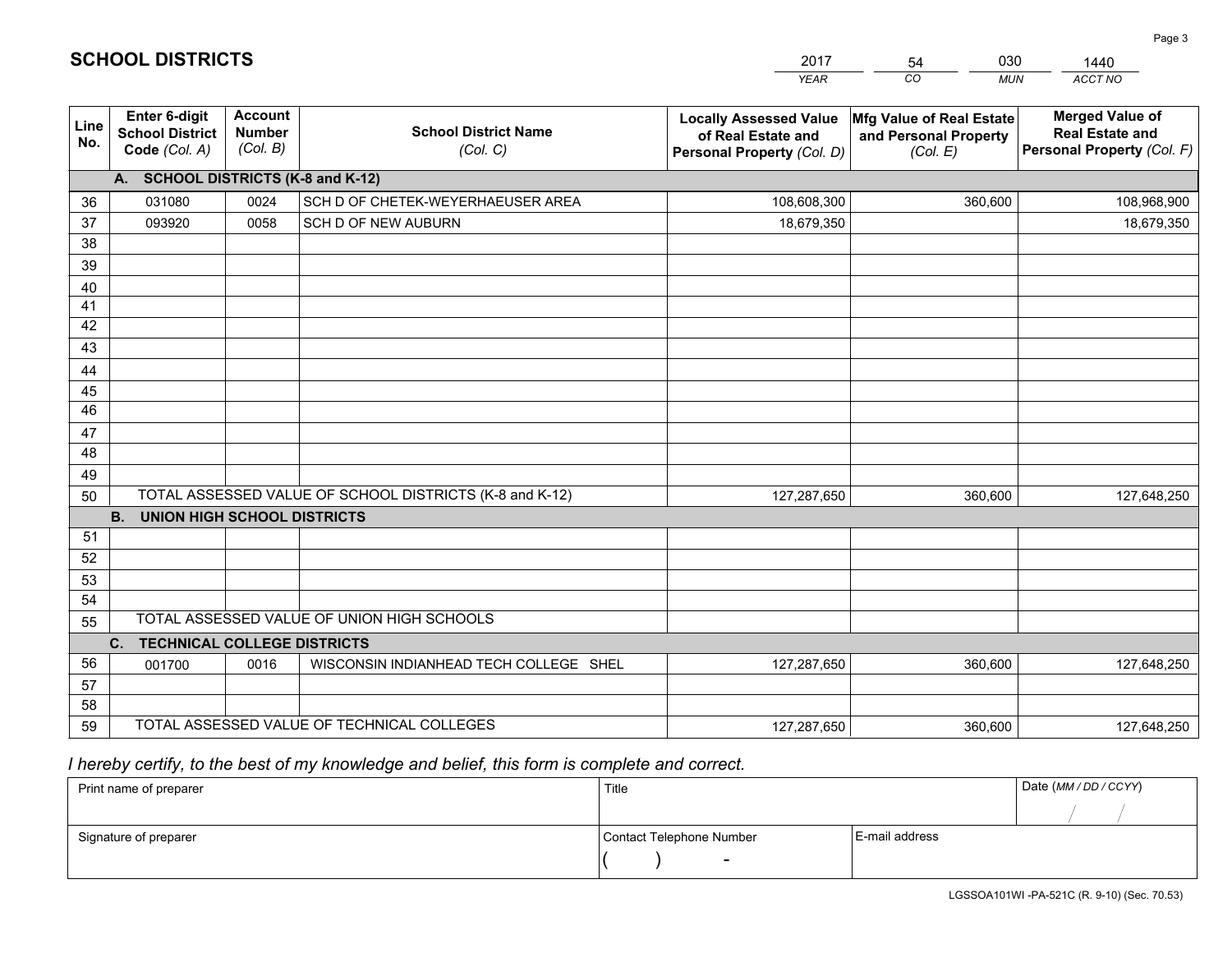#### **HIGHLIGHTS**

- 1. Complete the Statement of Assessment after the Board of Review. Reflect any changes made there.
- 2. Use black ink to complete.

**NOTE: Please supply any correction to the name and address.**

NOTE: Please supply any correction to the name and address.

- 3. Line 16 must equal Line 50, Col D.
- 4. Line 55 must equal the total of K-8 schools listed on lines 36-49. Do not include K-12 schools in this comparision.
- 5. Line 59, Col. D must equal Line 16.
- 6. Special District, School District and Technical College District values must include both real estate and personal property. Examples of Special districts are: town sanitary districts, public inland lake protection and rehabilitation districts, and metropolitan sewerage districts.
- 7. DO NOT INCLUDE Manufacturing property values.DOR will print these values on the final SOA.
- 8. Accuracy of this form is very important. The values reported directly affect the equalized value DOR calculates for school and special districts.

#### **Page 1:**

 If not prefilled, enter the tax year,county and municipal code,municipal type, municipal name and county name on the top of form.

Check the Amended box, if filing an amended / corrected SOA.

 Report the parcel count, acres and assessed value of taxable general property, total parcel count, (real and personal), total acres, and values from final figures set by the Board of Review.

- A. Real Estate land and improvements (buildings, etc.) is reported on lines 1 8, total line 9.
- B. Personal Property is reported on lines 11 14, Column D, total line 15.
- C. To complete this report, use the computer produced summary of the assessment roll that shows these amounts.
- D. Use whole numbers only.
- E. Add each line across and each column down to verify entries.

#### **Page 2:**

- A. Report Special Items (not subject to general property tax).
- 1. Private Forest Croplands and Managed Forest Lands are reported on lines 18,19, 20 and 21. Be sure to report assessed values **NOT** taxes.
- 2. You should have copies of the orders of entry, orders of withdrawal, etc., to update your assessment roll.
	- 3. Show hundredths of acres (e.g. 39.75).
- 4. Tax exempt lands are reported on line 22.
- 5. Omitted property and sec. 70.43, Wis. Stats., corrections of errors by assessor are reported on line 23. Report real estate and personal property separately. These should be for **prior years**, not something found on the current assessment roll after the board of review.
- B. Special District (Lines 24-35) Include the value of both real and personal property.
- The Department of Revenue (DOR) preprints much of the information regarding names and codes for schools, special districts,etc. If a district is not listed, enter the name and value only, DOR will enter the proper code.

### **Page 3 School Districts:**

Include the value of both real and personal property.

Report School District (regular, elementary, union high school, and technical college).

- 1. Regular (K-12) and Elementary (K-8) school values are reported on lines 36-49, total on line 50.
- 2. Union High School (UHS) (use only if elementary schools are listed on lines 36-49) are reported on lines 51-54. UHS total value (line 55) must equal to the total **elementary school** values reported on lines 36-49. Do notinclude K-12 schools in this comparison.
- 3. Technical College values are reported on lines 56-58, total on line 59.
- 4. Use the computer summary that shows these amounts to complete this report.

#### **This form is due the second Monday in June. File this report only after your Board of Review is complete.**

 *If you have questions: Return forms to:*

 Email: lgs@wisconsin.gov Wisconsin Department of RevenueCall:  $(608)$  266-2569 or  $(608)$  264-6892 Fax number: (608) 264-6887 PO Box 8971

Local Government Services Section 6-97 Madison WI 53708-8971

 $-0061$ CHETEK, WI 54728 - 0061 CHETEK, WI 54728 ANNE KONVICKA ANNE KONVICKA TOWN OF RUSK TOWN OF RUSK P.O. BOX 61 P.O. BOX 61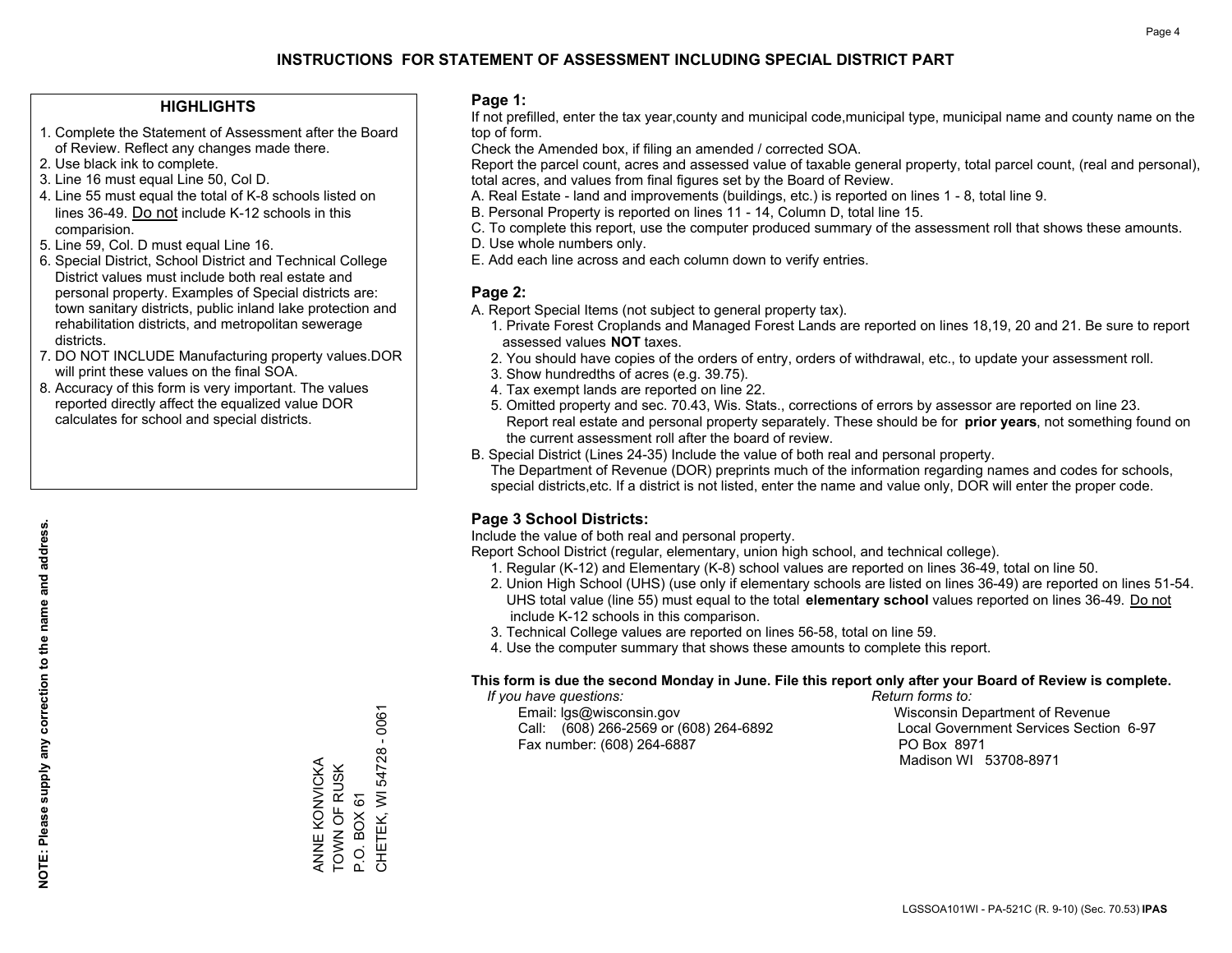**STATEMENT OF ASSESSMENT FOR 2017 FINAL - EQUATED**

1 Check if this is an Amended Return Page 1

|                |                                                                                                                     | <b>STATEMENT OF ASSESSMENT FOR 2017</b>                            |                   | 54                           | 032                                                 | 1441                    |                                                                                  | <u>Uncon in this is an America</u> retain      |
|----------------|---------------------------------------------------------------------------------------------------------------------|--------------------------------------------------------------------|-------------------|------------------------------|-----------------------------------------------------|-------------------------|----------------------------------------------------------------------------------|------------------------------------------------|
|                |                                                                                                                     |                                                                    |                   | CO                           | <b>MUN</b>                                          | ACCT NO                 |                                                                                  |                                                |
|                | <b>FOR</b><br><b>TOWN OF</b><br><b>OF</b><br><b>SOUTH FORK</b><br>Town - Village - City<br><b>Municipality Name</b> |                                                                    |                   |                              | <b>RUSK COUNTY</b><br><b>County Name</b>            |                         | <b>WHEN COMPLETING THIS DOCUMENT</b><br>DO NOT WRITE OVER X's OR IN SHADED AREAS |                                                |
| Line<br>No.    |                                                                                                                     | <b>REAL ESTATE</b><br>(See Lines 18 - 22 for<br>other Real Estate) | <b>TOTAL LAND</b> | PARCEL COUNT<br>IMPROVEMENTS | NO. OF ACRES<br><b>WHOLE</b><br><b>NUMBERS ONLY</b> | <b>VALUE OF</b><br>LAND | <b>VALUE OF</b><br><b>IMPROVEMENTS</b>                                           | <b>TOTAL VALUE OF LAND</b><br>AND IMPROVEMENTS |
|                |                                                                                                                     |                                                                    | Col. A            | Col. B                       | Col. C                                              | Col. D                  | Col. E                                                                           | Col. F                                         |
|                |                                                                                                                     | <b>RESIDENTIAL - Class 1</b>                                       | 140               | 126                          | 216                                                 | 793,900                 | 5,292,600                                                                        | 6,086,500                                      |
| $\overline{2}$ |                                                                                                                     | COMMERCIAL - Class 2                                               | 0                 | $\Omega$                     | $\Omega$                                            |                         |                                                                                  |                                                |
| 3              |                                                                                                                     | <b>MANUFACTURING - Class 3</b>                                     | $\Omega$          | $\Omega$                     | $\Omega$                                            | 0                       |                                                                                  |                                                |
| 4              |                                                                                                                     | <b>AGRICULTURAL - Class 4</b>                                      | 115               |                              | 2,435                                               | 263,050                 |                                                                                  | 263,050                                        |
| 5.             |                                                                                                                     | UNDEVELOPED - Class 5                                              | 115               |                              | 1,431                                               | 371,900                 |                                                                                  | 371,900                                        |
| 6              |                                                                                                                     | AGRICULTURAL FOREST - Class 5m                                     | 52                |                              | 962                                                 | 580,600                 |                                                                                  | 580,600                                        |
|                |                                                                                                                     | FOREST LANDS - Class 6                                             | 128               |                              | 2,530                                               | 3,045,300               |                                                                                  | 3,045,300                                      |
| 8              |                                                                                                                     | OTHER - Class 7                                                    | 21                | 21                           | 48                                                  | 92,100                  | 954,500                                                                          | 1,046,600                                      |
|                |                                                                                                                     |                                                                    |                   |                              |                                                     |                         |                                                                                  |                                                |

| 9  | <b>TOTAL - ALL COLUMNS</b>                                                                                                                                                                                 | 571        | 147    | 7,622                                       | 5,146,850               | 6,247,100            | 11,393,950                    |
|----|------------------------------------------------------------------------------------------------------------------------------------------------------------------------------------------------------------|------------|--------|---------------------------------------------|-------------------------|----------------------|-------------------------------|
| 10 | NUMBER OF PERSONAL PROPERTY ACCOUNTS IN ROLL                                                                                                                                                               |            |        |                                             | <b>LOCALLY ASSESSED</b> | <b>MANUFACTURING</b> | <b>MERGED</b>                 |
| 11 | BOATS AND OTHER WATERCRAFT NOT EXEMPT - Code 1                                                                                                                                                             |            |        |                                             |                         |                      |                               |
| 12 | MACHINERY, TOOLS AND PATTERNS - Code 2                                                                                                                                                                     |            |        |                                             |                         |                      |                               |
| 13 | FURNITURE, FIXTURES AND EQUIPMENT - Code 3                                                                                                                                                                 |            |        |                                             |                         |                      |                               |
| 14 | ALL OTHER PERSONAL PROPERTY NOT EXEMPT - Codes 4A, 4B, 4C                                                                                                                                                  |            | 85,400 |                                             | 85,400                  |                      |                               |
| 15 | TOTAL OF PERSONAL PROPERTY NOT EXEMPT (Total of Lines 11-14)                                                                                                                                               |            |        | 85,400                                      |                         | 85,400               |                               |
| 16 | AGGREGATE ASSESSED VALUE OF ALL PROPERTY SUBJECT TO THE GENERAL PROPERTY TAX (Total of Lines 9F and 15F)<br>MUST EQUAL TOTAL VALUE OF THE SCHOOL DISTRICTS (K-12 PLUS K-8) - Line 50, Col. F<br>11,479,350 |            |        |                                             |                         |                      |                               |
| 17 | <b>BOARD OF REVIEW</b><br>DATE OF FINAL ADJOURNMENT                                                                                                                                                        | 05/10/2017 |        | Name of Assessor<br><b>GENEVIEVE MARTIN</b> |                         |                      | Telephone #<br>(715) 723-0310 |

REMARKS

The Assessment Ratio to be used in calculating the estimated Fair Market Value on tax bills for this tax district is .98874677

This ratio should be used to convert assessed values to "Calculate Equalized Values" in Step 1 of the Lottery and Gaming Credit Calculations.

 This ratio should be used in the "Computation of Tax Equivalent" schedule of the Annual Reports filed by the municipal electric, gas and water utilities with the Public Service Commission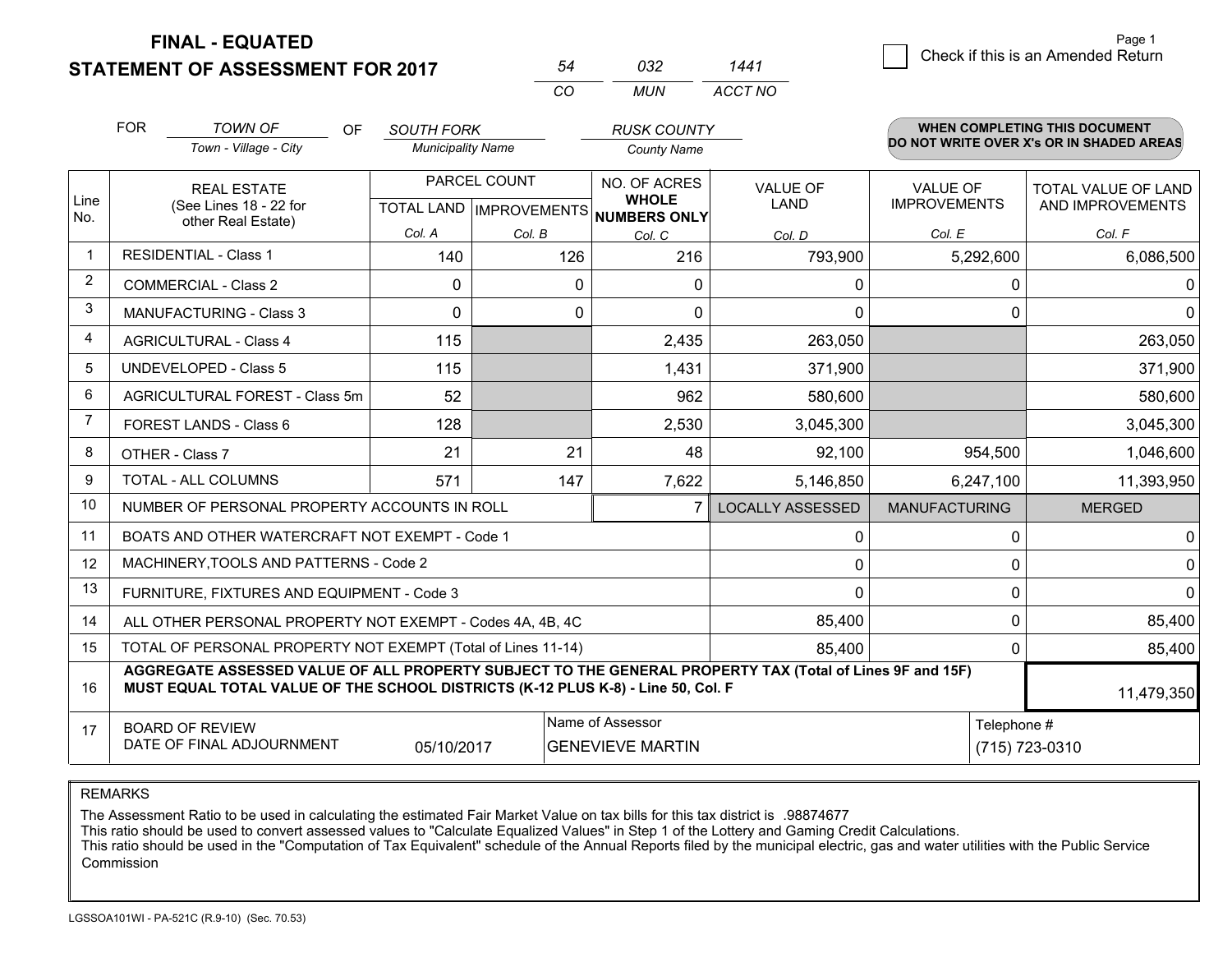*YEAR CO MUN ACCT NO* 2017 54 032 1441 <del>14</del> Page 2

Do not confuse FOREST LANDS (Line 7) with FOREST CROPS (in this section) - They are **NOT** the same

|    |                                                               |                 |  | Private Forest Crop - Reg Class @ 10¢ per acre                                 |                                   |                                                                    |                  | Private Forest Crop - Reg Class @ \$2.52 per acre |                                                                              |                                                                 |  |
|----|---------------------------------------------------------------|-----------------|--|--------------------------------------------------------------------------------|-----------------------------------|--------------------------------------------------------------------|------------------|---------------------------------------------------|------------------------------------------------------------------------------|-----------------------------------------------------------------|--|
| 18 | (a) PARCELS                                                   | (b) ACRES       |  | (c) ASSESSED VALUE                                                             |                                   | (d) PARCELS                                                        |                  | (e) ACRES                                         |                                                                              | (f) ASSESSED VALUE                                              |  |
|    |                                                               |                 |  |                                                                                |                                   |                                                                    |                  | 157.31                                            |                                                                              | 188,800                                                         |  |
|    | Private Forest Crop - Special Class @ 20¢ per acre            |                 |  |                                                                                |                                   |                                                                    |                  |                                                   | Entered Before 2005 Managed Forest - Ferrous Mining CLOSED @ \$8.27 per acre |                                                                 |  |
| 19 | (a) PARCELS                                                   | (b) ACRES       |  | (c) ASSESSED VALUE                                                             |                                   | (d) PARCELS                                                        |                  | (e) ACRES                                         |                                                                              | (f) ASSESSED VALUE                                              |  |
|    |                                                               |                 |  |                                                                                |                                   |                                                                    |                  |                                                   |                                                                              |                                                                 |  |
|    |                                                               |                 |  | Entered Before 2005 Managed Forest - OPEN @ \$.79 per acre                     |                                   |                                                                    |                  |                                                   |                                                                              | Entered Before 2005 Managed Forest - CLOSED @ \$1.87 per acre   |  |
| 20 | (a) PARCELS                                                   | (b) ACRES       |  | (c) ASSESSED VALUE                                                             |                                   | (d) PARCELS                                                        |                  | (e) ACRES                                         |                                                                              | (f) ASSESSED VALUE                                              |  |
|    | 8                                                             | 289             |  | 344,650                                                                        |                                   | 200<br>6                                                           |                  | 240,000                                           |                                                                              |                                                                 |  |
|    | Entered After 2004 Managed Forest - OPEN @<br>\$2.14 per acre |                 |  |                                                                                |                                   |                                                                    |                  |                                                   |                                                                              | Entered After 2004 Managed Forest - CLOSED @ \$10.68 per acre   |  |
| 21 | (a) PARCELS                                                   | (b) ACRES       |  |                                                                                | (d) PARCELS<br>(c) ASSESSED VALUE |                                                                    |                  | (e) ACRES                                         |                                                                              | (f) ASSESSED VALUE                                              |  |
|    |                                                               |                 |  |                                                                                |                                   |                                                                    |                  |                                                   |                                                                              |                                                                 |  |
|    | 13                                                            | 512.84          |  | 616,800                                                                        |                                   | 29                                                                 | 1.078            |                                                   | 1,231,800                                                                    |                                                                 |  |
| 22 | (a) County Forest Cropland Acres                              |                 |  | (b) Federal Acres                                                              | (c) State Acres                   |                                                                    |                  | (d) County (NOT FOREST CROP) Acres                |                                                                              | (e) Other Acres                                                 |  |
|    | 6,795.73                                                      |                 |  |                                                                                |                                   | 6,095.31                                                           | 1.51             |                                                   |                                                                              | 23.48                                                           |  |
|    |                                                               |                 |  | Assessed Value of Omitted Property From Prior Years (Sec. 70.44)               |                                   |                                                                    |                  |                                                   |                                                                              | Assessed Value of Sec. 70.43 Corrections of Errors by Assessors |  |
|    |                                                               | (a) REAL ESTATE |  | (b) PERSONAL                                                                   |                                   |                                                                    | (c1) REAL ESTATE |                                                   |                                                                              | (c2) PERSONAL                                                   |  |
| 23 |                                                               |                 |  |                                                                                |                                   |                                                                    |                  |                                                   |                                                                              |                                                                 |  |
|    |                                                               |                 |  | Manufacturing Equated Value of Omitted Property From Prior Years (Sec. 70.995) |                                   | Mfg. Equated Value of Sec.70.43 Corrections of Errors by Assessors |                  |                                                   |                                                                              |                                                                 |  |
|    | (d) REAL ESTATE                                               |                 |  | (e) PERSONAL                                                                   |                                   |                                                                    | (f1) REAL ESTATE |                                                   |                                                                              | (f2) PERSONAL                                                   |  |
|    |                                                               |                 |  |                                                                                |                                   |                                                                    |                  |                                                   |                                                                              |                                                                 |  |

# **SPECIAL DISTRICTS**

| Line<br>No. | Enter 6-digit<br><b>Special District</b> | <b>Account</b><br><b>Number</b> | <b>Special District Name</b> | <b>Locally Assessed Value</b><br>of Real Estate and | Mfg Value of Real Estate<br>and Personal Property | <b>Merged Value of</b><br><b>Real Estate and</b> |
|-------------|------------------------------------------|---------------------------------|------------------------------|-----------------------------------------------------|---------------------------------------------------|--------------------------------------------------|
|             | Code (Col. A)                            | (Col. B)                        | (Col. C)                     | Personal Property (Col. D)                          | (Col. E)                                          | Personal Property (Col. F)                       |
| 24          |                                          |                                 |                              |                                                     |                                                   |                                                  |
| 25          |                                          |                                 |                              |                                                     |                                                   |                                                  |
| 26          |                                          |                                 |                              |                                                     |                                                   |                                                  |
| 27          |                                          |                                 |                              |                                                     |                                                   |                                                  |
| 28          |                                          |                                 |                              |                                                     |                                                   |                                                  |
| 29          |                                          |                                 |                              |                                                     |                                                   |                                                  |
| 30          |                                          |                                 |                              |                                                     |                                                   |                                                  |
| 31          |                                          |                                 |                              |                                                     |                                                   |                                                  |
| 32          |                                          |                                 |                              |                                                     |                                                   |                                                  |
| 33          |                                          |                                 |                              |                                                     |                                                   |                                                  |
| 34          |                                          |                                 |                              |                                                     |                                                   |                                                  |
| 35          |                                          |                                 |                              |                                                     |                                                   |                                                  |

LGSSOA101WI-PA - 521C (R. 9-10) (Sec. 70.53)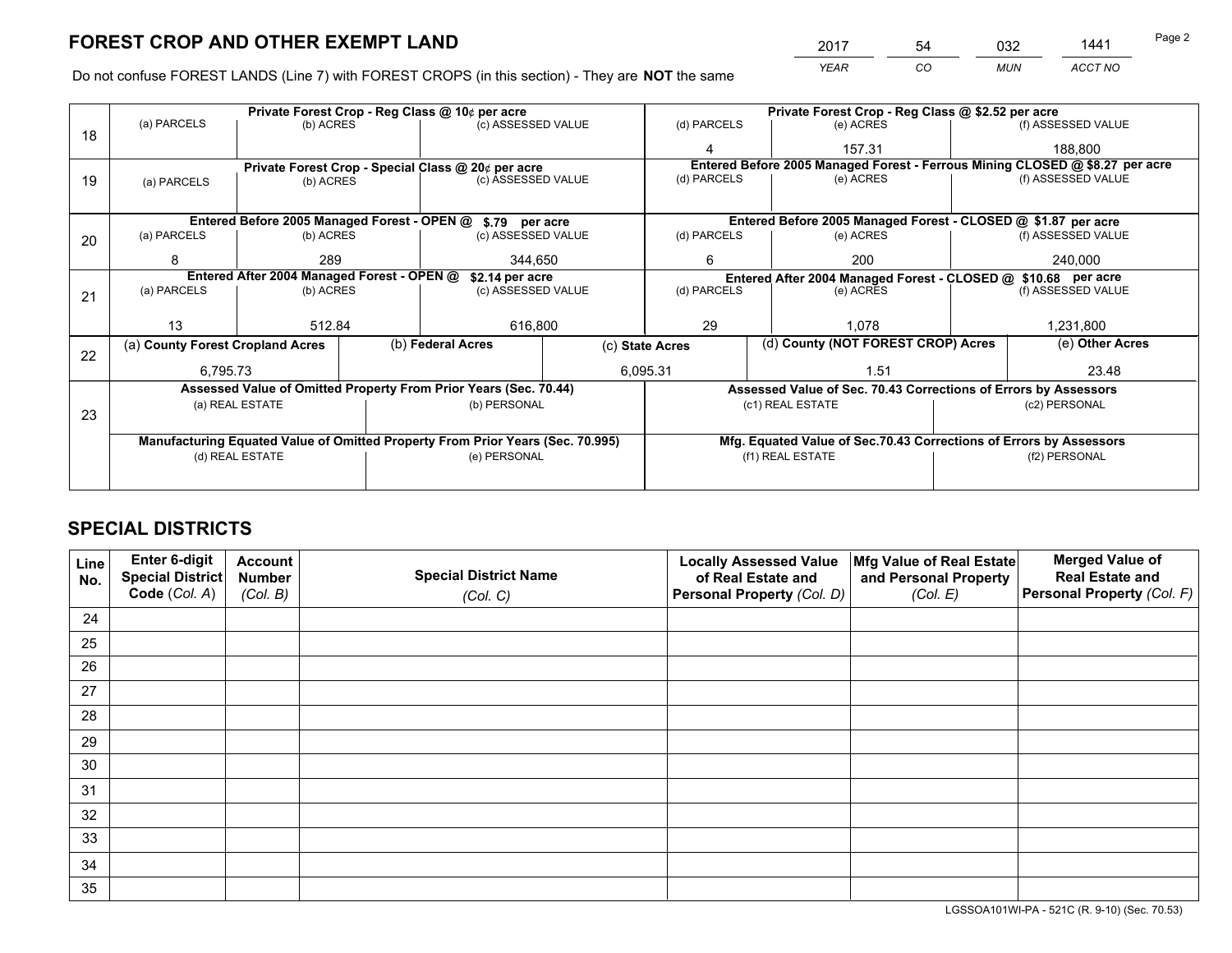|             |                                                          |                                             |                                                         | <b>YEAR</b>                                                                       | CO<br><b>MUN</b>                                              | ACCT NO                                                                        |
|-------------|----------------------------------------------------------|---------------------------------------------|---------------------------------------------------------|-----------------------------------------------------------------------------------|---------------------------------------------------------------|--------------------------------------------------------------------------------|
| Line<br>No. | Enter 6-digit<br><b>School District</b><br>Code (Col. A) | <b>Account</b><br><b>Number</b><br>(Col. B) | <b>School District Name</b><br>(Col. C)                 | <b>Locally Assessed Value</b><br>of Real Estate and<br>Personal Property (Col. D) | Mfg Value of Real Estate<br>and Personal Property<br>(Col. E) | <b>Merged Value of</b><br><b>Real Estate and</b><br>Personal Property (Col. F) |
|             | A. SCHOOL DISTRICTS (K-8 and K-12)                       |                                             |                                                         |                                                                                   |                                                               |                                                                                |
| 36          | 545757                                                   | 0325                                        | SCH D OF FLAMBEAU                                       | 11,479,350                                                                        |                                                               | 11,479,350                                                                     |
| 37          |                                                          |                                             |                                                         |                                                                                   |                                                               |                                                                                |
| 38          |                                                          |                                             |                                                         |                                                                                   |                                                               |                                                                                |
| 39          |                                                          |                                             |                                                         |                                                                                   |                                                               |                                                                                |
| 40          |                                                          |                                             |                                                         |                                                                                   |                                                               |                                                                                |
| 41          |                                                          |                                             |                                                         |                                                                                   |                                                               |                                                                                |
| 42          |                                                          |                                             |                                                         |                                                                                   |                                                               |                                                                                |
| 43          |                                                          |                                             |                                                         |                                                                                   |                                                               |                                                                                |
| 44<br>45    |                                                          |                                             |                                                         |                                                                                   |                                                               |                                                                                |
| 46          |                                                          |                                             |                                                         |                                                                                   |                                                               |                                                                                |
| 47          |                                                          |                                             |                                                         |                                                                                   |                                                               |                                                                                |
| 48          |                                                          |                                             |                                                         |                                                                                   |                                                               |                                                                                |
| 49          |                                                          |                                             |                                                         |                                                                                   |                                                               |                                                                                |
| 50          |                                                          |                                             | TOTAL ASSESSED VALUE OF SCHOOL DISTRICTS (K-8 and K-12) | 11,479,350                                                                        |                                                               | 11,479,350                                                                     |
|             | <b>B.</b><br><b>UNION HIGH SCHOOL DISTRICTS</b>          |                                             |                                                         |                                                                                   |                                                               |                                                                                |
| 51          |                                                          |                                             |                                                         |                                                                                   |                                                               |                                                                                |
| 52          |                                                          |                                             |                                                         |                                                                                   |                                                               |                                                                                |
| 53          |                                                          |                                             |                                                         |                                                                                   |                                                               |                                                                                |
| 54          |                                                          |                                             |                                                         |                                                                                   |                                                               |                                                                                |
| 55          |                                                          |                                             | TOTAL ASSESSED VALUE OF UNION HIGH SCHOOLS              |                                                                                   |                                                               |                                                                                |
|             | $C_{1}$<br><b>TECHNICAL COLLEGE DISTRICTS</b>            |                                             |                                                         |                                                                                   |                                                               |                                                                                |
| 56          | 001700                                                   | 0016                                        | WISCONSIN INDIANHEAD TECH COLLEGE SHEL                  | 11,479,350                                                                        |                                                               | 11,479,350                                                                     |
| 57          |                                                          |                                             |                                                         |                                                                                   |                                                               |                                                                                |
| 58          |                                                          |                                             |                                                         |                                                                                   |                                                               |                                                                                |
| 59          |                                                          |                                             | TOTAL ASSESSED VALUE OF TECHNICAL COLLEGES              | 11,479,350                                                                        |                                                               | 11,479,350                                                                     |

2017

54

032

 *I hereby certify, to the best of my knowledge and belief, this form is complete and correct.*

**SCHOOL DISTRICTS**

| Print name of preparer | Title                    |                | Date (MM / DD / CCYY) |
|------------------------|--------------------------|----------------|-----------------------|
|                        |                          |                |                       |
| Signature of preparer  | Contact Telephone Number | E-mail address |                       |
|                        | $\sim$                   |                |                       |

1441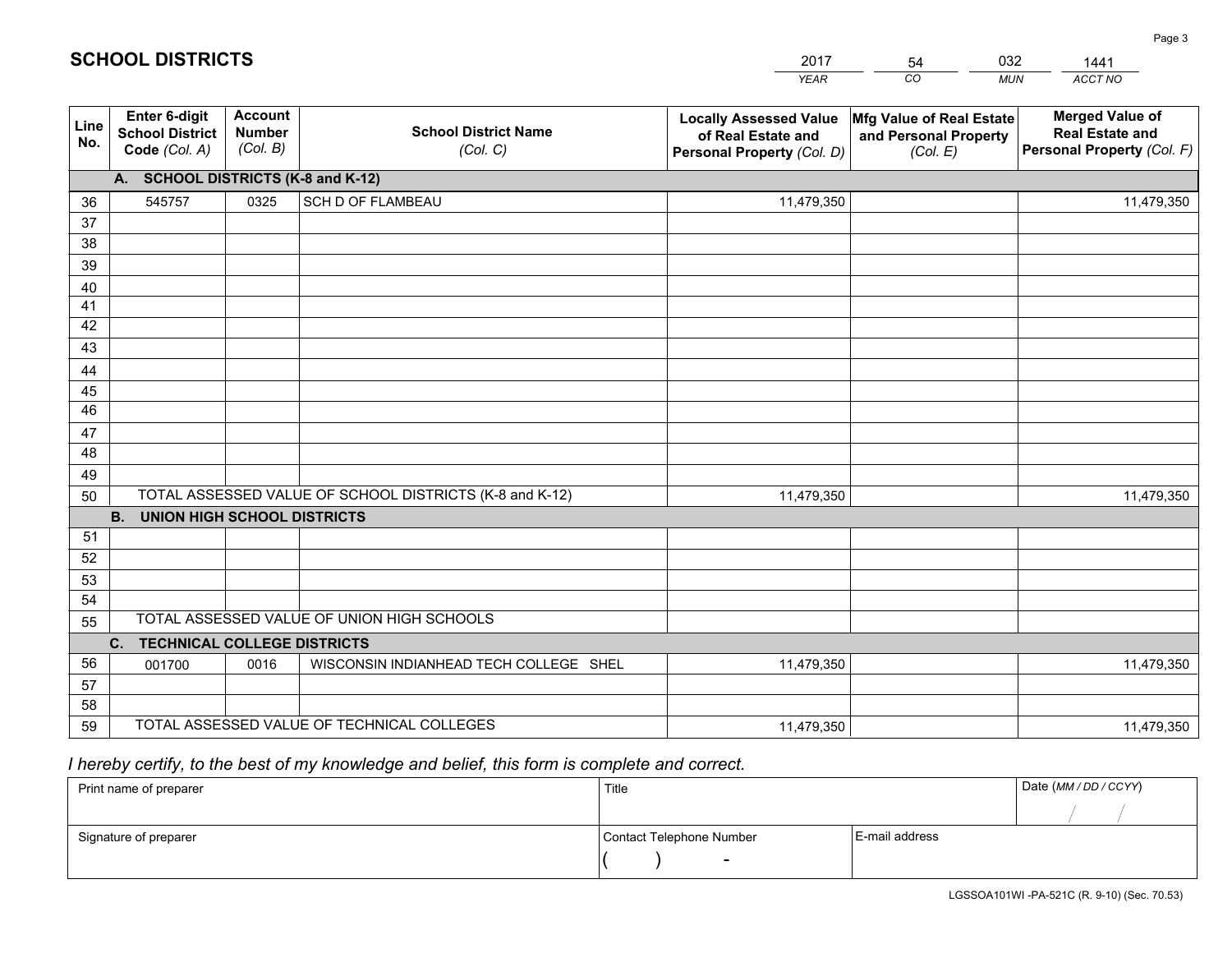#### **HIGHLIGHTS**

- 1. Complete the Statement of Assessment after the Board of Review. Reflect any changes made there.
- 2. Use black ink to complete.
- 3. Line 16 must equal Line 50, Col D.
- 4. Line 55 must equal the total of K-8 schools listed on lines 36-49. Do not include K-12 schools in this comparision.
- 5. Line 59, Col. D must equal Line 16.
- 6. Special District, School District and Technical College District values must include both real estate and personal property. Examples of Special districts are: town sanitary districts, public inland lake protection and rehabilitation districts, and metropolitan sewerage districts.
- 7. DO NOT INCLUDE Manufacturing property values.DOR will print these values on the final SOA.

MISTY BITTNER

TOWN OF SOUTH FORK N8393 PIONEER ROAD HAWKINS, WI 54530

VIISTY BITTNER<br>TOWN OF SOUTH FORK **V8393 PIONEER ROAD** HAWKINS, WI 54530

 8. Accuracy of this form is very important. The values reported directly affect the equalized value DOR calculates for school and special districts.

#### **Page 1:**

 If not prefilled, enter the tax year,county and municipal code,municipal type, municipal name and county name on the top of form.

Check the Amended box, if filing an amended / corrected SOA.

 Report the parcel count, acres and assessed value of taxable general property, total parcel count, (real and personal), total acres, and values from final figures set by the Board of Review.

- A. Real Estate land and improvements (buildings, etc.) is reported on lines 1 8, total line 9.
- B. Personal Property is reported on lines 11 14, Column D, total line 15.
- C. To complete this report, use the computer produced summary of the assessment roll that shows these amounts.
- D. Use whole numbers only.
- E. Add each line across and each column down to verify entries.

### **Page 2:**

- A. Report Special Items (not subject to general property tax).
- 1. Private Forest Croplands and Managed Forest Lands are reported on lines 18,19, 20 and 21. Be sure to report assessed values **NOT** taxes.
- 2. You should have copies of the orders of entry, orders of withdrawal, etc., to update your assessment roll.
	- 3. Show hundredths of acres (e.g. 39.75).
- 4. Tax exempt lands are reported on line 22.
- 5. Omitted property and sec. 70.43, Wis. Stats., corrections of errors by assessor are reported on line 23. Report real estate and personal property separately. These should be for **prior years**, not something found on the current assessment roll after the board of review.
- B. Special District (Lines 24-35) Include the value of both real and personal property.
- The Department of Revenue (DOR) preprints much of the information regarding names and codes for schools, special districts,etc. If a district is not listed, enter the name and value only, DOR will enter the proper code.

### **Page 3 School Districts:**

Include the value of both real and personal property.

Report School District (regular, elementary, union high school, and technical college).

- 1. Regular (K-12) and Elementary (K-8) school values are reported on lines 36-49, total on line 50.
- 2. Union High School (UHS) (use only if elementary schools are listed on lines 36-49) are reported on lines 51-54. UHS total value (line 55) must equal to the total **elementary school** values reported on lines 36-49. Do notinclude K-12 schools in this comparison.
- 3. Technical College values are reported on lines 56-58, total on line 59.
- 4. Use the computer summary that shows these amounts to complete this report.

#### **This form is due the second Monday in June. File this report only after your Board of Review is complete.**

 *If you have questions: Return forms to:*

 Email: lgs@wisconsin.gov Wisconsin Department of RevenueCall:  $(608)$  266-2569 or  $(608)$  264-6892 Fax number: (608) 264-6887 PO Box 8971

Local Government Services Section 6-97 Madison WI 53708-8971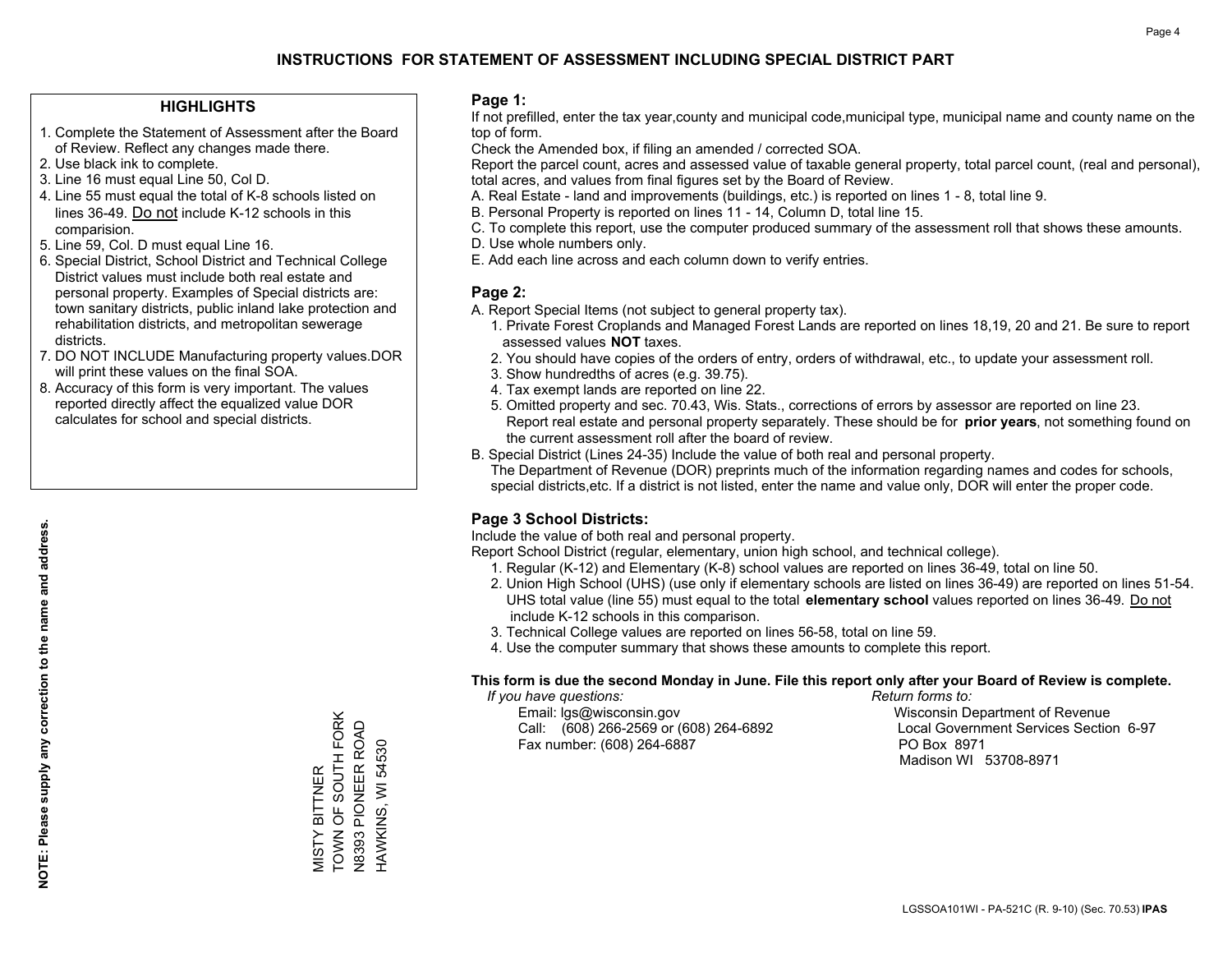**STATEMENT OF ASSESSMENT FOR 2017 FINAL - EQUATED**

2 Check if this is an Amended Return Page 1

|                | <b>FOR</b>                                                                                                                                                                                   | <b>TOWN OF</b><br><b>OF</b>                                  | <b>STRICKLAND</b>        |                           | <b>RUSK COUNTY</b>                  |                         |                      | <b>WHEN COMPLETING THIS DOCUMENT</b>     |
|----------------|----------------------------------------------------------------------------------------------------------------------------------------------------------------------------------------------|--------------------------------------------------------------|--------------------------|---------------------------|-------------------------------------|-------------------------|----------------------|------------------------------------------|
|                |                                                                                                                                                                                              | Town - Village - City                                        | <b>Municipality Name</b> |                           | <b>County Name</b>                  |                         |                      | DO NOT WRITE OVER X's OR IN SHADED AREAS |
|                |                                                                                                                                                                                              | <b>REAL ESTATE</b>                                           |                          | PARCEL COUNT              | NO. OF ACRES                        | <b>VALUE OF</b>         | <b>VALUE OF</b>      | TOTAL VALUE OF LAND                      |
| Line<br>No.    |                                                                                                                                                                                              | (See Lines 18 - 22 for<br>other Real Estate)                 |                          | TOTAL LAND   IMPROVEMENTS | <b>WHOLE</b><br><b>NUMBERS ONLY</b> | LAND                    | <b>IMPROVEMENTS</b>  | AND IMPROVEMENTS                         |
|                |                                                                                                                                                                                              |                                                              | Col. A                   | Col. B                    | Col. C                              | Col. D                  | Col. E               | Col. F                                   |
| $\mathbf{1}$   |                                                                                                                                                                                              | <b>RESIDENTIAL - Class 1</b>                                 | 199                      | 179                       | 330                                 | 1,778,400               | 12,867,200           | 14,645,600                               |
| $\overline{2}$ |                                                                                                                                                                                              | <b>COMMERCIAL - Class 2</b>                                  | 13                       |                           | 7<br>25                             | 136,600                 | 677,900              | 814,500                                  |
| 3              |                                                                                                                                                                                              | MANUFACTURING - Class 3                                      | 4                        |                           | 84<br>1                             | 156,900                 | 358,600              | 515,500                                  |
| 4              |                                                                                                                                                                                              | <b>AGRICULTURAL - Class 4</b>                                | 263                      |                           | 4,709                               | 468,700                 |                      | 468,700                                  |
| 5              |                                                                                                                                                                                              | <b>UNDEVELOPED - Class 5</b>                                 | 387                      |                           | 4,556                               | 1,021,400               |                      | 1,021,400                                |
| 6              |                                                                                                                                                                                              | AGRICULTURAL FOREST - Class 5m                               | 133                      |                           | 1,793                               | 1,261,200               |                      | 1,261,200                                |
| $\overline{7}$ |                                                                                                                                                                                              | FOREST LANDS - Class 6                                       | 234                      |                           | 4,774                               | 6,759,000               |                      | 6,759,000                                |
| 8              |                                                                                                                                                                                              | OTHER - Class 7                                              | 24                       | 24                        | 59                                  | 165,000                 | 2,324,300            | 2,489,300                                |
| 9              |                                                                                                                                                                                              | TOTAL - ALL COLUMNS                                          | 1,257                    | 211                       | 16,330                              | 11,747,200              | 16,228,000           | 27,975,200                               |
| 10             |                                                                                                                                                                                              | NUMBER OF PERSONAL PROPERTY ACCOUNTS IN ROLL                 |                          |                           | 24                                  | <b>LOCALLY ASSESSED</b> | <b>MANUFACTURING</b> | <b>MERGED</b>                            |
| 11             |                                                                                                                                                                                              | BOATS AND OTHER WATERCRAFT NOT EXEMPT - Code 1               |                          |                           |                                     | 0                       | $\Omega$             | 0                                        |
| 12             |                                                                                                                                                                                              | MACHINERY, TOOLS AND PATTERNS - Code 2                       |                          |                           |                                     | 57,100                  | 84,200               | 141,300                                  |
| 13             |                                                                                                                                                                                              | FURNITURE, FIXTURES AND EQUIPMENT - Code 3                   |                          |                           |                                     | 24,100                  | 3,300                | 27,400                                   |
| 14             |                                                                                                                                                                                              | ALL OTHER PERSONAL PROPERTY NOT EXEMPT - Codes 4A, 4B, 4C    |                          |                           |                                     | 89,200                  | 1,300                | 90,500                                   |
| 15             |                                                                                                                                                                                              | TOTAL OF PERSONAL PROPERTY NOT EXEMPT (Total of Lines 11-14) |                          |                           |                                     | 170,400                 | 88,800               | 259,200                                  |
| 16             | AGGREGATE ASSESSED VALUE OF ALL PROPERTY SUBJECT TO THE GENERAL PROPERTY TAX (Total of Lines 9F and 15F)<br>MUST EQUAL TOTAL VALUE OF THE SCHOOL DISTRICTS (K-12 PLUS K-8) - Line 50, Col. F |                                                              |                          |                           |                                     |                         |                      | 28,234,400                               |
| 17             |                                                                                                                                                                                              | <b>BOARD OF REVIEW</b>                                       |                          |                           | Name of Assessor                    |                         | Telephone #          |                                          |
|                | DATE OF FINAL ADJOURNMENT<br>06/01/2017<br><b>CINDY CHASE</b><br>(715) 820-0541                                                                                                              |                                                              |                          |                           |                                     |                         |                      |                                          |

*CO*

*MUN*

*ACCT NO1442*

*<sup>54</sup> <sup>034</sup>*

REMARKS

The Assessment Ratio to be used in calculating the estimated Fair Market Value on tax bills for this tax district is .951584074<br>This ratio should be used to convert assessed values to "Calculate Equalized Values" in Step 1 Commission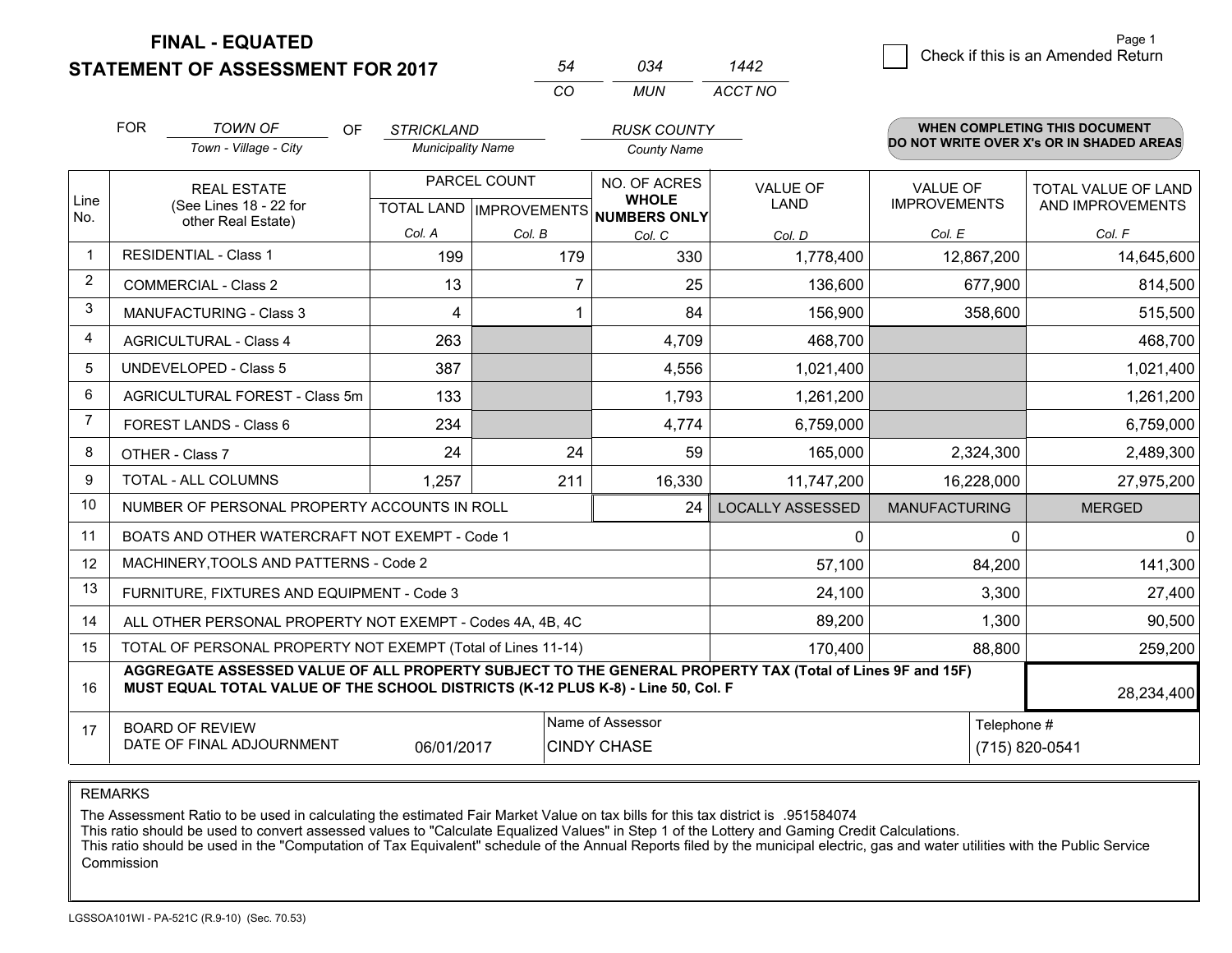*YEAR CO MUN ACCT NO* <sup>2017</sup> <sup>54</sup> <sup>034</sup> <sup>1442</sup> Page 2

Do not confuse FOREST LANDS (Line 7) with FOREST CROPS (in this section) - They are **NOT** the same

|    |                                                                        | Private Forest Crop - Reg Class @ 10¢ per acre                   |                                                                                |                                                    |                  | Private Forest Crop - Reg Class @ \$2.52 per acre                  |                                                                              |  |                    |  |
|----|------------------------------------------------------------------------|------------------------------------------------------------------|--------------------------------------------------------------------------------|----------------------------------------------------|------------------|--------------------------------------------------------------------|------------------------------------------------------------------------------|--|--------------------|--|
| 18 | (a) PARCELS                                                            | (b) ACRES                                                        |                                                                                | (c) ASSESSED VALUE                                 |                  | (d) PARCELS                                                        | (e) ACRES                                                                    |  | (f) ASSESSED VALUE |  |
|    | 14                                                                     | 560                                                              |                                                                                | 726,000                                            |                  |                                                                    | 40                                                                           |  | 45.700             |  |
|    |                                                                        |                                                                  |                                                                                | Private Forest Crop - Special Class @ 20¢ per acre |                  |                                                                    | Entered Before 2005 Managed Forest - Ferrous Mining CLOSED @ \$8.27 per acre |  |                    |  |
| 19 | (a) PARCELS                                                            | (b) ACRES                                                        |                                                                                | (c) ASSESSED VALUE                                 |                  | (d) PARCELS                                                        | (e) ACRES                                                                    |  | (f) ASSESSED VALUE |  |
|    |                                                                        |                                                                  |                                                                                |                                                    |                  |                                                                    |                                                                              |  |                    |  |
|    |                                                                        | Entered Before 2005 Managed Forest - OPEN @ \$.79 per acre       |                                                                                |                                                    |                  | Entered Before 2005 Managed Forest - CLOSED @ \$1.87 per acre      |                                                                              |  |                    |  |
| 20 | (a) PARCELS                                                            | (b) ACRES                                                        |                                                                                | (c) ASSESSED VALUE                                 |                  | (d) PARCELS                                                        | (e) ACRES                                                                    |  | (f) ASSESSED VALUE |  |
|    | 12                                                                     | 430                                                              |                                                                                | 559,300                                            |                  | 14                                                                 | 465.16                                                                       |  | 549,700            |  |
|    |                                                                        |                                                                  |                                                                                |                                                    |                  |                                                                    |                                                                              |  |                    |  |
|    | Entered After 2004 Managed Forest - OPEN @<br>(a) PARCELS<br>(b) ACRES |                                                                  |                                                                                | \$2.14 per acre<br>(c) ASSESSED VALUE              |                  | (d) PARCELS                                                        | Entered After 2004 Managed Forest - CLOSED @ \$10.68 per acre<br>(e) ACRES   |  | (f) ASSESSED VALUE |  |
| 21 |                                                                        |                                                                  |                                                                                |                                                    |                  |                                                                    |                                                                              |  |                    |  |
|    |                                                                        |                                                                  |                                                                                |                                                    |                  |                                                                    |                                                                              |  | 326,400            |  |
|    | 10                                                                     | 305.31                                                           |                                                                                | 403,900                                            |                  | 9                                                                  | 318.42                                                                       |  |                    |  |
|    | (a) County Forest Cropland Acres                                       |                                                                  |                                                                                | (b) Federal Acres                                  |                  | (d) County (NOT FOREST CROP) Acres<br>(c) State Acres              |                                                                              |  | (e) Other Acres    |  |
| 22 | 3.830.75                                                               |                                                                  |                                                                                |                                                    |                  | 21.18                                                              |                                                                              |  | 299.59             |  |
|    |                                                                        | Assessed Value of Omitted Property From Prior Years (Sec. 70.44) |                                                                                |                                                    |                  |                                                                    | Assessed Value of Sec. 70.43 Corrections of Errors by Assessors              |  |                    |  |
|    |                                                                        | (a) REAL ESTATE                                                  |                                                                                | (b) PERSONAL                                       |                  |                                                                    | (c1) REAL ESTATE                                                             |  | (c2) PERSONAL      |  |
| 23 |                                                                        |                                                                  |                                                                                |                                                    |                  |                                                                    |                                                                              |  |                    |  |
|    |                                                                        |                                                                  |                                                                                |                                                    |                  |                                                                    |                                                                              |  |                    |  |
|    |                                                                        |                                                                  |                                                                                |                                                    |                  |                                                                    |                                                                              |  |                    |  |
|    | (d) REAL ESTATE                                                        |                                                                  | (e) PERSONAL                                                                   |                                                    | (f1) REAL ESTATE |                                                                    | (f2) PERSONAL                                                                |  |                    |  |
|    |                                                                        |                                                                  |                                                                                |                                                    |                  |                                                                    |                                                                              |  |                    |  |
|    |                                                                        |                                                                  | Manufacturing Equated Value of Omitted Property From Prior Years (Sec. 70.995) |                                                    |                  | Mfg. Equated Value of Sec.70.43 Corrections of Errors by Assessors |                                                                              |  |                    |  |

# **SPECIAL DISTRICTS**

| Line<br>No. | Enter 6-digit<br>Special District<br>Code (Col. A) | <b>Account</b><br><b>Number</b> | <b>Special District Name</b> | <b>Locally Assessed Value</b><br>of Real Estate and | Mfg Value of Real Estate<br>and Personal Property | <b>Merged Value of</b><br><b>Real Estate and</b><br>Personal Property (Col. F) |
|-------------|----------------------------------------------------|---------------------------------|------------------------------|-----------------------------------------------------|---------------------------------------------------|--------------------------------------------------------------------------------|
|             |                                                    | (Col. B)                        | (Col. C)                     | Personal Property (Col. D)                          | (Col. E)                                          |                                                                                |
| 24          |                                                    |                                 |                              |                                                     |                                                   |                                                                                |
| 25          |                                                    |                                 |                              |                                                     |                                                   |                                                                                |
| 26          |                                                    |                                 |                              |                                                     |                                                   |                                                                                |
| 27          |                                                    |                                 |                              |                                                     |                                                   |                                                                                |
| 28          |                                                    |                                 |                              |                                                     |                                                   |                                                                                |
| 29          |                                                    |                                 |                              |                                                     |                                                   |                                                                                |
| 30          |                                                    |                                 |                              |                                                     |                                                   |                                                                                |
| 31          |                                                    |                                 |                              |                                                     |                                                   |                                                                                |
| 32          |                                                    |                                 |                              |                                                     |                                                   |                                                                                |
| 33          |                                                    |                                 |                              |                                                     |                                                   |                                                                                |
| 34          |                                                    |                                 |                              |                                                     |                                                   |                                                                                |
| 35          |                                                    |                                 |                              |                                                     |                                                   |                                                                                |

LGSSOA101WI-PA - 521C (R. 9-10) (Sec. 70.53)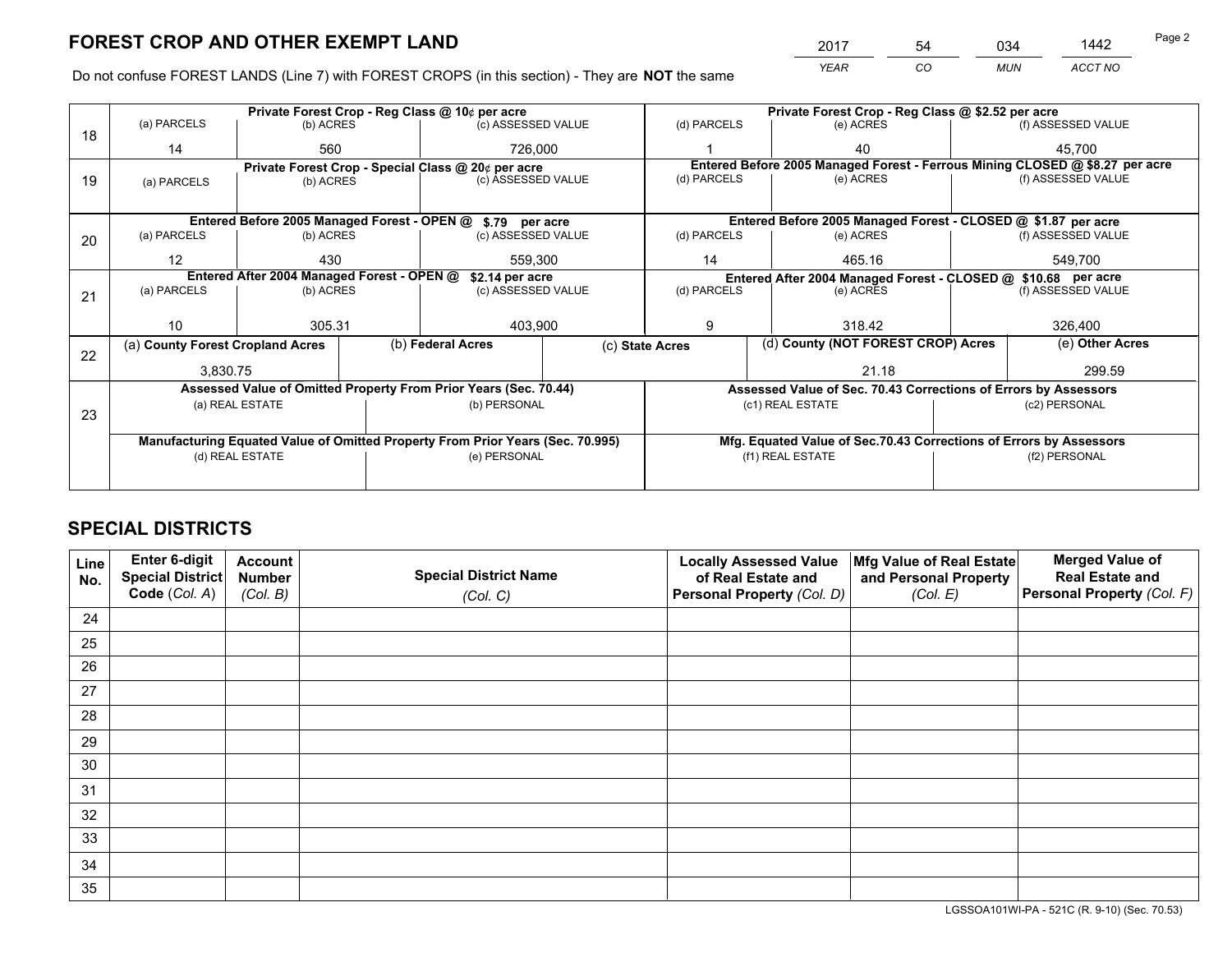|             |                                                          |                                             |                                                         | <b>YEAR</b>                                                                       | CO<br><b>MUN</b>                                              | ACCT NO                                                                        |
|-------------|----------------------------------------------------------|---------------------------------------------|---------------------------------------------------------|-----------------------------------------------------------------------------------|---------------------------------------------------------------|--------------------------------------------------------------------------------|
| Line<br>No. | Enter 6-digit<br><b>School District</b><br>Code (Col. A) | <b>Account</b><br><b>Number</b><br>(Col. B) | <b>School District Name</b><br>(Col. C)                 | <b>Locally Assessed Value</b><br>of Real Estate and<br>Personal Property (Col. D) | Mfg Value of Real Estate<br>and Personal Property<br>(Col. E) | <b>Merged Value of</b><br><b>Real Estate and</b><br>Personal Property (Col. F) |
|             | <b>SCHOOL DISTRICTS (K-8 and K-12)</b><br>А.             |                                             |                                                         |                                                                                   |                                                               |                                                                                |
| 36          | 031080                                                   | 0024                                        | SCH D OF CHETEK-WEYERHAEUSER AREA                       | 27,630,100                                                                        | 604,300                                                       | 28,234,400                                                                     |
| 37          |                                                          |                                             |                                                         |                                                                                   |                                                               |                                                                                |
| 38          |                                                          |                                             |                                                         |                                                                                   |                                                               |                                                                                |
| 39          |                                                          |                                             |                                                         |                                                                                   |                                                               |                                                                                |
| 40          |                                                          |                                             |                                                         |                                                                                   |                                                               |                                                                                |
| 41          |                                                          |                                             |                                                         |                                                                                   |                                                               |                                                                                |
| 42          |                                                          |                                             |                                                         |                                                                                   |                                                               |                                                                                |
| 43          |                                                          |                                             |                                                         |                                                                                   |                                                               |                                                                                |
| 44<br>45    |                                                          |                                             |                                                         |                                                                                   |                                                               |                                                                                |
| 46          |                                                          |                                             |                                                         |                                                                                   |                                                               |                                                                                |
| 47          |                                                          |                                             |                                                         |                                                                                   |                                                               |                                                                                |
| 48          |                                                          |                                             |                                                         |                                                                                   |                                                               |                                                                                |
| 49          |                                                          |                                             |                                                         |                                                                                   |                                                               |                                                                                |
| 50          |                                                          |                                             | TOTAL ASSESSED VALUE OF SCHOOL DISTRICTS (K-8 and K-12) | 27,630,100                                                                        | 604,300                                                       | 28,234,400                                                                     |
|             | <b>B.</b><br><b>UNION HIGH SCHOOL DISTRICTS</b>          |                                             |                                                         |                                                                                   |                                                               |                                                                                |
| 51          |                                                          |                                             |                                                         |                                                                                   |                                                               |                                                                                |
| 52          |                                                          |                                             |                                                         |                                                                                   |                                                               |                                                                                |
| 53          |                                                          |                                             |                                                         |                                                                                   |                                                               |                                                                                |
| 54          |                                                          |                                             |                                                         |                                                                                   |                                                               |                                                                                |
| 55          |                                                          |                                             | TOTAL ASSESSED VALUE OF UNION HIGH SCHOOLS              |                                                                                   |                                                               |                                                                                |
|             | C.<br><b>TECHNICAL COLLEGE DISTRICTS</b>                 |                                             |                                                         |                                                                                   |                                                               |                                                                                |
| 56          | 001700                                                   | 0016                                        | WISCONSIN INDIANHEAD TECH COLLEGE SHEL                  | 27,630,100                                                                        | 604,300                                                       | 28,234,400                                                                     |
| 57<br>58    |                                                          |                                             |                                                         |                                                                                   |                                                               |                                                                                |
| 59          |                                                          |                                             | TOTAL ASSESSED VALUE OF TECHNICAL COLLEGES              | 27,630,100                                                                        | 604,300                                                       | 28,234,400                                                                     |
|             |                                                          |                                             |                                                         |                                                                                   |                                                               |                                                                                |

# *I hereby certify, to the best of my knowledge and belief, this form is complete and correct.*

**SCHOOL DISTRICTS**

| Print name of preparer | Title                    | Date (MM / DD / CCYY) |  |
|------------------------|--------------------------|-----------------------|--|
|                        |                          |                       |  |
| Signature of preparer  | Contact Telephone Number | E-mail address        |  |
|                        | $\overline{\phantom{0}}$ |                       |  |

1442

Page 3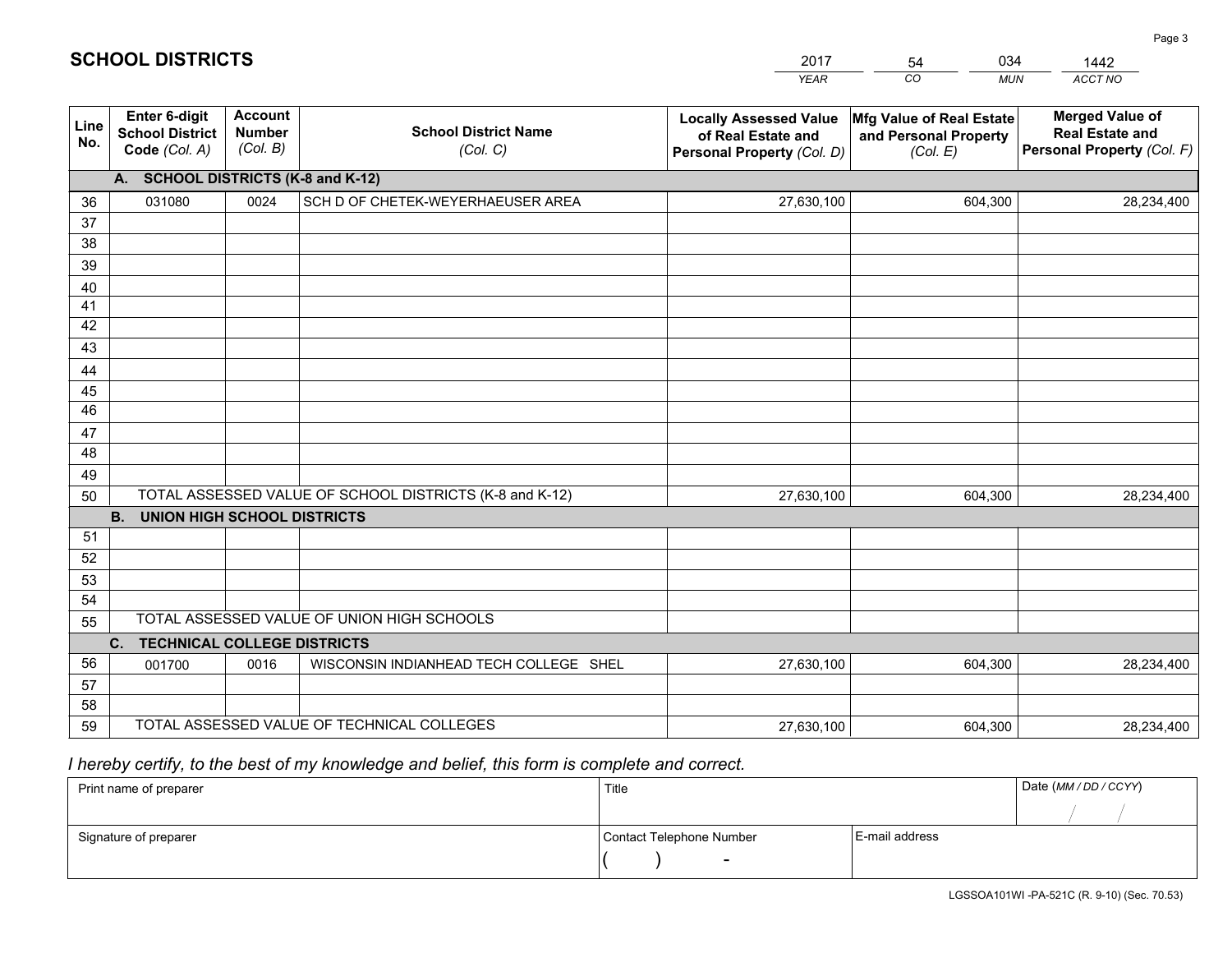#### **HIGHLIGHTS**

- 1. Complete the Statement of Assessment after the Board of Review. Reflect any changes made there.
- 2. Use black ink to complete.
- 3. Line 16 must equal Line 50, Col D.
- 4. Line 55 must equal the total of K-8 schools listed on lines 36-49. Do not include K-12 schools in this comparision.
- 5. Line 59, Col. D must equal Line 16.
- 6. Special District, School District and Technical College District values must include both real estate and personal property. Examples of Special districts are: town sanitary districts, public inland lake protection and rehabilitation districts, and metropolitan sewerage districts.
- 7. DO NOT INCLUDE Manufacturing property values.DOR will print these values on the final SOA.
- 8. Accuracy of this form is very important. The values reported directly affect the equalized value DOR calculates for school and special districts.

#### **Page 1:**

 If not prefilled, enter the tax year,county and municipal code,municipal type, municipal name and county name on the top of form.

Check the Amended box, if filing an amended / corrected SOA.

 Report the parcel count, acres and assessed value of taxable general property, total parcel count, (real and personal), total acres, and values from final figures set by the Board of Review.

- A. Real Estate land and improvements (buildings, etc.) is reported on lines 1 8, total line 9.
- B. Personal Property is reported on lines 11 14, Column D, total line 15.
- C. To complete this report, use the computer produced summary of the assessment roll that shows these amounts.
- D. Use whole numbers only.
- E. Add each line across and each column down to verify entries.

#### **Page 2:**

- A. Report Special Items (not subject to general property tax).
- 1. Private Forest Croplands and Managed Forest Lands are reported on lines 18,19, 20 and 21. Be sure to report assessed values **NOT** taxes.
- 2. You should have copies of the orders of entry, orders of withdrawal, etc., to update your assessment roll.
	- 3. Show hundredths of acres (e.g. 39.75).
- 4. Tax exempt lands are reported on line 22.
- 5. Omitted property and sec. 70.43, Wis. Stats., corrections of errors by assessor are reported on line 23. Report real estate and personal property separately. These should be for **prior years**, not something found on the current assessment roll after the board of review.
- B. Special District (Lines 24-35) Include the value of both real and personal property.
- The Department of Revenue (DOR) preprints much of the information regarding names and codes for schools, special districts,etc. If a district is not listed, enter the name and value only, DOR will enter the proper code.

### **Page 3 School Districts:**

Include the value of both real and personal property.

Report School District (regular, elementary, union high school, and technical college).

- 1. Regular (K-12) and Elementary (K-8) school values are reported on lines 36-49, total on line 50.
- 2. Union High School (UHS) (use only if elementary schools are listed on lines 36-49) are reported on lines 51-54. UHS total value (line 55) must equal to the total **elementary school** values reported on lines 36-49. Do notinclude K-12 schools in this comparison.
- 3. Technical College values are reported on lines 56-58, total on line 59.
- 4. Use the computer summary that shows these amounts to complete this report.

#### **This form is due the second Monday in June. File this report only after your Board of Review is complete.**

 *If you have questions: Return forms to:*

 Email: lgs@wisconsin.gov Wisconsin Department of RevenueCall:  $(608)$  266-2569 or  $(608)$  264-6892 Fax number: (608) 264-6887 PO Box 8971

Local Government Services Section 6-97 Madison WI 53708-8971

54895 - 0120 WEYERHAEUSER, WI 54895 - 0120 TOWN OF STRICKLAND CAROL LYNN ARNDT<br>TOWN OF STRICKLAND **NEYERHAEUSER, WI** CAROL LYNN ARNDT PO BOX 120 PO BOX 120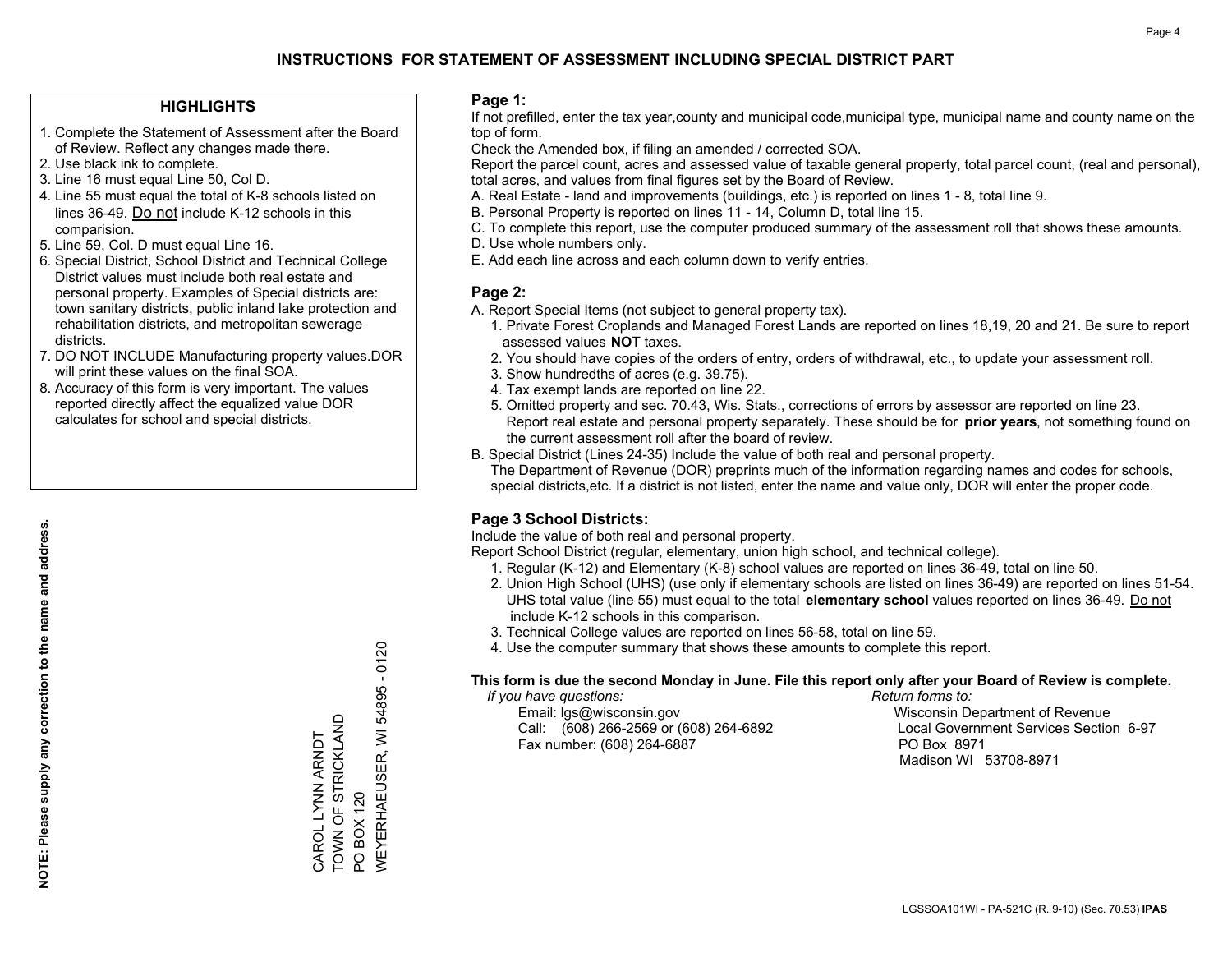**FINAL - EQUATED**

**STATEMENT OF ASSESSMENT FOR 2017** 

|                                    | Page 1 |
|------------------------------------|--------|
| Check if this is an Amended Return |        |
|                                    |        |

|                | <b>FOR</b>                                                                                                                                                                                                 | <b>TOWN OF</b><br><b>OF</b>                    | <b>STUBBS</b>            |        | <b>RUSK COUNTY</b>                                       |                         |                      | <b>WHEN COMPLETING THIS DOCUMENT</b>     |
|----------------|------------------------------------------------------------------------------------------------------------------------------------------------------------------------------------------------------------|------------------------------------------------|--------------------------|--------|----------------------------------------------------------|-------------------------|----------------------|------------------------------------------|
|                |                                                                                                                                                                                                            | Town - Village - City                          | <b>Municipality Name</b> |        | <b>County Name</b>                                       |                         |                      | DO NOT WRITE OVER X's OR IN SHADED AREAS |
|                |                                                                                                                                                                                                            | <b>REAL ESTATE</b>                             | PARCEL COUNT             |        | NO. OF ACRES                                             | <b>VALUE OF</b>         | <b>VALUE OF</b>      | TOTAL VALUE OF LAND                      |
| Line<br>No.    |                                                                                                                                                                                                            | (See Lines 18 - 22 for<br>other Real Estate)   |                          |        | <b>WHOLE</b><br>TOTAL LAND   IMPROVEMENTS   NUMBERS ONLY | LAND                    | <b>IMPROVEMENTS</b>  | AND IMPROVEMENTS                         |
|                |                                                                                                                                                                                                            |                                                | Col. A                   | Col. B | Col. C                                                   | Col. D                  | Col. E               | Col. F                                   |
| $\overline{1}$ |                                                                                                                                                                                                            | RESIDENTIAL - Class 1                          | 434                      | 308    | 802                                                      | 10,933,800              | 23,055,700           | 33,989,500                               |
| $\overline{2}$ |                                                                                                                                                                                                            | <b>COMMERCIAL - Class 2</b>                    | 25                       | 15     | 330                                                      | 3,851,500               | 2,013,800            | 5,865,300                                |
| 3              |                                                                                                                                                                                                            | <b>MANUFACTURING - Class 3</b>                 | 3                        |        | 0<br>104                                                 | 127,900                 | $\Omega$             | 127,900                                  |
| $\overline{4}$ |                                                                                                                                                                                                            | <b>AGRICULTURAL - Class 4</b>                  | 429                      |        | 11,499                                                   | 1,229,300               |                      | 1,229,300                                |
| 5              |                                                                                                                                                                                                            | <b>UNDEVELOPED - Class 5</b>                   | 310                      |        | 2,643                                                    | 875,600                 |                      | 875,600                                  |
| 6              |                                                                                                                                                                                                            | AGRICULTURAL FOREST - Class 5m                 | 84                       |        | 1,537                                                    | 1,124,700               |                      | 1,124,700                                |
| $\overline{7}$ | FOREST LANDS - Class 6                                                                                                                                                                                     |                                                | 223                      |        | 4,926                                                    | 7,311,500               |                      | 7,311,500                                |
| 8              | OTHER - Class 7                                                                                                                                                                                            |                                                | 66                       | 64     | 188                                                      | 597,400                 | 4,053,000            | 4,650,400                                |
| 9              |                                                                                                                                                                                                            | TOTAL - ALL COLUMNS                            | 1,574                    | 387    | 22,029                                                   | 26,051,700              | 29,122,500           | 55,174,200                               |
| 10             | NUMBER OF PERSONAL PROPERTY ACCOUNTS IN ROLL                                                                                                                                                               |                                                |                          |        |                                                          | <b>LOCALLY ASSESSED</b> | <b>MANUFACTURING</b> | <b>MERGED</b>                            |
| 11             |                                                                                                                                                                                                            | BOATS AND OTHER WATERCRAFT NOT EXEMPT - Code 1 |                          | 0      | $\Omega$                                                 | 0                       |                      |                                          |
| 12             |                                                                                                                                                                                                            | MACHINERY, TOOLS AND PATTERNS - Code 2         |                          |        |                                                          | 630,300                 | 28,300               | 658,600                                  |
| 13             |                                                                                                                                                                                                            | FURNITURE, FIXTURES AND EQUIPMENT - Code 3     |                          |        |                                                          | 11,200                  | $\Omega$             | 11,200                                   |
| 14             | ALL OTHER PERSONAL PROPERTY NOT EXEMPT - Codes 4A, 4B, 4C                                                                                                                                                  |                                                |                          |        |                                                          |                         | 1,200                | 54,100                                   |
| 15             | TOTAL OF PERSONAL PROPERTY NOT EXEMPT (Total of Lines 11-14)                                                                                                                                               |                                                |                          |        |                                                          |                         | 29,500               | 723,900                                  |
| 16             | AGGREGATE ASSESSED VALUE OF ALL PROPERTY SUBJECT TO THE GENERAL PROPERTY TAX (Total of Lines 9F and 15F)<br>MUST EQUAL TOTAL VALUE OF THE SCHOOL DISTRICTS (K-12 PLUS K-8) - Line 50, Col. F<br>55,898,100 |                                                |                          |        |                                                          |                         |                      |                                          |
| 17             | Name of Assessor<br><b>BOARD OF REVIEW</b><br>DATE OF FINAL ADJOURNMENT<br>07/10/2017<br><b>TOM HANSON</b>                                                                                                 |                                                |                          |        |                                                          | Telephone #             | (715) 868-2254       |                                          |

*CO*

*MUN*

*ACCT NO1443*

*<sup>54</sup> <sup>036</sup>*

REMARKS

The Assessment Ratio to be used in calculating the estimated Fair Market Value on tax bills for this tax district is .988899415<br>This ratio should be used to convert assessed values to "Calculate Equalized Values" in Step 1 Commission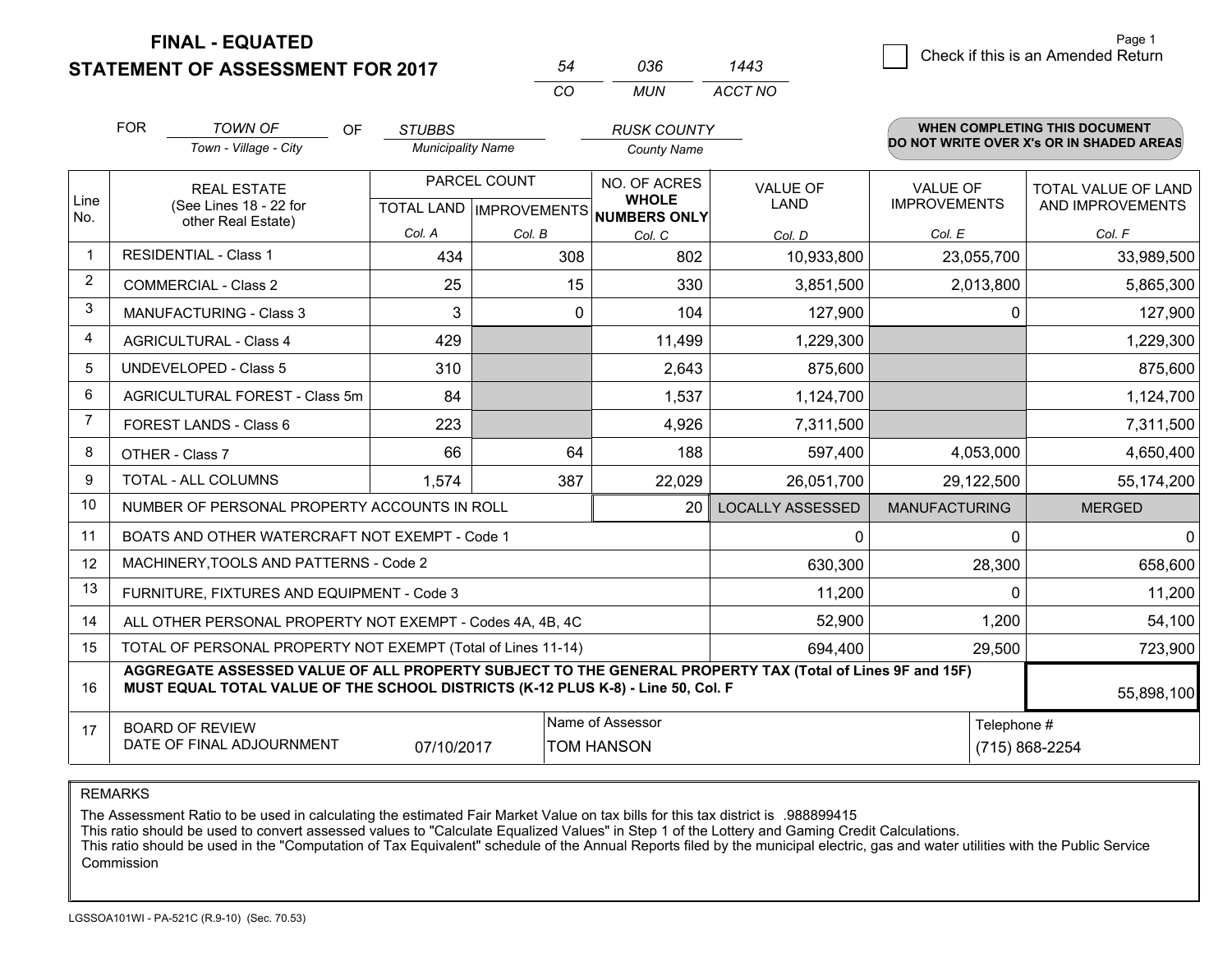*YEAR CO MUN ACCT NO* <sup>2017</sup> <sup>54</sup> <sup>036</sup> <sup>1443</sup>

Do not confuse FOREST LANDS (Line 7) with FOREST CROPS (in this section) - They are **NOT** the same

|    |                                                                                |                 | Private Forest Crop - Reg Class @ \$2.52 per acre               |                                                    |                                                                              |                                                               |                                                                    |                                    |               |                    |
|----|--------------------------------------------------------------------------------|-----------------|-----------------------------------------------------------------|----------------------------------------------------|------------------------------------------------------------------------------|---------------------------------------------------------------|--------------------------------------------------------------------|------------------------------------|---------------|--------------------|
| 18 | (a) PARCELS<br>(b) ACRES                                                       |                 |                                                                 | (c) ASSESSED VALUE                                 |                                                                              | (d) PARCELS                                                   |                                                                    | (e) ACRES                          |               | (f) ASSESSED VALUE |
|    |                                                                                |                 |                                                                 |                                                    |                                                                              |                                                               |                                                                    |                                    |               |                    |
|    |                                                                                |                 |                                                                 | Private Forest Crop - Special Class @ 20¢ per acre | Entered Before 2005 Managed Forest - Ferrous Mining CLOSED @ \$8.27 per acre |                                                               |                                                                    |                                    |               |                    |
| 19 | (a) PARCELS                                                                    | (b) ACRES       |                                                                 |                                                    | (c) ASSESSED VALUE                                                           |                                                               | (d) PARCELS                                                        | (e) ACRES                          |               | (f) ASSESSED VALUE |
|    |                                                                                |                 |                                                                 |                                                    |                                                                              |                                                               |                                                                    |                                    |               |                    |
|    |                                                                                |                 |                                                                 |                                                    | Entered Before 2005 Managed Forest - OPEN @ \$.79 per acre                   |                                                               | Entered Before 2005 Managed Forest - CLOSED @ \$1.87 per acre      |                                    |               |                    |
| 20 | (a) PARCELS<br>(b) ACRES                                                       |                 |                                                                 | (c) ASSESSED VALUE                                 |                                                                              | (d) PARCELS                                                   |                                                                    | (e) ACRES                          |               | (f) ASSESSED VALUE |
|    | 5                                                                              | 200             |                                                                 | 344.000                                            |                                                                              | 3                                                             |                                                                    | 95                                 |               | 160,300            |
|    | Entered After 2004 Managed Forest - OPEN @<br>\$2.14 per acre                  |                 |                                                                 |                                                    |                                                                              | Entered After 2004 Managed Forest - CLOSED @ \$10.68 per acre |                                                                    |                                    |               |                    |
| 21 | (a) PARCELS                                                                    | (b) ACRES       |                                                                 |                                                    | (d) PARCELS<br>(c) ASSESSED VALUE                                            |                                                               |                                                                    | (e) ACRES                          |               | (f) ASSESSED VALUE |
|    |                                                                                |                 |                                                                 |                                                    |                                                                              |                                                               |                                                                    |                                    |               |                    |
|    |                                                                                | 50              |                                                                 | 60,600                                             |                                                                              | 14                                                            |                                                                    | 353                                |               | 584,100            |
| 22 | (a) County Forest Cropland Acres                                               |                 |                                                                 | (b) Federal Acres                                  | (c) State Acres                                                              |                                                               |                                                                    | (d) County (NOT FOREST CROP) Acres |               | (e) Other Acres    |
|    |                                                                                |                 |                                                                 |                                                    |                                                                              | 21.87                                                         |                                                                    | 7.68                               |               | 239.02             |
|    | Assessed Value of Omitted Property From Prior Years (Sec. 70.44)               |                 | Assessed Value of Sec. 70.43 Corrections of Errors by Assessors |                                                    |                                                                              |                                                               |                                                                    |                                    |               |                    |
| 23 |                                                                                | (a) REAL ESTATE | (b) PERSONAL                                                    |                                                    |                                                                              |                                                               | (c1) REAL ESTATE                                                   |                                    | (c2) PERSONAL |                    |
|    |                                                                                |                 |                                                                 |                                                    |                                                                              |                                                               |                                                                    |                                    |               |                    |
|    | Manufacturing Equated Value of Omitted Property From Prior Years (Sec. 70.995) |                 |                                                                 |                                                    |                                                                              |                                                               | Mfg. Equated Value of Sec.70.43 Corrections of Errors by Assessors |                                    |               |                    |
|    | (d) REAL ESTATE                                                                |                 |                                                                 | (e) PERSONAL                                       | (f1) REAL ESTATE                                                             |                                                               | (f2) PERSONAL                                                      |                                    |               |                    |
|    |                                                                                |                 |                                                                 |                                                    |                                                                              |                                                               |                                                                    |                                    |               |                    |

# **SPECIAL DISTRICTS**

| Line<br>No. | Enter 6-digit<br><b>Special District</b> | <b>Account</b><br><b>Number</b> | <b>Special District Name</b> | <b>Locally Assessed Value</b><br>of Real Estate and | Mfg Value of Real Estate<br>and Personal Property | <b>Merged Value of</b><br><b>Real Estate and</b> |
|-------------|------------------------------------------|---------------------------------|------------------------------|-----------------------------------------------------|---------------------------------------------------|--------------------------------------------------|
|             | Code (Col. A)                            | (Col. B)                        | (Col. C)                     | Personal Property (Col. D)                          | (Col. E)                                          | Personal Property (Col. F)                       |
| 24          |                                          |                                 |                              |                                                     |                                                   |                                                  |
| 25          |                                          |                                 |                              |                                                     |                                                   |                                                  |
| 26          |                                          |                                 |                              |                                                     |                                                   |                                                  |
| 27          |                                          |                                 |                              |                                                     |                                                   |                                                  |
| 28          |                                          |                                 |                              |                                                     |                                                   |                                                  |
| 29          |                                          |                                 |                              |                                                     |                                                   |                                                  |
| 30          |                                          |                                 |                              |                                                     |                                                   |                                                  |
| 31          |                                          |                                 |                              |                                                     |                                                   |                                                  |
| 32          |                                          |                                 |                              |                                                     |                                                   |                                                  |
| 33          |                                          |                                 |                              |                                                     |                                                   |                                                  |
| 34          |                                          |                                 |                              |                                                     |                                                   |                                                  |
| 35          |                                          |                                 |                              |                                                     |                                                   |                                                  |

LGSSOA101WI-PA - 521C (R. 9-10) (Sec. 70.53)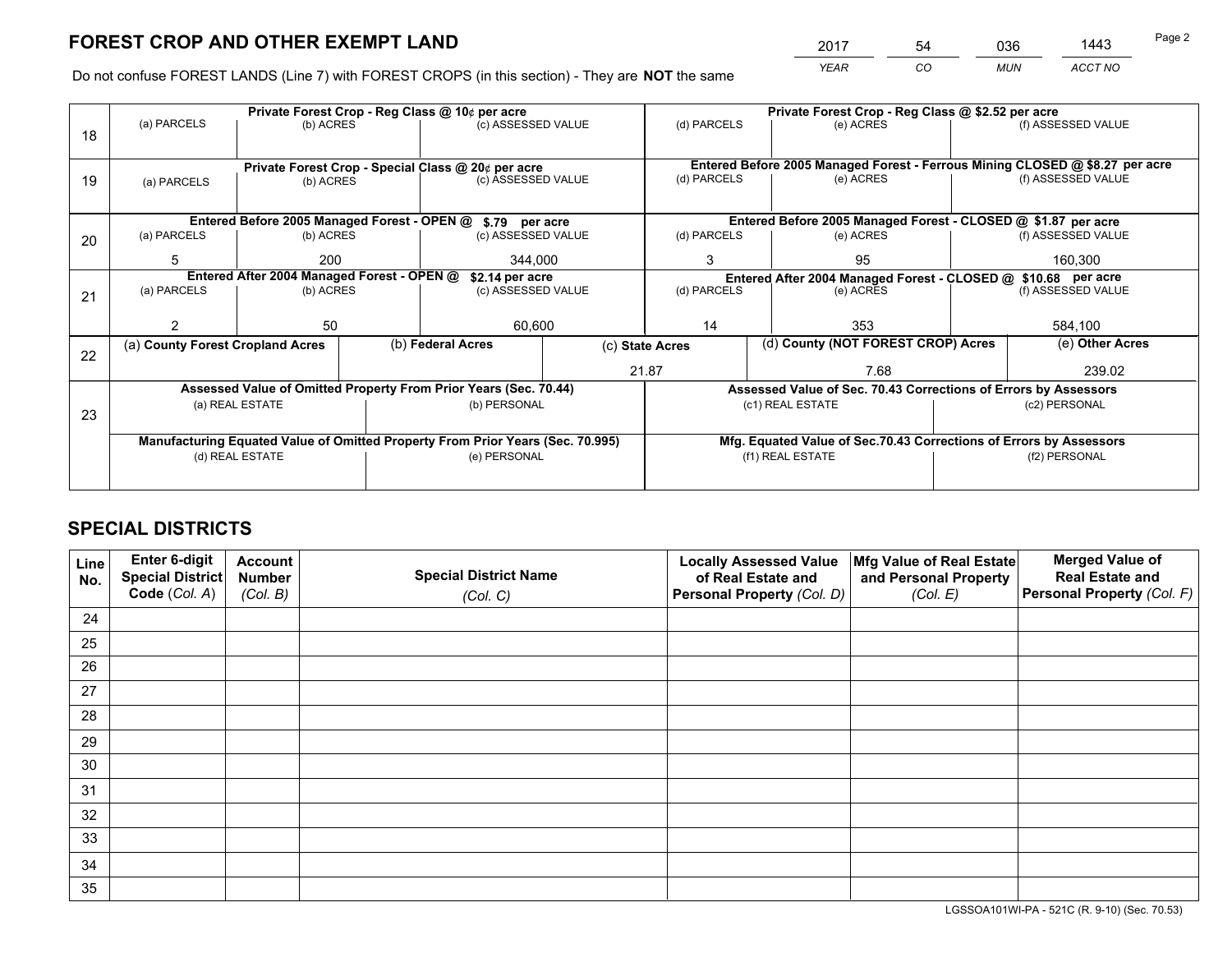|             |                                                                 |                                             |                                                         | <b>YEAR</b>                                                                       | CO<br><b>MUN</b>                                              | <b>ACCT NO</b>                                                                 |  |  |
|-------------|-----------------------------------------------------------------|---------------------------------------------|---------------------------------------------------------|-----------------------------------------------------------------------------------|---------------------------------------------------------------|--------------------------------------------------------------------------------|--|--|
| Line<br>No. | <b>Enter 6-digit</b><br><b>School District</b><br>Code (Col. A) | <b>Account</b><br><b>Number</b><br>(Col. B) | <b>School District Name</b><br>(Col. C)                 | <b>Locally Assessed Value</b><br>of Real Estate and<br>Personal Property (Col. D) | Mfg Value of Real Estate<br>and Personal Property<br>(Col. E) | <b>Merged Value of</b><br><b>Real Estate and</b><br>Personal Property (Col. F) |  |  |
|             | A. SCHOOL DISTRICTS (K-8 and K-12)                              |                                             |                                                         |                                                                                   |                                                               |                                                                                |  |  |
| 36          | 031080                                                          | 0024                                        | SCH D OF CHETEK-WEYERHAEUSER AREA                       | 16,769,300                                                                        |                                                               | 16,769,300                                                                     |  |  |
| 37          | 540735                                                          | 0323                                        | SCH D OF BRUCE                                          | 38,971,400                                                                        | 157,400                                                       | 39,128,800                                                                     |  |  |
| 38          |                                                                 |                                             |                                                         |                                                                                   |                                                               |                                                                                |  |  |
| 39          |                                                                 |                                             |                                                         |                                                                                   |                                                               |                                                                                |  |  |
| 40          |                                                                 |                                             |                                                         |                                                                                   |                                                               |                                                                                |  |  |
| 41          |                                                                 |                                             |                                                         |                                                                                   |                                                               |                                                                                |  |  |
| 42          |                                                                 |                                             |                                                         |                                                                                   |                                                               |                                                                                |  |  |
| 43          |                                                                 |                                             |                                                         |                                                                                   |                                                               |                                                                                |  |  |
| 44<br>45    |                                                                 |                                             |                                                         |                                                                                   |                                                               |                                                                                |  |  |
| 46          |                                                                 |                                             |                                                         |                                                                                   |                                                               |                                                                                |  |  |
| 47          |                                                                 |                                             |                                                         |                                                                                   |                                                               |                                                                                |  |  |
| 48          |                                                                 |                                             |                                                         |                                                                                   |                                                               |                                                                                |  |  |
| 49          |                                                                 |                                             |                                                         |                                                                                   |                                                               |                                                                                |  |  |
| 50          |                                                                 |                                             | TOTAL ASSESSED VALUE OF SCHOOL DISTRICTS (K-8 and K-12) | 55,740,700                                                                        | 157,400                                                       | 55,898,100                                                                     |  |  |
|             | <b>B.</b><br><b>UNION HIGH SCHOOL DISTRICTS</b>                 |                                             |                                                         |                                                                                   |                                                               |                                                                                |  |  |
| 51          |                                                                 |                                             |                                                         |                                                                                   |                                                               |                                                                                |  |  |
| 52          |                                                                 |                                             |                                                         |                                                                                   |                                                               |                                                                                |  |  |
| 53          |                                                                 |                                             |                                                         |                                                                                   |                                                               |                                                                                |  |  |
| 54          |                                                                 |                                             |                                                         |                                                                                   |                                                               |                                                                                |  |  |
| 55          | TOTAL ASSESSED VALUE OF UNION HIGH SCHOOLS                      |                                             |                                                         |                                                                                   |                                                               |                                                                                |  |  |
|             | C.<br><b>TECHNICAL COLLEGE DISTRICTS</b>                        |                                             |                                                         |                                                                                   |                                                               |                                                                                |  |  |
| 56          | 001700                                                          | 0016                                        | WISCONSIN INDIANHEAD TECH COLLEGE SHEL                  | 55,740,700                                                                        | 157,400                                                       | 55,898,100                                                                     |  |  |
| 57          |                                                                 |                                             |                                                         |                                                                                   |                                                               |                                                                                |  |  |
| 58<br>59    |                                                                 |                                             | TOTAL ASSESSED VALUE OF TECHNICAL COLLEGES              |                                                                                   |                                                               |                                                                                |  |  |
|             |                                                                 |                                             |                                                         | 55,740,700                                                                        | 157,400                                                       | 55,898,100                                                                     |  |  |

2017

54

036

1443

 *I hereby certify, to the best of my knowledge and belief, this form is complete and correct.*

**SCHOOL DISTRICTS**

| Print name of preparer | Title                    |                | Date (MM / DD / CCYY) |
|------------------------|--------------------------|----------------|-----------------------|
|                        |                          |                |                       |
| Signature of preparer  | Contact Telephone Number | E-mail address |                       |
|                        | $\overline{\phantom{0}}$ |                |                       |

Page 3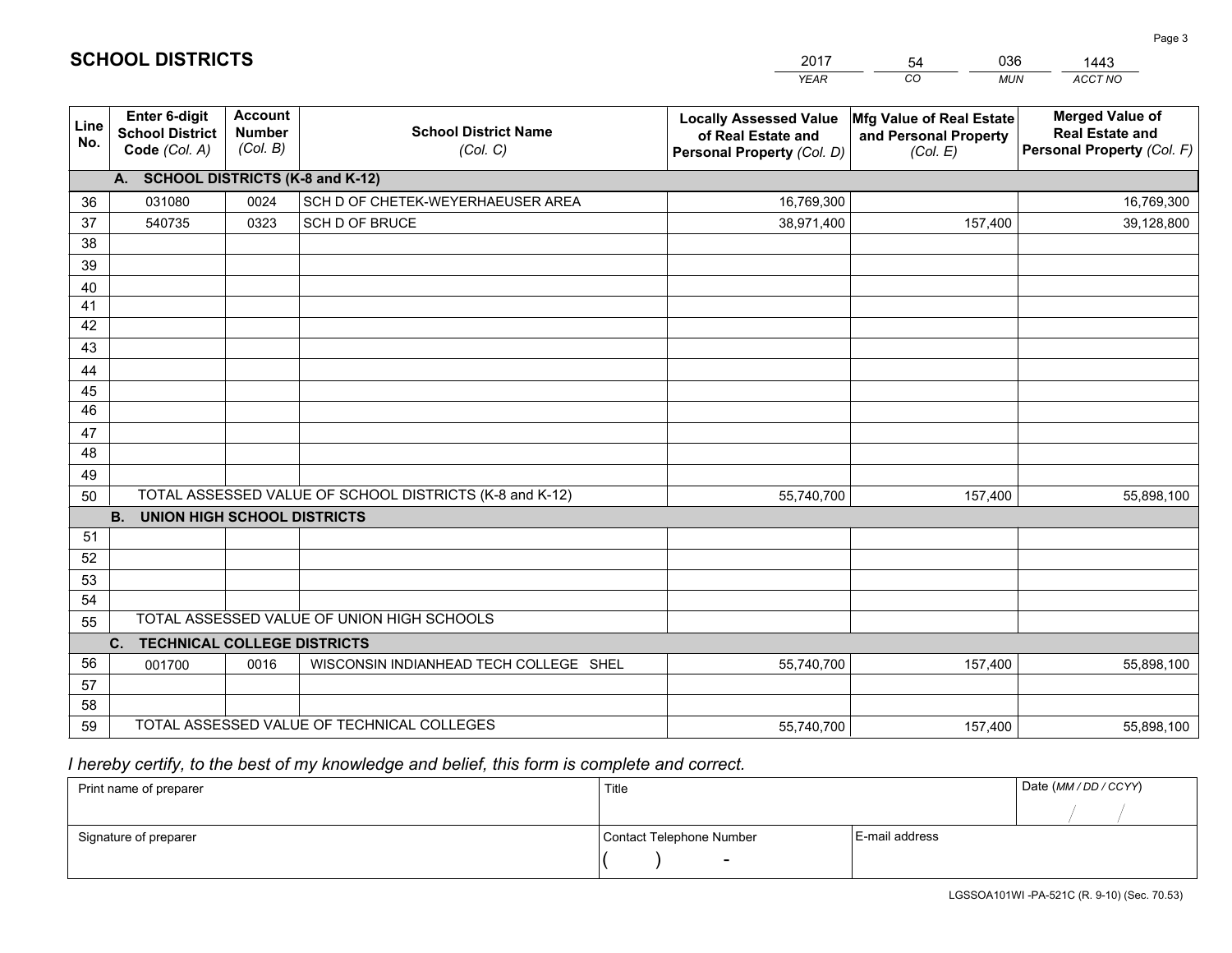#### **HIGHLIGHTS**

- 1. Complete the Statement of Assessment after the Board of Review. Reflect any changes made there.
- 2. Use black ink to complete.
- 3. Line 16 must equal Line 50, Col D.
- 4. Line 55 must equal the total of K-8 schools listed on lines 36-49. Do not include K-12 schools in this comparision.
- 5. Line 59, Col. D must equal Line 16.
- 6. Special District, School District and Technical College District values must include both real estate and personal property. Examples of Special districts are: town sanitary districts, public inland lake protection and rehabilitation districts, and metropolitan sewerage districts.
- 7. DO NOT INCLUDE Manufacturing property values.DOR will print these values on the final SOA.

LOUISE STEVENS TOWN OF STUBBS

LOUISE STEVENS<br>TOWN OF STUBBS

W12763 AMACOY LAKE RD BRUCE, WI 54819 - 9544

W12763 AMACOY LAKE BRUCE, WI 54819 - 9544

6

 8. Accuracy of this form is very important. The values reported directly affect the equalized value DOR calculates for school and special districts.

#### **Page 1:**

 If not prefilled, enter the tax year,county and municipal code,municipal type, municipal name and county name on the top of form.

Check the Amended box, if filing an amended / corrected SOA.

 Report the parcel count, acres and assessed value of taxable general property, total parcel count, (real and personal), total acres, and values from final figures set by the Board of Review.

- A. Real Estate land and improvements (buildings, etc.) is reported on lines 1 8, total line 9.
- B. Personal Property is reported on lines 11 14, Column D, total line 15.
- C. To complete this report, use the computer produced summary of the assessment roll that shows these amounts.
- D. Use whole numbers only.
- E. Add each line across and each column down to verify entries.

#### **Page 2:**

- A. Report Special Items (not subject to general property tax).
- 1. Private Forest Croplands and Managed Forest Lands are reported on lines 18,19, 20 and 21. Be sure to report assessed values **NOT** taxes.
- 2. You should have copies of the orders of entry, orders of withdrawal, etc., to update your assessment roll.
	- 3. Show hundredths of acres (e.g. 39.75).
- 4. Tax exempt lands are reported on line 22.
- 5. Omitted property and sec. 70.43, Wis. Stats., corrections of errors by assessor are reported on line 23. Report real estate and personal property separately. These should be for **prior years**, not something found on the current assessment roll after the board of review.
- B. Special District (Lines 24-35) Include the value of both real and personal property.
- The Department of Revenue (DOR) preprints much of the information regarding names and codes for schools, special districts,etc. If a district is not listed, enter the name and value only, DOR will enter the proper code.

### **Page 3 School Districts:**

Include the value of both real and personal property.

Report School District (regular, elementary, union high school, and technical college).

- 1. Regular (K-12) and Elementary (K-8) school values are reported on lines 36-49, total on line 50.
- 2. Union High School (UHS) (use only if elementary schools are listed on lines 36-49) are reported on lines 51-54. UHS total value (line 55) must equal to the total **elementary school** values reported on lines 36-49. Do notinclude K-12 schools in this comparison.
- 3. Technical College values are reported on lines 56-58, total on line 59.
- 4. Use the computer summary that shows these amounts to complete this report.

#### **This form is due the second Monday in June. File this report only after your Board of Review is complete.**

 *If you have questions: Return forms to:*

 Email: lgs@wisconsin.gov Wisconsin Department of RevenueCall:  $(608)$  266-2569 or  $(608)$  264-6892 Fax number: (608) 264-6887 PO Box 8971

Local Government Services Section 6-97 Madison WI 53708-8971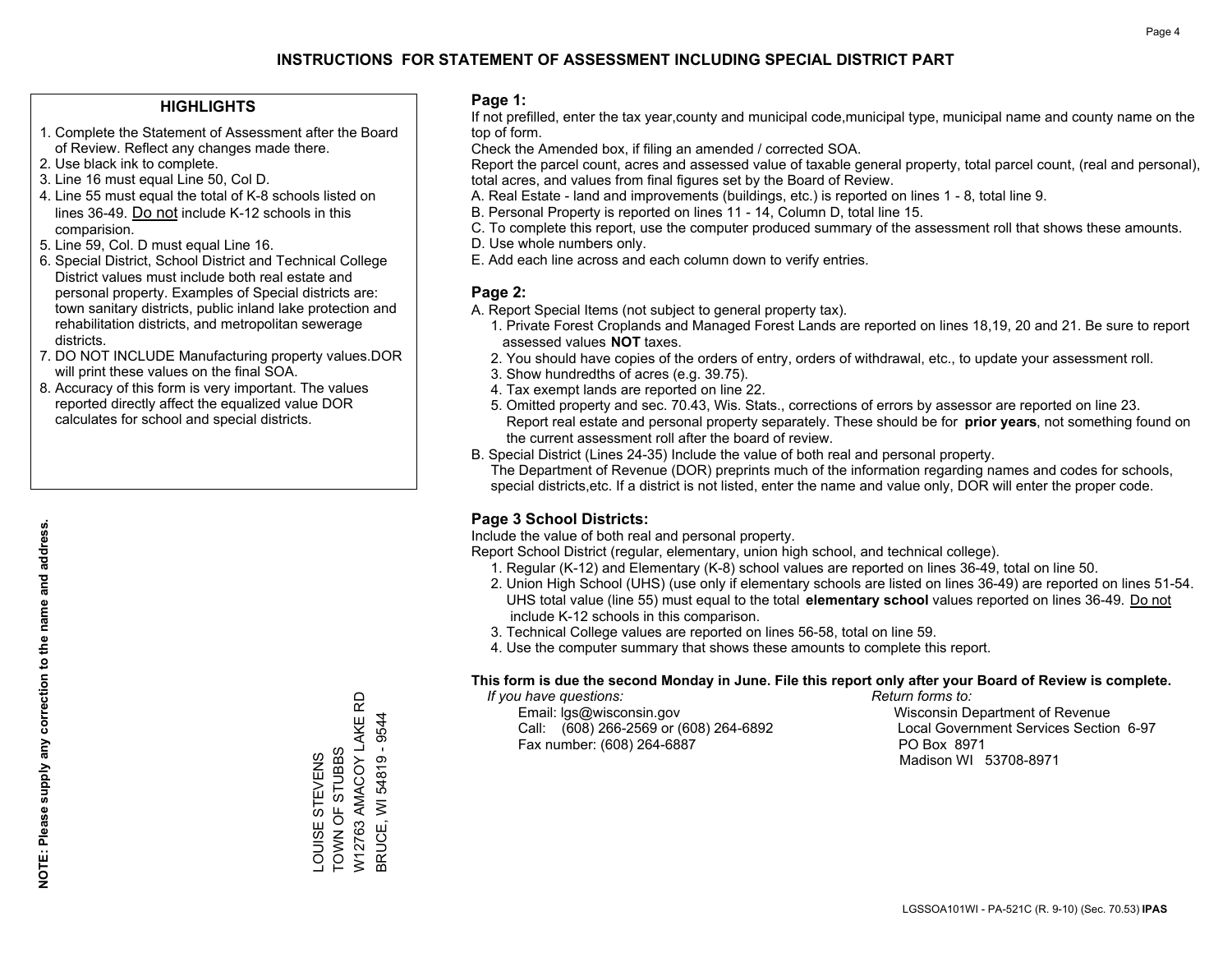**STATEMENT OF ASSESSMENT FOR 2017 FINAL - EQUATED**

|   | Page 1                             |  |
|---|------------------------------------|--|
| ⊿ | Check if this is an Amended Return |  |
|   |                                    |  |

|                |                                                                                                                                                                                              |                          | CO           | <b>MUN</b>                                           | ACCT NO                 |                      |                                          |  |
|----------------|----------------------------------------------------------------------------------------------------------------------------------------------------------------------------------------------|--------------------------|--------------|------------------------------------------------------|-------------------------|----------------------|------------------------------------------|--|
|                | <b>FOR</b><br><b>TOWN OF</b><br>OF.                                                                                                                                                          | <b>THORNAPPLE</b>        |              | <b>RUSK COUNTY</b>                                   |                         |                      | <b>WHEN COMPLETING THIS DOCUMENT</b>     |  |
|                | Town - Village - City                                                                                                                                                                        | <b>Municipality Name</b> |              | <b>County Name</b>                                   |                         |                      | DO NOT WRITE OVER X's OR IN SHADED AREAS |  |
|                | <b>REAL ESTATE</b>                                                                                                                                                                           |                          | PARCEL COUNT | NO. OF ACRES                                         | <b>VALUE OF</b>         | <b>VALUE OF</b>      | TOTAL VALUE OF LAND                      |  |
| Line<br>No.    | (See Lines 18 - 22 for                                                                                                                                                                       |                          |              | <b>WHOLE</b><br>TOTAL LAND IMPROVEMENTS NUMBERS ONLY | LAND                    | <b>IMPROVEMENTS</b>  | AND IMPROVEMENTS                         |  |
|                | other Real Estate)                                                                                                                                                                           | Col. A                   | Col. B       | Col. C                                               | Col. D                  | Col. E               | Col. F                                   |  |
|                | <b>RESIDENTIAL - Class 1</b>                                                                                                                                                                 | 529                      | 455          | 1,153                                                | 9,326,700               | 31,898,200           | 41,224,900                               |  |
| 2              | <b>COMMERCIAL - Class 2</b>                                                                                                                                                                  | 6                        | 6            | 27                                                   | 121,300                 | 291,100              | 412,400                                  |  |
| 3              | <b>MANUFACTURING - Class 3</b>                                                                                                                                                               | $\Omega$                 | $\Omega$     | $\Omega$                                             | 0                       | 0                    | $\Omega$                                 |  |
| 4              | <b>AGRICULTURAL - Class 4</b>                                                                                                                                                                | 406                      |              | 7,039                                                | 829,600                 |                      | 829,600                                  |  |
| 5              | <b>UNDEVELOPED - Class 5</b>                                                                                                                                                                 | 770                      |              | 9,141                                                | 2,417,550               |                      | 2,417,550                                |  |
| 6              | AGRICULTURAL FOREST - Class 5m                                                                                                                                                               | 176                      |              | 2,203                                                | 1,440,500               |                      | 1,440,500                                |  |
| $\overline{7}$ | FOREST LANDS - Class 6                                                                                                                                                                       | 480                      |              | 7,298                                                | 9,304,700               |                      | 9,304,700                                |  |
| 8              | OTHER - Class 7                                                                                                                                                                              | 30                       | 30           | 62                                                   | 228,000                 | 2,138,300            | 2,366,300                                |  |
| 9              | TOTAL - ALL COLUMNS                                                                                                                                                                          | 2,397                    | 491          | 26,923                                               | 23,668,350              | 34,327,600           | 57,995,950                               |  |
| 10             | NUMBER OF PERSONAL PROPERTY ACCOUNTS IN ROLL                                                                                                                                                 |                          |              | 40                                                   | <b>LOCALLY ASSESSED</b> | <b>MANUFACTURING</b> | <b>MERGED</b>                            |  |
| 11             | BOATS AND OTHER WATERCRAFT NOT EXEMPT - Code 1                                                                                                                                               |                          |              |                                                      | 0                       | 0                    | $\mathbf 0$                              |  |
| 12             | MACHINERY, TOOLS AND PATTERNS - Code 2                                                                                                                                                       |                          |              |                                                      | 44,200                  | $\mathbf 0$          | 44,200                                   |  |
| 13             | FURNITURE, FIXTURES AND EQUIPMENT - Code 3                                                                                                                                                   |                          |              |                                                      | 600                     | $\mathbf 0$          | 600                                      |  |
| 14             | ALL OTHER PERSONAL PROPERTY NOT EXEMPT - Codes 4A, 4B, 4C                                                                                                                                    |                          |              |                                                      | 404,800                 | $\Omega$             | 404,800                                  |  |
| 15             | TOTAL OF PERSONAL PROPERTY NOT EXEMPT (Total of Lines 11-14)                                                                                                                                 |                          |              |                                                      | 449,600                 | $\Omega$             | 449,600                                  |  |
| 16             | AGGREGATE ASSESSED VALUE OF ALL PROPERTY SUBJECT TO THE GENERAL PROPERTY TAX (Total of Lines 9F and 15F)<br>MUST EQUAL TOTAL VALUE OF THE SCHOOL DISTRICTS (K-12 PLUS K-8) - Line 50, Col. F |                          |              |                                                      |                         |                      | 58,445,550                               |  |
| 17             | <b>BOARD OF REVIEW</b>                                                                                                                                                                       |                          |              | Name of Assessor                                     |                         | Telephone #          |                                          |  |
|                | DATE OF FINAL ADJOURNMENT                                                                                                                                                                    | 05/10/2017               |              | <b>BARRETT BRENNER</b>                               |                         |                      | (715) 926-3199                           |  |

*ACCT NO1444*

*<sup>54</sup> <sup>038</sup>*

REMARKS

The Assessment Ratio to be used in calculating the estimated Fair Market Value on tax bills for this tax district is .950337237<br>This ratio should be used to convert assessed values to "Calculate Equalized Values" in Step 1 Commission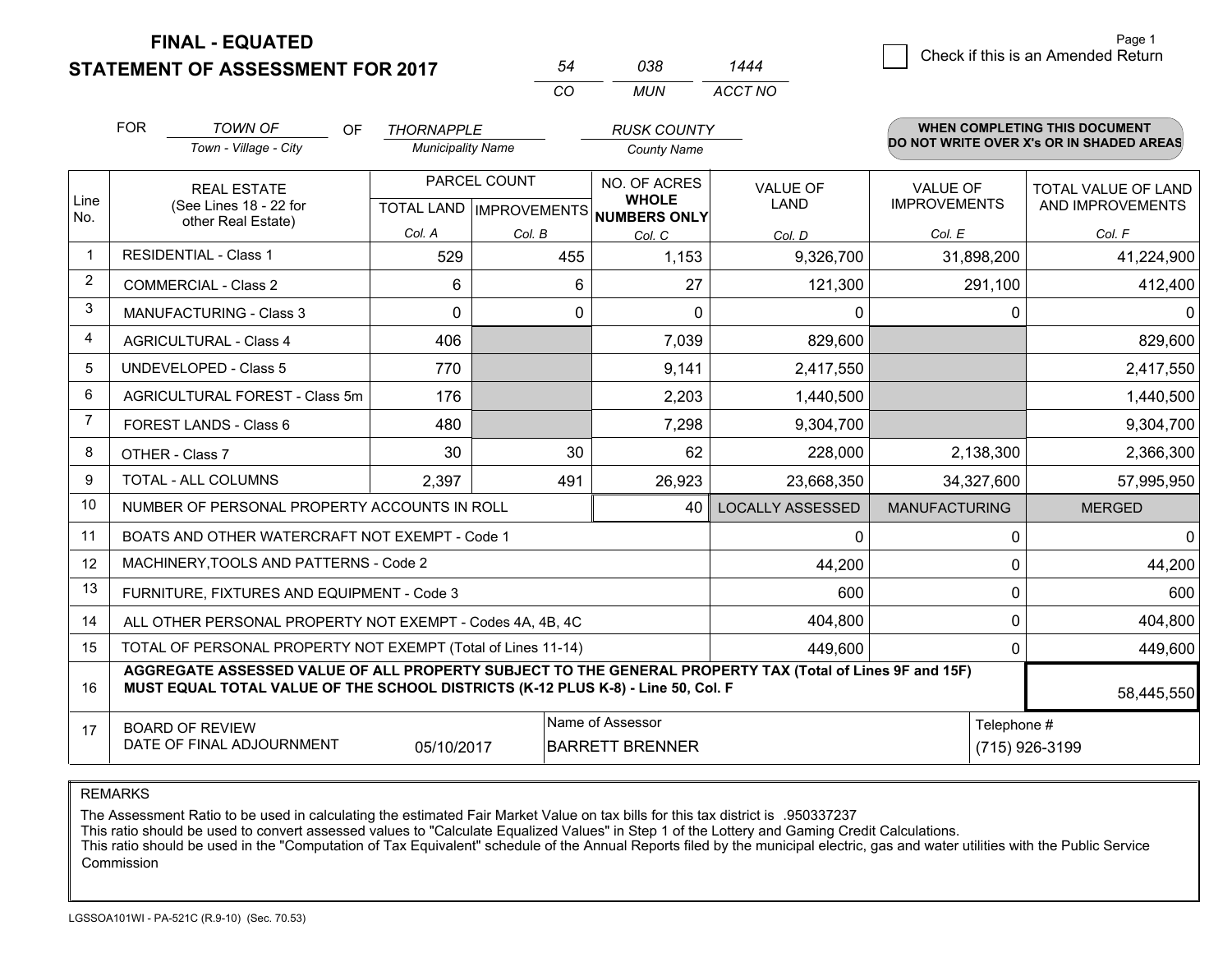*YEAR CO MUN ACCT NO* <sup>2017</sup> <sup>54</sup> <sup>038</sup> <sup>1444</sup>

Do not confuse FOREST LANDS (Line 7) with FOREST CROPS (in this section) - They are **NOT** the same

|                 |                                  |                                                                                  |                                                                        |                                                                                                                   | Private Forest Crop - Reg Class @ \$2.52 per acre                                                                                                                                                                                                                                                                                                                                                         |             |                            |                                                               |                                                                                                                                                                                                                                                                                                               |
|-----------------|----------------------------------|----------------------------------------------------------------------------------|------------------------------------------------------------------------|-------------------------------------------------------------------------------------------------------------------|-----------------------------------------------------------------------------------------------------------------------------------------------------------------------------------------------------------------------------------------------------------------------------------------------------------------------------------------------------------------------------------------------------------|-------------|----------------------------|---------------------------------------------------------------|---------------------------------------------------------------------------------------------------------------------------------------------------------------------------------------------------------------------------------------------------------------------------------------------------------------|
|                 |                                  |                                                                                  |                                                                        |                                                                                                                   | (d) PARCELS                                                                                                                                                                                                                                                                                                                                                                                               |             | (e) ACRES                  |                                                               | (f) ASSESSED VALUE                                                                                                                                                                                                                                                                                            |
|                 |                                  |                                                                                  |                                                                        |                                                                                                                   |                                                                                                                                                                                                                                                                                                                                                                                                           |             |                            |                                                               |                                                                                                                                                                                                                                                                                                               |
|                 |                                  |                                                                                  |                                                                        |                                                                                                                   | Entered Before 2005 Managed Forest - Ferrous Mining CLOSED @ \$8.27 per acre                                                                                                                                                                                                                                                                                                                              |             |                            |                                                               |                                                                                                                                                                                                                                                                                                               |
| (a) PARCELS     |                                  |                                                                                  |                                                                        |                                                                                                                   |                                                                                                                                                                                                                                                                                                                                                                                                           |             | (e) ACRES                  |                                                               | (f) ASSESSED VALUE                                                                                                                                                                                                                                                                                            |
|                 |                                  |                                                                                  |                                                                        |                                                                                                                   |                                                                                                                                                                                                                                                                                                                                                                                                           |             |                            |                                                               |                                                                                                                                                                                                                                                                                                               |
|                 |                                  |                                                                                  |                                                                        |                                                                                                                   |                                                                                                                                                                                                                                                                                                                                                                                                           |             |                            |                                                               |                                                                                                                                                                                                                                                                                                               |
| (a) PARCELS     |                                  |                                                                                  |                                                                        |                                                                                                                   | (d) PARCELS                                                                                                                                                                                                                                                                                                                                                                                               |             | (e) ACRES                  |                                                               | (f) ASSESSED VALUE                                                                                                                                                                                                                                                                                            |
| 42              |                                  |                                                                                  | 1,609,100                                                              |                                                                                                                   | 21                                                                                                                                                                                                                                                                                                                                                                                                        |             | 551                        |                                                               | 474,900                                                                                                                                                                                                                                                                                                       |
| \$2.14 per acre |                                  |                                                                                  |                                                                        |                                                                                                                   |                                                                                                                                                                                                                                                                                                                                                                                                           |             |                            |                                                               |                                                                                                                                                                                                                                                                                                               |
|                 |                                  |                                                                                  |                                                                        |                                                                                                                   |                                                                                                                                                                                                                                                                                                                                                                                                           |             |                            |                                                               | (f) ASSESSED VALUE                                                                                                                                                                                                                                                                                            |
|                 |                                  |                                                                                  |                                                                        |                                                                                                                   |                                                                                                                                                                                                                                                                                                                                                                                                           |             |                            |                                                               |                                                                                                                                                                                                                                                                                                               |
|                 |                                  |                                                                                  |                                                                        |                                                                                                                   |                                                                                                                                                                                                                                                                                                                                                                                                           |             |                            |                                                               | 1,454,300                                                                                                                                                                                                                                                                                                     |
|                 |                                  |                                                                                  |                                                                        | (c) State Acres                                                                                                   |                                                                                                                                                                                                                                                                                                                                                                                                           |             |                            |                                                               | (e) Other Acres                                                                                                                                                                                                                                                                                               |
|                 |                                  |                                                                                  |                                                                        |                                                                                                                   |                                                                                                                                                                                                                                                                                                                                                                                                           | 167.04      |                            |                                                               | 882.8                                                                                                                                                                                                                                                                                                         |
|                 |                                  |                                                                                  |                                                                        |                                                                                                                   |                                                                                                                                                                                                                                                                                                                                                                                                           |             |                            |                                                               |                                                                                                                                                                                                                                                                                                               |
|                 |                                  |                                                                                  |                                                                        |                                                                                                                   |                                                                                                                                                                                                                                                                                                                                                                                                           |             |                            |                                                               | (c2) PERSONAL                                                                                                                                                                                                                                                                                                 |
|                 |                                  |                                                                                  |                                                                        |                                                                                                                   |                                                                                                                                                                                                                                                                                                                                                                                                           |             |                            |                                                               |                                                                                                                                                                                                                                                                                                               |
|                 |                                  |                                                                                  |                                                                        |                                                                                                                   |                                                                                                                                                                                                                                                                                                                                                                                                           |             |                            |                                                               |                                                                                                                                                                                                                                                                                                               |
|                 |                                  |                                                                                  |                                                                        |                                                                                                                   |                                                                                                                                                                                                                                                                                                                                                                                                           |             |                            | (f2) PERSONAL                                                 |                                                                                                                                                                                                                                                                                                               |
|                 |                                  |                                                                                  |                                                                        |                                                                                                                   |                                                                                                                                                                                                                                                                                                                                                                                                           |             |                            |                                                               |                                                                                                                                                                                                                                                                                                               |
|                 | (a) PARCELS<br>(a) PARCELS<br>18 | (a) County Forest Cropland Acres<br>441.68<br>(a) REAL ESTATE<br>(d) REAL ESTATE | (b) ACRES<br>(b) ACRES<br>(b) ACRES<br>1.670.01<br>(b) ACRES<br>595.32 | Private Forest Crop - Reg Class @ 10¢ per acre<br>Entered After 2004 Managed Forest - OPEN @<br>(b) Federal Acres | (c) ASSESSED VALUE<br>Private Forest Crop - Special Class @ 20¢ per acre<br>(c) ASSESSED VALUE<br>Entered Before 2005 Managed Forest - OPEN @ \$.79 per acre<br>(c) ASSESSED VALUE<br>(c) ASSESSED VALUE<br>563,600<br>Assessed Value of Omitted Property From Prior Years (Sec. 70.44)<br>(b) PERSONAL<br>Manufacturing Equated Value of Omitted Property From Prior Years (Sec. 70.995)<br>(e) PERSONAL | 50<br>137.4 | (d) PARCELS<br>(d) PARCELS | (e) ACRES<br>1.358.93<br>(c1) REAL ESTATE<br>(f1) REAL ESTATE | Entered Before 2005 Managed Forest - CLOSED @ \$1.87 per acre<br>Entered After 2004 Managed Forest - CLOSED @ \$10.68 per acre<br>(d) County (NOT FOREST CROP) Acres<br>Assessed Value of Sec. 70.43 Corrections of Errors by Assessors<br>Mfg. Equated Value of Sec.70.43 Corrections of Errors by Assessors |

## **SPECIAL DISTRICTS**

| Line<br>No. | Enter 6-digit<br>Special District<br>Code (Col. A) | <b>Account</b><br><b>Number</b> | <b>Special District Name</b> | <b>Locally Assessed Value</b><br>of Real Estate and | Mfg Value of Real Estate<br>and Personal Property | <b>Merged Value of</b><br><b>Real Estate and</b><br>Personal Property (Col. F) |
|-------------|----------------------------------------------------|---------------------------------|------------------------------|-----------------------------------------------------|---------------------------------------------------|--------------------------------------------------------------------------------|
|             |                                                    | (Col. B)                        | (Col. C)                     | Personal Property (Col. D)                          | (Col. E)                                          |                                                                                |
| 24          |                                                    |                                 |                              |                                                     |                                                   |                                                                                |
| 25          |                                                    |                                 |                              |                                                     |                                                   |                                                                                |
| 26          |                                                    |                                 |                              |                                                     |                                                   |                                                                                |
| 27          |                                                    |                                 |                              |                                                     |                                                   |                                                                                |
| 28          |                                                    |                                 |                              |                                                     |                                                   |                                                                                |
| 29          |                                                    |                                 |                              |                                                     |                                                   |                                                                                |
| 30          |                                                    |                                 |                              |                                                     |                                                   |                                                                                |
| 31          |                                                    |                                 |                              |                                                     |                                                   |                                                                                |
| 32          |                                                    |                                 |                              |                                                     |                                                   |                                                                                |
| 33          |                                                    |                                 |                              |                                                     |                                                   |                                                                                |
| 34          |                                                    |                                 |                              |                                                     |                                                   |                                                                                |
| 35          |                                                    |                                 |                              |                                                     |                                                   |                                                                                |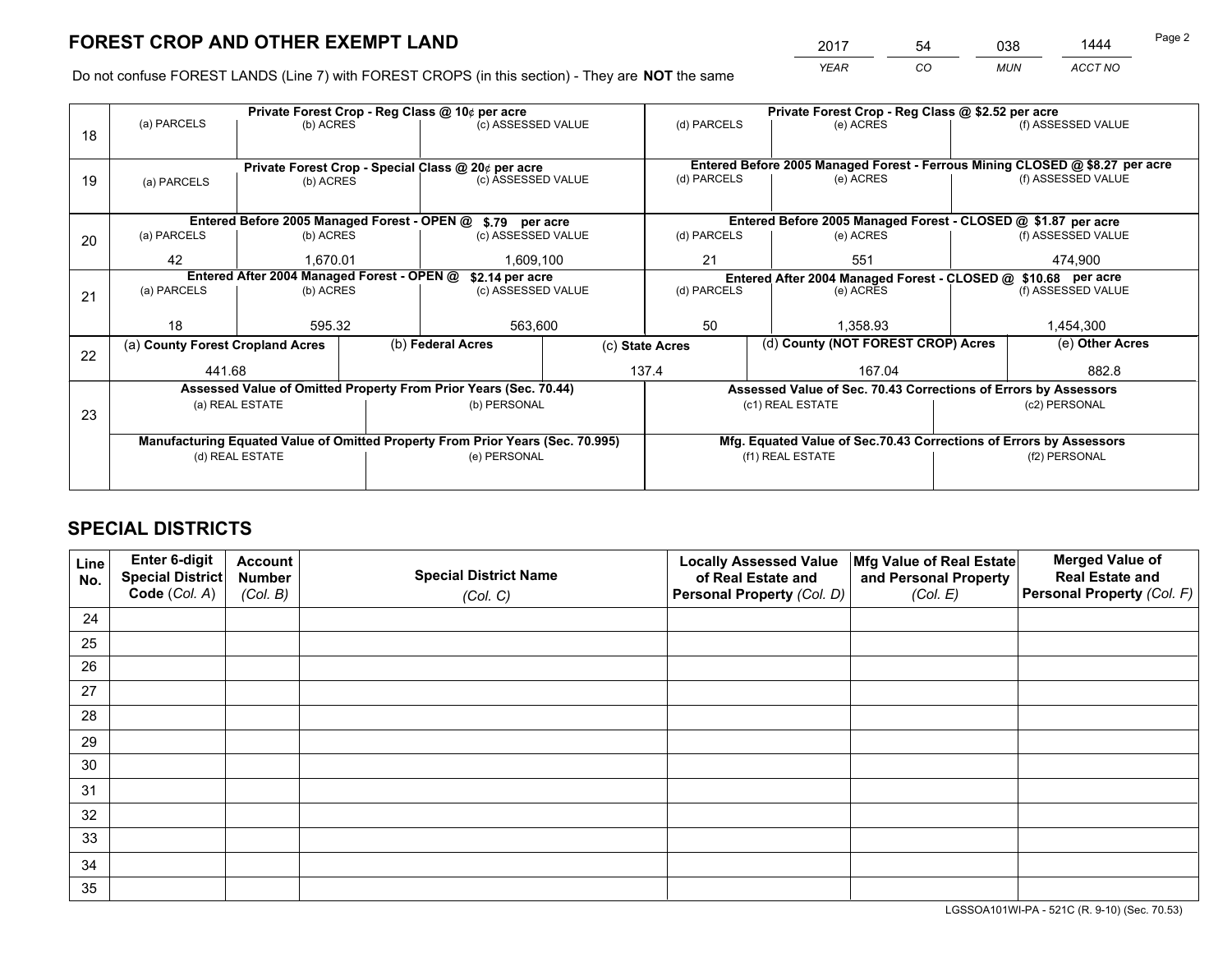|             |                                                          |                                             |                                                         | <b>YEAR</b>                                                                       | CO<br><b>MUN</b>                                              | ACCT NO                                                                        |
|-------------|----------------------------------------------------------|---------------------------------------------|---------------------------------------------------------|-----------------------------------------------------------------------------------|---------------------------------------------------------------|--------------------------------------------------------------------------------|
| Line<br>No. | Enter 6-digit<br><b>School District</b><br>Code (Col. A) | <b>Account</b><br><b>Number</b><br>(Col. B) | <b>School District Name</b><br>(Col. C)                 | <b>Locally Assessed Value</b><br>of Real Estate and<br>Personal Property (Col. D) | Mfg Value of Real Estate<br>and Personal Property<br>(Col. E) | <b>Merged Value of</b><br><b>Real Estate and</b><br>Personal Property (Col. F) |
|             | A. SCHOOL DISTRICTS (K-8 and K-12)                       |                                             |                                                         |                                                                                   |                                                               |                                                                                |
| 36          | 540735                                                   | 0323                                        | SCH D OF BRUCE                                          | 51,594,300                                                                        |                                                               | 51,594,300                                                                     |
| 37          | 542856                                                   | 0324                                        | SCH D OF LADYSMITH                                      | 6,851,250                                                                         |                                                               | 6,851,250                                                                      |
| 38          |                                                          |                                             |                                                         |                                                                                   |                                                               |                                                                                |
| 39          |                                                          |                                             |                                                         |                                                                                   |                                                               |                                                                                |
| 40          |                                                          |                                             |                                                         |                                                                                   |                                                               |                                                                                |
| 41          |                                                          |                                             |                                                         |                                                                                   |                                                               |                                                                                |
| 42          |                                                          |                                             |                                                         |                                                                                   |                                                               |                                                                                |
| 43          |                                                          |                                             |                                                         |                                                                                   |                                                               |                                                                                |
| 44          |                                                          |                                             |                                                         |                                                                                   |                                                               |                                                                                |
| 45          |                                                          |                                             |                                                         |                                                                                   |                                                               |                                                                                |
| 46          |                                                          |                                             |                                                         |                                                                                   |                                                               |                                                                                |
| 47          |                                                          |                                             |                                                         |                                                                                   |                                                               |                                                                                |
| 48          |                                                          |                                             |                                                         |                                                                                   |                                                               |                                                                                |
| 49          |                                                          |                                             | TOTAL ASSESSED VALUE OF SCHOOL DISTRICTS (K-8 and K-12) |                                                                                   |                                                               |                                                                                |
| 50          | B <sub>1</sub><br><b>UNION HIGH SCHOOL DISTRICTS</b>     |                                             |                                                         | 58,445,550                                                                        |                                                               | 58,445,550                                                                     |
| 51          |                                                          |                                             |                                                         |                                                                                   |                                                               |                                                                                |
| 52          |                                                          |                                             |                                                         |                                                                                   |                                                               |                                                                                |
| 53          |                                                          |                                             |                                                         |                                                                                   |                                                               |                                                                                |
| 54          |                                                          |                                             |                                                         |                                                                                   |                                                               |                                                                                |
| 55          |                                                          |                                             | TOTAL ASSESSED VALUE OF UNION HIGH SCHOOLS              |                                                                                   |                                                               |                                                                                |
|             | C. TECHNICAL COLLEGE DISTRICTS                           |                                             |                                                         |                                                                                   |                                                               |                                                                                |
| 56          | 001700                                                   | 0016                                        | WISCONSIN INDIANHEAD TECH COLLEGE SHEL                  | 58,445,550                                                                        |                                                               | 58,445,550                                                                     |
| 57          |                                                          |                                             |                                                         |                                                                                   |                                                               |                                                                                |
| 58          |                                                          |                                             |                                                         |                                                                                   |                                                               |                                                                                |
| 59          |                                                          |                                             | TOTAL ASSESSED VALUE OF TECHNICAL COLLEGES              | 58,445,550                                                                        |                                                               | 58,445,550                                                                     |

54

038

 *I hereby certify, to the best of my knowledge and belief, this form is complete and correct.*

**SCHOOL DISTRICTS**

| Print name of preparer | Title                    | Date (MM / DD / CCYY) |  |
|------------------------|--------------------------|-----------------------|--|
|                        |                          |                       |  |
| Signature of preparer  | Contact Telephone Number | E-mail address        |  |
|                        | $\sim$                   |                       |  |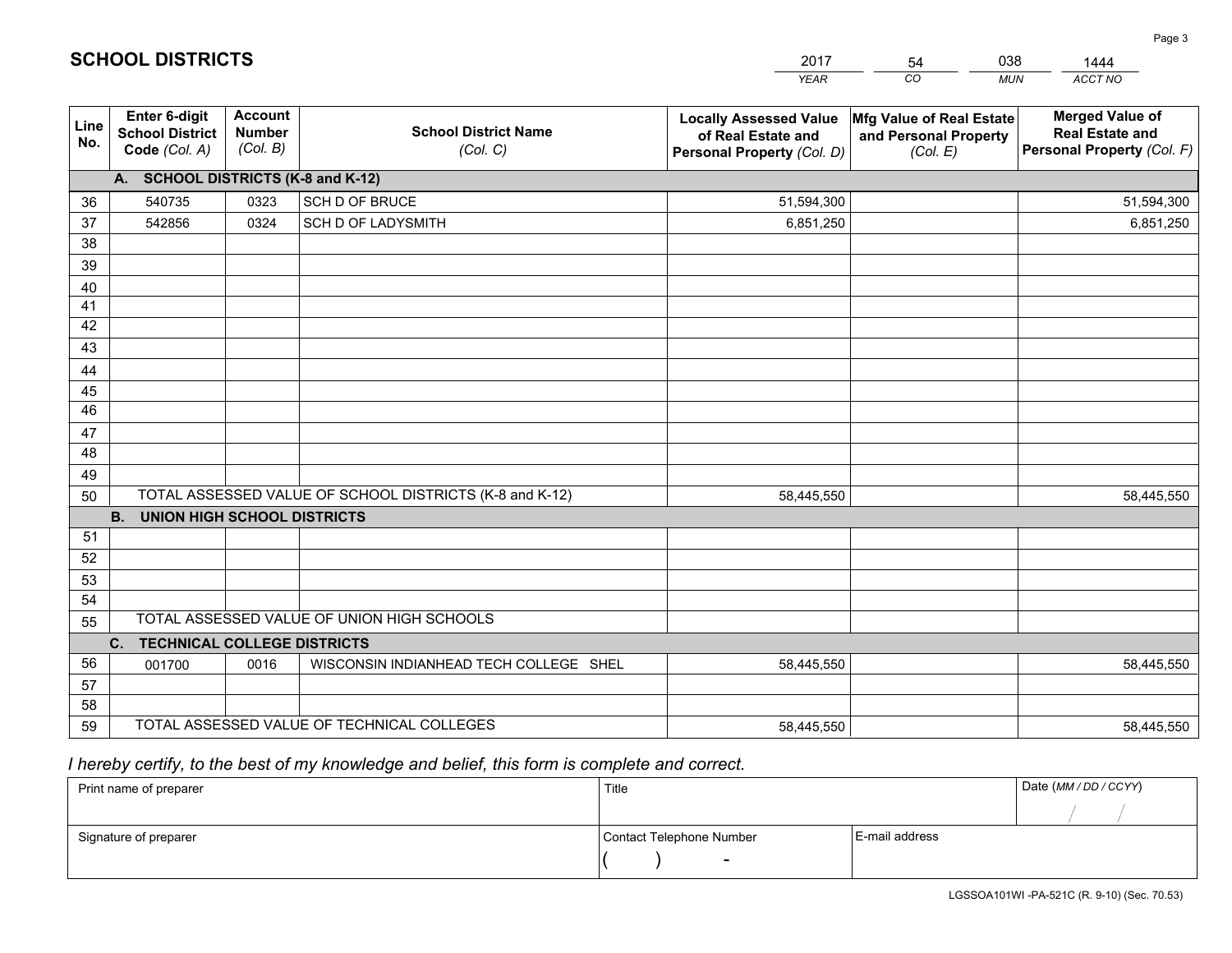#### **HIGHLIGHTS**

- 1. Complete the Statement of Assessment after the Board of Review. Reflect any changes made there.
- 2. Use black ink to complete.
- 3. Line 16 must equal Line 50, Col D.
- 4. Line 55 must equal the total of K-8 schools listed on lines 36-49. Do not include K-12 schools in this comparision.
- 5. Line 59, Col. D must equal Line 16.
- 6. Special District, School District and Technical College District values must include both real estate and personal property. Examples of Special districts are: town sanitary districts, public inland lake protection and rehabilitation districts, and metropolitan sewerage districts.
- 7. DO NOT INCLUDE Manufacturing property values.DOR will print these values on the final SOA.

RONDA PARKER

RONDA PARKER

TOWN OF THORNAPPLE

TOWN OF THORNAPPLE

PO BOX 83

PO BOX 83

LADYSMITH, WI 54848

ADYSMITH, WI54848

 8. Accuracy of this form is very important. The values reported directly affect the equalized value DOR calculates for school and special districts.

#### **Page 1:**

 If not prefilled, enter the tax year,county and municipal code,municipal type, municipal name and county name on the top of form.

Check the Amended box, if filing an amended / corrected SOA.

 Report the parcel count, acres and assessed value of taxable general property, total parcel count, (real and personal), total acres, and values from final figures set by the Board of Review.

- A. Real Estate land and improvements (buildings, etc.) is reported on lines 1 8, total line 9.
- B. Personal Property is reported on lines 11 14, Column D, total line 15.
- C. To complete this report, use the computer produced summary of the assessment roll that shows these amounts.
- D. Use whole numbers only.
- E. Add each line across and each column down to verify entries.

#### **Page 2:**

- A. Report Special Items (not subject to general property tax).
- 1. Private Forest Croplands and Managed Forest Lands are reported on lines 18,19, 20 and 21. Be sure to report assessed values **NOT** taxes.
- 2. You should have copies of the orders of entry, orders of withdrawal, etc., to update your assessment roll.
	- 3. Show hundredths of acres (e.g. 39.75).
- 4. Tax exempt lands are reported on line 22.
- 5. Omitted property and sec. 70.43, Wis. Stats., corrections of errors by assessor are reported on line 23. Report real estate and personal property separately. These should be for **prior years**, not something found on the current assessment roll after the board of review.
- B. Special District (Lines 24-35) Include the value of both real and personal property.
- The Department of Revenue (DOR) preprints much of the information regarding names and codes for schools, special districts,etc. If a district is not listed, enter the name and value only, DOR will enter the proper code.

## **Page 3 School Districts:**

Include the value of both real and personal property.

Report School District (regular, elementary, union high school, and technical college).

- 1. Regular (K-12) and Elementary (K-8) school values are reported on lines 36-49, total on line 50.
- 2. Union High School (UHS) (use only if elementary schools are listed on lines 36-49) are reported on lines 51-54. UHS total value (line 55) must equal to the total **elementary school** values reported on lines 36-49. Do notinclude K-12 schools in this comparison.
- 3. Technical College values are reported on lines 56-58, total on line 59.
- 4. Use the computer summary that shows these amounts to complete this report.

#### **This form is due the second Monday in June. File this report only after your Board of Review is complete.**

 *If you have questions: Return forms to:*

 Email: lgs@wisconsin.gov Wisconsin Department of RevenueCall:  $(608)$  266-2569 or  $(608)$  264-6892 Fax number: (608) 264-6887 PO Box 8971

Local Government Services Section 6-97 Madison WI 53708-8971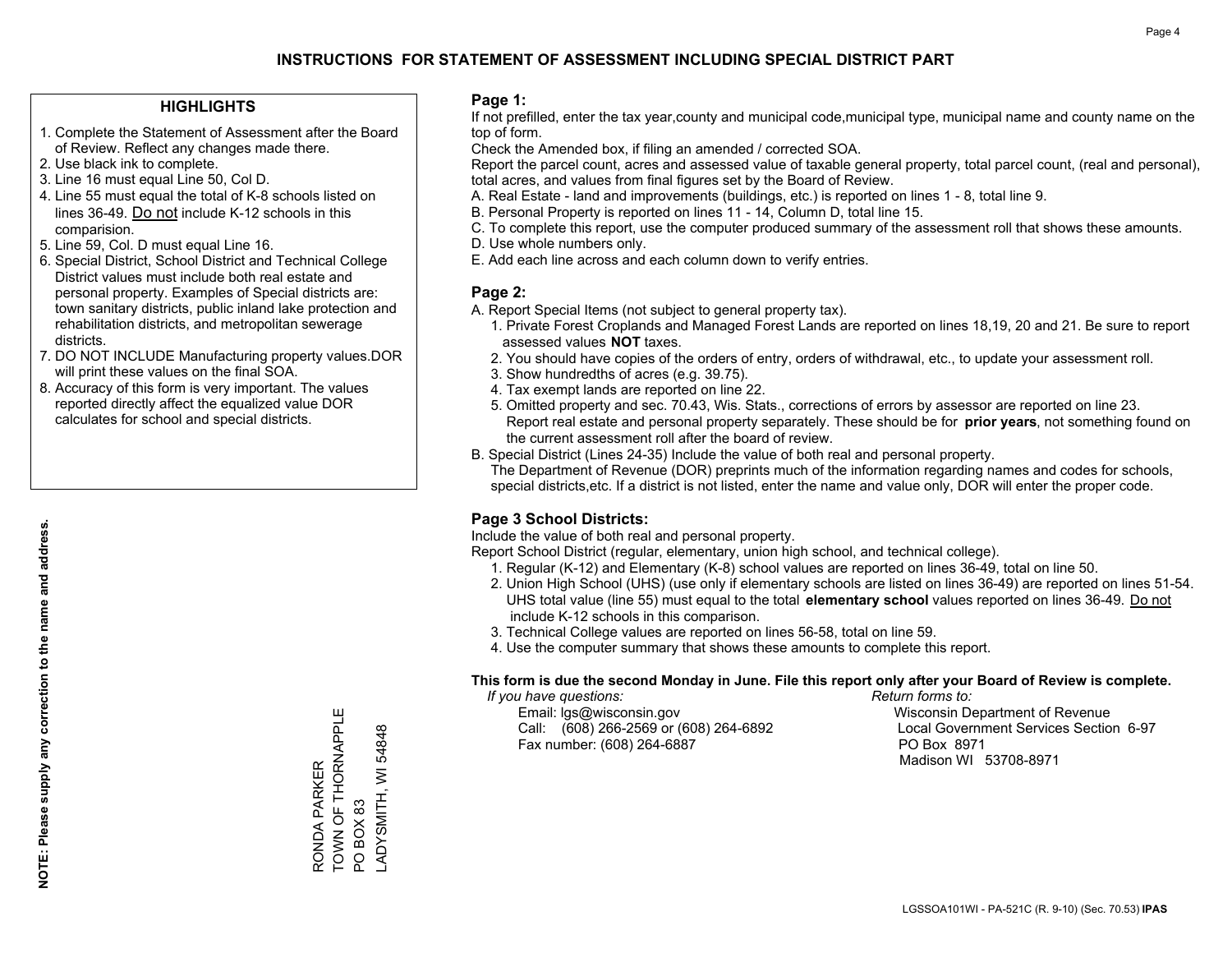**FINAL - EQUATED**

**STATEMENT OF ASSESSMENT FOR 2017** 

|                | <b>FOR</b>                                                                      | <b>TOWN OF</b><br><b>OF</b>                                                                                                                                                                  | <b>TRUE</b>              |              | <b>RUSK COUNTY</b>                                   |                         |                      | <b>WHEN COMPLETING THIS DOCUMENT</b>     |  |
|----------------|---------------------------------------------------------------------------------|----------------------------------------------------------------------------------------------------------------------------------------------------------------------------------------------|--------------------------|--------------|------------------------------------------------------|-------------------------|----------------------|------------------------------------------|--|
|                |                                                                                 | Town - Village - City                                                                                                                                                                        | <b>Municipality Name</b> |              | <b>County Name</b>                                   |                         |                      | DO NOT WRITE OVER X's OR IN SHADED AREAS |  |
|                |                                                                                 | <b>REAL ESTATE</b>                                                                                                                                                                           |                          | PARCEL COUNT | NO. OF ACRES                                         | <b>VALUE OF</b>         | <b>VALUE OF</b>      | TOTAL VALUE OF LAND                      |  |
| Line<br>No.    |                                                                                 | (See Lines 18 - 22 for<br>other Real Estate)                                                                                                                                                 |                          |              | <b>WHOLE</b><br>TOTAL LAND IMPROVEMENTS NUMBERS ONLY | <b>LAND</b>             | <b>IMPROVEMENTS</b>  | AND IMPROVEMENTS                         |  |
|                |                                                                                 |                                                                                                                                                                                              | Col. A                   | Col. B       | Col. C                                               | Col. D                  | Col. E               | Col. F                                   |  |
| $\mathbf 1$    |                                                                                 | <b>RESIDENTIAL - Class 1</b>                                                                                                                                                                 | 137                      | 131          | 176                                                  | 335,200                 | 7,168,200            | 7,503,400                                |  |
| $\overline{2}$ |                                                                                 | <b>COMMERCIAL - Class 2</b>                                                                                                                                                                  | 10                       | 3            | 55                                                   | 68,000                  | 166,300              | 234,300                                  |  |
| 3              |                                                                                 | <b>MANUFACTURING - Class 3</b>                                                                                                                                                               | $\Omega$                 | 0            | 0                                                    | 0                       | 0                    |                                          |  |
| 4              |                                                                                 | <b>AGRICULTURAL - Class 4</b>                                                                                                                                                                | 269                      |              | 4,974                                                | 663,900                 |                      | 663,900                                  |  |
| 5              |                                                                                 | <b>UNDEVELOPED - Class 5</b>                                                                                                                                                                 | 337                      |              | 4,080                                                | 1,023,900               |                      | 1,023,900                                |  |
| 6              | AGRICULTURAL FOREST - Class 5m                                                  |                                                                                                                                                                                              | 130                      |              | 1,482                                                | 774,500                 |                      | 774,500                                  |  |
| $\overline{7}$ |                                                                                 | FOREST LANDS - Class 6                                                                                                                                                                       | 124                      |              | 2,210                                                | 2,193,200               |                      | 2,193,200                                |  |
| 8              |                                                                                 | OTHER - Class 7                                                                                                                                                                              | 32                       | 33           | 76                                                   | 208,000                 | 2,914,000            | 3,122,000                                |  |
| 9              |                                                                                 | TOTAL - ALL COLUMNS                                                                                                                                                                          | 1,039                    | 167          | 13,053                                               | 5,266,700               | 10,248,500           | 15,515,200                               |  |
| 10             |                                                                                 | NUMBER OF PERSONAL PROPERTY ACCOUNTS IN ROLL                                                                                                                                                 |                          |              | 13                                                   | <b>LOCALLY ASSESSED</b> | <b>MANUFACTURING</b> | <b>MERGED</b>                            |  |
| 11             |                                                                                 | BOATS AND OTHER WATERCRAFT NOT EXEMPT - Code 1                                                                                                                                               |                          |              |                                                      | $\Omega$                | 0                    | 0                                        |  |
| 12             |                                                                                 | MACHINERY, TOOLS AND PATTERNS - Code 2                                                                                                                                                       |                          |              |                                                      | 4,000                   | $\mathbf{0}$         | 4,000                                    |  |
| 13             |                                                                                 | FURNITURE, FIXTURES AND EQUIPMENT - Code 3                                                                                                                                                   |                          |              |                                                      | $\Omega$                | 0                    | 0                                        |  |
| 14             |                                                                                 | ALL OTHER PERSONAL PROPERTY NOT EXEMPT - Codes 4A, 4B, 4C                                                                                                                                    |                          |              |                                                      | 99,000                  | 0                    | 99,000                                   |  |
| 15             |                                                                                 | TOTAL OF PERSONAL PROPERTY NOT EXEMPT (Total of Lines 11-14)                                                                                                                                 |                          |              |                                                      | 103,000                 | $\mathbf 0$          | 103,000                                  |  |
| 16             |                                                                                 | AGGREGATE ASSESSED VALUE OF ALL PROPERTY SUBJECT TO THE GENERAL PROPERTY TAX (Total of Lines 9F and 15F)<br>MUST EQUAL TOTAL VALUE OF THE SCHOOL DISTRICTS (K-12 PLUS K-8) - Line 50, Col. F |                          |              |                                                      |                         |                      | 15,618,200                               |  |
| 17             |                                                                                 | <b>BOARD OF REVIEW</b>                                                                                                                                                                       |                          |              | Name of Assessor                                     |                         | Telephone #          |                                          |  |
|                | DATE OF FINAL ADJOURNMENT<br><b>CINDY CHASE</b><br>(715) 820-0541<br>06/05/2017 |                                                                                                                                                                                              |                          |              |                                                      |                         |                      |                                          |  |

*CO*

*MUN*

*ACCT NO1445*

*<sup>54</sup> <sup>040</sup>*

REMARKS

The Assessment Ratio to be used in calculating the estimated Fair Market Value on tax bills for this tax district is .936107215<br>This ratio should be used to convert assessed values to "Calculate Equalized Values" in Step 1 Commission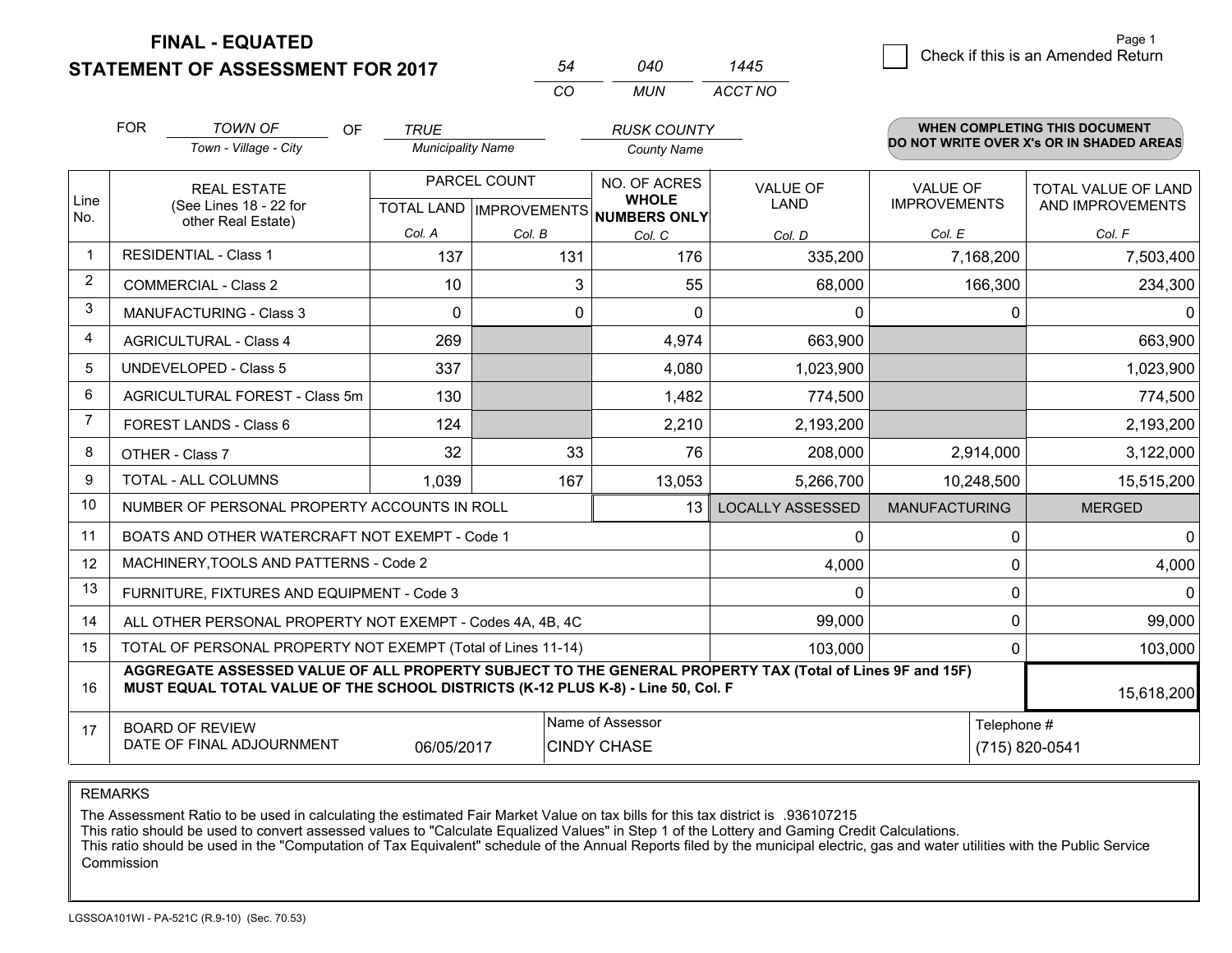*YEAR CO MUN ACCT NO* <sup>2017</sup> <sup>54</sup> <sup>040</sup> <sup>1445</sup>

Do not confuse FOREST LANDS (Line 7) with FOREST CROPS (in this section) - They are **NOT** the same

|    | Private Forest Crop - Reg Class @ 10¢ per acre                |                                                                                |              |                    |                                                               |              |           | Private Forest Crop - Reg Class @ \$2.52 per acre                  |                    |                                                                              |  |
|----|---------------------------------------------------------------|--------------------------------------------------------------------------------|--------------|--------------------|---------------------------------------------------------------|--------------|-----------|--------------------------------------------------------------------|--------------------|------------------------------------------------------------------------------|--|
| 18 | (a) PARCELS                                                   | (b) ACRES                                                                      |              | (c) ASSESSED VALUE |                                                               | (d) PARCELS  |           | (e) ACRES                                                          |                    | (f) ASSESSED VALUE                                                           |  |
|    |                                                               |                                                                                |              |                    |                                                               |              |           |                                                                    |                    |                                                                              |  |
|    |                                                               | Private Forest Crop - Special Class @ 20¢ per acre                             |              |                    |                                                               |              |           |                                                                    |                    | Entered Before 2005 Managed Forest - Ferrous Mining CLOSED @ \$8.27 per acre |  |
| 19 | (a) PARCELS                                                   | (b) ACRES                                                                      |              | (c) ASSESSED VALUE |                                                               | (d) PARCELS  |           | (e) ACRES                                                          |                    | (f) ASSESSED VALUE                                                           |  |
|    |                                                               |                                                                                |              |                    |                                                               |              |           |                                                                    |                    |                                                                              |  |
|    | Entered Before 2005 Managed Forest - OPEN @ \$.79 per acre    |                                                                                |              |                    | Entered Before 2005 Managed Forest - CLOSED @ \$1.87 per acre |              |           |                                                                    |                    |                                                                              |  |
| 20 | (a) PARCELS<br>(b) ACRES                                      |                                                                                |              | (c) ASSESSED VALUE |                                                               | (d) PARCELS  |           | (e) ACRES                                                          |                    | (f) ASSESSED VALUE                                                           |  |
|    | 14                                                            | 480.52                                                                         |              | 479,100            |                                                               | 10<br>304.82 |           |                                                                    |                    | 320,000                                                                      |  |
|    | Entered After 2004 Managed Forest - OPEN @<br>\$2.14 per acre |                                                                                |              |                    |                                                               |              |           | Entered After 2004 Managed Forest - CLOSED @ \$10.68 per acre      |                    |                                                                              |  |
| 21 | (a) PARCELS                                                   | (b) ACRES                                                                      |              |                    | (d) PARCELS<br>(c) ASSESSED VALUE                             |              | (e) ACRES |                                                                    | (f) ASSESSED VALUE |                                                                              |  |
|    |                                                               |                                                                                |              |                    |                                                               |              |           |                                                                    |                    |                                                                              |  |
|    |                                                               | 36.75                                                                          |              | 40,400             |                                                               | 210.01       |           | 233,100                                                            |                    |                                                                              |  |
| 22 | (a) County Forest Cropland Acres                              |                                                                                |              | (b) Federal Acres  | (c) State Acres                                               |              |           | (d) County (NOT FOREST CROP) Acres                                 |                    | (e) Other Acres                                                              |  |
|    | 669.14                                                        |                                                                                |              | 3.02               |                                                               |              |           | 40                                                                 |                    | 135.41                                                                       |  |
|    |                                                               | Assessed Value of Omitted Property From Prior Years (Sec. 70.44)               |              |                    |                                                               |              |           | Assessed Value of Sec. 70.43 Corrections of Errors by Assessors    |                    |                                                                              |  |
| 23 |                                                               | (a) REAL ESTATE                                                                |              | (b) PERSONAL       |                                                               |              |           | (c1) REAL ESTATE                                                   |                    | (c2) PERSONAL                                                                |  |
|    |                                                               |                                                                                |              |                    |                                                               |              |           |                                                                    |                    |                                                                              |  |
|    |                                                               | Manufacturing Equated Value of Omitted Property From Prior Years (Sec. 70.995) |              |                    |                                                               |              |           | Mfg. Equated Value of Sec.70.43 Corrections of Errors by Assessors |                    |                                                                              |  |
|    | (d) REAL ESTATE                                               |                                                                                | (e) PERSONAL |                    | (f1) REAL ESTATE                                              |              |           |                                                                    | (f2) PERSONAL      |                                                                              |  |
|    |                                                               |                                                                                |              |                    |                                                               |              |           |                                                                    |                    |                                                                              |  |

## **SPECIAL DISTRICTS**

| Line<br>No. | Enter 6-digit<br>Special District<br>Code (Col. A) | <b>Account</b><br><b>Number</b> | <b>Special District Name</b> | <b>Locally Assessed Value</b><br>of Real Estate and | Mfg Value of Real Estate<br>and Personal Property | <b>Merged Value of</b><br><b>Real Estate and</b><br>Personal Property (Col. F) |
|-------------|----------------------------------------------------|---------------------------------|------------------------------|-----------------------------------------------------|---------------------------------------------------|--------------------------------------------------------------------------------|
|             |                                                    | (Col. B)                        | (Col. C)                     | Personal Property (Col. D)                          | (Col. E)                                          |                                                                                |
| 24          |                                                    |                                 |                              |                                                     |                                                   |                                                                                |
| 25          |                                                    |                                 |                              |                                                     |                                                   |                                                                                |
| 26          |                                                    |                                 |                              |                                                     |                                                   |                                                                                |
| 27          |                                                    |                                 |                              |                                                     |                                                   |                                                                                |
| 28          |                                                    |                                 |                              |                                                     |                                                   |                                                                                |
| 29          |                                                    |                                 |                              |                                                     |                                                   |                                                                                |
| 30          |                                                    |                                 |                              |                                                     |                                                   |                                                                                |
| 31          |                                                    |                                 |                              |                                                     |                                                   |                                                                                |
| 32          |                                                    |                                 |                              |                                                     |                                                   |                                                                                |
| 33          |                                                    |                                 |                              |                                                     |                                                   |                                                                                |
| 34          |                                                    |                                 |                              |                                                     |                                                   |                                                                                |
| 35          |                                                    |                                 |                              |                                                     |                                                   |                                                                                |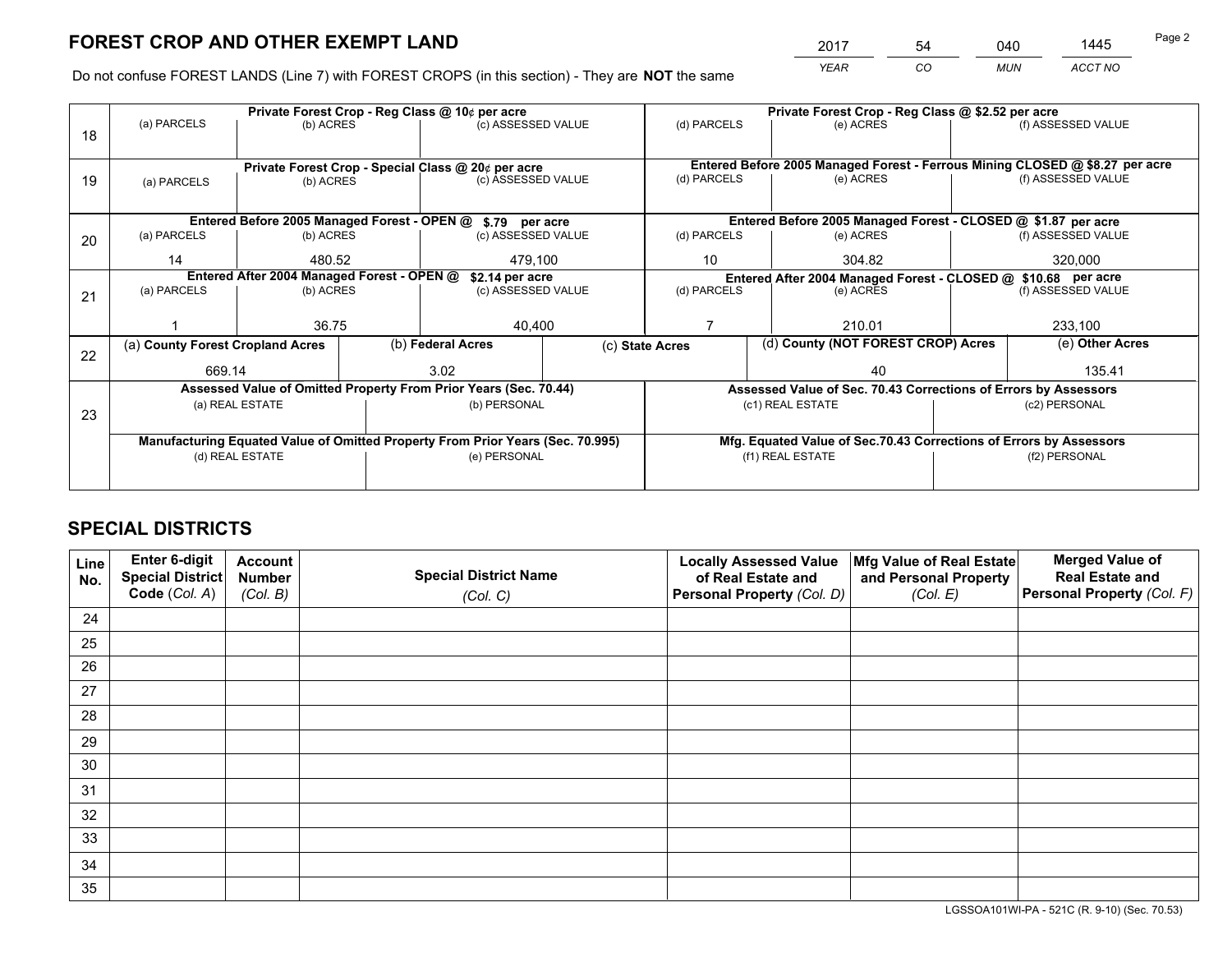|             |                                                          |                                             |                                                         | <b>YEAR</b>                                                                       | CO<br><b>MUN</b>                                              | ACCT NO                                                                        |  |  |  |  |  |  |
|-------------|----------------------------------------------------------|---------------------------------------------|---------------------------------------------------------|-----------------------------------------------------------------------------------|---------------------------------------------------------------|--------------------------------------------------------------------------------|--|--|--|--|--|--|
| Line<br>No. | Enter 6-digit<br><b>School District</b><br>Code (Col. A) | <b>Account</b><br><b>Number</b><br>(Col. B) | <b>School District Name</b><br>(Col. C)                 | <b>Locally Assessed Value</b><br>of Real Estate and<br>Personal Property (Col. D) | Mfg Value of Real Estate<br>and Personal Property<br>(Col. E) | <b>Merged Value of</b><br><b>Real Estate and</b><br>Personal Property (Col. F) |  |  |  |  |  |  |
|             | A. SCHOOL DISTRICTS (K-8 and K-12)                       |                                             |                                                         |                                                                                   |                                                               |                                                                                |  |  |  |  |  |  |
| 36          | 545757                                                   | 0325                                        | SCH D OF FLAMBEAU                                       | 15,618,200                                                                        |                                                               | 15,618,200                                                                     |  |  |  |  |  |  |
| 37          |                                                          |                                             |                                                         |                                                                                   |                                                               |                                                                                |  |  |  |  |  |  |
| 38          |                                                          |                                             |                                                         |                                                                                   |                                                               |                                                                                |  |  |  |  |  |  |
| 39          |                                                          |                                             |                                                         |                                                                                   |                                                               |                                                                                |  |  |  |  |  |  |
| 40          |                                                          |                                             |                                                         |                                                                                   |                                                               |                                                                                |  |  |  |  |  |  |
| 41          |                                                          |                                             |                                                         |                                                                                   |                                                               |                                                                                |  |  |  |  |  |  |
| 42          |                                                          |                                             |                                                         |                                                                                   |                                                               |                                                                                |  |  |  |  |  |  |
| 43          |                                                          |                                             |                                                         |                                                                                   |                                                               |                                                                                |  |  |  |  |  |  |
| 44<br>45    |                                                          |                                             |                                                         |                                                                                   |                                                               |                                                                                |  |  |  |  |  |  |
| 46          |                                                          |                                             |                                                         |                                                                                   |                                                               |                                                                                |  |  |  |  |  |  |
| 47          |                                                          |                                             |                                                         |                                                                                   |                                                               |                                                                                |  |  |  |  |  |  |
| 48          |                                                          |                                             |                                                         |                                                                                   |                                                               |                                                                                |  |  |  |  |  |  |
| 49          |                                                          |                                             |                                                         |                                                                                   |                                                               |                                                                                |  |  |  |  |  |  |
| 50          |                                                          |                                             | TOTAL ASSESSED VALUE OF SCHOOL DISTRICTS (K-8 and K-12) | 15,618,200                                                                        |                                                               | 15,618,200                                                                     |  |  |  |  |  |  |
|             | <b>B.</b><br><b>UNION HIGH SCHOOL DISTRICTS</b>          |                                             |                                                         |                                                                                   |                                                               |                                                                                |  |  |  |  |  |  |
| 51          |                                                          |                                             |                                                         |                                                                                   |                                                               |                                                                                |  |  |  |  |  |  |
| 52          |                                                          |                                             |                                                         |                                                                                   |                                                               |                                                                                |  |  |  |  |  |  |
| 53          |                                                          |                                             |                                                         |                                                                                   |                                                               |                                                                                |  |  |  |  |  |  |
| 54          |                                                          |                                             |                                                         |                                                                                   |                                                               |                                                                                |  |  |  |  |  |  |
| 55          |                                                          |                                             | TOTAL ASSESSED VALUE OF UNION HIGH SCHOOLS              |                                                                                   |                                                               |                                                                                |  |  |  |  |  |  |
|             | C.<br><b>TECHNICAL COLLEGE DISTRICTS</b>                 |                                             |                                                         |                                                                                   |                                                               |                                                                                |  |  |  |  |  |  |
| 56          | 001700                                                   | 0016                                        | WISCONSIN INDIANHEAD TECH COLLEGE SHEL                  | 15,618,200                                                                        |                                                               | 15,618,200                                                                     |  |  |  |  |  |  |
| 57          |                                                          |                                             |                                                         |                                                                                   |                                                               |                                                                                |  |  |  |  |  |  |
| 58          |                                                          |                                             |                                                         |                                                                                   |                                                               |                                                                                |  |  |  |  |  |  |
| 59          |                                                          |                                             | TOTAL ASSESSED VALUE OF TECHNICAL COLLEGES              | 15,618,200                                                                        |                                                               | 15,618,200                                                                     |  |  |  |  |  |  |

54

040

 *I hereby certify, to the best of my knowledge and belief, this form is complete and correct.*

**SCHOOL DISTRICTS**

| Print name of preparer | Title                    |                | Date (MM / DD / CCYY) |
|------------------------|--------------------------|----------------|-----------------------|
|                        |                          |                |                       |
| Signature of preparer  | Contact Telephone Number | E-mail address |                       |
|                        | $\overline{\phantom{0}}$ |                |                       |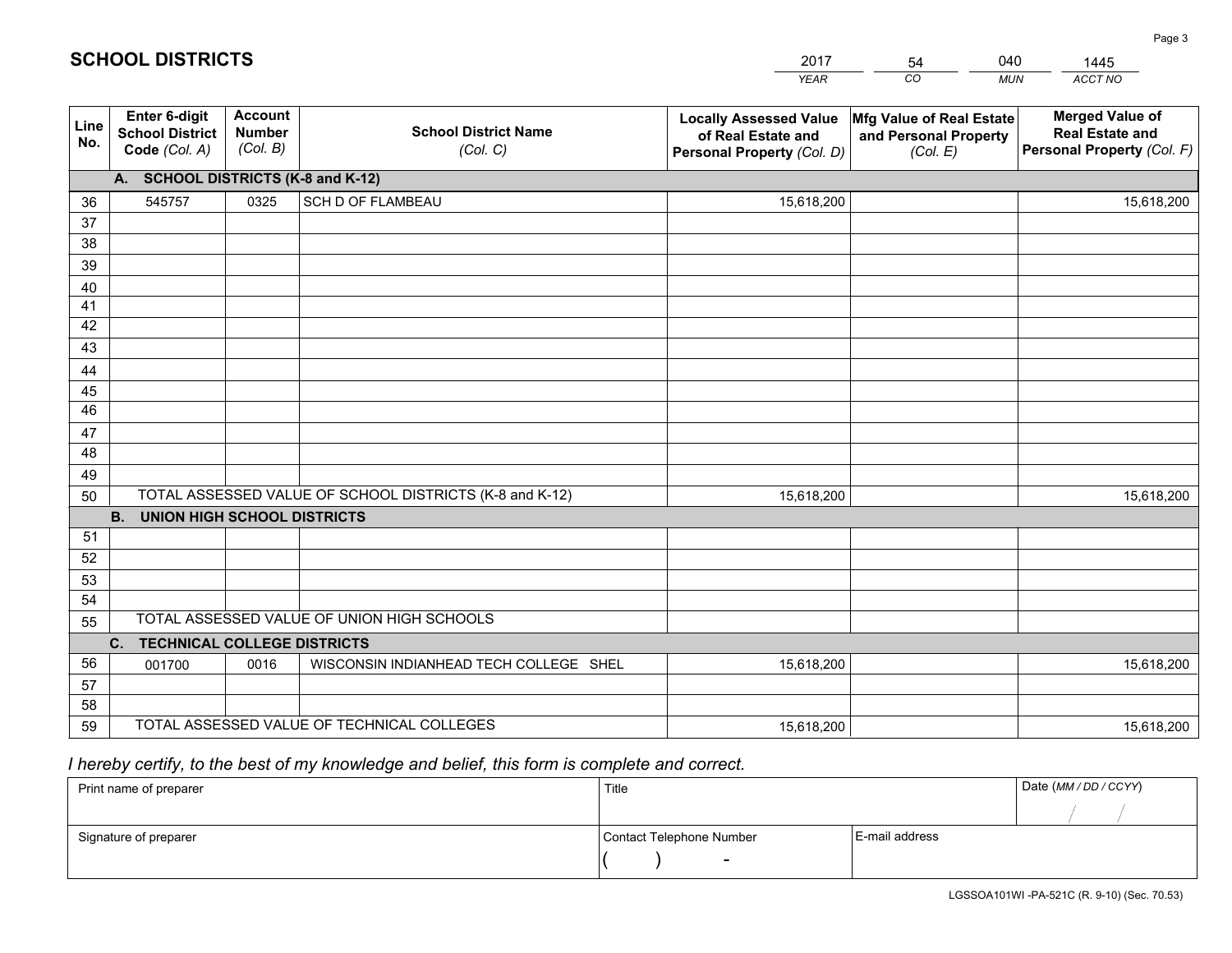#### **HIGHLIGHTS**

- 1. Complete the Statement of Assessment after the Board of Review. Reflect any changes made there.
- 2. Use black ink to complete.
- 3. Line 16 must equal Line 50, Col D.
- 4. Line 55 must equal the total of K-8 schools listed on lines 36-49. Do not include K-12 schools in this comparision.
- 5. Line 59, Col. D must equal Line 16.
- 6. Special District, School District and Technical College District values must include both real estate and personal property. Examples of Special districts are: town sanitary districts, public inland lake protection and rehabilitation districts, and metropolitan sewerage districts.
- 7. DO NOT INCLUDE Manufacturing property values.DOR will print these values on the final SOA.

LINDA ZIMMER TOWN OF TRUE N5963 NELSON RD GLEN FLORA, WI 54526

LINDA ZIMMER<br>TOWN OF TRUE

FLORA, WI 54526

**GLENF** 

N5963 NELSON RD

 8. Accuracy of this form is very important. The values reported directly affect the equalized value DOR calculates for school and special districts.

#### **Page 1:**

 If not prefilled, enter the tax year,county and municipal code,municipal type, municipal name and county name on the top of form.

Check the Amended box, if filing an amended / corrected SOA.

 Report the parcel count, acres and assessed value of taxable general property, total parcel count, (real and personal), total acres, and values from final figures set by the Board of Review.

- A. Real Estate land and improvements (buildings, etc.) is reported on lines 1 8, total line 9.
- B. Personal Property is reported on lines 11 14, Column D, total line 15.
- C. To complete this report, use the computer produced summary of the assessment roll that shows these amounts.
- D. Use whole numbers only.
- E. Add each line across and each column down to verify entries.

#### **Page 2:**

- A. Report Special Items (not subject to general property tax).
- 1. Private Forest Croplands and Managed Forest Lands are reported on lines 18,19, 20 and 21. Be sure to report assessed values **NOT** taxes.
- 2. You should have copies of the orders of entry, orders of withdrawal, etc., to update your assessment roll.
	- 3. Show hundredths of acres (e.g. 39.75).
- 4. Tax exempt lands are reported on line 22.
- 5. Omitted property and sec. 70.43, Wis. Stats., corrections of errors by assessor are reported on line 23. Report real estate and personal property separately. These should be for **prior years**, not something found on the current assessment roll after the board of review.
- B. Special District (Lines 24-35) Include the value of both real and personal property.

 The Department of Revenue (DOR) preprints much of the information regarding names and codes for schools, special districts,etc. If a district is not listed, enter the name and value only, DOR will enter the proper code.

## **Page 3 School Districts:**

Include the value of both real and personal property.

Report School District (regular, elementary, union high school, and technical college).

- 1. Regular (K-12) and Elementary (K-8) school values are reported on lines 36-49, total on line 50.
- 2. Union High School (UHS) (use only if elementary schools are listed on lines 36-49) are reported on lines 51-54. UHS total value (line 55) must equal to the total **elementary school** values reported on lines 36-49. Do notinclude K-12 schools in this comparison.
- 3. Technical College values are reported on lines 56-58, total on line 59.
- 4. Use the computer summary that shows these amounts to complete this report.

#### **This form is due the second Monday in June. File this report only after your Board of Review is complete.**

 *If you have questions: Return forms to:*

 Email: lgs@wisconsin.gov Wisconsin Department of RevenueCall:  $(608)$  266-2569 or  $(608)$  264-6892 Fax number: (608) 264-6887 PO Box 8971

Local Government Services Section 6-97 Madison WI 53708-8971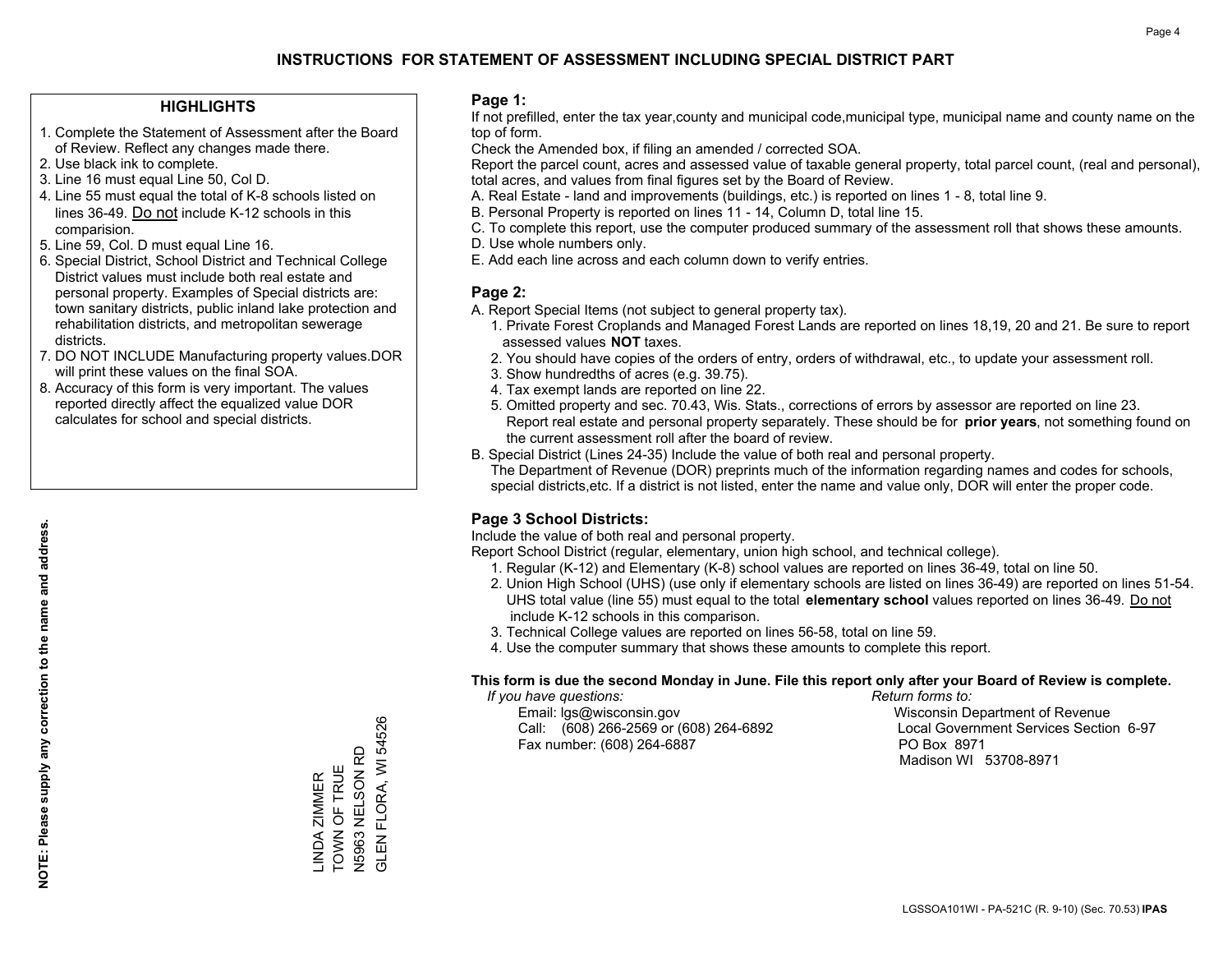**STATEMENT OF ASSESSMENT FOR 2017 FINAL - EQUATED**

6 **Check if this is an Amended Return** Page 1

|                |                                                                                                                                                                                              |                          | CO           | <b>MUN</b>                                           | ACCT NO                 |                      |                                          |
|----------------|----------------------------------------------------------------------------------------------------------------------------------------------------------------------------------------------|--------------------------|--------------|------------------------------------------------------|-------------------------|----------------------|------------------------------------------|
|                | <b>FOR</b><br><b>TOWN OF</b><br>OF.                                                                                                                                                          | <b>WASHINGTON</b>        |              | <b>RUSK COUNTY</b>                                   |                         |                      | <b>WHEN COMPLETING THIS DOCUMENT</b>     |
|                | Town - Village - City                                                                                                                                                                        | <b>Municipality Name</b> |              | <b>County Name</b>                                   |                         |                      | DO NOT WRITE OVER X's OR IN SHADED AREAS |
|                | <b>REAL ESTATE</b>                                                                                                                                                                           |                          | PARCEL COUNT | NO. OF ACRES                                         | VALUE OF                | <b>VALUE OF</b>      | TOTAL VALUE OF LAND                      |
| Line<br>No.    | (See Lines 18 - 22 for                                                                                                                                                                       |                          |              | <b>WHOLE</b><br>TOTAL LAND IMPROVEMENTS NUMBERS ONLY | <b>LAND</b>             | <b>IMPROVEMENTS</b>  | AND IMPROVEMENTS                         |
|                | other Real Estate)                                                                                                                                                                           | Col. A                   | Col. B       | Col. C                                               | Col. D                  | Col. E               | Col. F                                   |
| $\mathbf{1}$   | <b>RESIDENTIAL - Class 1</b>                                                                                                                                                                 | 634                      | 440          | 1,157                                                | 20,215,400              | 30,878,500           | 51,093,900                               |
| 2              | <b>COMMERCIAL - Class 2</b>                                                                                                                                                                  | 11                       | 10           | 53                                                   | 629,500                 | 1,240,400            | 1,869,900                                |
| 3              | MANUFACTURING - Class 3                                                                                                                                                                      | $\Omega$                 | 0            | $\Omega$                                             | $\mathbf{0}$            | 0                    | $\Omega$                                 |
| $\overline{4}$ | <b>AGRICULTURAL - Class 4</b>                                                                                                                                                                | 225                      |              | 4,370                                                | 512,500                 |                      | 512,500                                  |
| 5              | <b>UNDEVELOPED - Class 5</b>                                                                                                                                                                 | 241                      |              | 3,315                                                | 445,600                 |                      | 445,600                                  |
| 6              | AGRICULTURAL FOREST - Class 5m                                                                                                                                                               | 90                       |              | 1,309                                                | 740,600                 |                      | 740,600                                  |
| $\overline{7}$ | FOREST LANDS - Class 6                                                                                                                                                                       | 317                      |              | 6,024                                                | 8,185,600               |                      | 8,185,600                                |
| 8              | OTHER - Class 7                                                                                                                                                                              | 19                       | 19           | 41                                                   | 134,000                 | 1,381,600            | 1,515,600                                |
| 9              | TOTAL - ALL COLUMNS                                                                                                                                                                          | 1,537                    | 469          | 16,269                                               | 30,863,200              | 33,500,500           | 64,363,700                               |
| 10             | NUMBER OF PERSONAL PROPERTY ACCOUNTS IN ROLL                                                                                                                                                 |                          |              | 68                                                   | <b>LOCALLY ASSESSED</b> | <b>MANUFACTURING</b> | <b>MERGED</b>                            |
| 11             | BOATS AND OTHER WATERCRAFT NOT EXEMPT - Code 1                                                                                                                                               |                          |              |                                                      | $\Omega$                | 0                    | $\mathbf 0$                              |
| 12             | MACHINERY, TOOLS AND PATTERNS - Code 2                                                                                                                                                       |                          |              |                                                      | 300                     | 0                    | 300                                      |
| 13             | FURNITURE, FIXTURES AND EQUIPMENT - Code 3                                                                                                                                                   |                          |              |                                                      | 19,300                  | 0                    | 19,300                                   |
| 14             | ALL OTHER PERSONAL PROPERTY NOT EXEMPT - Codes 4A, 4B, 4C                                                                                                                                    |                          |              |                                                      | 490,500                 | 0                    | 490,500                                  |
| 15             | TOTAL OF PERSONAL PROPERTY NOT EXEMPT (Total of Lines 11-14)                                                                                                                                 |                          |              |                                                      | 510,100                 | $\Omega$             | 510,100                                  |
| 16             | AGGREGATE ASSESSED VALUE OF ALL PROPERTY SUBJECT TO THE GENERAL PROPERTY TAX (Total of Lines 9F and 15F)<br>MUST EQUAL TOTAL VALUE OF THE SCHOOL DISTRICTS (K-12 PLUS K-8) - Line 50, Col. F |                          |              |                                                      |                         |                      | 64,873,800                               |
| 17             | <b>BOARD OF REVIEW</b><br>DATE OF FINAL ADJOURNMENT                                                                                                                                          | 08/29/2017               |              | Name of Assessor<br><b>GENEVIEVE SANDERS</b>         |                         | Telephone #          | (715) 723-0310                           |

*1446*

*<sup>54</sup> <sup>042</sup>*

REMARKS

The Assessment Ratio to be used in calculating the estimated Fair Market Value on tax bills for this tax district is .947768412<br>This ratio should be used to convert assessed values to "Calculate Equalized Values" in Step 1 Commission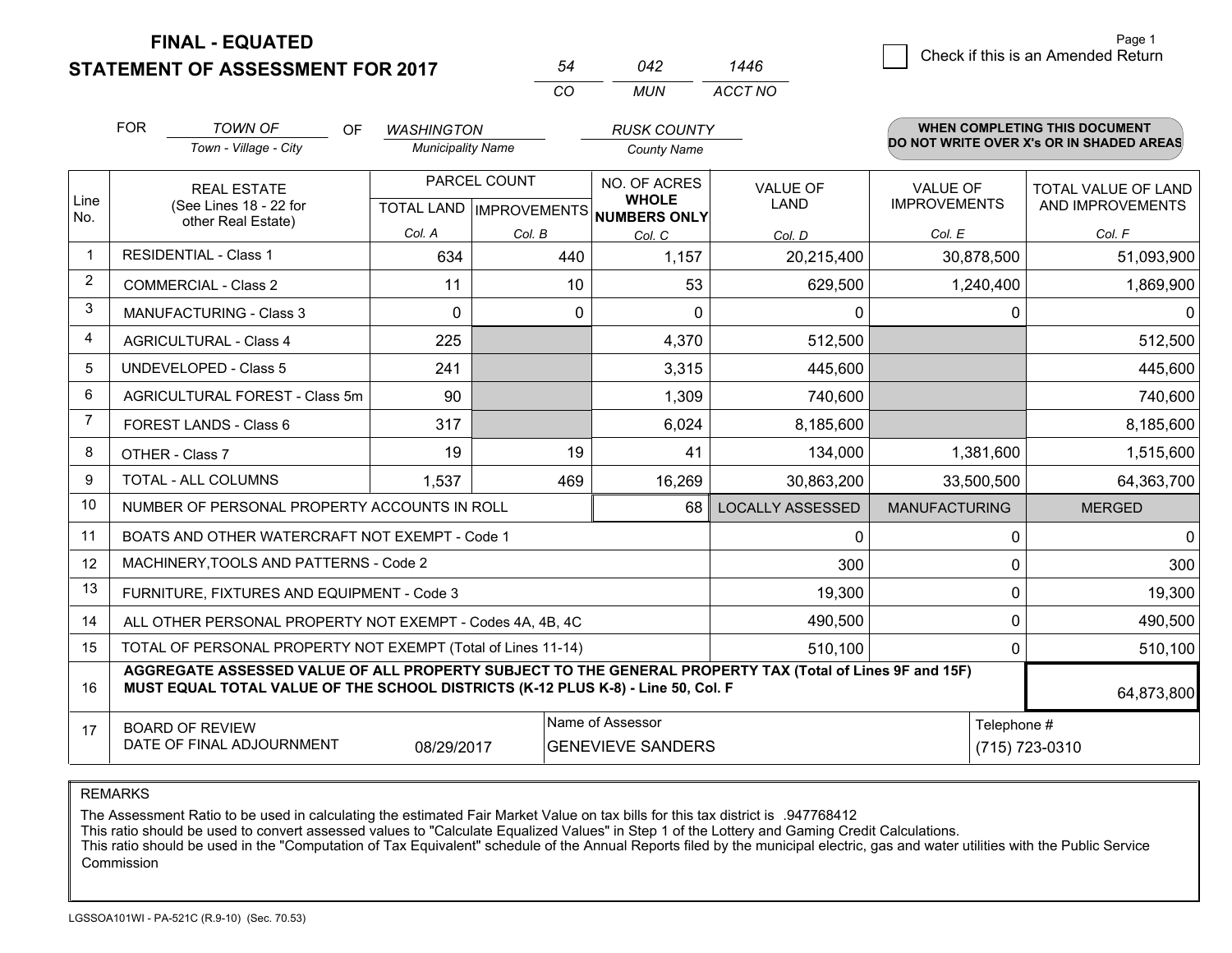*YEAR CO MUN ACCT NO* <sup>2017</sup> <sup>54</sup> <sup>042</sup> <sup>1446</sup>

Do not confuse FOREST LANDS (Line 7) with FOREST CROPS (in this section) - They are **NOT** the same

|    |                                            |                 |                   | Private Forest Crop - Reg Class @ 10¢ per acre                                 |  | Private Forest Crop - Reg Class @ \$2.52 per acre               |                                                                              |                                    |                    |  |
|----|--------------------------------------------|-----------------|-------------------|--------------------------------------------------------------------------------|--|-----------------------------------------------------------------|------------------------------------------------------------------------------|------------------------------------|--------------------|--|
| 18 | (a) PARCELS                                | (b) ACRES       |                   | (c) ASSESSED VALUE                                                             |  | (d) PARCELS                                                     | (e) ACRES                                                                    |                                    | (f) ASSESSED VALUE |  |
|    |                                            |                 |                   |                                                                                |  |                                                                 |                                                                              |                                    |                    |  |
|    |                                            |                 |                   | Private Forest Crop - Special Class @ 20¢ per acre                             |  |                                                                 | Entered Before 2005 Managed Forest - Ferrous Mining CLOSED @ \$8.27 per acre |                                    |                    |  |
| 19 | (a) PARCELS                                | (b) ACRES       |                   | (c) ASSESSED VALUE                                                             |  | (d) PARCELS                                                     | (e) ACRES                                                                    |                                    | (f) ASSESSED VALUE |  |
|    |                                            |                 |                   |                                                                                |  |                                                                 |                                                                              |                                    |                    |  |
|    |                                            |                 |                   | Entered Before 2005 Managed Forest - OPEN @ \$.79 per acre                     |  |                                                                 | Entered Before 2005 Managed Forest - CLOSED @ \$1.87 per acre                |                                    |                    |  |
| 20 | (a) PARCELS                                | (b) ACRES       |                   | (c) ASSESSED VALUE                                                             |  | (d) PARCELS                                                     | (e) ACRES                                                                    |                                    | (f) ASSESSED VALUE |  |
|    | 37                                         | 1,479.55        |                   | 1,325,000                                                                      |  | 50                                                              | 1,988.69                                                                     |                                    |                    |  |
|    | Entered After 2004 Managed Forest - OPEN @ |                 |                   | \$2.14 per acre                                                                |  | Entered After 2004 Managed Forest - CLOSED @ \$10.68 per acre   |                                                                              |                                    |                    |  |
| 21 | (a) PARCELS                                | (b) ACRES       |                   | (c) ASSESSED VALUE                                                             |  | (d) PARCELS                                                     | (e) ACRES                                                                    |                                    | (f) ASSESSED VALUE |  |
|    |                                            |                 |                   |                                                                                |  |                                                                 |                                                                              |                                    |                    |  |
|    |                                            |                 |                   |                                                                                |  | 34                                                              | 979.16                                                                       |                                    | 1,255,000          |  |
| 22 | (a) County Forest Cropland Acres           |                 | (b) Federal Acres |                                                                                |  | (c) State Acres                                                 |                                                                              | (d) County (NOT FOREST CROP) Acres |                    |  |
|    |                                            |                 |                   |                                                                                |  | 520.59<br>78                                                    |                                                                              |                                    | 61.89              |  |
|    |                                            |                 |                   | Assessed Value of Omitted Property From Prior Years (Sec. 70.44)               |  | Assessed Value of Sec. 70.43 Corrections of Errors by Assessors |                                                                              |                                    |                    |  |
|    |                                            | (a) REAL ESTATE |                   | (b) PERSONAL                                                                   |  |                                                                 | (c1) REAL ESTATE                                                             |                                    | (c2) PERSONAL      |  |
| 23 |                                            |                 |                   |                                                                                |  |                                                                 |                                                                              |                                    |                    |  |
|    |                                            |                 |                   | Manufacturing Equated Value of Omitted Property From Prior Years (Sec. 70.995) |  |                                                                 | Mfg. Equated Value of Sec.70.43 Corrections of Errors by Assessors           |                                    |                    |  |
|    | (d) REAL ESTATE                            |                 |                   | (e) PERSONAL                                                                   |  |                                                                 | (f1) REAL ESTATE                                                             |                                    | (f2) PERSONAL      |  |
|    |                                            |                 |                   |                                                                                |  |                                                                 |                                                                              |                                    |                    |  |

## **SPECIAL DISTRICTS**

| Line<br>No. | Enter 6-digit<br>Special District<br>Code (Col. A) | <b>Account</b><br><b>Number</b><br>(Col. B) | <b>Special District Name</b><br>(Col. C) | <b>Locally Assessed Value</b><br>of Real Estate and<br>Personal Property (Col. D) | Mfg Value of Real Estate<br>and Personal Property<br>(Col. E) | <b>Merged Value of</b><br><b>Real Estate and</b><br>Personal Property (Col. F) |
|-------------|----------------------------------------------------|---------------------------------------------|------------------------------------------|-----------------------------------------------------------------------------------|---------------------------------------------------------------|--------------------------------------------------------------------------------|
| 24          |                                                    |                                             |                                          |                                                                                   |                                                               |                                                                                |
| 25          |                                                    |                                             |                                          |                                                                                   |                                                               |                                                                                |
| 26          |                                                    |                                             |                                          |                                                                                   |                                                               |                                                                                |
| 27          |                                                    |                                             |                                          |                                                                                   |                                                               |                                                                                |
| 28          |                                                    |                                             |                                          |                                                                                   |                                                               |                                                                                |
| 29          |                                                    |                                             |                                          |                                                                                   |                                                               |                                                                                |
| 30          |                                                    |                                             |                                          |                                                                                   |                                                               |                                                                                |
| 31          |                                                    |                                             |                                          |                                                                                   |                                                               |                                                                                |
| 32          |                                                    |                                             |                                          |                                                                                   |                                                               |                                                                                |
| 33          |                                                    |                                             |                                          |                                                                                   |                                                               |                                                                                |
| 34          |                                                    |                                             |                                          |                                                                                   |                                                               |                                                                                |
| 35          |                                                    |                                             |                                          |                                                                                   |                                                               |                                                                                |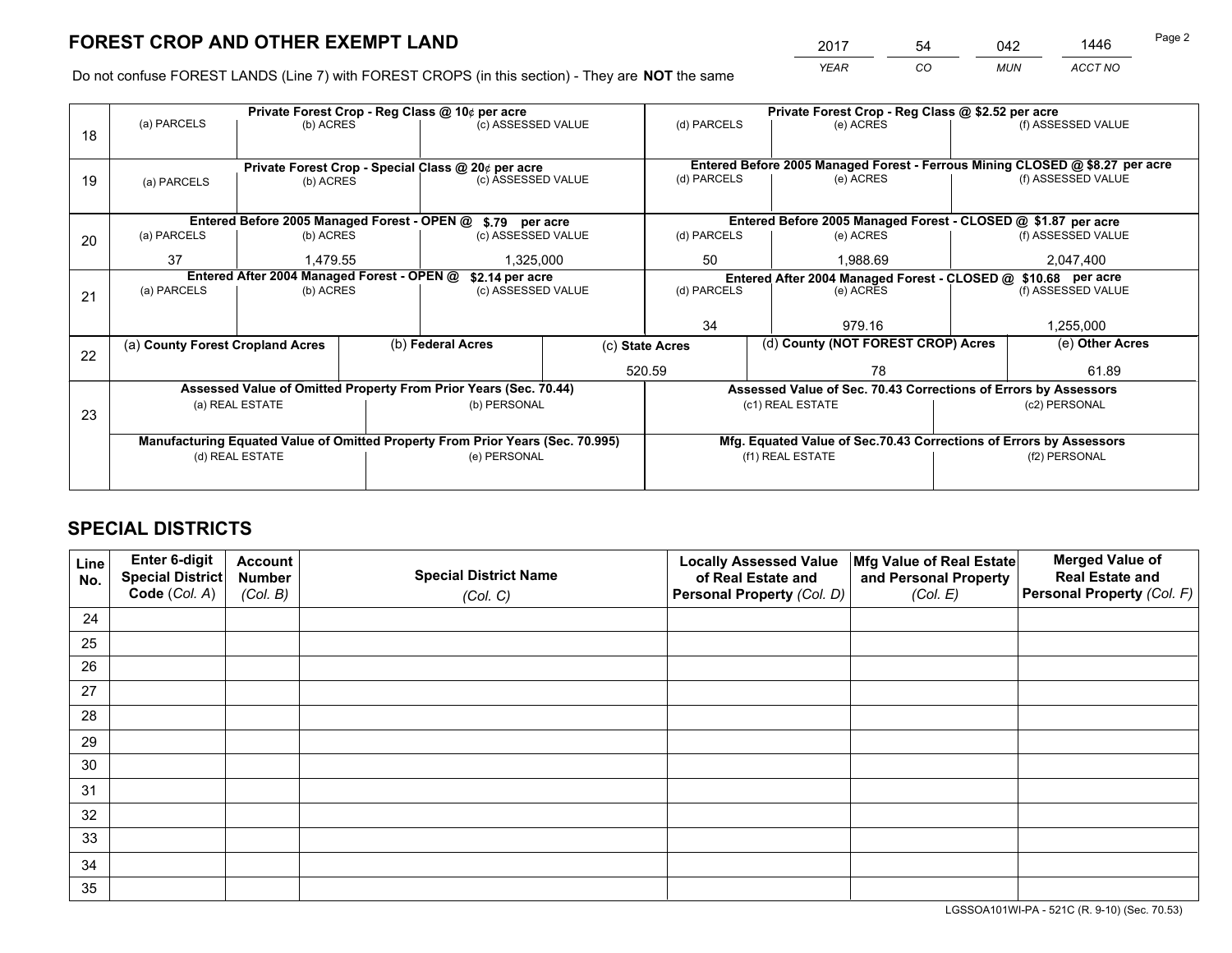|             |                                                                 |                                             |                                                         | <b>YEAR</b>                                                                       | CO<br><b>MUN</b>                                              | ACCT NO                                                                        |
|-------------|-----------------------------------------------------------------|---------------------------------------------|---------------------------------------------------------|-----------------------------------------------------------------------------------|---------------------------------------------------------------|--------------------------------------------------------------------------------|
| Line<br>No. | <b>Enter 6-digit</b><br><b>School District</b><br>Code (Col. A) | <b>Account</b><br><b>Number</b><br>(Col. B) | <b>School District Name</b><br>(Col. C)                 | <b>Locally Assessed Value</b><br>of Real Estate and<br>Personal Property (Col. D) | Mfg Value of Real Estate<br>and Personal Property<br>(Col. E) | <b>Merged Value of</b><br><b>Real Estate and</b><br>Personal Property (Col. F) |
|             | A. SCHOOL DISTRICTS (K-8 and K-12)                              |                                             |                                                         |                                                                                   |                                                               |                                                                                |
| 36          | 092891                                                          | 0057                                        | SCH D OF LAKE HOLCOMBE                                  | 25,808,950                                                                        |                                                               | 25,808,950                                                                     |
| 37          | 540735                                                          | 0323                                        | SCH D OF BRUCE                                          | 39,064,850                                                                        |                                                               | 39,064,850                                                                     |
| 38          |                                                                 |                                             |                                                         |                                                                                   |                                                               |                                                                                |
| 39          |                                                                 |                                             |                                                         |                                                                                   |                                                               |                                                                                |
| 40          |                                                                 |                                             |                                                         |                                                                                   |                                                               |                                                                                |
| 41          |                                                                 |                                             |                                                         |                                                                                   |                                                               |                                                                                |
| 42          |                                                                 |                                             |                                                         |                                                                                   |                                                               |                                                                                |
| 43          |                                                                 |                                             |                                                         |                                                                                   |                                                               |                                                                                |
| 44          |                                                                 |                                             |                                                         |                                                                                   |                                                               |                                                                                |
| 45<br>46    |                                                                 |                                             |                                                         |                                                                                   |                                                               |                                                                                |
|             |                                                                 |                                             |                                                         |                                                                                   |                                                               |                                                                                |
| 47<br>48    |                                                                 |                                             |                                                         |                                                                                   |                                                               |                                                                                |
| 49          |                                                                 |                                             |                                                         |                                                                                   |                                                               |                                                                                |
| 50          |                                                                 |                                             | TOTAL ASSESSED VALUE OF SCHOOL DISTRICTS (K-8 and K-12) | 64,873,800                                                                        |                                                               | 64,873,800                                                                     |
|             | <b>B.</b><br><b>UNION HIGH SCHOOL DISTRICTS</b>                 |                                             |                                                         |                                                                                   |                                                               |                                                                                |
| 51          |                                                                 |                                             |                                                         |                                                                                   |                                                               |                                                                                |
| 52          |                                                                 |                                             |                                                         |                                                                                   |                                                               |                                                                                |
| 53          |                                                                 |                                             |                                                         |                                                                                   |                                                               |                                                                                |
| 54          |                                                                 |                                             |                                                         |                                                                                   |                                                               |                                                                                |
| 55          |                                                                 |                                             | TOTAL ASSESSED VALUE OF UNION HIGH SCHOOLS              |                                                                                   |                                                               |                                                                                |
|             | <b>TECHNICAL COLLEGE DISTRICTS</b><br>C.                        |                                             |                                                         |                                                                                   |                                                               |                                                                                |
| 56          | 001700                                                          | 0016                                        | WISCONSIN INDIANHEAD TECH COLLEGE SHEL                  | 64,873,800                                                                        |                                                               | 64,873,800                                                                     |
| 57          |                                                                 |                                             |                                                         |                                                                                   |                                                               |                                                                                |
| 58          |                                                                 |                                             |                                                         |                                                                                   |                                                               |                                                                                |
| 59          |                                                                 |                                             | TOTAL ASSESSED VALUE OF TECHNICAL COLLEGES              | 64,873,800                                                                        |                                                               | 64,873,800                                                                     |

54

042

 *I hereby certify, to the best of my knowledge and belief, this form is complete and correct.*

**SCHOOL DISTRICTS**

| Print name of preparer | Title                    |                | Date (MM / DD / CCYY) |
|------------------------|--------------------------|----------------|-----------------------|
|                        |                          |                |                       |
| Signature of preparer  | Contact Telephone Number | E-mail address |                       |
|                        | $\overline{\phantom{0}}$ |                |                       |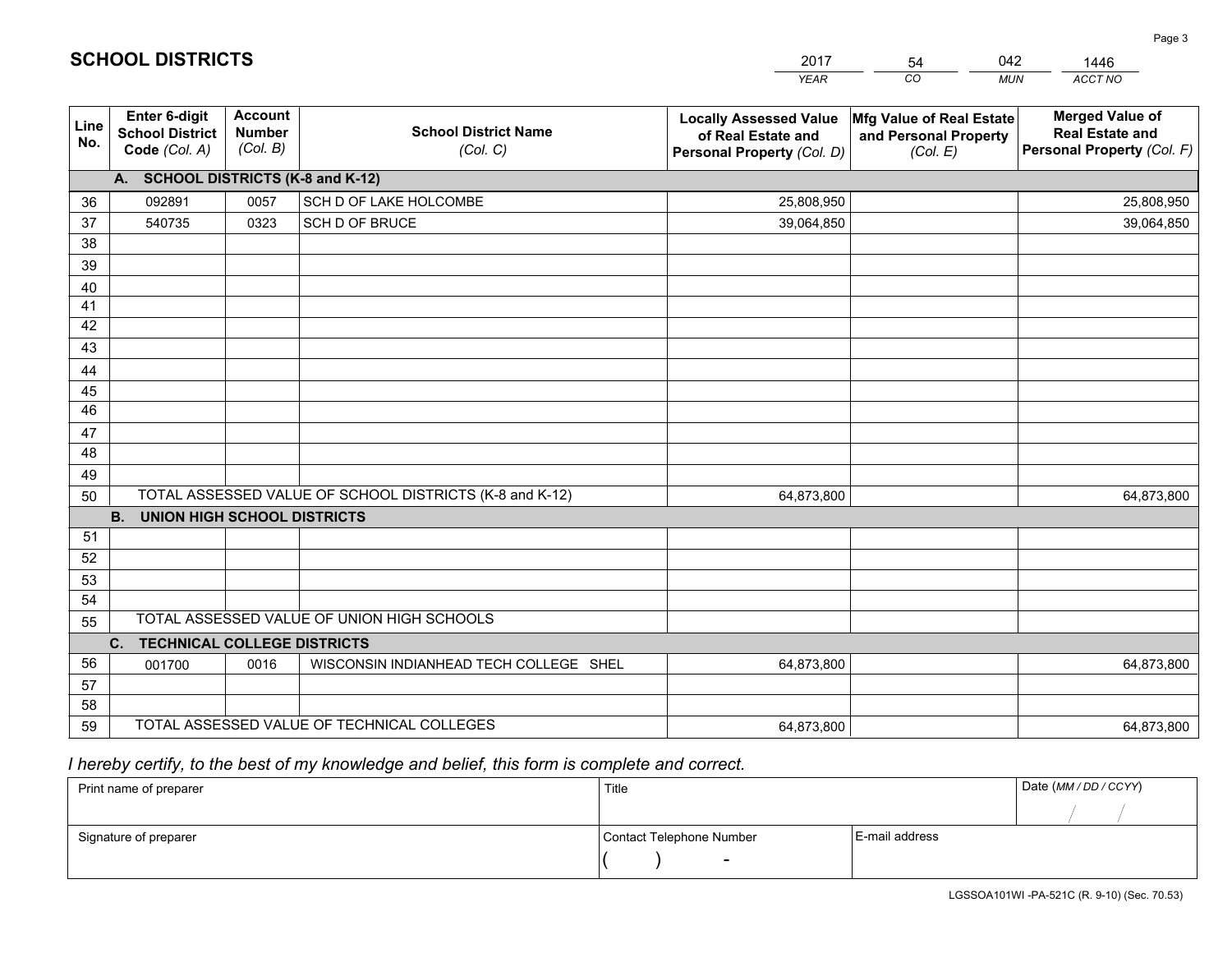#### **HIGHLIGHTS**

- 1. Complete the Statement of Assessment after the Board of Review. Reflect any changes made there.
- 2. Use black ink to complete.
- 3. Line 16 must equal Line 50, Col D.
- 4. Line 55 must equal the total of K-8 schools listed on lines 36-49. Do not include K-12 schools in this comparision.
- 5. Line 59, Col. D must equal Line 16.
- 6. Special District, School District and Technical College District values must include both real estate and personal property. Examples of Special districts are: town sanitary districts, public inland lake protection and rehabilitation districts, and metropolitan sewerage districts.
- 7. DO NOT INCLUDE Manufacturing property values.DOR will print these values on the final SOA.

DEBRA KLUND

DEBRA KLUND

TOWN OF WASHINGTON N1310 SAWDUST RD BRUCE, WI 54819

N1310 SAWDUST RD<br>BRUCE, WI 54819

TOWN OF WASHINGTON

 8. Accuracy of this form is very important. The values reported directly affect the equalized value DOR calculates for school and special districts.

#### **Page 1:**

 If not prefilled, enter the tax year,county and municipal code,municipal type, municipal name and county name on the top of form.

Check the Amended box, if filing an amended / corrected SOA.

 Report the parcel count, acres and assessed value of taxable general property, total parcel count, (real and personal), total acres, and values from final figures set by the Board of Review.

- A. Real Estate land and improvements (buildings, etc.) is reported on lines 1 8, total line 9.
- B. Personal Property is reported on lines 11 14, Column D, total line 15.
- C. To complete this report, use the computer produced summary of the assessment roll that shows these amounts.
- D. Use whole numbers only.
- E. Add each line across and each column down to verify entries.

#### **Page 2:**

- A. Report Special Items (not subject to general property tax).
- 1. Private Forest Croplands and Managed Forest Lands are reported on lines 18,19, 20 and 21. Be sure to report assessed values **NOT** taxes.
- 2. You should have copies of the orders of entry, orders of withdrawal, etc., to update your assessment roll.
	- 3. Show hundredths of acres (e.g. 39.75).
- 4. Tax exempt lands are reported on line 22.
- 5. Omitted property and sec. 70.43, Wis. Stats., corrections of errors by assessor are reported on line 23. Report real estate and personal property separately. These should be for **prior years**, not something found on the current assessment roll after the board of review.
- B. Special District (Lines 24-35) Include the value of both real and personal property.
- The Department of Revenue (DOR) preprints much of the information regarding names and codes for schools, special districts,etc. If a district is not listed, enter the name and value only, DOR will enter the proper code.

## **Page 3 School Districts:**

Include the value of both real and personal property.

Report School District (regular, elementary, union high school, and technical college).

- 1. Regular (K-12) and Elementary (K-8) school values are reported on lines 36-49, total on line 50.
- 2. Union High School (UHS) (use only if elementary schools are listed on lines 36-49) are reported on lines 51-54. UHS total value (line 55) must equal to the total **elementary school** values reported on lines 36-49. Do notinclude K-12 schools in this comparison.
- 3. Technical College values are reported on lines 56-58, total on line 59.
- 4. Use the computer summary that shows these amounts to complete this report.

#### **This form is due the second Monday in June. File this report only after your Board of Review is complete.**

 *If you have questions: Return forms to:*

 Email: lgs@wisconsin.gov Wisconsin Department of RevenueCall:  $(608)$  266-2569 or  $(608)$  264-6892 Fax number: (608) 264-6887 PO Box 8971

Local Government Services Section 6-97 Madison WI 53708-8971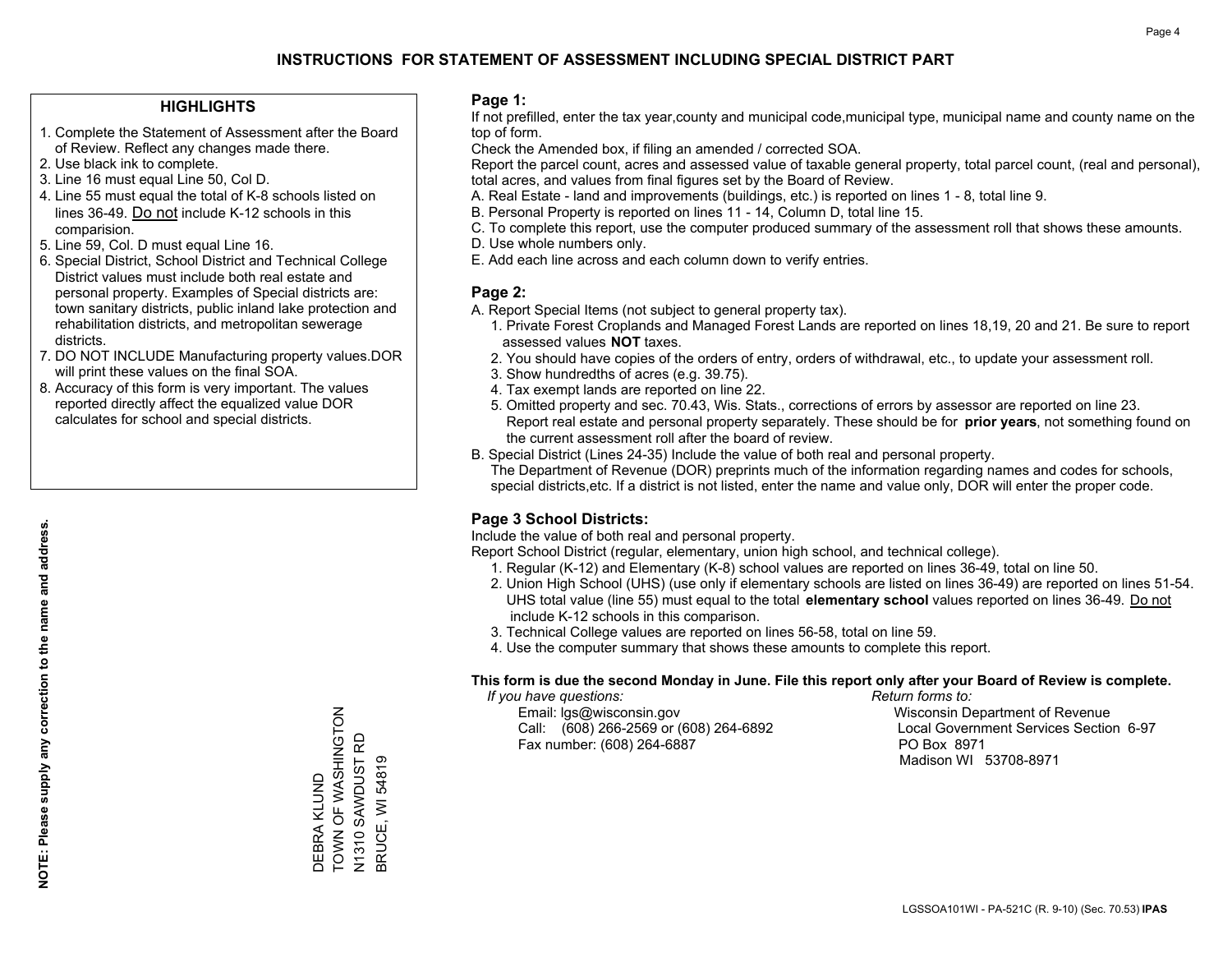**STATEMENT OF ASSESSMENT FOR 2017 FINAL - EQUATED**

7 Check if this is an Amended Return<br>
7 Page 1

|                   | <b>FOR</b>                                                | <b>TOWN OF</b>                                                                                           | OF. | <b>WILKINSON</b>         |              | <b>RUSK COUNTY</b>           |                         |                      | <b>WHEN COMPLETING THIS DOCUMENT</b>     |
|-------------------|-----------------------------------------------------------|----------------------------------------------------------------------------------------------------------|-----|--------------------------|--------------|------------------------------|-------------------------|----------------------|------------------------------------------|
|                   |                                                           | Town - Village - City                                                                                    |     | <b>Municipality Name</b> |              | <b>County Name</b>           |                         |                      | DO NOT WRITE OVER X's OR IN SHADED AREAS |
|                   |                                                           | <b>REAL ESTATE</b>                                                                                       |     | PARCEL COUNT             |              | NO. OF ACRES                 | <b>VALUE OF</b>         | <b>VALUE OF</b>      | TOTAL VALUE OF LAND                      |
| Line<br>No.       |                                                           | (See Lines 18 - 22 for<br>other Real Estate)                                                             |     | <b>TOTAL LAND</b>        | IMPROVEMENTS | <b>WHOLE</b><br>NUMBERS ONLY | <b>LAND</b>             | <b>IMPROVEMENTS</b>  | AND IMPROVEMENTS                         |
|                   |                                                           |                                                                                                          |     | Col. A                   | Col. B       | Col. C                       | Col. D                  | Col. E               | Col. F                                   |
| $\mathbf{1}$      |                                                           | <b>RESIDENTIAL - Class 1</b>                                                                             |     | 70                       | 62           | 116                          | 430,500                 | 2,210,600            | 2,641,100                                |
| $\overline{2}$    |                                                           | <b>COMMERCIAL - Class 2</b>                                                                              |     | 6                        | 3            | 9                            | 27,000                  | 171,000              | 198,000                                  |
| 3                 |                                                           | <b>MANUFACTURING - Class 3</b>                                                                           |     | 0                        | 0            | 0                            | $\mathbf{0}$            | 0                    | 0                                        |
| 4                 |                                                           | <b>AGRICULTURAL - Class 4</b>                                                                            |     | 23                       |              | 375                          | 44,200                  |                      | 44,200                                   |
| 5                 |                                                           | <b>UNDEVELOPED - Class 5</b>                                                                             |     | 9                        |              | 148                          | 33,700                  |                      | 33,700                                   |
| 6                 |                                                           | AGRICULTURAL FOREST - Class 5m                                                                           |     | 11                       |              | 243                          | 222,500                 |                      | 222,500                                  |
| $\overline{7}$    |                                                           | FOREST LANDS - Class 6                                                                                   |     | 106                      |              | 2,177                        | 3,721,300               |                      | 3,721,300                                |
| 8                 |                                                           | OTHER - Class 7                                                                                          |     | 3                        | 3            |                              | 27,500                  | 191,000              | 218,500                                  |
| 9                 |                                                           | TOTAL - ALL COLUMNS                                                                                      |     | 228                      | 68           | 3,075                        | 4,506,700               | 2,572,600            | 7,079,300                                |
| 10                |                                                           | NUMBER OF PERSONAL PROPERTY ACCOUNTS IN ROLL                                                             |     |                          |              | 10                           | <b>LOCALLY ASSESSED</b> | <b>MANUFACTURING</b> | <b>MERGED</b>                            |
| 11                |                                                           | BOATS AND OTHER WATERCRAFT NOT EXEMPT - Code 1                                                           |     |                          |              |                              | 0                       | 0                    | 0                                        |
| $12 \overline{ }$ |                                                           | MACHINERY, TOOLS AND PATTERNS - Code 2                                                                   |     |                          |              |                              | $\mathbf 0$             | $\mathbf 0$          | 0                                        |
| 13                |                                                           | FURNITURE, FIXTURES AND EQUIPMENT - Code 3                                                               |     |                          |              |                              | $\Omega$                | 0                    | 0                                        |
| 14                | ALL OTHER PERSONAL PROPERTY NOT EXEMPT - Codes 4A, 4B, 4C |                                                                                                          |     |                          |              |                              | 26,700                  | 0                    | 26,700                                   |
| 15                |                                                           | TOTAL OF PERSONAL PROPERTY NOT EXEMPT (Total of Lines 11-14)                                             |     |                          |              |                              | 26,700                  | 0                    | 26,700                                   |
|                   |                                                           | AGGREGATE ASSESSED VALUE OF ALL PROPERTY SUBJECT TO THE GENERAL PROPERTY TAX (Total of Lines 9F and 15F) |     |                          |              |                              |                         |                      |                                          |

*CO*

*MUN*

*ACCT NO1447*

*<sup>54</sup> <sup>044</sup>*

1617**MUST EQUAL TOTAL VALUE OF THE SCHOOL DISTRICTS (K-12 PLUS K-8) - Line 50, Col. F**BOARD OF REVIEW DATE OF FINAL ADJOURNMENTName of Assessor Telephone #N (715) 868-2254 7,106,00008/15/2017TOM HANSON

REMARKS

The Assessment Ratio to be used in calculating the estimated Fair Market Value on tax bills for this tax district is .940843131

This ratio should be used to convert assessed values to "Calculate Equalized Values" in Step 1 of the Lottery and Gaming Credit Calculations.<br>This ratio should be used in the "Computation of Tax Equivalent" schedule of the Commission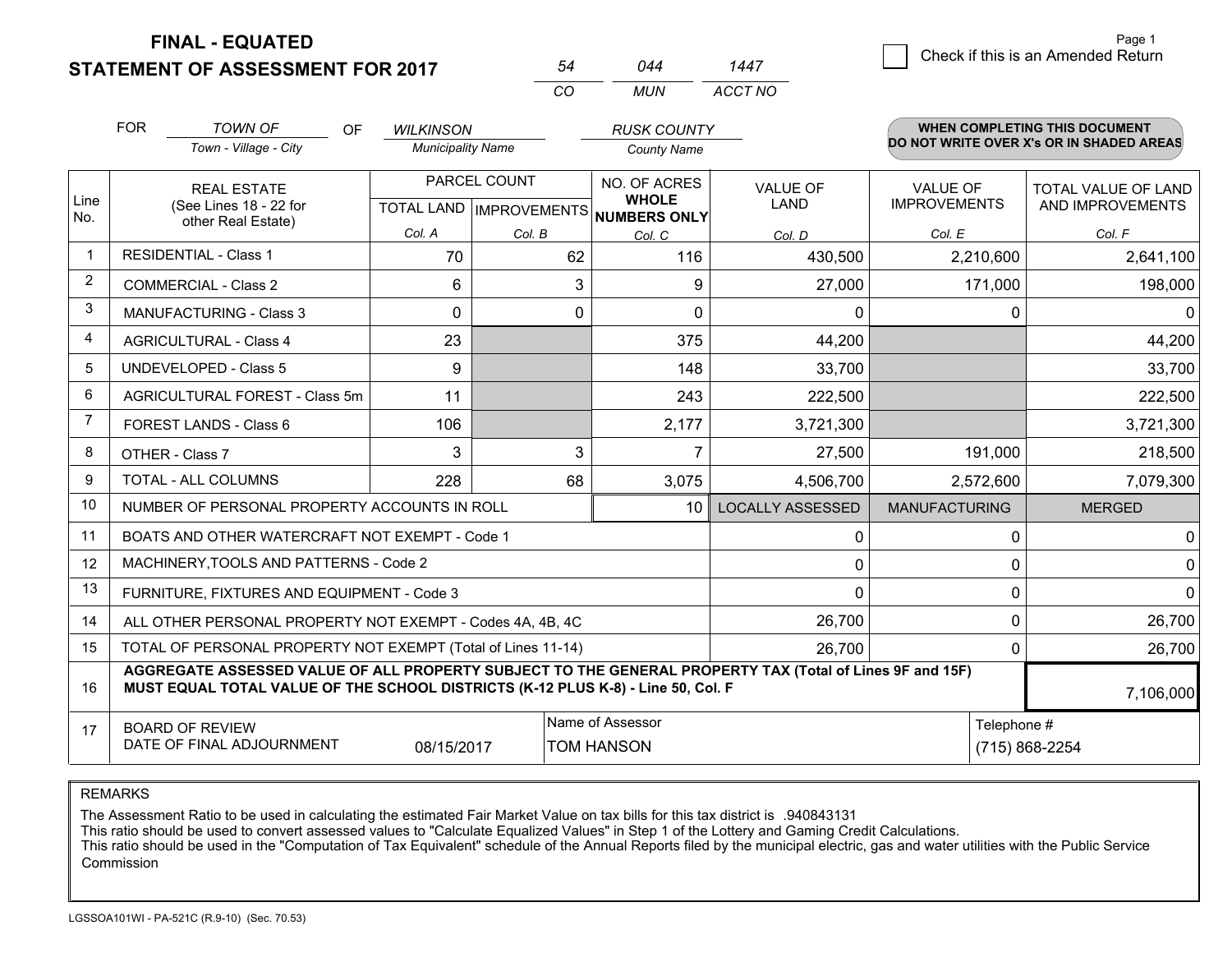*YEAR CO MUN ACCT NO* 2017 54 044 1447

Do not confuse FOREST LANDS (Line 7) with FOREST CROPS (in this section) - They are **NOT** the same

|    |                                            |                 |              | Private Forest Crop - Reg Class @ 10¢ per acre                                 |                                                                    | Private Forest Crop - Reg Class @ \$2.52 per acre |                                                                              |                                                               |                                                                 |                    |
|----|--------------------------------------------|-----------------|--------------|--------------------------------------------------------------------------------|--------------------------------------------------------------------|---------------------------------------------------|------------------------------------------------------------------------------|---------------------------------------------------------------|-----------------------------------------------------------------|--------------------|
| 18 | (a) PARCELS                                | (b) ACRES       |              | (c) ASSESSED VALUE                                                             |                                                                    | (d) PARCELS                                       |                                                                              | (e) ACRES                                                     |                                                                 | (f) ASSESSED VALUE |
|    |                                            |                 |              | Private Forest Crop - Special Class @ 20¢ per acre                             |                                                                    |                                                   | Entered Before 2005 Managed Forest - Ferrous Mining CLOSED @ \$8.27 per acre |                                                               |                                                                 |                    |
| 19 | (a) PARCELS                                | (b) ACRES       |              | (c) ASSESSED VALUE                                                             |                                                                    | (d) PARCELS                                       |                                                                              | (e) ACRES                                                     |                                                                 | (f) ASSESSED VALUE |
|    |                                            |                 |              | Entered Before 2005 Managed Forest - OPEN @ \$.79 per acre                     |                                                                    |                                                   |                                                                              | Entered Before 2005 Managed Forest - CLOSED @ \$1.87 per acre |                                                                 |                    |
| 20 | (a) PARCELS<br>(b) ACRES                   |                 |              | (c) ASSESSED VALUE                                                             |                                                                    | (d) PARCELS                                       |                                                                              | (e) ACRES                                                     |                                                                 | (f) ASSESSED VALUE |
|    | $12 \overline{ }$                          | 449.43          |              | 730.000                                                                        | 14<br>503.22                                                       |                                                   | 830,500                                                                      |                                                               |                                                                 |                    |
|    | Entered After 2004 Managed Forest - OPEN @ |                 |              | \$2.14 per acre                                                                | Entered After 2004 Managed Forest - CLOSED @ \$10.68 per acre      |                                                   |                                                                              |                                                               |                                                                 |                    |
| 21 | (a) PARCELS                                | (b) ACRES       |              | (c) ASSESSED VALUE                                                             |                                                                    | (d) PARCELS                                       |                                                                              | (e) ACRES                                                     |                                                                 | (f) ASSESSED VALUE |
|    |                                            |                 |              |                                                                                |                                                                    |                                                   |                                                                              |                                                               |                                                                 |                    |
|    | 30                                         | 1,178.34        |              | 1,903,000                                                                      | $\overline{2}$                                                     |                                                   | 35.89                                                                        |                                                               | 65,500                                                          |                    |
| 22 | (a) County Forest Cropland Acres           |                 |              | (b) Federal Acres                                                              | (c) State Acres                                                    |                                                   | (d) County (NOT FOREST CROP) Acres                                           |                                                               | (e) Other Acres                                                 |                    |
|    | 17,611.53                                  |                 |              |                                                                                |                                                                    |                                                   |                                                                              | 16.56                                                         |                                                                 | 121                |
|    |                                            |                 |              | Assessed Value of Omitted Property From Prior Years (Sec. 70.44)               |                                                                    |                                                   |                                                                              |                                                               | Assessed Value of Sec. 70.43 Corrections of Errors by Assessors |                    |
| 23 |                                            | (a) REAL ESTATE |              | (b) PERSONAL                                                                   |                                                                    | (c1) REAL ESTATE                                  |                                                                              |                                                               | (c2) PERSONAL                                                   |                    |
|    |                                            |                 |              |                                                                                |                                                                    |                                                   |                                                                              |                                                               |                                                                 |                    |
|    |                                            |                 |              | Manufacturing Equated Value of Omitted Property From Prior Years (Sec. 70.995) | Mfg. Equated Value of Sec.70.43 Corrections of Errors by Assessors |                                                   |                                                                              |                                                               |                                                                 |                    |
|    | (d) REAL ESTATE                            |                 | (e) PERSONAL |                                                                                | (f1) REAL ESTATE                                                   |                                                   |                                                                              | (f2) PERSONAL                                                 |                                                                 |                    |
|    |                                            |                 |              |                                                                                |                                                                    |                                                   |                                                                              |                                                               |                                                                 |                    |

## **SPECIAL DISTRICTS**

| Line<br>No. | Enter 6-digit<br>Special District<br>Code (Col. A) | <b>Account</b><br><b>Number</b> | <b>Special District Name</b> | <b>Locally Assessed Value</b><br>of Real Estate and | Mfg Value of Real Estate<br>and Personal Property | <b>Merged Value of</b><br><b>Real Estate and</b><br>Personal Property (Col. F) |
|-------------|----------------------------------------------------|---------------------------------|------------------------------|-----------------------------------------------------|---------------------------------------------------|--------------------------------------------------------------------------------|
|             |                                                    | (Col. B)                        | (Col. C)                     | Personal Property (Col. D)                          | (Col. E)                                          |                                                                                |
| 24          |                                                    |                                 |                              |                                                     |                                                   |                                                                                |
| 25          |                                                    |                                 |                              |                                                     |                                                   |                                                                                |
| 26          |                                                    |                                 |                              |                                                     |                                                   |                                                                                |
| 27          |                                                    |                                 |                              |                                                     |                                                   |                                                                                |
| 28          |                                                    |                                 |                              |                                                     |                                                   |                                                                                |
| 29          |                                                    |                                 |                              |                                                     |                                                   |                                                                                |
| 30          |                                                    |                                 |                              |                                                     |                                                   |                                                                                |
| 31          |                                                    |                                 |                              |                                                     |                                                   |                                                                                |
| 32          |                                                    |                                 |                              |                                                     |                                                   |                                                                                |
| 33          |                                                    |                                 |                              |                                                     |                                                   |                                                                                |
| 34          |                                                    |                                 |                              |                                                     |                                                   |                                                                                |
| 35          |                                                    |                                 |                              |                                                     |                                                   |                                                                                |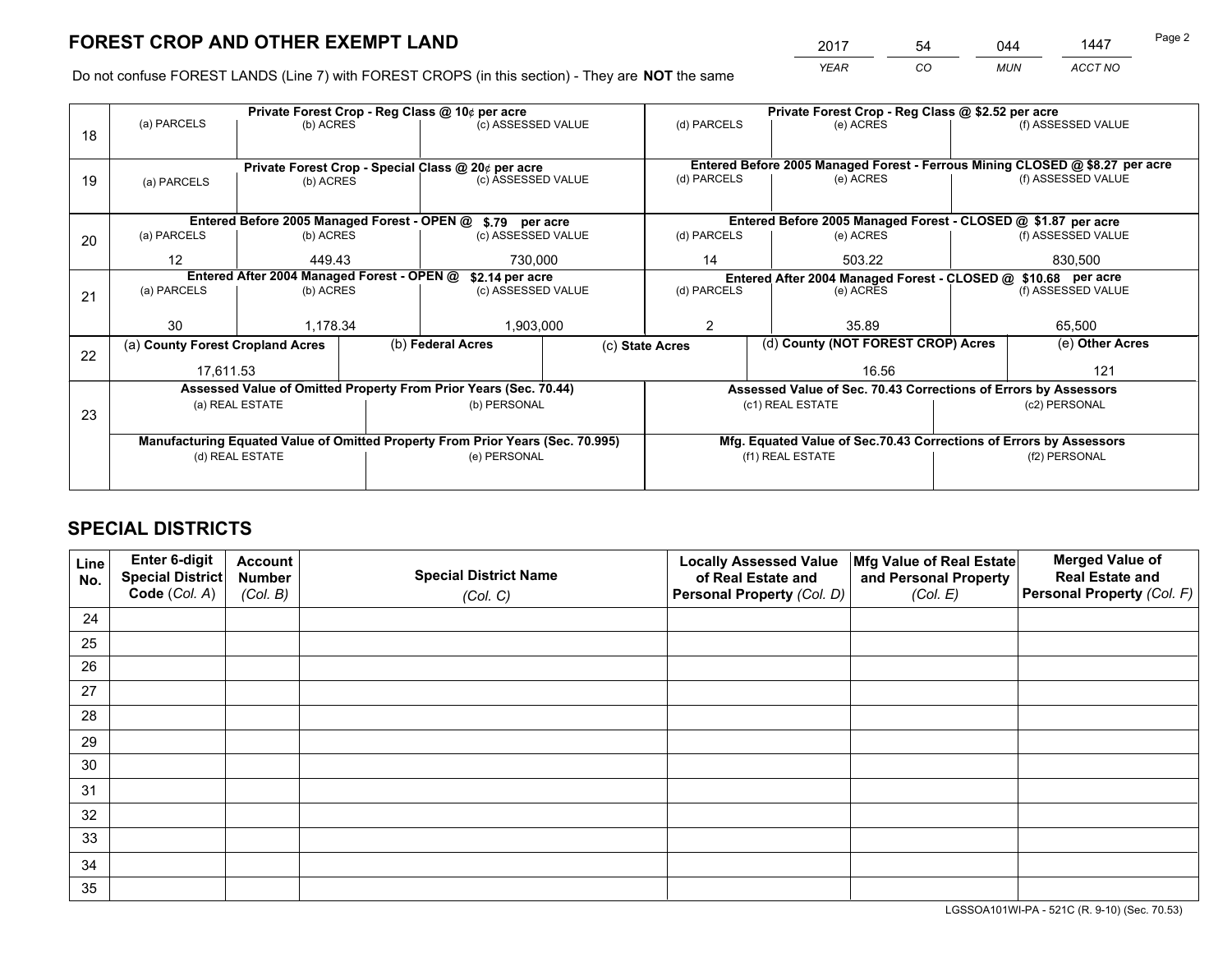|             |                                                          |                                             |                                                         | <b>YEAR</b>                                                                       | CO<br><b>MUN</b>                                              | ACCT NO                                                                        |
|-------------|----------------------------------------------------------|---------------------------------------------|---------------------------------------------------------|-----------------------------------------------------------------------------------|---------------------------------------------------------------|--------------------------------------------------------------------------------|
| Line<br>No. | Enter 6-digit<br><b>School District</b><br>Code (Col. A) | <b>Account</b><br><b>Number</b><br>(Col. B) | <b>School District Name</b><br>(Col. C)                 | <b>Locally Assessed Value</b><br>of Real Estate and<br>Personal Property (Col. D) | Mfg Value of Real Estate<br>and Personal Property<br>(Col. E) | <b>Merged Value of</b><br><b>Real Estate and</b><br>Personal Property (Col. F) |
|             | A. SCHOOL DISTRICTS (K-8 and K-12)                       |                                             |                                                         |                                                                                   |                                                               |                                                                                |
| 36          | 650441                                                   | 0390                                        | SCH D OF BIRCHWOOD                                      | 7,106,000                                                                         |                                                               | 7,106,000                                                                      |
| 37          |                                                          |                                             |                                                         |                                                                                   |                                                               |                                                                                |
| 38          |                                                          |                                             |                                                         |                                                                                   |                                                               |                                                                                |
| 39          |                                                          |                                             |                                                         |                                                                                   |                                                               |                                                                                |
| 40          |                                                          |                                             |                                                         |                                                                                   |                                                               |                                                                                |
| 41<br>42    |                                                          |                                             |                                                         |                                                                                   |                                                               |                                                                                |
| 43          |                                                          |                                             |                                                         |                                                                                   |                                                               |                                                                                |
| 44          |                                                          |                                             |                                                         |                                                                                   |                                                               |                                                                                |
| 45          |                                                          |                                             |                                                         |                                                                                   |                                                               |                                                                                |
| 46          |                                                          |                                             |                                                         |                                                                                   |                                                               |                                                                                |
| 47          |                                                          |                                             |                                                         |                                                                                   |                                                               |                                                                                |
| 48          |                                                          |                                             |                                                         |                                                                                   |                                                               |                                                                                |
| 49          |                                                          |                                             |                                                         |                                                                                   |                                                               |                                                                                |
| 50          |                                                          |                                             | TOTAL ASSESSED VALUE OF SCHOOL DISTRICTS (K-8 and K-12) | 7,106,000                                                                         |                                                               | 7,106,000                                                                      |
|             | <b>B.</b><br><b>UNION HIGH SCHOOL DISTRICTS</b>          |                                             |                                                         |                                                                                   |                                                               |                                                                                |
| 51          |                                                          |                                             |                                                         |                                                                                   |                                                               |                                                                                |
| 52          |                                                          |                                             |                                                         |                                                                                   |                                                               |                                                                                |
| 53          |                                                          |                                             |                                                         |                                                                                   |                                                               |                                                                                |
| 54          |                                                          |                                             |                                                         |                                                                                   |                                                               |                                                                                |
| 55          |                                                          |                                             | TOTAL ASSESSED VALUE OF UNION HIGH SCHOOLS              |                                                                                   |                                                               |                                                                                |
|             | C.<br><b>TECHNICAL COLLEGE DISTRICTS</b>                 |                                             |                                                         |                                                                                   |                                                               |                                                                                |
| 56          | 001700                                                   | 0016                                        | WISCONSIN INDIANHEAD TECH COLLEGE SHEL                  | 7,106,000                                                                         |                                                               | 7,106,000                                                                      |
| 57<br>58    |                                                          |                                             |                                                         |                                                                                   |                                                               |                                                                                |
| 59          |                                                          |                                             | TOTAL ASSESSED VALUE OF TECHNICAL COLLEGES              | 7,106,000                                                                         |                                                               | 7,106,000                                                                      |
|             |                                                          |                                             |                                                         |                                                                                   |                                                               |                                                                                |

54

044

 *I hereby certify, to the best of my knowledge and belief, this form is complete and correct.*

**SCHOOL DISTRICTS**

| Print name of preparer | Title                    | Date (MM / DD / CCYY) |  |
|------------------------|--------------------------|-----------------------|--|
|                        |                          |                       |  |
| Signature of preparer  | Contact Telephone Number | E-mail address        |  |
|                        | $\overline{\phantom{0}}$ |                       |  |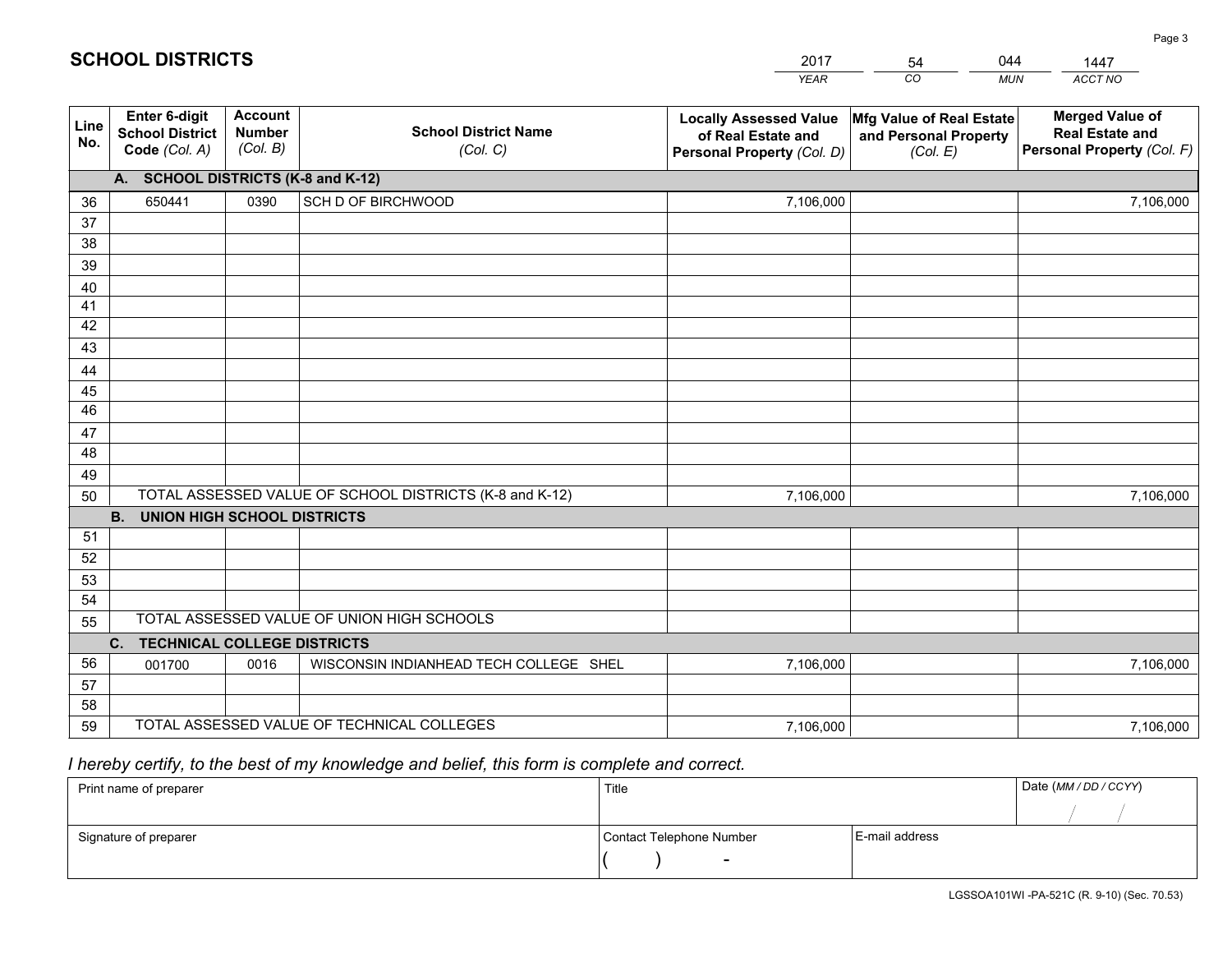#### **HIGHLIGHTS**

- 1. Complete the Statement of Assessment after the Board of Review. Reflect any changes made there.
- 2. Use black ink to complete.
- 3. Line 16 must equal Line 50, Col D.
- 4. Line 55 must equal the total of K-8 schools listed on lines 36-49. Do not include K-12 schools in this comparision.
- 5. Line 59, Col. D must equal Line 16.
- 6. Special District, School District and Technical College District values must include both real estate and personal property. Examples of Special districts are: town sanitary districts, public inland lake protection and rehabilitation districts, and metropolitan sewerage districts.
- 7. DO NOT INCLUDE Manufacturing property values.DOR will print these values on the final SOA.
- 8. Accuracy of this form is very important. The values reported directly affect the equalized value DOR calculates for school and special districts.

#### **Page 1:**

 If not prefilled, enter the tax year,county and municipal code,municipal type, municipal name and county name on the top of form.

Check the Amended box, if filing an amended / corrected SOA.

 Report the parcel count, acres and assessed value of taxable general property, total parcel count, (real and personal), total acres, and values from final figures set by the Board of Review.

- A. Real Estate land and improvements (buildings, etc.) is reported on lines 1 8, total line 9.
- B. Personal Property is reported on lines 11 14, Column D, total line 15.
- C. To complete this report, use the computer produced summary of the assessment roll that shows these amounts.
- D. Use whole numbers only.
- E. Add each line across and each column down to verify entries.

### **Page 2:**

- A. Report Special Items (not subject to general property tax).
- 1. Private Forest Croplands and Managed Forest Lands are reported on lines 18,19, 20 and 21. Be sure to report assessed values **NOT** taxes.
- 2. You should have copies of the orders of entry, orders of withdrawal, etc., to update your assessment roll.
	- 3. Show hundredths of acres (e.g. 39.75).
- 4. Tax exempt lands are reported on line 22.
- 5. Omitted property and sec. 70.43, Wis. Stats., corrections of errors by assessor are reported on line 23. Report real estate and personal property separately. These should be for **prior years**, not something found on the current assessment roll after the board of review.
- B. Special District (Lines 24-35) Include the value of both real and personal property.

 The Department of Revenue (DOR) preprints much of the information regarding names and codes for schools, special districts,etc. If a district is not listed, enter the name and value only, DOR will enter the proper code.

## **Page 3 School Districts:**

Include the value of both real and personal property.

Report School District (regular, elementary, union high school, and technical college).

- 1. Regular (K-12) and Elementary (K-8) school values are reported on lines 36-49, total on line 50.
- 2. Union High School (UHS) (use only if elementary schools are listed on lines 36-49) are reported on lines 51-54. UHS total value (line 55) must equal to the total **elementary school** values reported on lines 36-49. Do notinclude K-12 schools in this comparison.
- 3. Technical College values are reported on lines 56-58, total on line 59.
- 4. Use the computer summary that shows these amounts to complete this report.

#### **This form is due the second Monday in June. File this report only after your Board of Review is complete.**

 *If you have questions: Return forms to:*

 Email: lgs@wisconsin.gov Wisconsin Department of RevenueCall:  $(608)$  266-2569 or  $(608)$  264-6892 Fax number: (608) 264-6887 PO Box 8971

Local Government Services Section 6-97 Madison WI 53708-8971

COLLEEN GORDON<br>TOWN OF WILKINSON<br>W15599 COUNTY RD F TOWN OF WILKINSON W15599 COUNTY RD F COLLEEN GORDON

WEYERHAEUSER, WI 54895

**NEYERHAEUSER, WI 54895**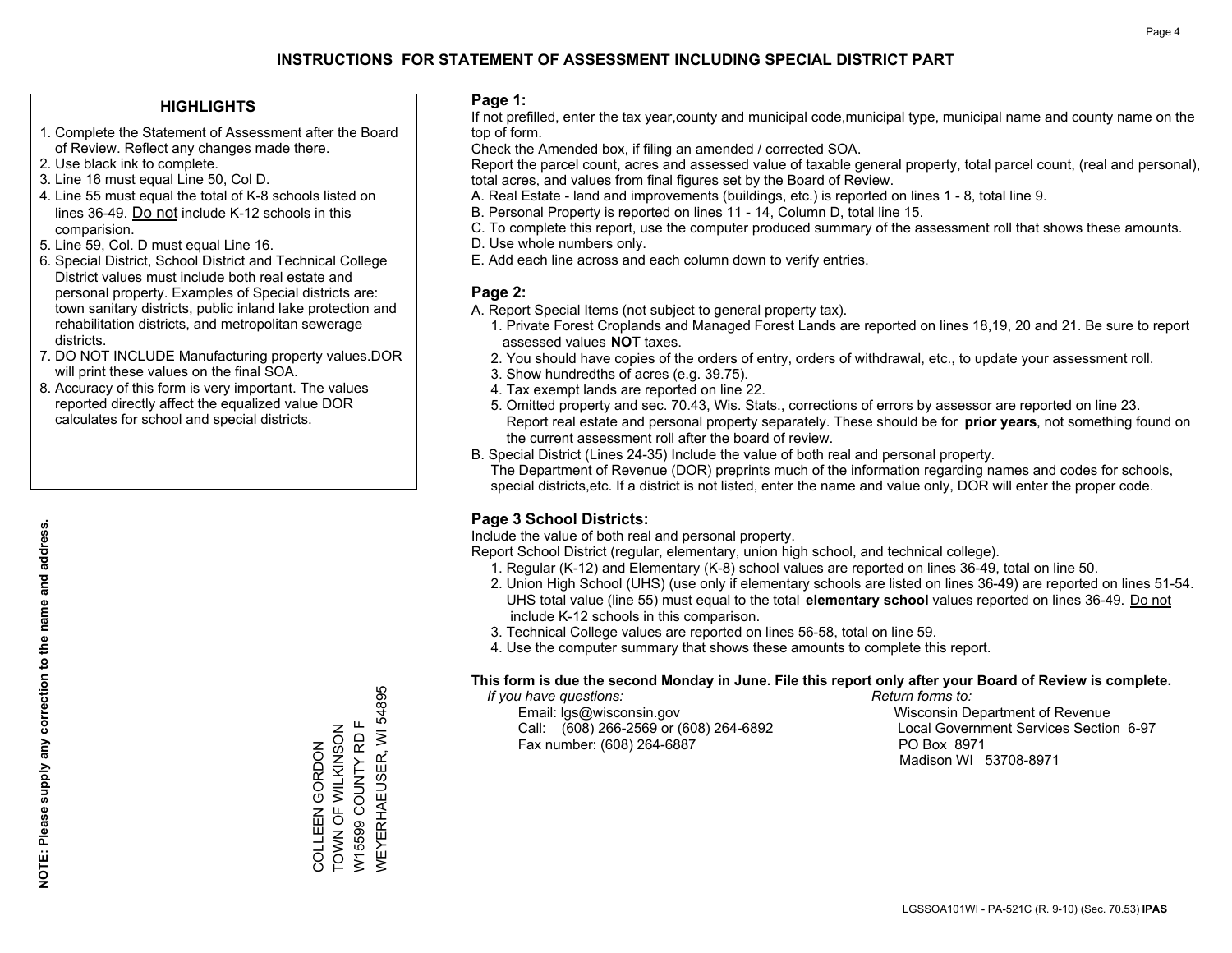**FINAL - EQUATED**

**STATEMENT OF ASSESSMENT FOR 2017** 

|                |                                |                                                                                                                                                                                              |                          | CO                        | <b>MUN</b>                   | ACCT NO                 |                      |             |                                          |
|----------------|--------------------------------|----------------------------------------------------------------------------------------------------------------------------------------------------------------------------------------------|--------------------------|---------------------------|------------------------------|-------------------------|----------------------|-------------|------------------------------------------|
|                | <b>FOR</b>                     | <b>TOWN OF</b><br>OF                                                                                                                                                                         | <b>WILLARD</b>           |                           | <b>RUSK COUNTY</b>           |                         |                      |             | WHEN COMPLETING THIS DOCUMENT            |
|                |                                | Town - Village - City                                                                                                                                                                        | <b>Municipality Name</b> |                           | <b>County Name</b>           |                         |                      |             | DO NOT WRITE OVER X's OR IN SHADED AREAS |
|                |                                | <b>REAL ESTATE</b>                                                                                                                                                                           |                          | PARCEL COUNT              | NO. OF ACRES                 | <b>VALUE OF</b>         | <b>VALUE OF</b>      |             | <b>TOTAL VALUE OF LAND</b>               |
| Line<br>No.    |                                | (See Lines 18 - 22 for                                                                                                                                                                       |                          | TOTAL LAND   IMPROVEMENTS | <b>WHOLE</b><br>NUMBERS ONLY | <b>LAND</b>             | <b>IMPROVEMENTS</b>  |             | AND IMPROVEMENTS                         |
|                |                                | other Real Estate)                                                                                                                                                                           | Col. A                   | Col. B                    | Col. C                       | Col. D                  | Col. E               |             | Col. F                                   |
| $\overline{1}$ |                                | <b>RESIDENTIAL - Class 1</b>                                                                                                                                                                 | 530                      | 405                       | 731                          | 21,808,400              | 30,615,200           |             | 52,423,600                               |
| 2              |                                | <b>COMMERCIAL - Class 2</b>                                                                                                                                                                  | 12                       | 11                        | 89                           | 138,000                 |                      | 996,100     | 1,134,100                                |
| 3              |                                | <b>MANUFACTURING - Class 3</b>                                                                                                                                                               | $\Omega$                 |                           | 0<br>$\Omega$                | 0                       |                      | 0           | $\Omega$                                 |
| 4              |                                | <b>AGRICULTURAL - Class 4</b>                                                                                                                                                                | 230                      |                           | 3,754                        | 399,600                 |                      |             | 399,600                                  |
| 5              | <b>UNDEVELOPED - Class 5</b>   |                                                                                                                                                                                              | 460                      |                           | 4,907                        | 1,385,000               |                      |             | 1,385,000                                |
| 6              | AGRICULTURAL FOREST - Class 5m |                                                                                                                                                                                              | 132                      |                           | 1,664                        | 917,500                 |                      |             | 917,500                                  |
| $\overline{7}$ |                                | FOREST LANDS - Class 6                                                                                                                                                                       | 356                      |                           | 6,089                        | 6,679,800               |                      |             | 6,679,800                                |
| 8              |                                | OTHER - Class 7                                                                                                                                                                              | 35                       | 35                        | 58                           | 191,500                 | 2,207,700            |             | 2,399,200                                |
| 9              |                                | TOTAL - ALL COLUMNS                                                                                                                                                                          | 1,755                    | 451                       | 17,292                       | 31,519,800              | 33,819,000           |             | 65,338,800                               |
| 10             |                                | NUMBER OF PERSONAL PROPERTY ACCOUNTS IN ROLL                                                                                                                                                 |                          |                           | 26                           | <b>LOCALLY ASSESSED</b> | <b>MANUFACTURING</b> |             | <b>MERGED</b>                            |
| 11             |                                | BOATS AND OTHER WATERCRAFT NOT EXEMPT - Code 1                                                                                                                                               |                          |                           |                              | 0                       |                      | $\mathbf 0$ | $\mathbf{0}$                             |
| 12             |                                | MACHINERY, TOOLS AND PATTERNS - Code 2                                                                                                                                                       |                          |                           |                              | 50,944                  |                      | $\Omega$    | 50,944                                   |
| 13             |                                | FURNITURE, FIXTURES AND EQUIPMENT - Code 3                                                                                                                                                   |                          |                           |                              | 22,403                  |                      | $\Omega$    | 22,403                                   |
| 14             |                                | ALL OTHER PERSONAL PROPERTY NOT EXEMPT - Codes 4A, 4B, 4C                                                                                                                                    |                          |                           |                              | 39,600                  |                      | $\Omega$    | 39,600                                   |
| 15             |                                | TOTAL OF PERSONAL PROPERTY NOT EXEMPT (Total of Lines 11-14)                                                                                                                                 |                          |                           |                              | 112,947                 |                      | $\Omega$    | 112,947                                  |
| 16             |                                | AGGREGATE ASSESSED VALUE OF ALL PROPERTY SUBJECT TO THE GENERAL PROPERTY TAX (Total of Lines 9F and 15F)<br>MUST EQUAL TOTAL VALUE OF THE SCHOOL DISTRICTS (K-12 PLUS K-8) - Line 50, Col. F |                          |                           |                              |                         |                      |             | 65,451,747                               |
| 17             |                                | <b>BOARD OF REVIEW</b>                                                                                                                                                                       |                          |                           | Name of Assessor             |                         |                      | Telephone # |                                          |
|                |                                | DATE OF FINAL ADJOURNMENT                                                                                                                                                                    | 05/10/2017               |                           | <b>JERRY KINS</b>            |                         | (715) 895-8441       |             |                                          |

 $\frac{54}{22}$   $\frac{046}{140}$ 

*1448*

REMARKS

The Assessment Ratio to be used in calculating the estimated Fair Market Value on tax bills for this tax district is .914632571

This ratio should be used to convert assessed values to "Calculate Equalized Values" in Step 1 of the Lottery and Gaming Credit Calculations.<br>This ratio should be used in the "Computation of Tax Equivalent" schedule of the Commission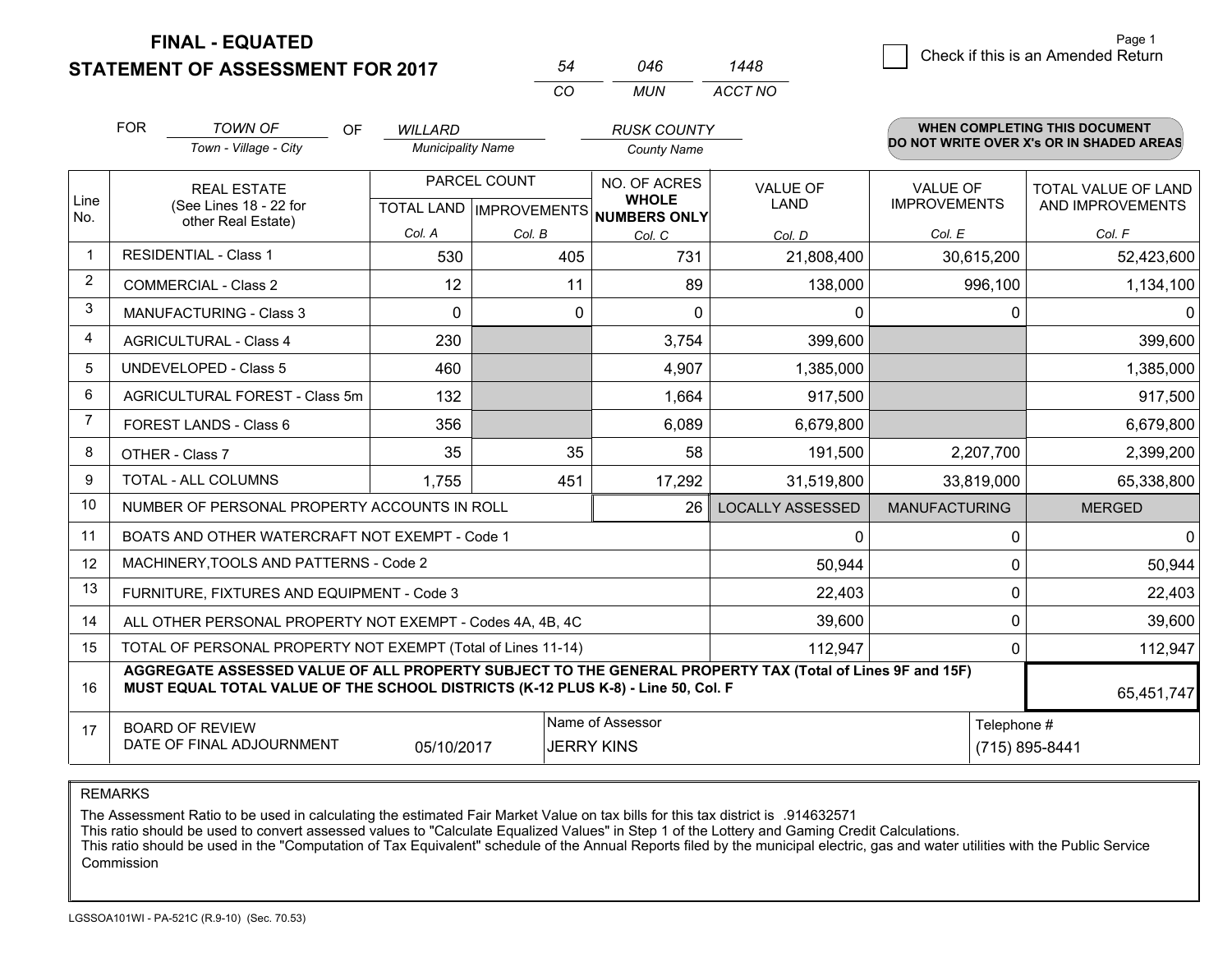*YEAR CO MUN ACCT NO* <sup>2017</sup> <sup>54</sup> <sup>046</sup> <sup>1448</sup>

Do not confuse FOREST LANDS (Line 7) with FOREST CROPS (in this section) - They are **NOT** the same

|                 |                   |                                                     |                                                              |                                                                                                                   | Private Forest Crop - Reg Class @ \$2.52 per acre                                                                                                                                                                                                                                                                                                                                        |                                              |                                                          |                                                                                                                                                                                                                                                                                                               |  |
|-----------------|-------------------|-----------------------------------------------------|--------------------------------------------------------------|-------------------------------------------------------------------------------------------------------------------|------------------------------------------------------------------------------------------------------------------------------------------------------------------------------------------------------------------------------------------------------------------------------------------------------------------------------------------------------------------------------------------|----------------------------------------------|----------------------------------------------------------|---------------------------------------------------------------------------------------------------------------------------------------------------------------------------------------------------------------------------------------------------------------------------------------------------------------|--|
|                 |                   |                                                     |                                                              |                                                                                                                   | (d) PARCELS                                                                                                                                                                                                                                                                                                                                                                              | (e) ACRES                                    |                                                          | (f) ASSESSED VALUE                                                                                                                                                                                                                                                                                            |  |
| 2               | 80                |                                                     | 79.500                                                       |                                                                                                                   |                                                                                                                                                                                                                                                                                                                                                                                          |                                              |                                                          |                                                                                                                                                                                                                                                                                                               |  |
|                 |                   |                                                     |                                                              |                                                                                                                   | Entered Before 2005 Managed Forest - Ferrous Mining CLOSED @ \$8.27 per acre                                                                                                                                                                                                                                                                                                             |                                              |                                                          |                                                                                                                                                                                                                                                                                                               |  |
| (a) PARCELS     |                   |                                                     |                                                              |                                                                                                                   |                                                                                                                                                                                                                                                                                                                                                                                          |                                              |                                                          | (f) ASSESSED VALUE                                                                                                                                                                                                                                                                                            |  |
|                 |                   |                                                     |                                                              |                                                                                                                   |                                                                                                                                                                                                                                                                                                                                                                                          |                                              |                                                          |                                                                                                                                                                                                                                                                                                               |  |
|                 |                   |                                                     |                                                              |                                                                                                                   |                                                                                                                                                                                                                                                                                                                                                                                          |                                              |                                                          |                                                                                                                                                                                                                                                                                                               |  |
| (a) PARCELS     |                   |                                                     |                                                              |                                                                                                                   | (d) PARCELS                                                                                                                                                                                                                                                                                                                                                                              | (e) ACRES                                    |                                                          | (f) ASSESSED VALUE                                                                                                                                                                                                                                                                                            |  |
|                 |                   |                                                     |                                                              |                                                                                                                   |                                                                                                                                                                                                                                                                                                                                                                                          |                                              |                                                          | 529.600                                                                                                                                                                                                                                                                                                       |  |
|                 |                   |                                                     |                                                              |                                                                                                                   |                                                                                                                                                                                                                                                                                                                                                                                          |                                              |                                                          |                                                                                                                                                                                                                                                                                                               |  |
| (a) PARCELS     |                   |                                                     | (c) ASSESSED VALUE                                           |                                                                                                                   | (d) PARCELS                                                                                                                                                                                                                                                                                                                                                                              | (e) ACRES                                    |                                                          | (f) ASSESSED VALUE                                                                                                                                                                                                                                                                                            |  |
|                 |                   |                                                     |                                                              |                                                                                                                   |                                                                                                                                                                                                                                                                                                                                                                                          |                                              |                                                          |                                                                                                                                                                                                                                                                                                               |  |
| 22              | 873               |                                                     | 821,300                                                      |                                                                                                                   | 33                                                                                                                                                                                                                                                                                                                                                                                       | 1.039.72                                     |                                                          | 1,019,700                                                                                                                                                                                                                                                                                                     |  |
|                 |                   |                                                     |                                                              |                                                                                                                   |                                                                                                                                                                                                                                                                                                                                                                                          |                                              |                                                          | (e) Other Acres                                                                                                                                                                                                                                                                                               |  |
|                 |                   |                                                     |                                                              |                                                                                                                   |                                                                                                                                                                                                                                                                                                                                                                                          |                                              |                                                          | 625.31                                                                                                                                                                                                                                                                                                        |  |
|                 |                   |                                                     |                                                              |                                                                                                                   |                                                                                                                                                                                                                                                                                                                                                                                          |                                              |                                                          |                                                                                                                                                                                                                                                                                                               |  |
|                 |                   |                                                     |                                                              |                                                                                                                   |                                                                                                                                                                                                                                                                                                                                                                                          |                                              |                                                          | (c2) PERSONAL                                                                                                                                                                                                                                                                                                 |  |
| 23              |                   |                                                     |                                                              |                                                                                                                   |                                                                                                                                                                                                                                                                                                                                                                                          |                                              |                                                          |                                                                                                                                                                                                                                                                                                               |  |
|                 |                   |                                                     |                                                              |                                                                                                                   |                                                                                                                                                                                                                                                                                                                                                                                          |                                              |                                                          |                                                                                                                                                                                                                                                                                                               |  |
| (d) REAL ESTATE |                   |                                                     | (e) PERSONAL                                                 |                                                                                                                   |                                                                                                                                                                                                                                                                                                                                                                                          |                                              |                                                          | (f2) PERSONAL                                                                                                                                                                                                                                                                                                 |  |
|                 |                   |                                                     |                                                              |                                                                                                                   |                                                                                                                                                                                                                                                                                                                                                                                          |                                              |                                                          |                                                                                                                                                                                                                                                                                                               |  |
|                 | (a) PARCELS<br>58 | (a) County Forest Cropland Acres<br>(a) REAL ESTATE | (b) ACRES<br>(b) ACRES<br>(b) ACRES<br>2.358.19<br>(b) ACRES | Private Forest Crop - Reg Class @ 10¢ per acre<br>Entered After 2004 Managed Forest - OPEN @<br>(b) Federal Acres | (c) ASSESSED VALUE<br>Private Forest Crop - Special Class @ 20¢ per acre<br>(c) ASSESSED VALUE<br>Entered Before 2005 Managed Forest - OPEN @ \$.79 per acre<br>(c) ASSESSED VALUE<br>2,158,500<br>\$2.14 per acre<br>Assessed Value of Omitted Property From Prior Years (Sec. 70.44)<br>(b) PERSONAL<br>Manufacturing Equated Value of Omitted Property From Prior Years (Sec. 70.995) | (d) PARCELS<br>16<br>(c) State Acres<br>1.88 | (e) ACRES<br>580<br>(c1) REAL ESTATE<br>(f1) REAL ESTATE | Entered Before 2005 Managed Forest - CLOSED @ \$1.87 per acre<br>Entered After 2004 Managed Forest - CLOSED @ \$10.68 per acre<br>(d) County (NOT FOREST CROP) Acres<br>Assessed Value of Sec. 70.43 Corrections of Errors by Assessors<br>Mfg. Equated Value of Sec.70.43 Corrections of Errors by Assessors |  |

## **SPECIAL DISTRICTS**

| Line<br>No. | Enter 6-digit<br>Special District<br>Code (Col. A) | <b>Account</b><br><b>Number</b> | <b>Special District Name</b> | <b>Locally Assessed Value</b><br>of Real Estate and | Mfg Value of Real Estate<br>and Personal Property | <b>Merged Value of</b><br><b>Real Estate and</b><br>Personal Property (Col. F) |
|-------------|----------------------------------------------------|---------------------------------|------------------------------|-----------------------------------------------------|---------------------------------------------------|--------------------------------------------------------------------------------|
|             |                                                    | (Col. B)                        | (Col. C)                     | Personal Property (Col. D)                          | (Col. E)                                          |                                                                                |
| 24          |                                                    |                                 |                              |                                                     |                                                   |                                                                                |
| 25          |                                                    |                                 |                              |                                                     |                                                   |                                                                                |
| 26          |                                                    |                                 |                              |                                                     |                                                   |                                                                                |
| 27          |                                                    |                                 |                              |                                                     |                                                   |                                                                                |
| 28          |                                                    |                                 |                              |                                                     |                                                   |                                                                                |
| 29          |                                                    |                                 |                              |                                                     |                                                   |                                                                                |
| 30          |                                                    |                                 |                              |                                                     |                                                   |                                                                                |
| 31          |                                                    |                                 |                              |                                                     |                                                   |                                                                                |
| 32          |                                                    |                                 |                              |                                                     |                                                   |                                                                                |
| 33          |                                                    |                                 |                              |                                                     |                                                   |                                                                                |
| 34          |                                                    |                                 |                              |                                                     |                                                   |                                                                                |
| 35          |                                                    |                                 |                              |                                                     |                                                   |                                                                                |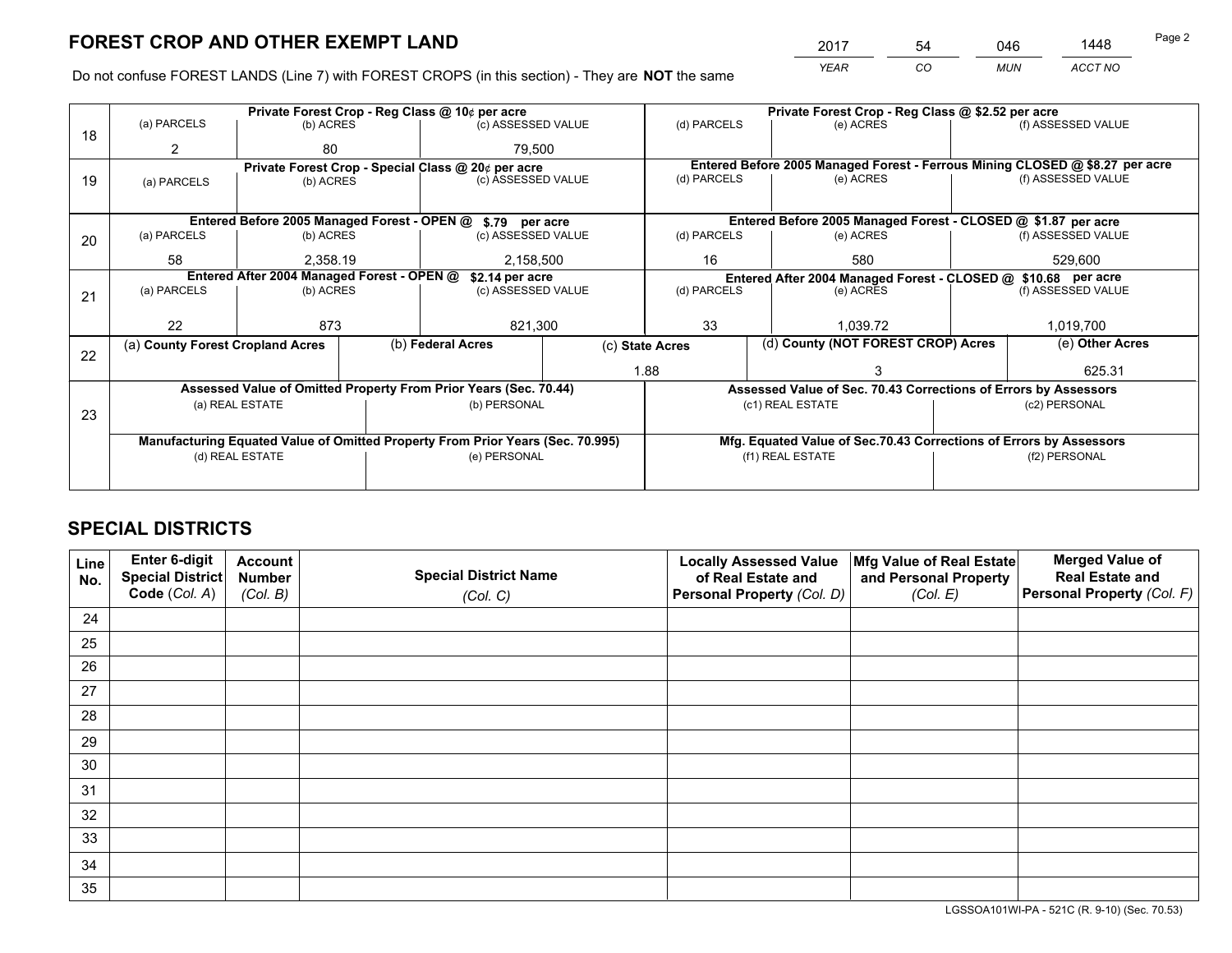|             |                                                          |                                             |                                                         | <b>YEAR</b>                                                                                                                                        | CO<br><b>MUN</b> | ACCT NO                                                                        |
|-------------|----------------------------------------------------------|---------------------------------------------|---------------------------------------------------------|----------------------------------------------------------------------------------------------------------------------------------------------------|------------------|--------------------------------------------------------------------------------|
| Line<br>No. | Enter 6-digit<br><b>School District</b><br>Code (Col. A) | <b>Account</b><br><b>Number</b><br>(Col. B) | <b>School District Name</b><br>(Col. C)                 | <b>Locally Assessed Value</b><br>Mfg Value of Real Estate<br>of Real Estate and<br>and Personal Property<br>Personal Property (Col. D)<br>(Col. E) |                  | <b>Merged Value of</b><br><b>Real Estate and</b><br>Personal Property (Col. F) |
|             | A. SCHOOL DISTRICTS (K-8 and K-12)                       |                                             |                                                         |                                                                                                                                                    |                  |                                                                                |
| 36          | 092891                                                   | 0057                                        | SCH D OF LAKE HOLCOMBE                                  | 63,447,797                                                                                                                                         |                  | 63,447,797                                                                     |
| 37          | 542856                                                   | 0324                                        | <b>SCH D OF LADYSMITH</b>                               | 412,700                                                                                                                                            |                  | 412,700                                                                        |
| 38          | 545757                                                   | 0325                                        | <b>SCH D OF FLAMBEAU</b>                                | 1,591,250                                                                                                                                          |                  | 1,591,250                                                                      |
| 39          |                                                          |                                             |                                                         |                                                                                                                                                    |                  |                                                                                |
| 40          |                                                          |                                             |                                                         |                                                                                                                                                    |                  |                                                                                |
| 41          |                                                          |                                             |                                                         |                                                                                                                                                    |                  |                                                                                |
| 42          |                                                          |                                             |                                                         |                                                                                                                                                    |                  |                                                                                |
| 43          |                                                          |                                             |                                                         |                                                                                                                                                    |                  |                                                                                |
| 44          |                                                          |                                             |                                                         |                                                                                                                                                    |                  |                                                                                |
| 45          |                                                          |                                             |                                                         |                                                                                                                                                    |                  |                                                                                |
| 46          |                                                          |                                             |                                                         |                                                                                                                                                    |                  |                                                                                |
| 47          |                                                          |                                             |                                                         |                                                                                                                                                    |                  |                                                                                |
| 48          |                                                          |                                             |                                                         |                                                                                                                                                    |                  |                                                                                |
| 49          |                                                          |                                             |                                                         |                                                                                                                                                    |                  |                                                                                |
| 50          | <b>B.</b>                                                |                                             | TOTAL ASSESSED VALUE OF SCHOOL DISTRICTS (K-8 and K-12) | 65,451,747                                                                                                                                         |                  | 65,451,747                                                                     |
| 51          | <b>UNION HIGH SCHOOL DISTRICTS</b>                       |                                             |                                                         |                                                                                                                                                    |                  |                                                                                |
| 52          |                                                          |                                             |                                                         |                                                                                                                                                    |                  |                                                                                |
| 53          |                                                          |                                             |                                                         |                                                                                                                                                    |                  |                                                                                |
| 54          |                                                          |                                             |                                                         |                                                                                                                                                    |                  |                                                                                |
| 55          |                                                          |                                             | TOTAL ASSESSED VALUE OF UNION HIGH SCHOOLS              |                                                                                                                                                    |                  |                                                                                |
|             | C. TECHNICAL COLLEGE DISTRICTS                           |                                             |                                                         |                                                                                                                                                    |                  |                                                                                |
| 56          | 001700                                                   | 0016                                        | WISCONSIN INDIANHEAD TECH COLLEGE SHEL                  | 65,451,747                                                                                                                                         |                  | 65,451,747                                                                     |
| 57          |                                                          |                                             |                                                         |                                                                                                                                                    |                  |                                                                                |
| 58          |                                                          |                                             |                                                         |                                                                                                                                                    |                  |                                                                                |
| 59          |                                                          |                                             | TOTAL ASSESSED VALUE OF TECHNICAL COLLEGES              | 65,451,747                                                                                                                                         |                  | 65,451,747                                                                     |

54

046

 *I hereby certify, to the best of my knowledge and belief, this form is complete and correct.*

**SCHOOL DISTRICTS**

| Print name of preparer | Title                    |                | Date (MM / DD / CCYY) |
|------------------------|--------------------------|----------------|-----------------------|
|                        |                          |                |                       |
| Signature of preparer  | Contact Telephone Number | E-mail address |                       |
|                        |                          |                |                       |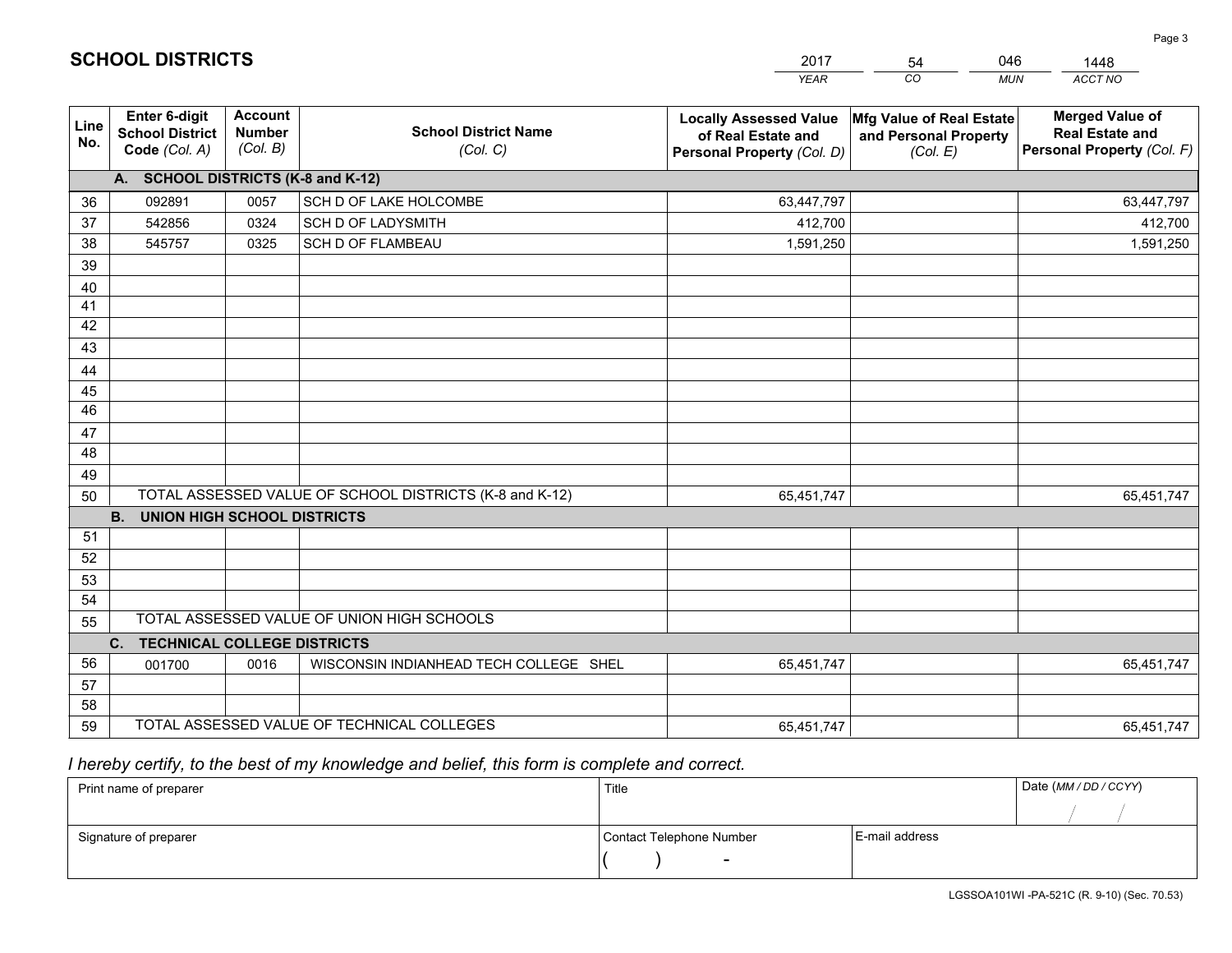#### **HIGHLIGHTS**

- 1. Complete the Statement of Assessment after the Board of Review. Reflect any changes made there.
- 2. Use black ink to complete.
- 3. Line 16 must equal Line 50, Col D.
- 4. Line 55 must equal the total of K-8 schools listed on lines 36-49. Do not include K-12 schools in this comparision.
- 5. Line 59, Col. D must equal Line 16.
- 6. Special District, School District and Technical College District values must include both real estate and personal property. Examples of Special districts are: town sanitary districts, public inland lake protection and rehabilitation districts, and metropolitan sewerage districts.
- 7. DO NOT INCLUDE Manufacturing property values.DOR will print these values on the final SOA.
- 8. Accuracy of this form is very important. The values reported directly affect the equalized value DOR calculates for school and special districts.

#### **Page 1:**

 If not prefilled, enter the tax year,county and municipal code,municipal type, municipal name and county name on the top of form.

Check the Amended box, if filing an amended / corrected SOA.

 Report the parcel count, acres and assessed value of taxable general property, total parcel count, (real and personal), total acres, and values from final figures set by the Board of Review.

- A. Real Estate land and improvements (buildings, etc.) is reported on lines 1 8, total line 9.
- B. Personal Property is reported on lines 11 14, Column D, total line 15.
- C. To complete this report, use the computer produced summary of the assessment roll that shows these amounts.
- D. Use whole numbers only.
- E. Add each line across and each column down to verify entries.

### **Page 2:**

- A. Report Special Items (not subject to general property tax).
- 1. Private Forest Croplands and Managed Forest Lands are reported on lines 18,19, 20 and 21. Be sure to report assessed values **NOT** taxes.
- 2. You should have copies of the orders of entry, orders of withdrawal, etc., to update your assessment roll.
	- 3. Show hundredths of acres (e.g. 39.75).
- 4. Tax exempt lands are reported on line 22.
- 5. Omitted property and sec. 70.43, Wis. Stats., corrections of errors by assessor are reported on line 23. Report real estate and personal property separately. These should be for **prior years**, not something found on the current assessment roll after the board of review.
- B. Special District (Lines 24-35) Include the value of both real and personal property.
- The Department of Revenue (DOR) preprints much of the information regarding names and codes for schools, special districts,etc. If a district is not listed, enter the name and value only, DOR will enter the proper code.

## **Page 3 School Districts:**

Include the value of both real and personal property.

Report School District (regular, elementary, union high school, and technical college).

- 1. Regular (K-12) and Elementary (K-8) school values are reported on lines 36-49, total on line 50.
- 2. Union High School (UHS) (use only if elementary schools are listed on lines 36-49) are reported on lines 51-54. UHS total value (line 55) must equal to the total **elementary school** values reported on lines 36-49. Do notinclude K-12 schools in this comparison.
- 3. Technical College values are reported on lines 56-58, total on line 59.
- 4. Use the computer summary that shows these amounts to complete this report.

#### **This form is due the second Monday in June. File this report only after your Board of Review is complete.**

 *If you have questions: Return forms to:*

 Email: lgs@wisconsin.gov Wisconsin Department of RevenueCall:  $(608)$  266-2569 or  $(608)$  264-6892 Fax number: (608) 264-6887 PO Box 8971

Local Government Services Section 6-97 Madison WI 53708-8971

9413 HOLCOMBE, WI 54745 - 9413 HOLCOMBE, WI 54745-W9486 WOODLAWN DR W9486 WOODLAWN DR VIARY JANE NELSON<br>TOWN OF WILLARD MARY JANE NELSON TOWN OF WILLARD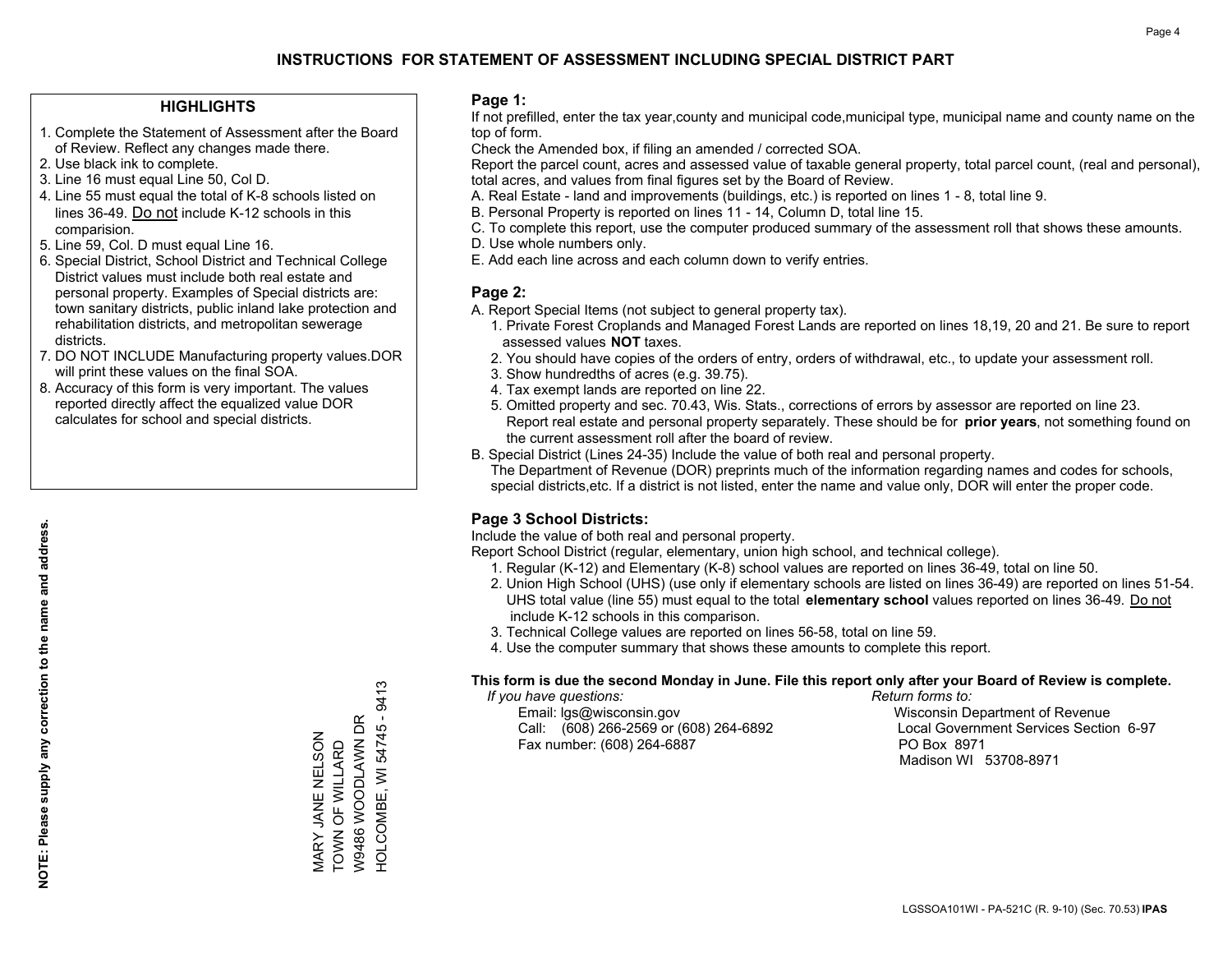**FINAL - EQUATED**

**STATEMENT OF ASSESSMENT FOR 2017** 

|   |                                    | Page 1 |
|---|------------------------------------|--------|
| 9 | Check if this is an Amended Return |        |
|   |                                    |        |

|                | <b>FOR</b>                                                   | <b>TOWN OF</b><br>OF                                                                                                                                                                         | <b>WILSON</b>            |                | <b>RUSK COUNTY</b>                                  |                         |                      | <b>WHEN COMPLETING THIS DOCUMENT</b>     |  |  |
|----------------|--------------------------------------------------------------|----------------------------------------------------------------------------------------------------------------------------------------------------------------------------------------------|--------------------------|----------------|-----------------------------------------------------|-------------------------|----------------------|------------------------------------------|--|--|
|                |                                                              | Town - Village - City                                                                                                                                                                        | <b>Municipality Name</b> |                | <b>County Name</b>                                  |                         |                      | DO NOT WRITE OVER X's OR IN SHADED AREAS |  |  |
|                | <b>REAL ESTATE</b>                                           |                                                                                                                                                                                              |                          | PARCEL COUNT   | NO. OF ACRES                                        | <b>VALUE OF</b>         | <b>VALUE OF</b>      | TOTAL VALUE OF LAND                      |  |  |
| Line<br>No.    |                                                              | (See Lines 18 - 22 for                                                                                                                                                                       |                          |                | <b>WHOLE</b><br>TOTAL LAND MPROVEMENTS NUMBERS ONLY | LAND                    | <b>IMPROVEMENTS</b>  | AND IMPROVEMENTS                         |  |  |
|                | other Real Estate)                                           |                                                                                                                                                                                              | Col. A                   | Col. B         | Col. C                                              | Col. D                  | Col. E               | Col. F                                   |  |  |
| $\mathbf 1$    | <b>RESIDENTIAL - Class 1</b>                                 |                                                                                                                                                                                              | 76                       | 59             | 223                                                 | 564,600                 | 4,204,900            | 4,769,500                                |  |  |
| $\overline{2}$ |                                                              | <b>COMMERCIAL - Class 2</b>                                                                                                                                                                  | 3                        | $\overline{2}$ | 19                                                  | 35,000                  | 35,000               | 70,000                                   |  |  |
| 3              |                                                              | <b>MANUFACTURING - Class 3</b>                                                                                                                                                               | $\Omega$                 | $\Omega$       | $\Omega$                                            | $\mathbf{0}$            | 0                    | $\Omega$                                 |  |  |
| 4              |                                                              | <b>AGRICULTURAL - Class 4</b>                                                                                                                                                                | 63                       |                | 1,735                                               | 178,500                 |                      | 178,500                                  |  |  |
| .5             |                                                              | <b>UNDEVELOPED - Class 5</b>                                                                                                                                                                 | 61                       |                | 527                                                 | 116,200                 |                      | 116,200                                  |  |  |
| 6              | AGRICULTURAL FOREST - Class 5m                               |                                                                                                                                                                                              | 12                       |                | 286                                                 | 243,500                 |                      | 243,500                                  |  |  |
| $\overline{7}$ |                                                              | FOREST LANDS - Class 6                                                                                                                                                                       | 101                      |                | 2,266                                               | 3,552,200               |                      | 3,552,200                                |  |  |
| 8              |                                                              | OTHER - Class 7                                                                                                                                                                              | 12                       | 12             | 23                                                  | 51,600                  | 558,300              | 609,900                                  |  |  |
| 9              |                                                              | <b>TOTAL - ALL COLUMNS</b>                                                                                                                                                                   | 328                      | 73             | 5,079                                               | 4,741,600               | 4,798,200            | 9,539,800                                |  |  |
| 10             |                                                              | NUMBER OF PERSONAL PROPERTY ACCOUNTS IN ROLL                                                                                                                                                 |                          |                | 9                                                   | <b>LOCALLY ASSESSED</b> | <b>MANUFACTURING</b> | <b>MERGED</b>                            |  |  |
| 11             |                                                              | BOATS AND OTHER WATERCRAFT NOT EXEMPT - Code 1                                                                                                                                               |                          |                |                                                     | 0                       | $\Omega$             | 0                                        |  |  |
| 12             |                                                              | MACHINERY, TOOLS AND PATTERNS - Code 2                                                                                                                                                       |                          |                |                                                     | 0                       | $\Omega$             | 0                                        |  |  |
| 13             |                                                              | FURNITURE, FIXTURES AND EQUIPMENT - Code 3                                                                                                                                                   |                          |                |                                                     | $\Omega$                | 0                    | $\mathbf 0$                              |  |  |
| 14             |                                                              | ALL OTHER PERSONAL PROPERTY NOT EXEMPT - Codes 4A, 4B, 4C                                                                                                                                    |                          |                |                                                     | 90,900                  | 0                    | 90,900                                   |  |  |
| 15             |                                                              | TOTAL OF PERSONAL PROPERTY NOT EXEMPT (Total of Lines 11-14)                                                                                                                                 |                          |                |                                                     | 90,900                  | $\mathbf{0}$         | 90,900                                   |  |  |
| 16             |                                                              | AGGREGATE ASSESSED VALUE OF ALL PROPERTY SUBJECT TO THE GENERAL PROPERTY TAX (Total of Lines 9F and 15F)<br>MUST EQUAL TOTAL VALUE OF THE SCHOOL DISTRICTS (K-12 PLUS K-8) - Line 50, Col. F |                          |                |                                                     |                         |                      | 9,630,700                                |  |  |
| 17             |                                                              | <b>BOARD OF REVIEW</b>                                                                                                                                                                       |                          |                | Name of Assessor                                    |                         | Telephone #          |                                          |  |  |
|                | DATE OF FINAL ADJOURNMENT<br>05/23/2017<br><b>TOM HANSON</b> |                                                                                                                                                                                              |                          |                |                                                     |                         |                      | (715) 868-2254                           |  |  |

*MUN*

*ACCT NO1449*

*<sup>54</sup> <sup>048</sup>*

*CO*

REMARKS

The Assessment Ratio to be used in calculating the estimated Fair Market Value on tax bills for this tax district is .956071556<br>This ratio should be used to convert assessed values to "Calculate Equalized Values" in Step 1 Commission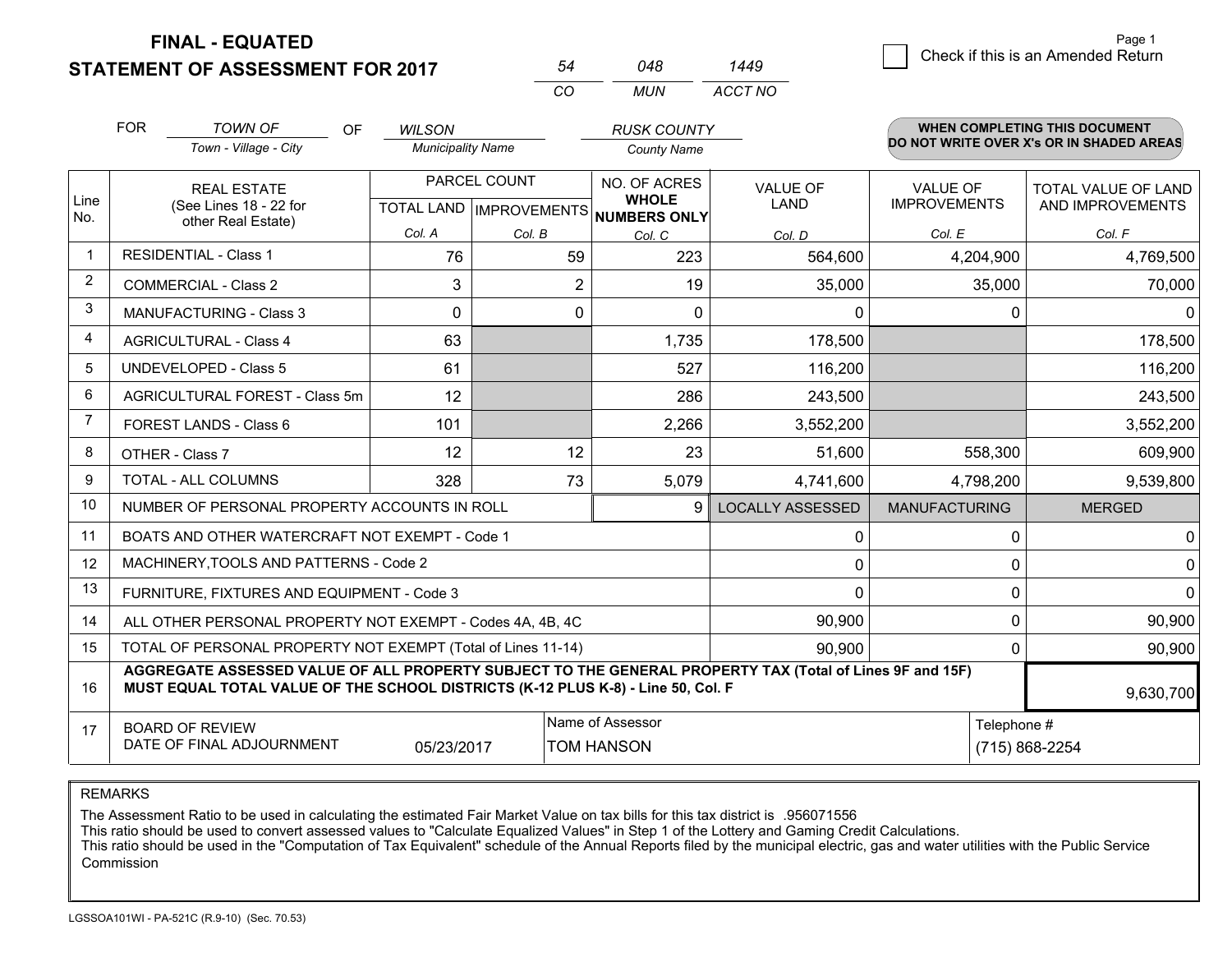*YEAR CO MUN ACCT NO* <sup>2017</sup> <sup>54</sup> <sup>048</sup> <sup>1449</sup>

Do not confuse FOREST LANDS (Line 7) with FOREST CROPS (in this section) - They are **NOT** the same

|    |                                                                                |                                            |  | Private Forest Crop - Reg Class @ 10¢ per acre                   |  |                 | Private Forest Crop - Reg Class @ \$2.52 per acre                            |  |                    |  |  |
|----|--------------------------------------------------------------------------------|--------------------------------------------|--|------------------------------------------------------------------|--|-----------------|------------------------------------------------------------------------------|--|--------------------|--|--|
| 18 | (a) PARCELS                                                                    | (b) ACRES                                  |  | (c) ASSESSED VALUE                                               |  | (d) PARCELS     | (e) ACRES                                                                    |  | (f) ASSESSED VALUE |  |  |
|    |                                                                                |                                            |  |                                                                  |  |                 |                                                                              |  |                    |  |  |
|    | Private Forest Crop - Special Class @ 20¢ per acre                             |                                            |  |                                                                  |  |                 | Entered Before 2005 Managed Forest - Ferrous Mining CLOSED @ \$8.27 per acre |  |                    |  |  |
| 19 | (a) PARCELS                                                                    | (b) ACRES                                  |  | (c) ASSESSED VALUE                                               |  | (d) PARCELS     | (e) ACRES                                                                    |  | (f) ASSESSED VALUE |  |  |
|    |                                                                                |                                            |  |                                                                  |  |                 |                                                                              |  |                    |  |  |
|    |                                                                                |                                            |  | Entered Before 2005 Managed Forest - OPEN @ \$.79 per acre       |  |                 | Entered Before 2005 Managed Forest - CLOSED @ \$1.87 per acre                |  |                    |  |  |
| 20 | (a) PARCELS                                                                    | (b) ACRES                                  |  | (c) ASSESSED VALUE                                               |  | (d) PARCELS     | (e) ACRES                                                                    |  | (f) ASSESSED VALUE |  |  |
|    | $12 \overline{ }$                                                              | 411                                        |  | 602,800                                                          |  |                 |                                                                              |  |                    |  |  |
|    |                                                                                | Entered After 2004 Managed Forest - OPEN @ |  | \$2.14 per acre                                                  |  |                 | Entered After 2004 Managed Forest - CLOSED @ \$10.68 per acre                |  |                    |  |  |
| 21 | (a) PARCELS                                                                    | (b) ACRES                                  |  | (c) ASSESSED VALUE                                               |  | (d) PARCELS     | (e) ACRES                                                                    |  | (f) ASSESSED VALUE |  |  |
|    |                                                                                |                                            |  |                                                                  |  |                 |                                                                              |  |                    |  |  |
|    | 19                                                                             | 749.86                                     |  | 1,095,500                                                        |  | 8               | 300                                                                          |  | 323,500            |  |  |
| 22 | (a) County Forest Cropland Acres                                               |                                            |  | (b) Federal Acres                                                |  | (c) State Acres | (d) County (NOT FOREST CROP) Acres                                           |  | (e) Other Acres    |  |  |
|    | 16,033.75                                                                      |                                            |  |                                                                  |  |                 | 51.34                                                                        |  | 11.6               |  |  |
|    |                                                                                |                                            |  | Assessed Value of Omitted Property From Prior Years (Sec. 70.44) |  |                 | Assessed Value of Sec. 70.43 Corrections of Errors by Assessors              |  |                    |  |  |
| 23 |                                                                                | (a) REAL ESTATE                            |  | (b) PERSONAL                                                     |  |                 | (c1) REAL ESTATE                                                             |  | (c2) PERSONAL      |  |  |
|    |                                                                                |                                            |  |                                                                  |  |                 |                                                                              |  |                    |  |  |
|    | Manufacturing Equated Value of Omitted Property From Prior Years (Sec. 70.995) |                                            |  |                                                                  |  |                 | Mfg. Equated Value of Sec.70.43 Corrections of Errors by Assessors           |  |                    |  |  |
|    | (d) REAL ESTATE                                                                |                                            |  | (e) PERSONAL                                                     |  |                 | (f1) REAL ESTATE                                                             |  | (f2) PERSONAL      |  |  |
|    |                                                                                |                                            |  |                                                                  |  |                 |                                                                              |  |                    |  |  |

## **SPECIAL DISTRICTS**

| Line<br>No. | Enter 6-digit<br><b>Special District</b> | <b>Account</b><br><b>Number</b> | <b>Special District Name</b> | <b>Locally Assessed Value</b><br>of Real Estate and | Mfg Value of Real Estate<br>and Personal Property | <b>Merged Value of</b><br><b>Real Estate and</b> |
|-------------|------------------------------------------|---------------------------------|------------------------------|-----------------------------------------------------|---------------------------------------------------|--------------------------------------------------|
|             | Code (Col. A)                            | (Col. B)                        | (Col. C)                     | Personal Property (Col. D)                          | (Col. E)                                          | Personal Property (Col. F)                       |
| 24          |                                          |                                 |                              |                                                     |                                                   |                                                  |
| 25          |                                          |                                 |                              |                                                     |                                                   |                                                  |
| 26          |                                          |                                 |                              |                                                     |                                                   |                                                  |
| 27          |                                          |                                 |                              |                                                     |                                                   |                                                  |
| 28          |                                          |                                 |                              |                                                     |                                                   |                                                  |
| 29          |                                          |                                 |                              |                                                     |                                                   |                                                  |
| 30          |                                          |                                 |                              |                                                     |                                                   |                                                  |
| 31          |                                          |                                 |                              |                                                     |                                                   |                                                  |
| 32          |                                          |                                 |                              |                                                     |                                                   |                                                  |
| 33          |                                          |                                 |                              |                                                     |                                                   |                                                  |
| 34          |                                          |                                 |                              |                                                     |                                                   |                                                  |
| 35          |                                          |                                 |                              |                                                     |                                                   |                                                  |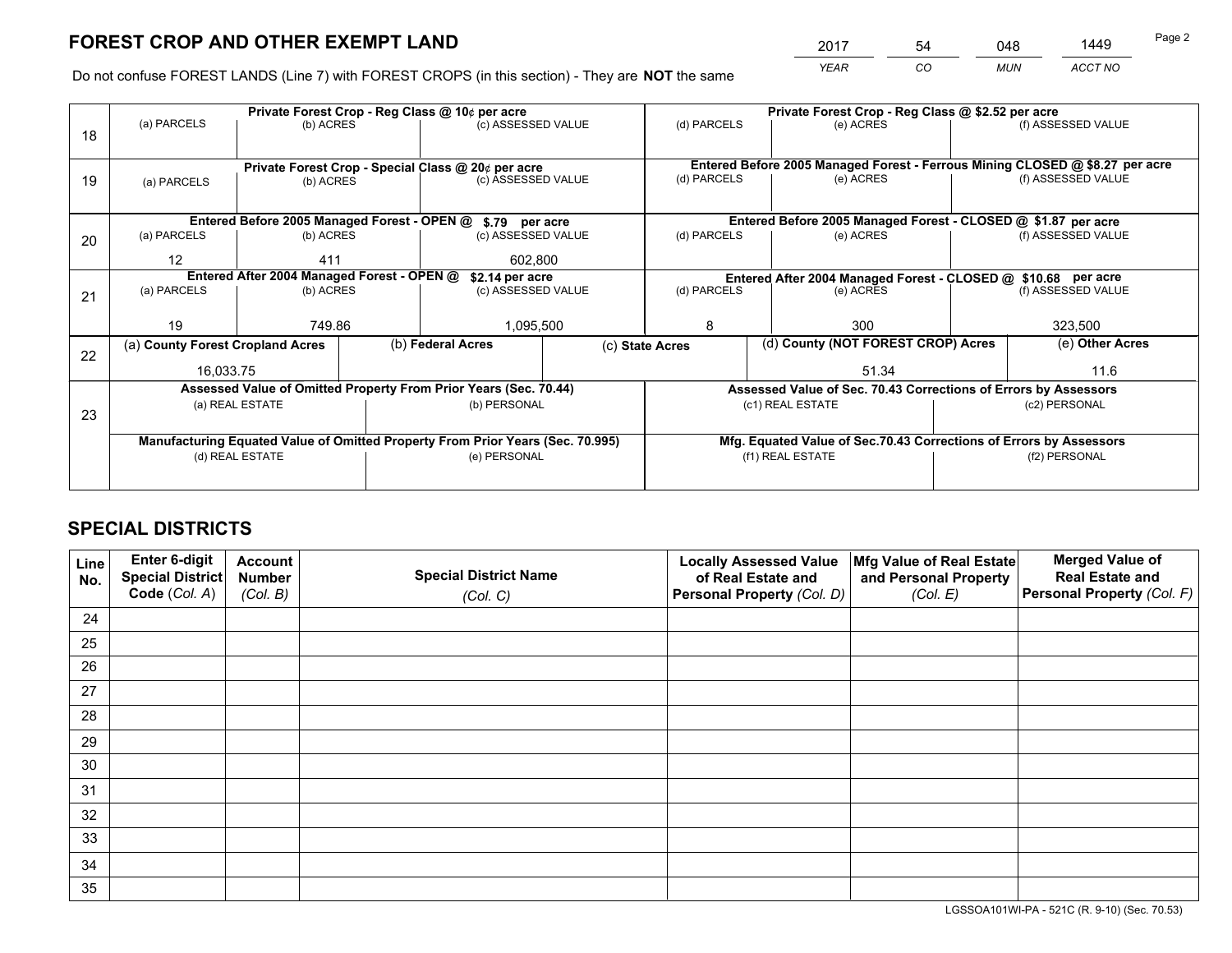|             |                                                          |                                             |                                                         | <b>YEAR</b>                                                                       | CO<br><b>MUN</b>                                              | ACCT NO                                                                        |
|-------------|----------------------------------------------------------|---------------------------------------------|---------------------------------------------------------|-----------------------------------------------------------------------------------|---------------------------------------------------------------|--------------------------------------------------------------------------------|
| Line<br>No. | Enter 6-digit<br><b>School District</b><br>Code (Col. A) | <b>Account</b><br><b>Number</b><br>(Col. B) | <b>School District Name</b><br>(Col. C)                 | <b>Locally Assessed Value</b><br>of Real Estate and<br>Personal Property (Col. D) | Mfg Value of Real Estate<br>and Personal Property<br>(Col. E) | <b>Merged Value of</b><br><b>Real Estate and</b><br>Personal Property (Col. F) |
|             | A. SCHOOL DISTRICTS (K-8 and K-12)                       |                                             |                                                         |                                                                                   |                                                               |                                                                                |
| 36          | 650441                                                   | 0390                                        | SCH D OF BIRCHWOOD                                      | 9,630,700                                                                         |                                                               | 9,630,700                                                                      |
| 37          |                                                          |                                             |                                                         |                                                                                   |                                                               |                                                                                |
| 38          |                                                          |                                             |                                                         |                                                                                   |                                                               |                                                                                |
| 39          |                                                          |                                             |                                                         |                                                                                   |                                                               |                                                                                |
| 40          |                                                          |                                             |                                                         |                                                                                   |                                                               |                                                                                |
| 41          |                                                          |                                             |                                                         |                                                                                   |                                                               |                                                                                |
| 42          |                                                          |                                             |                                                         |                                                                                   |                                                               |                                                                                |
| 43          |                                                          |                                             |                                                         |                                                                                   |                                                               |                                                                                |
| 44          |                                                          |                                             |                                                         |                                                                                   |                                                               |                                                                                |
| 45<br>46    |                                                          |                                             |                                                         |                                                                                   |                                                               |                                                                                |
|             |                                                          |                                             |                                                         |                                                                                   |                                                               |                                                                                |
| 47<br>48    |                                                          |                                             |                                                         |                                                                                   |                                                               |                                                                                |
| 49          |                                                          |                                             |                                                         |                                                                                   |                                                               |                                                                                |
| 50          |                                                          |                                             | TOTAL ASSESSED VALUE OF SCHOOL DISTRICTS (K-8 and K-12) | 9,630,700                                                                         |                                                               | 9,630,700                                                                      |
|             | <b>B.</b><br><b>UNION HIGH SCHOOL DISTRICTS</b>          |                                             |                                                         |                                                                                   |                                                               |                                                                                |
| 51          |                                                          |                                             |                                                         |                                                                                   |                                                               |                                                                                |
| 52          |                                                          |                                             |                                                         |                                                                                   |                                                               |                                                                                |
| 53          |                                                          |                                             |                                                         |                                                                                   |                                                               |                                                                                |
| 54          |                                                          |                                             |                                                         |                                                                                   |                                                               |                                                                                |
| 55          |                                                          |                                             | TOTAL ASSESSED VALUE OF UNION HIGH SCHOOLS              |                                                                                   |                                                               |                                                                                |
|             | C.<br><b>TECHNICAL COLLEGE DISTRICTS</b>                 |                                             |                                                         |                                                                                   |                                                               |                                                                                |
| 56          | 001700                                                   | 0016                                        | WISCONSIN INDIANHEAD TECH COLLEGE SHEL                  | 9,630,700                                                                         |                                                               | 9,630,700                                                                      |
| 57          |                                                          |                                             |                                                         |                                                                                   |                                                               |                                                                                |
| 58          |                                                          |                                             |                                                         |                                                                                   |                                                               |                                                                                |
| 59          |                                                          |                                             | TOTAL ASSESSED VALUE OF TECHNICAL COLLEGES              | 9,630,700                                                                         |                                                               | 9,630,700                                                                      |

54

048

 *I hereby certify, to the best of my knowledge and belief, this form is complete and correct.*

**SCHOOL DISTRICTS**

| Print name of preparer | Title                    | Date (MM / DD / CCYY) |  |
|------------------------|--------------------------|-----------------------|--|
|                        |                          |                       |  |
| Signature of preparer  | Contact Telephone Number | E-mail address        |  |
|                        | $\overline{\phantom{0}}$ |                       |  |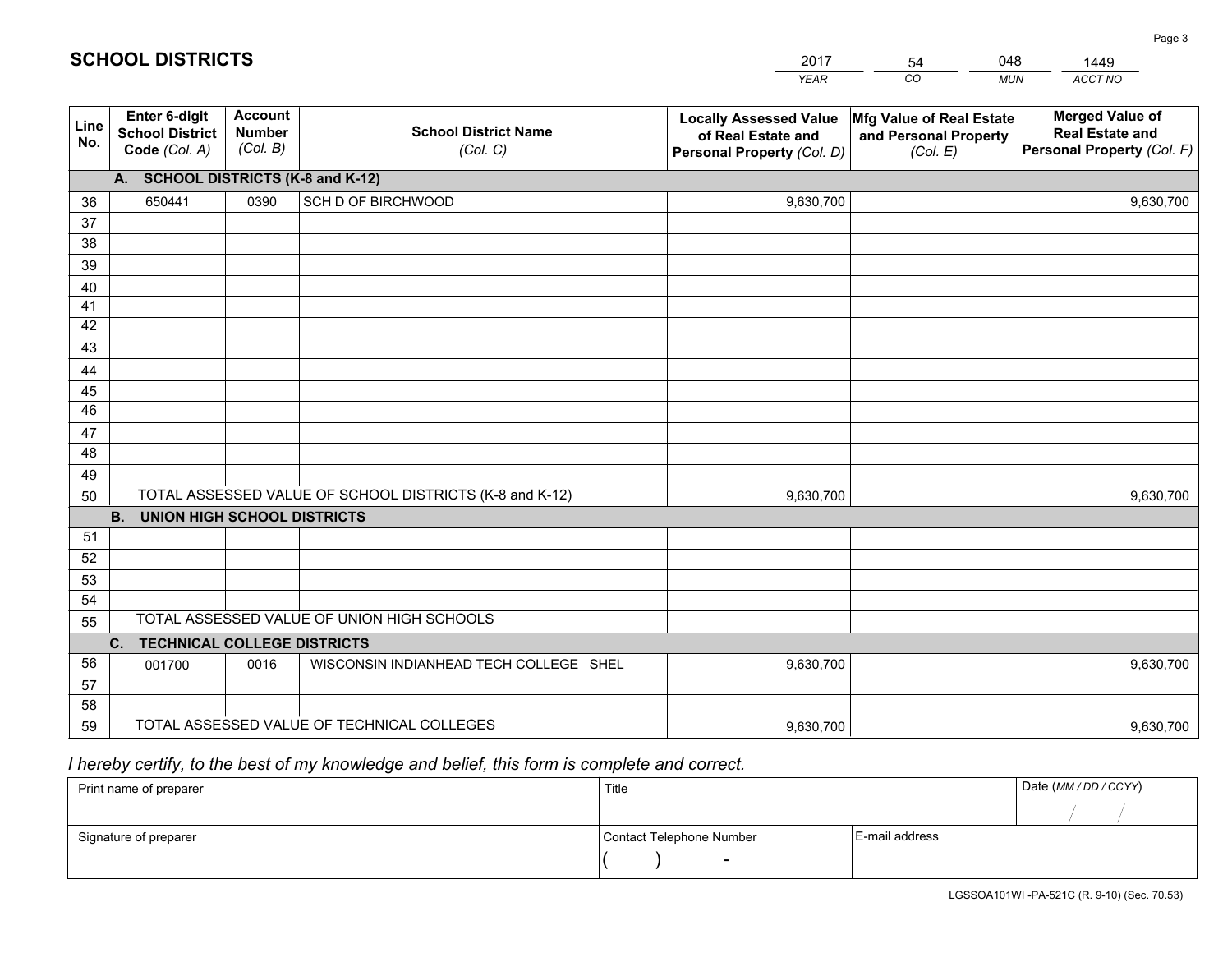#### **HIGHLIGHTS**

- 1. Complete the Statement of Assessment after the Board of Review. Reflect any changes made there.
- 2. Use black ink to complete.
- 3. Line 16 must equal Line 50, Col D.
- 4. Line 55 must equal the total of K-8 schools listed on lines 36-49. Do not include K-12 schools in this comparision.
- 5. Line 59, Col. D must equal Line 16.
- 6. Special District, School District and Technical College District values must include both real estate and personal property. Examples of Special districts are: town sanitary districts, public inland lake protection and rehabilitation districts, and metropolitan sewerage districts.
- 7. DO NOT INCLUDE Manufacturing property values.DOR will print these values on the final SOA.

CINDY FAIRCHILD TOWN OF WILSON

CINDY FAIRCHILD<br>TOWN OF WILSON

P.O. BOX 95

P.O. BOX 95

BIRCHWOOD, WI 54817 - 0095

3IRCHWOOD, WI 54817 - 0095

 8. Accuracy of this form is very important. The values reported directly affect the equalized value DOR calculates for school and special districts.

#### **Page 1:**

 If not prefilled, enter the tax year,county and municipal code,municipal type, municipal name and county name on the top of form.

Check the Amended box, if filing an amended / corrected SOA.

 Report the parcel count, acres and assessed value of taxable general property, total parcel count, (real and personal), total acres, and values from final figures set by the Board of Review.

- A. Real Estate land and improvements (buildings, etc.) is reported on lines 1 8, total line 9.
- B. Personal Property is reported on lines 11 14, Column D, total line 15.
- C. To complete this report, use the computer produced summary of the assessment roll that shows these amounts.
- D. Use whole numbers only.
- E. Add each line across and each column down to verify entries.

### **Page 2:**

- A. Report Special Items (not subject to general property tax).
- 1. Private Forest Croplands and Managed Forest Lands are reported on lines 18,19, 20 and 21. Be sure to report assessed values **NOT** taxes.
- 2. You should have copies of the orders of entry, orders of withdrawal, etc., to update your assessment roll.
	- 3. Show hundredths of acres (e.g. 39.75).
- 4. Tax exempt lands are reported on line 22.
- 5. Omitted property and sec. 70.43, Wis. Stats., corrections of errors by assessor are reported on line 23. Report real estate and personal property separately. These should be for **prior years**, not something found on the current assessment roll after the board of review.
- B. Special District (Lines 24-35) Include the value of both real and personal property.
- The Department of Revenue (DOR) preprints much of the information regarding names and codes for schools, special districts,etc. If a district is not listed, enter the name and value only, DOR will enter the proper code.

## **Page 3 School Districts:**

Include the value of both real and personal property.

Report School District (regular, elementary, union high school, and technical college).

- 1. Regular (K-12) and Elementary (K-8) school values are reported on lines 36-49, total on line 50.
- 2. Union High School (UHS) (use only if elementary schools are listed on lines 36-49) are reported on lines 51-54. UHS total value (line 55) must equal to the total **elementary school** values reported on lines 36-49. Do notinclude K-12 schools in this comparison.
- 3. Technical College values are reported on lines 56-58, total on line 59.
- 4. Use the computer summary that shows these amounts to complete this report.

#### **This form is due the second Monday in June. File this report only after your Board of Review is complete.**

 *If you have questions: Return forms to:*

 Email: lgs@wisconsin.gov Wisconsin Department of RevenueCall:  $(608)$  266-2569 or  $(608)$  264-6892 Fax number: (608) 264-6887 PO Box 8971

Local Government Services Section 6-97 Madison WI 53708-8971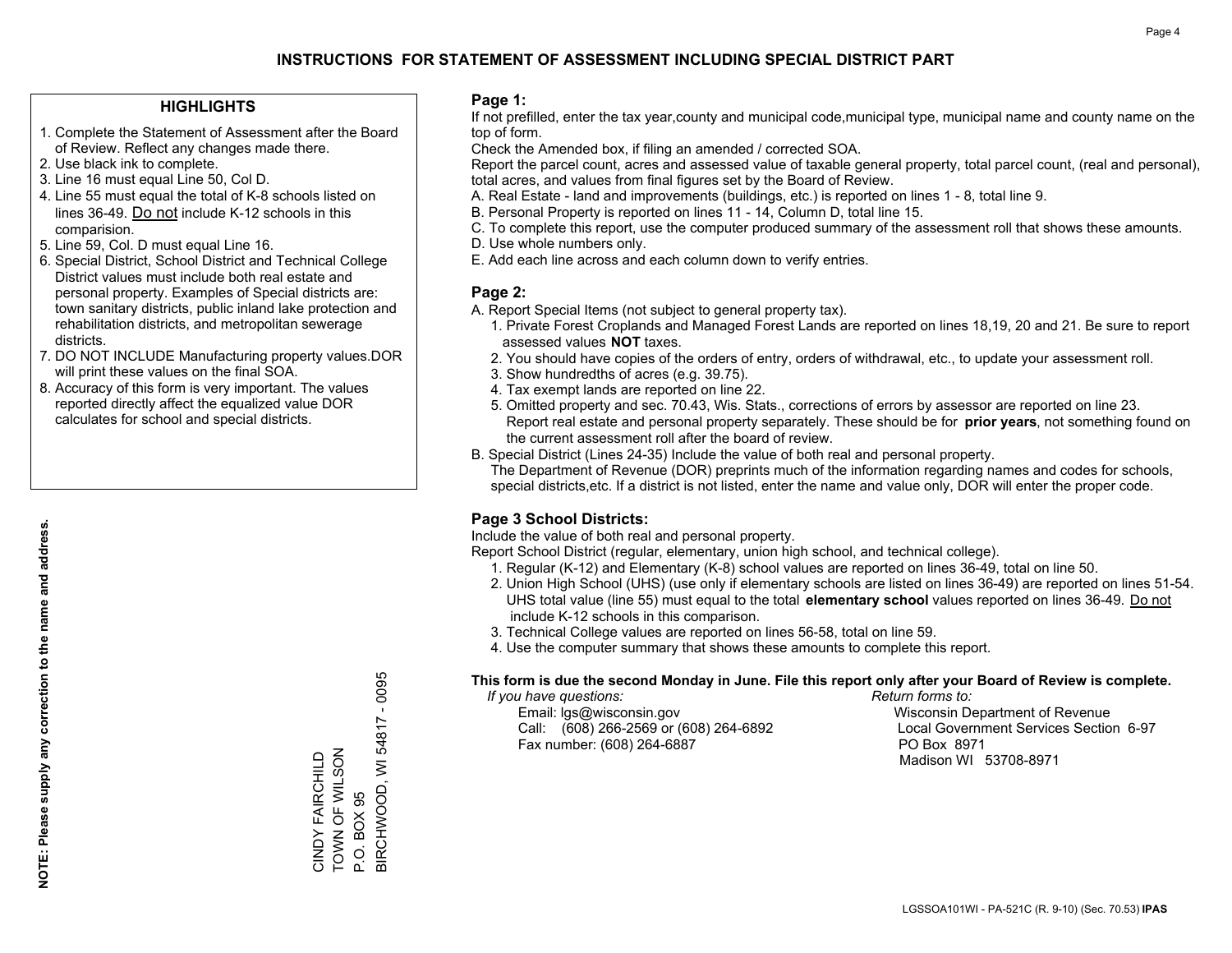**FINAL - EQUATED**

**STATEMENT OF ASSESSMENT FOR 2017** 

| 106 | 1450    |
|-----|---------|
| MUN | ACCT NO |

|                | <b>FOR</b>                                                                                                                                                                                                 | <b>VILLAGE OF</b><br>OF<br>Town - Village - City             | <b>BRUCE</b>             |                           | <b>RUSK COUNTY</b>           |                         |                      | <b>WHEN COMPLETING THIS DOCUMENT</b><br>DO NOT WRITE OVER X's OR IN SHADED AREAS |
|----------------|------------------------------------------------------------------------------------------------------------------------------------------------------------------------------------------------------------|--------------------------------------------------------------|--------------------------|---------------------------|------------------------------|-------------------------|----------------------|----------------------------------------------------------------------------------|
|                |                                                                                                                                                                                                            |                                                              | <b>Municipality Name</b> |                           | <b>County Name</b>           |                         |                      |                                                                                  |
| Line           |                                                                                                                                                                                                            | <b>REAL ESTATE</b>                                           |                          | PARCEL COUNT              | NO. OF ACRES<br><b>WHOLE</b> | <b>VALUE OF</b>         | <b>VALUE OF</b>      | TOTAL VALUE OF LAND                                                              |
| No.            |                                                                                                                                                                                                            | (See Lines 18 - 22 for<br>other Real Estate)                 |                          | TOTAL LAND   IMPROVEMENTS | <b>NUMBERS ONLY</b>          | <b>LAND</b>             | <b>IMPROVEMENTS</b>  | AND IMPROVEMENTS                                                                 |
|                |                                                                                                                                                                                                            |                                                              | Col. A                   | Col. B                    | Col. C                       | Col. D                  | Col. E               | Col. F                                                                           |
| $\mathbf{1}$   |                                                                                                                                                                                                            | <b>RESIDENTIAL - Class 1</b>                                 | 392                      | 308                       | 81                           | 2,228,600               | 16,743,800           | 18,972,400                                                                       |
| 2              |                                                                                                                                                                                                            | <b>COMMERCIAL - Class 2</b>                                  | 65                       | 51                        | 29                           | 556,700                 | 3,254,400            | 3,811,100                                                                        |
| 3              |                                                                                                                                                                                                            | <b>MANUFACTURING - Class 3</b>                               | 6                        | 4                         | 39                           | 124,700                 | 1,433,600            | 1,558,300                                                                        |
| $\overline{4}$ |                                                                                                                                                                                                            | <b>AGRICULTURAL - Class 4</b>                                | 16                       |                           | 297                          | 51,000                  |                      | 51,000                                                                           |
| 5              |                                                                                                                                                                                                            | <b>UNDEVELOPED - Class 5</b>                                 | 20                       |                           | 141                          | 33,800                  |                      | 33,800                                                                           |
| 6              | AGRICULTURAL FOREST - Class 5m                                                                                                                                                                             |                                                              | -1                       |                           | 15                           | 6,000                   |                      | 6,000                                                                            |
| $\overline{7}$ | FOREST LANDS - Class 6                                                                                                                                                                                     |                                                              | 19                       |                           | 164                          | 196,500                 |                      | 196,500                                                                          |
| 8              |                                                                                                                                                                                                            | OTHER - Class 7                                              |                          | 1                         | 5                            | 8,500                   | 162,000              | 170,500                                                                          |
| 9              |                                                                                                                                                                                                            | <b>TOTAL - ALL COLUMNS</b>                                   | 520                      | 364                       | 771                          | 3,205,800               | 21,593,800           | 24,799,600                                                                       |
| 10             |                                                                                                                                                                                                            | NUMBER OF PERSONAL PROPERTY ACCOUNTS IN ROLL                 |                          |                           | 48                           | <b>LOCALLY ASSESSED</b> | <b>MANUFACTURING</b> | <b>MERGED</b>                                                                    |
| 11             |                                                                                                                                                                                                            | BOATS AND OTHER WATERCRAFT NOT EXEMPT - Code 1               |                          |                           |                              | 0                       | $\Omega$             | 0                                                                                |
| 12             |                                                                                                                                                                                                            | MACHINERY, TOOLS AND PATTERNS - Code 2                       |                          |                           |                              | 78,300                  | 258,700              | 337,000                                                                          |
| 13             |                                                                                                                                                                                                            | FURNITURE, FIXTURES AND EQUIPMENT - Code 3                   |                          |                           |                              | 140,400                 | 6,700                | 147,100                                                                          |
| 14             |                                                                                                                                                                                                            | ALL OTHER PERSONAL PROPERTY NOT EXEMPT - Codes 4A, 4B, 4C    |                          |                           |                              | 29,400                  | 23,500               | 52,900                                                                           |
| 15             |                                                                                                                                                                                                            | TOTAL OF PERSONAL PROPERTY NOT EXEMPT (Total of Lines 11-14) |                          |                           |                              | 248,100                 | 288,900              | 537,000                                                                          |
| 16             | AGGREGATE ASSESSED VALUE OF ALL PROPERTY SUBJECT TO THE GENERAL PROPERTY TAX (Total of Lines 9F and 15F)<br>MUST EQUAL TOTAL VALUE OF THE SCHOOL DISTRICTS (K-12 PLUS K-8) - Line 50, Col. F<br>25,336,600 |                                                              |                          |                           |                              |                         |                      |                                                                                  |
| 17             |                                                                                                                                                                                                            | <b>BOARD OF REVIEW</b>                                       |                          |                           | Name of Assessor             |                         | Telephone #          |                                                                                  |
|                |                                                                                                                                                                                                            | DATE OF FINAL ADJOURNMENT                                    | 05/17/2017               |                           | <b>CINDY CHASE</b>           |                         |                      | (715) 820-0541                                                                   |

*CO*

*<sup>54</sup> <sup>106</sup>*

REMARKS

The Assessment Ratio to be used in calculating the estimated Fair Market Value on tax bills for this tax district is .962538314

This ratio should be used to convert assessed values to "Calculate Equalized Values" in Step 1 of the Lottery and Gaming Credit Calculations.

 This ratio should be used in the "Computation of Tax Equivalent" schedule of the Annual Reports filed by the municipal electric, gas and water utilities with the Public Service Commission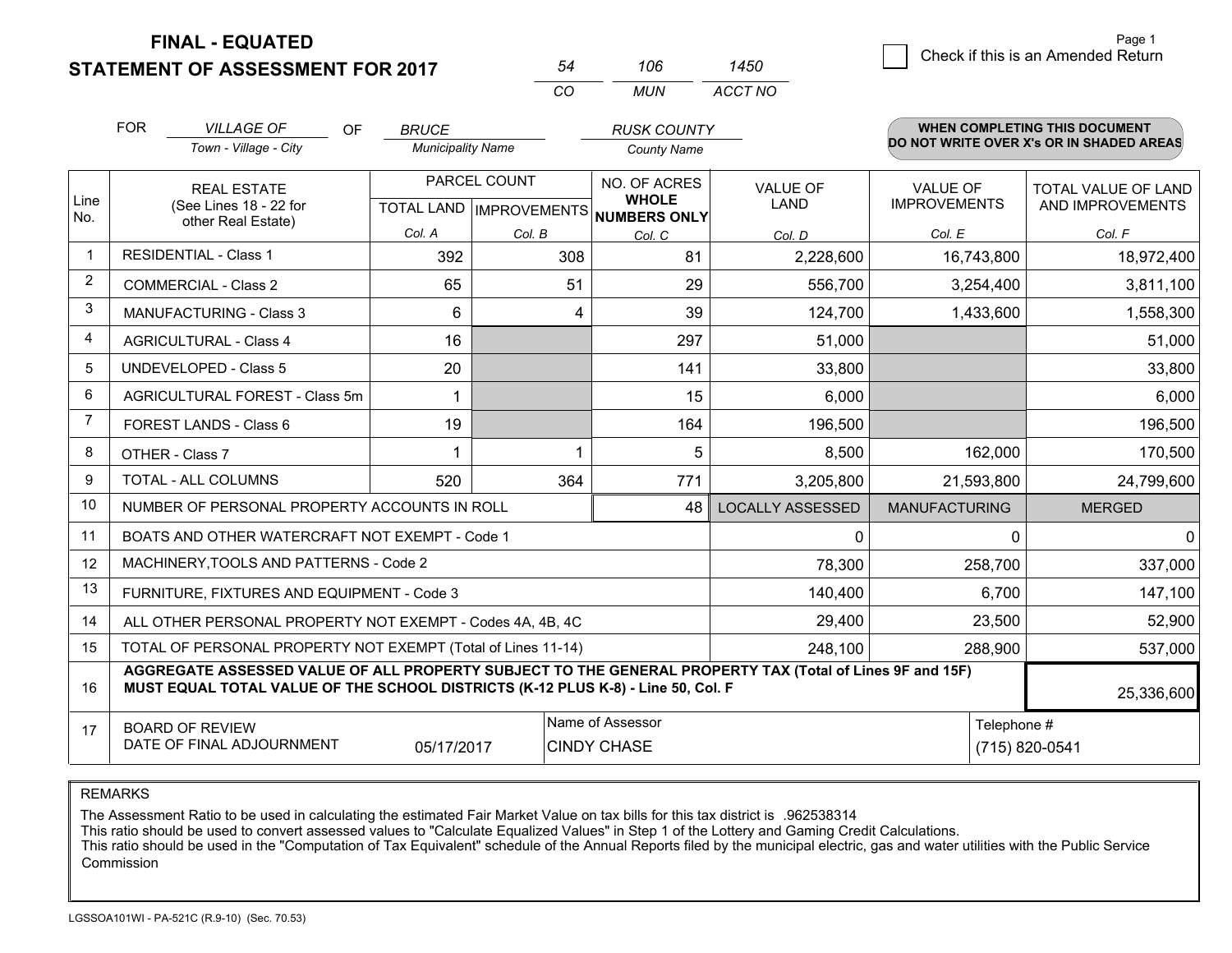*YEAR CO MUN ACCT NO* <sup>2017</sup> <sup>54</sup> <sup>106</sup> <sup>1450</sup>

Do not confuse FOREST LANDS (Line 7) with FOREST CROPS (in this section) - They are **NOT** the same

|    |                                  |                                             |  | Private Forest Crop - Reg Class @ 10¢ per acre                                 |  |                 | Private Forest Crop - Reg Class @ \$2.52 per acre                  |  |                                                                              |
|----|----------------------------------|---------------------------------------------|--|--------------------------------------------------------------------------------|--|-----------------|--------------------------------------------------------------------|--|------------------------------------------------------------------------------|
| 18 | (a) PARCELS                      | (b) ACRES                                   |  | (c) ASSESSED VALUE                                                             |  | (d) PARCELS     | (e) ACRES                                                          |  | (f) ASSESSED VALUE                                                           |
|    |                                  |                                             |  | Private Forest Crop - Special Class @ 20¢ per acre                             |  |                 |                                                                    |  | Entered Before 2005 Managed Forest - Ferrous Mining CLOSED @ \$8.27 per acre |
| 19 | (b) ACRES<br>(a) PARCELS         |                                             |  | (c) ASSESSED VALUE                                                             |  | (d) PARCELS     | (e) ACRES                                                          |  | (f) ASSESSED VALUE                                                           |
|    |                                  | Entered Before 2005 Managed Forest - OPEN @ |  | \$.79 per acre                                                                 |  |                 | Entered Before 2005 Managed Forest - CLOSED @ \$1.87 per acre      |  |                                                                              |
|    | (a) PARCELS                      | (b) ACRES                                   |  | (c) ASSESSED VALUE                                                             |  | (d) PARCELS     | (e) ACRES                                                          |  | (f) ASSESSED VALUE                                                           |
| 20 |                                  |                                             |  |                                                                                |  |                 |                                                                    |  |                                                                              |
|    |                                  | Entered After 2004 Managed Forest - OPEN @  |  | \$2.14 per acre                                                                |  |                 | Entered After 2004 Managed Forest - CLOSED @ \$10.68 per acre      |  | (f) ASSESSED VALUE                                                           |
| 21 | (a) PARCELS                      | (b) ACRES                                   |  | (c) ASSESSED VALUE                                                             |  | (d) PARCELS     | (e) ACRES                                                          |  |                                                                              |
|    |                                  |                                             |  |                                                                                |  |                 |                                                                    |  |                                                                              |
| 22 | (a) County Forest Cropland Acres |                                             |  | (b) Federal Acres                                                              |  | (c) State Acres | (d) County (NOT FOREST CROP) Acres                                 |  | (e) Other Acres                                                              |
|    |                                  |                                             |  |                                                                                |  | 13.3            |                                                                    |  | 285.82                                                                       |
|    |                                  |                                             |  | Assessed Value of Omitted Property From Prior Years (Sec. 70.44)               |  |                 | Assessed Value of Sec. 70.43 Corrections of Errors by Assessors    |  |                                                                              |
| 23 |                                  | (a) REAL ESTATE                             |  | (b) PERSONAL                                                                   |  |                 | (c1) REAL ESTATE                                                   |  | (c2) PERSONAL                                                                |
|    |                                  |                                             |  |                                                                                |  |                 |                                                                    |  |                                                                              |
|    |                                  |                                             |  | Manufacturing Equated Value of Omitted Property From Prior Years (Sec. 70.995) |  |                 | Mfg. Equated Value of Sec.70.43 Corrections of Errors by Assessors |  |                                                                              |
|    | (d) REAL ESTATE                  |                                             |  | (e) PERSONAL                                                                   |  |                 | (f1) REAL ESTATE                                                   |  | (f2) PERSONAL                                                                |
|    |                                  |                                             |  |                                                                                |  |                 |                                                                    |  |                                                                              |

## **SPECIAL DISTRICTS**

| Line<br>No. | Enter 6-digit<br><b>Special District</b> | <b>Account</b><br><b>Number</b> | <b>Special District Name</b> | <b>Locally Assessed Value</b><br>of Real Estate and | Mfg Value of Real Estate<br>and Personal Property | <b>Merged Value of</b><br><b>Real Estate and</b> |
|-------------|------------------------------------------|---------------------------------|------------------------------|-----------------------------------------------------|---------------------------------------------------|--------------------------------------------------|
|             | Code (Col. A)                            | (Col. B)                        | (Col. C)                     | Personal Property (Col. D)                          | (Col. E)                                          | Personal Property (Col. F)                       |
| 24          |                                          |                                 |                              |                                                     |                                                   |                                                  |
| 25          |                                          |                                 |                              |                                                     |                                                   |                                                  |
| 26          |                                          |                                 |                              |                                                     |                                                   |                                                  |
| 27          |                                          |                                 |                              |                                                     |                                                   |                                                  |
| 28          |                                          |                                 |                              |                                                     |                                                   |                                                  |
| 29          |                                          |                                 |                              |                                                     |                                                   |                                                  |
| 30          |                                          |                                 |                              |                                                     |                                                   |                                                  |
| 31          |                                          |                                 |                              |                                                     |                                                   |                                                  |
| 32          |                                          |                                 |                              |                                                     |                                                   |                                                  |
| 33          |                                          |                                 |                              |                                                     |                                                   |                                                  |
| 34          |                                          |                                 |                              |                                                     |                                                   |                                                  |
| 35          |                                          |                                 |                              |                                                     |                                                   |                                                  |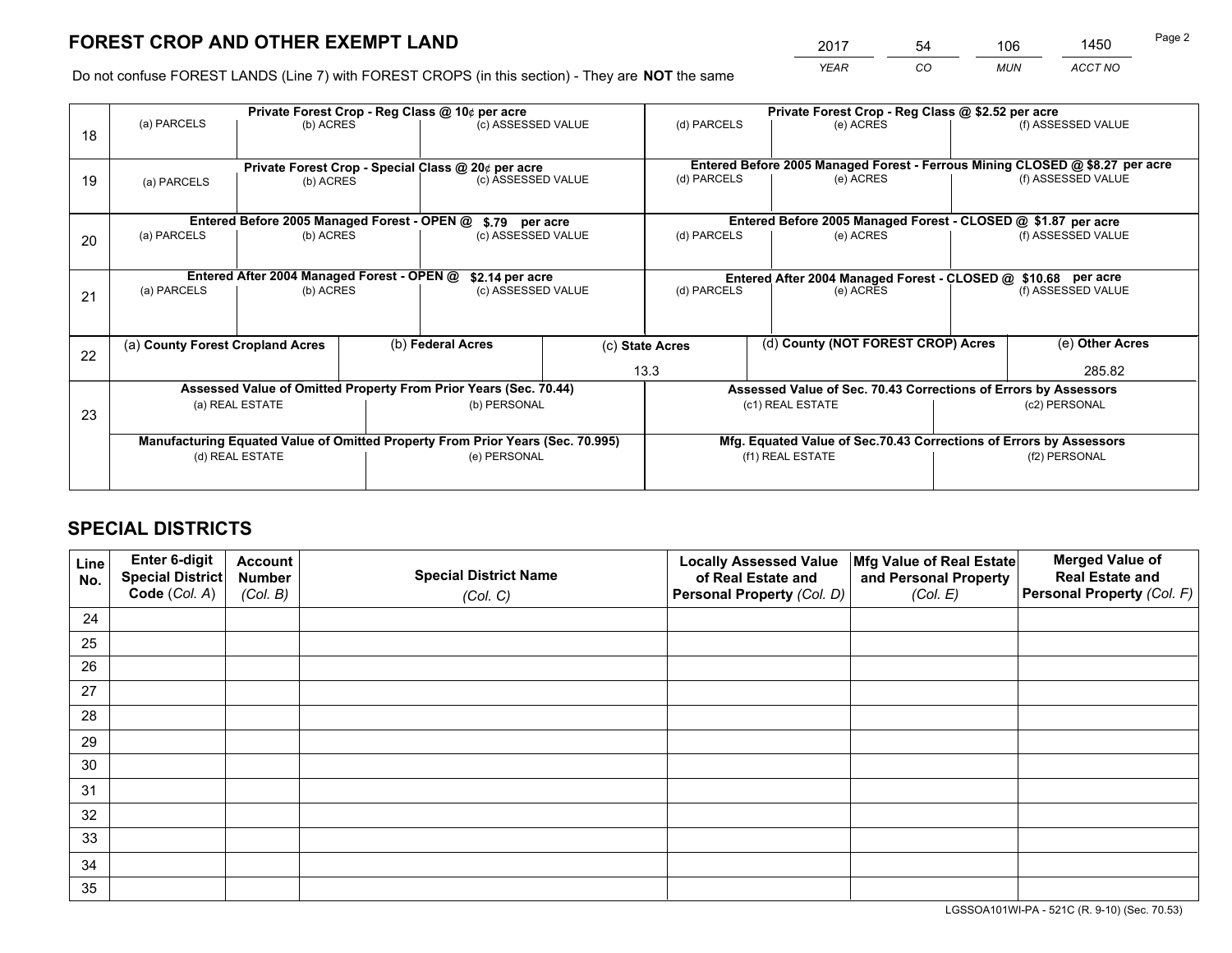|                 |                                                                 |                                             |                                                         | <b>YEAR</b>                                                                       | CO<br><b>MUN</b>                                              | ACCT NO                                                                        |
|-----------------|-----------------------------------------------------------------|---------------------------------------------|---------------------------------------------------------|-----------------------------------------------------------------------------------|---------------------------------------------------------------|--------------------------------------------------------------------------------|
| Line<br>No.     | <b>Enter 6-digit</b><br><b>School District</b><br>Code (Col. A) | <b>Account</b><br><b>Number</b><br>(Col. B) | <b>School District Name</b><br>(Col. C)                 | <b>Locally Assessed Value</b><br>of Real Estate and<br>Personal Property (Col. D) | Mfg Value of Real Estate<br>and Personal Property<br>(Col. E) | <b>Merged Value of</b><br><b>Real Estate and</b><br>Personal Property (Col. F) |
|                 | A. SCHOOL DISTRICTS (K-8 and K-12)                              |                                             |                                                         |                                                                                   |                                                               |                                                                                |
| 36              | 540735                                                          | 0323                                        | SCH D OF BRUCE                                          | 23,489,400                                                                        | 1,847,200                                                     | 25,336,600                                                                     |
| 37              |                                                                 |                                             |                                                         |                                                                                   |                                                               |                                                                                |
| 38              |                                                                 |                                             |                                                         |                                                                                   |                                                               |                                                                                |
| 39              |                                                                 |                                             |                                                         |                                                                                   |                                                               |                                                                                |
| 40              |                                                                 |                                             |                                                         |                                                                                   |                                                               |                                                                                |
| 41<br>42        |                                                                 |                                             |                                                         |                                                                                   |                                                               |                                                                                |
| 43              |                                                                 |                                             |                                                         |                                                                                   |                                                               |                                                                                |
|                 |                                                                 |                                             |                                                         |                                                                                   |                                                               |                                                                                |
| 44<br>45        |                                                                 |                                             |                                                         |                                                                                   |                                                               |                                                                                |
| $\overline{46}$ |                                                                 |                                             |                                                         |                                                                                   |                                                               |                                                                                |
| 47              |                                                                 |                                             |                                                         |                                                                                   |                                                               |                                                                                |
| 48              |                                                                 |                                             |                                                         |                                                                                   |                                                               |                                                                                |
| 49              |                                                                 |                                             |                                                         |                                                                                   |                                                               |                                                                                |
| 50              |                                                                 |                                             | TOTAL ASSESSED VALUE OF SCHOOL DISTRICTS (K-8 and K-12) | 23,489,400                                                                        | 1,847,200                                                     | 25,336,600                                                                     |
|                 | <b>B.</b><br><b>UNION HIGH SCHOOL DISTRICTS</b>                 |                                             |                                                         |                                                                                   |                                                               |                                                                                |
| 51              |                                                                 |                                             |                                                         |                                                                                   |                                                               |                                                                                |
| 52              |                                                                 |                                             |                                                         |                                                                                   |                                                               |                                                                                |
| 53              |                                                                 |                                             |                                                         |                                                                                   |                                                               |                                                                                |
| 54              |                                                                 |                                             |                                                         |                                                                                   |                                                               |                                                                                |
| 55              |                                                                 |                                             | TOTAL ASSESSED VALUE OF UNION HIGH SCHOOLS              |                                                                                   |                                                               |                                                                                |
|                 | C.<br><b>TECHNICAL COLLEGE DISTRICTS</b>                        |                                             |                                                         |                                                                                   |                                                               |                                                                                |
| 56              | 001700                                                          | 0016                                        | WISCONSIN INDIANHEAD TECH COLLEGE SHEL                  | 23,489,400                                                                        | 1,847,200                                                     | 25,336,600                                                                     |
| 57              |                                                                 |                                             |                                                         |                                                                                   |                                                               |                                                                                |
| 58<br>59        |                                                                 |                                             | TOTAL ASSESSED VALUE OF TECHNICAL COLLEGES              |                                                                                   |                                                               |                                                                                |
|                 |                                                                 |                                             |                                                         | 23,489,400                                                                        | 1,847,200                                                     | 25,336,600                                                                     |

 *I hereby certify, to the best of my knowledge and belief, this form is complete and correct.*

| Print name of preparer | Title                    |                | Date (MM / DD / CCYY) |
|------------------------|--------------------------|----------------|-----------------------|
|                        |                          |                |                       |
| Signature of preparer  | Contact Telephone Number | E-mail address |                       |
|                        | $\sim$                   |                |                       |

| <b>SCHOOL DISTRICTS</b> |  |
|-------------------------|--|
|-------------------------|--|

201754106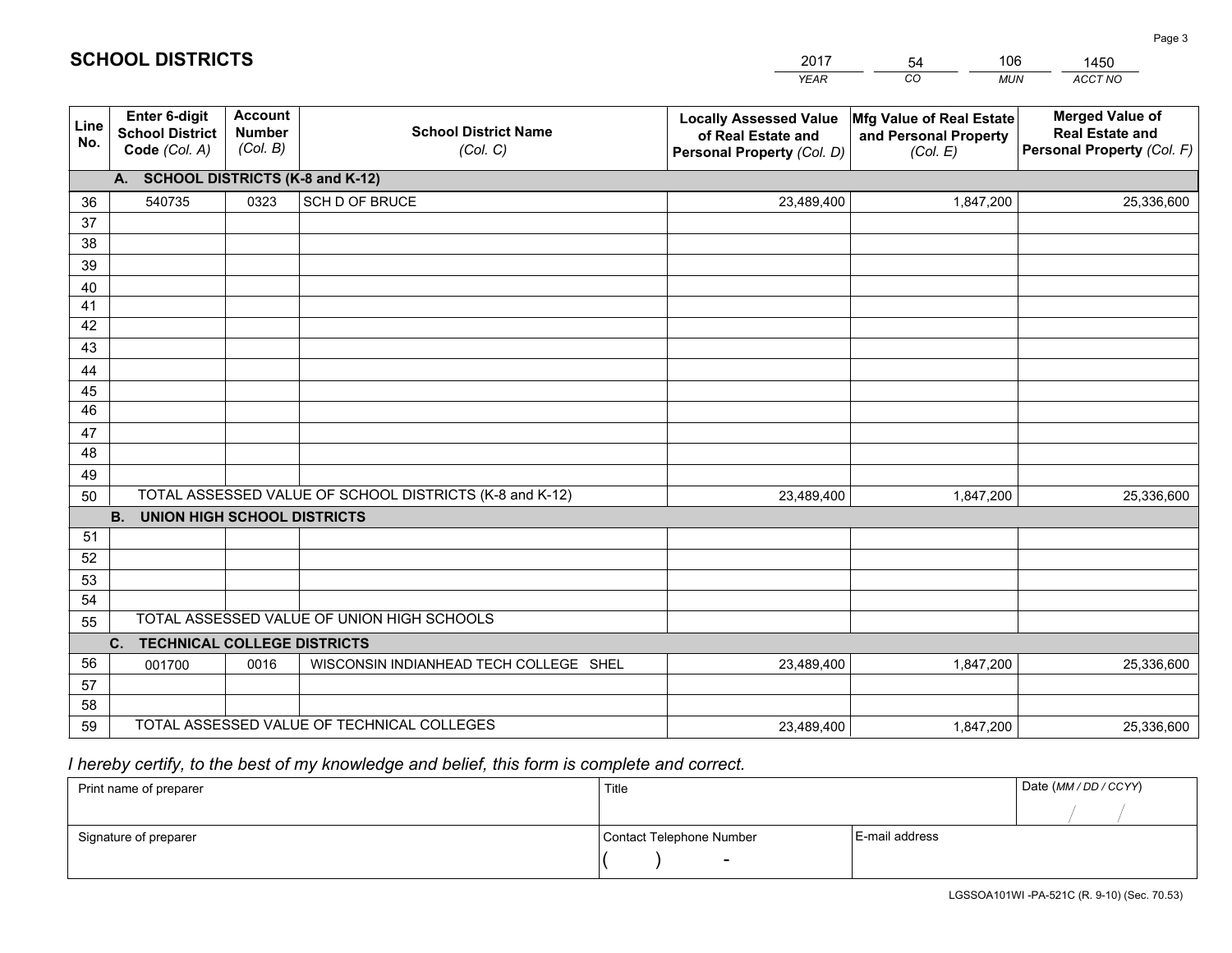#### **HIGHLIGHTS**

- 1. Complete the Statement of Assessment after the Board of Review. Reflect any changes made there.
- 2. Use black ink to complete.
- 3. Line 16 must equal Line 50, Col D.
- 4. Line 55 must equal the total of K-8 schools listed on lines 36-49. Do not include K-12 schools in this comparision.
- 5. Line 59, Col. D must equal Line 16.
- 6. Special District, School District and Technical College District values must include both real estate and personal property. Examples of Special districts are: town sanitary districts, public inland lake protection and rehabilitation districts, and metropolitan sewerage districts.
- 7. DO NOT INCLUDE Manufacturing property values.DOR will print these values on the final SOA.

TERRY HEGEHOLZ VILLAGE OF BRUCE

TERRY HEGEHOLZ<br>VILLAGE OF BRUCE

PO BOX 238

**PO BOX 238** 

BRUCE, WI 54819 - 0238

3RUCE, WI 54819 - 0238

 8. Accuracy of this form is very important. The values reported directly affect the equalized value DOR calculates for school and special districts.

#### **Page 1:**

 If not prefilled, enter the tax year,county and municipal code,municipal type, municipal name and county name on the top of form.

Check the Amended box, if filing an amended / corrected SOA.

 Report the parcel count, acres and assessed value of taxable general property, total parcel count, (real and personal), total acres, and values from final figures set by the Board of Review.

- A. Real Estate land and improvements (buildings, etc.) is reported on lines 1 8, total line 9.
- B. Personal Property is reported on lines 11 14, Column D, total line 15.
- C. To complete this report, use the computer produced summary of the assessment roll that shows these amounts.
- D. Use whole numbers only.
- E. Add each line across and each column down to verify entries.

#### **Page 2:**

- A. Report Special Items (not subject to general property tax).
- 1. Private Forest Croplands and Managed Forest Lands are reported on lines 18,19, 20 and 21. Be sure to report assessed values **NOT** taxes.
- 2. You should have copies of the orders of entry, orders of withdrawal, etc., to update your assessment roll.
	- 3. Show hundredths of acres (e.g. 39.75).
- 4. Tax exempt lands are reported on line 22.
- 5. Omitted property and sec. 70.43, Wis. Stats., corrections of errors by assessor are reported on line 23. Report real estate and personal property separately. These should be for **prior years**, not something found on the current assessment roll after the board of review.
- B. Special District (Lines 24-35) Include the value of both real and personal property.

 The Department of Revenue (DOR) preprints much of the information regarding names and codes for schools, special districts,etc. If a district is not listed, enter the name and value only, DOR will enter the proper code.

## **Page 3 School Districts:**

Include the value of both real and personal property.

Report School District (regular, elementary, union high school, and technical college).

- 1. Regular (K-12) and Elementary (K-8) school values are reported on lines 36-49, total on line 50.
- 2. Union High School (UHS) (use only if elementary schools are listed on lines 36-49) are reported on lines 51-54. UHS total value (line 55) must equal to the total **elementary school** values reported on lines 36-49. Do notinclude K-12 schools in this comparison.
- 3. Technical College values are reported on lines 56-58, total on line 59.
- 4. Use the computer summary that shows these amounts to complete this report.

#### **This form is due the second Monday in June. File this report only after your Board of Review is complete.**

 *If you have questions: Return forms to:*

 Email: lgs@wisconsin.gov Wisconsin Department of RevenueCall:  $(608)$  266-2569 or  $(608)$  264-6892 Fax number: (608) 264-6887 PO Box 8971

Local Government Services Section 6-97

Madison WI 53708-8971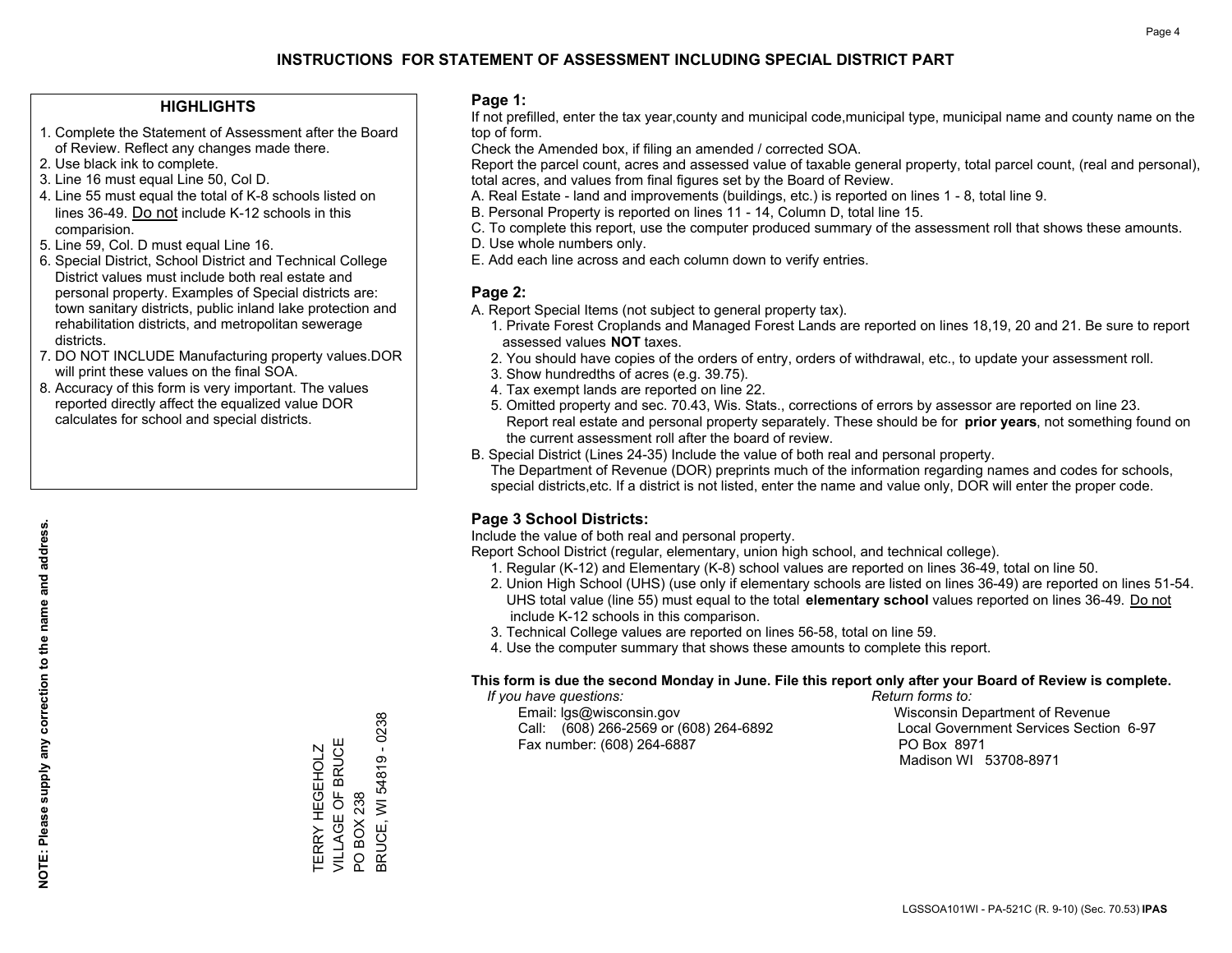**FINAL - EQUATED**

**STATEMENT OF ASSESSMENT FOR 2017** 

|          | 111   | 451     |
|----------|-------|---------|
| $\cdots$ | MI IN | ACCT NO |

|                | <b>FOR</b><br><b>VILLAGE OF</b><br>OF<br>Town - Village - City                                                                                                                                            | <b>CONRATH</b><br><b>Municipality Name</b> |                                                     | <b>RUSK COUNTY</b><br><b>County Name</b> |                         |                                        | <b>WHEN COMPLETING THIS DOCUMENT</b><br>DO NOT WRITE OVER X's OR IN SHADED AREAS |
|----------------|-----------------------------------------------------------------------------------------------------------------------------------------------------------------------------------------------------------|--------------------------------------------|-----------------------------------------------------|------------------------------------------|-------------------------|----------------------------------------|----------------------------------------------------------------------------------|
| Line<br>No.    | <b>REAL ESTATE</b><br>(See Lines 18 - 22 for<br>other Real Estate)                                                                                                                                        |                                            | PARCEL COUNT<br>TOTAL LAND MPROVEMENTS NUMBERS ONLY | NO. OF ACRES<br><b>WHOLE</b>             | <b>VALUE OF</b><br>LAND | <b>VALUE OF</b><br><b>IMPROVEMENTS</b> | <b>TOTAL VALUE OF LAND</b><br>AND IMPROVEMENTS                                   |
|                |                                                                                                                                                                                                           | Col. A                                     | Col. B                                              | Col. C                                   | Col. D                  | Col. E                                 | Col. F                                                                           |
| -1             | <b>RESIDENTIAL - Class 1</b>                                                                                                                                                                              | 163                                        | 42                                                  | 84                                       | 307,100                 | 1,881,200                              | 2,188,300                                                                        |
| $\overline{2}$ | <b>COMMERCIAL - Class 2</b>                                                                                                                                                                               | 26                                         | 10                                                  | 10                                       | 46,700                  | 826,100                                | 872,800                                                                          |
| 3              | <b>MANUFACTURING - Class 3</b>                                                                                                                                                                            |                                            |                                                     |                                          | 3,100                   | 40,500                                 | 43,600                                                                           |
| 4              | <b>AGRICULTURAL - Class 4</b>                                                                                                                                                                             | 6                                          |                                                     | 73                                       | 12,800                  |                                        | 12,800                                                                           |
| 5              | UNDEVELOPED - Class 5                                                                                                                                                                                     | 6                                          |                                                     | 70                                       | 21,700                  |                                        | 21,700                                                                           |
| 6              | AGRICULTURAL FOREST - Class 5m                                                                                                                                                                            | $\mathbf{0}$                               |                                                     | $\Omega$                                 | 0                       |                                        | 0                                                                                |
| 7              | FOREST LANDS - Class 6                                                                                                                                                                                    | 0                                          |                                                     | $\Omega$                                 | 0                       |                                        | $\Omega$                                                                         |
| 8              | OTHER - Class 7                                                                                                                                                                                           | $\Omega$                                   | 0                                                   | $\Omega$                                 | 0                       | $\Omega$                               | 0                                                                                |
| 9              | TOTAL - ALL COLUMNS                                                                                                                                                                                       | 202                                        | 53                                                  | 238                                      | 391,400                 | 2,747,800                              | 3,139,200                                                                        |
| 10             | NUMBER OF PERSONAL PROPERTY ACCOUNTS IN ROLL                                                                                                                                                              |                                            |                                                     | 12                                       | LOCALLY ASSESSED        | <b>MANUFACTURING</b>                   | <b>MERGED</b>                                                                    |
| 11             | BOATS AND OTHER WATERCRAFT NOT EXEMPT - Code 1                                                                                                                                                            |                                            |                                                     |                                          | 0                       | $\Omega$                               | $\Omega$                                                                         |
| 12             | MACHINERY, TOOLS AND PATTERNS - Code 2                                                                                                                                                                    |                                            |                                                     |                                          | 121,200                 | 2,900                                  | 124,100                                                                          |
| 13             | FURNITURE, FIXTURES AND EQUIPMENT - Code 3                                                                                                                                                                |                                            |                                                     |                                          | 8,700                   | 0                                      | 8,700                                                                            |
| 14             | ALL OTHER PERSONAL PROPERTY NOT EXEMPT - Codes 4A, 4B, 4C                                                                                                                                                 |                                            |                                                     |                                          | 1,000                   | $\Omega$                               | 1,000                                                                            |
| 15             | TOTAL OF PERSONAL PROPERTY NOT EXEMPT (Total of Lines 11-14)                                                                                                                                              |                                            | 130,900                                             | 2,900                                    | 133,800                 |                                        |                                                                                  |
| 16             | AGGREGATE ASSESSED VALUE OF ALL PROPERTY SUBJECT TO THE GENERAL PROPERTY TAX (Total of Lines 9F and 15F)<br>MUST EQUAL TOTAL VALUE OF THE SCHOOL DISTRICTS (K-12 PLUS K-8) - Line 50, Col. F<br>3,273,000 |                                            |                                                     |                                          |                         |                                        |                                                                                  |
| 17             | Name of Assessor<br><b>BOARD OF REVIEW</b><br>DATE OF FINAL ADJOURNMENT<br>05/25/2017<br><b>BOWMAR APPRAISAL</b>                                                                                          |                                            |                                                     |                                          |                         |                                        | Telephone #<br>(715) 835-1141                                                    |

REMARKS

The Assessment Ratio to be used in calculating the estimated Fair Market Value on tax bills for this tax district is 1.040303079

This ratio should be used to convert assessed values to "Calculate Equalized Values" in Step 1 of the Lottery and Gaming Credit Calculations.<br>This ratio should be used in the "Computation of Tax Equivalent" schedule of the Commission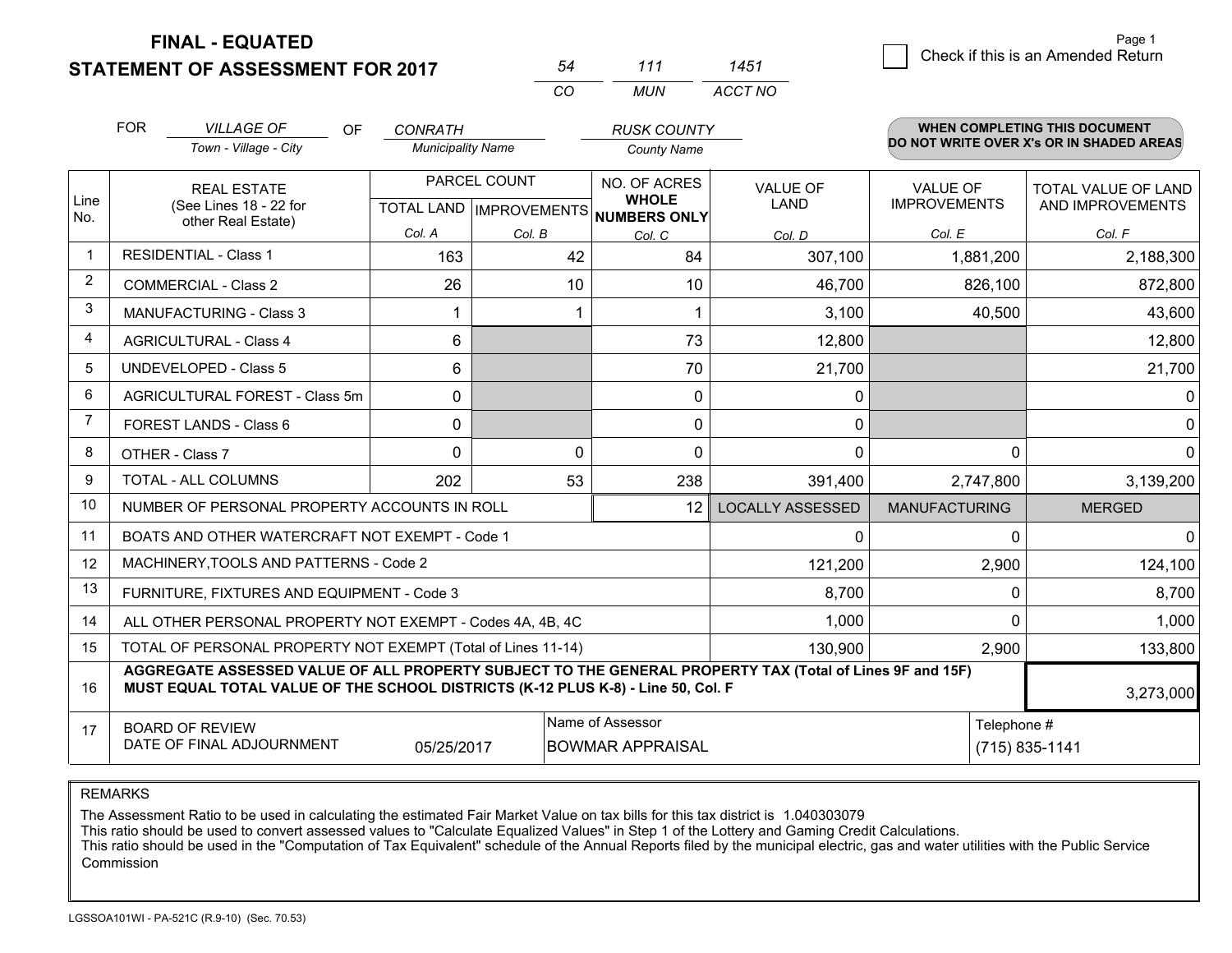*YEAR CO MUN ACCT NO* <sup>2017</sup> <sup>54</sup> <sup>111</sup> <sup>1451</sup>

Do not confuse FOREST LANDS (Line 7) with FOREST CROPS (in this section) - They are **NOT** the same

|    |                                                                                |                                             |  | Private Forest Crop - Reg Class @ 10¢ per acre                   |                                                                              | Private Forest Crop - Reg Class @ \$2.52 per acre             |                                                                    |  |                    |  |
|----|--------------------------------------------------------------------------------|---------------------------------------------|--|------------------------------------------------------------------|------------------------------------------------------------------------------|---------------------------------------------------------------|--------------------------------------------------------------------|--|--------------------|--|
| 18 | (a) PARCELS                                                                    | (b) ACRES                                   |  | (c) ASSESSED VALUE                                               |                                                                              | (d) PARCELS                                                   | (e) ACRES                                                          |  | (f) ASSESSED VALUE |  |
|    | Private Forest Crop - Special Class @ 20¢ per acre                             |                                             |  |                                                                  | Entered Before 2005 Managed Forest - Ferrous Mining CLOSED @ \$8.27 per acre |                                                               |                                                                    |  |                    |  |
| 19 | (b) ACRES<br>(a) PARCELS                                                       |                                             |  | (c) ASSESSED VALUE                                               |                                                                              | (d) PARCELS                                                   | (e) ACRES                                                          |  | (f) ASSESSED VALUE |  |
|    |                                                                                | Entered Before 2005 Managed Forest - OPEN @ |  | \$.79 per acre                                                   |                                                                              |                                                               | Entered Before 2005 Managed Forest - CLOSED @ \$1.87 per acre      |  |                    |  |
|    | (a) PARCELS                                                                    | (b) ACRES                                   |  |                                                                  |                                                                              | (d) PARCELS                                                   | (e) ACRES                                                          |  | (f) ASSESSED VALUE |  |
| 20 |                                                                                |                                             |  | (c) ASSESSED VALUE                                               |                                                                              |                                                               |                                                                    |  |                    |  |
|    |                                                                                | Entered After 2004 Managed Forest - OPEN @  |  | \$2.14 per acre                                                  |                                                                              | Entered After 2004 Managed Forest - CLOSED @ \$10.68 per acre |                                                                    |  |                    |  |
| 21 | (a) PARCELS                                                                    | (b) ACRES                                   |  | (c) ASSESSED VALUE                                               |                                                                              | (d) PARCELS<br>(e) ACRES                                      |                                                                    |  | (f) ASSESSED VALUE |  |
|    |                                                                                |                                             |  |                                                                  |                                                                              |                                                               |                                                                    |  |                    |  |
|    | (a) County Forest Cropland Acres                                               |                                             |  | (b) Federal Acres                                                |                                                                              | (c) State Acres                                               | (d) County (NOT FOREST CROP) Acres                                 |  | (e) Other Acres    |  |
| 22 |                                                                                |                                             |  |                                                                  |                                                                              |                                                               |                                                                    |  |                    |  |
|    |                                                                                |                                             |  | Assessed Value of Omitted Property From Prior Years (Sec. 70.44) |                                                                              |                                                               | Assessed Value of Sec. 70.43 Corrections of Errors by Assessors    |  |                    |  |
|    |                                                                                | (a) REAL ESTATE                             |  | (b) PERSONAL                                                     |                                                                              |                                                               | (c1) REAL ESTATE                                                   |  | (c2) PERSONAL      |  |
| 23 |                                                                                |                                             |  |                                                                  |                                                                              |                                                               |                                                                    |  |                    |  |
|    | Manufacturing Equated Value of Omitted Property From Prior Years (Sec. 70.995) |                                             |  |                                                                  |                                                                              |                                                               | Mfg. Equated Value of Sec.70.43 Corrections of Errors by Assessors |  |                    |  |
|    | (d) REAL ESTATE                                                                |                                             |  | (e) PERSONAL                                                     |                                                                              |                                                               | (f1) REAL ESTATE                                                   |  | (f2) PERSONAL      |  |
|    |                                                                                |                                             |  |                                                                  |                                                                              |                                                               |                                                                    |  |                    |  |

## **SPECIAL DISTRICTS**

| Line<br>No. | Enter 6-digit<br>Special District<br>Code (Col. A) | <b>Account</b><br><b>Number</b> | <b>Special District Name</b> | <b>Locally Assessed Value</b><br>of Real Estate and | Mfg Value of Real Estate<br>and Personal Property | <b>Merged Value of</b><br><b>Real Estate and</b><br>Personal Property (Col. F) |
|-------------|----------------------------------------------------|---------------------------------|------------------------------|-----------------------------------------------------|---------------------------------------------------|--------------------------------------------------------------------------------|
|             |                                                    | (Col. B)                        | (Col. C)                     | Personal Property (Col. D)                          | (Col. E)                                          |                                                                                |
| 24          |                                                    |                                 |                              |                                                     |                                                   |                                                                                |
| 25          |                                                    |                                 |                              |                                                     |                                                   |                                                                                |
| 26          |                                                    |                                 |                              |                                                     |                                                   |                                                                                |
| 27          |                                                    |                                 |                              |                                                     |                                                   |                                                                                |
| 28          |                                                    |                                 |                              |                                                     |                                                   |                                                                                |
| 29          |                                                    |                                 |                              |                                                     |                                                   |                                                                                |
| 30          |                                                    |                                 |                              |                                                     |                                                   |                                                                                |
| 31          |                                                    |                                 |                              |                                                     |                                                   |                                                                                |
| 32          |                                                    |                                 |                              |                                                     |                                                   |                                                                                |
| 33          |                                                    |                                 |                              |                                                     |                                                   |                                                                                |
| 34          |                                                    |                                 |                              |                                                     |                                                   |                                                                                |
| 35          |                                                    |                                 |                              |                                                     |                                                   |                                                                                |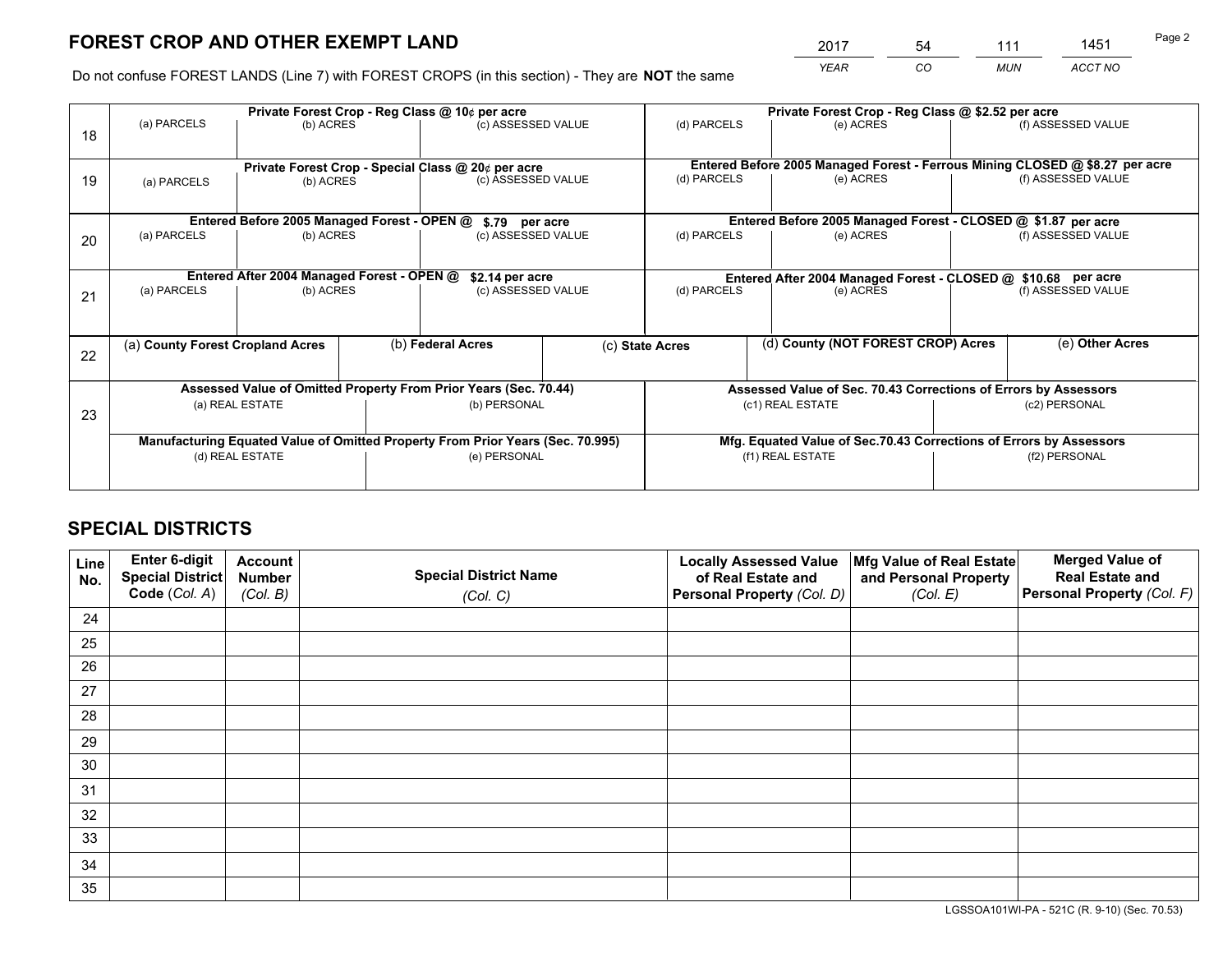|             |                                                          |                                             |                                                         | YEAR                                                                              | CO.<br><b>MUN</b>                                             | ACCT NO                                                                        |
|-------------|----------------------------------------------------------|---------------------------------------------|---------------------------------------------------------|-----------------------------------------------------------------------------------|---------------------------------------------------------------|--------------------------------------------------------------------------------|
| Line<br>No. | Enter 6-digit<br><b>School District</b><br>Code (Col. A) | <b>Account</b><br><b>Number</b><br>(Col. B) | <b>School District Name</b><br>(Col. C)                 | <b>Locally Assessed Value</b><br>of Real Estate and<br>Personal Property (Col. D) | Mfg Value of Real Estate<br>and Personal Property<br>(Col. E) | <b>Merged Value of</b><br><b>Real Estate and</b><br>Personal Property (Col. F) |
|             | A. SCHOOL DISTRICTS (K-8 and K-12)                       |                                             |                                                         |                                                                                   |                                                               |                                                                                |
| 36          | 545757                                                   | 0325                                        | <b>SCH D OF FLAMBEAU</b>                                | 3,226,500                                                                         | 46,500                                                        | 3,273,000                                                                      |
| 37          |                                                          |                                             |                                                         |                                                                                   |                                                               |                                                                                |
| 38          |                                                          |                                             |                                                         |                                                                                   |                                                               |                                                                                |
| 39          |                                                          |                                             |                                                         |                                                                                   |                                                               |                                                                                |
| 40          |                                                          |                                             |                                                         |                                                                                   |                                                               |                                                                                |
| 41<br>42    |                                                          |                                             |                                                         |                                                                                   |                                                               |                                                                                |
| 43          |                                                          |                                             |                                                         |                                                                                   |                                                               |                                                                                |
| 44          |                                                          |                                             |                                                         |                                                                                   |                                                               |                                                                                |
| 45          |                                                          |                                             |                                                         |                                                                                   |                                                               |                                                                                |
| 46          |                                                          |                                             |                                                         |                                                                                   |                                                               |                                                                                |
| 47          |                                                          |                                             |                                                         |                                                                                   |                                                               |                                                                                |
| 48          |                                                          |                                             |                                                         |                                                                                   |                                                               |                                                                                |
| 49          |                                                          |                                             |                                                         |                                                                                   |                                                               |                                                                                |
| 50          |                                                          |                                             | TOTAL ASSESSED VALUE OF SCHOOL DISTRICTS (K-8 and K-12) | 3,226,500                                                                         | 46,500                                                        | 3,273,000                                                                      |
|             | <b>B.</b><br><b>UNION HIGH SCHOOL DISTRICTS</b>          |                                             |                                                         |                                                                                   |                                                               |                                                                                |
| 51          |                                                          |                                             |                                                         |                                                                                   |                                                               |                                                                                |
| 52          |                                                          |                                             |                                                         |                                                                                   |                                                               |                                                                                |
| 53<br>54    |                                                          |                                             |                                                         |                                                                                   |                                                               |                                                                                |
| 55          |                                                          |                                             | TOTAL ASSESSED VALUE OF UNION HIGH SCHOOLS              |                                                                                   |                                                               |                                                                                |
|             | C.<br><b>TECHNICAL COLLEGE DISTRICTS</b>                 |                                             |                                                         |                                                                                   |                                                               |                                                                                |
| 56          | 001700                                                   | 0016                                        | WISCONSIN INDIANHEAD TECH COLLEGE SHEL                  | 3,226,500                                                                         | 46,500                                                        | 3,273,000                                                                      |
| 57          |                                                          |                                             |                                                         |                                                                                   |                                                               |                                                                                |
| 58          |                                                          |                                             |                                                         |                                                                                   |                                                               |                                                                                |
| 59          |                                                          |                                             | TOTAL ASSESSED VALUE OF TECHNICAL COLLEGES              | 3,226,500                                                                         | 46,500                                                        | 3,273,000                                                                      |

54

111

 *I hereby certify, to the best of my knowledge and belief, this form is complete and correct.*

**SCHOOL DISTRICTS**

| Print name of preparer | Title                    |                | Date (MM / DD / CCYY) |
|------------------------|--------------------------|----------------|-----------------------|
|                        |                          |                |                       |
| Signature of preparer  | Contact Telephone Number | E-mail address |                       |
|                        | -                        |                |                       |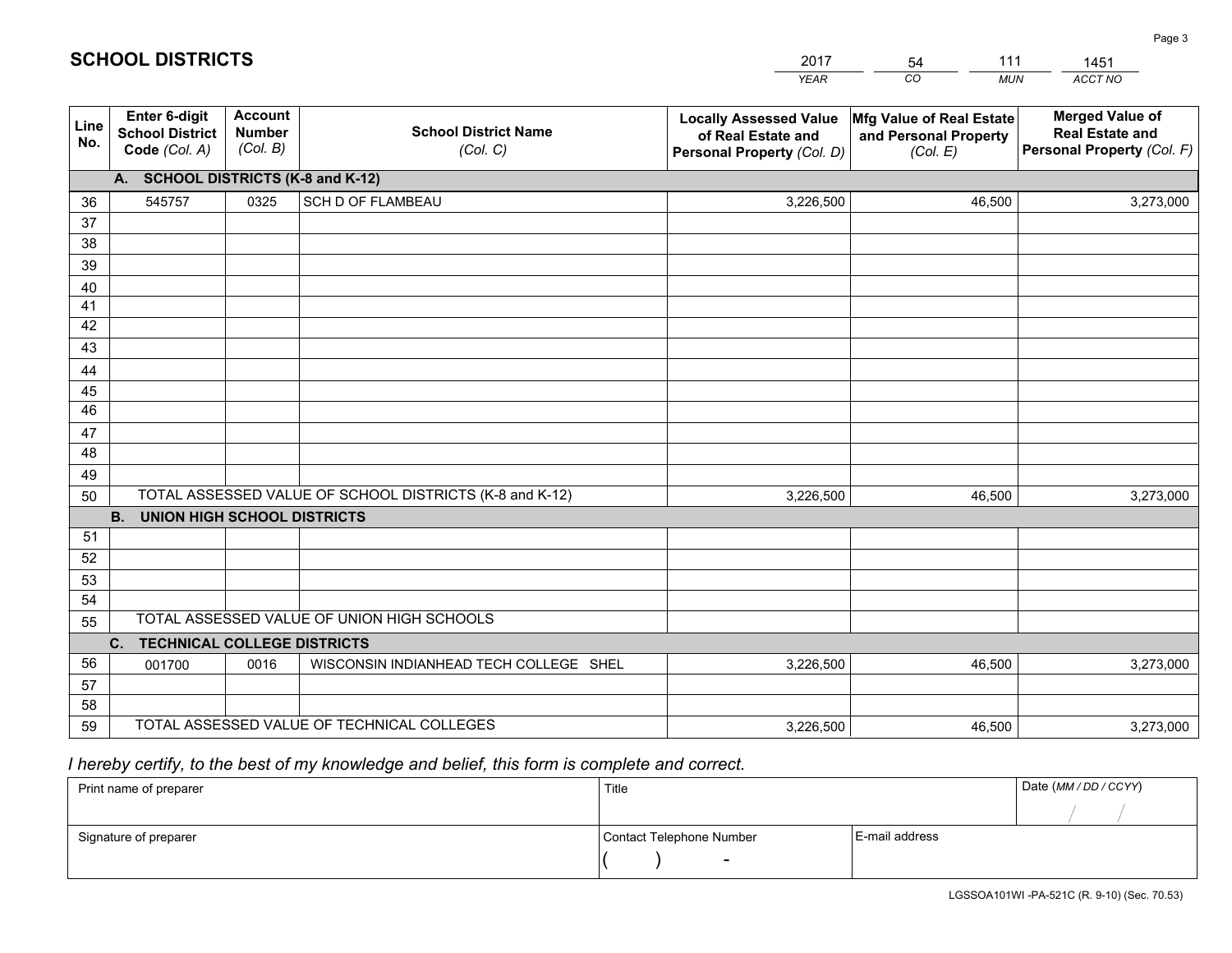#### **HIGHLIGHTS**

- 1. Complete the Statement of Assessment after the Board of Review. Reflect any changes made there.
- 2. Use black ink to complete.
- 3. Line 16 must equal Line 50, Col D.
- 4. Line 55 must equal the total of K-8 schools listed on lines 36-49. Do not include K-12 schools in this comparision.
- 5. Line 59, Col. D must equal Line 16.
- 6. Special District, School District and Technical College District values must include both real estate and personal property. Examples of Special districts are: town sanitary districts, public inland lake protection and rehabilitation districts, and metropolitan sewerage districts.
- 7. DO NOT INCLUDE Manufacturing property values.DOR will print these values on the final SOA.
- 8. Accuracy of this form is very important. The values reported directly affect the equalized value DOR calculates for school and special districts.

#### **Page 1:**

 If not prefilled, enter the tax year,county and municipal code,municipal type, municipal name and county name on the top of form.

Check the Amended box, if filing an amended / corrected SOA.

 Report the parcel count, acres and assessed value of taxable general property, total parcel count, (real and personal), total acres, and values from final figures set by the Board of Review.

- A. Real Estate land and improvements (buildings, etc.) is reported on lines 1 8, total line 9.
- B. Personal Property is reported on lines 11 14, Column D, total line 15.
- C. To complete this report, use the computer produced summary of the assessment roll that shows these amounts.
- D. Use whole numbers only.
- E. Add each line across and each column down to verify entries.

#### **Page 2:**

- A. Report Special Items (not subject to general property tax).
- 1. Private Forest Croplands and Managed Forest Lands are reported on lines 18,19, 20 and 21. Be sure to report assessed values **NOT** taxes.
- 2. You should have copies of the orders of entry, orders of withdrawal, etc., to update your assessment roll.
	- 3. Show hundredths of acres (e.g. 39.75).
- 4. Tax exempt lands are reported on line 22.
- 5. Omitted property and sec. 70.43, Wis. Stats., corrections of errors by assessor are reported on line 23. Report real estate and personal property separately. These should be for **prior years**, not something found on the current assessment roll after the board of review.
- B. Special District (Lines 24-35) Include the value of both real and personal property.

 The Department of Revenue (DOR) preprints much of the information regarding names and codes for schools, special districts,etc. If a district is not listed, enter the name and value only, DOR will enter the proper code.

## **Page 3 School Districts:**

Include the value of both real and personal property.

Report School District (regular, elementary, union high school, and technical college).

- 1. Regular (K-12) and Elementary (K-8) school values are reported on lines 36-49, total on line 50.
- 2. Union High School (UHS) (use only if elementary schools are listed on lines 36-49) are reported on lines 51-54. UHS total value (line 55) must equal to the total **elementary school** values reported on lines 36-49. Do notinclude K-12 schools in this comparison.
- 3. Technical College values are reported on lines 56-58, total on line 59.
- 4. Use the computer summary that shows these amounts to complete this report.

#### **This form is due the second Monday in June. File this report only after your Board of Review is complete.**

 *If you have questions: Return forms to:*

 Email: lgs@wisconsin.gov Wisconsin Department of RevenueCall:  $(608)$  266-2569 or  $(608)$  264-6892 Fax number: (608) 264-6887 PO Box 8971

Local Government Services Section 6-97 Madison WI 53708-8971

**NOTE: Please supply any correction to the name and address.**

NOTE: Please supply any correction to the name and address.

CONRATH, WI 54731 - 0235 CONRATH, WI 54731 - 0235 VILLAGE OF CONRATH SHEILA RUDACK<br>VILLAGE OF CONRATH N2588 PENDLETON ST N2588 PENDLETON ST SHEILA RUDACK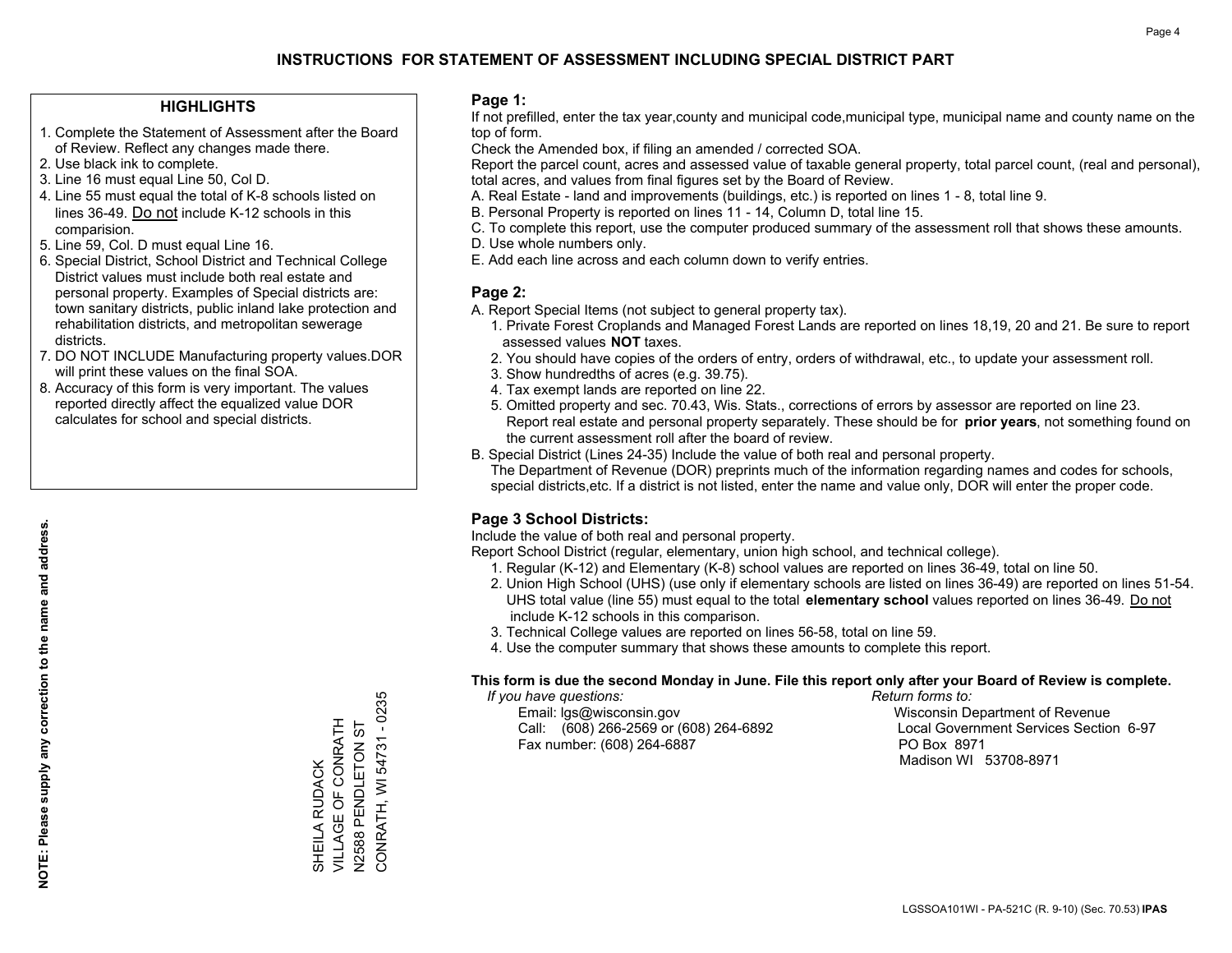**STATEMENT OF ASSESSMENT FOR 2017** 

**FINAL - EQUATED**

|                | <b>FOR</b>                                                                                                                                                                                   | <b>VILLAGE OF</b><br><b>OF</b>                            | <b>GLEN FLORA</b>        |        | <b>RUSK COUNTY</b>                                   |                                          |                      | <b>WHEN COMPLETING THIS DOCUMENT</b> |  |
|----------------|----------------------------------------------------------------------------------------------------------------------------------------------------------------------------------------------|-----------------------------------------------------------|--------------------------|--------|------------------------------------------------------|------------------------------------------|----------------------|--------------------------------------|--|
|                |                                                                                                                                                                                              | Town - Village - City                                     | <b>Municipality Name</b> |        | <b>County Name</b>                                   | DO NOT WRITE OVER X's OR IN SHADED AREAS |                      |                                      |  |
|                |                                                                                                                                                                                              | <b>REAL ESTATE</b>                                        | PARCEL COUNT             |        | NO. OF ACRES                                         | VALUE OF                                 | <b>VALUE OF</b>      | TOTAL VALUE OF LAND                  |  |
| Line<br>No.    |                                                                                                                                                                                              | (See Lines 18 - 22 for<br>other Real Estate)              |                          |        | <b>WHOLE</b><br>TOTAL LAND IMPROVEMENTS NUMBERS ONLY | <b>LAND</b>                              | <b>IMPROVEMENTS</b>  | AND IMPROVEMENTS                     |  |
|                |                                                                                                                                                                                              |                                                           | Col. A                   | Col. B | Col. C                                               | Col. D                                   | Col. E               | Col. F                               |  |
| $\mathbf 1$    |                                                                                                                                                                                              | <b>RESIDENTIAL - Class 1</b>                              | 119                      | 41     | 24                                                   | 228,400                                  | 1,599,400            | 1,827,800                            |  |
| 2              |                                                                                                                                                                                              | <b>COMMERCIAL - Class 2</b>                               | 20                       |        | 9<br>6                                               | 75,600                                   | 960,300              | 1,035,900                            |  |
| 3              |                                                                                                                                                                                              | <b>MANUFACTURING - Class 3</b>                            | $\overline{c}$           |        | $\overline{2}$<br>9                                  | 46,400                                   | 1,906,000            | 1,952,400                            |  |
| 4              |                                                                                                                                                                                              | <b>AGRICULTURAL - Class 4</b>                             | $\overline{7}$           |        | 70                                                   | 9,200                                    |                      | 9,200                                |  |
| 5              |                                                                                                                                                                                              | <b>UNDEVELOPED - Class 5</b>                              | $\overline{7}$           |        | 76                                                   | 19,400                                   |                      | 19,400                               |  |
| 6              | AGRICULTURAL FOREST - Class 5m                                                                                                                                                               |                                                           | 1                        |        | 12                                                   | 9,000                                    |                      | 9,000                                |  |
| $\overline{7}$ |                                                                                                                                                                                              | <b>FOREST LANDS - Class 6</b>                             | $\overline{7}$           |        | 50                                                   | 62,900                                   |                      | 62,900                               |  |
| 8              |                                                                                                                                                                                              | OTHER - Class 7                                           |                          |        | $\overline{2}$<br>1                                  | 4,000                                    | 47,000               | 51,000                               |  |
| 9              |                                                                                                                                                                                              | TOTAL - ALL COLUMNS                                       | 164                      | 53     | 249                                                  | 454,900                                  | 4,512,700            | 4,967,600                            |  |
| 10             |                                                                                                                                                                                              | NUMBER OF PERSONAL PROPERTY ACCOUNTS IN ROLL              |                          |        | 13                                                   | <b>LOCALLY ASSESSED</b>                  | <b>MANUFACTURING</b> | <b>MERGED</b>                        |  |
| 11             |                                                                                                                                                                                              | BOATS AND OTHER WATERCRAFT NOT EXEMPT - Code 1            |                          |        |                                                      | $\Omega$                                 | $\Omega$             | $\mathbf 0$                          |  |
| 12             |                                                                                                                                                                                              | MACHINERY, TOOLS AND PATTERNS - Code 2                    |                          |        |                                                      | 61,900                                   | 21,700               | 83,600                               |  |
| 13             |                                                                                                                                                                                              | FURNITURE, FIXTURES AND EQUIPMENT - Code 3                |                          |        |                                                      | 40,900                                   | 59,300               | 100,200                              |  |
| 14             |                                                                                                                                                                                              | ALL OTHER PERSONAL PROPERTY NOT EXEMPT - Codes 4A, 4B, 4C |                          |        |                                                      | 700                                      | 15,600               | 16,300                               |  |
| 15             | TOTAL OF PERSONAL PROPERTY NOT EXEMPT (Total of Lines 11-14)                                                                                                                                 |                                                           |                          |        | 103,500                                              | 96,600                                   | 200,100              |                                      |  |
| 16             | AGGREGATE ASSESSED VALUE OF ALL PROPERTY SUBJECT TO THE GENERAL PROPERTY TAX (Total of Lines 9F and 15F)<br>MUST EQUAL TOTAL VALUE OF THE SCHOOL DISTRICTS (K-12 PLUS K-8) - Line 50, Col. F |                                                           |                          |        |                                                      |                                          | 5,167,700            |                                      |  |
| 17             |                                                                                                                                                                                              | <b>BOARD OF REVIEW</b>                                    |                          |        | Name of Assessor                                     |                                          | Telephone #          |                                      |  |
|                | DATE OF FINAL ADJOURNMENT<br>06/14/2017                                                                                                                                                      |                                                           |                          |        | <b>ROBERT PROKOP</b>                                 |                                          |                      | (715) 452-5344                       |  |

*CO*

*MUN*

*ACCT NO1452*

*<sup>54</sup> <sup>131</sup>*

REMARKS

The Assessment Ratio to be used in calculating the estimated Fair Market Value on tax bills for this tax district is .971406323<br>This ratio should be used to convert assessed values to "Calculate Equalized Values" in Step 1 Commission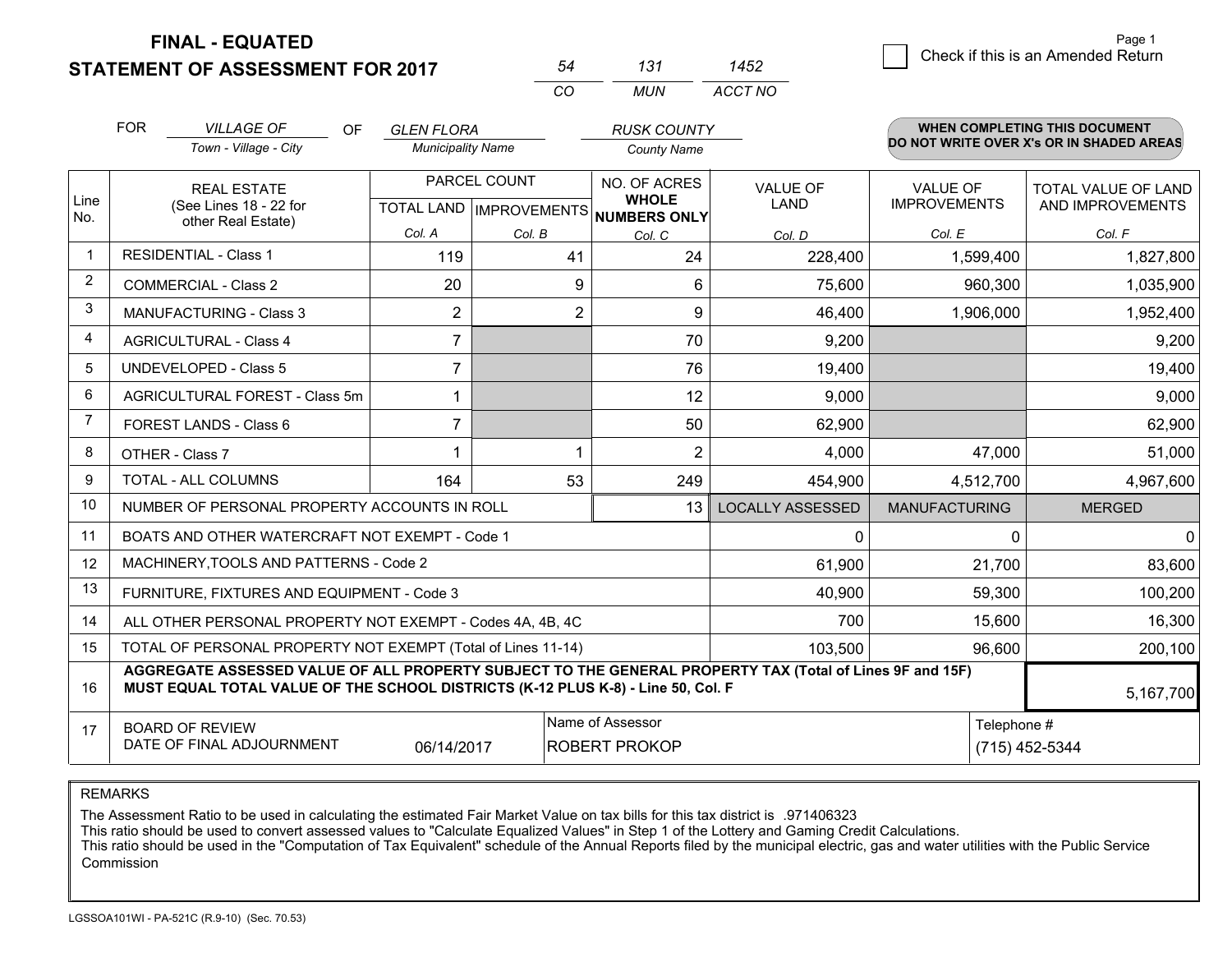*YEAR CO MUN ACCT NO* 2017 54 131 1452

Do not confuse FOREST LANDS (Line 7) with FOREST CROPS (in this section) - They are **NOT** the same

|    |                                                                                | Private Forest Crop - Reg Class @ 10¢ per acre                   |  |                                                    |                 | Private Forest Crop - Reg Class @ \$2.52 per acre                            |                                                                    |                                                               |                                                                 |  |
|----|--------------------------------------------------------------------------------|------------------------------------------------------------------|--|----------------------------------------------------|-----------------|------------------------------------------------------------------------------|--------------------------------------------------------------------|---------------------------------------------------------------|-----------------------------------------------------------------|--|
| 18 | (a) PARCELS                                                                    | (b) ACRES                                                        |  | (c) ASSESSED VALUE                                 |                 | (d) PARCELS                                                                  | (e) ACRES                                                          |                                                               | (f) ASSESSED VALUE                                              |  |
|    |                                                                                |                                                                  |  | Private Forest Crop - Special Class @ 20¢ per acre |                 | Entered Before 2005 Managed Forest - Ferrous Mining CLOSED @ \$8.27 per acre |                                                                    |                                                               |                                                                 |  |
| 19 | (b) ACRES<br>(a) PARCELS                                                       |                                                                  |  | (c) ASSESSED VALUE                                 |                 | (d) PARCELS                                                                  | (e) ACRES                                                          |                                                               | (f) ASSESSED VALUE                                              |  |
|    |                                                                                | Entered Before 2005 Managed Forest - OPEN @                      |  |                                                    |                 |                                                                              | Entered Before 2005 Managed Forest - CLOSED @ \$1.87 per acre      |                                                               |                                                                 |  |
| 20 | (a) PARCELS<br>(b) ACRES                                                       |                                                                  |  | \$.79 per acre<br>(c) ASSESSED VALUE               |                 | (d) PARCELS                                                                  | (e) ACRES                                                          |                                                               | (f) ASSESSED VALUE                                              |  |
|    |                                                                                | Entered After 2004 Managed Forest - OPEN @                       |  |                                                    | \$2.14 per acre |                                                                              |                                                                    | Entered After 2004 Managed Forest - CLOSED @ \$10.68 per acre |                                                                 |  |
| 21 | (a) PARCELS                                                                    | (b) ACRES                                                        |  | (c) ASSESSED VALUE                                 |                 | (d) PARCELS                                                                  | (e) ACRES                                                          |                                                               | (f) ASSESSED VALUE                                              |  |
| 22 | (a) County Forest Cropland Acres                                               |                                                                  |  | (b) Federal Acres                                  |                 | (c) State Acres                                                              | (d) County (NOT FOREST CROP) Acres                                 |                                                               | (e) Other Acres                                                 |  |
|    |                                                                                |                                                                  |  |                                                    |                 |                                                                              |                                                                    |                                                               | 50.25                                                           |  |
|    |                                                                                | Assessed Value of Omitted Property From Prior Years (Sec. 70.44) |  |                                                    |                 |                                                                              |                                                                    |                                                               | Assessed Value of Sec. 70.43 Corrections of Errors by Assessors |  |
| 23 | (a) REAL ESTATE                                                                |                                                                  |  | (b) PERSONAL                                       |                 | (c1) REAL ESTATE                                                             |                                                                    |                                                               | (c2) PERSONAL                                                   |  |
|    | Manufacturing Equated Value of Omitted Property From Prior Years (Sec. 70.995) |                                                                  |  |                                                    |                 |                                                                              | Mfg. Equated Value of Sec.70.43 Corrections of Errors by Assessors |                                                               |                                                                 |  |
|    | (d) REAL ESTATE                                                                |                                                                  |  | (e) PERSONAL                                       |                 | (f1) REAL ESTATE                                                             |                                                                    |                                                               | (f2) PERSONAL                                                   |  |
|    |                                                                                |                                                                  |  |                                                    |                 |                                                                              |                                                                    |                                                               |                                                                 |  |

## **SPECIAL DISTRICTS**

| Line<br>No. | Enter 6-digit<br><b>Special District</b> | <b>Account</b><br><b>Number</b> | <b>Special District Name</b> | <b>Locally Assessed Value</b><br>of Real Estate and | Mfg Value of Real Estate<br>and Personal Property | <b>Merged Value of</b><br><b>Real Estate and</b> |
|-------------|------------------------------------------|---------------------------------|------------------------------|-----------------------------------------------------|---------------------------------------------------|--------------------------------------------------|
|             | Code (Col. A)                            | (Col. B)                        | (Col. C)                     | Personal Property (Col. D)                          | (Col. E)                                          | Personal Property (Col. F)                       |
| 24          |                                          |                                 |                              |                                                     |                                                   |                                                  |
| 25          |                                          |                                 |                              |                                                     |                                                   |                                                  |
| 26          |                                          |                                 |                              |                                                     |                                                   |                                                  |
| 27          |                                          |                                 |                              |                                                     |                                                   |                                                  |
| 28          |                                          |                                 |                              |                                                     |                                                   |                                                  |
| 29          |                                          |                                 |                              |                                                     |                                                   |                                                  |
| 30          |                                          |                                 |                              |                                                     |                                                   |                                                  |
| 31          |                                          |                                 |                              |                                                     |                                                   |                                                  |
| 32          |                                          |                                 |                              |                                                     |                                                   |                                                  |
| 33          |                                          |                                 |                              |                                                     |                                                   |                                                  |
| 34          |                                          |                                 |                              |                                                     |                                                   |                                                  |
| 35          |                                          |                                 |                              |                                                     |                                                   |                                                  |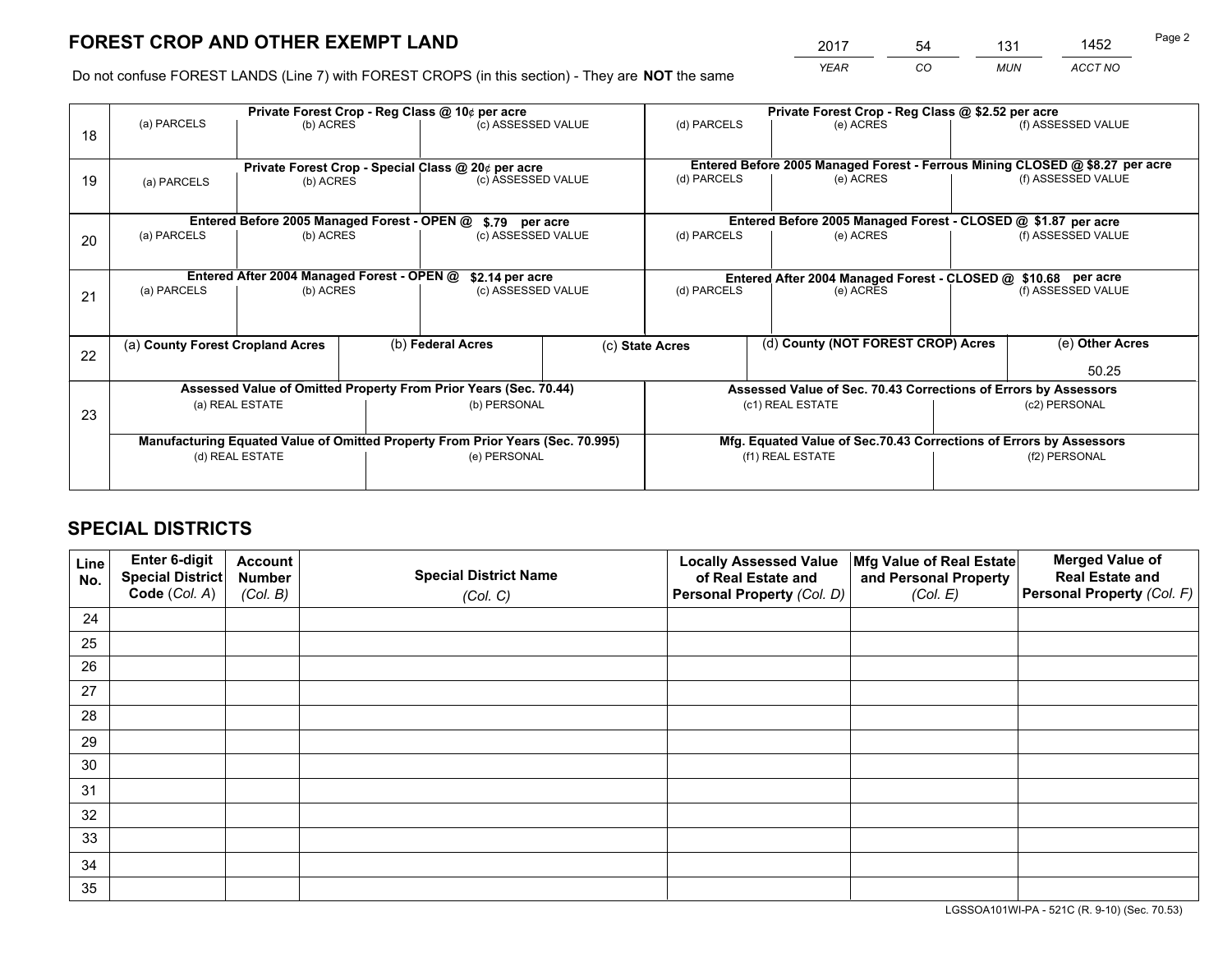|             |                                                          |                                             |                                                         | YEAR                                                                              | CO.<br><b>MUN</b>                                             | ACCT NO                                                                        |
|-------------|----------------------------------------------------------|---------------------------------------------|---------------------------------------------------------|-----------------------------------------------------------------------------------|---------------------------------------------------------------|--------------------------------------------------------------------------------|
| Line<br>No. | Enter 6-digit<br><b>School District</b><br>Code (Col. A) | <b>Account</b><br><b>Number</b><br>(Col. B) | <b>School District Name</b><br>(Col. C)                 | <b>Locally Assessed Value</b><br>of Real Estate and<br>Personal Property (Col. D) | Mfg Value of Real Estate<br>and Personal Property<br>(Col. E) | <b>Merged Value of</b><br><b>Real Estate and</b><br>Personal Property (Col. F) |
|             | A. SCHOOL DISTRICTS (K-8 and K-12)                       |                                             |                                                         |                                                                                   |                                                               |                                                                                |
| 36          | 545757                                                   | 0325                                        | <b>SCH D OF FLAMBEAU</b>                                | 3,118,700                                                                         | 2,049,000                                                     | 5,167,700                                                                      |
| 37          |                                                          |                                             |                                                         |                                                                                   |                                                               |                                                                                |
| 38          |                                                          |                                             |                                                         |                                                                                   |                                                               |                                                                                |
| 39          |                                                          |                                             |                                                         |                                                                                   |                                                               |                                                                                |
| 40<br>41    |                                                          |                                             |                                                         |                                                                                   |                                                               |                                                                                |
| 42          |                                                          |                                             |                                                         |                                                                                   |                                                               |                                                                                |
| 43          |                                                          |                                             |                                                         |                                                                                   |                                                               |                                                                                |
| 44          |                                                          |                                             |                                                         |                                                                                   |                                                               |                                                                                |
| 45          |                                                          |                                             |                                                         |                                                                                   |                                                               |                                                                                |
| 46          |                                                          |                                             |                                                         |                                                                                   |                                                               |                                                                                |
| 47          |                                                          |                                             |                                                         |                                                                                   |                                                               |                                                                                |
| 48          |                                                          |                                             |                                                         |                                                                                   |                                                               |                                                                                |
| 49          |                                                          |                                             |                                                         |                                                                                   |                                                               |                                                                                |
| 50          |                                                          |                                             | TOTAL ASSESSED VALUE OF SCHOOL DISTRICTS (K-8 and K-12) | 3,118,700                                                                         | 2,049,000                                                     | 5,167,700                                                                      |
|             | <b>B.</b><br><b>UNION HIGH SCHOOL DISTRICTS</b>          |                                             |                                                         |                                                                                   |                                                               |                                                                                |
| 51<br>52    |                                                          |                                             |                                                         |                                                                                   |                                                               |                                                                                |
| 53          |                                                          |                                             |                                                         |                                                                                   |                                                               |                                                                                |
| 54          |                                                          |                                             |                                                         |                                                                                   |                                                               |                                                                                |
| 55          |                                                          |                                             | TOTAL ASSESSED VALUE OF UNION HIGH SCHOOLS              |                                                                                   |                                                               |                                                                                |
|             | C.<br><b>TECHNICAL COLLEGE DISTRICTS</b>                 |                                             |                                                         |                                                                                   |                                                               |                                                                                |
| 56          | 001700                                                   | 0016                                        | WISCONSIN INDIANHEAD TECH COLLEGE SHEL                  | 3,118,700                                                                         | 2,049,000                                                     | 5,167,700                                                                      |
| 57          |                                                          |                                             |                                                         |                                                                                   |                                                               |                                                                                |
| 58          |                                                          |                                             |                                                         |                                                                                   |                                                               |                                                                                |
| 59          |                                                          |                                             | TOTAL ASSESSED VALUE OF TECHNICAL COLLEGES              | 3,118,700                                                                         | 2,049,000                                                     | 5,167,700                                                                      |

54

131

 *I hereby certify, to the best of my knowledge and belief, this form is complete and correct.*

**SCHOOL DISTRICTS**

| Print name of preparer | Title                    |                | Date (MM / DD / CCYY) |
|------------------------|--------------------------|----------------|-----------------------|
|                        |                          |                |                       |
| Signature of preparer  | Contact Telephone Number | E-mail address |                       |
|                        | -                        |                |                       |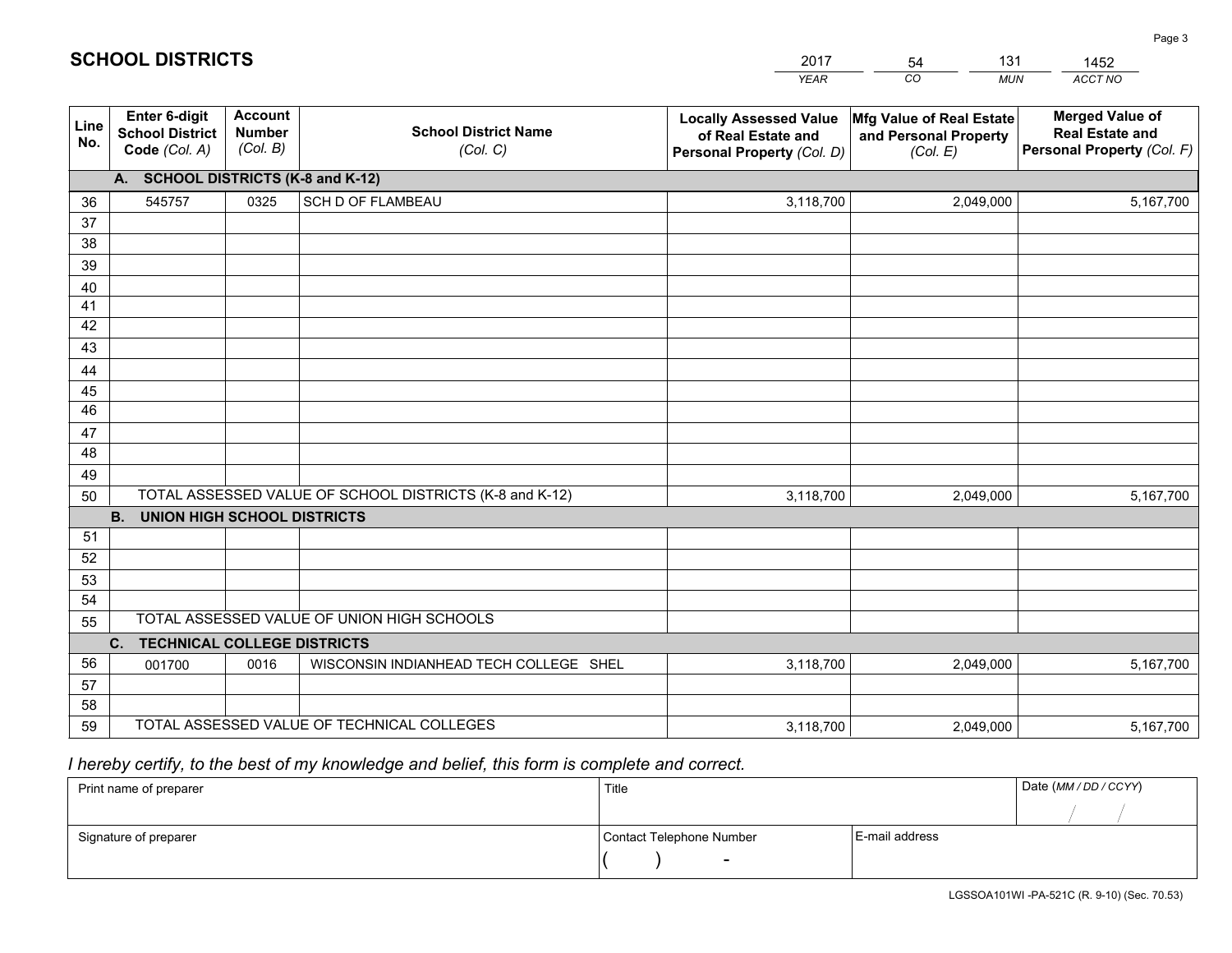#### **HIGHLIGHTS**

- 1. Complete the Statement of Assessment after the Board of Review. Reflect any changes made there.
- 2. Use black ink to complete.
- 3. Line 16 must equal Line 50, Col D.
- 4. Line 55 must equal the total of K-8 schools listed on lines 36-49. Do not include K-12 schools in this comparision.
- 5. Line 59, Col. D must equal Line 16.
- 6. Special District, School District and Technical College District values must include both real estate and personal property. Examples of Special districts are: town sanitary districts, public inland lake protection and rehabilitation districts, and metropolitan sewerage districts.
- 7. DO NOT INCLUDE Manufacturing property values.DOR will print these values on the final SOA.
- 8. Accuracy of this form is very important. The values reported directly affect the equalized value DOR calculates for school and special districts.

#### **Page 1:**

 If not prefilled, enter the tax year,county and municipal code,municipal type, municipal name and county name on the top of form.

Check the Amended box, if filing an amended / corrected SOA.

 Report the parcel count, acres and assessed value of taxable general property, total parcel count, (real and personal), total acres, and values from final figures set by the Board of Review.

- A. Real Estate land and improvements (buildings, etc.) is reported on lines 1 8, total line 9.
- B. Personal Property is reported on lines 11 14, Column D, total line 15.
- C. To complete this report, use the computer produced summary of the assessment roll that shows these amounts.
- D. Use whole numbers only.
- E. Add each line across and each column down to verify entries.

### **Page 2:**

- A. Report Special Items (not subject to general property tax).
- 1. Private Forest Croplands and Managed Forest Lands are reported on lines 18,19, 20 and 21. Be sure to report assessed values **NOT** taxes.
- 2. You should have copies of the orders of entry, orders of withdrawal, etc., to update your assessment roll.
	- 3. Show hundredths of acres (e.g. 39.75).
- 4. Tax exempt lands are reported on line 22.
- 5. Omitted property and sec. 70.43, Wis. Stats., corrections of errors by assessor are reported on line 23. Report real estate and personal property separately. These should be for **prior years**, not something found on the current assessment roll after the board of review.
- B. Special District (Lines 24-35) Include the value of both real and personal property.
- The Department of Revenue (DOR) preprints much of the information regarding names and codes for schools, special districts,etc. If a district is not listed, enter the name and value only, DOR will enter the proper code.

## **Page 3 School Districts:**

Include the value of both real and personal property.

Report School District (regular, elementary, union high school, and technical college).

- 1. Regular (K-12) and Elementary (K-8) school values are reported on lines 36-49, total on line 50.
- 2. Union High School (UHS) (use only if elementary schools are listed on lines 36-49) are reported on lines 51-54. UHS total value (line 55) must equal to the total **elementary school** values reported on lines 36-49. Do notinclude K-12 schools in this comparison.
- 3. Technical College values are reported on lines 56-58, total on line 59.
- 4. Use the computer summary that shows these amounts to complete this report.

#### **This form is due the second Monday in June. File this report only after your Board of Review is complete.**

 *If you have questions: Return forms to:*

 Email: lgs@wisconsin.gov Wisconsin Department of RevenueCall:  $(608)$  266-2569 or  $(608)$  264-6892 Fax number: (608) 264-6887 PO Box 8971

Local Government Services Section 6-97 Madison WI 53708-8971

GLEN FLORA, WI 54526 - 0221 GLEN FLORA, WI 54526 - 0221 VILLAGE OF GLEN FLORA VILLAGE OF GLEN FLORA CASSANDRA CAMREN CASSANDRA CAMREN P.O. BOX 221 P.O. BOX 221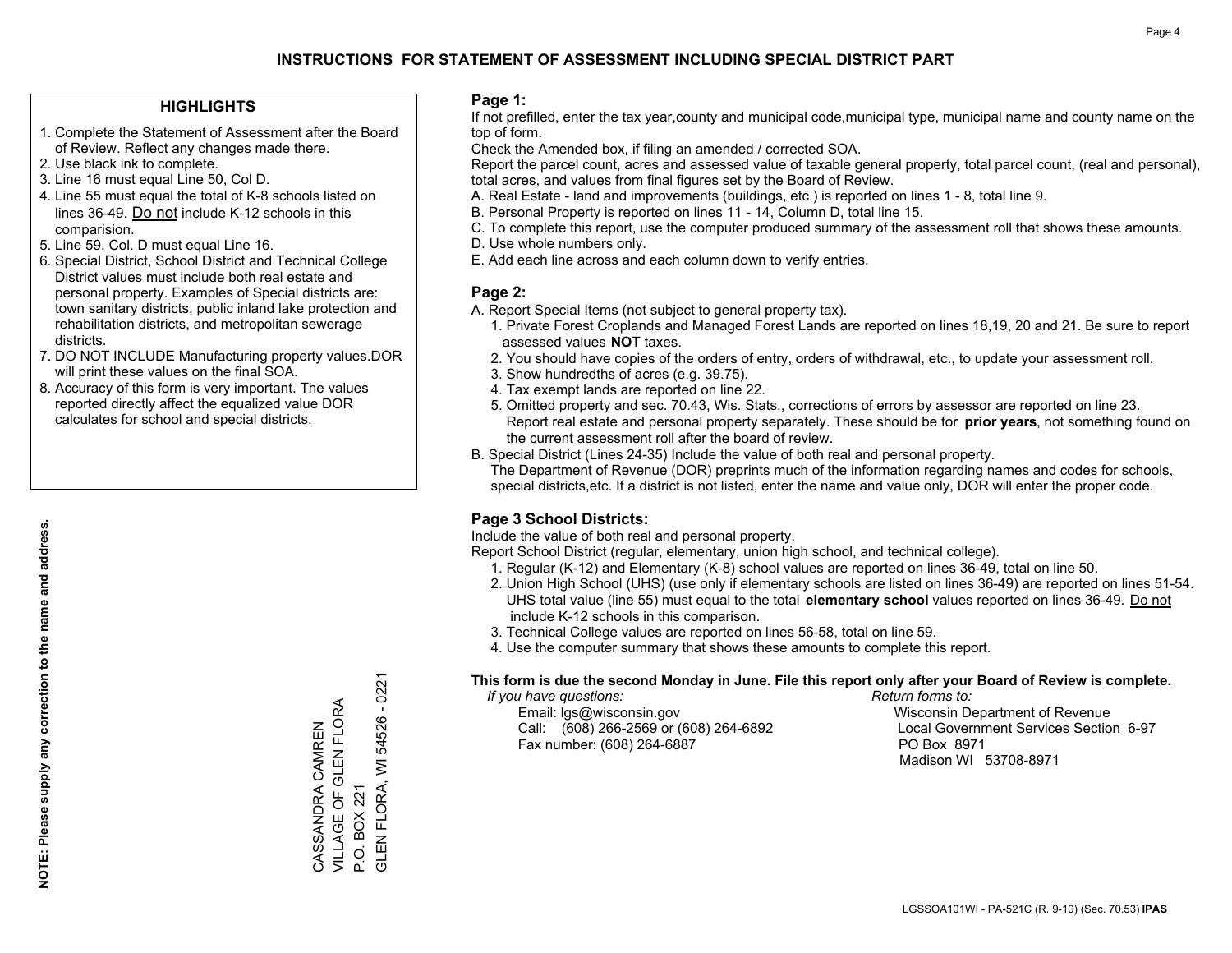**FINAL - EQUATED**

**STATEMENT OF ASSESSMENT FOR 2017** 

|  | 1453 | Check if this is an Amended Return |
|--|------|------------------------------------|
|--|------|------------------------------------|

*ACCT NO*

|                                                                    | <b>FOR</b> | <b>VILLAGE OF</b><br>OF                                                                                                                                                                      | <b>HAWKINS</b>           |                | <b>RUSK COUNTY</b>                   |                         |                      | <b>WHEN COMPLETING THIS DOCUMENT</b>     |
|--------------------------------------------------------------------|------------|----------------------------------------------------------------------------------------------------------------------------------------------------------------------------------------------|--------------------------|----------------|--------------------------------------|-------------------------|----------------------|------------------------------------------|
|                                                                    |            | Town - Village - City                                                                                                                                                                        | <b>Municipality Name</b> |                | <b>County Name</b>                   |                         |                      | DO NOT WRITE OVER X's OR IN SHADED AREAS |
|                                                                    |            | <b>REAL ESTATE</b>                                                                                                                                                                           |                          | PARCEL COUNT   | NO. OF ACRES<br><b>WHOLE</b>         | <b>VALUE OF</b>         | <b>VALUE OF</b>      | TOTAL VALUE OF LAND                      |
| Line<br>No.                                                        |            | (See Lines 18 - 22 for<br>other Real Estate)                                                                                                                                                 |                          |                | TOTAL LAND IMPROVEMENTS NUMBERS ONLY | <b>LAND</b>             | <b>IMPROVEMENTS</b>  | AND IMPROVEMENTS                         |
|                                                                    |            |                                                                                                                                                                                              | Col. A                   | Col. B         | Col. C                               | Col. D                  | Col. E               | Col. F                                   |
| $\mathbf 1$                                                        |            | <b>RESIDENTIAL - Class 1</b>                                                                                                                                                                 | 279                      | 154            | 91                                   | 523,800                 | 7,006,300            | 7,530,100                                |
| 2                                                                  |            | <b>COMMERCIAL - Class 2</b>                                                                                                                                                                  | 34                       | 16             | 2                                    | 130,800                 | 1,163,800            | 1,294,600                                |
| 3                                                                  |            | MANUFACTURING - Class 3                                                                                                                                                                      | $\overline{2}$           | $\overline{2}$ | 21                                   | 52,300                  | 2,849,400            | 2,901,700                                |
| 4                                                                  |            | <b>AGRICULTURAL - Class 4</b>                                                                                                                                                                | 9                        |                | 172                                  | 25,800                  |                      | 25,800                                   |
| 5                                                                  |            | <b>UNDEVELOPED - Class 5</b>                                                                                                                                                                 | 28                       |                | 406                                  | 142,100                 |                      | 142,100                                  |
| 6                                                                  |            | AGRICULTURAL FOREST - Class 5m                                                                                                                                                               | $\Omega$                 |                | $\Omega$                             | 0                       |                      | $\Omega$                                 |
| $\overline{7}$                                                     |            | FOREST LANDS - Class 6                                                                                                                                                                       | 24                       |                | 326                                  | 356,500                 |                      | 356,500                                  |
| 8                                                                  |            | OTHER - Class 7                                                                                                                                                                              | 5                        | 5              | 12                                   | 26,500                  | 281,200              | 307,700                                  |
| 9                                                                  |            | <b>TOTAL - ALL COLUMNS</b>                                                                                                                                                                   | 381                      | 177            | 1,030                                | 1,257,800               | 11,300,700           | 12,558,500                               |
| 10                                                                 |            | NUMBER OF PERSONAL PROPERTY ACCOUNTS IN ROLL                                                                                                                                                 |                          |                | 20                                   | <b>LOCALLY ASSESSED</b> | <b>MANUFACTURING</b> | <b>MERGED</b>                            |
| 11                                                                 |            | BOATS AND OTHER WATERCRAFT NOT EXEMPT - Code 1                                                                                                                                               |                          |                |                                      | 0                       | $\Omega$             | $\mathbf{0}$                             |
| 12                                                                 |            | MACHINERY, TOOLS AND PATTERNS - Code 2                                                                                                                                                       |                          |                |                                      | 13,400                  | 83,200               | 96,600                                   |
| 13                                                                 |            | FURNITURE, FIXTURES AND EQUIPMENT - Code 3                                                                                                                                                   |                          |                |                                      | 91,400                  | 290,600              | 382,000                                  |
| 14                                                                 |            | ALL OTHER PERSONAL PROPERTY NOT EXEMPT - Codes 4A, 4B, 4C                                                                                                                                    |                          |                |                                      | 0                       | 39,800               | 39,800                                   |
| 15                                                                 |            | TOTAL OF PERSONAL PROPERTY NOT EXEMPT (Total of Lines 11-14)                                                                                                                                 |                          |                |                                      | 104,800                 | 413,600              | 518,400                                  |
| 16                                                                 |            | AGGREGATE ASSESSED VALUE OF ALL PROPERTY SUBJECT TO THE GENERAL PROPERTY TAX (Total of Lines 9F and 15F)<br>MUST EQUAL TOTAL VALUE OF THE SCHOOL DISTRICTS (K-12 PLUS K-8) - Line 50, Col. F |                          |                |                                      |                         |                      | 13,076,900                               |
| 17                                                                 |            | <b>BOARD OF REVIEW</b>                                                                                                                                                                       |                          |                | Name of Assessor                     |                         | Telephone #          |                                          |
| DATE OF FINAL ADJOURNMENT<br><b>GENEVIEVE MARTIN</b><br>05/09/2017 |            |                                                                                                                                                                                              |                          |                |                                      |                         | (715) 723-0310       |                                          |

*CO*

*MUN*

*<sup>54</sup> <sup>136</sup>*

REMARKS

The Assessment Ratio to be used in calculating the estimated Fair Market Value on tax bills for this tax district is 1.008148554<br>This ratio should be used to convert assessed values to "Calculate Equalized Values" in Step Commission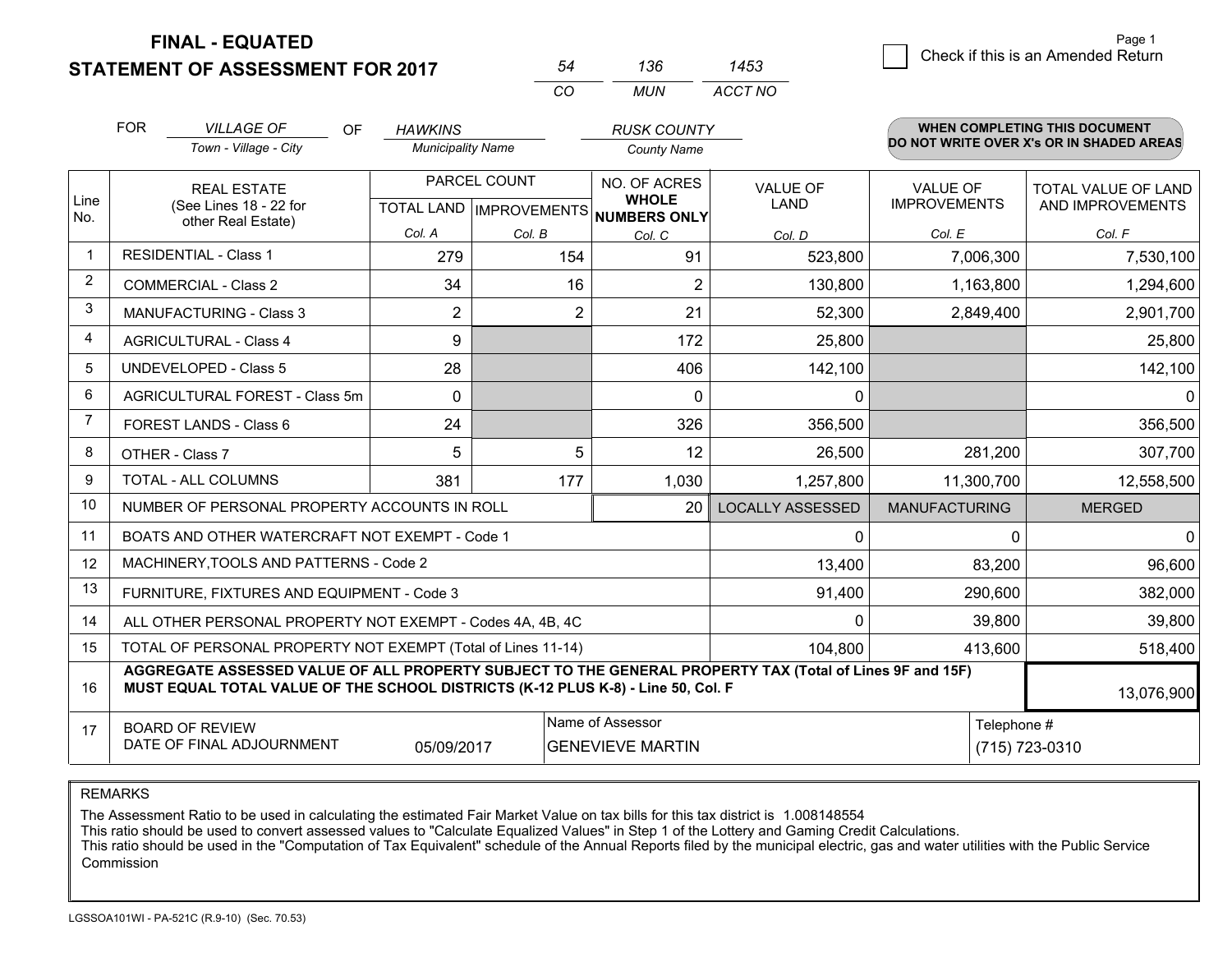*YEAR CO MUN ACCT NO* <sup>2017</sup> <sup>54</sup> <sup>136</sup> <sup>1453</sup>

Do not confuse FOREST LANDS (Line 7) with FOREST CROPS (in this section) - They are **NOT** the same

|    |                                                               |                                             |  | Private Forest Crop - Reg Class @ 10¢ per acre                                 |  | Private Forest Crop - Reg Class @ \$2.52 per acre                  |                                                                              |  |                    |  |
|----|---------------------------------------------------------------|---------------------------------------------|--|--------------------------------------------------------------------------------|--|--------------------------------------------------------------------|------------------------------------------------------------------------------|--|--------------------|--|
| 18 | (a) PARCELS                                                   | (b) ACRES                                   |  | (c) ASSESSED VALUE                                                             |  | (d) PARCELS                                                        | (e) ACRES                                                                    |  | (f) ASSESSED VALUE |  |
|    |                                                               |                                             |  |                                                                                |  |                                                                    |                                                                              |  |                    |  |
|    |                                                               |                                             |  | Private Forest Crop - Special Class @ 20¢ per acre                             |  |                                                                    | Entered Before 2005 Managed Forest - Ferrous Mining CLOSED @ \$8.27 per acre |  |                    |  |
| 19 | (a) PARCELS                                                   | (b) ACRES                                   |  | (c) ASSESSED VALUE                                                             |  | (d) PARCELS                                                        | (e) ACRES                                                                    |  | (f) ASSESSED VALUE |  |
|    |                                                               |                                             |  |                                                                                |  |                                                                    |                                                                              |  |                    |  |
|    |                                                               | Entered Before 2005 Managed Forest - OPEN @ |  | \$.79 per acre                                                                 |  |                                                                    | Entered Before 2005 Managed Forest - CLOSED @ \$1.87 per acre                |  |                    |  |
| 20 | (a) PARCELS                                                   | (b) ACRES                                   |  | (c) ASSESSED VALUE                                                             |  | (d) PARCELS                                                        | (e) ACRES                                                                    |  | (f) ASSESSED VALUE |  |
|    |                                                               |                                             |  |                                                                                |  |                                                                    | 20                                                                           |  | 17,500             |  |
|    | Entered After 2004 Managed Forest - OPEN @<br>\$2.14 per acre |                                             |  |                                                                                |  |                                                                    | Entered After 2004 Managed Forest - CLOSED @ \$10.68 per acre                |  |                    |  |
| 21 | (a) PARCELS                                                   | (b) ACRES                                   |  | (c) ASSESSED VALUE                                                             |  | (d) PARCELS<br>(e) ACRES                                           |                                                                              |  | (f) ASSESSED VALUE |  |
|    |                                                               |                                             |  |                                                                                |  |                                                                    |                                                                              |  |                    |  |
|    | (a) County Forest Cropland Acres                              |                                             |  | (b) Federal Acres                                                              |  | (c) State Acres                                                    | (d) County (NOT FOREST CROP) Acres                                           |  | (e) Other Acres    |  |
| 22 |                                                               |                                             |  |                                                                                |  |                                                                    |                                                                              |  |                    |  |
|    |                                                               |                                             |  |                                                                                |  |                                                                    | .26                                                                          |  | 132.22             |  |
|    |                                                               |                                             |  | Assessed Value of Omitted Property From Prior Years (Sec. 70.44)               |  |                                                                    | Assessed Value of Sec. 70.43 Corrections of Errors by Assessors              |  |                    |  |
| 23 |                                                               | (a) REAL ESTATE                             |  | (b) PERSONAL                                                                   |  |                                                                    | (c1) REAL ESTATE                                                             |  | (c2) PERSONAL      |  |
|    |                                                               |                                             |  |                                                                                |  |                                                                    |                                                                              |  |                    |  |
|    |                                                               |                                             |  | Manufacturing Equated Value of Omitted Property From Prior Years (Sec. 70.995) |  | Mfg. Equated Value of Sec.70.43 Corrections of Errors by Assessors |                                                                              |  |                    |  |
|    |                                                               | (d) REAL ESTATE                             |  | (e) PERSONAL                                                                   |  | (f1) REAL ESTATE<br>(f2) PERSONAL                                  |                                                                              |  |                    |  |
|    |                                                               |                                             |  |                                                                                |  |                                                                    |                                                                              |  |                    |  |

## **SPECIAL DISTRICTS**

| Line<br>No. | Enter 6-digit<br><b>Special District</b> | <b>Account</b><br><b>Number</b> | <b>Special District Name</b> | <b>Locally Assessed Value</b><br>of Real Estate and | Mfg Value of Real Estate<br>and Personal Property | <b>Merged Value of</b><br><b>Real Estate and</b> |
|-------------|------------------------------------------|---------------------------------|------------------------------|-----------------------------------------------------|---------------------------------------------------|--------------------------------------------------|
|             | Code (Col. A)                            | (Col. B)                        | (Col. C)                     | Personal Property (Col. D)                          | (Col. E)                                          | Personal Property (Col. F)                       |
| 24          |                                          |                                 |                              |                                                     |                                                   |                                                  |
| 25          |                                          |                                 |                              |                                                     |                                                   |                                                  |
| 26          |                                          |                                 |                              |                                                     |                                                   |                                                  |
| 27          |                                          |                                 |                              |                                                     |                                                   |                                                  |
| 28          |                                          |                                 |                              |                                                     |                                                   |                                                  |
| 29          |                                          |                                 |                              |                                                     |                                                   |                                                  |
| 30          |                                          |                                 |                              |                                                     |                                                   |                                                  |
| 31          |                                          |                                 |                              |                                                     |                                                   |                                                  |
| 32          |                                          |                                 |                              |                                                     |                                                   |                                                  |
| 33          |                                          |                                 |                              |                                                     |                                                   |                                                  |
| 34          |                                          |                                 |                              |                                                     |                                                   |                                                  |
| 35          |                                          |                                 |                              |                                                     |                                                   |                                                  |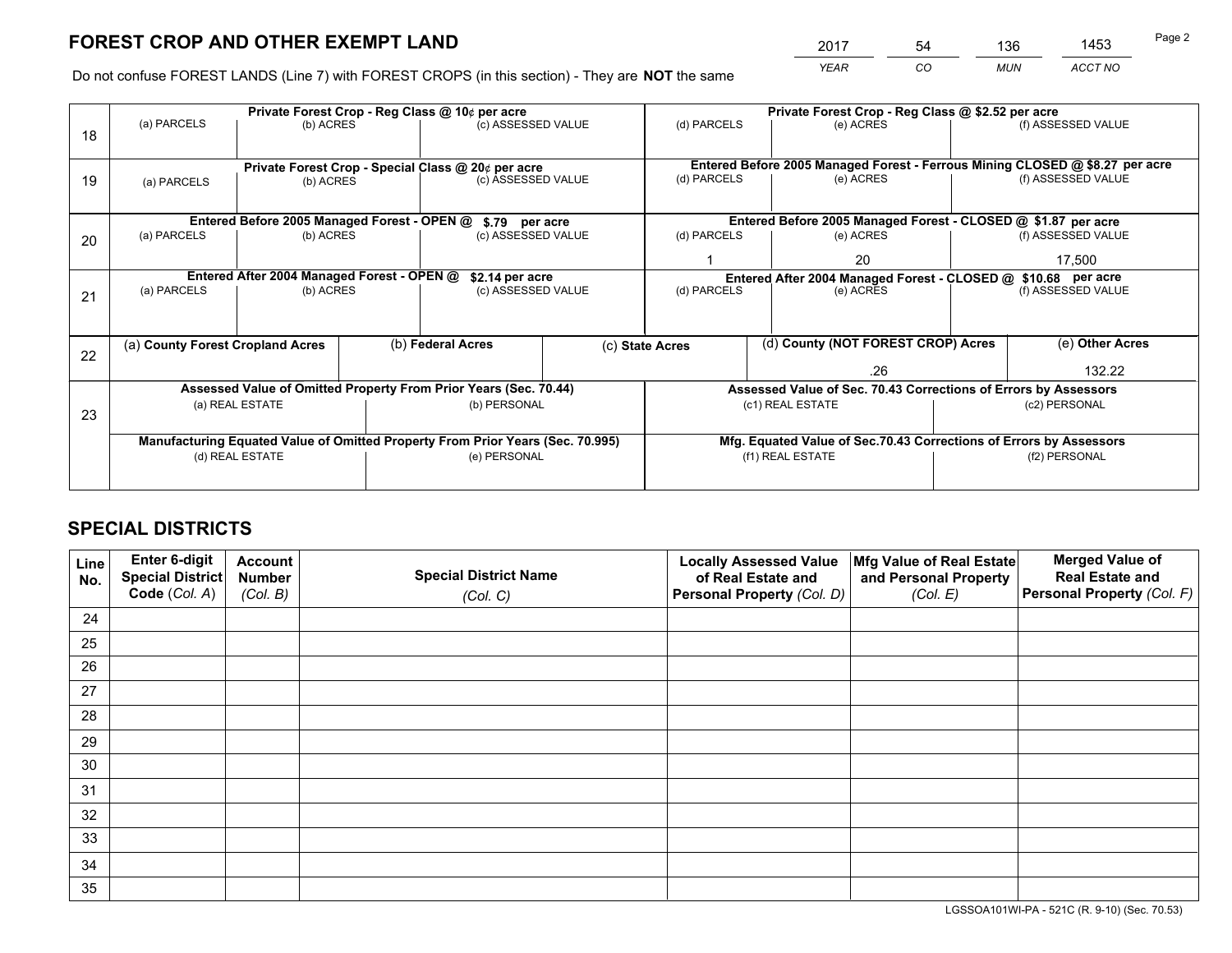|             |                                                                 |                                             |                                                         | <b>YEAR</b>                                                                       | CO<br><b>MUN</b>                                              | ACCT NO                                                                        |
|-------------|-----------------------------------------------------------------|---------------------------------------------|---------------------------------------------------------|-----------------------------------------------------------------------------------|---------------------------------------------------------------|--------------------------------------------------------------------------------|
| Line<br>No. | <b>Enter 6-digit</b><br><b>School District</b><br>Code (Col. A) | <b>Account</b><br><b>Number</b><br>(Col. B) | <b>School District Name</b><br>(Col. C)                 | <b>Locally Assessed Value</b><br>of Real Estate and<br>Personal Property (Col. D) | Mfg Value of Real Estate<br>and Personal Property<br>(Col. E) | <b>Merged Value of</b><br><b>Real Estate and</b><br>Personal Property (Col. F) |
|             | A. SCHOOL DISTRICTS (K-8 and K-12)                              |                                             |                                                         |                                                                                   |                                                               |                                                                                |
| 36          | 545757                                                          | 0325                                        | SCH D OF FLAMBEAU                                       | 9,761,600                                                                         | 3,315,300                                                     | 13,076,900                                                                     |
| 37          |                                                                 |                                             |                                                         |                                                                                   |                                                               |                                                                                |
| 38          |                                                                 |                                             |                                                         |                                                                                   |                                                               |                                                                                |
| 39          |                                                                 |                                             |                                                         |                                                                                   |                                                               |                                                                                |
| 40          |                                                                 |                                             |                                                         |                                                                                   |                                                               |                                                                                |
| 41<br>42    |                                                                 |                                             |                                                         |                                                                                   |                                                               |                                                                                |
| 43          |                                                                 |                                             |                                                         |                                                                                   |                                                               |                                                                                |
| 44          |                                                                 |                                             |                                                         |                                                                                   |                                                               |                                                                                |
| 45          |                                                                 |                                             |                                                         |                                                                                   |                                                               |                                                                                |
| 46          |                                                                 |                                             |                                                         |                                                                                   |                                                               |                                                                                |
| 47          |                                                                 |                                             |                                                         |                                                                                   |                                                               |                                                                                |
| 48          |                                                                 |                                             |                                                         |                                                                                   |                                                               |                                                                                |
| 49          |                                                                 |                                             |                                                         |                                                                                   |                                                               |                                                                                |
| 50          |                                                                 |                                             | TOTAL ASSESSED VALUE OF SCHOOL DISTRICTS (K-8 and K-12) | 9,761,600                                                                         | 3,315,300                                                     | 13,076,900                                                                     |
|             | <b>B. UNION HIGH SCHOOL DISTRICTS</b>                           |                                             |                                                         |                                                                                   |                                                               |                                                                                |
| 51          |                                                                 |                                             |                                                         |                                                                                   |                                                               |                                                                                |
| 52          |                                                                 |                                             |                                                         |                                                                                   |                                                               |                                                                                |
| 53<br>54    |                                                                 |                                             |                                                         |                                                                                   |                                                               |                                                                                |
| 55          |                                                                 |                                             | TOTAL ASSESSED VALUE OF UNION HIGH SCHOOLS              |                                                                                   |                                                               |                                                                                |
|             | C.<br><b>TECHNICAL COLLEGE DISTRICTS</b>                        |                                             |                                                         |                                                                                   |                                                               |                                                                                |
| 56          | 001700                                                          | 0016                                        | WISCONSIN INDIANHEAD TECH COLLEGE SHEL                  | 9,761,600                                                                         | 3,315,300                                                     | 13,076,900                                                                     |
| 57          |                                                                 |                                             |                                                         |                                                                                   |                                                               |                                                                                |
| 58          |                                                                 |                                             |                                                         |                                                                                   |                                                               |                                                                                |
| 59          |                                                                 |                                             | TOTAL ASSESSED VALUE OF TECHNICAL COLLEGES              | 9,761,600                                                                         | 3,315,300                                                     | 13,076,900                                                                     |

54

136

 *I hereby certify, to the best of my knowledge and belief, this form is complete and correct.*

**SCHOOL DISTRICTS**

| Print name of preparer | Title                    |                | Date (MM / DD / CCYY) |
|------------------------|--------------------------|----------------|-----------------------|
|                        |                          |                |                       |
| Signature of preparer  | Contact Telephone Number | E-mail address |                       |
|                        | $\sim$                   |                |                       |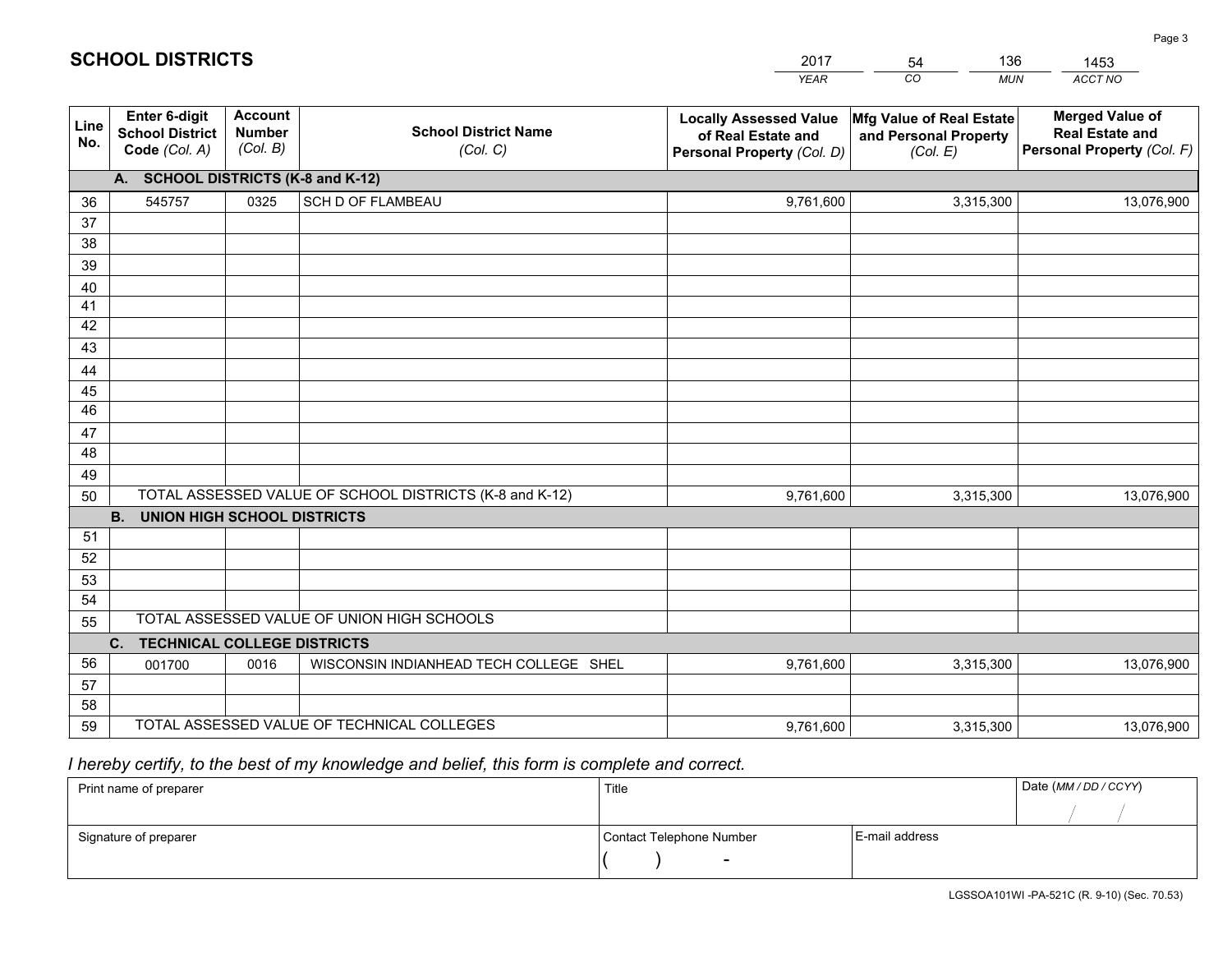## **HIGHLIGHTS**

- 1. Complete the Statement of Assessment after the Board of Review. Reflect any changes made there.
- 2. Use black ink to complete.
- 3. Line 16 must equal Line 50, Col D.
- 4. Line 55 must equal the total of K-8 schools listed on lines 36-49. Do not include K-12 schools in this comparision.
- 5. Line 59, Col. D must equal Line 16.
- 6. Special District, School District and Technical College District values must include both real estate and personal property. Examples of Special districts are: town sanitary districts, public inland lake protection and rehabilitation districts, and metropolitan sewerage districts.
- 7. DO NOT INCLUDE Manufacturing property values.DOR will print these values on the final SOA.
- 8. Accuracy of this form is very important. The values reported directly affect the equalized value DOR calculates for school and special districts.

### **Page 1:**

 If not prefilled, enter the tax year,county and municipal code,municipal type, municipal name and county name on the top of form.

Check the Amended box, if filing an amended / corrected SOA.

 Report the parcel count, acres and assessed value of taxable general property, total parcel count, (real and personal), total acres, and values from final figures set by the Board of Review.

- A. Real Estate land and improvements (buildings, etc.) is reported on lines 1 8, total line 9.
- B. Personal Property is reported on lines 11 14, Column D, total line 15.
- C. To complete this report, use the computer produced summary of the assessment roll that shows these amounts.
- D. Use whole numbers only.
- E. Add each line across and each column down to verify entries.

## **Page 2:**

- A. Report Special Items (not subject to general property tax).
- 1. Private Forest Croplands and Managed Forest Lands are reported on lines 18,19, 20 and 21. Be sure to report assessed values **NOT** taxes.
- 2. You should have copies of the orders of entry, orders of withdrawal, etc., to update your assessment roll.
	- 3. Show hundredths of acres (e.g. 39.75).
- 4. Tax exempt lands are reported on line 22.
- 5. Omitted property and sec. 70.43, Wis. Stats., corrections of errors by assessor are reported on line 23. Report real estate and personal property separately. These should be for **prior years**, not something found on the current assessment roll after the board of review.
- B. Special District (Lines 24-35) Include the value of both real and personal property.

 The Department of Revenue (DOR) preprints much of the information regarding names and codes for schools, special districts,etc. If a district is not listed, enter the name and value only, DOR will enter the proper code.

## **Page 3 School Districts:**

Include the value of both real and personal property.

Report School District (regular, elementary, union high school, and technical college).

- 1. Regular (K-12) and Elementary (K-8) school values are reported on lines 36-49, total on line 50.
- 2. Union High School (UHS) (use only if elementary schools are listed on lines 36-49) are reported on lines 51-54. UHS total value (line 55) must equal to the total **elementary school** values reported on lines 36-49. Do notinclude K-12 schools in this comparison.
- 3. Technical College values are reported on lines 56-58, total on line 59.
- 4. Use the computer summary that shows these amounts to complete this report.

#### **This form is due the second Monday in June. File this report only after your Board of Review is complete.**

 *If you have questions: Return forms to:*

 Email: lgs@wisconsin.gov Wisconsin Department of RevenueCall:  $(608)$  266-2569 or  $(608)$  264-6892 Fax number: (608) 264-6887 PO Box 8971

Local Government Services Section 6-97 Madison WI 53708-8971

HAWKINS, WI 54530 - 0108 HAWKINS, WI 54530 - 0108 VILLAGE OF HAWKINS JANICE KRINGS<br>VILLAGE OF HAWKINS JANICE KRINGS **PO BOX 108** PO BOX 108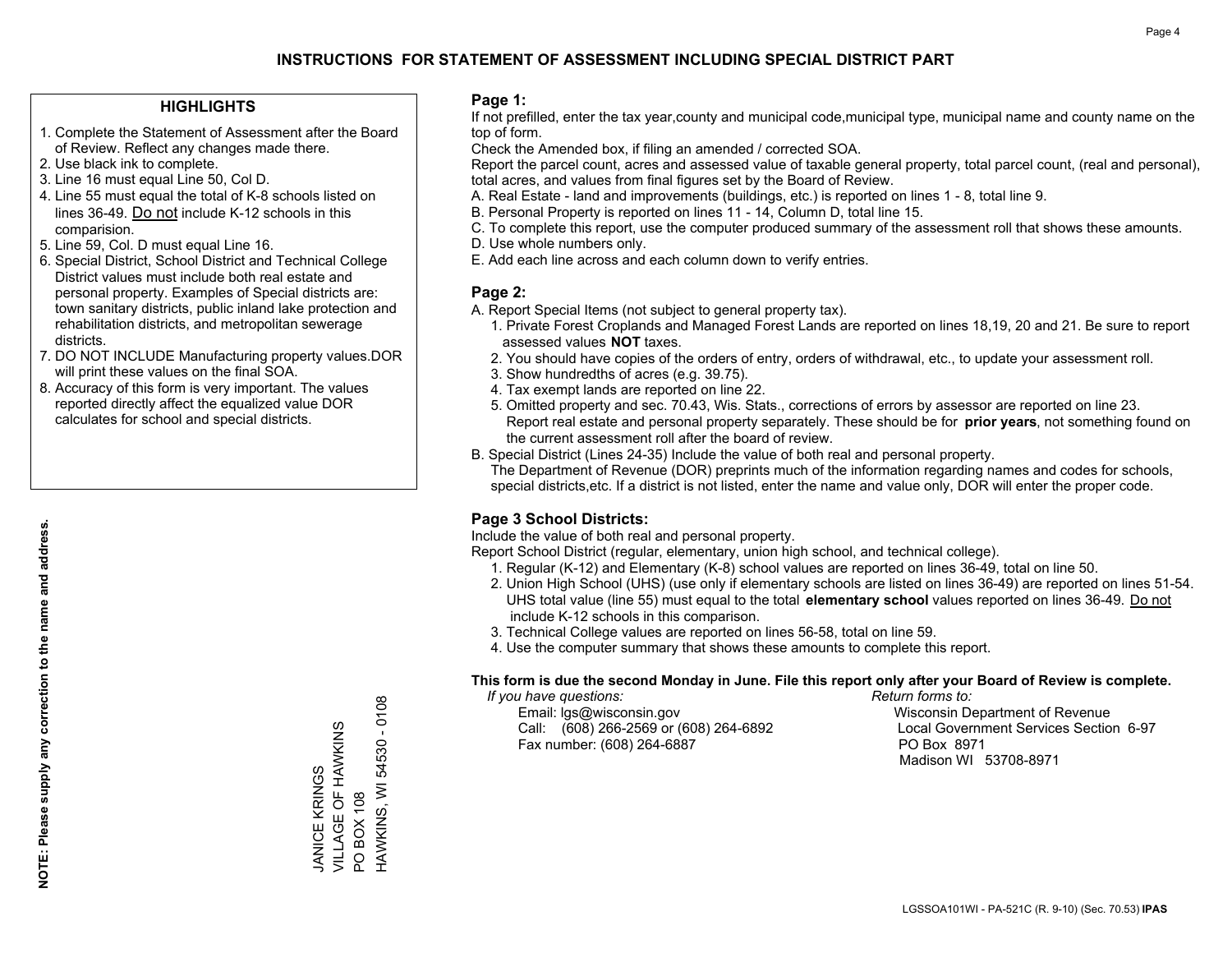**STATEMENT OF ASSESSMENT FOR 2017 FINAL - EQUATED**

|                | <b>FOR</b>                            | <b>VILLAGE OF</b><br><b>OF</b><br>Town - Village - City                                                                                                                                      | <b>INGRAM</b><br><b>Municipality Name</b> |                                                | <b>RUSK COUNTY</b><br><b>County Name</b>            |                         |                                        | <b>WHEN COMPLETING THIS DOCUMENT</b><br>DO NOT WRITE OVER X's OR IN SHADED AREAS |
|----------------|---------------------------------------|----------------------------------------------------------------------------------------------------------------------------------------------------------------------------------------------|-------------------------------------------|------------------------------------------------|-----------------------------------------------------|-------------------------|----------------------------------------|----------------------------------------------------------------------------------|
| Line<br>No.    |                                       | <b>REAL ESTATE</b><br>(See Lines 18 - 22 for                                                                                                                                                 |                                           | PARCEL COUNT<br><b>TOTAL LAND IMPROVEMENTS</b> | NO. OF ACRES<br><b>WHOLE</b><br><b>NUMBERS ONLY</b> | <b>VALUE OF</b><br>LAND | <b>VALUE OF</b><br><b>IMPROVEMENTS</b> | <b>TOTAL VALUE OF LAND</b><br>AND IMPROVEMENTS                                   |
|                |                                       | other Real Estate)                                                                                                                                                                           | Col. A                                    | Col. B                                         | Col. C                                              | Col. D                  | Col. E                                 | Col. F                                                                           |
| $\mathbf 1$    |                                       | <b>RESIDENTIAL - Class 1</b>                                                                                                                                                                 | 222                                       | 61                                             | 10                                                  | 162,800                 | 1,109,300                              | 1,272,100                                                                        |
| $\overline{2}$ |                                       | <b>COMMERCIAL - Class 2</b>                                                                                                                                                                  | 9                                         | 7                                              | 4                                                   | 9,700                   | 145,300                                | 155,000                                                                          |
| 3              |                                       | <b>MANUFACTURING - Class 3</b>                                                                                                                                                               | 0                                         | $\mathbf 0$                                    | 0                                                   | $\mathbf{0}$            | 0                                      | $\Omega$                                                                         |
| 4              |                                       | <b>AGRICULTURAL - Class 4</b>                                                                                                                                                                | 17                                        |                                                | 96                                                  | 16,000                  |                                        | 16,000                                                                           |
| 5              |                                       | <b>UNDEVELOPED - Class 5</b>                                                                                                                                                                 | 92                                        |                                                | 164                                                 | 55,450                  |                                        | 55,450                                                                           |
| 6              | <b>AGRICULTURAL FOREST - Class 5m</b> |                                                                                                                                                                                              | 6                                         |                                                | 88                                                  | 39,800                  |                                        | 39,800                                                                           |
| $\overline{7}$ |                                       | FOREST LANDS - Class 6                                                                                                                                                                       | 8                                         |                                                | 127                                                 | 114,400                 |                                        | 114,400                                                                          |
| 8              |                                       | OTHER - Class 7                                                                                                                                                                              | $\Omega$                                  | $\mathbf{0}$                                   | $\mathbf 0$                                         | $\Omega$                | $\Omega$                               | $\Omega$                                                                         |
| 9              |                                       | TOTAL - ALL COLUMNS                                                                                                                                                                          | 354                                       | 68                                             | 489                                                 | 398,150                 | 1,254,600                              | 1,652,750                                                                        |
| 10             |                                       | NUMBER OF PERSONAL PROPERTY ACCOUNTS IN ROLL                                                                                                                                                 |                                           |                                                |                                                     | <b>LOCALLY ASSESSED</b> | <b>MANUFACTURING</b>                   | <b>MERGED</b>                                                                    |
| 11             |                                       | BOATS AND OTHER WATERCRAFT NOT EXEMPT - Code 1                                                                                                                                               |                                           |                                                |                                                     | $\mathbf 0$             | 0                                      | 0                                                                                |
| 12             |                                       | MACHINERY, TOOLS AND PATTERNS - Code 2                                                                                                                                                       |                                           |                                                |                                                     | $\mathbf 0$             | 0                                      | $\mathbf 0$                                                                      |
| 13             |                                       | FURNITURE, FIXTURES AND EQUIPMENT - Code 3                                                                                                                                                   |                                           |                                                |                                                     | 7,300                   | $\Omega$                               | 7,300                                                                            |
| 14             |                                       | ALL OTHER PERSONAL PROPERTY NOT EXEMPT - Codes 4A, 4B, 4C                                                                                                                                    |                                           |                                                |                                                     | 1,500                   | $\Omega$                               | 1,500                                                                            |
| 15             |                                       | TOTAL OF PERSONAL PROPERTY NOT EXEMPT (Total of Lines 11-14)                                                                                                                                 |                                           |                                                | 8,800                                               | 0                       | 8,800                                  |                                                                                  |
| 16             |                                       | AGGREGATE ASSESSED VALUE OF ALL PROPERTY SUBJECT TO THE GENERAL PROPERTY TAX (Total of Lines 9F and 15F)<br>MUST EQUAL TOTAL VALUE OF THE SCHOOL DISTRICTS (K-12 PLUS K-8) - Line 50, Col. F |                                           |                                                |                                                     |                         |                                        | 1,661,550                                                                        |
| 17             |                                       | <b>BOARD OF REVIEW</b><br>DATE OF FINAL ADJOURNMENT                                                                                                                                          | 06/07/2017                                | Name of Assessor<br><b>ERIC KLEVEN</b>         |                                                     | Telephone #             | (715) 598-4599                         |                                                                                  |

*CO*

*MUN*

*ACCT NO1454*

*<sup>54</sup> <sup>141</sup>*

REMARKS

The Assessment Ratio to be used in calculating the estimated Fair Market Value on tax bills for this tax district is .928032842<br>This ratio should be used to convert assessed values to "Calculate Equalized Values" in Step 1 Commission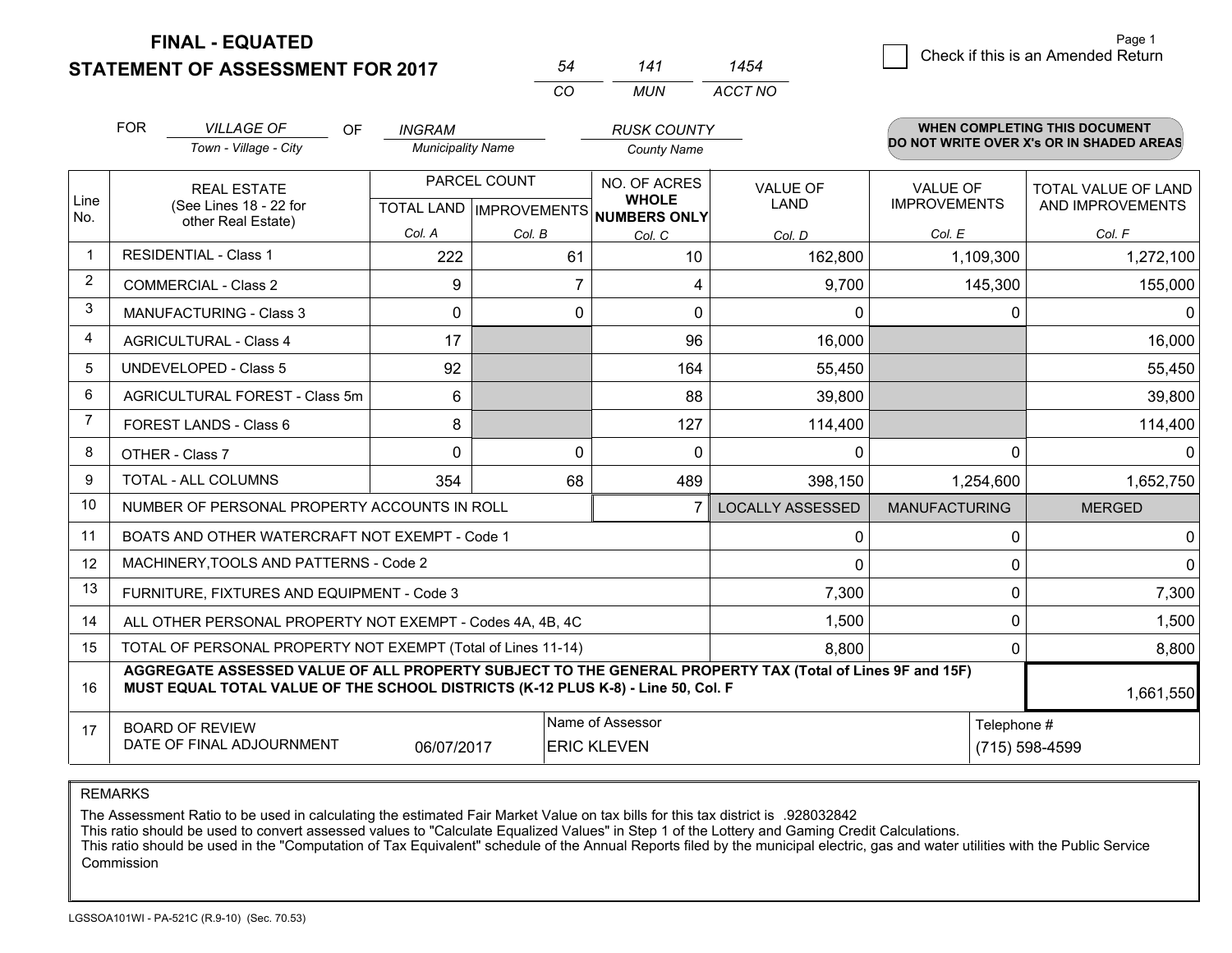*YEAR CO MUN ACCT NO* <sup>2017</sup> <sup>54</sup> <sup>141</sup> <sup>1454</sup>

Do not confuse FOREST LANDS (Line 7) with FOREST CROPS (in this section) - They are **NOT** the same

|    |                                  |                                             | Private Forest Crop - Reg Class @ 10¢ per acre                                 | Private Forest Crop - Reg Class @ \$2.52 per acre               |                                                                              |  |                    |  |
|----|----------------------------------|---------------------------------------------|--------------------------------------------------------------------------------|-----------------------------------------------------------------|------------------------------------------------------------------------------|--|--------------------|--|
| 18 | (a) PARCELS                      | (b) ACRES                                   | (c) ASSESSED VALUE                                                             | (d) PARCELS                                                     | (e) ACRES                                                                    |  | (f) ASSESSED VALUE |  |
|    |                                  |                                             |                                                                                |                                                                 | Entered Before 2005 Managed Forest - Ferrous Mining CLOSED @ \$8.27 per acre |  |                    |  |
|    |                                  |                                             | Private Forest Crop - Special Class @ 20¢ per acre                             | (d) PARCELS                                                     | (e) ACRES                                                                    |  | (f) ASSESSED VALUE |  |
| 19 | (a) PARCELS                      | (b) ACRES                                   | (c) ASSESSED VALUE                                                             |                                                                 |                                                                              |  |                    |  |
|    |                                  |                                             |                                                                                |                                                                 |                                                                              |  |                    |  |
|    |                                  | Entered Before 2005 Managed Forest - OPEN @ | \$.79 per acre                                                                 |                                                                 | Entered Before 2005 Managed Forest - CLOSED @ \$1.87 per acre                |  |                    |  |
| 20 | (a) PARCELS                      | (b) ACRES                                   | (c) ASSESSED VALUE                                                             | (d) PARCELS                                                     | (e) ACRES                                                                    |  | (f) ASSESSED VALUE |  |
|    |                                  |                                             |                                                                                |                                                                 |                                                                              |  |                    |  |
|    |                                  | Entered After 2004 Managed Forest - OPEN @  |                                                                                | Entered After 2004 Managed Forest - CLOSED @ \$10.68 per acre   |                                                                              |  |                    |  |
|    | (a) PARCELS                      | (b) ACRES                                   | \$2.14 per acre<br>(c) ASSESSED VALUE                                          |                                                                 | (d) PARCELS<br>(f) ASSESSED VALUE<br>(e) ACRES                               |  |                    |  |
| 21 |                                  |                                             |                                                                                |                                                                 |                                                                              |  |                    |  |
|    |                                  |                                             |                                                                                |                                                                 | 18                                                                           |  | 8,100              |  |
|    |                                  |                                             |                                                                                |                                                                 |                                                                              |  |                    |  |
| 22 | (a) County Forest Cropland Acres |                                             | (b) Federal Acres                                                              | (c) State Acres                                                 | (d) County (NOT FOREST CROP) Acres                                           |  | (e) Other Acres    |  |
|    |                                  |                                             |                                                                                |                                                                 |                                                                              |  | 34.15              |  |
|    |                                  |                                             | Assessed Value of Omitted Property From Prior Years (Sec. 70.44)               | Assessed Value of Sec. 70.43 Corrections of Errors by Assessors |                                                                              |  |                    |  |
|    |                                  | (a) REAL ESTATE                             | (b) PERSONAL                                                                   |                                                                 | (c1) REAL ESTATE                                                             |  | (c2) PERSONAL      |  |
| 23 |                                  |                                             |                                                                                |                                                                 |                                                                              |  |                    |  |
|    |                                  |                                             | Manufacturing Equated Value of Omitted Property From Prior Years (Sec. 70.995) |                                                                 | Mfg. Equated Value of Sec.70.43 Corrections of Errors by Assessors           |  |                    |  |
|    |                                  | (d) REAL ESTATE                             | (e) PERSONAL                                                                   |                                                                 | (f1) REAL ESTATE                                                             |  | (f2) PERSONAL      |  |
|    |                                  |                                             |                                                                                |                                                                 |                                                                              |  |                    |  |
|    |                                  |                                             |                                                                                |                                                                 |                                                                              |  |                    |  |

## **SPECIAL DISTRICTS**

| Line<br>No. | Enter 6-digit<br>Special District<br>Code (Col. A) | <b>Account</b><br><b>Number</b> | <b>Special District Name</b> | <b>Locally Assessed Value</b><br>of Real Estate and | Mfg Value of Real Estate<br>and Personal Property | <b>Merged Value of</b><br><b>Real Estate and</b><br>Personal Property (Col. F) |
|-------------|----------------------------------------------------|---------------------------------|------------------------------|-----------------------------------------------------|---------------------------------------------------|--------------------------------------------------------------------------------|
|             |                                                    | (Col. B)                        | (Col. C)                     | Personal Property (Col. D)                          | (Col. E)                                          |                                                                                |
| 24          |                                                    |                                 |                              |                                                     |                                                   |                                                                                |
| 25          |                                                    |                                 |                              |                                                     |                                                   |                                                                                |
| 26          |                                                    |                                 |                              |                                                     |                                                   |                                                                                |
| 27          |                                                    |                                 |                              |                                                     |                                                   |                                                                                |
| 28          |                                                    |                                 |                              |                                                     |                                                   |                                                                                |
| 29          |                                                    |                                 |                              |                                                     |                                                   |                                                                                |
| 30          |                                                    |                                 |                              |                                                     |                                                   |                                                                                |
| 31          |                                                    |                                 |                              |                                                     |                                                   |                                                                                |
| 32          |                                                    |                                 |                              |                                                     |                                                   |                                                                                |
| 33          |                                                    |                                 |                              |                                                     |                                                   |                                                                                |
| 34          |                                                    |                                 |                              |                                                     |                                                   |                                                                                |
| 35          |                                                    |                                 |                              |                                                     |                                                   |                                                                                |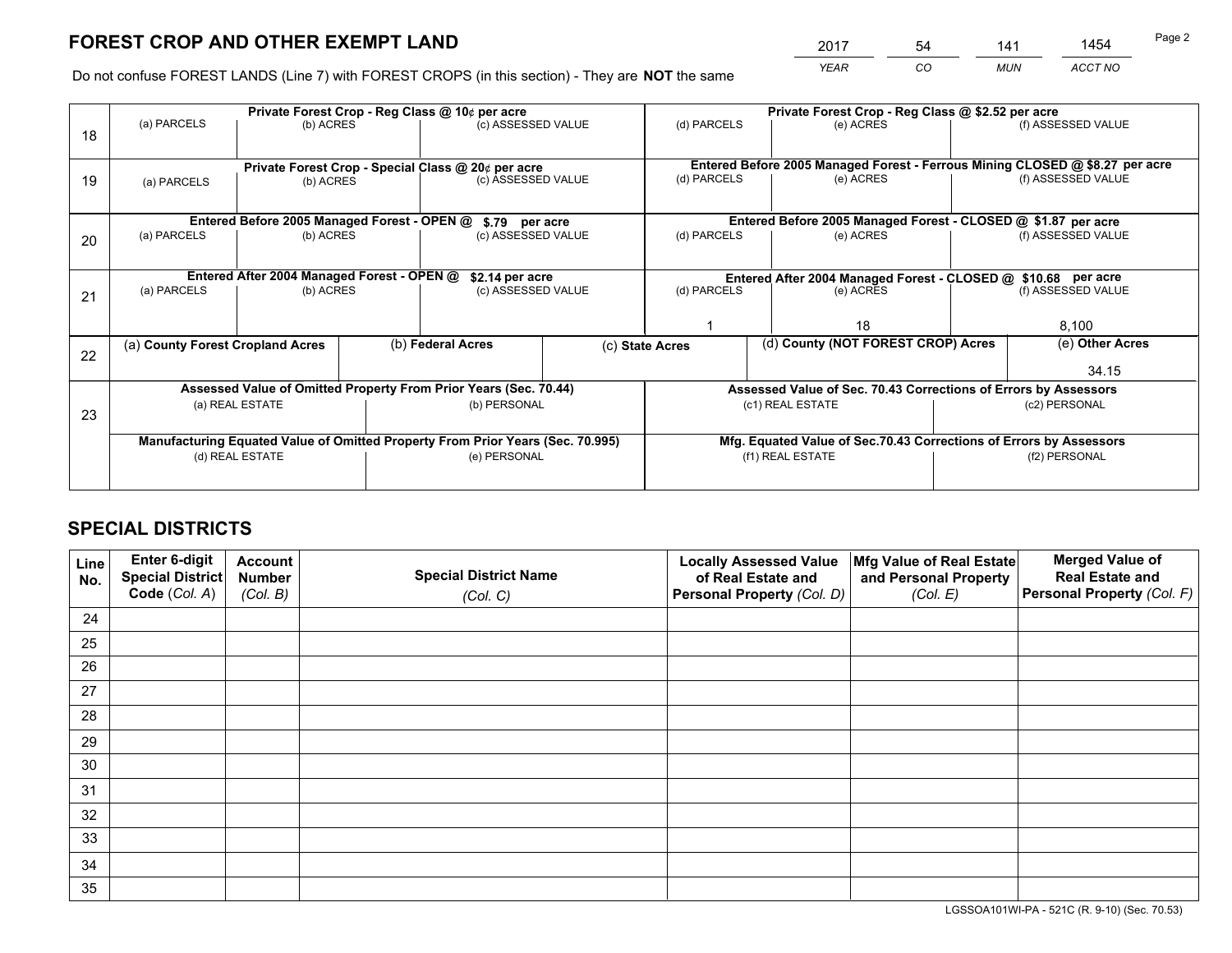|                 |                                                          |                                             |                                                         | YEAR                                                                              | CO.<br><b>MUN</b>                                             | ACCT NO                                                                        |
|-----------------|----------------------------------------------------------|---------------------------------------------|---------------------------------------------------------|-----------------------------------------------------------------------------------|---------------------------------------------------------------|--------------------------------------------------------------------------------|
| Line<br>No.     | Enter 6-digit<br><b>School District</b><br>Code (Col. A) | <b>Account</b><br><b>Number</b><br>(Col. B) | <b>School District Name</b><br>(Col. C)                 | <b>Locally Assessed Value</b><br>of Real Estate and<br>Personal Property (Col. D) | Mfg Value of Real Estate<br>and Personal Property<br>(Col. E) | <b>Merged Value of</b><br><b>Real Estate and</b><br>Personal Property (Col. F) |
|                 | A. SCHOOL DISTRICTS (K-8 and K-12)                       |                                             |                                                         |                                                                                   |                                                               |                                                                                |
| 36              | 545757                                                   | 0325                                        | <b>SCH D OF FLAMBEAU</b>                                | 1,661,550                                                                         |                                                               | 1,661,550                                                                      |
| 37              |                                                          |                                             |                                                         |                                                                                   |                                                               |                                                                                |
| 38              |                                                          |                                             |                                                         |                                                                                   |                                                               |                                                                                |
| 39              |                                                          |                                             |                                                         |                                                                                   |                                                               |                                                                                |
| 40              |                                                          |                                             |                                                         |                                                                                   |                                                               |                                                                                |
| 41<br>42        |                                                          |                                             |                                                         |                                                                                   |                                                               |                                                                                |
| 43              |                                                          |                                             |                                                         |                                                                                   |                                                               |                                                                                |
| 44              |                                                          |                                             |                                                         |                                                                                   |                                                               |                                                                                |
| 45              |                                                          |                                             |                                                         |                                                                                   |                                                               |                                                                                |
| $\overline{46}$ |                                                          |                                             |                                                         |                                                                                   |                                                               |                                                                                |
| 47              |                                                          |                                             |                                                         |                                                                                   |                                                               |                                                                                |
| 48              |                                                          |                                             |                                                         |                                                                                   |                                                               |                                                                                |
| 49              |                                                          |                                             |                                                         |                                                                                   |                                                               |                                                                                |
| 50              |                                                          |                                             | TOTAL ASSESSED VALUE OF SCHOOL DISTRICTS (K-8 and K-12) | 1,661,550                                                                         |                                                               | 1,661,550                                                                      |
|                 | <b>B.</b><br><b>UNION HIGH SCHOOL DISTRICTS</b>          |                                             |                                                         |                                                                                   |                                                               |                                                                                |
| 51              |                                                          |                                             |                                                         |                                                                                   |                                                               |                                                                                |
| 52              |                                                          |                                             |                                                         |                                                                                   |                                                               |                                                                                |
| 53              |                                                          |                                             |                                                         |                                                                                   |                                                               |                                                                                |
| 54              |                                                          |                                             | TOTAL ASSESSED VALUE OF UNION HIGH SCHOOLS              |                                                                                   |                                                               |                                                                                |
| 55              |                                                          |                                             |                                                         |                                                                                   |                                                               |                                                                                |
| 56              | <b>TECHNICAL COLLEGE DISTRICTS</b><br>$C_{1}$            |                                             |                                                         |                                                                                   |                                                               |                                                                                |
| 57              | 001700                                                   | 0016                                        | WISCONSIN INDIANHEAD TECH COLLEGE SHEL                  | 1,661,550                                                                         |                                                               | 1,661,550                                                                      |
| 58              |                                                          |                                             |                                                         |                                                                                   |                                                               |                                                                                |
| 59              |                                                          |                                             | TOTAL ASSESSED VALUE OF TECHNICAL COLLEGES              | 1,661,550                                                                         |                                                               | 1,661,550                                                                      |

54

141

## *I hereby certify, to the best of my knowledge and belief, this form is complete and correct.*

**SCHOOL DISTRICTS**

| Print name of preparer | Title                    |                | Date (MM / DD / CCYY) |
|------------------------|--------------------------|----------------|-----------------------|
|                        |                          |                |                       |
| Signature of preparer  | Contact Telephone Number | E-mail address |                       |
|                        | $\overline{\phantom{0}}$ |                |                       |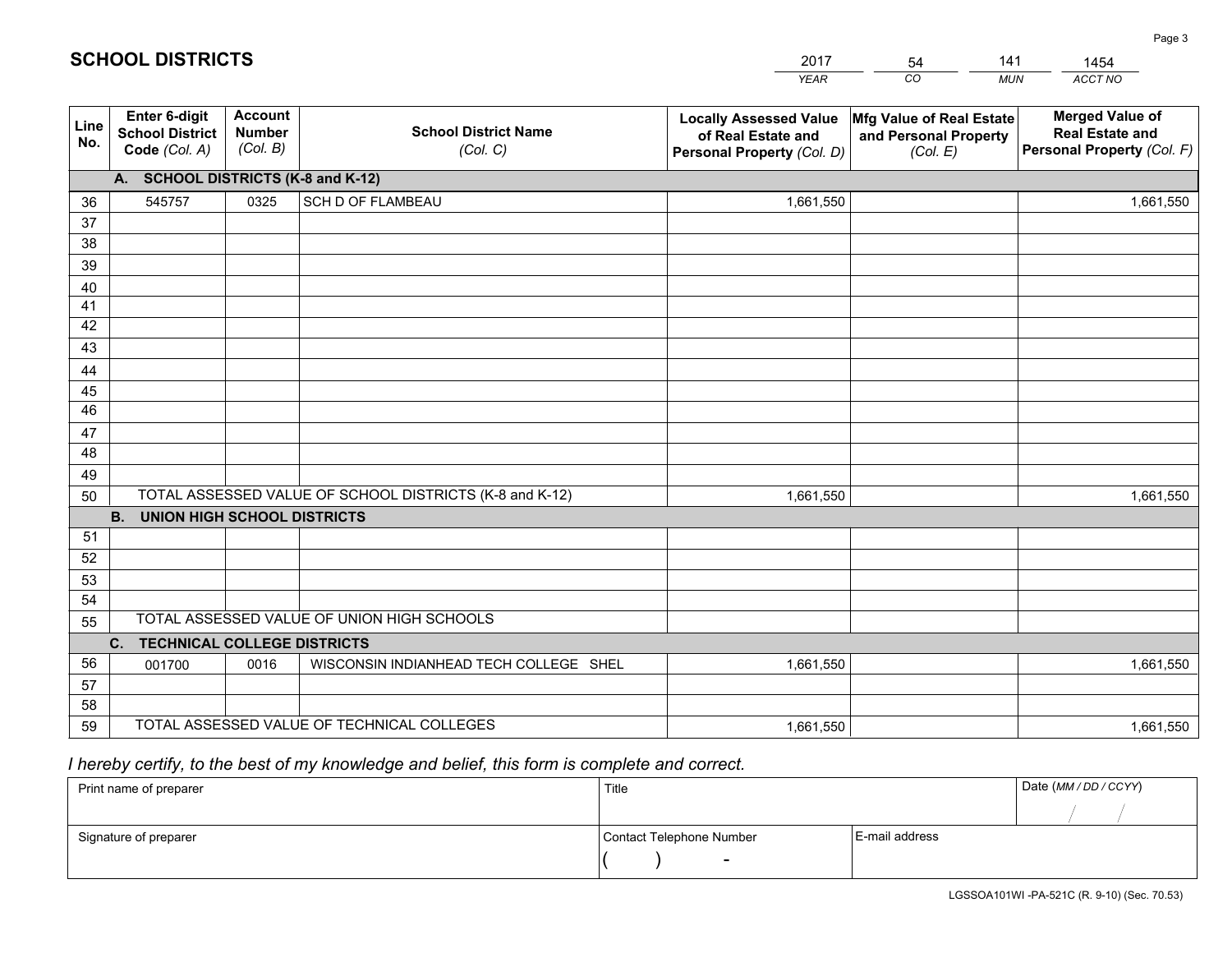## **HIGHLIGHTS**

- 1. Complete the Statement of Assessment after the Board of Review. Reflect any changes made there.
- 2. Use black ink to complete.
- 3. Line 16 must equal Line 50, Col D.
- 4. Line 55 must equal the total of K-8 schools listed on lines 36-49. Do not include K-12 schools in this comparision.
- 5. Line 59, Col. D must equal Line 16.
- 6. Special District, School District and Technical College District values must include both real estate and personal property. Examples of Special districts are: town sanitary districts, public inland lake protection and rehabilitation districts, and metropolitan sewerage districts.
- 7. DO NOT INCLUDE Manufacturing property values.DOR will print these values on the final SOA.
- 8. Accuracy of this form is very important. The values reported directly affect the equalized value DOR calculates for school and special districts.

### **Page 1:**

 If not prefilled, enter the tax year,county and municipal code,municipal type, municipal name and county name on the top of form.

Check the Amended box, if filing an amended / corrected SOA.

 Report the parcel count, acres and assessed value of taxable general property, total parcel count, (real and personal), total acres, and values from final figures set by the Board of Review.

- A. Real Estate land and improvements (buildings, etc.) is reported on lines 1 8, total line 9.
- B. Personal Property is reported on lines 11 14, Column D, total line 15.
- C. To complete this report, use the computer produced summary of the assessment roll that shows these amounts.
- D. Use whole numbers only.
- E. Add each line across and each column down to verify entries.

### **Page 2:**

- A. Report Special Items (not subject to general property tax).
- 1. Private Forest Croplands and Managed Forest Lands are reported on lines 18,19, 20 and 21. Be sure to report assessed values **NOT** taxes.
- 2. You should have copies of the orders of entry, orders of withdrawal, etc., to update your assessment roll.
	- 3. Show hundredths of acres (e.g. 39.75).
- 4. Tax exempt lands are reported on line 22.
- 5. Omitted property and sec. 70.43, Wis. Stats., corrections of errors by assessor are reported on line 23. Report real estate and personal property separately. These should be for **prior years**, not something found on the current assessment roll after the board of review.
- B. Special District (Lines 24-35) Include the value of both real and personal property.
- The Department of Revenue (DOR) preprints much of the information regarding names and codes for schools, special districts,etc. If a district is not listed, enter the name and value only, DOR will enter the proper code.

## **Page 3 School Districts:**

Include the value of both real and personal property.

Report School District (regular, elementary, union high school, and technical college).

- 1. Regular (K-12) and Elementary (K-8) school values are reported on lines 36-49, total on line 50.
- 2. Union High School (UHS) (use only if elementary schools are listed on lines 36-49) are reported on lines 51-54. UHS total value (line 55) must equal to the total **elementary school** values reported on lines 36-49. Do notinclude K-12 schools in this comparison.
- 3. Technical College values are reported on lines 56-58, total on line 59.
- 4. Use the computer summary that shows these amounts to complete this report.

#### **This form is due the second Monday in June. File this report only after your Board of Review is complete.**

 *If you have questions: Return forms to:*

 Email: lgs@wisconsin.gov Wisconsin Department of RevenueCall:  $(608)$  266-2569 or  $(608)$  264-6892 Fax number: (608) 264-6887 PO Box 8971

Local Government Services Section 6-97 Madison WI 53708-8971

NGRAM, WI 54526 - 9562 W2895 LAWRENCE ST W2895 LAWRENCE ST VILLAGE OF INGRAM VILLAGE OF INGRAM PATTI BISSON PATTI BISSON

INGRAM, WI 54526 - 9562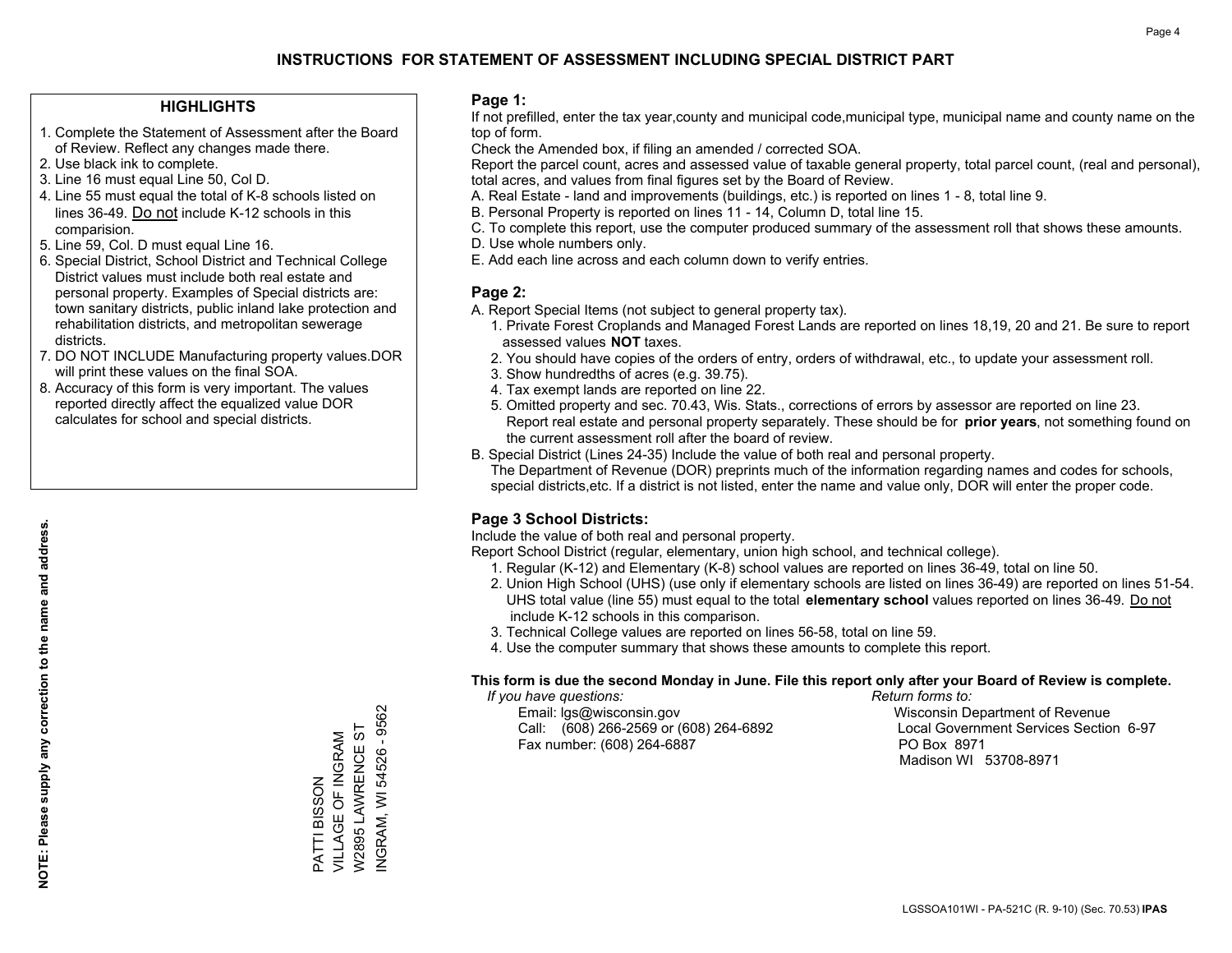**FINAL - EQUATED**

**STATEMENT OF ASSESSMENT FOR 2017** 

|    | 181 | 455     |
|----|-----|---------|
| rn | MUN | ACCT NO |

|                | <b>FOR</b><br><b>VILLAGE OF</b><br>OF                                                                                                                                                        | <b>SHELDON</b>           |              | <b>RUSK COUNTY</b>                                  |                         |                      | <b>WHEN COMPLETING THIS DOCUMENT</b>     |
|----------------|----------------------------------------------------------------------------------------------------------------------------------------------------------------------------------------------|--------------------------|--------------|-----------------------------------------------------|-------------------------|----------------------|------------------------------------------|
|                | Town - Village - City                                                                                                                                                                        | <b>Municipality Name</b> |              | <b>County Name</b>                                  |                         |                      | DO NOT WRITE OVER X's OR IN SHADED AREAS |
|                | <b>REAL ESTATE</b>                                                                                                                                                                           |                          | PARCEL COUNT | NO. OF ACRES                                        | <b>VALUE OF</b>         | <b>VALUE OF</b>      | <b>TOTAL VALUE OF LAND</b>               |
| Line<br>No.    | (See Lines 18 - 22 for<br>other Real Estate)                                                                                                                                                 |                          |              | <b>WHOLE</b><br>TOTAL LAND MPROVEMENTS NUMBERS ONLY | <b>LAND</b>             | <b>IMPROVEMENTS</b>  | AND IMPROVEMENTS                         |
|                |                                                                                                                                                                                              | Col. A                   | Col. B       | Col. C                                              | Col. D                  | Col. E               | Col. F                                   |
| $\mathbf 1$    | <b>RESIDENTIAL - Class 1</b>                                                                                                                                                                 | 217                      | 107          | 27                                                  | 705,800                 | 5,421,400            | 6,127,200                                |
| 2              | <b>COMMERCIAL - Class 2</b>                                                                                                                                                                  | 84                       | 24           | 12                                                  | 232,100                 | 2,220,200            | 2,452,300                                |
| 3              | <b>MANUFACTURING - Class 3</b>                                                                                                                                                               | 0                        | 0            | 0                                                   | 0                       | 0                    | $\mathbf{0}$                             |
| 4              | <b>AGRICULTURAL - Class 4</b>                                                                                                                                                                | $\overline{7}$           |              | 134                                                 | 17,900                  |                      | 17,900                                   |
| 5              | <b>UNDEVELOPED - Class 5</b>                                                                                                                                                                 | 4                        |              | 24                                                  | 12,000                  |                      | 12,000                                   |
| 6              | AGRICULTURAL FOREST - Class 5m                                                                                                                                                               | 3                        |              | 28                                                  | 15,400                  |                      | 15,400                                   |
| $\overline{7}$ | FOREST LANDS - Class 6                                                                                                                                                                       | 0                        |              | 0                                                   | 0                       |                      | 0                                        |
| 8              | OTHER - Class 7                                                                                                                                                                              | 0                        | $\Omega$     | $\Omega$                                            | $\Omega$                | $\Omega$             | $\Omega$                                 |
| 9              | <b>TOTAL - ALL COLUMNS</b>                                                                                                                                                                   | 315                      | 131          | 225                                                 | 983,200                 | 7,641,600            | 8,624,800                                |
| 10             | NUMBER OF PERSONAL PROPERTY ACCOUNTS IN ROLL                                                                                                                                                 |                          |              | 26                                                  | <b>LOCALLY ASSESSED</b> | <b>MANUFACTURING</b> | <b>MERGED</b>                            |
| 11             | BOATS AND OTHER WATERCRAFT NOT EXEMPT - Code 1                                                                                                                                               |                          |              |                                                     | 0                       | $\Omega$             | $\mathbf 0$                              |
| 12             | MACHINERY, TOOLS AND PATTERNS - Code 2                                                                                                                                                       |                          |              |                                                     | 404,343                 | 18,800               | 423,143                                  |
| 13             | FURNITURE, FIXTURES AND EQUIPMENT - Code 3                                                                                                                                                   |                          |              |                                                     | 84,695                  | 600                  | 85,295                                   |
| 14             | ALL OTHER PERSONAL PROPERTY NOT EXEMPT - Codes 4A, 4B, 4C                                                                                                                                    |                          |              |                                                     | 42,786                  | 700                  | 43,486                                   |
| 15             | TOTAL OF PERSONAL PROPERTY NOT EXEMPT (Total of Lines 11-14)                                                                                                                                 |                          |              |                                                     | 531,824                 | 20,100               | 551,924                                  |
| 16             | AGGREGATE ASSESSED VALUE OF ALL PROPERTY SUBJECT TO THE GENERAL PROPERTY TAX (Total of Lines 9F and 15F)<br>MUST EQUAL TOTAL VALUE OF THE SCHOOL DISTRICTS (K-12 PLUS K-8) - Line 50, Col. F |                          |              |                                                     |                         |                      | 9,176,724                                |
| 17             | <b>BOARD OF REVIEW</b>                                                                                                                                                                       |                          |              | Name of Assessor                                    |                         | Telephone #          |                                          |
|                | DATE OF FINAL ADJOURNMENT                                                                                                                                                                    | 06/08/2017               |              | <b>MARK GARLICK</b>                                 |                         |                      | (715) 287-3376                           |

REMARKS

The Assessment Ratio to be used in calculating the estimated Fair Market Value on tax bills for this tax district is .982027842

This ratio should be used to convert assessed values to "Calculate Equalized Values" in Step 1 of the Lottery and Gaming Credit Calculations.<br>This ratio should be used in the "Computation of Tax Equivalent" schedule of the Commission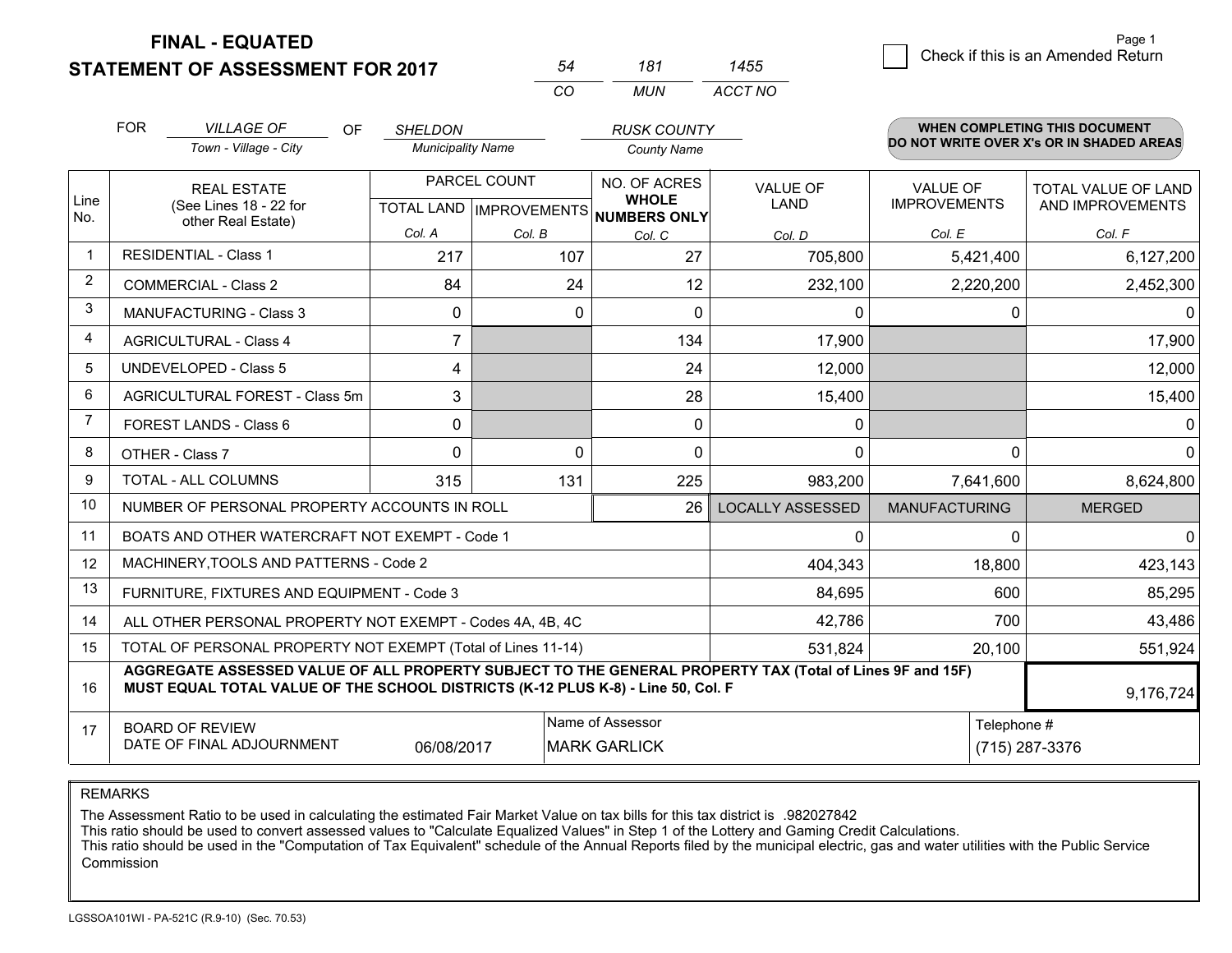*YEAR CO MUN ACCT NO* <sup>2017</sup> <sup>54</sup> <sup>181</sup> <sup>1455</sup>

Do not confuse FOREST LANDS (Line 7) with FOREST CROPS (in this section) - They are **NOT** the same

|    |                                                               |                                            |                    | Private Forest Crop - Reg Class @ 10¢ per acre                                 |                                                               | Private Forest Crop - Reg Class @ \$2.52 per acre                            |                                                                    |                    |                    |
|----|---------------------------------------------------------------|--------------------------------------------|--------------------|--------------------------------------------------------------------------------|---------------------------------------------------------------|------------------------------------------------------------------------------|--------------------------------------------------------------------|--------------------|--------------------|
| 18 | (a) PARCELS                                                   | (b) ACRES                                  |                    | (c) ASSESSED VALUE                                                             |                                                               | (d) PARCELS                                                                  | (e) ACRES                                                          |                    | (f) ASSESSED VALUE |
|    |                                                               |                                            |                    |                                                                                |                                                               |                                                                              |                                                                    |                    |                    |
|    |                                                               |                                            |                    | Private Forest Crop - Special Class @ 20¢ per acre                             |                                                               | Entered Before 2005 Managed Forest - Ferrous Mining CLOSED @ \$8.27 per acre |                                                                    |                    |                    |
| 19 | (a) PARCELS<br>(b) ACRES                                      |                                            | (c) ASSESSED VALUE |                                                                                | (d) PARCELS                                                   | (e) ACRES                                                                    |                                                                    | (f) ASSESSED VALUE |                    |
|    |                                                               |                                            |                    |                                                                                |                                                               |                                                                              |                                                                    |                    |                    |
|    | Entered Before 2005 Managed Forest - OPEN @<br>\$.79 per acre |                                            |                    |                                                                                |                                                               |                                                                              | Entered Before 2005 Managed Forest - CLOSED @ \$1.87 per acre      |                    |                    |
| 20 | (a) PARCELS                                                   | (b) ACRES                                  |                    | (c) ASSESSED VALUE                                                             |                                                               | (d) PARCELS                                                                  | (e) ACRES                                                          |                    | (f) ASSESSED VALUE |
|    |                                                               |                                            |                    |                                                                                |                                                               |                                                                              |                                                                    |                    |                    |
|    |                                                               | Entered After 2004 Managed Forest - OPEN @ |                    | \$2.14 per acre                                                                | Entered After 2004 Managed Forest - CLOSED @ \$10.68 per acre |                                                                              |                                                                    |                    |                    |
| 21 | (a) PARCELS                                                   | (b) ACRES                                  |                    | (c) ASSESSED VALUE                                                             |                                                               | (d) PARCELS<br>(e) ACRES                                                     |                                                                    |                    | (f) ASSESSED VALUE |
|    |                                                               |                                            |                    |                                                                                |                                                               |                                                                              |                                                                    |                    |                    |
|    |                                                               |                                            |                    |                                                                                |                                                               |                                                                              |                                                                    |                    |                    |
| 22 | (a) County Forest Cropland Acres                              |                                            |                    | (b) Federal Acres                                                              |                                                               | (d) County (NOT FOREST CROP) Acres<br>(c) State Acres                        |                                                                    |                    | (e) Other Acres    |
|    |                                                               |                                            |                    |                                                                                |                                                               |                                                                              | .05                                                                |                    | .63                |
|    |                                                               |                                            |                    | Assessed Value of Omitted Property From Prior Years (Sec. 70.44)               |                                                               |                                                                              | Assessed Value of Sec. 70.43 Corrections of Errors by Assessors    |                    |                    |
| 23 |                                                               | (a) REAL ESTATE                            |                    | (b) PERSONAL                                                                   |                                                               |                                                                              | (c1) REAL ESTATE                                                   |                    | (c2) PERSONAL      |
|    |                                                               |                                            |                    |                                                                                |                                                               |                                                                              |                                                                    |                    |                    |
|    |                                                               |                                            |                    | Manufacturing Equated Value of Omitted Property From Prior Years (Sec. 70.995) |                                                               |                                                                              | Mfg. Equated Value of Sec.70.43 Corrections of Errors by Assessors |                    |                    |
|    | (d) REAL ESTATE                                               |                                            |                    | (e) PERSONAL                                                                   |                                                               | (f1) REAL ESTATE                                                             |                                                                    | (f2) PERSONAL      |                    |
|    |                                                               |                                            |                    |                                                                                |                                                               |                                                                              |                                                                    |                    |                    |

## **SPECIAL DISTRICTS**

| Line<br>No. | Enter 6-digit<br><b>Special District</b> | <b>Account</b><br><b>Number</b> | <b>Special District Name</b> | <b>Locally Assessed Value</b><br>of Real Estate and | Mfg Value of Real Estate<br>and Personal Property | <b>Merged Value of</b><br><b>Real Estate and</b> |
|-------------|------------------------------------------|---------------------------------|------------------------------|-----------------------------------------------------|---------------------------------------------------|--------------------------------------------------|
|             | Code (Col. A)                            | (Col. B)                        | (Col. C)                     | Personal Property (Col. D)                          | (Col. E)                                          | Personal Property (Col. F)                       |
| 24          |                                          |                                 |                              |                                                     |                                                   |                                                  |
| 25          |                                          |                                 |                              |                                                     |                                                   |                                                  |
| 26          |                                          |                                 |                              |                                                     |                                                   |                                                  |
| 27          |                                          |                                 |                              |                                                     |                                                   |                                                  |
| 28          |                                          |                                 |                              |                                                     |                                                   |                                                  |
| 29          |                                          |                                 |                              |                                                     |                                                   |                                                  |
| 30          |                                          |                                 |                              |                                                     |                                                   |                                                  |
| 31          |                                          |                                 |                              |                                                     |                                                   |                                                  |
| 32          |                                          |                                 |                              |                                                     |                                                   |                                                  |
| 33          |                                          |                                 |                              |                                                     |                                                   |                                                  |
| 34          |                                          |                                 |                              |                                                     |                                                   |                                                  |
| 35          |                                          |                                 |                              |                                                     |                                                   |                                                  |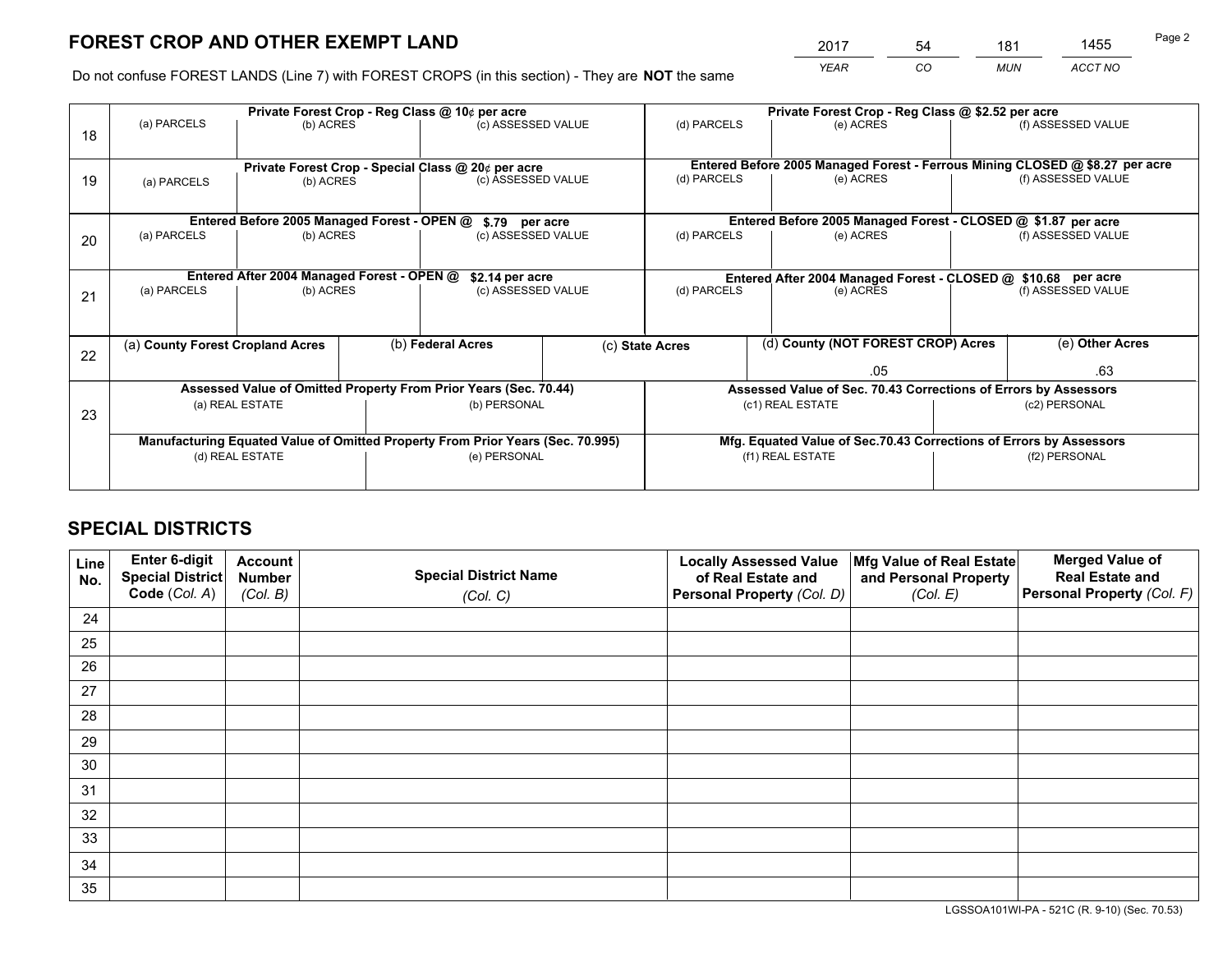|             |                                                          |                                             |                                                         | YEAR                                                                              | CO.<br><b>MUN</b>                                             | ACCT NO                                                                        |  |  |  |  |  |  |
|-------------|----------------------------------------------------------|---------------------------------------------|---------------------------------------------------------|-----------------------------------------------------------------------------------|---------------------------------------------------------------|--------------------------------------------------------------------------------|--|--|--|--|--|--|
| Line<br>No. | Enter 6-digit<br><b>School District</b><br>Code (Col. A) | <b>Account</b><br><b>Number</b><br>(Col. B) | <b>School District Name</b><br>(Col. C)                 | <b>Locally Assessed Value</b><br>of Real Estate and<br>Personal Property (Col. D) | Mfg Value of Real Estate<br>and Personal Property<br>(Col. E) | <b>Merged Value of</b><br><b>Real Estate and</b><br>Personal Property (Col. F) |  |  |  |  |  |  |
|             | A. SCHOOL DISTRICTS (K-8 and K-12)                       |                                             |                                                         |                                                                                   |                                                               |                                                                                |  |  |  |  |  |  |
| 36          | 545757                                                   | 0325                                        | <b>SCH D OF FLAMBEAU</b>                                | 9,156,624                                                                         | 20,100                                                        | 9,176,724                                                                      |  |  |  |  |  |  |
| 37          |                                                          |                                             |                                                         |                                                                                   |                                                               |                                                                                |  |  |  |  |  |  |
| 38          |                                                          |                                             |                                                         |                                                                                   |                                                               |                                                                                |  |  |  |  |  |  |
| 39          |                                                          |                                             |                                                         |                                                                                   |                                                               |                                                                                |  |  |  |  |  |  |
| 40          |                                                          |                                             |                                                         |                                                                                   |                                                               |                                                                                |  |  |  |  |  |  |
| 41<br>42    |                                                          |                                             |                                                         |                                                                                   |                                                               |                                                                                |  |  |  |  |  |  |
| 43          |                                                          |                                             |                                                         |                                                                                   |                                                               |                                                                                |  |  |  |  |  |  |
| 44          |                                                          |                                             |                                                         |                                                                                   |                                                               |                                                                                |  |  |  |  |  |  |
| 45          |                                                          |                                             |                                                         |                                                                                   |                                                               |                                                                                |  |  |  |  |  |  |
| 46          |                                                          |                                             |                                                         |                                                                                   |                                                               |                                                                                |  |  |  |  |  |  |
| 47          |                                                          |                                             |                                                         |                                                                                   |                                                               |                                                                                |  |  |  |  |  |  |
| 48          |                                                          |                                             |                                                         |                                                                                   |                                                               |                                                                                |  |  |  |  |  |  |
| 49          |                                                          |                                             |                                                         |                                                                                   |                                                               |                                                                                |  |  |  |  |  |  |
| 50          |                                                          |                                             | TOTAL ASSESSED VALUE OF SCHOOL DISTRICTS (K-8 and K-12) | 9,156,624                                                                         | 20,100                                                        | 9,176,724                                                                      |  |  |  |  |  |  |
|             | <b>B. UNION HIGH SCHOOL DISTRICTS</b>                    |                                             |                                                         |                                                                                   |                                                               |                                                                                |  |  |  |  |  |  |
| 51          |                                                          |                                             |                                                         |                                                                                   |                                                               |                                                                                |  |  |  |  |  |  |
| 52          |                                                          |                                             |                                                         |                                                                                   |                                                               |                                                                                |  |  |  |  |  |  |
| 53          |                                                          |                                             |                                                         |                                                                                   |                                                               |                                                                                |  |  |  |  |  |  |
| 54          |                                                          |                                             | TOTAL ASSESSED VALUE OF UNION HIGH SCHOOLS              |                                                                                   |                                                               |                                                                                |  |  |  |  |  |  |
| 55          |                                                          |                                             |                                                         |                                                                                   |                                                               |                                                                                |  |  |  |  |  |  |
| 56          | $C_{1}$<br><b>TECHNICAL COLLEGE DISTRICTS</b>            |                                             |                                                         |                                                                                   |                                                               |                                                                                |  |  |  |  |  |  |
| 57          | 001700                                                   | 0016                                        | WISCONSIN INDIANHEAD TECH COLLEGE SHEL                  | 9,156,624                                                                         | 20,100                                                        | 9,176,724                                                                      |  |  |  |  |  |  |
| 58          |                                                          |                                             |                                                         |                                                                                   |                                                               |                                                                                |  |  |  |  |  |  |
| 59          |                                                          |                                             | TOTAL ASSESSED VALUE OF TECHNICAL COLLEGES              | 9,156,624                                                                         | 20,100                                                        | 9,176,724                                                                      |  |  |  |  |  |  |
|             |                                                          |                                             |                                                         |                                                                                   |                                                               |                                                                                |  |  |  |  |  |  |

54

181

 *I hereby certify, to the best of my knowledge and belief, this form is complete and correct.*

**SCHOOL DISTRICTS**

| Print name of preparer | Title                    |                | Date (MM / DD / CCYY) |
|------------------------|--------------------------|----------------|-----------------------|
|                        |                          |                |                       |
| Signature of preparer  | Contact Telephone Number | E-mail address |                       |
|                        | $\sim$                   |                |                       |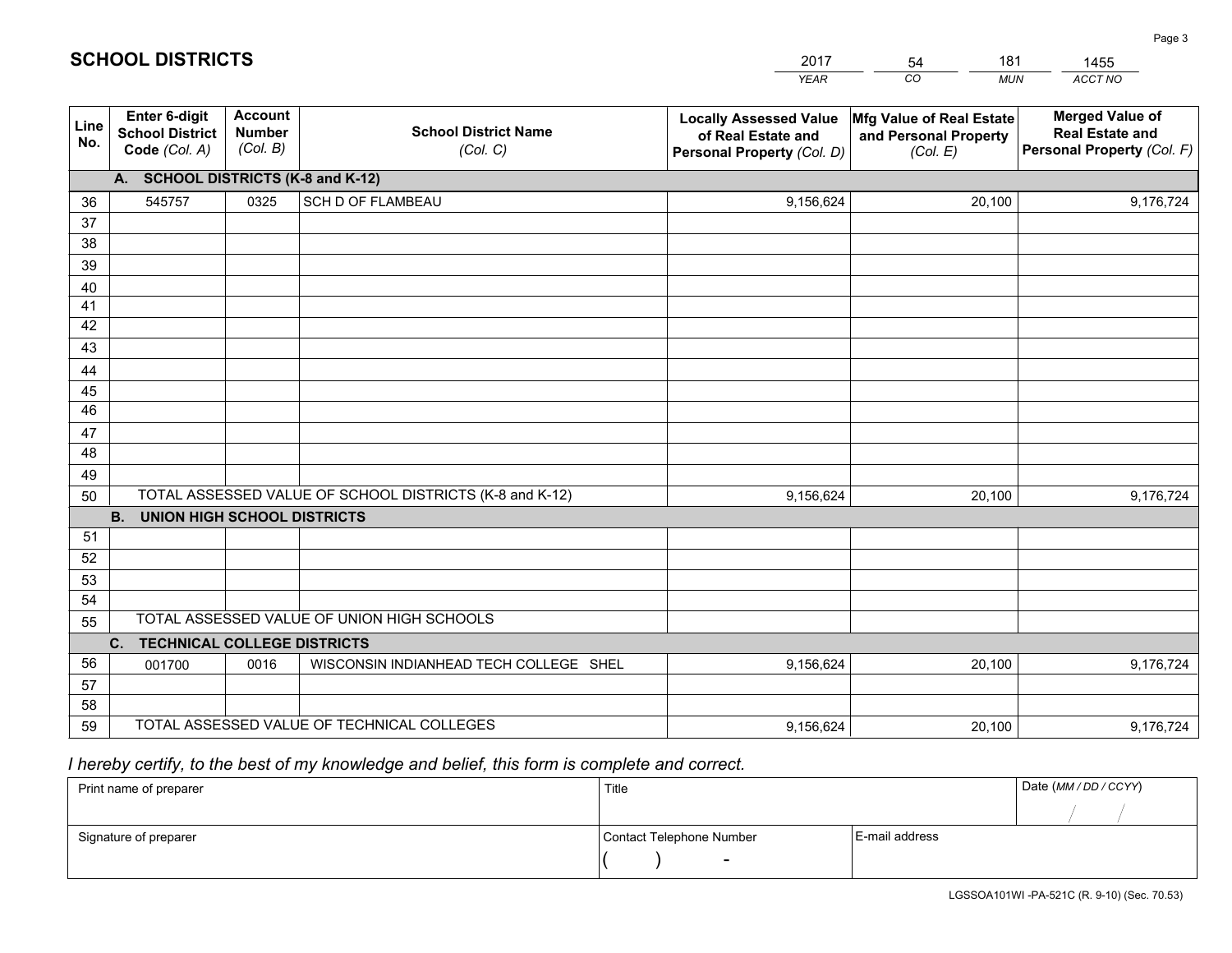## **HIGHLIGHTS**

- 1. Complete the Statement of Assessment after the Board of Review. Reflect any changes made there.
- 2. Use black ink to complete.
- 3. Line 16 must equal Line 50, Col D.
- 4. Line 55 must equal the total of K-8 schools listed on lines 36-49. Do not include K-12 schools in this comparision.
- 5. Line 59, Col. D must equal Line 16.
- 6. Special District, School District and Technical College District values must include both real estate and personal property. Examples of Special districts are: town sanitary districts, public inland lake protection and rehabilitation districts, and metropolitan sewerage districts.
- 7. DO NOT INCLUDE Manufacturing property values.DOR will print these values on the final SOA.

MARTIN HUHN

VILLAGE OF SHELDON

MARTIN HUHN<br>VILLAGE OF SHELDON

W5605 LACY ST SHELDON, WI 54766

SHELDON, WI 54766 W5605 LACY ST

 8. Accuracy of this form is very important. The values reported directly affect the equalized value DOR calculates for school and special districts.

#### **Page 1:**

 If not prefilled, enter the tax year,county and municipal code,municipal type, municipal name and county name on the top of form.

Check the Amended box, if filing an amended / corrected SOA.

 Report the parcel count, acres and assessed value of taxable general property, total parcel count, (real and personal), total acres, and values from final figures set by the Board of Review.

- A. Real Estate land and improvements (buildings, etc.) is reported on lines 1 8, total line 9.
- B. Personal Property is reported on lines 11 14, Column D, total line 15.
- C. To complete this report, use the computer produced summary of the assessment roll that shows these amounts.
- D. Use whole numbers only.
- E. Add each line across and each column down to verify entries.

## **Page 2:**

- A. Report Special Items (not subject to general property tax).
- 1. Private Forest Croplands and Managed Forest Lands are reported on lines 18,19, 20 and 21. Be sure to report assessed values **NOT** taxes.
- 2. You should have copies of the orders of entry, orders of withdrawal, etc., to update your assessment roll.
	- 3. Show hundredths of acres (e.g. 39.75).
- 4. Tax exempt lands are reported on line 22.
- 5. Omitted property and sec. 70.43, Wis. Stats., corrections of errors by assessor are reported on line 23. Report real estate and personal property separately. These should be for **prior years**, not something found on the current assessment roll after the board of review.
- B. Special District (Lines 24-35) Include the value of both real and personal property.
- The Department of Revenue (DOR) preprints much of the information regarding names and codes for schools, special districts,etc. If a district is not listed, enter the name and value only, DOR will enter the proper code.

## **Page 3 School Districts:**

Include the value of both real and personal property.

Report School District (regular, elementary, union high school, and technical college).

- 1. Regular (K-12) and Elementary (K-8) school values are reported on lines 36-49, total on line 50.
- 2. Union High School (UHS) (use only if elementary schools are listed on lines 36-49) are reported on lines 51-54. UHS total value (line 55) must equal to the total **elementary school** values reported on lines 36-49. Do notinclude K-12 schools in this comparison.
- 3. Technical College values are reported on lines 56-58, total on line 59.
- 4. Use the computer summary that shows these amounts to complete this report.

#### **This form is due the second Monday in June. File this report only after your Board of Review is complete.**

 *If you have questions: Return forms to:*

 Email: lgs@wisconsin.gov Wisconsin Department of RevenueCall:  $(608)$  266-2569 or  $(608)$  264-6892 Fax number: (608) 264-6887 PO Box 8971

Local Government Services Section 6-97 Madison WI 53708-8971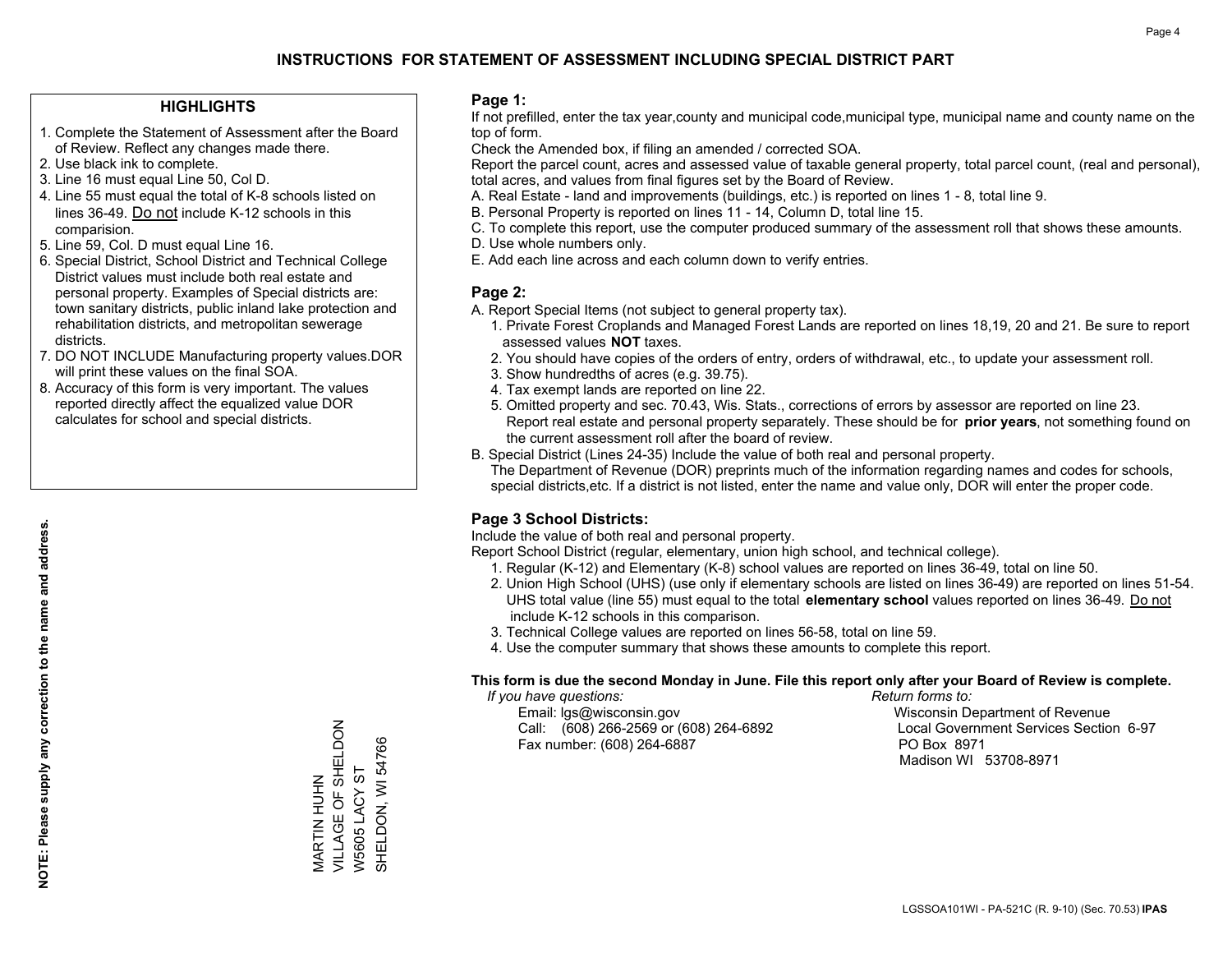**FINAL - EQUATED**

## **STATEMENT OF ASSESSMENT FOR 2017**

|   |                                    | Page 1 |
|---|------------------------------------|--------|
| 6 | Check if this is an Amended Return |        |
|   |                                    |        |

|                | <b>FOR</b>                                 | <b>VILLAGE OF</b>                                                                                                                                                                            | <b>OF</b><br><b>TONY</b> |              | <b>RUSK COUNTY</b>                                  |                         |                      | <b>WHEN COMPLETING THIS DOCUMENT</b>     |
|----------------|--------------------------------------------|----------------------------------------------------------------------------------------------------------------------------------------------------------------------------------------------|--------------------------|--------------|-----------------------------------------------------|-------------------------|----------------------|------------------------------------------|
|                |                                            | Town - Village - City                                                                                                                                                                        | <b>Municipality Name</b> |              | <b>County Name</b>                                  |                         |                      | DO NOT WRITE OVER X's OR IN SHADED AREAS |
|                |                                            | <b>REAL ESTATE</b>                                                                                                                                                                           |                          | PARCEL COUNT | NO. OF ACRES                                        | <b>VALUE OF</b>         | VALUE OF             | <b>TOTAL VALUE OF LAND</b>               |
| Line<br>No.    |                                            | (See Lines 18 - 22 for                                                                                                                                                                       |                          |              | <b>WHOLE</b><br>TOTAL LAND MPROVEMENTS NUMBERS ONLY | LAND                    | <b>IMPROVEMENTS</b>  | AND IMPROVEMENTS                         |
|                |                                            | other Real Estate)                                                                                                                                                                           | Col. A                   | Col. B       | Col. C                                              | Col. D                  | Col. E               | Col. F                                   |
|                |                                            | <b>RESIDENTIAL - Class 1</b>                                                                                                                                                                 | 134                      | 52           | 13                                                  | 174,100                 | 2,504,500            | 2,678,600                                |
| $\overline{2}$ |                                            | <b>COMMERCIAL - Class 2</b>                                                                                                                                                                  | 53                       | 20           | 12                                                  | 124,700                 | 826,100              | 950,800                                  |
| 3              |                                            | <b>MANUFACTURING - Class 3</b>                                                                                                                                                               | 0                        |              | $\mathbf{0}$<br>0                                   | $\mathbf{0}$            | 0                    | $\mathbf{0}$                             |
| 4              |                                            | <b>AGRICULTURAL - Class 4</b>                                                                                                                                                                | 26                       |              | 703                                                 | 90,200                  |                      | 90,200                                   |
| 5              |                                            | <b>UNDEVELOPED - Class 5</b>                                                                                                                                                                 | 15                       |              | 231                                                 | 95,600                  |                      | 95,600                                   |
| 6              |                                            | AGRICULTURAL FOREST - Class 5m                                                                                                                                                               | 1                        |              | 38                                                  | 26,800                  |                      | 26,800                                   |
| $\overline{7}$ |                                            | FOREST LANDS - Class 6                                                                                                                                                                       | 9                        |              | 117                                                 | 90,700                  |                      | 90,700                                   |
| 8              |                                            | OTHER - Class 7                                                                                                                                                                              | 5                        |              | 5<br>5                                              | 18,500                  | 184,000              | 202,500                                  |
| 9              |                                            | <b>TOTAL - ALL COLUMNS</b>                                                                                                                                                                   | 243                      | 77           | 1,119                                               | 620,600                 | 3,514,600            | 4,135,200                                |
| 10             |                                            | NUMBER OF PERSONAL PROPERTY ACCOUNTS IN ROLL                                                                                                                                                 |                          |              | 13                                                  | <b>LOCALLY ASSESSED</b> | <b>MANUFACTURING</b> | <b>MERGED</b>                            |
| 11             |                                            | BOATS AND OTHER WATERCRAFT NOT EXEMPT - Code 1                                                                                                                                               |                          |              |                                                     | $\Omega$                | 0                    | $\mathbf 0$                              |
| 12             |                                            | MACHINERY, TOOLS AND PATTERNS - Code 2                                                                                                                                                       |                          |              |                                                     | 68,000                  | $\Omega$             | 68,000                                   |
| 13             |                                            | FURNITURE, FIXTURES AND EQUIPMENT - Code 3                                                                                                                                                   |                          |              |                                                     | 76,000                  | 0                    | 76,000                                   |
| 14             |                                            | ALL OTHER PERSONAL PROPERTY NOT EXEMPT - Codes 4A, 4B, 4C                                                                                                                                    |                          |              |                                                     | 11,700                  | 0                    | 11,700                                   |
| 15             |                                            | TOTAL OF PERSONAL PROPERTY NOT EXEMPT (Total of Lines 11-14)                                                                                                                                 |                          |              |                                                     | 155,700                 | $\Omega$             | 155,700                                  |
| 16             |                                            | AGGREGATE ASSESSED VALUE OF ALL PROPERTY SUBJECT TO THE GENERAL PROPERTY TAX (Total of Lines 9F and 15F)<br>MUST EQUAL TOTAL VALUE OF THE SCHOOL DISTRICTS (K-12 PLUS K-8) - Line 50, Col. F |                          |              |                                                     |                         |                      | 4,290,900                                |
| 17             | Name of Assessor<br><b>BOARD OF REVIEW</b> |                                                                                                                                                                                              |                          |              |                                                     |                         | Telephone #          |                                          |
|                |                                            | DATE OF FINAL ADJOURNMENT                                                                                                                                                                    | 06/16/2017               |              | <b>ROBERT PROKOP</b>                                |                         | (715) 452-5344       |                                          |

*CO*

*MUN*

*ACCT NO1456*

*<sup>54</sup> <sup>186</sup>*

REMARKS

The Assessment Ratio to be used in calculating the estimated Fair Market Value on tax bills for this tax district is .975914301<br>This ratio should be used to convert assessed values to "Calculate Equalized Values" in Step 1 Commission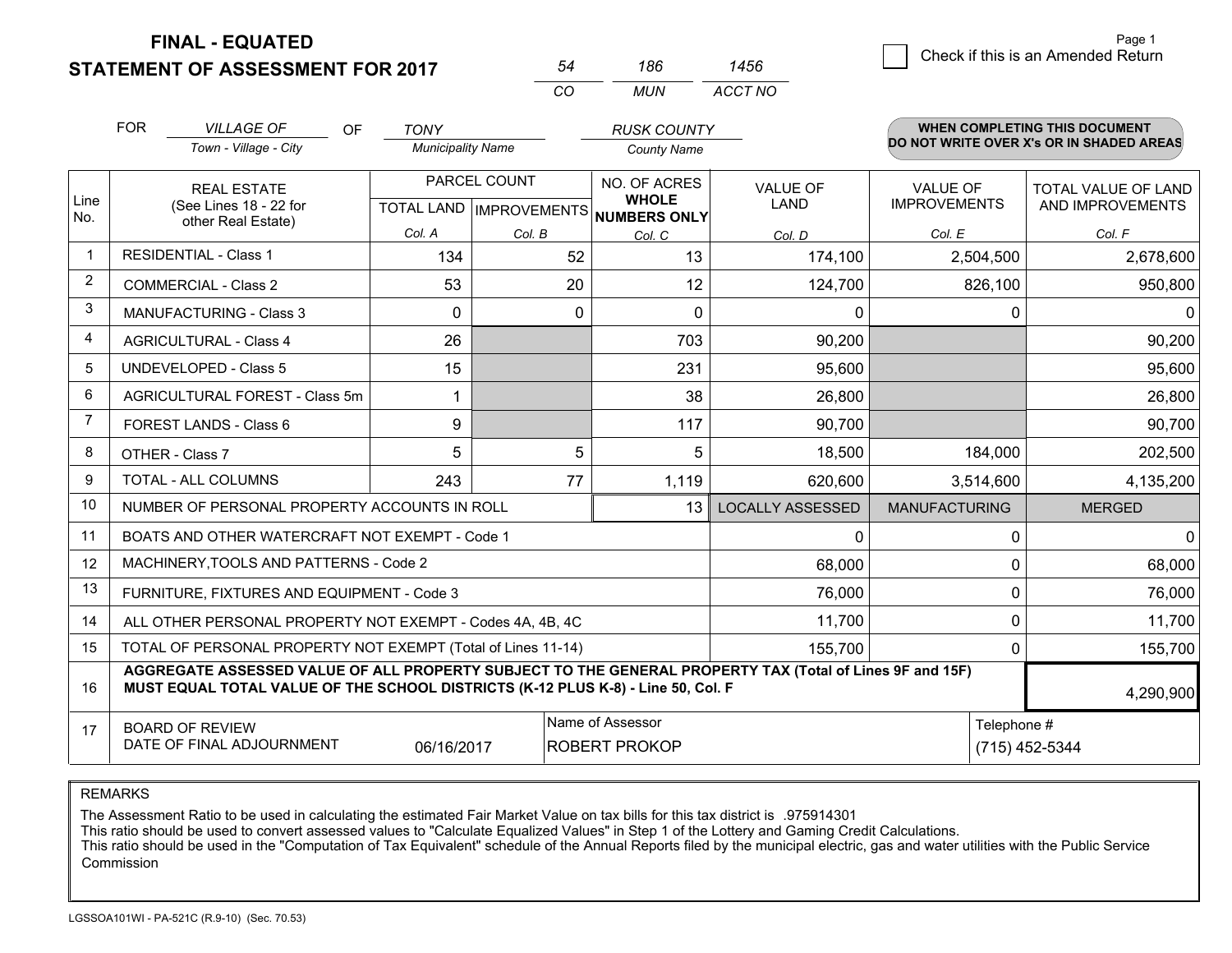*YEAR CO MUN ACCT NO* <sup>2017</sup> <sup>54</sup> <sup>186</sup> <sup>1456</sup>

Do not confuse FOREST LANDS (Line 7) with FOREST CROPS (in this section) - They are **NOT** the same

|    |                                                    |                                             |  | Private Forest Crop - Reg Class @ 10¢ per acre                                 |  |                                                                    | Private Forest Crop - Reg Class @ \$2.52 per acre                            |               |                    |  |
|----|----------------------------------------------------|---------------------------------------------|--|--------------------------------------------------------------------------------|--|--------------------------------------------------------------------|------------------------------------------------------------------------------|---------------|--------------------|--|
| 18 | (a) PARCELS                                        | (b) ACRES                                   |  | (c) ASSESSED VALUE                                                             |  | (d) PARCELS                                                        | (e) ACRES                                                                    |               | (f) ASSESSED VALUE |  |
|    | Private Forest Crop - Special Class @ 20¢ per acre |                                             |  |                                                                                |  |                                                                    | Entered Before 2005 Managed Forest - Ferrous Mining CLOSED @ \$8.27 per acre |               |                    |  |
| 19 | (a) PARCELS<br>(b) ACRES                           |                                             |  | (c) ASSESSED VALUE                                                             |  | (d) PARCELS                                                        | (e) ACRES                                                                    |               | (f) ASSESSED VALUE |  |
|    |                                                    | Entered Before 2005 Managed Forest - OPEN @ |  |                                                                                |  |                                                                    | Entered Before 2005 Managed Forest - CLOSED @ \$1.87 per acre                |               |                    |  |
| 20 | (a) PARCELS<br>(b) ACRES                           |                                             |  | \$.79 per acre<br>(c) ASSESSED VALUE                                           |  | (d) PARCELS<br>(e) ACRES                                           |                                                                              |               | (f) ASSESSED VALUE |  |
|    |                                                    | Entered After 2004 Managed Forest - OPEN @  |  | \$2.14 per acre                                                                |  |                                                                    | Entered After 2004 Managed Forest - CLOSED @ \$10.68 per acre                |               |                    |  |
| 21 | (a) PARCELS<br>(b) ACRES                           |                                             |  | (c) ASSESSED VALUE                                                             |  | (d) PARCELS                                                        | (e) ACRES                                                                    |               |                    |  |
|    | (a) County Forest Cropland Acres                   |                                             |  | (b) Federal Acres                                                              |  | (c) State Acres                                                    | (d) County (NOT FOREST CROP) Acres                                           |               | (e) Other Acres    |  |
| 22 |                                                    |                                             |  |                                                                                |  |                                                                    |                                                                              |               |                    |  |
|    |                                                    |                                             |  | 2.59                                                                           |  | 34                                                                 |                                                                              |               | 5.33               |  |
|    |                                                    |                                             |  | Assessed Value of Omitted Property From Prior Years (Sec. 70.44)               |  |                                                                    | Assessed Value of Sec. 70.43 Corrections of Errors by Assessors              |               |                    |  |
| 23 |                                                    | (a) REAL ESTATE                             |  | (b) PERSONAL                                                                   |  | (c1) REAL ESTATE                                                   |                                                                              |               | (c2) PERSONAL      |  |
|    |                                                    |                                             |  | Manufacturing Equated Value of Omitted Property From Prior Years (Sec. 70.995) |  | Mfg. Equated Value of Sec.70.43 Corrections of Errors by Assessors |                                                                              |               |                    |  |
|    | (d) REAL ESTATE                                    |                                             |  | (e) PERSONAL                                                                   |  | (f1) REAL ESTATE                                                   |                                                                              | (f2) PERSONAL |                    |  |
|    |                                                    |                                             |  |                                                                                |  |                                                                    |                                                                              |               |                    |  |

## **SPECIAL DISTRICTS**

| Line<br>No. | Enter 6-digit<br>Special District<br>Code (Col. A) | <b>Account</b><br><b>Number</b> | <b>Special District Name</b> | <b>Locally Assessed Value</b><br>of Real Estate and | Mfg Value of Real Estate<br>and Personal Property | <b>Merged Value of</b><br><b>Real Estate and</b><br>Personal Property (Col. F) |
|-------------|----------------------------------------------------|---------------------------------|------------------------------|-----------------------------------------------------|---------------------------------------------------|--------------------------------------------------------------------------------|
|             |                                                    | (Col. B)                        | (Col. C)                     | Personal Property (Col. D)                          | (Col. E)                                          |                                                                                |
| 24          |                                                    |                                 |                              |                                                     |                                                   |                                                                                |
| 25          |                                                    |                                 |                              |                                                     |                                                   |                                                                                |
| 26          |                                                    |                                 |                              |                                                     |                                                   |                                                                                |
| 27          |                                                    |                                 |                              |                                                     |                                                   |                                                                                |
| 28          |                                                    |                                 |                              |                                                     |                                                   |                                                                                |
| 29          |                                                    |                                 |                              |                                                     |                                                   |                                                                                |
| 30          |                                                    |                                 |                              |                                                     |                                                   |                                                                                |
| 31          |                                                    |                                 |                              |                                                     |                                                   |                                                                                |
| 32          |                                                    |                                 |                              |                                                     |                                                   |                                                                                |
| 33          |                                                    |                                 |                              |                                                     |                                                   |                                                                                |
| 34          |                                                    |                                 |                              |                                                     |                                                   |                                                                                |
| 35          |                                                    |                                 |                              |                                                     |                                                   |                                                                                |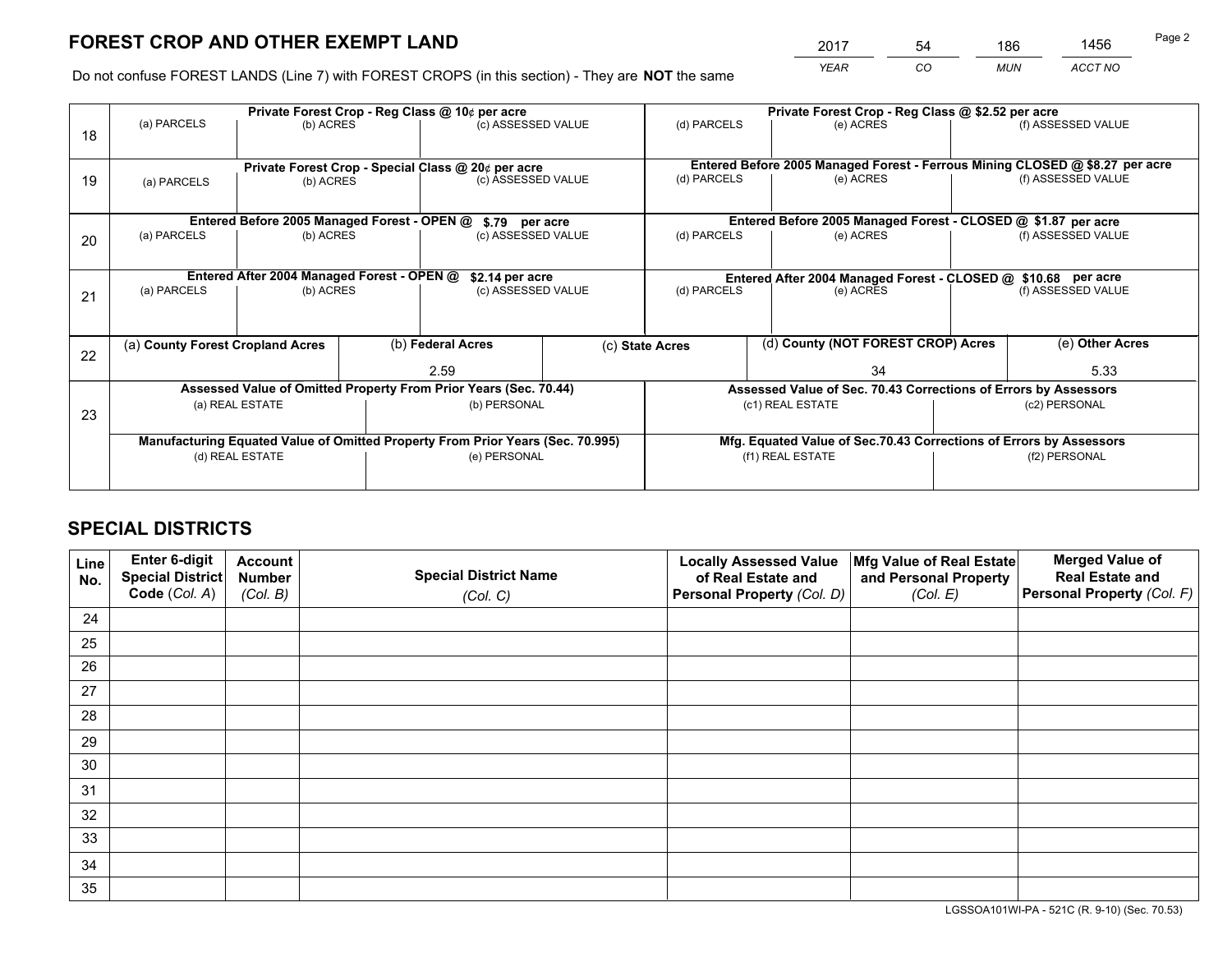|             |                                                          |                                             |                                                         | <b>YEAR</b>                                                                       | CO<br><b>MUN</b>                                              | ACCT NO                                                                        |
|-------------|----------------------------------------------------------|---------------------------------------------|---------------------------------------------------------|-----------------------------------------------------------------------------------|---------------------------------------------------------------|--------------------------------------------------------------------------------|
| Line<br>No. | Enter 6-digit<br><b>School District</b><br>Code (Col. A) | <b>Account</b><br><b>Number</b><br>(Col. B) | <b>School District Name</b><br>(Col. C)                 | <b>Locally Assessed Value</b><br>of Real Estate and<br>Personal Property (Col. D) | Mfg Value of Real Estate<br>and Personal Property<br>(Col. E) | <b>Merged Value of</b><br><b>Real Estate and</b><br>Personal Property (Col. F) |
|             | A. SCHOOL DISTRICTS (K-8 and K-12)                       |                                             |                                                         |                                                                                   |                                                               |                                                                                |
| 36          | 545757                                                   | 0325                                        | SCH D OF FLAMBEAU                                       | 4,290,900                                                                         |                                                               | 4,290,900                                                                      |
| 37          |                                                          |                                             |                                                         |                                                                                   |                                                               |                                                                                |
| 38          |                                                          |                                             |                                                         |                                                                                   |                                                               |                                                                                |
| 39          |                                                          |                                             |                                                         |                                                                                   |                                                               |                                                                                |
| 40          |                                                          |                                             |                                                         |                                                                                   |                                                               |                                                                                |
| 41          |                                                          |                                             |                                                         |                                                                                   |                                                               |                                                                                |
| 42          |                                                          |                                             |                                                         |                                                                                   |                                                               |                                                                                |
| 43          |                                                          |                                             |                                                         |                                                                                   |                                                               |                                                                                |
| 44          |                                                          |                                             |                                                         |                                                                                   |                                                               |                                                                                |
| 45<br>46    |                                                          |                                             |                                                         |                                                                                   |                                                               |                                                                                |
|             |                                                          |                                             |                                                         |                                                                                   |                                                               |                                                                                |
| 47<br>48    |                                                          |                                             |                                                         |                                                                                   |                                                               |                                                                                |
| 49          |                                                          |                                             |                                                         |                                                                                   |                                                               |                                                                                |
| 50          |                                                          |                                             | TOTAL ASSESSED VALUE OF SCHOOL DISTRICTS (K-8 and K-12) | 4,290,900                                                                         |                                                               | 4,290,900                                                                      |
|             | <b>B.</b><br><b>UNION HIGH SCHOOL DISTRICTS</b>          |                                             |                                                         |                                                                                   |                                                               |                                                                                |
| 51          |                                                          |                                             |                                                         |                                                                                   |                                                               |                                                                                |
| 52          |                                                          |                                             |                                                         |                                                                                   |                                                               |                                                                                |
| 53          |                                                          |                                             |                                                         |                                                                                   |                                                               |                                                                                |
| 54          |                                                          |                                             |                                                         |                                                                                   |                                                               |                                                                                |
| 55          |                                                          |                                             | TOTAL ASSESSED VALUE OF UNION HIGH SCHOOLS              |                                                                                   |                                                               |                                                                                |
|             | C.<br><b>TECHNICAL COLLEGE DISTRICTS</b>                 |                                             |                                                         |                                                                                   |                                                               |                                                                                |
| 56          | 001700                                                   | 0016                                        | WISCONSIN INDIANHEAD TECH COLLEGE SHEL                  | 4,290,900                                                                         |                                                               | 4,290,900                                                                      |
| 57          |                                                          |                                             |                                                         |                                                                                   |                                                               |                                                                                |
| 58          |                                                          |                                             |                                                         |                                                                                   |                                                               |                                                                                |
| 59          |                                                          |                                             | TOTAL ASSESSED VALUE OF TECHNICAL COLLEGES              | 4,290,900                                                                         |                                                               | 4,290,900                                                                      |

54

186

 *I hereby certify, to the best of my knowledge and belief, this form is complete and correct.*

**SCHOOL DISTRICTS**

| Print name of preparer | Title                    | Date (MM / DD / CCYY) |  |
|------------------------|--------------------------|-----------------------|--|
|                        |                          |                       |  |
| Signature of preparer  | Contact Telephone Number | E-mail address        |  |
|                        | $\overline{\phantom{0}}$ |                       |  |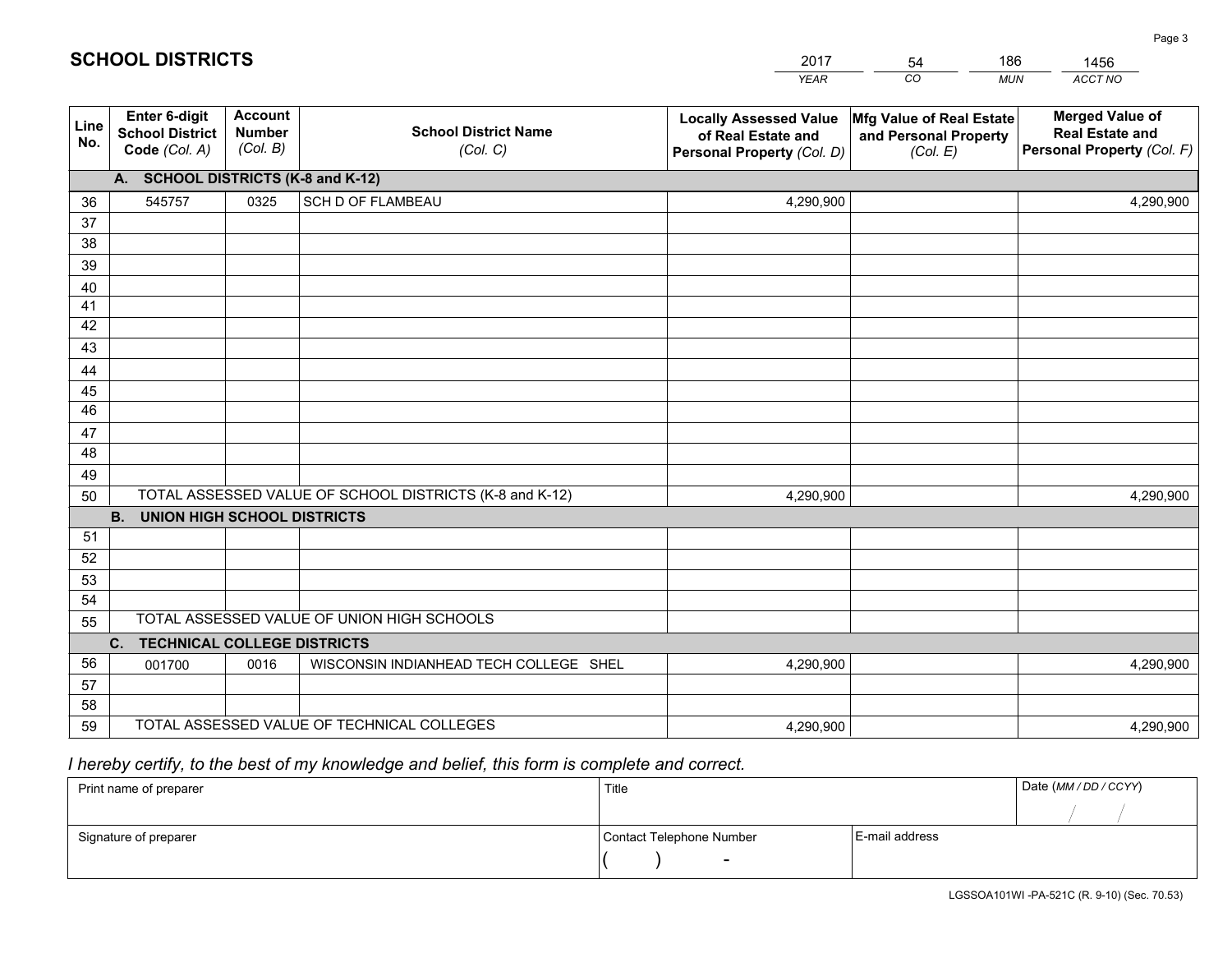## **HIGHLIGHTS**

- 1. Complete the Statement of Assessment after the Board of Review. Reflect any changes made there.
- 2. Use black ink to complete.
- 3. Line 16 must equal Line 50, Col D.
- 4. Line 55 must equal the total of K-8 schools listed on lines 36-49. Do not include K-12 schools in this comparision.
- 5. Line 59, Col. D must equal Line 16.
- 6. Special District, School District and Technical College District values must include both real estate and personal property. Examples of Special districts are: town sanitary districts, public inland lake protection and rehabilitation districts, and metropolitan sewerage districts.
- 7. DO NOT INCLUDE Manufacturing property values.DOR will print these values on the final SOA.
- 8. Accuracy of this form is very important. The values reported directly affect the equalized value DOR calculates for school and special districts.

#### **Page 1:**

 If not prefilled, enter the tax year,county and municipal code,municipal type, municipal name and county name on the top of form.

Check the Amended box, if filing an amended / corrected SOA.

 Report the parcel count, acres and assessed value of taxable general property, total parcel count, (real and personal), total acres, and values from final figures set by the Board of Review.

- A. Real Estate land and improvements (buildings, etc.) is reported on lines 1 8, total line 9.
- B. Personal Property is reported on lines 11 14, Column D, total line 15.
- C. To complete this report, use the computer produced summary of the assessment roll that shows these amounts.
- D. Use whole numbers only.
- E. Add each line across and each column down to verify entries.

## **Page 2:**

- A. Report Special Items (not subject to general property tax).
- 1. Private Forest Croplands and Managed Forest Lands are reported on lines 18,19, 20 and 21. Be sure to report assessed values **NOT** taxes.
- 2. You should have copies of the orders of entry, orders of withdrawal, etc., to update your assessment roll.
	- 3. Show hundredths of acres (e.g. 39.75).
- 4. Tax exempt lands are reported on line 22.
- 5. Omitted property and sec. 70.43, Wis. Stats., corrections of errors by assessor are reported on line 23. Report real estate and personal property separately. These should be for **prior years**, not something found on the current assessment roll after the board of review.
- B. Special District (Lines 24-35) Include the value of both real and personal property.

 The Department of Revenue (DOR) preprints much of the information regarding names and codes for schools, special districts,etc. If a district is not listed, enter the name and value only, DOR will enter the proper code.

## **Page 3 School Districts:**

Include the value of both real and personal property.

Report School District (regular, elementary, union high school, and technical college).

- 1. Regular (K-12) and Elementary (K-8) school values are reported on lines 36-49, total on line 50.
- 2. Union High School (UHS) (use only if elementary schools are listed on lines 36-49) are reported on lines 51-54. UHS total value (line 55) must equal to the total **elementary school** values reported on lines 36-49. Do notinclude K-12 schools in this comparison.
- 3. Technical College values are reported on lines 56-58, total on line 59.
- 4. Use the computer summary that shows these amounts to complete this report.

#### **This form is due the second Monday in June. File this report only after your Board of Review is complete.**

 *If you have questions: Return forms to:*

 Email: lgs@wisconsin.gov Wisconsin Department of RevenueCall:  $(608)$  266-2569 or  $(608)$  264-6892 Fax number: (608) 264-6887 PO Box 8971

Local Government Services Section 6-97 Madison WI 53708-8971

N5399 WALNUT STREET N5399 WALNUT STREET VILLAGE OF TONY VILLAGE OF TONY **TONY, WI 54563 KELLY SPORTS** TONY, WI 54563 KELLY SPORTS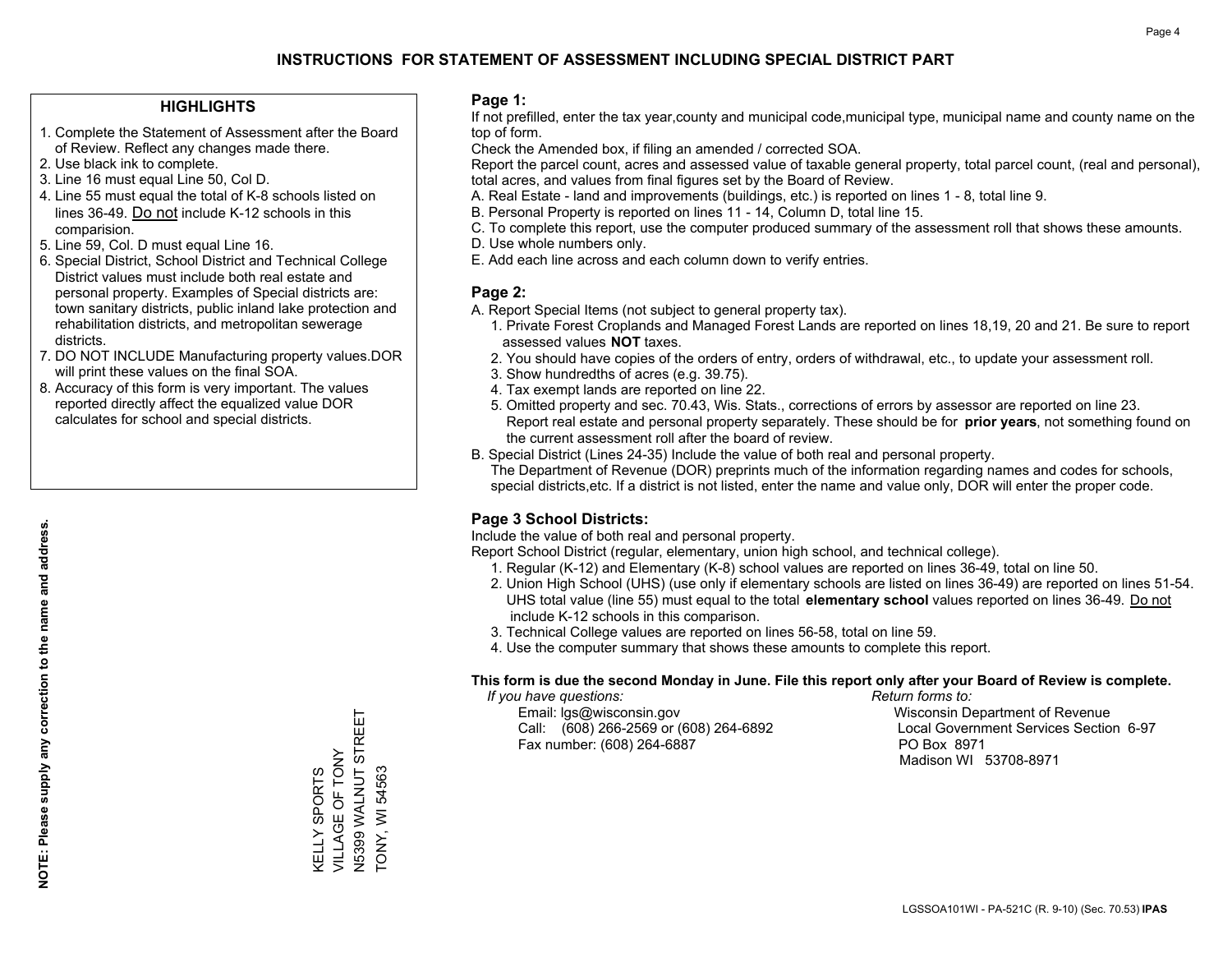**STATEMENT OF ASSESSMENT FOR 2017** 

**FINAL - EQUATED**

|                | <b>FOR</b>                                                                     | <b>VILLAGE OF</b><br>OF                                                                                                                                                                      | <b>WEYERHAEUSER</b>      |                                | <b>RUSK COUNTY</b>                  |                         |                      | WHEN COMPLETING THIS DOCUMENT            |
|----------------|--------------------------------------------------------------------------------|----------------------------------------------------------------------------------------------------------------------------------------------------------------------------------------------|--------------------------|--------------------------------|-------------------------------------|-------------------------|----------------------|------------------------------------------|
|                |                                                                                | Town - Village - City                                                                                                                                                                        | <b>Municipality Name</b> |                                | <b>County Name</b>                  |                         |                      | DO NOT WRITE OVER X's OR IN SHADED AREAS |
|                |                                                                                | <b>REAL ESTATE</b>                                                                                                                                                                           |                          | PARCEL COUNT                   | NO. OF ACRES                        | <b>VALUE OF</b>         | <b>VALUE OF</b>      | <b>TOTAL VALUE OF LAND</b>               |
| Line<br>No.    |                                                                                | (See Lines 18 - 22 for<br>other Real Estate)                                                                                                                                                 |                          | <b>TOTAL LAND IMPROVEMENTS</b> | <b>WHOLE</b><br><b>NUMBERS ONLY</b> | LAND                    | <b>IMPROVEMENTS</b>  | AND IMPROVEMENTS                         |
|                |                                                                                |                                                                                                                                                                                              | Col. A                   | Col. B                         | Col. C                              | Col. D                  | Col. E               | Col. F                                   |
| -1             |                                                                                | <b>RESIDENTIAL - Class 1</b>                                                                                                                                                                 | 136                      | 126                            | 27                                  | 737,900                 | 6,147,500            | 6,885,400                                |
| $\overline{2}$ |                                                                                | <b>COMMERCIAL - Class 2</b>                                                                                                                                                                  | 23                       | 19                             | 18                                  | 140,900                 | 1,160,600            | 1,301,500                                |
| 3              |                                                                                | <b>MANUFACTURING - Class 3</b>                                                                                                                                                               | 3                        |                                | 2<br>56                             | 416,700                 | 11,807,700           | 12,224,400                               |
| 4              |                                                                                | <b>AGRICULTURAL - Class 4</b>                                                                                                                                                                | 9                        |                                | 144                                 | 16,700                  |                      | 16,700                                   |
| 5              |                                                                                | <b>UNDEVELOPED - Class 5</b>                                                                                                                                                                 | 8                        |                                | 49                                  | 13,800                  |                      | 13,800                                   |
| 6              |                                                                                | AGRICULTURAL FOREST - Class 5m                                                                                                                                                               | 5                        |                                | 46                                  | 26,600                  |                      | 26,600                                   |
| $\overline{7}$ |                                                                                | FOREST LANDS - Class 6                                                                                                                                                                       | 5                        |                                | 68                                  | 78,600                  |                      | 78,600                                   |
| 8              |                                                                                | OTHER - Class 7                                                                                                                                                                              | $\overline{2}$           |                                | $\overline{2}$<br>3                 | 7,000                   | 127,200              | 134,200                                  |
| 9              |                                                                                | TOTAL - ALL COLUMNS                                                                                                                                                                          | 191                      | 149                            | 411                                 | 1,438,200               | 19,243,000           | 20,681,200                               |
| 10             |                                                                                | NUMBER OF PERSONAL PROPERTY ACCOUNTS IN ROLL                                                                                                                                                 |                          |                                | 28                                  | <b>LOCALLY ASSESSED</b> | <b>MANUFACTURING</b> | <b>MERGED</b>                            |
| 11             |                                                                                | BOATS AND OTHER WATERCRAFT NOT EXEMPT - Code 1                                                                                                                                               |                          |                                |                                     | 0                       | $\Omega$             | $\Omega$                                 |
| 12             |                                                                                | MACHINERY, TOOLS AND PATTERNS - Code 2                                                                                                                                                       |                          |                                |                                     | 258,700                 | 4,667,900            | 4,926,600                                |
| 13             |                                                                                | FURNITURE, FIXTURES AND EQUIPMENT - Code 3                                                                                                                                                   |                          |                                |                                     | 60,600                  | 562,300              | 622,900                                  |
| 14             |                                                                                | ALL OTHER PERSONAL PROPERTY NOT EXEMPT - Codes 4A, 4B, 4C                                                                                                                                    |                          |                                |                                     | 7,300                   | 51,500               | 58,800                                   |
| 15             |                                                                                | TOTAL OF PERSONAL PROPERTY NOT EXEMPT (Total of Lines 11-14)                                                                                                                                 |                          |                                |                                     | 326,600                 | 5,281,700            | 5,608,300                                |
| 16             |                                                                                | AGGREGATE ASSESSED VALUE OF ALL PROPERTY SUBJECT TO THE GENERAL PROPERTY TAX (Total of Lines 9F and 15F)<br>MUST EQUAL TOTAL VALUE OF THE SCHOOL DISTRICTS (K-12 PLUS K-8) - Line 50, Col. F |                          |                                |                                     |                         |                      | 26,289,500                               |
| 17             |                                                                                | <b>BOARD OF REVIEW</b>                                                                                                                                                                       |                          |                                | Name of Assessor                    |                         | Telephone #          |                                          |
|                | DATE OF FINAL ADJOURNMENT<br>(715) 868-2254<br>06/08/2017<br><b>TOM HANSON</b> |                                                                                                                                                                                              |                          |                                |                                     |                         |                      |                                          |

*CO*

*MUN*

*ACCT NO1457*

*<sup>54</sup> <sup>191</sup>*

REMARKS

The Assessment Ratio to be used in calculating the estimated Fair Market Value on tax bills for this tax district is 1.006601114<br>This ratio should be used to convert assessed values to "Calculate Equalized Values" in Step Commission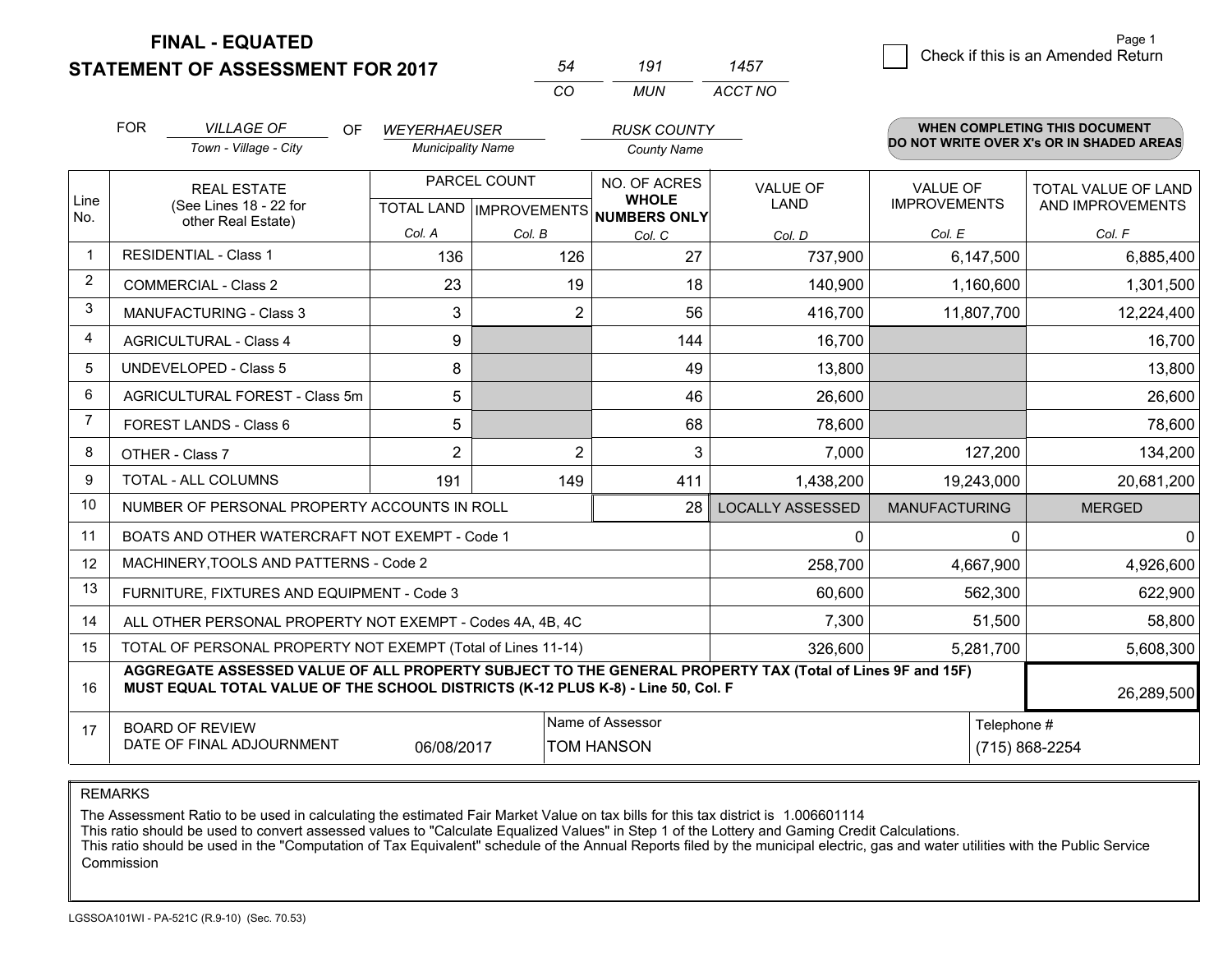*YEAR CO MUN ACCT NO* <sup>2017</sup> <sup>54</sup> <sup>191</sup> <sup>1457</sup>

Do not confuse FOREST LANDS (Line 7) with FOREST CROPS (in this section) - They are **NOT** the same

|    | Private Forest Crop - Reg Class @ 10¢ per acre                                 |                                             |  |                                                                  |                                                                    |                                                                 | Private Forest Crop - Reg Class @ \$2.52 per acre                            |                    |                    |  |
|----|--------------------------------------------------------------------------------|---------------------------------------------|--|------------------------------------------------------------------|--------------------------------------------------------------------|-----------------------------------------------------------------|------------------------------------------------------------------------------|--------------------|--------------------|--|
| 18 | (a) PARCELS                                                                    | (b) ACRES                                   |  | (c) ASSESSED VALUE                                               |                                                                    | (d) PARCELS                                                     | (e) ACRES                                                                    |                    | (f) ASSESSED VALUE |  |
|    |                                                                                |                                             |  | Private Forest Crop - Special Class @ 20¢ per acre               |                                                                    |                                                                 | Entered Before 2005 Managed Forest - Ferrous Mining CLOSED @ \$8.27 per acre |                    |                    |  |
| 19 | (b) ACRES<br>(a) PARCELS                                                       |                                             |  | (c) ASSESSED VALUE                                               |                                                                    | (d) PARCELS                                                     | (e) ACRES                                                                    |                    | (f) ASSESSED VALUE |  |
|    |                                                                                | Entered Before 2005 Managed Forest - OPEN @ |  | \$.79 per acre                                                   |                                                                    |                                                                 | Entered Before 2005 Managed Forest - CLOSED @ \$1.87 per acre                |                    |                    |  |
| 20 | (a) PARCELS                                                                    | (b) ACRES                                   |  | (c) ASSESSED VALUE                                               |                                                                    | (d) PARCELS                                                     | (e) ACRES                                                                    |                    | (f) ASSESSED VALUE |  |
|    |                                                                                |                                             |  |                                                                  |                                                                    |                                                                 | 40                                                                           |                    | 48,000             |  |
|    | Entered After 2004 Managed Forest - OPEN @<br>\$2.14 per acre                  |                                             |  |                                                                  |                                                                    | Entered After 2004 Managed Forest - CLOSED @ \$10.68 per acre   |                                                                              |                    |                    |  |
| 21 | (a) PARCELS                                                                    | (b) ACRES                                   |  | (c) ASSESSED VALUE                                               |                                                                    | (d) PARCELS<br>(e) ACRES                                        |                                                                              | (f) ASSESSED VALUE |                    |  |
|    |                                                                                |                                             |  |                                                                  |                                                                    |                                                                 |                                                                              |                    |                    |  |
|    |                                                                                |                                             |  |                                                                  |                                                                    |                                                                 |                                                                              | 5,000              |                    |  |
|    | (a) County Forest Cropland Acres                                               |                                             |  | (b) Federal Acres                                                |                                                                    | (c) State Acres                                                 | (d) County (NOT FOREST CROP) Acres                                           |                    | (e) Other Acres    |  |
| 22 |                                                                                |                                             |  |                                                                  |                                                                    |                                                                 | .84                                                                          |                    | 20.07              |  |
|    |                                                                                |                                             |  | Assessed Value of Omitted Property From Prior Years (Sec. 70.44) |                                                                    | Assessed Value of Sec. 70.43 Corrections of Errors by Assessors |                                                                              |                    |                    |  |
| 23 |                                                                                | (a) REAL ESTATE                             |  | (b) PERSONAL                                                     |                                                                    | (c1) REAL ESTATE                                                |                                                                              | (c2) PERSONAL      |                    |  |
|    |                                                                                |                                             |  |                                                                  |                                                                    |                                                                 |                                                                              |                    |                    |  |
|    | Manufacturing Equated Value of Omitted Property From Prior Years (Sec. 70.995) |                                             |  |                                                                  | Mfg. Equated Value of Sec.70.43 Corrections of Errors by Assessors |                                                                 |                                                                              |                    |                    |  |
|    |                                                                                | (d) REAL ESTATE                             |  | (e) PERSONAL                                                     |                                                                    | (f1) REAL ESTATE                                                |                                                                              | (f2) PERSONAL      |                    |  |
|    |                                                                                |                                             |  |                                                                  |                                                                    |                                                                 |                                                                              |                    |                    |  |

## **SPECIAL DISTRICTS**

| Line<br>No. | Enter 6-digit<br><b>Special District</b> | <b>Account</b><br><b>Number</b> | <b>Special District Name</b> | <b>Locally Assessed Value</b><br>of Real Estate and | Mfg Value of Real Estate<br>and Personal Property | <b>Merged Value of</b><br><b>Real Estate and</b> |
|-------------|------------------------------------------|---------------------------------|------------------------------|-----------------------------------------------------|---------------------------------------------------|--------------------------------------------------|
|             | Code (Col. A)                            | (Col. B)                        | (Col. C)                     | Personal Property (Col. D)                          | (Col. E)                                          | Personal Property (Col. F)                       |
| 24          |                                          |                                 |                              |                                                     |                                                   |                                                  |
| 25          |                                          |                                 |                              |                                                     |                                                   |                                                  |
| 26          |                                          |                                 |                              |                                                     |                                                   |                                                  |
| 27          |                                          |                                 |                              |                                                     |                                                   |                                                  |
| 28          |                                          |                                 |                              |                                                     |                                                   |                                                  |
| 29          |                                          |                                 |                              |                                                     |                                                   |                                                  |
| 30          |                                          |                                 |                              |                                                     |                                                   |                                                  |
| 31          |                                          |                                 |                              |                                                     |                                                   |                                                  |
| 32          |                                          |                                 |                              |                                                     |                                                   |                                                  |
| 33          |                                          |                                 |                              |                                                     |                                                   |                                                  |
| 34          |                                          |                                 |                              |                                                     |                                                   |                                                  |
| 35          |                                          |                                 |                              |                                                     |                                                   |                                                  |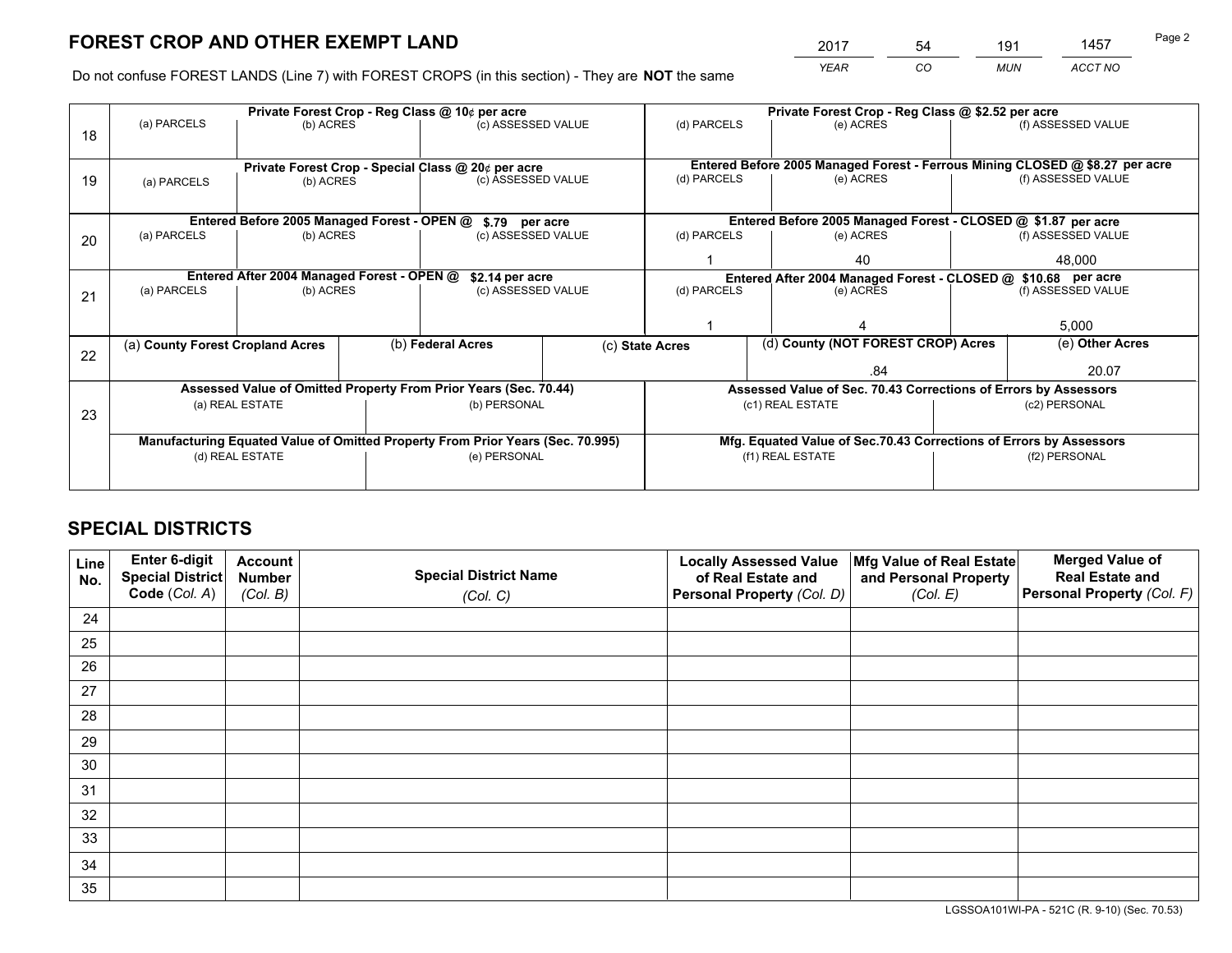|             |                                                                 |                                             |                                                         | <b>YEAR</b>                                                                       | CO<br><b>MUN</b>                                              | <b>ACCT NO</b>                                                                 |
|-------------|-----------------------------------------------------------------|---------------------------------------------|---------------------------------------------------------|-----------------------------------------------------------------------------------|---------------------------------------------------------------|--------------------------------------------------------------------------------|
| Line<br>No. | <b>Enter 6-digit</b><br><b>School District</b><br>Code (Col. A) | <b>Account</b><br><b>Number</b><br>(Col. B) | <b>School District Name</b><br>(Col. C)                 | <b>Locally Assessed Value</b><br>of Real Estate and<br>Personal Property (Col. D) | Mfg Value of Real Estate<br>and Personal Property<br>(Col. E) | <b>Merged Value of</b><br><b>Real Estate and</b><br>Personal Property (Col. F) |
|             | A. SCHOOL DISTRICTS (K-8 and K-12)                              |                                             |                                                         |                                                                                   |                                                               |                                                                                |
| 36          | 031080                                                          | 0024                                        | SCH D OF CHETEK-WEYERHAEUSER AREA                       | 8,783,400                                                                         | 17,506,100                                                    | 26,289,500                                                                     |
| 37          |                                                                 |                                             |                                                         |                                                                                   |                                                               |                                                                                |
| 38          |                                                                 |                                             |                                                         |                                                                                   |                                                               |                                                                                |
| 39          |                                                                 |                                             |                                                         |                                                                                   |                                                               |                                                                                |
| 40          |                                                                 |                                             |                                                         |                                                                                   |                                                               |                                                                                |
| 41<br>42    |                                                                 |                                             |                                                         |                                                                                   |                                                               |                                                                                |
| 43          |                                                                 |                                             |                                                         |                                                                                   |                                                               |                                                                                |
|             |                                                                 |                                             |                                                         |                                                                                   |                                                               |                                                                                |
| 44<br>45    |                                                                 |                                             |                                                         |                                                                                   |                                                               |                                                                                |
| 46          |                                                                 |                                             |                                                         |                                                                                   |                                                               |                                                                                |
| 47          |                                                                 |                                             |                                                         |                                                                                   |                                                               |                                                                                |
| 48          |                                                                 |                                             |                                                         |                                                                                   |                                                               |                                                                                |
| 49          |                                                                 |                                             |                                                         |                                                                                   |                                                               |                                                                                |
| 50          |                                                                 |                                             | TOTAL ASSESSED VALUE OF SCHOOL DISTRICTS (K-8 and K-12) | 8,783,400                                                                         | 17,506,100                                                    | 26,289,500                                                                     |
|             | <b>B.</b><br><b>UNION HIGH SCHOOL DISTRICTS</b>                 |                                             |                                                         |                                                                                   |                                                               |                                                                                |
| 51          |                                                                 |                                             |                                                         |                                                                                   |                                                               |                                                                                |
| 52          |                                                                 |                                             |                                                         |                                                                                   |                                                               |                                                                                |
| 53          |                                                                 |                                             |                                                         |                                                                                   |                                                               |                                                                                |
| 54          |                                                                 |                                             |                                                         |                                                                                   |                                                               |                                                                                |
| 55          |                                                                 |                                             | TOTAL ASSESSED VALUE OF UNION HIGH SCHOOLS              |                                                                                   |                                                               |                                                                                |
|             | C.<br><b>TECHNICAL COLLEGE DISTRICTS</b>                        |                                             |                                                         |                                                                                   |                                                               |                                                                                |
| 56          | 001700                                                          | 0016                                        | WISCONSIN INDIANHEAD TECH COLLEGE SHEL                  | 8,783,400                                                                         | 17,506,100                                                    | 26,289,500                                                                     |
| 57<br>58    |                                                                 |                                             |                                                         |                                                                                   |                                                               |                                                                                |
| 59          |                                                                 |                                             | TOTAL ASSESSED VALUE OF TECHNICAL COLLEGES              | 8,783,400                                                                         | 17,506,100                                                    | 26,289,500                                                                     |
|             |                                                                 |                                             |                                                         |                                                                                   |                                                               |                                                                                |

54

191

## *I hereby certify, to the best of my knowledge and belief, this form is complete and correct.*

**SCHOOL DISTRICTS**

| Print name of preparer | Title                    |                | Date (MM / DD / CCYY) |
|------------------------|--------------------------|----------------|-----------------------|
|                        |                          |                |                       |
| Signature of preparer  | Contact Telephone Number | E-mail address |                       |
|                        | $\overline{\phantom{0}}$ |                |                       |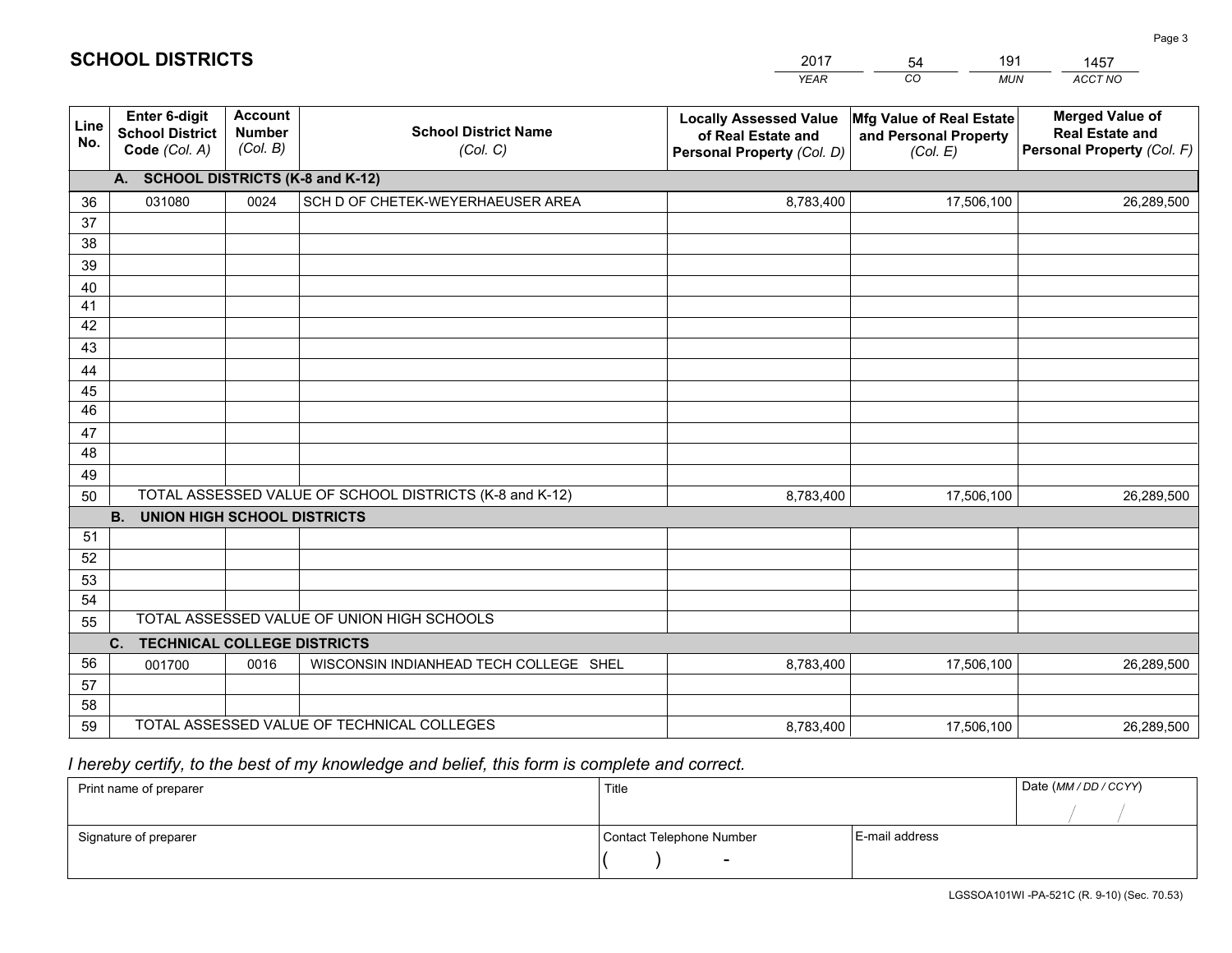## **HIGHLIGHTS**

- 1. Complete the Statement of Assessment after the Board of Review. Reflect any changes made there.
- 2. Use black ink to complete.
- 3. Line 16 must equal Line 50, Col D.
- 4. Line 55 must equal the total of K-8 schools listed on lines 36-49. Do not include K-12 schools in this comparision.
- 5. Line 59, Col. D must equal Line 16.
- 6. Special District, School District and Technical College District values must include both real estate and personal property. Examples of Special districts are: town sanitary districts, public inland lake protection and rehabilitation districts, and metropolitan sewerage districts.
- 7. DO NOT INCLUDE Manufacturing property values.DOR will print these values on the final SOA.
- 8. Accuracy of this form is very important. The values reported directly affect the equalized value DOR calculates for school and special districts.

### **Page 1:**

 If not prefilled, enter the tax year,county and municipal code,municipal type, municipal name and county name on the top of form.

Check the Amended box, if filing an amended / corrected SOA.

 Report the parcel count, acres and assessed value of taxable general property, total parcel count, (real and personal), total acres, and values from final figures set by the Board of Review.

- A. Real Estate land and improvements (buildings, etc.) is reported on lines 1 8, total line 9.
- B. Personal Property is reported on lines 11 14, Column D, total line 15.
- C. To complete this report, use the computer produced summary of the assessment roll that shows these amounts.
- D. Use whole numbers only.
- E. Add each line across and each column down to verify entries.

## **Page 2:**

- A. Report Special Items (not subject to general property tax).
- 1. Private Forest Croplands and Managed Forest Lands are reported on lines 18,19, 20 and 21. Be sure to report assessed values **NOT** taxes.
- 2. You should have copies of the orders of entry, orders of withdrawal, etc., to update your assessment roll.
	- 3. Show hundredths of acres (e.g. 39.75).
- 4. Tax exempt lands are reported on line 22.
- 5. Omitted property and sec. 70.43, Wis. Stats., corrections of errors by assessor are reported on line 23. Report real estate and personal property separately. These should be for **prior years**, not something found on the current assessment roll after the board of review.
- B. Special District (Lines 24-35) Include the value of both real and personal property.

 The Department of Revenue (DOR) preprints much of the information regarding names and codes for schools, special districts,etc. If a district is not listed, enter the name and value only, DOR will enter the proper code.

## **Page 3 School Districts:**

Include the value of both real and personal property.

Report School District (regular, elementary, union high school, and technical college).

- 1. Regular (K-12) and Elementary (K-8) school values are reported on lines 36-49, total on line 50.
- 2. Union High School (UHS) (use only if elementary schools are listed on lines 36-49) are reported on lines 51-54. UHS total value (line 55) must equal to the total **elementary school** values reported on lines 36-49. Do notinclude K-12 schools in this comparison.
- 3. Technical College values are reported on lines 56-58, total on line 59.
- 4. Use the computer summary that shows these amounts to complete this report.

#### **This form is due the second Monday in June. File this report only after your Board of Review is complete.**

 *If you have questions: Return forms to:*

 Email: lgs@wisconsin.gov Wisconsin Department of RevenueCall:  $(608)$  266-2569 or  $(608)$  264-6892 Fax number: (608) 264-6887 PO Box 8971

Local Government Services Section 6-97 Madison WI 53708-8971

VILLAGE OF WEYERHAEUSER KRIS SNYDER<br>VILLAGE OF WEYERHAEUSER 54895 WEYERHAEUSER, WI 54895  $\overline{\geq}$ **WEYERHAEUSER,** KRIS SNYDER **BOX 168** PO BOX 168  $\overline{S}$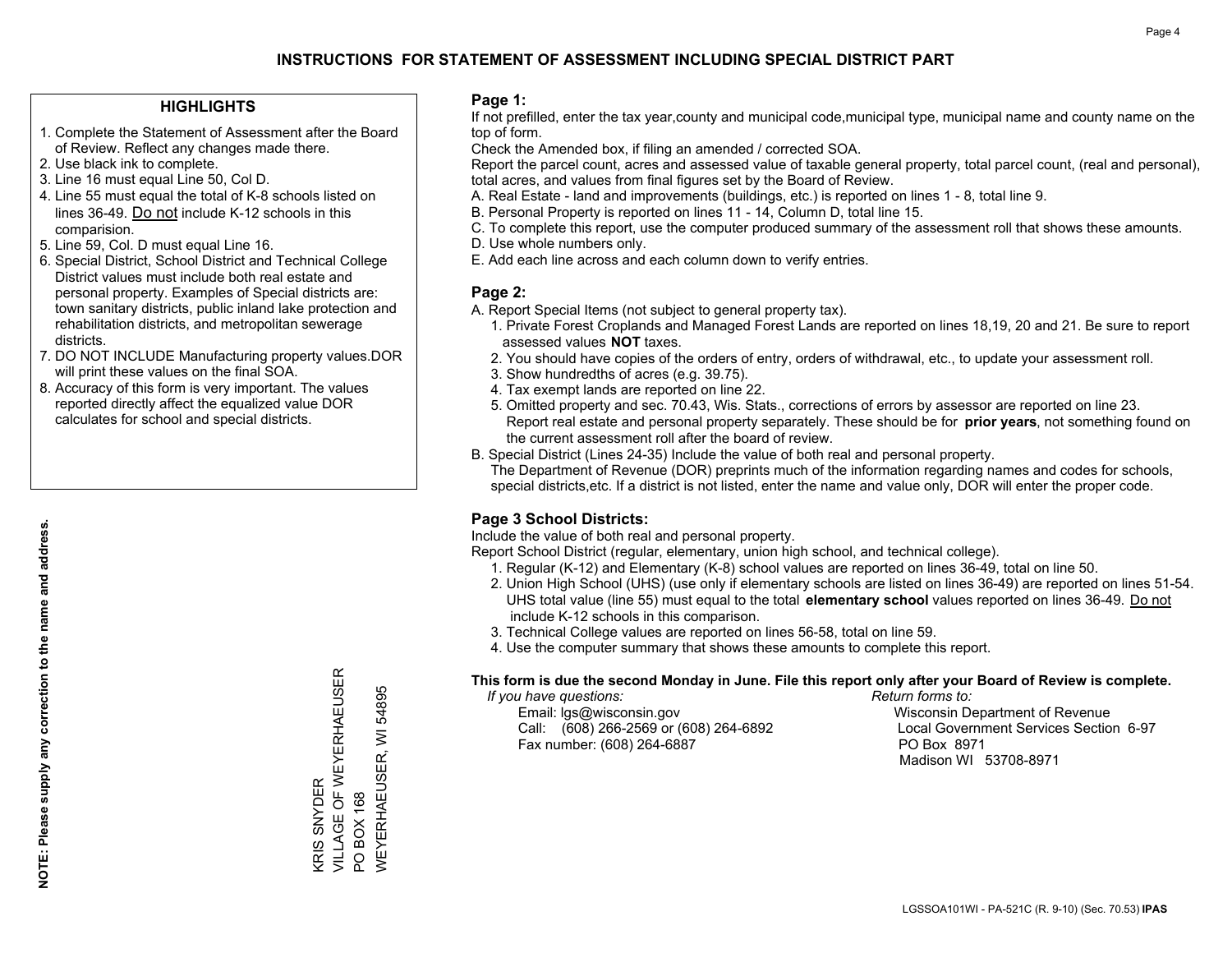**FINAL - EQUATED**

**STATEMENT OF ASSESSMENT FOR 2017** 

|   | Page 1                             |
|---|------------------------------------|
| 8 | Check if this is an Amended Return |
|   |                                    |

|                | <b>FOR</b>                                                                                                      | CITY OF<br><b>OF</b><br>Town - Village - City                                                                                                                                                | <b>LADYSMITH</b><br><b>Municipality Name</b> |                                                | <b>RUSK COUNTY</b><br><b>County Name</b>     |                               |                                        | <b>WHEN COMPLETING THIS DOCUMENT</b><br>DO NOT WRITE OVER X's OR IN SHADED AREAS |
|----------------|-----------------------------------------------------------------------------------------------------------------|----------------------------------------------------------------------------------------------------------------------------------------------------------------------------------------------|----------------------------------------------|------------------------------------------------|----------------------------------------------|-------------------------------|----------------------------------------|----------------------------------------------------------------------------------|
| Line<br>No.    |                                                                                                                 | <b>REAL ESTATE</b><br>(See Lines 18 - 22 for                                                                                                                                                 |                                              | PARCEL COUNT<br><b>TOTAL LAND IMPROVEMENTS</b> | NO. OF ACRES<br><b>WHOLE</b><br>NUMBERS ONLY | VALUE OF<br>LAND              | <b>VALUE OF</b><br><b>IMPROVEMENTS</b> | TOTAL VALUE OF LAND<br>AND IMPROVEMENTS                                          |
|                |                                                                                                                 | other Real Estate)                                                                                                                                                                           | Col. A                                       | Col. B                                         | Col. C                                       | Col. D                        | Col. E                                 | Col. F                                                                           |
|                |                                                                                                                 | <b>RESIDENTIAL - Class 1</b>                                                                                                                                                                 | 1,408                                        | 1,198                                          | 797                                          | 18,003,400                    | 81,328,000                             | 99,331,400                                                                       |
| $\overline{2}$ |                                                                                                                 | <b>COMMERCIAL - Class 2</b>                                                                                                                                                                  | 243                                          | 190                                            | 306                                          | 9,627,500                     | 50,605,900                             | 60,233,400                                                                       |
| 3              |                                                                                                                 | <b>MANUFACTURING - Class 3</b>                                                                                                                                                               | 23                                           | 15                                             | 154                                          | 1,281,700                     | 13,764,800                             | 15,046,500                                                                       |
| 4              |                                                                                                                 | <b>AGRICULTURAL - Class 4</b>                                                                                                                                                                | 0                                            |                                                | $\mathbf{0}$                                 | $\mathbf{0}$                  |                                        | 0                                                                                |
| 5              |                                                                                                                 | <b>UNDEVELOPED - Class 5</b>                                                                                                                                                                 | 10                                           |                                                | 119                                          | 59,100                        |                                        | 59,100                                                                           |
| 6              |                                                                                                                 | <b>AGRICULTURAL FOREST - Class 5m</b>                                                                                                                                                        | 0                                            |                                                | 0                                            | $\mathbf{0}$                  |                                        | $\mathbf{0}$                                                                     |
| 7              |                                                                                                                 | FOREST LANDS - Class 6                                                                                                                                                                       | 0                                            |                                                | 0                                            | 0                             |                                        | 0                                                                                |
| 8              |                                                                                                                 | OTHER - Class 7                                                                                                                                                                              | 0                                            | $\Omega$                                       | $\mathbf{0}$                                 | $\mathbf{0}$                  | $\Omega$                               | $\mathbf 0$                                                                      |
| 9              |                                                                                                                 | TOTAL - ALL COLUMNS                                                                                                                                                                          | 1,684                                        | 1,403                                          | 1,376                                        | 28,971,700                    | 145,698,700                            | 174,670,400                                                                      |
| 10             |                                                                                                                 | NUMBER OF PERSONAL PROPERTY ACCOUNTS IN ROLL                                                                                                                                                 |                                              |                                                | 251                                          | <b>LOCALLY ASSESSED</b>       | <b>MANUFACTURING</b>                   | <b>MERGED</b>                                                                    |
| 11             |                                                                                                                 | BOATS AND OTHER WATERCRAFT NOT EXEMPT - Code 1                                                                                                                                               |                                              |                                                |                                              | $\Omega$                      | <sup>0</sup>                           | $\Omega$                                                                         |
| 12             |                                                                                                                 | MACHINERY, TOOLS AND PATTERNS - Code 2                                                                                                                                                       |                                              |                                                |                                              | 2,637,200                     | 2,690,300                              | 5,327,500                                                                        |
| 13             |                                                                                                                 | FURNITURE, FIXTURES AND EQUIPMENT - Code 3                                                                                                                                                   |                                              |                                                |                                              | 3,232,800                     | 1,253,400                              | 4,486,200                                                                        |
| 14             |                                                                                                                 | ALL OTHER PERSONAL PROPERTY NOT EXEMPT - Codes 4A, 4B, 4C                                                                                                                                    |                                              |                                                | 523,100                                      | 1,441,700                     | 1,964,800                              |                                                                                  |
| 15             |                                                                                                                 | TOTAL OF PERSONAL PROPERTY NOT EXEMPT (Total of Lines 11-14)                                                                                                                                 |                                              |                                                | 6,393,100                                    | 5,385,400                     | 11,778,500                             |                                                                                  |
| 16             |                                                                                                                 | AGGREGATE ASSESSED VALUE OF ALL PROPERTY SUBJECT TO THE GENERAL PROPERTY TAX (Total of Lines 9F and 15F)<br>MUST EQUAL TOTAL VALUE OF THE SCHOOL DISTRICTS (K-12 PLUS K-8) - Line 50, Col. F |                                              |                                                |                                              |                               |                                        | 186,448,900                                                                      |
| 17             | Name of Assessor<br><b>BOARD OF REVIEW</b><br>DATE OF FINAL ADJOURNMENT<br><b>BARRETT BRENNER</b><br>06/01/2017 |                                                                                                                                                                                              |                                              |                                                |                                              | Telephone #<br>(715) 926-3199 |                                        |                                                                                  |

*CO*

*MUN*

*ACCT NO1458*

*<sup>54</sup> <sup>246</sup>*

REMARKS

The Assessment Ratio to be used in calculating the estimated Fair Market Value on tax bills for this tax district is 1.151893526<br>This ratio should be used to convert assessed values to "Calculate Equalized Values" in Step Commission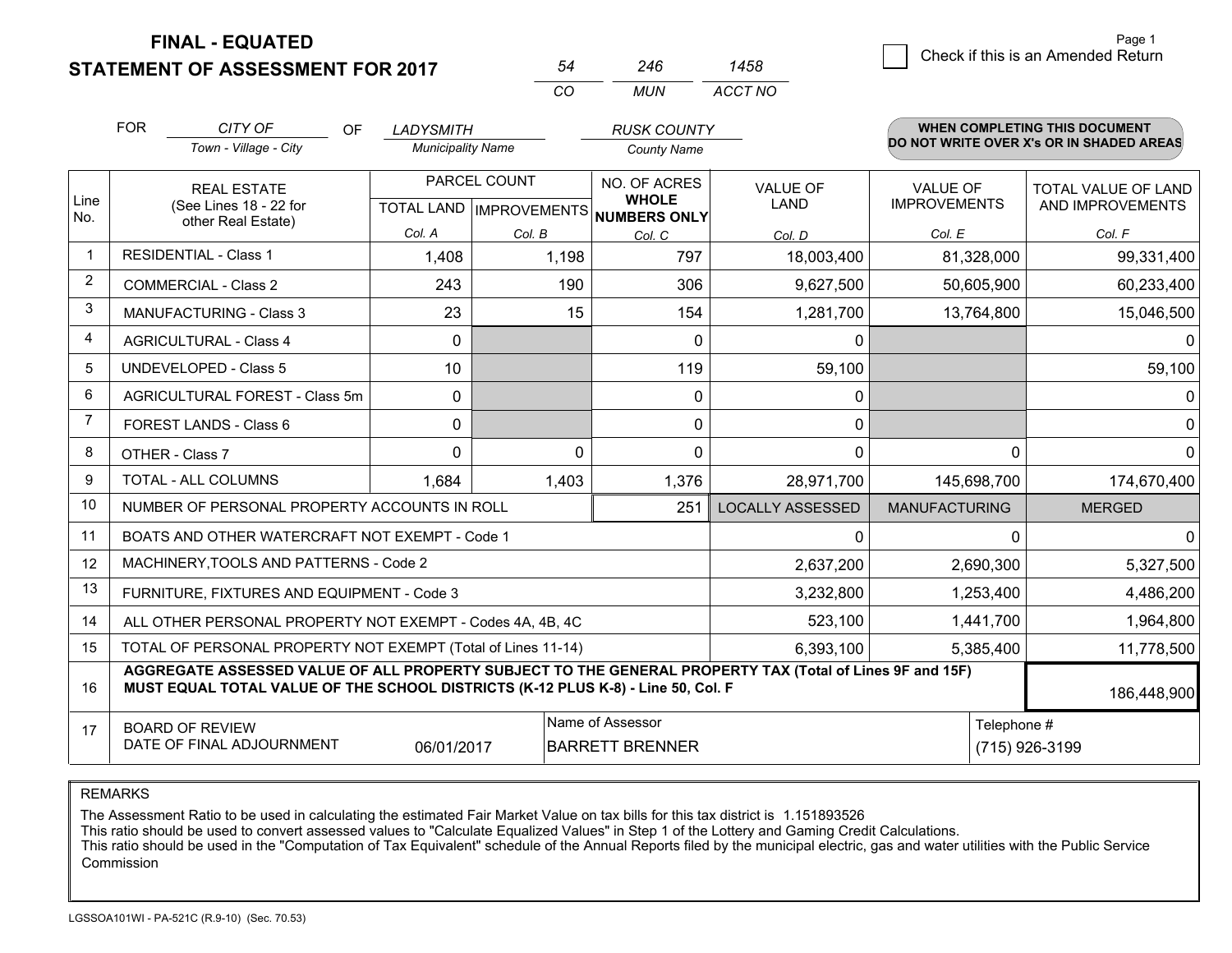*YEAR CO MUN ACCT NO* <sup>2017</sup> <sup>54</sup> <sup>246</sup> <sup>1458</sup>

Do not confuse FOREST LANDS (Line 7) with FOREST CROPS (in this section) - They are **NOT** the same

|    | Private Forest Crop - Reg Class @ 10¢ per acre                                 |                                             |  |                                                                  |  |                                                               | Private Forest Crop - Reg Class @ \$2.52 per acre                            |               |                    |  |
|----|--------------------------------------------------------------------------------|---------------------------------------------|--|------------------------------------------------------------------|--|---------------------------------------------------------------|------------------------------------------------------------------------------|---------------|--------------------|--|
| 18 | (a) PARCELS                                                                    | (b) ACRES                                   |  | (c) ASSESSED VALUE                                               |  | (d) PARCELS                                                   | (e) ACRES                                                                    |               | (f) ASSESSED VALUE |  |
|    |                                                                                |                                             |  |                                                                  |  |                                                               | Entered Before 2005 Managed Forest - Ferrous Mining CLOSED @ \$8.27 per acre |               |                    |  |
| 19 | Private Forest Crop - Special Class @ 20¢ per acre<br>(b) ACRES<br>(a) PARCELS |                                             |  | (c) ASSESSED VALUE                                               |  | (d) PARCELS                                                   | (e) ACRES                                                                    |               | (f) ASSESSED VALUE |  |
|    |                                                                                | Entered Before 2005 Managed Forest - OPEN @ |  |                                                                  |  |                                                               | Entered Before 2005 Managed Forest - CLOSED @ \$1.87 per acre                |               |                    |  |
| 20 | (a) PARCELS<br>(b) ACRES                                                       |                                             |  | \$.79 per acre<br>(c) ASSESSED VALUE                             |  | (d) PARCELS<br>(e) ACRES                                      |                                                                              |               | (f) ASSESSED VALUE |  |
|    |                                                                                | Entered After 2004 Managed Forest - OPEN @  |  | \$2.14 per acre                                                  |  | Entered After 2004 Managed Forest - CLOSED @ \$10.68 per acre |                                                                              |               |                    |  |
| 21 | (a) PARCELS                                                                    | (b) ACRES                                   |  | (c) ASSESSED VALUE                                               |  | (d) PARCELS                                                   | (e) ACRES                                                                    |               | (f) ASSESSED VALUE |  |
|    |                                                                                |                                             |  |                                                                  |  |                                                               |                                                                              |               |                    |  |
| 22 | (a) County Forest Cropland Acres                                               | (b) Federal Acres                           |  | (c) State Acres                                                  |  |                                                               | (d) County (NOT FOREST CROP) Acres                                           |               |                    |  |
|    |                                                                                |                                             |  |                                                                  |  | .03<br>39.6                                                   |                                                                              | 498.61        |                    |  |
|    |                                                                                |                                             |  | Assessed Value of Omitted Property From Prior Years (Sec. 70.44) |  |                                                               | Assessed Value of Sec. 70.43 Corrections of Errors by Assessors              |               |                    |  |
| 23 | (a) REAL ESTATE                                                                |                                             |  | (b) PERSONAL                                                     |  | (c1) REAL ESTATE                                              |                                                                              | (c2) PERSONAL |                    |  |
|    | Manufacturing Equated Value of Omitted Property From Prior Years (Sec. 70.995) |                                             |  |                                                                  |  |                                                               | Mfg. Equated Value of Sec.70.43 Corrections of Errors by Assessors           |               |                    |  |
|    | (d) REAL ESTATE                                                                |                                             |  | (e) PERSONAL                                                     |  | (f1) REAL ESTATE                                              |                                                                              | (f2) PERSONAL |                    |  |
|    |                                                                                |                                             |  |                                                                  |  |                                                               |                                                                              |               |                    |  |

## **SPECIAL DISTRICTS**

| Line<br>No. | Enter 6-digit<br>Special District<br>Code (Col. A) | <b>Account</b><br><b>Number</b><br>(Col. B) | <b>Special District Name</b><br>(Col. C) | <b>Locally Assessed Value</b><br>of Real Estate and<br>Personal Property (Col. D) | Mfg Value of Real Estate<br>and Personal Property<br>(Col. E) | <b>Merged Value of</b><br><b>Real Estate and</b><br>Personal Property (Col. F) |
|-------------|----------------------------------------------------|---------------------------------------------|------------------------------------------|-----------------------------------------------------------------------------------|---------------------------------------------------------------|--------------------------------------------------------------------------------|
| 24          |                                                    |                                             |                                          |                                                                                   |                                                               |                                                                                |
| 25          |                                                    |                                             |                                          |                                                                                   |                                                               |                                                                                |
| 26          |                                                    |                                             |                                          |                                                                                   |                                                               |                                                                                |
| 27          |                                                    |                                             |                                          |                                                                                   |                                                               |                                                                                |
| 28          |                                                    |                                             |                                          |                                                                                   |                                                               |                                                                                |
| 29          |                                                    |                                             |                                          |                                                                                   |                                                               |                                                                                |
| 30          |                                                    |                                             |                                          |                                                                                   |                                                               |                                                                                |
| 31          |                                                    |                                             |                                          |                                                                                   |                                                               |                                                                                |
| 32          |                                                    |                                             |                                          |                                                                                   |                                                               |                                                                                |
| 33          |                                                    |                                             |                                          |                                                                                   |                                                               |                                                                                |
| 34          |                                                    |                                             |                                          |                                                                                   |                                                               |                                                                                |
| 35          |                                                    |                                             |                                          |                                                                                   |                                                               |                                                                                |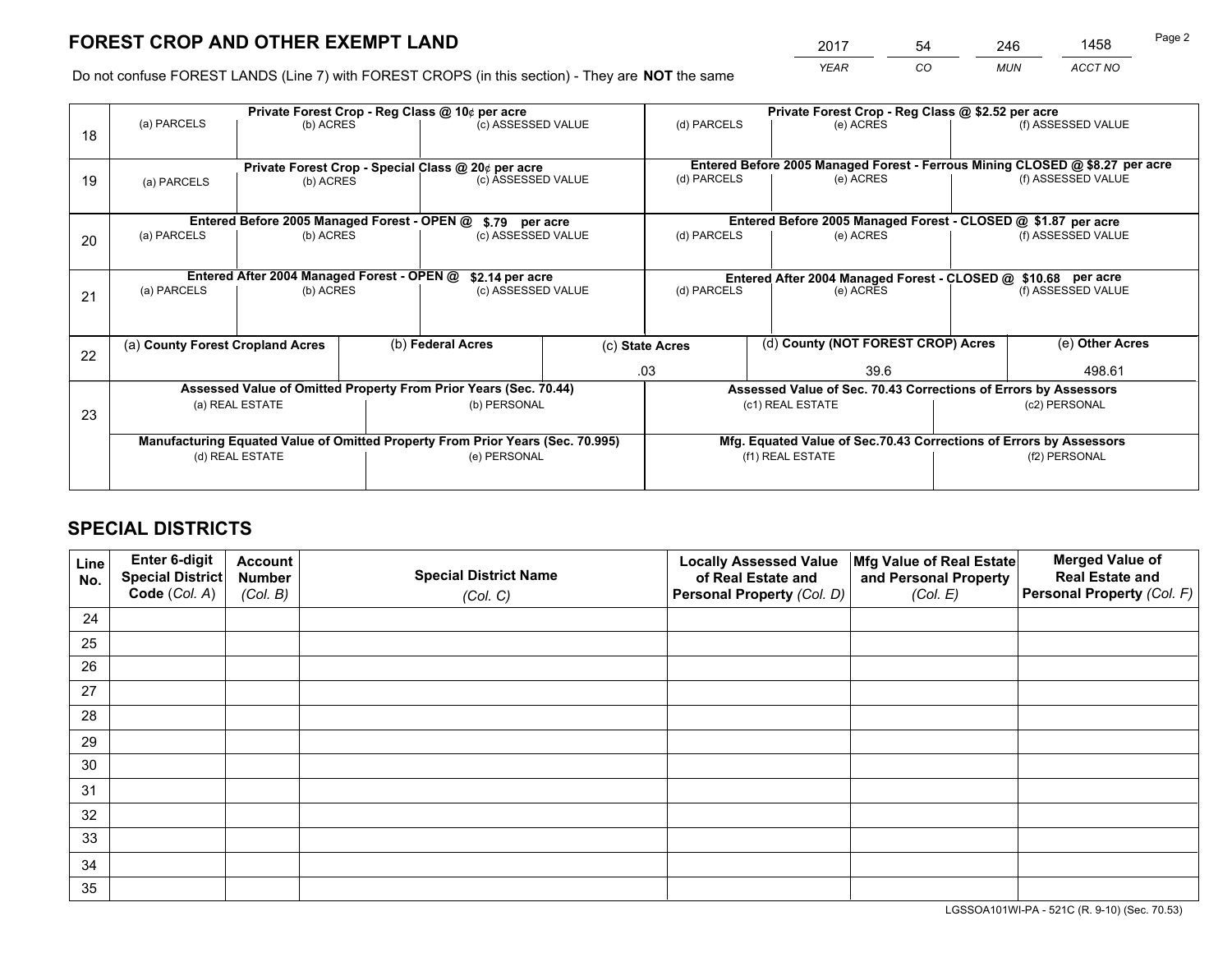|             |                                                          |                                             |                                                         | <b>YEAR</b>                                                                       | CO<br><b>MUN</b>                                              | ACCT NO                                                                        |  |  |
|-------------|----------------------------------------------------------|---------------------------------------------|---------------------------------------------------------|-----------------------------------------------------------------------------------|---------------------------------------------------------------|--------------------------------------------------------------------------------|--|--|
| Line<br>No. | Enter 6-digit<br><b>School District</b><br>Code (Col. A) | <b>Account</b><br><b>Number</b><br>(Col. B) | <b>School District Name</b><br>(Col. C)                 | <b>Locally Assessed Value</b><br>of Real Estate and<br>Personal Property (Col. D) | Mfg Value of Real Estate<br>and Personal Property<br>(Col. E) | <b>Merged Value of</b><br><b>Real Estate and</b><br>Personal Property (Col. F) |  |  |
|             | A. SCHOOL DISTRICTS (K-8 and K-12)                       |                                             |                                                         |                                                                                   |                                                               |                                                                                |  |  |
| 36          | 542856                                                   | 0324                                        | SCH D OF LADYSMITH                                      | 166,017,000                                                                       | 20,431,900                                                    | 186,448,900                                                                    |  |  |
| 37          |                                                          |                                             |                                                         |                                                                                   |                                                               |                                                                                |  |  |
| 38          |                                                          |                                             |                                                         |                                                                                   |                                                               |                                                                                |  |  |
| 39          |                                                          |                                             |                                                         |                                                                                   |                                                               |                                                                                |  |  |
| 40          |                                                          |                                             |                                                         |                                                                                   |                                                               |                                                                                |  |  |
| 41<br>42    |                                                          |                                             |                                                         |                                                                                   |                                                               |                                                                                |  |  |
| 43          |                                                          |                                             |                                                         |                                                                                   |                                                               |                                                                                |  |  |
|             |                                                          |                                             |                                                         |                                                                                   |                                                               |                                                                                |  |  |
| 44<br>45    |                                                          |                                             |                                                         |                                                                                   |                                                               |                                                                                |  |  |
| 46          |                                                          |                                             |                                                         |                                                                                   |                                                               |                                                                                |  |  |
| 47          |                                                          |                                             |                                                         |                                                                                   |                                                               |                                                                                |  |  |
| 48          |                                                          |                                             |                                                         |                                                                                   |                                                               |                                                                                |  |  |
| 49          |                                                          |                                             |                                                         |                                                                                   |                                                               |                                                                                |  |  |
| 50          |                                                          |                                             | TOTAL ASSESSED VALUE OF SCHOOL DISTRICTS (K-8 and K-12) | 166,017,000                                                                       | 20,431,900                                                    | 186,448,900                                                                    |  |  |
|             | <b>B.</b><br><b>UNION HIGH SCHOOL DISTRICTS</b>          |                                             |                                                         |                                                                                   |                                                               |                                                                                |  |  |
| 51          |                                                          |                                             |                                                         |                                                                                   |                                                               |                                                                                |  |  |
| 52          |                                                          |                                             |                                                         |                                                                                   |                                                               |                                                                                |  |  |
| 53          |                                                          |                                             |                                                         |                                                                                   |                                                               |                                                                                |  |  |
| 54          |                                                          |                                             |                                                         |                                                                                   |                                                               |                                                                                |  |  |
| 55          | TOTAL ASSESSED VALUE OF UNION HIGH SCHOOLS               |                                             |                                                         |                                                                                   |                                                               |                                                                                |  |  |
|             | C.<br><b>TECHNICAL COLLEGE DISTRICTS</b>                 |                                             |                                                         |                                                                                   |                                                               |                                                                                |  |  |
| 56          | 001700                                                   | 0016                                        | WISCONSIN INDIANHEAD TECH COLLEGE SHEL                  | 166,017,000                                                                       | 20,431,900                                                    | 186,448,900                                                                    |  |  |
| 57<br>58    |                                                          |                                             |                                                         |                                                                                   |                                                               |                                                                                |  |  |
| 59          |                                                          |                                             | TOTAL ASSESSED VALUE OF TECHNICAL COLLEGES              | 166,017,000                                                                       | 20,431,900                                                    | 186,448,900                                                                    |  |  |
|             |                                                          |                                             |                                                         |                                                                                   |                                                               |                                                                                |  |  |

54

246

## *I hereby certify, to the best of my knowledge and belief, this form is complete and correct.*

**SCHOOL DISTRICTS**

| Print name of preparer | Title                    | Date (MM / DD / CCYY) |  |
|------------------------|--------------------------|-----------------------|--|
|                        |                          |                       |  |
| Signature of preparer  | Contact Telephone Number | E-mail address        |  |
|                        | $\sim$                   |                       |  |